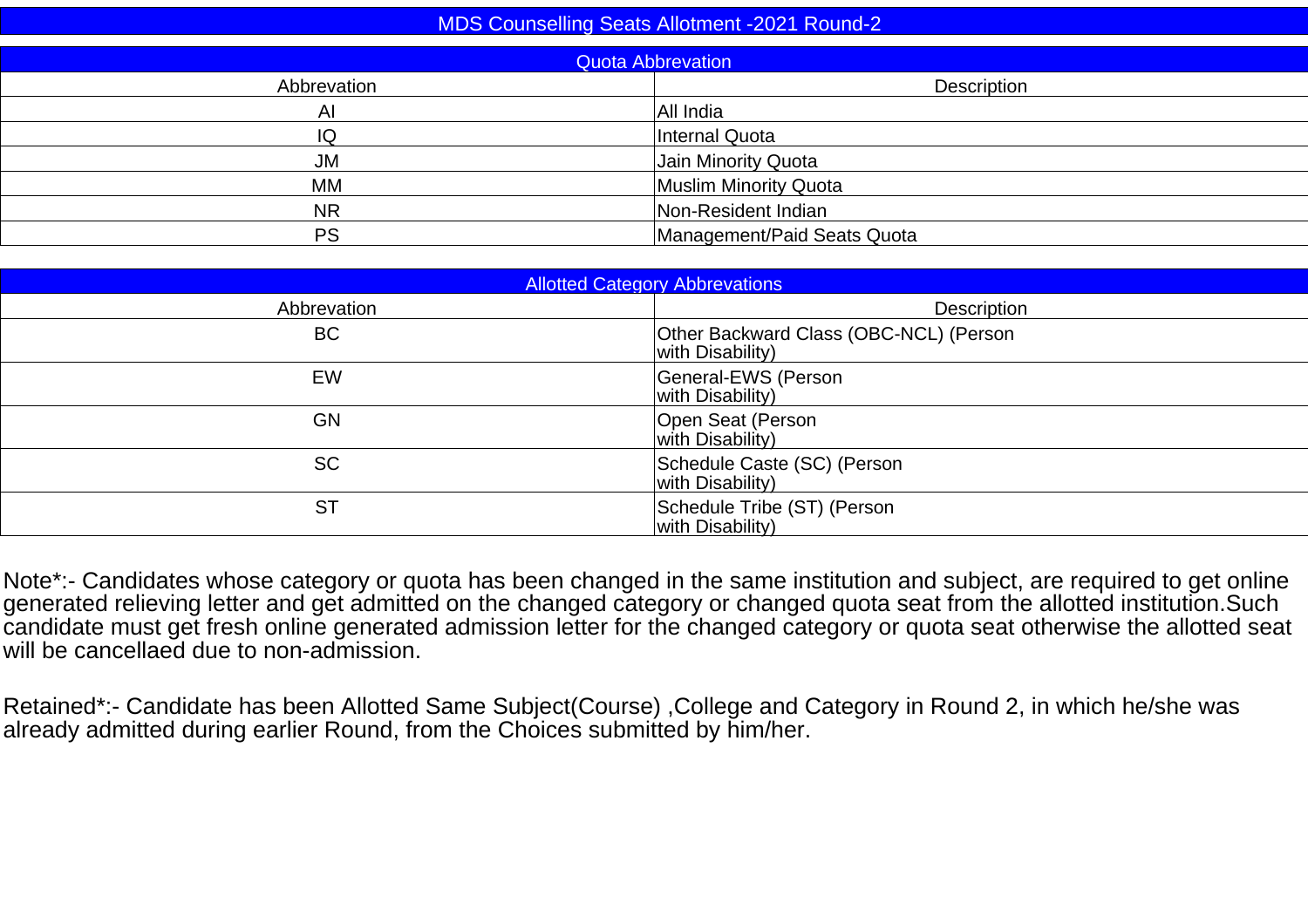|                |                |                          |                                                               |                                                              |          |                          | <b>MDS Counselling Seats Allotment -2021 Round-2</b> |                          |                          |                          |            |                                    |
|----------------|----------------|--------------------------|---------------------------------------------------------------|--------------------------------------------------------------|----------|--------------------------|------------------------------------------------------|--------------------------|--------------------------|--------------------------|------------|------------------------------------|
|                |                |                          | Round 1                                                       |                                                              |          |                          |                                                      | Round 2                  |                          |                          |            |                                    |
| SNo            | Rank           | <b>Allotted</b><br>Quota | <b>Allotted</b><br>Institute                                  | <b>Course</b>                                                | Remarks  | Allotted<br>Quota        | <b>Allotted</b><br>Institute                         | Course                   | Alloted<br>Category      | candidate<br>Category    | option No. | <b>Remarks</b>                     |
|                | 1              | All India                | Maulana Azad<br>Institute and Dental<br>Science, New Delhi    | <b>PROSTHODONTICS</b><br>AND CROWN AND<br><b>BRIDGE</b>      | Reported |                          |                                                      |                          |                          |                          |            | Did not opt<br>for<br>Upgradation. |
| $\overline{2}$ | $\overline{2}$ | All India                | <b>Government Dental</b><br>College, Chennai                  | <b>PROSTHODONTICS</b><br>AND CROWN AND<br><b>BRIDGE</b>      | Reported |                          |                                                      |                          |                          |                          |            | Did not opt<br>for<br>Upgradation. |
| 3              | 3              | All India                | <b>Government Dental</b><br>College and Hospital<br>Mumbai    | CONSERVATIVE<br>DENTISTRY AND<br><b>ENDODONTICS</b>          | Reported | $\blacksquare$           |                                                      |                          |                          |                          |            | Did not opt<br>for<br>Upgradation. |
| 4              | 4              | All India                | DR. Ziauddin Ahmad<br>Dental College, AMU,<br>Aligarh         | <b>ORTHODONTICS</b><br>AND DENTOFACIAL<br><b>ORTHOPEDICS</b> | Reported |                          |                                                      |                          |                          |                          |            | Did not fill up<br>fresh choices.  |
| 5              | 5              | All India                | Maulana Azad<br>Institute and Dental<br>Science, New Delhi    | <b>ORTHODONTICS</b><br>AND DENTOFACIAL<br><b>ORTHOPEDICS</b> | Reported |                          |                                                      |                          |                          |                          |            | Did not opt<br>for<br>Upgradation. |
| 6              | 6              | All India                | Faculty of Dental<br>Sciences, KGMU,<br>Lucknow               | <b>ORTHODONTICS</b><br>AND DENTOFACIAL<br><b>ORTHOPEDICS</b> | Reported |                          |                                                      |                          |                          |                          |            | No<br>Upgradation                  |
| $\overline{7}$ | 8              | All India                | <b>Faculty of Dental</b><br>Sciences, KGMU,<br>Lucknow        | <b>PROSTHODONTICS</b><br>AND CROWN AND<br><b>BRIDGE</b>      | Reported |                          |                                                      |                          |                          |                          |            | Did not fill up<br>fresh choices.  |
| 8              | 9              | All India                | Maulana Azad<br>Institute and Dental<br>Science, New Delhi    | CONSERVATIVE<br><b>DENTISTRY AND</b><br><b>ENDODONTICS</b>   | Reported |                          |                                                      |                          |                          |                          |            | Did not opt<br>for<br>Upgradation. |
| 9              | 10             | All India                | <b>Government Dental</b><br>College, Kottayam                 | <b>ORTHODONTICS</b><br>AND DENTOFACIAL<br><b>ORTHOPEDICS</b> | Reported |                          |                                                      |                          |                          |                          |            | Did not opt<br>for<br>Upgradation. |
| 10             | 11             | All India                | <b>Government Dental</b><br>College and Hospital<br>Nagpur    | <b>ORTHODONTICS</b><br>AND DENTOFACIAL<br>ORTHOPEDICS        | Reported | $\blacksquare$           |                                                      |                          |                          |                          |            | <b>No</b><br>Upgradation           |
| 11             | 12             | All India                | Maulana Azad<br>Institute and Dental<br>Science, New Delhi    | CONSERVATIVE<br><b>DENTISTRY AND</b><br><b>ENDODONTICS</b>   | Reported |                          |                                                      |                          |                          |                          |            | Did not opt<br>for<br>Upgradation. |
| 12             | 13             | All India                | Nair Dental College<br>and Hospital, Mumbai                   | CONSERVATIVE<br><b>DENTISTRY AND</b><br><b>ENDODONTICS</b>   | Reported |                          |                                                      |                          |                          |                          |            | Did not fill up<br>fresh choices.  |
| 13             | 14             | All India                | Nair Dental College<br>and Hospital, Mumbai   AND DENTOFACIAL | <b>ORTHODONTICS</b><br><b>ORTHOPEDICS</b>                    | Reported |                          |                                                      |                          |                          |                          |            | Did not opt<br>for<br>Upgradation. |
| 14             | 15             | All India                | <b>Government Dental</b><br>College,<br>Thiruvananthapuram    | CONSERVATIVE<br>DENTISTRY AND<br><b>ENDODONTICS</b>          | Reported | $\overline{\phantom{a}}$ | $\overline{\phantom{a}}$                             | $\overline{\phantom{a}}$ | $\overline{\phantom{a}}$ | $\overline{\phantom{a}}$ |            | Did not fill up<br>fresh choices.  |
| 15             | 16             | Internal<br>Quota        | Maulana Azad<br>Institute and Dental<br>Science, New Delhi    | <b>PROSTHODONTICS</b><br>AND CROWN AND<br><b>BRIDGE</b>      | Reported | $\overline{\phantom{a}}$ | $\overline{\phantom{a}}$                             | $\overline{\phantom{a}}$ |                          |                          |            | Did not opt<br>for<br>Upgradation. |
| 16             | 17             | All India                | Faculty of Dental<br>Sciences, KGMU,<br>Lucknow               | ORAL AND<br>MAXILLOFACIAL<br><b>SURGERY</b>                  | Reported | $\blacksquare$           | $\blacksquare$                                       | $\blacksquare$           |                          | $\overline{\phantom{a}}$ |            | Did not opt<br>for<br>Upgradation. |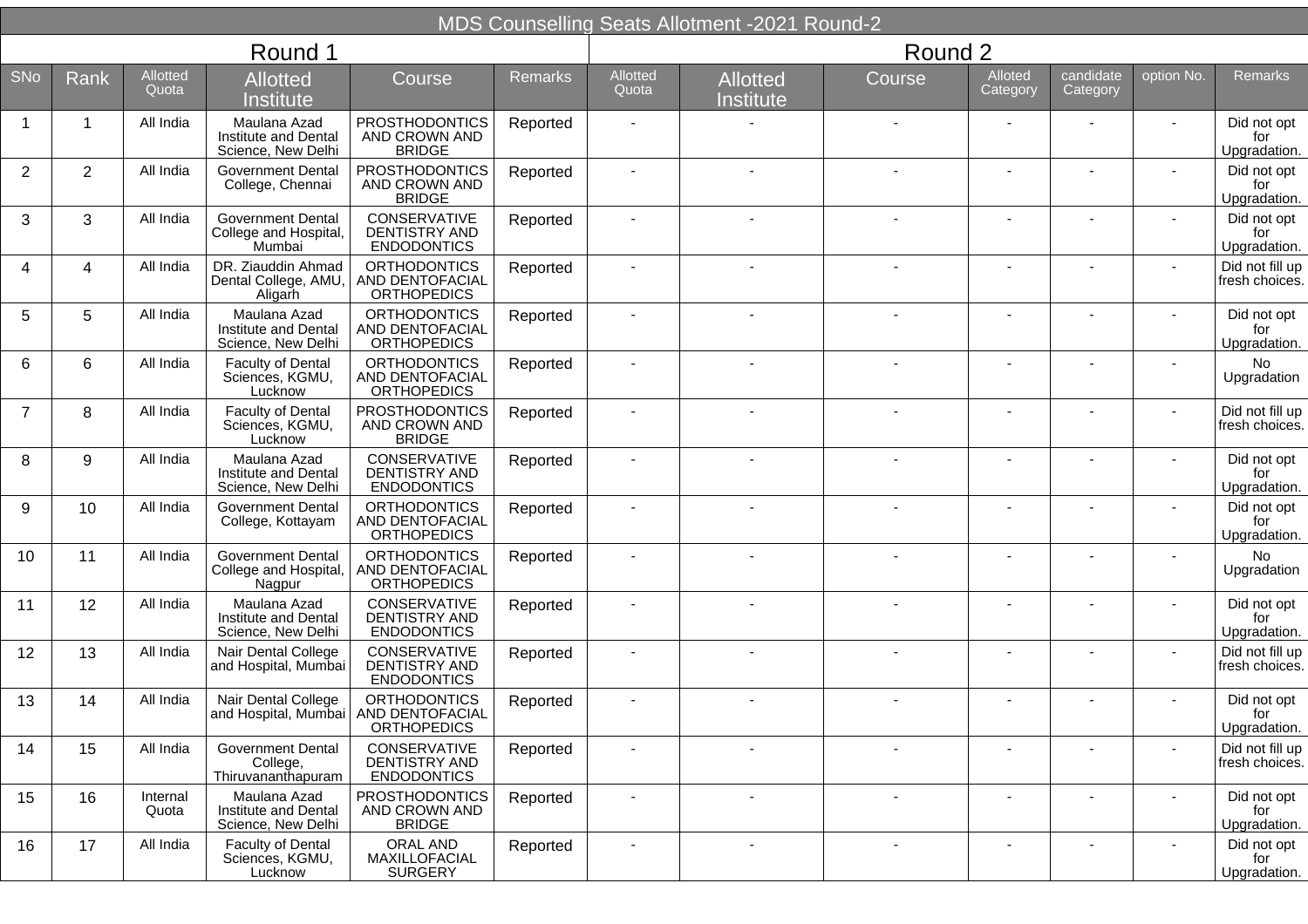| 17 | 18 | All India | <b>Faculty of Dental</b><br>Sciences, KGMU,<br>Lucknow         | <b>PROSTHODONTICS</b><br>AND CROWN AND<br><b>BRIDGE</b>           | Reported            |                          |                                                   |                                                         |                          |                |                | Did not fill up<br>fresh choices.     |
|----|----|-----------|----------------------------------------------------------------|-------------------------------------------------------------------|---------------------|--------------------------|---------------------------------------------------|---------------------------------------------------------|--------------------------|----------------|----------------|---------------------------------------|
| 18 | 19 | All India | Goa Dental College<br>and Hospital, Goa                        | <b>ORTHODONTICS</b><br>AND DENTOFACIAL<br><b>ORTHOPEDICS</b>      | Reported            |                          |                                                   |                                                         |                          |                |                | Did not opt<br>for<br>Upgradation.    |
| 19 | 20 | All India | <b>Government Dental</b><br>College,<br>Thiruvananthapuram     | CONSERVATIVE<br><b>DENTISTRY AND</b><br><b>ENDODONTICS</b>        | Reported            | All India                | <b>Government Dental</b><br>College, Chennai      | PERIODONTOLOGY                                          | <b>OPNO</b>              | <b>OBC</b>     | 3              | Upgraded                              |
| 20 | 21 | All India | <b>Faculty of Dental</b><br>Sciences, KGMU,<br>Lucknow         | <b>ORTHODONTICS</b><br>AND DENTOFACIAL<br><b>ORTHOPEDICS</b>      | Reported            |                          |                                                   |                                                         | $\overline{\phantom{a}}$ |                |                | Did not opt<br>for<br>Upgradation.    |
| 21 | 22 | All India | Institute of Medical<br>Science, BHU,<br>Varanasi              | <b>ORTHODONTICS</b><br>AND DENTOFACIAL<br><b>ORTHOPEDICS</b>      | Not<br>Reported     |                          |                                                   |                                                         | $\blacksquare$           |                |                | Did not fill up<br>fresh choices.     |
| 22 | 23 | All India | Institute of Medical<br>Science, BHU,<br>Varanasi              | ORAL AND<br>MAXILLOFACIAL<br><b>SURGERY</b>                       | Not<br>Reported     |                          |                                                   |                                                         |                          |                |                | Did not fill up<br>fresh choices.     |
| 23 | 24 | All India | <b>Faculty of Dental</b><br>Sciences, KGMU,<br>Lucknow         | <b>CONSERVATIVE</b><br><b>DENTISTRY AND</b><br><b>ENDODONTICS</b> | Reported            |                          |                                                   |                                                         |                          |                |                | No<br>Upgradation                     |
| 24 | 25 | All India | Post Graduate<br>Institute of Dental<br>Sciences, Rohtak       | CONSERVATIVE<br><b>DENTISTRY AND</b><br><b>ENDODONTICS</b>        | Reported            |                          |                                                   |                                                         |                          |                |                | Did not fill up<br>fresh choices.     |
| 25 | 26 | All India | <b>Governemnt Dental</b><br>College and Hospital,<br>Ahmedabad | <b>PROSTHODONTICS</b><br>AND CROWN AND<br><b>BRIDGE</b>           | Reported            |                          |                                                   |                                                         |                          |                |                | No.<br>Upgradation                    |
| 26 | 27 | All India | <b>Government Dental</b><br>College, Chennai                   | <b>ORTHODONTICS</b><br>AND DENTOFACIAL<br><b>ORTHOPEDICS</b>      | Not<br>Reported     |                          |                                                   |                                                         | $\blacksquare$           |                |                | Did not fill up<br>fresh choices.     |
| 27 | 28 | All India | Governemnt Dental<br>College and Hospital,<br>Ahmedabad        | ORAL AND<br>MAXILLOFACIAL<br><b>SURGERY</b>                       | Not<br>Reported     | $\blacksquare$           |                                                   |                                                         | $\blacksquare$           |                |                | Did not fill up<br>fresh choices.     |
| 28 | 29 | All India | Post Graduate<br>Institute of Dental<br>Sciences, Rohtak       | <b>PROSTHODONTICS</b><br>AND CROWN AND<br><b>BRIDGE</b>           | Reported            | All India                | Institute of Medical<br>Science, BHU,<br>Varanasi | ORAL AND<br>MAXILLOFACIAL<br><b>SURGERY</b>             | OPNO                     | <b>GN</b>      | 5              | Upgraded                              |
| 29 | 30 | All India | Post Graduate<br>Institute of Dental<br>Sciences, Rohtak       | <b>PROSTHODONTICS</b><br>AND CROWN AND<br><b>BRIDGE</b>           | Reported            |                          |                                                   |                                                         |                          |                |                | No<br>Upgradation                     |
| 30 | 31 | All India | <b>Faculty of Dental</b><br>Sciences, KGMU,<br>Lucknow         | <b>PROSTHODONTICS</b><br>AND CROWN AND<br><b>BRIDGE</b>           | Reported            |                          |                                                   |                                                         |                          |                |                | Did not opt<br>for<br>Upgradation.    |
| 31 | 32 | All India | Post Graduate<br>Institute of Dental<br>Sciences, Rohtak       | <b>ORTHODONTICS</b><br>AND DENTOFACIAL<br><b>ORTHOPEDICS</b>      | Reported            |                          |                                                   |                                                         |                          |                |                | No<br>Upgradation                     |
| 32 | 33 | All India | Goa Dental College<br>and Hospital, Goa                        | <b>PROSTHODONTICS</b><br>AND CROWN AND<br><b>BRIDGE</b>           | Seat<br>Surrendered | All India                | Goa Dental College<br>and Hospital, Goa           | <b>PROSTHODONTICS</b><br>AND CROWN AND<br><b>BRIDGE</b> | <b>OPNO</b>              | GN             | $\overline{2}$ | <b>Fresh Allotted</b><br>in 2nd Round |
| 33 | 34 | All India | <b>Government Dental</b><br>College,<br>Thiruvananthapuram     | PEDIATRIC AND<br><b>PREVENTIVE</b><br><b>DENTISTRY</b>            | Not<br>Reported     | $\overline{\phantom{a}}$ |                                                   |                                                         | $\overline{\phantom{a}}$ | $\blacksquare$ | $\blacksquare$ | Did not fill up<br>fresh choices.     |
| 34 | 35 | All India | <b>Government Dental</b><br>College Hospital,<br>Hyderabad     | ORAL AND<br>MAXILLOFACIAL<br><b>SURGERY</b>                       | Reported            |                          |                                                   | $\blacksquare$                                          | $\overline{\phantom{a}}$ |                |                | Did not fill up<br>fresh choices.     |
| 35 | 36 | All India | Government of Dental<br>College and Hospital,<br>Jaipur        | <b>ORTHODONTICS</b><br>AND DENTOFACIAL<br><b>ORTHOPEDICS</b>      | Reported            |                          |                                                   |                                                         |                          |                |                | No<br>Upgradation                     |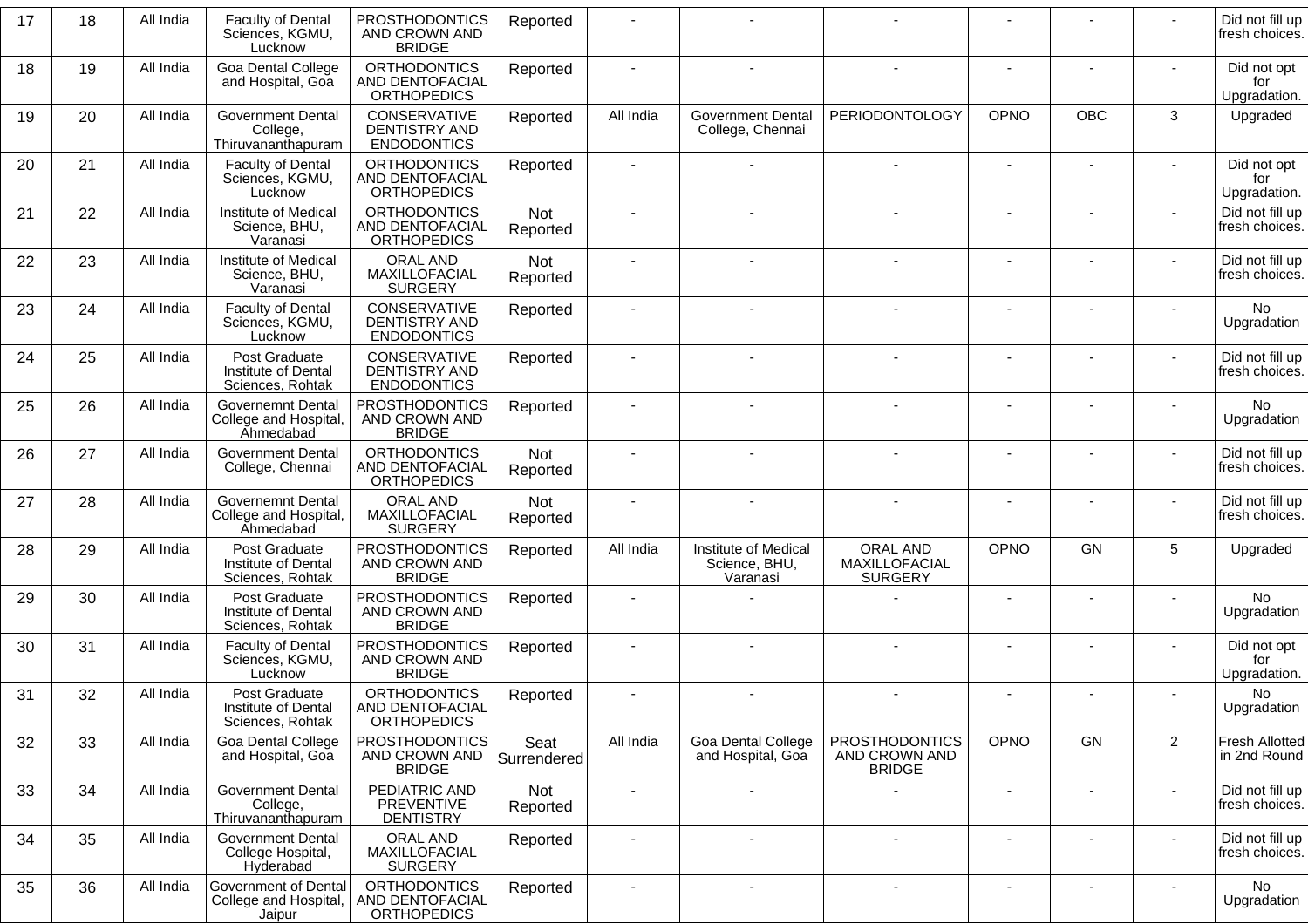| 36 | 37 | All India         | <b>Government Dental</b><br>College, Kottayam                               | <b>CONSERVATIVE</b><br><b>DENTISTRY AND</b><br><b>ENDODONTICS</b> | Seat<br>Surrendered | All India      | <b>Government Dental</b><br>College, Chennai                   | <b>ORTHODONTICS</b><br>AND DENTOFACIAL<br><b>ORTHOPEDICS</b> | OPNO              | <b>GN</b>      | 4              | <b>Fresh Allotted</b><br>in 2nd Round |
|----|----|-------------------|-----------------------------------------------------------------------------|-------------------------------------------------------------------|---------------------|----------------|----------------------------------------------------------------|--------------------------------------------------------------|-------------------|----------------|----------------|---------------------------------------|
| 37 | 38 | All India         | Government of Dental<br>College and Hospital,<br>Jaipur                     | ORAL AND<br>MAXILLOFACIAL<br><b>SURGERY</b>                       | Not<br>Reported     | All India      | Government of Dental<br>College and Hospital,<br>Jaipur        | ORAL AND<br>MAXILLOFACIAL<br><b>SURGERY</b>                  | Backward<br>Caste | <b>OBC</b>     | $\mathbf{1}$   | <b>Fresh Allotted</b><br>in 2nd Round |
| 38 | 40 | All India         | <b>Faculty of Dental</b><br>Sciences, KGMU,<br>Lucknow                      | <b>CONSERVATIVE</b><br><b>DENTISTRY AND</b><br><b>ENDODONTICS</b> | Reported            |                |                                                                |                                                              |                   |                |                | No<br>Upgradation                     |
| 39 | 41 | All India         | DR. Ziauddin Ahmad<br>Dental College, AMU<br>Aligarh                        | <b>PROSTHODONTICS</b><br>AND CROWN AND<br><b>BRIDGE</b>           | Reported            | All India      | Post Graduate<br>Institute of Dental<br>Sciences, Rohtak       | <b>PROSTHODONTICS</b><br>AND CROWN AND<br><b>BRIDGE</b>      | OPNO              | <b>GN</b>      | $\overline{c}$ | Upgraded                              |
| 40 | 43 |                   |                                                                             |                                                                   | $\blacksquare$      | All India      | <b>Government Dental</b><br>College,<br>Thiruvananthapuram     | CONSERVATIVE<br><b>DENTISTRY AND</b><br><b>ENDODONTICS</b>   | <b>OPNO</b>       | <b>OBC</b>     | $\mathbf{1}$   | <b>Fresh Allotted</b><br>in 2nd Round |
| 41 | 44 | All India         | <b>Government Dental</b><br>College, Kozhikode                              | <b>CONSERVATIVE</b><br><b>DENTISTRY AND</b><br><b>ENDODONTICS</b> | Reported            |                |                                                                |                                                              | $\sim$            |                |                | Did not opt<br>for<br>Upgradation.    |
| 42 | 45 | All India         | Institute of Medical<br>Science, BHU,<br>Varanasi                           | <b>ORAL AND</b><br>MAXILLOFACIAL<br><b>SURGERY</b>                | Reported            |                |                                                                |                                                              |                   |                |                | Did not opt<br>for<br>Upgradation.    |
| 43 | 46 | All India         | DR. Ziauddin Ahmad<br>Dental College, AMU,<br>Aligarh                       | <b>ORTHODONTICS</b><br>AND DENTOFACIAL<br><b>ORTHOPEDICS</b>      | Reported            |                |                                                                |                                                              |                   |                |                | Did not fill up<br>fresh choices.     |
| 44 | 47 | All India         | <b>Government Dental</b><br>College and Hospital,<br>Nagpur                 | <b>PROSTHODONTICS</b><br>AND CROWN AND<br><b>BRIDGE</b>           | Reported            | All India      | DR. Ziauddin Ahmad<br>Dental College, AMU,<br>Aligarh          | <b>PROSTHODONTICS</b><br>AND CROWN AND<br><b>BRIDGE</b>      | OPNO              | <b>GN</b>      | 8              | Upgraded                              |
| 45 | 48 | Internal<br>Quota | DR. Ziauddin Ahmad<br>Dental College, AMU,<br>Aligarh                       | <b>ORTHODONTICS</b><br>AND DENTOFACIAL<br><b>ORTHOPEDICS</b>      | Reported            |                |                                                                |                                                              |                   |                |                | Did not opt<br>for<br>Upgradation.    |
| 46 | 49 | All India         | <b>Government Dental</b><br>College and<br>Research Institute,<br>Bangalore | <b>ORAL AND</b><br>MAXILLOFACIAL<br><b>SURGERY</b>                | Not<br>Reported     | All India      | <b>Governemnt Dental</b><br>College and Hospital,<br>Ahmedabad | <b>ORAL AND</b><br>MAXILLOFACIAL<br><b>SURGERY</b>           | <b>OPNO</b>       | GN             | $\mathbf{1}$   | <b>Fresh Allotted</b><br>in 2nd Round |
| 47 | 50 | All India         | <b>Government Dental</b><br>College, Kozhikode                              | CONSERVATIVE<br><b>DENTISTRY AND</b><br><b>ENDODONTICS</b>        | Reported            | All India      | <b>Government Dental</b><br>College, Kottayam                  | CONSERVATIVE<br><b>DENTISTRY AND</b><br><b>ENDODONTICS</b>   | <b>OPNO</b>       | <b>OBC</b>     | $\overline{c}$ | Upgraded                              |
| 48 | 51 | All India         | Institute of Medical<br>Science, BHU,<br>Varanasi                           | <b>ORTHODONTICS</b><br>AND DENTOFACIAL<br><b>ORTHOPEDICS</b>      | Not<br>Reported     |                |                                                                |                                                              |                   |                |                | Did not fill up<br>fresh choices.     |
| 49 | 52 | All India         | Institute of Medical<br>Science, BHU,<br>Varanasi                           | CONSERVATIVE<br><b>DENTISTRY AND</b><br><b>ENDODONTICS</b>        | Not<br>Reported     |                | $\sim$                                                         |                                                              |                   |                |                | Not Allotted.                         |
| 50 | 53 | All India         | Lady Hardinge<br>Medical College, New<br>Delhi                              | ORAL AND<br>MAXILLOFACIAL<br><b>SURGERY</b>                       | Reported            |                |                                                                |                                                              |                   |                |                | Did not opt<br>for<br>Upgradation.    |
| 51 | 54 | All India         | <b>Government Dental</b><br>College, Kottayam                               | ORAL AND<br>MAXILLOFACIAL<br><b>SURGERY</b>                       | Not<br>Reported     | $\blacksquare$ | $\sim$                                                         | $\blacksquare$                                               |                   | $\blacksquare$ | $\sim$         | Did not fill up<br>fresh choices.     |
| 52 | 55 | All India         | <b>Government Dental</b><br>College, Chennai                                | <b>ORTHODONTICS</b><br>AND DENTOFACIAL<br><b>ORTHOPEDICS</b>      | Reported            |                |                                                                |                                                              |                   |                |                | Did not opt<br>for<br>Upgradation.    |
| 53 | 56 | All India         | Governemnt Dental<br>College and Hospital,<br><b>Ahmedabad</b>              | <b>ORTHODONTICS</b><br>AND DENTOFACIAL<br><b>ORTHOPEDICS</b>      | Not<br>Reported     |                | $\overline{\phantom{a}}$                                       |                                                              |                   |                |                | Did not fill up<br>fresh choices.     |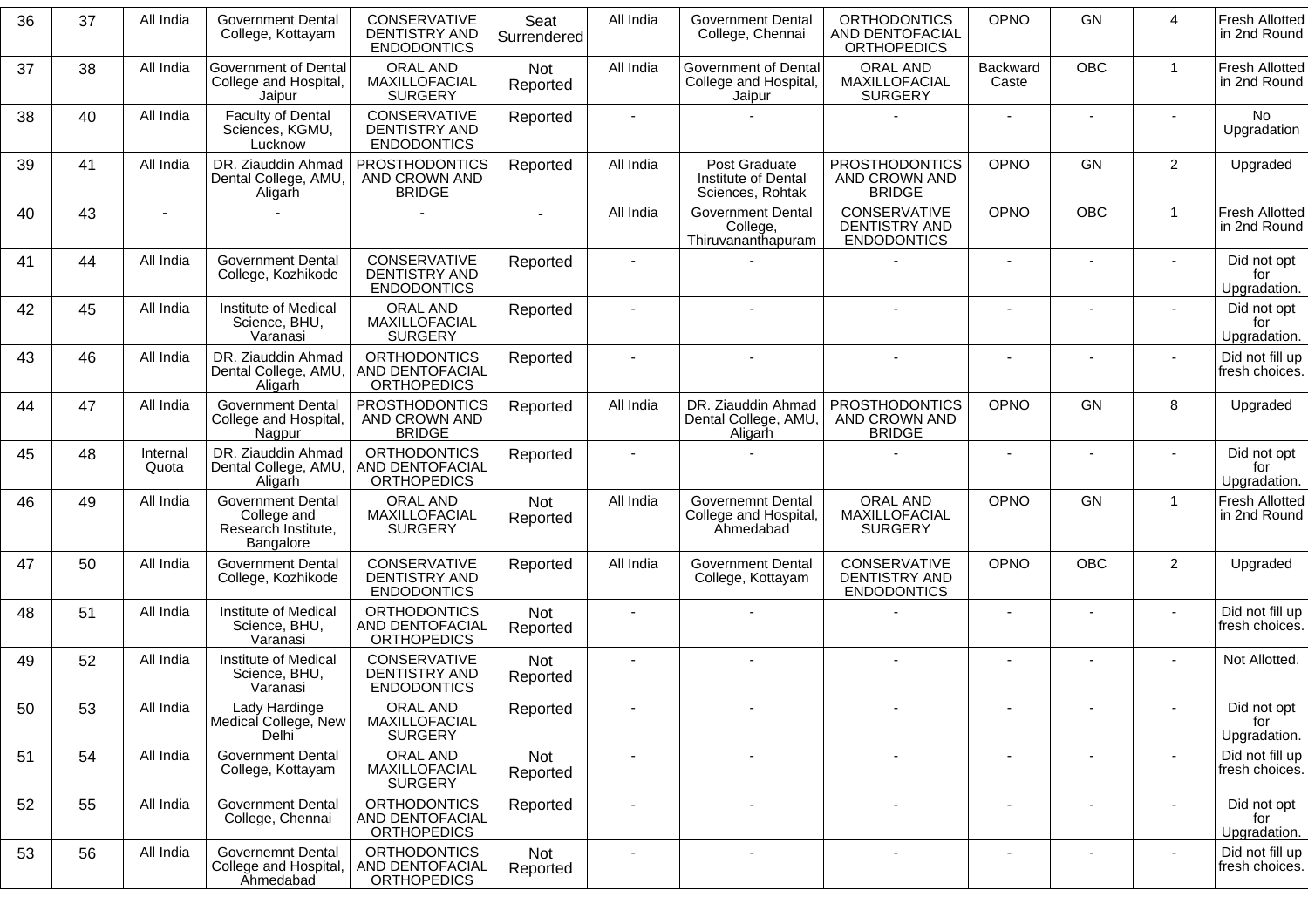| 54 | 57 | All India         | <b>Faculty of Dental</b><br>Sciences, KGMU,<br>Lucknow                      | PEDIATRIC AND<br><b>PREVENTIVE</b><br><b>DENTISTRY</b>            | Reported               |                |                                                             |                                                              |                              |                          |                | Did not opt<br>for<br>Upgradation.    |
|----|----|-------------------|-----------------------------------------------------------------------------|-------------------------------------------------------------------|------------------------|----------------|-------------------------------------------------------------|--------------------------------------------------------------|------------------------------|--------------------------|----------------|---------------------------------------|
| 55 | 58 | All India         | Maulana Azad<br>Institute and Dental<br>Science, New Delhi                  | ORAL AND<br>MAXILLOFACIAL<br><b>SURGERY</b>                       | Reported               |                | $\mathbf{r}$                                                |                                                              |                              | ä,                       | $\blacksquare$ | Did not fill up<br>fresh choices.     |
| 56 | 59 | All India         | <b>Government College</b><br>of Dentistry, Indore                           | CONSERVATIVE<br><b>DENTISTRY AND</b><br><b>ENDODONTICS</b>        | Reported               |                |                                                             |                                                              |                              |                          |                | No<br>Upgradation                     |
| 57 | 60 | All India         | <b>Government Dental</b><br>College, Kottayam                               | ORAL AND<br>MAXILLOFACIAL<br><b>SURGERY</b>                       | Not<br>Reported        |                |                                                             |                                                              |                              |                          |                | Did not fill up<br>fresh choices.     |
| 58 | 61 | All India         | Maulana Azad<br>Institute and Dental<br>Science, New Delhi                  | PEDIATRIC AND<br><b>PREVENTIVE</b><br><b>DENTISTRY</b>            | Not<br>Reported        |                |                                                             |                                                              |                              |                          |                | Did not fill up<br>fresh choices.     |
| 59 | 62 | All India         | <b>Governemnt Dental</b><br>College and Hospital,<br>Ahmedabad              | <b>PROSTHODONTICS</b><br>AND CROWN AND<br><b>BRIDGE</b>           | Reported               |                |                                                             |                                                              | $\qquad \qquad \blacksquare$ | ÷                        |                | No<br>Upgradation                     |
| 60 | 63 | All India         | <b>Faculty of Dental</b><br>Sciences, KGMU,<br>Lucknow                      | ORAL AND<br>MAXILLOFACIAL<br><b>SURGERY</b>                       | Seat<br>Surrendered    | $\sim$         |                                                             | $\blacksquare$                                               | ÷,                           |                          | ٠              | Not Allotted.                         |
| 61 | 64 | All India         | <b>Government Dental</b><br>College Hospital,<br>Hyderabad                  | <b>PROSTHODONTICS</b><br>AND CROWN AND<br><b>BRIDGE</b>           | Reported               | All India      | <b>Government Dental</b><br>College and Hospital,<br>Nagpur | PROSTHODONTICS<br>AND CROWN AND<br><b>BRIDGE</b>             | OPNO                         | <b>GN</b>                | 9              | Upgraded                              |
| 62 | 65 | All India         | <b>Government Dental</b><br>College, Kottayam                               | <b>PROSTHODONTICS</b><br>AND CROWN AND<br><b>BRIDGE</b>           | Seat<br>Surrendered    | All India      | <b>Government Dental</b><br>College, Kozhikode              | <b>CONSERVATIVE</b><br>DENTISTRY AND<br><b>ENDODONTICS</b>   | Backward<br>Caste            | <b>OBC</b>               | $\mathbf{1}$   | <b>Fresh Allotted</b><br>in 2nd Round |
| 63 | 66 | All India         | Govt. Dental College<br>and Hospital,<br>Jamnagar                           | <b>CONSERVATIVE</b><br><b>DENTISTRY AND</b><br><b>ENDODONTICS</b> | Reported               |                |                                                             |                                                              |                              |                          |                | Did not fill up<br>fresh choices.     |
| 64 | 67 | All India         | <b>Government College</b><br>of Dentistry, Indore                           | <b>ORTHODONTICS</b><br>AND DENTOFACIAL<br><b>ORTHOPEDICS</b>      | Not<br>Reported        | All India      | Goa Dental College<br>and Hospital, Goa                     | CONSERVATIVE<br><b>DENTISTRY AND</b><br><b>ENDODONTICS</b>   | OPNO                         | <b>GN</b>                | 11             | <b>Fresh Allotted</b><br>in 2nd Round |
| 65 | 68 | All India         | Goa Dental College<br>and Hospital, Goa                                     | CONSERVATIVE<br>DENTISTRY AND<br><b>ENDODONTICS</b>               | Not<br>Reported        | All India      | Nair Dental College<br>and Hospital, Mumbai                 | PEDIATRIC AND<br><b>PREVENTIVE</b><br><b>DENTISTRY</b>       | OPNO                         | <b>GN</b>                | 16             | <b>Fresh Allotted</b><br>in 2nd Round |
| 66 | 69 | Internal<br>Quota | DR. Ziauddin Ahmad<br>Dental College, AMU,<br>Aligarh                       | <b>ORAL AND</b><br>MAXILLOFACIAL<br><b>SURGERY</b>                | Reported               |                |                                                             |                                                              | $\blacksquare$               |                          | ٠              | Did not opt<br>for<br>Upgradation.    |
| 67 | 70 | All India         | S.C.B Dental College<br>and Hospital, Cuttack                               | <b>ORTHODONTICS</b><br>AND DENTOFACIAL<br><b>ORTHOPEDICS</b>      | Seat<br>Surrendered    |                |                                                             | $\overline{\phantom{a}}$                                     | $\blacksquare$               | ۰                        | $\sim$         | Did not fill up<br>fresh choices.     |
| 68 | 71 | All India         | <b>Government Dental</b><br>College and<br>Research Institute,<br>Bangalore | CONSERVATIVE<br>DENTISTRY AND<br><b>ENDODONTICS</b>               | <b>Not</b><br>Reported |                |                                                             |                                                              |                              |                          | $\sim$         | Not Allotted.                         |
| 69 | 72 | All India         | <b>Faculty of Dental</b><br>Sciences, KGMU,<br>Lucknow                      | CONSERVATIVE<br>DENTISTRY AND<br><b>ENDODONTICS</b>               | Reported               | $\blacksquare$ | $\sim$                                                      | $\blacksquare$                                               | $\overline{\phantom{a}}$     | $\overline{\phantom{a}}$ | $\blacksquare$ | No<br>Upgradation                     |
| 70 | 73 | All India         | <b>Faculty of Dental</b><br>Sciences, KGMU,<br>Lucknow                      | PEDIATRIC AND<br><b>PREVENTIVE</b><br><b>DENTISTRY</b>            | Not<br>Reported        | $\blacksquare$ | $\blacksquare$                                              | $\overline{\phantom{a}}$                                     | $\qquad \qquad \blacksquare$ | $\overline{\phantom{a}}$ | $\blacksquare$ | Did not fill up<br>fresh choices.     |
| 71 | 74 | All India         | <b>Governemnt Dental</b><br>College and Hospital,<br><b>Ahmedabad</b>       | <b>ORTHODONTICS</b><br>AND DENTOFACIAL<br><b>ORTHOPEDICS</b>      | Reported               | All India      | Institute of Medical<br>Science, BHU,<br>Varanasi           | <b>ORTHODONTICS</b><br>AND DENTOFACIAL<br><b>ORTHOPEDICS</b> | Backward<br>Caste            | OBC                      | $\overline{2}$ | Upgraded                              |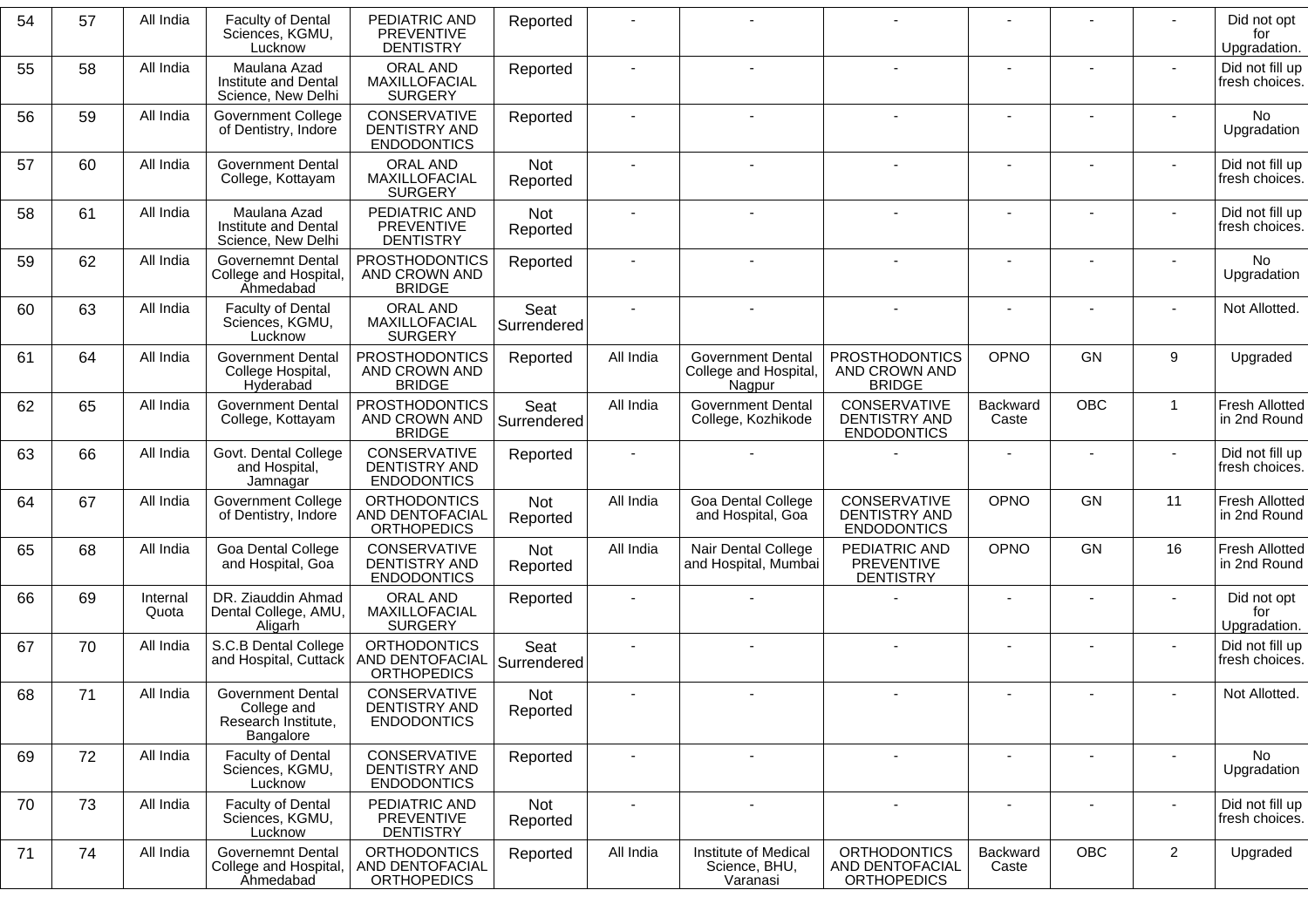| 72 | 76 | All India | <b>Government Dental</b><br>College, Chennai                    | <b>ORAL AND</b><br>MAXILLOFACIAL<br><b>SURGERY</b>           | Reported            |                |                                                                      |                                                            |                          |                          |                          | Did not fill up<br>fresh choices.  |
|----|----|-----------|-----------------------------------------------------------------|--------------------------------------------------------------|---------------------|----------------|----------------------------------------------------------------------|------------------------------------------------------------|--------------------------|--------------------------|--------------------------|------------------------------------|
| 73 | 77 | All India | <b>Government Dental</b><br>College and Hospital,<br>Mumbai     | PEDIATRIC AND<br><b>PREVENTIVE</b><br><b>DENTISTRY</b>       | Reported            |                |                                                                      |                                                            | $\sim$                   |                          |                          | No<br>Upgradation                  |
| 74 | 78 | All India | <b>Government Dental</b><br>College Hospital,<br>Hyderabad      | CONSERVATIVE<br><b>DENTISTRY AND</b><br><b>ENDODONTICS</b>   | Reported            |                |                                                                      |                                                            |                          |                          |                          | No.<br>Upgradation                 |
| 75 | 79 | All India | <b>Government Dental</b><br>College and Hospital,<br>Shimla     | CONSERVATIVE<br><b>DENTISTRY AND</b><br><b>ENDODONTICS</b>   | Reported            | All India      | Government Dental<br>College and<br>Research Institute,<br>Bangalore | CONSERVATIVE<br><b>DENTISTRY AND</b><br><b>ENDODONTICS</b> | OPNO                     | <b>GN</b>                | 14                       | Upgraded                           |
| 76 | 80 | All India | Post Graduate<br>Institute of Dental<br>Sciences, Rohtak        | CONSERVATIVE<br><b>DENTISTRY AND</b><br><b>ENDODONTICS</b>   | Reported            | $\sim$         |                                                                      |                                                            | $\sim$                   | $\overline{\phantom{a}}$ |                          | Did not opt<br>for<br>Upgradation. |
| 77 | 81 | All India | <b>Government Dental</b><br>College Hospital,<br>Hyderabad      | CONSERVATIVE<br><b>DENTISTRY AND</b><br><b>ENDODONTICS</b>   | Seat<br>Surrendered | All India      | Institute of Medical<br>Science, BHU,<br>Varanasi                    | CONSERVATIVE<br><b>DENTISTRY AND</b><br><b>ENDODONTICS</b> | Backward<br>Caste        | <b>OBC</b>               | $\overline{4}$           | Fresh Allotted<br>in 2nd Round     |
| 78 | 82 | All India | <b>Government Dental</b><br>College, Kottayam                   | <b>ORAL AND</b><br>MAXILLOFACIAL<br><b>SURGERY</b>           | Reported            |                |                                                                      |                                                            |                          |                          |                          | Did not opt<br>for<br>Upgradation. |
| 79 | 83 | All India | <b>Government Dental</b><br>College,<br>Thiruvananthapuram      | <b>ORAL AND</b><br>MAXILLOFACIAL<br><b>SURGERY</b>           | Seat<br>Surrendered |                |                                                                      |                                                            |                          |                          |                          | Did not fill up<br>fresh choices.  |
| 80 | 84 | All India | Government of Dental<br>College and Hospital,<br>Jaipur         | <b>ORAL AND</b><br>MAXILLOFACIAL<br><b>SURGERY</b>           | Not<br>Reported     |                |                                                                      |                                                            |                          |                          |                          | Not Allotted.                      |
| 81 | 85 | All India | <b>Government Dental</b><br>College, Chennai                    | <b>ORAL AND</b><br>MAXILLOFACIAL<br><b>SURGERY</b>           | Reported            |                |                                                                      |                                                            |                          |                          |                          | No<br>Upgradation                  |
| 82 | 86 | All India | Rajah Muthiah Dental<br>College and Hos                         | CONSERVATIVE<br><b>DENTISTRY AND</b><br><b>ENDODONTICS</b>   | Not<br>Reported     | $\blacksquare$ |                                                                      |                                                            | $\blacksquare$           |                          |                          | Not Allotted.                      |
| 83 | 87 | All India | <b>Government Dental</b><br>College and Hospital,<br>Aurangabad | <b>ORTHODONTICS</b><br>AND DENTOFACIAL<br><b>ORTHOPEDICS</b> | Reported            | All India      | <b>Government Dental</b><br>College Hospital,<br>Hyderabad           | <b>PROSTHODONTICS</b><br>AND CROWN AND<br><b>BRIDGE</b>    | <b>OPNO</b>              | <b>GN</b>                | 9                        | Upgraded                           |
| 84 | 89 | All India | Institute of Medical<br>Science, BHU,<br>Varanasi               | <b>PROSTHODONTICS</b><br>AND CROWN AND<br><b>BRIDGE</b>      | Reported            |                |                                                                      |                                                            |                          |                          |                          | Did not opt<br>for<br>Upgradation. |
| 85 | 90 | All India | Government of Dental<br>College and Hospital,<br>Jaipur         | <b>ORTHODONTICS</b><br>AND DENTOFACIAL<br><b>ORTHOPEDICS</b> | Reported            |                |                                                                      |                                                            |                          |                          |                          | Did not opt<br>for<br>Upgradation. |
| 86 | 92 | All India | <b>Government Dental</b><br>College,<br>Thiruvananthapuram      | ORTHODONTICS<br>AND DENTOFACIAL<br><b>ORTHOPEDICS</b>        | Reported            |                |                                                                      |                                                            | $\blacksquare$           | $\blacksquare$           |                          | Did not opt<br>for<br>Upgradation. |
| 87 | 93 | All India | <b>Government Dental</b><br>College and Hospital,<br>Nagpur     | CONSERVATIVE<br>DENTISTRY AND<br><b>ENDODONTICS</b>          | Reported            | $\blacksquare$ | $\sim$                                                               | $\blacksquare$                                             | $\overline{\phantom{a}}$ |                          |                          | <b>No</b><br>Upgradation           |
| 88 | 94 | All India | Dr. R. Ahmed Dental<br>College and Hospital,<br>Kolkata         | <b>PROSTHODONTICS</b><br>AND CROWN AND<br><b>BRIDGE</b>      | Reported            | $\blacksquare$ |                                                                      | $\blacksquare$                                             | $\blacksquare$           | $\blacksquare$           | $\overline{\phantom{a}}$ | No<br>Upgradation                  |
| 89 | 95 | All India | <b>Government Dental</b><br>College Hospital,<br>Hyderabad      | <b>PROSTHODONTICS</b><br>AND CROWN AND<br><b>BRIDGE</b>      | Reported            | All India      | Post Graduate<br>Institute of Dental<br>Sciences, Rohtak             | PERIODONTOLOGY                                             | OPNO                     | GN                       | 32                       | Upgraded                           |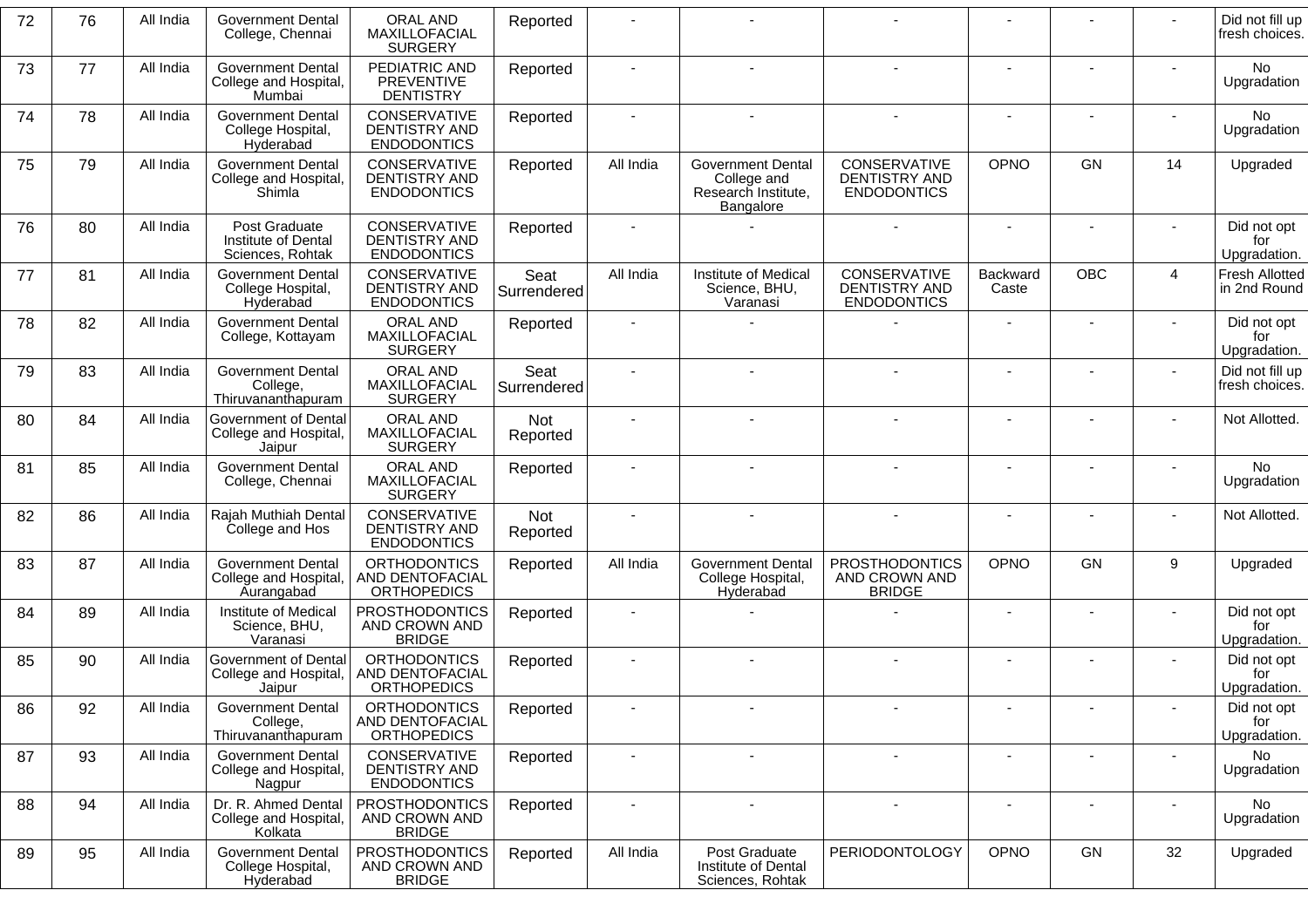| 90  | 96  | All India         | <b>Government Dental</b><br>College, Kozhikode                  | <b>PROSTHODONTICS</b><br>AND CROWN AND<br><b>BRIDGE</b>                  | Reported               |                          |                                                                 |                                                              |                   |            |                          | <b>No</b><br>Upgradation              |
|-----|-----|-------------------|-----------------------------------------------------------------|--------------------------------------------------------------------------|------------------------|--------------------------|-----------------------------------------------------------------|--------------------------------------------------------------|-------------------|------------|--------------------------|---------------------------------------|
| 91  | 97  | All India         | Dr. R. Ahmed Dental<br>College and Hospital,<br>Kolkata         | <b>ORTHODONTICS</b><br>AND DENTOFACIAL<br><b>ORTHOPEDICS</b>             | Reported               |                          |                                                                 |                                                              |                   |            |                          | <b>No</b><br>Upgradation              |
| 92  | 98  | All India         | <b>Government Dental</b><br>College and Hospital,<br>Aurangabad | <b>ORTHODONTICS</b><br>AND DENTOFACIAL<br><b>ORTHOPEDICS</b>             | Reported               |                          |                                                                 |                                                              |                   |            |                          | No.<br>Upgradation                    |
| 93  | 100 | All India         | RIMS, Government<br>Dental College and<br>Hospital, Kadapa      | <b>PROSTHODONTICS</b><br>AND CROWN AND<br><b>BRIDGE</b>                  | Reported               | All India                | <b>Government Dental</b><br>College and Hospital,<br>Aurangabad | <b>ORTHODONTICS</b><br>AND DENTOFACIAL<br><b>ORTHOPEDICS</b> | OPNO              | <b>GN</b>  | 11                       | Upgraded                              |
| 94  | 102 | Internal<br>Quota | Maulana Azad<br>Institute and Dental<br>Science, New Delhi      | <b>CONSERVATIVE</b><br><b>DENTISTRY AND</b><br><b>ENDODONTICS</b>        | Reported               |                          |                                                                 |                                                              |                   |            |                          | Did not opt<br>for<br>Upgradation.    |
| 95  | 103 | All India         | Post Graduate<br>Institute of Dental<br>Sciences, Rohtak        | CONSERVATIVE<br><b>DENTISTRY AND</b><br><b>ENDODONTICS</b>               | Reported               | All India                | <b>Faculty of Dental</b><br>Sciences, KGMU,<br>Lucknow          | <b>ORAL AND</b><br>MAXILLOFACIAL<br><b>SURGERY</b>           | <b>EWNO</b>       | EWS        | 4                        | Upgraded                              |
| 96  | 104 | All India         | Dr. R. Ahmed Dental<br>College and Hospital,<br>Kolkata         | ORAL AND<br>MAXILLOFACIAL<br><b>SURGERY</b>                              | Reported               |                          |                                                                 |                                                              |                   |            |                          | No<br>Upgradation                     |
| 97  | 105 | All India         | <b>Government Dental</b><br>College,<br>Thiruvananthapuram      | <b>ORAL AND</b><br>MAXILLOFACIAL<br><b>SURGERY</b>                       | Not<br>Reported        | All India                | Government of Dental<br>College and Hospital,<br>Jaipur         | <b>ORAL AND</b><br>MAXILLOFACIAL<br><b>SURGERY</b>           | <b>EWNO</b>       | EWS        | 4                        | Fresh Allotted<br>in 2nd Round        |
| 98  | 108 | All India         | Institute of Medical<br>Science, BHU,<br>Varanasi               | PERIODONTOLOGY                                                           | Reported               |                          |                                                                 |                                                              |                   |            |                          | <b>No</b><br>Upgradation              |
| 99  | 109 | All India         | Govt dental College<br>Raipur Chhattisgarh                      | ORAL AND<br>MAXILLOFACIAL<br><b>SURGERY</b>                              | Reported               |                          |                                                                 |                                                              |                   |            |                          | <b>No</b><br>Upgradation              |
| 100 | 110 | All India         | <b>Government Dental</b><br>College and Hospital<br>Aurangabad  | <b>ORAL AND</b><br>MAXILLOFACIAL<br><b>SURGERY</b>                       | Seat<br>Surrendered    |                          |                                                                 |                                                              |                   |            |                          | Not Allotted.                         |
| 101 | 111 | All India         | <b>Government Dental</b><br>College Hospital,<br>Hyderabad      | <b>ORTHODONTICS</b><br>AND DENTOFACIAL<br><b>ORTHOPEDICS</b>             | Reported               |                          |                                                                 |                                                              |                   |            |                          | Did not opt<br>for<br>Upgradation.    |
| 102 | 112 | All India         | <b>Government Dental</b><br>College, Kozhikode                  | <b>ORAL AND</b><br>MAXILLOFACIAL<br><b>SURGERY</b>                       | <b>Not</b><br>Reported | All India                | Government Dental<br>College,<br>Thiruvananthapuram             | PEDIATRIC AND<br><b>PREVENTIVE</b><br><b>DENTISTRY</b>       | OPNO              | GN         | 3                        | Fresh Allotted<br>in 2nd Round        |
| 103 | 113 | All India         | <b>Government Dental</b><br>College, Kottayam                   | <b>PROSTHODONTICS</b><br>AND CROWN AND<br><b>BRIDGE</b>                  | Reported               | All India                | Government College<br>of Dentistry, Indore                      | <b>ORTHODONTICS</b><br>AND DENTOFACIAL<br><b>ORTHOPEDICS</b> | OPNO              | <b>OBC</b> | $\overline{7}$           | Upgraded                              |
| 104 | 115 | All India         | Dr. R. Ahmed Dental<br>College and Hospital,<br>Kolkata         | ORAL AND<br>MAXILLOFACIAL<br><b>SURGERY</b>                              | Reported               | All India                | <b>Government Dental</b><br>College, Kottayam                   | <b>ORAL AND</b><br>MAXILLOFACIAL<br><b>SURGERY</b>           | OPNO              | GN         | 11                       | Upgraded                              |
| 105 | 116 | All India         | <b>Government Dental</b><br>College and Hospital,<br>Nagpur     | <b>ORTHODONTICS</b><br>AND DENTOFACIAL Surrendered<br><b>ORTHOPEDICS</b> | Seat                   | $\overline{\phantom{a}}$ |                                                                 |                                                              |                   |            |                          | Did not fill up<br>fresh choices.     |
| 106 | 118 | All India         | <b>Government Dental</b><br>College and Hospital,<br>Vijayawada | CONSERVATIVE<br><b>DENTISTRY AND</b><br><b>ENDODONTICS</b>               | Seat<br>Surrendered    | $\blacksquare$           | $\sim$                                                          |                                                              |                   |            | $\overline{\phantom{a}}$ | Not Allotted.                         |
| 107 | 119 | All India         | <b>Government Dental</b><br>College, Kottayam                   | <b>PERIODONTOLOGY</b>                                                    | Not<br>Reported        | All India                | <b>Government Dental</b><br>College, Kottayam                   | <b>PROSTHODONTICS</b><br>AND CROWN AND<br><b>BRIDGE</b>      | Backward<br>Caste | OBC        | 11                       | <b>Fresh Allotted</b><br>in 2nd Round |
| 108 | 120 | All India         | Govt dental College<br>Raipur Chhattisgarh                      | <b>ORTHODONTICS</b><br>AND DENTOFACIAL<br><b>ORTHOPEDICS</b>             | Reported               |                          |                                                                 |                                                              |                   |            |                          | No<br>Upgradation                     |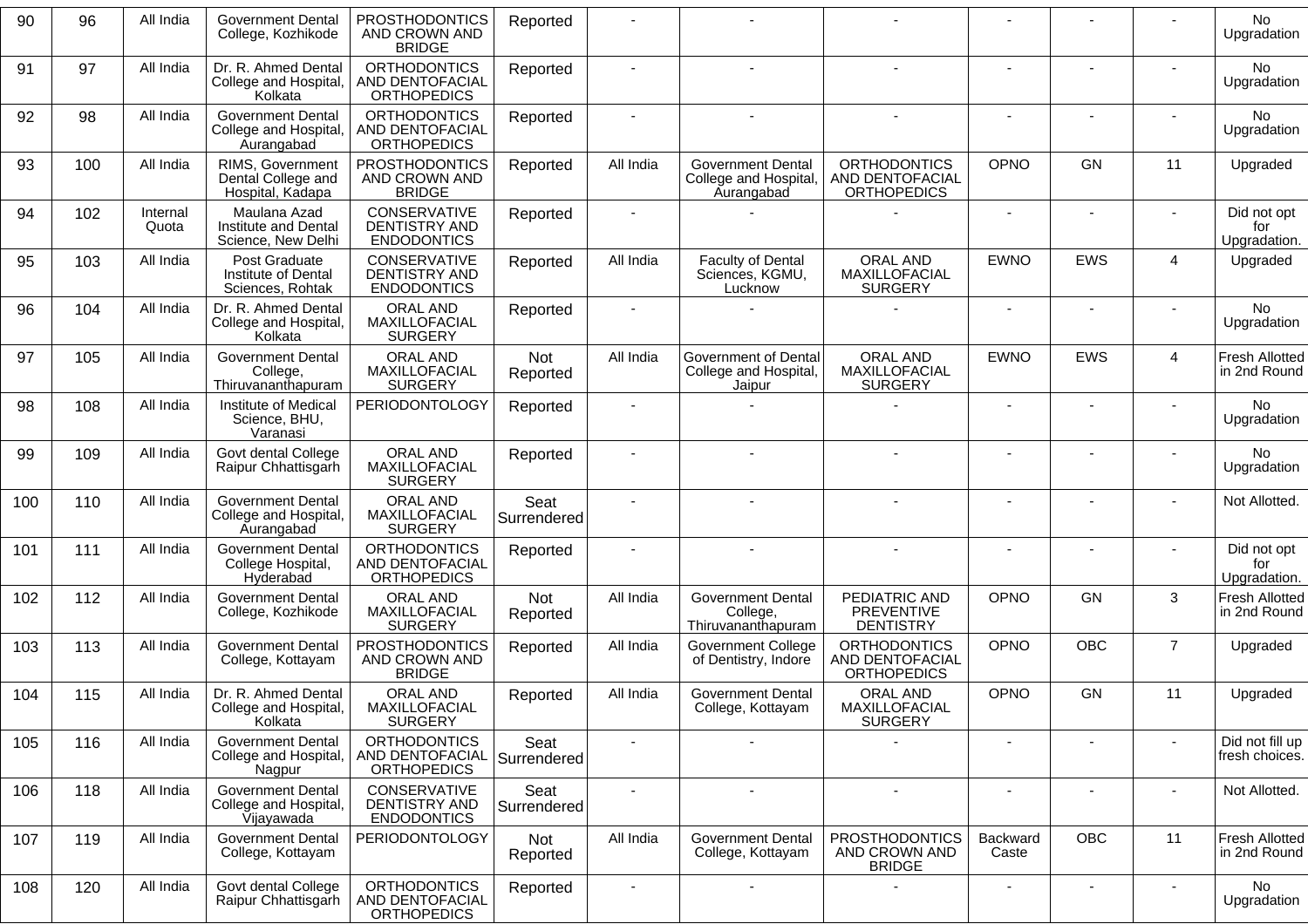| 109 | 122 | All India | DR. Ziauddin Ahmad<br>Dental College, AMU,<br>Aligarh                 | <b>ORAL AND</b><br>MAXILLOFACIAL<br><b>SURGERY</b>           | Reported        | All India                | Institute of Medical<br>Science, BHU,<br>Varanasi                           | <b>ORTHODONTICS</b><br>AND DENTOFACIAL<br><b>ORTHOPEDICS</b>      | <b>EWNO</b>              | <b>EWS</b>               | 9              | Upgraded                              |
|-----|-----|-----------|-----------------------------------------------------------------------|--------------------------------------------------------------|-----------------|--------------------------|-----------------------------------------------------------------------------|-------------------------------------------------------------------|--------------------------|--------------------------|----------------|---------------------------------------|
| 110 | 123 | All India | Governemnt Dental<br>College and Hospital,<br>Ahmedabad               | CONSERVATIVE<br><b>DENTISTRY AND</b><br><b>ENDODONTICS</b>   | Reported        | $\sim$                   |                                                                             |                                                                   | $\sim$                   | $\sim$                   | $\sim$         | No<br>Upgradation                     |
| 111 | 125 | All India | Government of Dental<br>College and Hospital,<br>Jaipur               | <b>ORTHODONTICS</b><br>AND DENTOFACIAL<br><b>ORTHOPEDICS</b> | Reported        |                          |                                                                             | $\overline{a}$                                                    | $\overline{\phantom{a}}$ |                          |                | Did not opt<br>for<br>Upgradation.    |
| 112 | 127 | All India | DR. Ziauddin Ahmad<br>Dental College, AMU,<br>Aligarh                 | PEDIATRIC AND<br><b>PREVENTIVE</b><br><b>DENTISTRY</b>       | Not<br>Reported | All India                | <b>Government Dental</b><br>College and Hospital,<br>Aurangabad             | <b>ORAL AND</b><br>MAXILLOFACIAL<br><b>SURGERY</b>                | OPNO                     | <b>GN</b>                | 5              | Fresh Allotted<br>in 2nd Round        |
| 113 | 129 | All India | <b>Government Dental</b><br>College and Hospital,<br>Vijayawada       | CONSERVATIVE<br><b>DENTISTRY AND</b><br><b>ENDODONTICS</b>   | Not<br>Reported |                          |                                                                             |                                                                   |                          |                          |                | Not Allotted.                         |
| 114 | 130 | All India | Post Graduate<br>Institute of Dental<br>Sciences, Rohtak              | PEDIATRIC AND<br><b>PREVENTIVE</b><br><b>DENTISTRY</b>       | Reported        | All India                | <b>Faculty of Dental</b><br>Sciences, KGMU,<br>Lucknow                      | PEDIATRIC AND<br><b>PREVENTIVE</b><br><b>DENTISTRY</b>            | OPNO                     | <b>GN</b>                | $\overline{7}$ | Upgraded                              |
| 115 | 131 |           |                                                                       |                                                              | $\sim$          | All India                | <b>Government Dental</b><br>College and Hospital,<br>Nagpur                 | PEDIATRIC AND<br><b>PREVENTIVE</b><br><b>DENTISTRY</b>            | <b>OPNO</b>              | <b>GN</b>                | 25             | <b>Fresh Allotted</b><br>in 2nd Round |
| 116 | 133 | All India | Dr. R. Ahmed Dental<br>College and Hospital<br>Kolkata                | <b>ORTHODONTICS</b><br>AND DENTOFACIAL<br><b>ORTHOPEDICS</b> | Reported        | $\blacksquare$           |                                                                             |                                                                   | $\sim$                   |                          |                | No<br>Upgradation                     |
| 117 | 135 | All India | <b>Regional Dental</b><br>College, Guwahati                           | <b>PROSTHODONTICS</b><br>AND CROWN AND<br><b>BRIDGE</b>      | Reported        |                          |                                                                             |                                                                   | $\sim$                   | $\overline{\phantom{a}}$ |                | No<br>Upgradation                     |
| 118 | 136 | All India | <b>Government Dental</b><br>College, Chennai                          | <b>ORTHODONTICS</b><br>AND DENTOFACIAL<br><b>ORTHOPEDICS</b> | Reported        |                          |                                                                             |                                                                   |                          |                          |                | Did not opt<br>for<br>Upgradation.    |
| 119 | 137 | All India | <b>Government Dental</b><br>College and Hospital,<br>Nagpur           | PEDIATRIC AND<br><b>PREVENTIVE</b><br><b>DENTISTRY</b>       | Reported        | All India                | <b>Government of Dental</b><br>College and Hospital,<br>Jaipur              | PEDIATRIC AND<br><b>PREVENTIVE</b><br><b>DENTISTRY</b>            | OPNO                     | <b>GN</b>                | 19             | Upgraded                              |
| 120 | 138 | All India | Goa Dental College<br>and Hospital, Goa                               | PEDIATRIC AND<br><b>PREVENTIVE</b><br><b>DENTISTRY</b>       | Reported        | All India                | <b>Government Dental</b><br>College and<br>Research Institute,<br>Bangalore | PEDIATRIC AND<br><b>PREVENTIVE</b><br><b>DENTISTRY</b>            | <b>OPNO</b>              | <b>GN</b>                | 3              | Upgraded                              |
| 121 | 139 | All India | <b>Government College</b><br>of Dentistry, Indore                     | <b>ORAL AND</b><br>MAXILLOFACIAL<br><b>SURGERY</b>           | Reported        |                          |                                                                             |                                                                   | $\overline{\phantom{a}}$ |                          |                | Did not opt<br>for<br>Upgradation.    |
| 122 | 140 |           |                                                                       |                                                              |                 | All India                | <b>Government Dental</b><br>College, Kottayam                               | ORAL AND<br>MAXILLOFACIAL<br><b>SURGERY</b>                       | OPNO                     | <b>GN</b>                | $\overline{4}$ | <b>Fresh Allotted</b><br>in 2nd Round |
| 123 | 141 | All India | <b>Government College</b><br>of Dentistry, Indore                     | CONSERVATIVE<br>DENTISTRY AND<br><b>ENDODONTICS</b>          | Not<br>Reported | All India                | <b>Government Dental</b><br>College and Hospital,<br>Shimla                 | <b>CONSERVATIVE</b><br><b>DENTISTRY AND</b><br><b>ENDODONTICS</b> | <b>OPNO</b>              | <b>OBC</b>               | 6              | <b>Fresh Allotted</b><br>in 2nd Round |
| 124 | 142 | All India | <b>Governemnt Dental</b><br>College and Hospital,<br><b>Ahmedabad</b> | PEDIATRIC AND<br>PREVENTIVE<br><b>DENTISTRY</b>              | Reported        | All India                | Governemnt Dental<br>College and Hospital,<br>Ahmedabad                     | <b>ORTHODONTICS</b><br>AND DENTOFACIAL<br><b>ORTHOPEDICS</b>      | <b>OPNO</b>              | GN                       | 8              | Upgraded                              |
| 125 | 144 | All India | Institute of Medical<br>Science, BHU,<br>Varanasi                     | PEDIATRIC AND<br><b>PREVENTIVE</b><br><b>DENTISTRY</b>       | Reported        | $\overline{\phantom{a}}$ |                                                                             |                                                                   | $\overline{\phantom{a}}$ | $\overline{\phantom{a}}$ | $\blacksquare$ | No<br>Upgradation                     |
| 126 | 145 | All India | Government Dental<br>College,<br>Thiruvananthapuram                   | <b>PERIODONTOLOGY</b>                                        | Reported        | All India                | <b>Government Dental</b><br>College, Kozhikode                              | ORAL AND<br>MAXILLOFACIAL<br><b>SURGERY</b>                       | OPNO                     | OBC                      | 5              | Upgraded                              |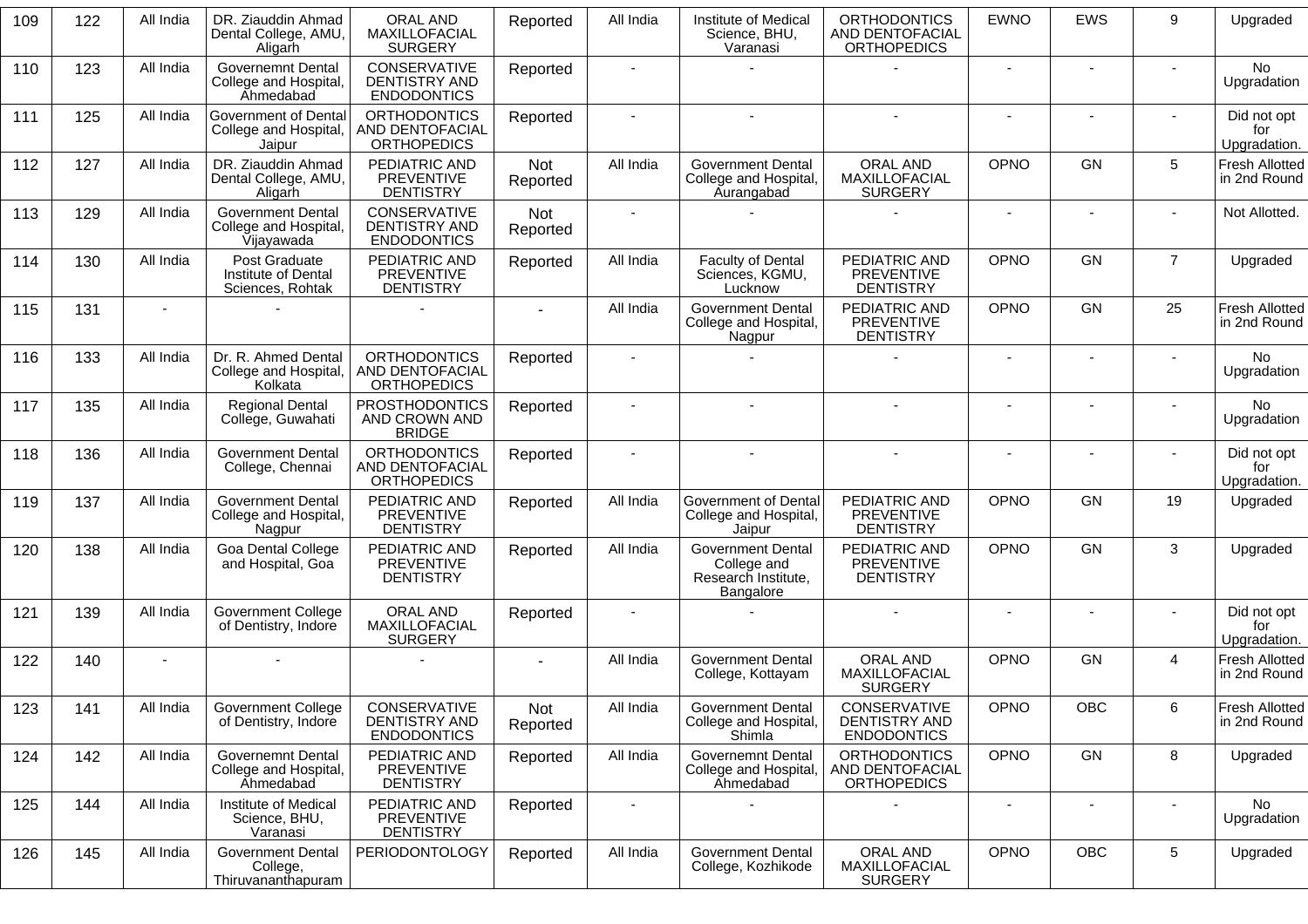| 127 | 146 | Internal<br>Quota | Institute of Medical<br>Science, BHU,<br>Varanasi                           | <b>ORTHODONTICS</b><br>AND DENTOFACIAL<br><b>ORTHOPEDICS</b>            | Reported               |                |                                                                             |                                                            | $\blacksquare$    |                          |                 | Did not opt<br>for<br>Upgradation.    |
|-----|-----|-------------------|-----------------------------------------------------------------------------|-------------------------------------------------------------------------|------------------------|----------------|-----------------------------------------------------------------------------|------------------------------------------------------------|-------------------|--------------------------|-----------------|---------------------------------------|
| 128 | 147 | All India         | <b>Government Dental</b><br>College and<br>Research Institute,<br>Bangalore | PEDIATRIC AND<br>PREVENTIVE<br><b>DENTISTRY</b>                         | Reported               | All India      | <b>Governemnt Dental</b><br>College and Hospital,<br>Ahmedabad              | PEDIATRIC AND<br><b>PREVENTIVE</b><br><b>DENTISTRY</b>     | <b>OPNO</b>       | GN                       | 8               | Upgraded                              |
| 129 | 148 | All India         | Post Graduate<br>Institute of Dental<br>Sciences, Rohtak                    | <b>PERIODONTOLOGY</b>                                                   | <b>Not</b><br>Reported | All India      | <b>Government Dental</b><br>College,<br>Thiruvananthapuram                  | <b>ORAL AND</b><br>MAXILLOFACIAL<br><b>SURGERY</b>         | OPNO              | GN                       | 8               | <b>Fresh Allotted</b><br>in 2nd Round |
| 130 | 150 | All India         | Maulana Azad<br>Institute and Dental<br>Science, New Delhi                  | <b>ORAL MEDICINE</b><br>AND RADIOLOGY                                   | Reported               | $\blacksquare$ |                                                                             |                                                            | $\sim$            | $\blacksquare$           | ٠               | Did not opt<br>for<br>Upgradation.    |
| 131 | 151 | All India         | <b>Government of Dental</b><br>College and Hospital,<br>Jaipur              | PEDIATRIC AND<br>PREVENTIVE<br><b>DENTISTRY</b>                         | Reported               | All India      | <b>Government Dental</b><br>College Hospital,<br>Hyderabad                  | <b>PROSTHODONTICS</b><br>AND CROWN AND<br><b>BRIDGE</b>    | OPNO              | <b>GN</b>                | 42              | Upgraded                              |
| 132 | 152 | All India         | <b>Government Dental</b><br>College, Chennai                                | ORAL AND<br>MAXILLOFACIAL<br><b>SURGERY</b>                             | Reported               | All India      | DR. Ziauddin Ahmad<br>Dental College, AMU,<br>Aligarh                       | <b>ORAL AND</b><br>MAXILLOFACIAL<br><b>SURGERY</b>         | <b>EWNO</b>       | <b>EWS</b>               | $5\phantom{.0}$ | Upgraded                              |
| 133 | 153 | All India         | <b>Government Dental</b><br>College,<br>Thiruvananthapuram                  | PERIODONTOLOGY                                                          | Reported               | All India      | <b>Government Dental</b><br>College,<br>Thiruvananthapuram                  | <b>ORAL AND</b><br>MAXILLOFACIAL<br><b>SURGERY</b>         | OPNO              | <b>OBC</b>               | $9\,$           | Upgraded                              |
| 134 | 154 | All India         | <b>Government Dental</b><br>College and Hospital,<br>Mumbai                 | CONSERVATIVE<br><b>DENTISTRY AND</b><br><b>ENDODONTICS</b>              | Not<br>Reported        |                |                                                                             |                                                            |                   |                          |                 | Did not fill up<br>fresh choices.     |
| 135 | 155 | All India         | <b>Government Dental</b><br>College and Hospital,<br>Patiala                | PEDIATRIC AND<br><b>PREVENTIVE</b><br><b>DENTISTRY</b>                  | Not<br>Reported        |                |                                                                             | $\overline{\phantom{a}}$                                   | $\overline{a}$    | $\blacksquare$           |                 | Not Allotted.                         |
| 136 | 156 | All India         | <b>Governemnt Dental</b><br>College and Hospital,<br>Ahmedabad              | PERIODONTOLOGY                                                          | Reported               | All India      | RIMS, Government<br>Dental College and<br>Hospital, Kadapa                  | <b>PROSTHODONTICS</b><br>AND CROWN AND<br><b>BRIDGE</b>    | OPNO              | <b>GN</b>                | 21              | Upgraded                              |
| 137 | 157 | All India         | <b>Governemnt Dental</b><br>College and Hospital,<br><b>Ahmedabad</b>       | CONSERVATIVE<br><b>DENTISTRY AND</b><br><b>ENDODONTICS</b>              | Not<br>Reported        | $\blacksquare$ |                                                                             |                                                            | $\blacksquare$    | $\overline{\phantom{a}}$ | $\blacksquare$  | Did not fill up<br>fresh choices.     |
| 138 | 158 |                   |                                                                             |                                                                         |                        | All India      | <b>Government Dental</b><br>College and<br>Research Institute,<br>Bangalore | ORAL AND<br>MAXILLOFACIAL<br><b>SURGERY</b>                | OPNO              | <b>GN</b>                | 30              | <b>Fresh Allotted</b><br>in 2nd Round |
| 139 | 159 | All India         | <b>Government College</b><br>of Dentistry, Indore                           | <b>ORTHODONTICS</b><br>AND DENTOFACIAL<br><b>ORTHOPEDICS</b>            | Reported               | $\blacksquare$ |                                                                             |                                                            | $\sim$            | $\blacksquare$           |                 | Did not opt<br>for<br>Upgradation.    |
| 140 | 161 | All India         | <b>Government Dental</b><br>College, Kozhikode                              | <b>ORAL MEDICINE</b><br>AND RADIOLOGY                                   | Seat<br>Surrendered    | All India      | <b>Government Dental</b><br>College, Kottayam                               | <b>PERIODONTOLOGY</b>                                      | OPNO              | <b>OBC</b>               | $\overline{7}$  | <b>Fresh Allotted</b><br>in 2nd Round |
| 141 | 162 | All India         | University College of<br>Medical Sciences,<br>Delhi University              | PEDIATRIC AND<br>PREVENTIVE<br><b>DENTISTRY</b>                         | Reported               | All India      | <b>Government Dental</b><br>College and Hospital,<br>Mumbai                 | CONSERVATIVE<br><b>DENTISTRY AND</b><br><b>ENDODONTICS</b> | <b>EWNO</b>       | EWS                      | $\mathbf{1}$    | Upgraded                              |
| 142 | 163 | All India         | College and Hospital,<br>Jaipur                                             | Government of Dental   PROSTHODONTICS<br>AND CROWN AND<br><b>BRIDGE</b> | Reported               | All India      | Post Graduate<br>Institute of Dental<br>Sciences, Rohtak                    | <b>ORAL AND</b><br>MAXILLOFACIAL<br><b>SURGERY</b>         | Backward<br>Caste | OBC                      | $\overline{7}$  | Upgraded                              |
| 143 | 164 | All India         | Mahatma Gandhi PG<br>Institute of Dental<br>Sciences, Puducherry            | ORAL AND<br>MAXILLOFACIAL<br><b>SURGERY</b>                             | Reported               |                |                                                                             |                                                            |                   |                          |                 | No<br>Upgradation                     |
| 144 | 165 | All India         | <b>Government College</b><br>of Dentistry, Indore                           | PEDIATRIC AND<br><b>PREVENTIVE</b><br><b>DENTISTRY</b>                  | Seat<br>Surrendered    | All India      | DR. Ziauddin Ahmad<br>Dental College, AMU,<br>Aligarh                       | PEDIATRIC AND<br><b>PREVENTIVE</b><br><b>DENTISTRY</b>     | OPNO              | GN                       | 13              | <b>Fresh Allotted</b><br>in 2nd Round |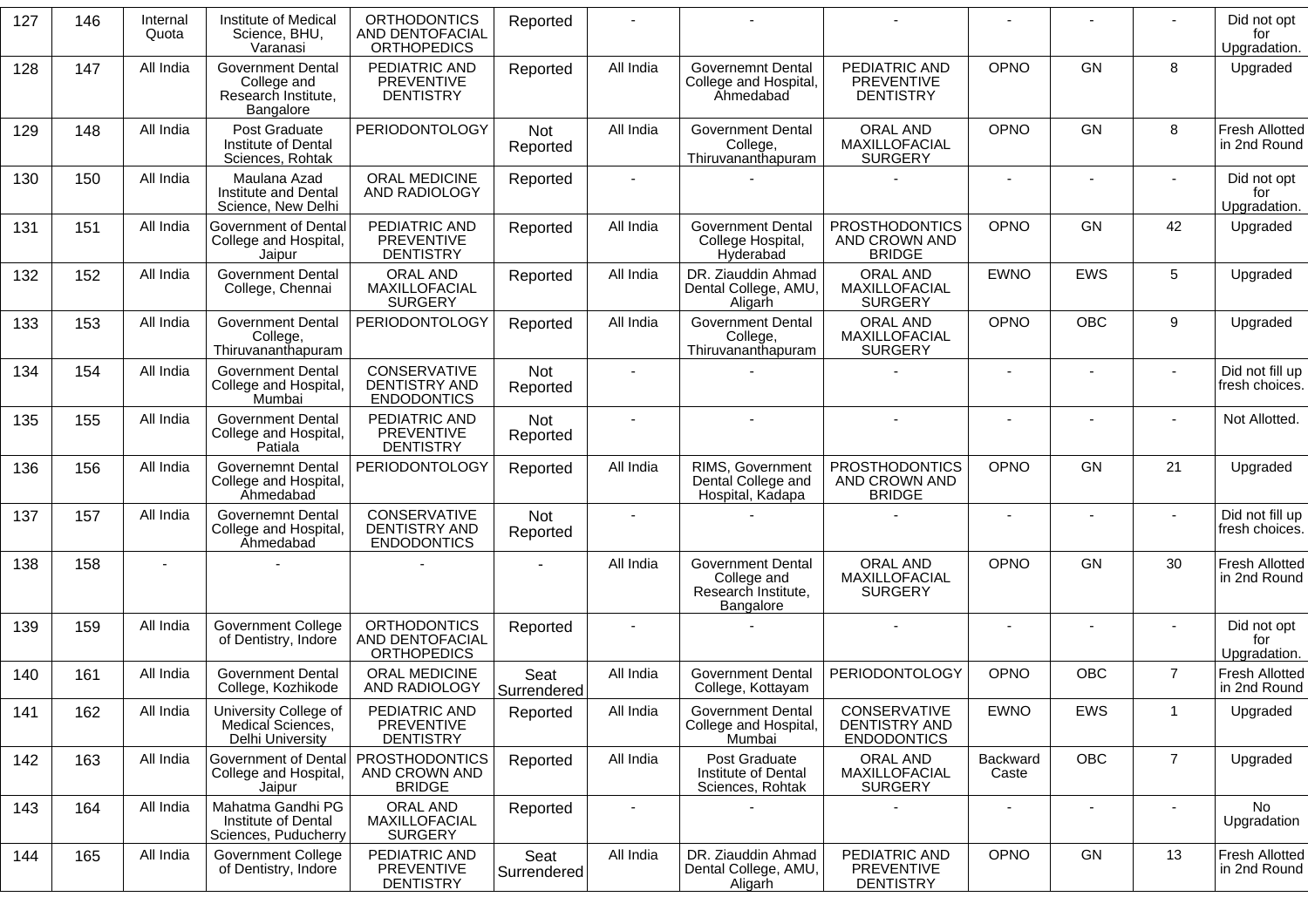| 145 | 166 | All India         | Governemnt Dental<br>College and Hospital,<br><b>Ahmedabad</b>  | <b>ORTHODONTICS</b><br>AND DENTOFACIAL<br><b>ORTHOPEDICS</b>      | Reported            |                |                                                                 |                                                              |                |                          |    | <b>No</b><br>Upgradation              |
|-----|-----|-------------------|-----------------------------------------------------------------|-------------------------------------------------------------------|---------------------|----------------|-----------------------------------------------------------------|--------------------------------------------------------------|----------------|--------------------------|----|---------------------------------------|
| 146 | 167 | All India         | <b>Government College</b><br>and Hospital, Amritsar             | <b>ORAL AND</b><br>MAXILLOFACIAL<br><b>SURGERY</b>                | Seat<br>Surrendered |                |                                                                 |                                                              |                |                          |    | Did not fill up<br>fresh choices.     |
| 147 | 168 | All India         | <b>Government Dental</b><br>College and Hospital<br>Aurangabad  | <b>PROSTHODONTICS</b><br>AND CROWN AND<br><b>BRIDGE</b>           | Reported            |                |                                                                 |                                                              | $\sim$         |                          |    | Did not fill up<br>fresh choices.     |
| 148 | 169 | All India         | <b>Government Dental</b><br>College and Hospital<br>Vijayawada  | ORAL AND<br>MAXILLOFACIAL<br><b>SURGERY</b>                       | Not<br>Reported     |                |                                                                 |                                                              |                |                          |    | Did not fill up<br>fresh choices.     |
| 149 | 170 | All India         | <b>Government Dental</b><br>College Hospital,<br>Hyderabad      | PEDIATRIC AND<br>PREVENTIVE<br><b>DENTISTRY</b>                   | Reported            | All India      | Post Graduate<br>Institute of Dental<br>Sciences, Rohtak        | PEDIATRIC AND<br><b>PREVENTIVE</b><br><b>DENTISTRY</b>       | <b>OPNO</b>    | <b>GN</b>                | 34 | Upgraded                              |
| 150 | 171 | All India         | <b>Government Dental</b><br>College Hospital,<br>Hyderabad      | PEDIATRIC AND<br><b>PREVENTIVE</b><br><b>DENTISTRY</b>            | Reported            |                |                                                                 |                                                              |                |                          |    | No<br>Upgradation                     |
| 151 | 172 | All India         | S.C.B Dental College<br>and Hospital, Cuttack                   | CONSERVATIVE<br><b>DENTISTRY AND</b><br><b>ENDODONTICS</b>        | Not<br>Reported     | All India      | S.C.B Dental College<br>and Hospital, Cuttack                   | <b>ORTHODONTICS</b><br>AND DENTOFACIAL<br><b>ORTHOPEDICS</b> | OPNO           | OBC                      | 25 | <b>Fresh Allotted</b><br>in 2nd Round |
| 152 | 173 | All India         | <b>Government College</b><br>and Hospital, Amritsar             | PEDIATRIC AND<br>PREVENTIVE<br><b>DENTISTRY</b>                   | Reported            | All India      | Dr. R. Ahmed Dental<br>College and Hospital,<br>Kolkata         | ORAL AND<br>MAXILLOFACIAL<br><b>SURGERY</b>                  | <b>OPNO</b>    | <b>GN</b>                | 10 | Upgraded                              |
| 153 | 174 | All India         | <b>Government Dental</b><br>College and Hospital,<br>Aurangabad | <b>CONSERVATIVE</b><br><b>DENTISTRY AND</b><br><b>ENDODONTICS</b> | Reported            |                |                                                                 |                                                              | $\sim$         | $\overline{\phantom{a}}$ |    | Did not opt<br>for<br>Upgradation.    |
| 154 | 177 | All India         | Post Graduate<br>Institute of Dental<br>Sciences, Rohtak        | ORAL AND<br>MAXILLOFACIAL<br><b>SURGERY</b>                       | Not<br>Reported     |                |                                                                 |                                                              |                |                          |    | Did not fill up<br>fresh choices.     |
| 155 | 179 | All India         | <b>Government Dental</b><br>College and Hospital,<br>Mumbai     | PERIODONTOLOGY                                                    | Reported            | All India      | <b>Government College</b><br>of Dentistry, Indore               | PEDIATRIC AND<br>PREVENTIVE<br><b>DENTISTRY</b>              | OPNO           | <b>GN</b>                | 54 | Upgraded                              |
| 156 | 180 | All India         | <b>Government Dental</b><br>College and Hospital,<br>Shimla     | PEDIATRIC AND<br>PREVENTIVE<br><b>DENTISTRY</b>                   | Not<br>Reported     | All India      | <b>Government College</b><br>and Hospital, Amritsar             | ORAL AND<br>MAXILLOFACIAL<br><b>SURGERY</b>                  | OPNO           | <b>GN</b>                | 19 | <b>Fresh Allotted</b><br>in 2nd Round |
| 157 | 181 | All India         | Dr. R. Ahmed Dental<br>College and Hospital,<br>Kolkata         | PERIODONTOLOGY                                                    | Reported            |                |                                                                 |                                                              | $\blacksquare$ |                          |    | No.<br>Upgradation                    |
| 158 | 182 | Internal<br>Quota | DR. Ziauddin Ahmad<br>Dental College, AMU,<br>Aligarh           | CONSERVATIVE<br>DENTISTRY AND<br><b>ENDODONTICS</b>               | Reported            |                |                                                                 |                                                              | $\blacksquare$ |                          |    | Did not opt<br>for<br>Upgradation.    |
| 159 | 183 | All India         | Nair Dental College<br>and Hospital, Mumbai                     | ORAL AND<br><b>MAXILLOFACIAL</b><br><b>SURGERY</b>                | Reported            |                |                                                                 |                                                              | $\blacksquare$ |                          |    | Did not opt<br>for<br>Upgradation.    |
| 160 | 184 |                   |                                                                 |                                                                   |                     | All India      | <b>Government Dental</b><br>College and Hospital,<br>Vijayawada | <b>CONSERVATIVE</b><br>DENTISTRY AND<br><b>ENDODONTICS</b>   | <b>OPNO</b>    | <b>GN</b>                | 62 | <b>Fresh Allotted</b><br>in 2nd Round |
| 161 | 185 | All India         | Nair Dental College<br>and Hospital, Mumbai                     | PERIODONTOLOGY                                                    | Not<br>Reported     | $\blacksquare$ |                                                                 |                                                              |                |                          |    | Not Allotted.                         |
| 162 | 186 | All India         | College and Hospital,<br>Jaipur                                 | Government of Dental   PERIODONTOLOGY                             | Reported            | All India      | <b>Government Dental</b><br>College and Hospital,<br>Patiala    | PEDIATRIC AND<br><b>PREVENTIVE</b><br><b>DENTISTRY</b>       | OPNO           | <b>GN</b>                | 23 | Upgraded                              |
| 163 | 187 | $\sim$            |                                                                 | $\sim$                                                            | $\blacksquare$      | All India      | <b>Goa Dental College</b><br>and Hospital, Goa                  | PEDIATRIC AND<br><b>PREVENTIVE</b><br><b>DENTISTRY</b>       | <b>OPNO</b>    | <b>GN</b>                | 36 | <b>Fresh Allotted</b><br>in 2nd Round |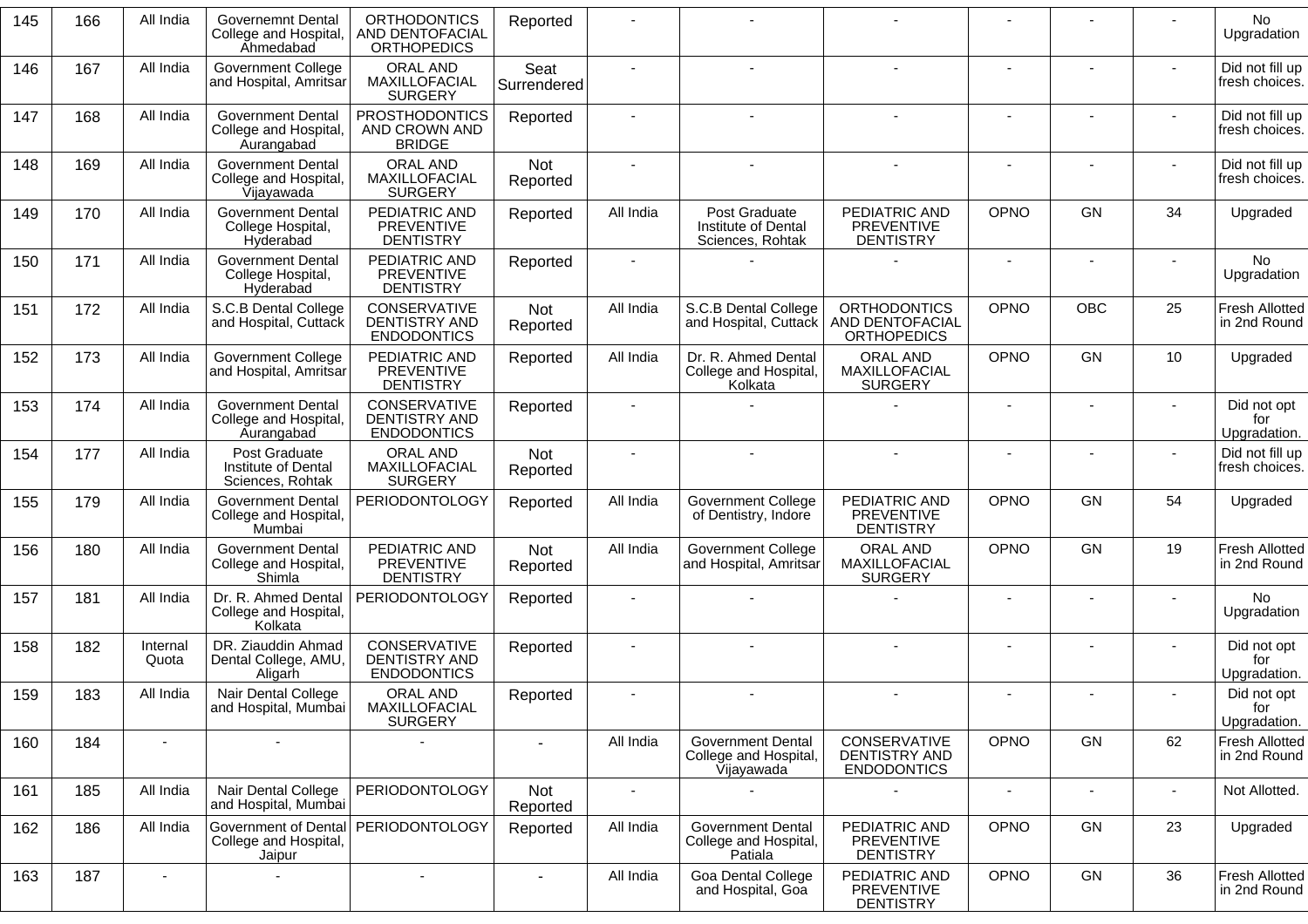| 164 | 188 | All India                             | <b>Government Dental</b><br>College, Chennai                                     | <b>PERIODONTOLOGY</b>                                        | Reported            |           |                                                                        |                                                              |                          |                          |                | No<br>Upgradation                     |
|-----|-----|---------------------------------------|----------------------------------------------------------------------------------|--------------------------------------------------------------|---------------------|-----------|------------------------------------------------------------------------|--------------------------------------------------------------|--------------------------|--------------------------|----------------|---------------------------------------|
| 165 | 189 | All India                             | <b>Government Dental</b><br>College and Hospital,<br>Shimla                      | <b>ORTHODONTICS</b><br>AND DENTOFACIAL<br><b>ORTHOPEDICS</b> | Reported            | All India | <b>Governemnt Dental</b><br>College and Hospital,<br>Ahmedabad         | <b>ORTHODONTICS</b><br>AND DENTOFACIAL<br><b>ORTHOPEDICS</b> | <b>Backward</b><br>Caste | <b>OBC</b>               | 11             | Upgraded                              |
| 166 | 190 | All India                             | S.C.B Dental College<br>and Hospital, Cuttack                                    | PERIODONTOLOGY                                               | Reported            | All India | Nair Dental College<br>and Hospital, Mumbai                            | PROSTHODONTICS<br>AND CROWN AND<br><b>BRIDGE</b>             | <b>EWNO</b>              | <b>EWS</b>               | 5              | Upgraded                              |
| 167 | 191 | Internal<br>Quota                     | Institute of Medical<br>Science, BHU,<br>Varanasi                                | <b>ORAL AND</b><br>MAXILLOFACIAL<br><b>SURGERY</b>           | Reported            |           |                                                                        |                                                              |                          |                          |                | Did not opt<br>for<br>Upgradation.    |
| 168 | 192 | All India                             | <b>Governemnt Dental</b><br>College and Hospital,<br>Ahmedabad                   | <b>PROSTHODONTICS</b><br>AND CROWN AND<br><b>BRIDGE</b>      | Reported            | All India | Post Graduate<br>Institute of Dental<br>Sciences, Rohtak               | PEDIATRIC AND<br><b>PREVENTIVE</b><br><b>DENTISTRY</b>       | Backward<br>Caste        | <b>OBC</b>               | 12             | Upgraded                              |
| 169 | 194 | All India                             | <b>Government Dental</b><br>College, Chennai                                     | PERIODONTOLOGY                                               | Reported            | All India | <b>Government Dental</b><br>College and Hospital,<br><b>Vijayawada</b> | CONSERVATIVE<br>DENTISTRY AND<br><b>ENDODONTICS</b>          | OPNO                     | <b>GN</b>                | 10             | Upgraded                              |
| 170 | 195 | All India                             | <b>Government Dental</b><br>College and Hospital,<br>Mumbai                      | <b>ORTHODONTICS</b><br>AND DENTOFACIAL<br><b>ORTHOPEDICS</b> | Seat<br>Surrendered | All India | Post Graduate<br>Institute of Dental<br>Sciences, Rohtak               | CONSERVATIVE<br>DENTISTRY AND<br><b>ENDODONTICS</b>          | <b>EWNO</b>              | <b>EWS</b>               | $\mathbf{1}$   | <b>Fresh Allotted</b><br>in 2nd Round |
| 171 | 196 | All India                             | <b>Government Dental</b><br>College and Hospital,<br>Mumbai                      | <b>ORAL AND</b><br>MAXILLOFACIAL<br><b>SURGERY</b>           | Reported            | All India | <b>Government Dental</b><br>College and Hospital,<br>Nagpur            | <b>ORTHODONTICS</b><br>AND DENTOFACIAL<br><b>ORTHOPEDICS</b> | <b>Backward</b><br>Caste | <b>OBC</b>               | 34             | Upgraded                              |
| 172 | 197 | Manageme<br>nt/Paid<br>Seats<br>Quota | <b>AB Shetty Memorial</b><br>Inst. of Dental Sce.,<br>Mangaluru                  | <b>PROSTHODONTICS</b><br>AND CROWN AND<br><b>BRIDGE</b>      | Not<br>Reported     |           |                                                                        |                                                              |                          |                          |                | Did not fill up<br>fresh choices.     |
| 173 | 198 | All India                             | <b>Uttar Pradesh</b><br>University of Medical<br>Sciences, Saifai,<br>Etawah, UP | PERIODONTOLOGY                                               | Reported            | All India | <b>Government Dental</b><br>College and Hospital,<br>Vijayawada        | ORAL AND<br>MAXILLOFACIAL<br><b>SURGERY</b>                  | OPNO                     | <b>GN</b>                | 40             | Upgraded                              |
| 174 | 199 |                                       |                                                                                  |                                                              | $\blacksquare$      | All India | Nair Dental College<br>and Hospital, Mumbai                            | <b>PERIODONTOLOGY</b>                                        | OPNO                     | <b>GN</b>                | 42             | Fresh Allotted<br>in 2nd Round        |
| 175 | 200 | All India                             | Dr. R. Ahmed Dental<br>College and Hospital,<br>Kolkata                          | CONSERVATIVE<br><b>DENTISTRY AND</b><br><b>ENDODONTICS</b>   | Reported            | All India | <b>Governemnt Dental</b><br>College and Hospital,<br>Ahmedabad         | CONSERVATIVE<br><b>DENTISTRY AND</b><br><b>ENDODONTICS</b>   | Backward<br>Caste        | <b>OBC</b>               | $\overline{4}$ | Upgraded                              |
| 176 | 202 | All India                             | S.C.B Dental College<br>and Hospital, Cuttack                                    | PERIODONTOLOGY                                               | Reported            | All India | <b>Government Dental</b><br>College Hospital,<br>Hyderabad             | PEDIATRIC AND<br><b>PREVENTIVE</b><br><b>DENTISTRY</b>       | OPNO                     | <b>GN</b>                | 102            | Upgraded                              |
| 177 | 203 |                                       |                                                                                  |                                                              |                     | All India | <b>Government Dental</b><br>College and Hospital,<br>Mumbai            | <b>PERIODONTOLOGY</b>                                        | OPNO                     | <b>GN</b>                | 11             | Fresh Allotted<br>in 2nd Round        |
| 178 | 206 | All India                             | <b>Government Dental</b><br>College Hospital,<br>Hyderabad                       | PERIODONTOLOGY                                               | Not<br>Reported     |           |                                                                        |                                                              |                          |                          |                | Did not fill up<br>fresh choices.     |
| 179 | 207 | All India                             | <b>Faculty of Dental</b><br>Sciences, KGMU,<br>Lucknow                           | ORAL MEDICINE<br>AND RADIOLOGY                               | Reported            |           | $\sim$                                                                 | $\sim$                                                       | $\overline{\phantom{a}}$ |                          | $\blacksquare$ | No<br>Upgradation                     |
| 180 | 208 | All India                             | <b>Government Dental</b><br>College Hospital,<br>Hyderabad                       | <b>PERIODONTOLOGY</b>                                        | Not<br>Reported     | All India | Rajah Muthiah Dental<br>College and Hos                                | CONSERVATIVE<br>DENTISTRY AND<br><b>ENDODONTICS</b>          | OPNO                     | GN                       | 53             | Fresh Allotted<br>in 2nd Round        |
| 181 | 209 | All India                             | <b>Regional Dental</b><br>College, Guwahati                                      | <b>ORTHODONTICS</b><br>AND DENTOFACIAL<br><b>ORTHOPEDICS</b> | Reported            |           |                                                                        |                                                              | $\overline{\phantom{a}}$ | $\overline{\phantom{a}}$ | $\sim$         | No<br>Upgradation                     |
| 182 | 210 | All India                             | <b>Faculty of Dental</b><br>Sciences, KGMU,<br>Lucknow                           | PEDIATRIC AND<br>PREVENTIVE<br><b>DENTISTRY</b>              | Not<br>Reported     |           |                                                                        |                                                              |                          |                          |                | Did not fill up<br>fresh choices.     |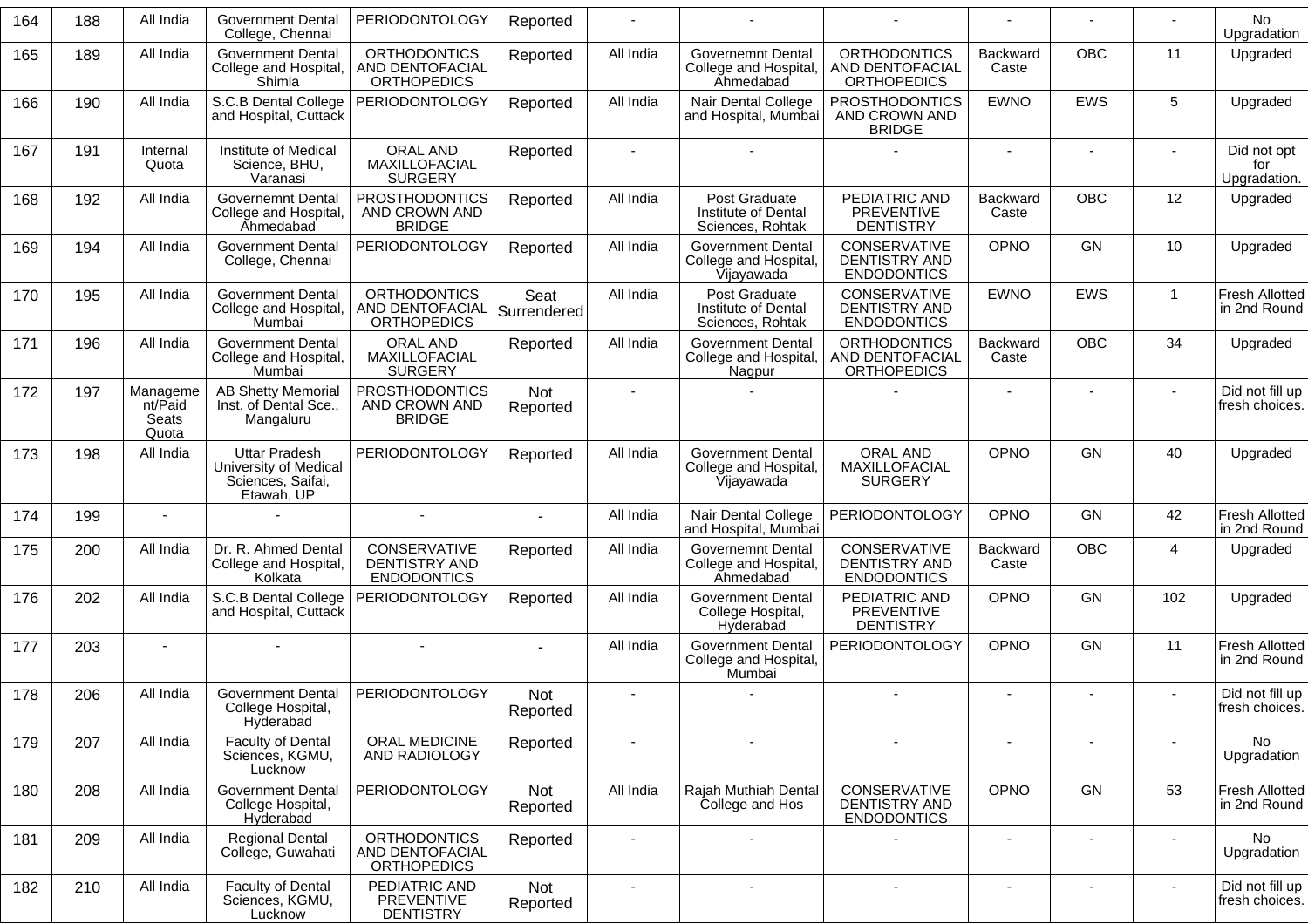| 183 | 211 | All India         | <b>Regional Dental</b><br>College, Guwahati                       | <b>PERIODONTOLOGY</b>                                             | Reported               | All India                          | S.C.B Dental College<br>and Hospital, Cuttack               | <b>PERIODONTOLOGY</b>                                        | OPNO                     | <b>GN</b>  | 39           | Upgraded                              |
|-----|-----|-------------------|-------------------------------------------------------------------|-------------------------------------------------------------------|------------------------|------------------------------------|-------------------------------------------------------------|--------------------------------------------------------------|--------------------------|------------|--------------|---------------------------------------|
| 184 | 212 | All India         | S.C.B Dental College<br>and Hospital, Cuttack                     | PEDIATRIC AND<br><b>PREVENTIVE</b><br><b>DENTISTRY</b>            | Reported               | All India                          | S.C.B Dental College<br>and Hospital, Cuttack               | CONSERVATIVE<br><b>DENTISTRY AND</b><br><b>ENDODONTICS</b>   | Backward<br>Caste        | <b>OBC</b> | 5            | Upgraded                              |
| 185 | 213 | All India         | <b>Government College</b><br>of Dentistry, Indore                 | <b>ORAL AND</b><br>MAXILLOFACIAL<br><b>SURGERY</b>                | Seat<br>Surrendered    | All India                          | <b>Government College</b><br>of Dentistry, Indore           | CONSERVATIVE<br>DENTISTRY AND<br><b>ENDODONTICS</b>          | <b>Backward</b><br>Caste | <b>OBC</b> | 26           | <b>Fresh Allotted</b><br>in 2nd Round |
| 186 | 215 | All India         | S.C.B Dental College<br>and Hospital, Cuttack                     | ORAL MEDICINE<br>AND RADIOLOGY                                    | Reported               | All India                          | S.C.B Dental College<br>and Hospital, Cuttack               | <b>PERIODONTOLOGY</b>                                        | OPNO                     | GN         | 87           | Upgraded                              |
| 187 | 216 | All India         | <b>Government Dental</b><br>College and Hospital,<br>Vijayawada   | <b>PERIODONTOLOGY</b>                                             | Not<br>Reported        | $\blacksquare$                     |                                                             |                                                              |                          |            |              | Did not fill up<br>fresh choices.     |
| 188 | 217 |                   |                                                                   |                                                                   | $\sim$                 | All India                          | <b>Government Dental</b><br>College Hospital,<br>Hyderabad  | CONSERVATIVE<br>DENTISTRY AND<br><b>ENDODONTICS</b>          | <b>Backward</b><br>Caste | <b>OBC</b> | 15           | <b>Fresh Allotted</b><br>in 2nd Round |
| 189 | 218 | Internal<br>Quota | DR. Ziauddin Ahmad<br>Dental College, AMU,<br>Aligarh             | CONSERVATIVE<br>DENTISTRY AND<br><b>ENDODONTICS</b>               | Reported               |                                    |                                                             |                                                              |                          |            |              | Did not opt<br>for<br>Upgradation.    |
| 190 | 220 | Internal<br>Quota | Institute of Medical<br>Science, BHU,<br>Varanasi                 | <b>CONSERVATIVE</b><br><b>DENTISTRY AND</b><br><b>ENDODONTICS</b> | Reported               |                                    |                                                             |                                                              |                          |            |              | <b>No</b><br>Upgradation              |
| 191 | 221 | All India         | <b>Government Dental</b><br>College, Kottayam                     | PEDIATRIC AND<br>PREVENTIVE<br><b>DENTISTRY</b>                   | Reported               |                                    |                                                             |                                                              |                          |            |              | Did not opt<br>for<br>Upgradation.    |
| 192 | 222 | All India         | <b>Government Dental</b><br>College and Hospital,<br>Patiala      | <b>PERIODONTOLOGY</b>                                             | Not<br>Reported        |                                    |                                                             |                                                              |                          |            |              | Did not fill up<br>fresh choices.     |
| 193 | 224 | All India         | S.C.B Dental College<br>and Hospital, Cuttack                     | <b>ORAL AND</b><br>MAXILLOFACIAL<br><b>SURGERY</b>                | Not<br>Reported        | All India                          | Government Dental<br>College and Hospital,<br>Shimla        | <b>ORTHODONTICS</b><br>AND DENTOFACIAL<br><b>ORTHOPEDICS</b> | Backward<br>Caste        | <b>OBC</b> | 25           | Fresh Allotted<br>in 2nd Round        |
| 194 | 225 | All India         | <b>Government College</b><br>and Hospital, Amritsar               | <b>PERIODONTOLOGY</b>                                             | Reported               | All India                          | Government College<br>and Hospital, Amritsar                | PEDIATRIC AND<br><b>PREVENTIVE</b><br><b>DENTISTRY</b>       | OPNO                     | <b>GN</b>  | 85           | Upgraded                              |
| 195 | 226 | All India         | <b>Government Dental</b><br>College and Hospital,<br>Shimla       | <b>PERIODONTOLOGY</b>                                             | <b>Not</b><br>Reported | All India                          | Rajah Muthiah Dental<br>College and Hos                     | <b>PROSTHODONTICS</b><br>AND CROWN AND<br><b>BRIDGE</b>      | <b>OPNO</b>              | <b>GN</b>  | 79           | <b>Fresh Allotted</b><br>in 2nd Round |
| 196 | 227 | All India         | <b>Government Dental</b><br>College and Hospital,<br>Vijayawada   | <b>PERIODONTOLOGY</b>                                             | Seat<br>Surrendered    | $\blacksquare$                     |                                                             |                                                              |                          |            |              | Not Allotted.                         |
| 197 | 228 | All India         | <b>Government Dental</b><br><b>College and Hospital</b><br>Mumbai | <b>ORAL MEDICINE</b><br>AND RADIOLOGY                             | Reported               | All India                          | <b>Government Dental</b><br>College and Hospital,<br>Shimla | PEDIATRIC AND<br>PREVENTIVE<br><b>DENTISTRY</b>              | OPNO                     | <b>GN</b>  | 37           | Upgraded                              |
| 198 | 230 | All India         | <b>Government Dental</b><br>College and Hospital,<br>Nagpur       | <b>PERIODONTOLOGY</b>                                             | Not<br>Reported        |                                    |                                                             |                                                              |                          |            |              | Not Allotted.                         |
| 199 | 231 | All India         | Post Graduate<br>Institute of Dental<br>Sciences, Rohtak          | PEDIATRIC AND<br><b>PREVENTIVE</b><br><b>DENTISTRY</b>            | Not<br>Reported        | All India                          | Government Dental<br>College,<br>Thiruvananthapuram         | PERIODONTOLOGY                                               | OPNO                     | <b>OBC</b> | 16           | Fresh Allotted<br>in 2nd Round        |
| 200 | 232 | $\blacksquare$    |                                                                   |                                                                   |                        | Management/<br>Paid Seats<br>Quota | Bharati Vidyapeeth<br>DU Dental College<br>and Hospt., Pune | <b>PROSTHODONTICS</b><br>AND CROWN AND<br><b>BRIDGE</b>      | OPNO                     | GN         | $\mathbf{1}$ | <b>Fresh Allotted</b><br>in 2nd Round |
| 201 | 233 | All India         | <b>Government Dental</b><br>College and Hospital<br>Patiala       | CONSERVATIVE<br>DENTISTRY AND<br><b>ENDODONTICS</b>               | Not<br>Reported        | All India                          | Dr. R. Ahmed Dental<br>College and Hospital,<br>Kolkata     | CONSERVATIVE<br>DENTISTRY AND<br><b>ENDODONTICS</b>          | Backward<br>Caste        | <b>OBC</b> | 36           | Fresh Allotted<br>in 2nd Round        |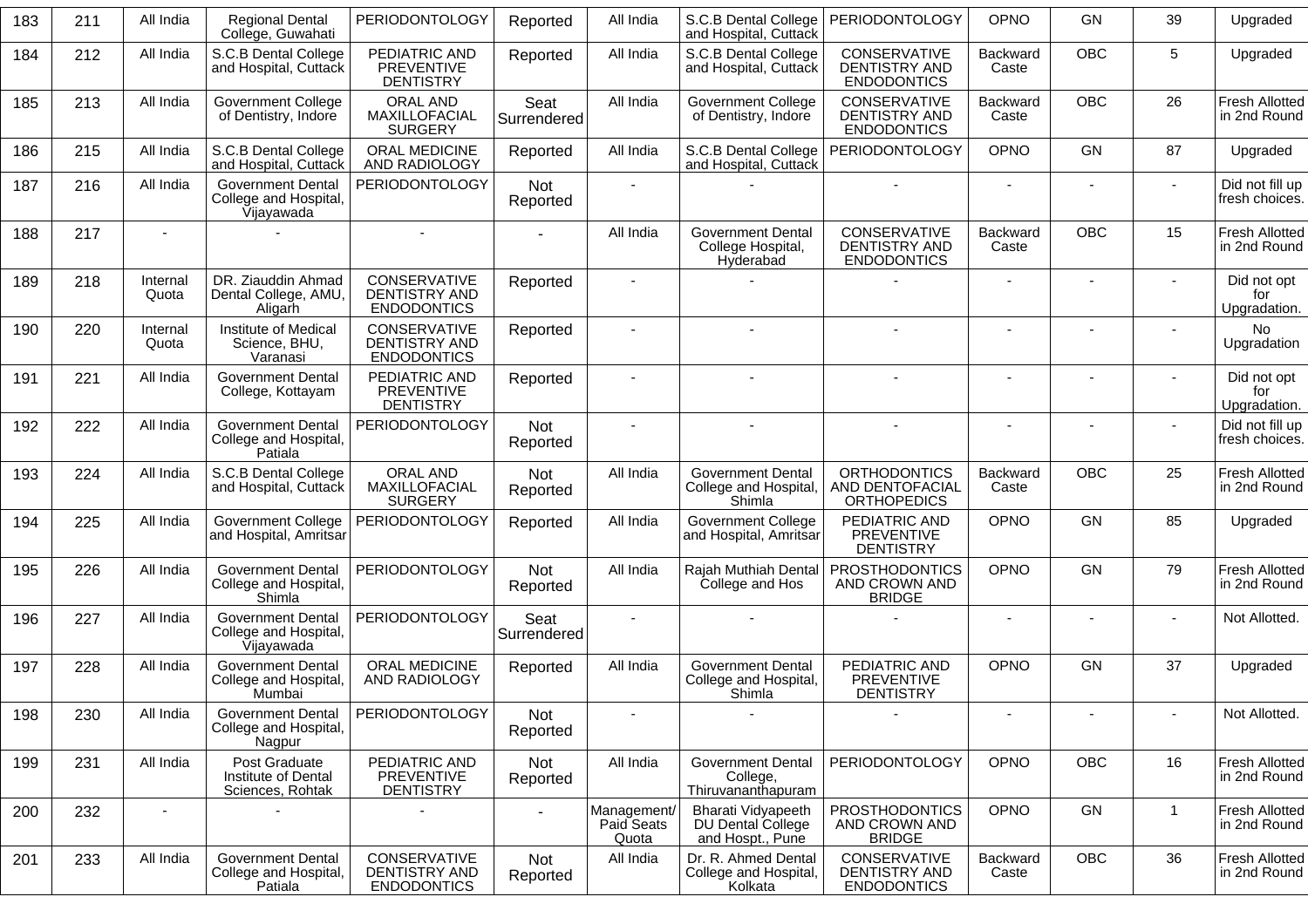| 202 | 234 | All India         | RIMS, Government<br>Dental College and<br>Hospital, Kadapa                  | <b>PERIODONTOLOGY</b>                                                            | <b>Not</b><br>Reported |           |                                                                        |                                                        |                          |            |     | Not Allotted.                         |
|-----|-----|-------------------|-----------------------------------------------------------------------------|----------------------------------------------------------------------------------|------------------------|-----------|------------------------------------------------------------------------|--------------------------------------------------------|--------------------------|------------|-----|---------------------------------------|
| 203 | 235 | All India         | Govt dental College<br>Raipur Chhattisgarh                                  | CONSERVATIVE<br>DENTISTRY AND<br><b>ENDODONTICS</b>                              | Reported               |           |                                                                        |                                                        |                          |            |     | Did not opt<br>for<br>Upgradation.    |
| 204 | 236 | All India         | <b>Government Dental</b><br>College, Kottayam                               | ORAL MEDICINE<br>AND RADIOLOGY                                                   | Reported               | All India | <b>Governemnt Dental</b><br>College and Hospital,<br>Ahmedabad         | PERIODONTOLOGY                                         | OPNO                     | <b>GN</b>  | 103 | Upgraded                              |
| 205 | 237 | All India         | Dr. R. Ahmed Dental<br>College and Hospital,<br>Kolkata                     | <b>PROSTHODONTICS</b><br>AND CROWN AND<br><b>BRIDGE</b>                          | Reported               | All India | <b>Faculty of Dental</b><br>Sciences, KGMU,<br>Lucknow                 | PEDIATRIC AND<br>PREVENTIVE<br><b>DENTISTRY</b>        | Backward<br>Caste        | OBC        | 21  | Upgraded                              |
| 206 | 239 | All India         | <b>Government Dental</b><br>College and Hospital,<br>Mumbai                 | ORAL AND<br>MAXILLOFACIAL<br>PATHOLOGY AND<br><b>ORAL</b><br><b>MICROBIOLOGY</b> | Reported               | All India | <b>Government Dental</b><br>College and Hospital,<br>Mumbai            | ORAL MEDICINE<br>AND RADIOLOGY                         | OPNO                     | <b>GN</b>  | 20  | Upgraded                              |
| 207 | 240 | All India         | Goa Dental College<br>and Hospital, Goa                                     | ORAL AND<br>MAXILLOFACIAL<br><b>SURGERY</b>                                      | Reported               | All India | <b>Government Dental</b><br>College and Hospital,<br><b>Vijayawada</b> | ORAL AND<br><b>MAXILLOFACIAL</b><br><b>SURGERY</b>     | <b>Backward</b><br>Caste | <b>OBC</b> | 8   | Upgraded                              |
| 208 | 242 | Internal<br>Quota | Institute of Medical<br>Science, BHU,<br>Varanasi                           | <b>PROSTHODONTICS</b><br>AND CROWN AND<br><b>BRIDGE</b>                          | Reported               |           |                                                                        |                                                        |                          |            |     | Did not opt<br>for<br>Upgradation.    |
| 209 | 243 | All India         | <b>Government Dental</b><br>College, Chennai                                | <b>PERIODONTOLOGY</b>                                                            | Reported               |           | $\sim$                                                                 | $\blacksquare$                                         |                          | ٠          |     | No<br>Upgradation                     |
| 210 | 245 | All India         | Rajah Muthiah Dental<br>College and Hos                                     | PERIODONTOLOGY                                                                   | Not<br>Reported        | All India | <b>Government Dental</b><br>College Hospital,<br>Hyderabad             | PERIODONTOLOGY                                         | OPNO                     | GN         | 96  | <b>Fresh Allotted</b><br>in 2nd Round |
| 211 | 246 | All India         | <b>Government Dental</b><br>College and<br>Research Institute,<br>Bangalore | <b>ORTHODONTICS</b><br>AND DENTOFACIAL<br><b>ORTHOPEDICS</b>                     | Reported               |           |                                                                        |                                                        |                          |            |     | Did not opt<br>for<br>Upgradation.    |
| 212 | 247 | All India         | <b>Government College</b><br>of Dentistry, Indore                           | PUBLIC HEALTH<br><b>DENTISTRY</b>                                                | <b>Not</b><br>Reported | All India | <b>Government Dental</b><br>College Hospital,<br>Hyderabad             | PERIODONTOLOGY                                         | OPNO                     | GN         | 35  | <b>Fresh Allotted</b><br>in 2nd Round |
| 213 | 248 | Internal<br>Quota | Maulana Azad<br>Institute and Dental<br>Science, New Delhi                  | <b>ORTHODONTICS</b><br><b>AND DENTOFACIAL</b><br><b>ORTHOPEDICS</b>              | Reported               |           |                                                                        |                                                        |                          |            |     | Did not opt<br>for<br>Upgradation.    |
| 214 | 250 | All India         | <b>Governemnt Dental</b><br>College and Hospital,<br>Ahmedabad              | PEDIATRIC AND<br><b>PREVENTIVE</b><br><b>DENTISTRY</b>                           | Reported               | All India | Maulana Azad<br>Institute and Dental<br>Science, New Delhi             | PEDIATRIC AND<br><b>PREVENTIVE</b><br><b>DENTISTRY</b> | Backward<br>Caste        | OBC        | 9   | Upgraded                              |
| 215 | 251 | All India         | Patna Dental College<br>and Hospital, Patna                                 | <b>PROSTHODONTICS</b><br>AND CROWN AND<br><b>BRIDGE</b>                          | Reported               |           |                                                                        |                                                        |                          |            |     | No<br>Upgradation                     |
| 216 | 252 | All India         | <b>Government Dental</b><br>College and Hospital,<br><b>Aurangabad</b>      | ORAL MEDICINE<br>AND RADIOLOGY                                                   | Not<br>Reported        | All India | <b>Government of Dental</b><br>College and Hospital,<br>Jaipur         | PERIODONTOLOGY                                         | OPNO                     | GN         | 65  | Fresh Allotted<br>in 2nd Round        |
| 217 | 253 | All India         | S.C.B Dental College<br>and Hospital, Cuttack                               | PUBLIC HEALTH<br><b>DENTISTRY</b>                                                | Not<br>Reported        | All India | <b>Government Dental</b><br>College and Hospital,<br>Patiala           | <b>PERIODONTOLOGY</b>                                  | OPNO                     | GN         | 110 | Fresh Allotted<br>in 2nd Round        |
| 218 | 254 | $\mathbf{r}$      | $\sim$                                                                      |                                                                                  |                        | All India | <b>Government College</b><br>and Hospital, Amritsar                    | <b>PERIODONTOLOGY</b>                                  | <b>OPNO</b>              | GN         | 76  | <b>Fresh Allotted</b><br>in 2nd Round |
| 219 | 257 | All India         | <b>Government Dental</b><br>College, Kozhikode                              | ORAL AND<br>MAXILLOFACIAL<br>PATHOLOGY AND<br><b>ORAL</b><br><b>MICROBIOLOGY</b> | Reported               | All India | <b>Government College</b><br>of Dentistry, Indore                      | PUBLIC HEALTH<br><b>DENTISTRY</b>                      | OPNO                     | GN         | 56  | Upgraded                              |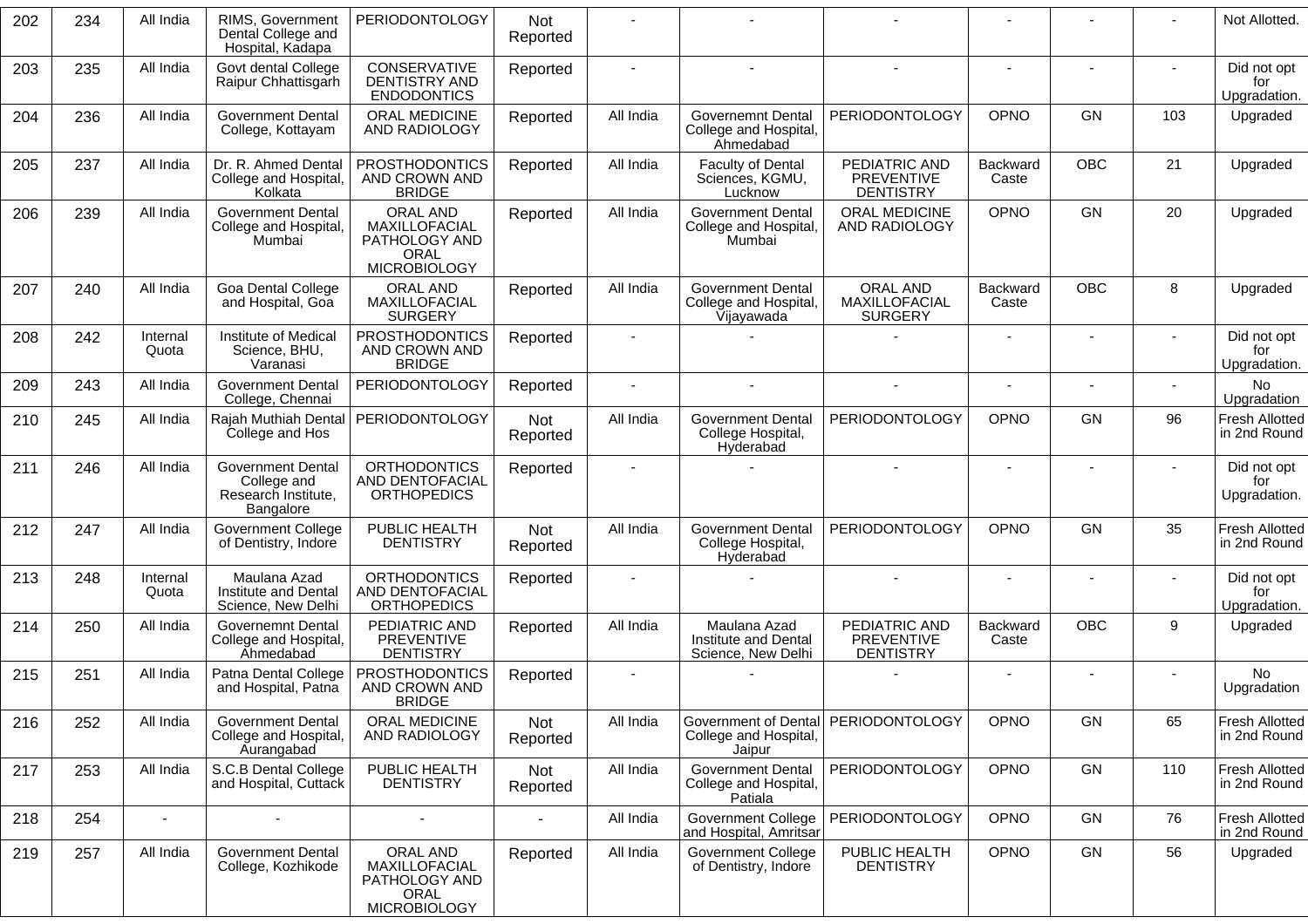| 220 | 258 | All India | Post Graduate<br>Institute of Dental<br>Sciences, Rohtak                    | <b>ORAL AND</b><br>MAXILLOFACIAL<br>PATHOLOGY AND<br><b>ORAL</b><br><b>MICROBIOLOGY</b> | Reported               | All India      | <b>Government Dental</b><br>College and Hospital,<br>Shimla     | PERIODONTOLOGY                                             | OPNO                     | GN             | 104            | Upgraded                              |
|-----|-----|-----------|-----------------------------------------------------------------------------|-----------------------------------------------------------------------------------------|------------------------|----------------|-----------------------------------------------------------------|------------------------------------------------------------|--------------------------|----------------|----------------|---------------------------------------|
| 221 | 259 | All India | Post Graduate<br>Institute of Dental<br>Sciences, Rohtak                    | ORAL AND<br>MAXILLOFACIAL<br>PATHOLOGY AND<br><b>ORAL</b><br><b>MICROBIOLOGY</b>        | Reported               |                |                                                                 |                                                            |                          |                |                | No<br>Upgradation                     |
| 222 | 261 | All India | Rajah Muthiah Dental<br>College and Hos                                     | ORAL AND<br>MAXILLOFACIAL<br><b>SURGERY</b>                                             | Reported               |                |                                                                 |                                                            | $\blacksquare$           |                |                | Did not fill up<br>fresh choices.     |
| 223 | 262 | All India | <b>Government Dental</b><br>College, Chennai                                | PUBLIC HEALTH<br><b>DENTISTRY</b>                                                       | <b>Not</b><br>Reported | All India      | <b>Government College</b><br>of Dentistry, Indore               | ORAL MEDICINE<br>AND RADIOLOGY                             | OPNO                     | <b>GN</b>      | 118            | <b>Fresh Allotted</b><br>in 2nd Round |
| 224 | 263 | All India | <b>Government College</b><br>and Hospital, Amritsar                         | <b>PROSTHODONTICS</b><br>AND CROWN AND<br><b>BRIDGE</b>                                 | <b>Not</b><br>Reported | All India      | <b>Government Dental</b><br>College,<br>Thiruvananthapuram      | PERIODONTOLOGY                                             | Backward<br>Caste        | <b>OBC</b>     | 12             | <b>Fresh Allotted</b><br>in 2nd Round |
| 225 | 264 | All India | S.C.B Dental College<br>and Hospital, Cuttack                               | ORAL MEDICINE<br>AND RADIOLOGY                                                          | Reported               | All India      | <b>Government Dental</b><br>College and Hospital,<br>Vijayawada | PERIODONTOLOGY                                             | OPNO                     | <b>GN</b>      | 76             | Upgraded                              |
| 226 | 266 | All India | Nair Dental College<br>and Hospital, Mumbai                                 | ORAL AND<br>MAXILLOFACIAL<br>PATHOLOGY AND<br>ORAL<br><b>MICROBIOLOGY</b>               | Reported               | All India      | <b>Regional Dental</b><br>College, Guwahati                     | PERIODONTOLOGY                                             | OPNO                     | <b>GN</b>      | 111            | Upgraded                              |
| 227 | 268 | All India | <b>Faculty of Dental</b><br>Sciences, KGMU,<br>Lucknow                      | <b>PERIODONTOLOGY</b>                                                                   | Reported               |                |                                                                 |                                                            |                          |                |                | No<br>Upgradation                     |
| 228 | 270 | All India | <b>Government Dental</b><br>College and Hospital,<br>Vijayawada             | ORAL AND<br>MAXILLOFACIAL<br><b>SURGERY</b>                                             | Not<br>Reported        | All India      | <b>Government Dental</b><br>College and Hospital,<br>Patiala    | <b>CONSERVATIVE</b><br>DENTISTRY AND<br><b>ENDODONTICS</b> | Backward<br>Caste        | <b>OBC</b>     | 39             | <b>Fresh Allotted</b><br>in 2nd Round |
| 229 | 271 | All India | <b>Goa Dental College</b><br>and Hospital, Goa                              | ORAL AND<br>MAXILLOFACIAL<br>PATHOLOGY AND<br>ORAL<br><b>MICROBIOLOGY</b>               | Reported               |                |                                                                 |                                                            | $\overline{\phantom{a}}$ |                |                | No.<br>Upgradation                    |
| 230 | 273 | All India | <b>Government Dental</b><br>College, Kottayam                               | ORAL AND<br>MAXILLOFACIAL<br>PATHOLOGY AND<br><b>ORAL</b><br><b>MICROBIOLOGY</b>        | Reported               | All India      | <b>Government Dental</b><br>College, Kottayam                   | ORAL MEDICINE<br>AND RADIOLOGY                             | OPNO                     | GN             | 19             | Upgraded                              |
| 231 | 274 | All India | <b>Government Dental</b><br>College and<br>Research Institute,<br>Bangalore | <b>PROSTHODONTICS</b><br>AND CROWN AND<br><b>BRIDGE</b>                                 | Reported               |                |                                                                 |                                                            |                          |                |                | <b>No</b><br>Upgradation              |
| 232 | 275 | All India | Dental College, AMU,<br>Aligarh                                             | DR. Ziauddin Ahmad   PERIODONTOLOGY                                                     | Not<br>Reported        | All India      | <b>Government Dental</b><br>College and Hospital,<br>Mumbai     | PEDIATRIC AND<br><b>PREVENTIVE</b><br><b>DENTISTRY</b>     | <b>Backward</b><br>Caste | OBC            | 36             | <b>Fresh Allotted</b><br>in 2nd Round |
| 233 | 276 | All India | RIMS, Government<br>Dental College and<br>Hospital, Kadapa                  | ORAL MEDICINE<br>AND RADIOLOGY                                                          | Reported               | All India      | S.C.B Dental College<br>and Hospital, Cuttack                   | ORAL MEDICINE<br>AND RADIOLOGY                             | OPNO                     | GN             | 118            | Upgraded                              |
| 234 | 277 | All India | Nair Dental College<br>and Hospital, Mumbai                                 | PEDIATRIC AND<br>PREVENTIVE<br><b>DENTISTRY</b>                                         | Not<br>Reported        | $\blacksquare$ | $\mathbf{r}$                                                    | $\sim$                                                     | $\blacksquare$           | $\blacksquare$ | $\blacksquare$ | Did not fill up<br>fresh choices.     |
| 235 | 278 | All India | Institute of Medical<br>Science, BHU,<br>Varanasi                           | <b>PERIODONTOLOGY</b>                                                                   | Reported               | All India      | <b>Government College</b><br>of Dentistry, Indore               | ORAL AND<br>MAXILLOFACIAL<br><b>SURGERY</b>                | Backward<br>Caste        | OBC            | 11             | Upgraded                              |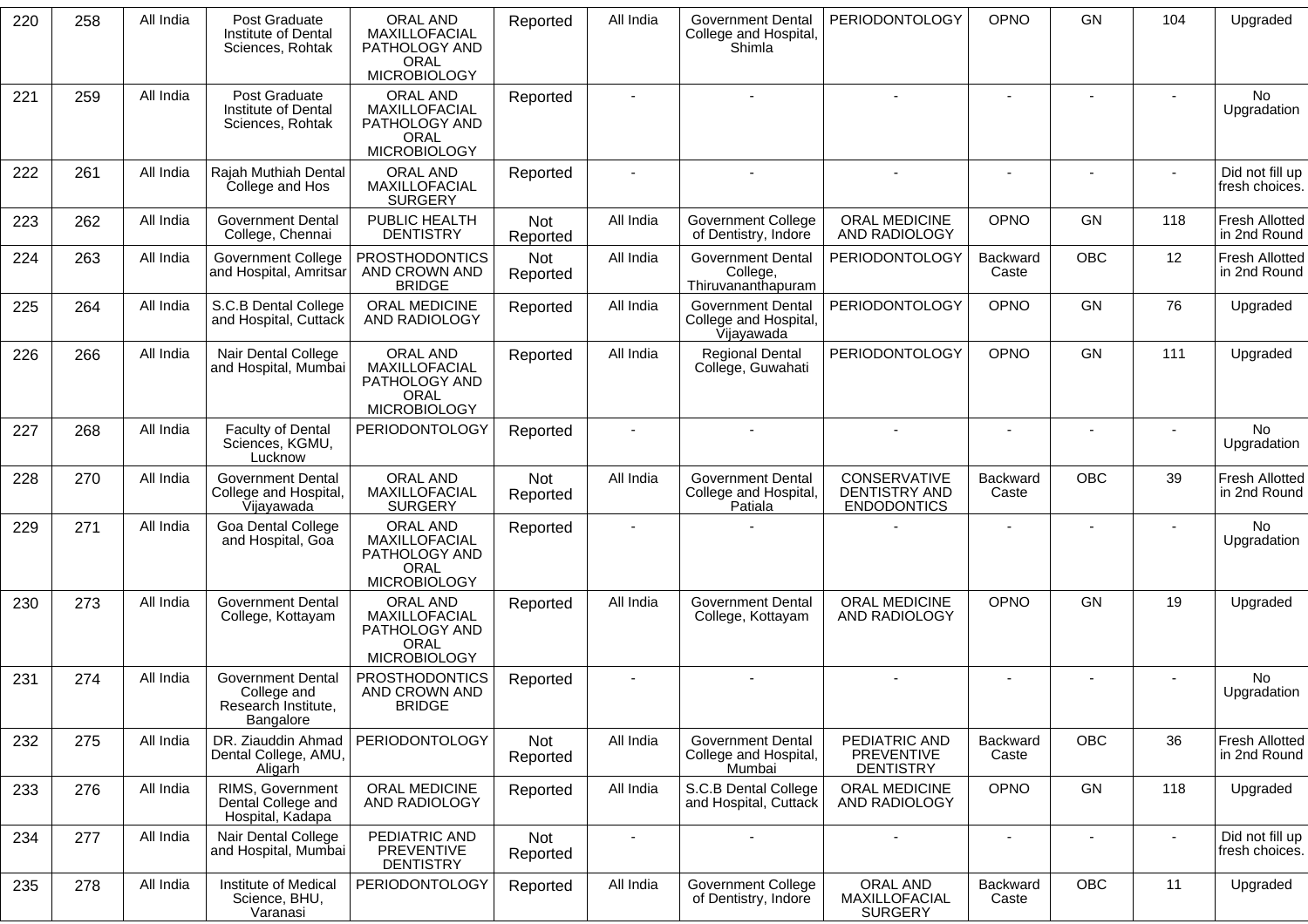| 236 | 280 | All India                             | RIMS, Government<br>Dental College and<br>Hospital, Kadapa       | ORAL AND<br>MAXILLOFACIAL<br><b>SURGERY</b>                                      | Reported        | All India      | S.C.B Dental College<br>and Hospital, Cuttack                                    | ORAL AND<br>MAXILLOFACIAL<br><b>SURGERY</b>                                      | Backward<br>Caste        | <b>OBC</b>     | 50               | Upgraded                              |
|-----|-----|---------------------------------------|------------------------------------------------------------------|----------------------------------------------------------------------------------|-----------------|----------------|----------------------------------------------------------------------------------|----------------------------------------------------------------------------------|--------------------------|----------------|------------------|---------------------------------------|
| 237 | 281 | All India                             | <b>Government Dental</b><br>College and Hospital,<br>Mumbai      | PEDIATRIC AND<br><b>PREVENTIVE</b><br><b>DENTISTRY</b>                           | Not<br>Reported | All India      | <b>Government College</b><br>and Hospital, Amritsar                              | PEDIATRIC AND<br><b>PREVENTIVE</b><br><b>DENTISTRY</b>                           | Backward<br>Caste        | <b>OBC</b>     | 44               | <b>Fresh Allotted</b><br>in 2nd Round |
| 238 | 282 | All India                             | <b>Government Dental</b><br>College and Hospital,<br>Aurangabad  | <b>ORAL AND</b><br>MAXILLOFACIAL<br>PATHOLOGY AND<br>ORAL<br><b>MICROBIOLOGY</b> | Not<br>Reported | All India      | <b>Government Dental</b><br>College and Hospital,<br><b>Vijayawada</b>           | PERIODONTOLOGY                                                                   | <b>OPNO</b>              | GN             | 123              | <b>Fresh Allotted</b><br>in 2nd Round |
| 239 | 283 | All India                             | Mahatma Gandhi PG<br>Institute of Dental<br>Sciences, Puducherry | ORAL MEDICINE<br>AND RADIOLOGY                                                   | Reported        | All India      | Post Graduate<br>Institute of Dental<br>Sciences, Rohtak                         | ORAL AND<br>MAXILLOFACIAL<br>PATHOLOGY AND<br>ORAL<br><b>MICROBIOLOGY</b>        | OPNO                     | GN             | 85               | Upgraded                              |
| 240 | 286 | $\overline{\phantom{a}}$              |                                                                  | $\blacksquare$                                                                   |                 | All India      | Rajah Muthiah Dental<br>College and Hos                                          | PERIODONTOLOGY                                                                   | <b>OPNO</b>              | GN             | 144              | Fresh Allotted<br>in 2nd Round        |
| 241 | 287 |                                       |                                                                  |                                                                                  |                 | All India      | <b>Government Dental</b><br>College, Kozhikode                                   | ORAL AND<br><b>MAXILLOFACIAL</b><br>PATHOLOGY AND<br>ORAL<br><b>MICROBIOLOGY</b> | OPNO                     | <b>OBC</b>     | 3                | <b>Fresh Allotted</b><br>in 2nd Round |
| 242 | 288 | All India                             | Government of Dental<br>College and Hospital,<br>Jaipur          | ORAL AND<br>MAXILLOFACIAL<br>PATHOLOGY AND<br><b>ORAL</b><br><b>MICROBIOLOGY</b> | Reported        | All India      | <b>Government Dental</b><br>College and Hospital,<br>Aurangabad                  | ORAL MEDICINE<br>AND RADIOLOGY                                                   | <b>OPNO</b>              | GN             | 114              | Upgraded                              |
| 243 | 289 | All India                             | <b>Government College</b><br>of Dentistry, Indore                | ORAL AND<br>MAXILLOFACIAL<br>PATHOLOGY AND<br>ORAL<br><b>MICROBIOLOGY</b>        | Reported        | All India      | <b>Governemnt Dental</b><br>College and Hospital,<br>Ahmedabad                   | ORAL AND<br>MAXILLOFACIAL<br>PATHOLOGY AND<br>ORAL<br><b>MICROBIOLOGY</b>        | OPNO                     | <b>GN</b>      | 62               | Upgraded                              |
| 244 | 293 | All India                             | Govt dental College<br>Raipur Chhattisgarh                       | ORAL AND<br>MAXILLOFACIAL<br>PATHOLOGY AND<br>ORAL<br><b>MICROBIOLOGY</b>        | Reported        | All India      | <b>Uttar Pradesh</b><br>University of Medical<br>Sciences, Saifai,<br>Etawah, UP | PERIODONTOLOGY                                                                   | <b>OPNO</b>              | GN             | 74               | Upgraded                              |
| 245 | 294 | All India                             | Dr. R. Ahmed Dental<br>College and Hospital,<br>Kolkata          | PEDIATRIC AND<br>PREVENTIVE<br><b>DENTISTRY</b>                                  | Reported        | All India      | Goa Dental College<br>and Hospital, Goa                                          | ORAL AND<br>MAXILLOFACIAL<br><b>SURGERY</b>                                      | Backward<br>Caste        | <b>OBC</b>     | 60               | Upgraded                              |
| 246 | 295 | All India                             | <b>Government Dental</b><br>College,<br>Thiruvananthapuram       | <b>ORAL MEDICINE</b><br>AND RADIOLOGY                                            | Reported        | All India      | <b>Government Dental</b><br>College, Kozhikode                                   | ORAL MEDICINE<br>AND RADIOLOGY                                                   | Backward<br>Caste        | <b>OBC</b>     | $\boldsymbol{9}$ | Upgraded                              |
| 247 | 296 |                                       |                                                                  |                                                                                  |                 | All India      | Government of Dental<br>College and Hospital,<br>Jaipur                          | ORAL AND<br>MAXILLOFACIAL<br>PATHOLOGY AND<br><b>ORAL</b><br>MICROBIOLOGY        | OPNO                     | GN             | 66               | Fresh Allotted<br>in 2nd Round        |
| 248 | 298 | All India                             | Faculty of Dental<br>Sciences, KGMU,<br>Lucknow                  | <b>ORTHODONTICS</b><br>AND DENTOFACIAL<br><b>ORTHOPEDICS</b>                     | Reported        |                | $\blacksquare$                                                                   |                                                                                  |                          |                |                  | Did not opt<br>for<br>Upgradation.    |
| 249 | 301 | Manageme<br>nt/Paid<br>Seats<br>Quota | <b>JSS Dental College</b><br>and Hospital, Mysuru                | ORAL AND<br>MAXILLOFACIAL<br><b>SURGERY</b>                                      | Reported        | $\blacksquare$ | $\sim$                                                                           | $\blacksquare$                                                                   | $\overline{\phantom{a}}$ | $\blacksquare$ |                  | Did not opt<br>for<br>Upgradation.    |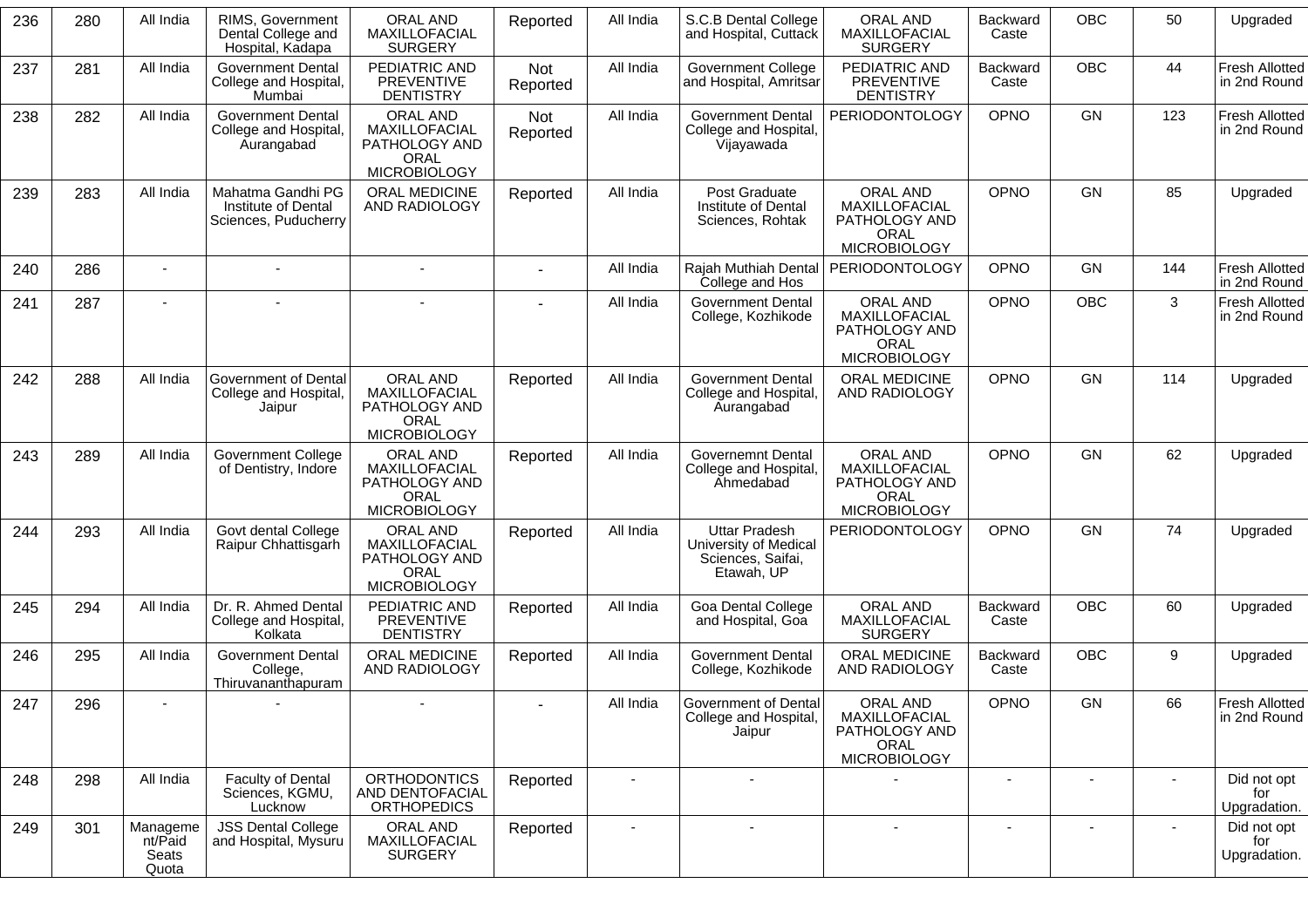| 250 | 303 | All India         | S.C.B Dental College<br>and Hospital, Cuttack                               | <b>PROSTHODONTICS</b><br>AND CROWN AND<br><b>BRIDGE</b> | Reported               | All India | <b>Governemnt Dental</b><br>College and Hospital,<br>Ahmedabad              | <b>PROSTHODONTICS</b><br>AND CROWN AND<br><b>BRIDGE</b>                   | <b>Backward</b><br>Caste | <b>OBC</b> | 76             | Upgraded                              |
|-----|-----|-------------------|-----------------------------------------------------------------------------|---------------------------------------------------------|------------------------|-----------|-----------------------------------------------------------------------------|---------------------------------------------------------------------------|--------------------------|------------|----------------|---------------------------------------|
| 251 | 305 | All India         | <b>Government College</b><br>and Hospital, Amritsar                         | ORAL AND<br>MAXILLOFACIAL<br><b>SURGERY</b>             | Reported               | All India | <b>Government Dental</b><br>College, Chennai                                | ORAL AND<br>MAXILLOFACIAL<br><b>SURGERY</b>                               | <b>EWNO</b>              | <b>EWS</b> | $\overline{7}$ | Upgraded                              |
| 252 | 306 | Internal<br>Quota | DR. Ziauddin Ahmad<br>Dental College, AMU,<br>Aligarh                       | PERIODONTOLOGY                                          | Reported               |           |                                                                             |                                                                           | $\blacksquare$           |            |                | Did not opt<br>for<br>Upgradation.    |
| 253 | 307 | All India         | <b>Government Dental</b><br>College and Hospital,<br>Patiala                | <b>PROSTHODONTICS</b><br>AND CROWN AND<br><b>BRIDGE</b> | Not<br>Reported        | All India | <b>Government Dental</b><br>College and Hospital,<br>Mumbai                 | <b>ORAL AND</b><br>MAXILLOFACIAL<br><b>SURGERY</b>                        | Backward<br>Caste        | <b>OBC</b> | 13             | <b>Fresh Allotted</b><br>in 2nd Round |
| 254 | 309 |                   |                                                                             |                                                         |                        | All India | RIMS, Government<br>Dental College and<br>Hospital, Kadapa                  | PERIODONTOLOGY                                                            | OPNO                     | <b>GN</b>  | 141            | Fresh Allotted<br>in 2nd Round        |
| 255 | 311 | All India         | Maulana Azad<br>Institute and Dental<br>Science, New Delhi                  | PUBLIC HEALTH<br><b>DENTISTRY</b>                       | Not<br>Reported        | All India | <b>Government Dental</b><br>College, Chennai                                | ORAL MEDICINE<br>AND RADIOLOGY                                            | Backward<br>Caste        | OBC        | 30             | Fresh Allotted<br>in 2nd Round        |
| 256 | 313 | All India         | <b>Government Dental</b><br>College and Hospital,<br>Shimla                 | <b>PROSTHODONTICS</b><br>AND CROWN AND<br><b>BRIDGE</b> | Not<br>Reported        | All India | RIMS, Government<br>Dental College and<br>Hospital, Kadapa                  | ORAL AND<br>MAXILLOFACIAL<br><b>SURGERY</b>                               | <b>Backward</b><br>Caste | <b>OBC</b> | 74             | <b>Fresh Allotted</b><br>in 2nd Round |
| 257 | 314 | All India         | Govt dental College<br>Raipur Chhattisgarh                                  | <b>PROSTHODONTICS</b><br>AND CROWN AND<br><b>BRIDGE</b> | Reported               | All India | <b>Governemnt Dental</b><br>College and Hospital,<br><b>Ahmedabad</b>       | PEDIATRIC AND<br><b>PREVENTIVE</b><br><b>DENTISTRY</b>                    | <b>Backward</b><br>Caste | <b>OBC</b> | 24             | Upgraded                              |
| 258 | 316 | All India         | <b>Government Dental</b><br>College and Hospital,<br>Nagpur                 | PERIODONTOLOGY                                          | Reported               | All India | S.C.B Dental College<br>and Hospital, Cuttack                               | PEDIATRIC AND<br><b>PREVENTIVE</b><br><b>DENTISTRY</b>                    | <b>Backward</b><br>Caste | <b>OBC</b> | 23             | Upgraded                              |
| 259 | 317 | All India         | Goa Dental College<br>and Hospital, Goa                                     | <b>PERIODONTOLOGY</b>                                   | <b>Not</b><br>Reported | All India | <b>Government Dental</b><br>College and Hospital,<br>Shimla                 | PROSTHODONTICS<br>AND CROWN AND<br><b>BRIDGE</b>                          | <b>Backward</b><br>Caste | <b>OBC</b> | 11             | Fresh Allotted<br>in 2nd Round        |
| 260 | 318 | All India         | Governemnt Dental<br>College and Hospital,<br>Ähmedabad                     | ORAL MEDICINE<br>AND RADIOLOGY                          | Not<br>Reported        |           |                                                                             |                                                                           | $\blacksquare$           |            |                | Did not fill up<br>fresh choices.     |
| 261 | 321 | All India         | Govt. Dental College<br>and Hospital,<br>Jamnagar                           | <b>PERIODONTOLOGY</b>                                   | Reported               | All India | Dr. R. Ahmed Dental<br>College and Hospital,<br>Kolkata                     | <b>PROSTHODONTICS</b><br>AND CROWN AND<br><b>BRIDGE</b>                   | <b>Backward</b><br>Caste | <b>OBC</b> | 10             | Upgraded                              |
| 262 | 324 | All India         | <b>Government Dental</b><br>College and<br>Research Institute,<br>Bangalore | PERIODONTOLOGY                                          | Reported               | All India | Govt dental College<br>Raipur Chhattisgarh                                  | <b>PROSTHODONTICS</b><br>AND CROWN AND<br><b>BRIDGE</b>                   | <b>Backward</b><br>Caste | <b>OBC</b> | 32             | Upgraded                              |
| 263 | 325 |                   |                                                                             | $\blacksquare$                                          |                        | All India | S.C.B Dental College<br>and Hospital, Cuttack                               | ORAL MEDICINE<br>AND RADIOLOGY                                            | OPNO                     | GN         | 15             | Fresh Allotted<br>in 2nd Round        |
| 264 | 326 | All India         | RIMS, Government<br>Dental College and<br>Hospital, Kadapa                  | <b>PERIODONTOLOGY</b>                                   | Reported               | All India | <b>Government Dental</b><br>College and<br>Research Institute,<br>Bangalore | PERIODONTOLOGY                                                            | Backward<br>Caste        | <b>OBC</b> | 40             | Upgraded                              |
| 265 | 328 |                   |                                                                             | $\blacksquare$                                          |                        | All India | <b>Government College</b><br>of Dentistry, Indore                           | ORAL AND<br>MAXILLOFACIAL<br>PATHOLOGY AND<br>ORAL<br><b>MICROBIOLOGY</b> | OPNO                     | GN         | 95             | <b>Fresh Allotted</b><br>in 2nd Round |
| 266 | 329 | All India         | Post Graduate<br>Institute of Dental<br>Sciences, Rohtak                    | PUBLIC HEALTH<br><b>DENTISTRY</b>                       | Not<br>Reported        | All India | Nair Dental College<br>and Hospital, Mumbai                                 | PEDIATRIC AND<br>PREVENTIVE<br><b>DENTISTRY</b>                           | Backward<br>Caste        | OBC        | 4              | <b>Fresh Allotted</b><br>in 2nd Round |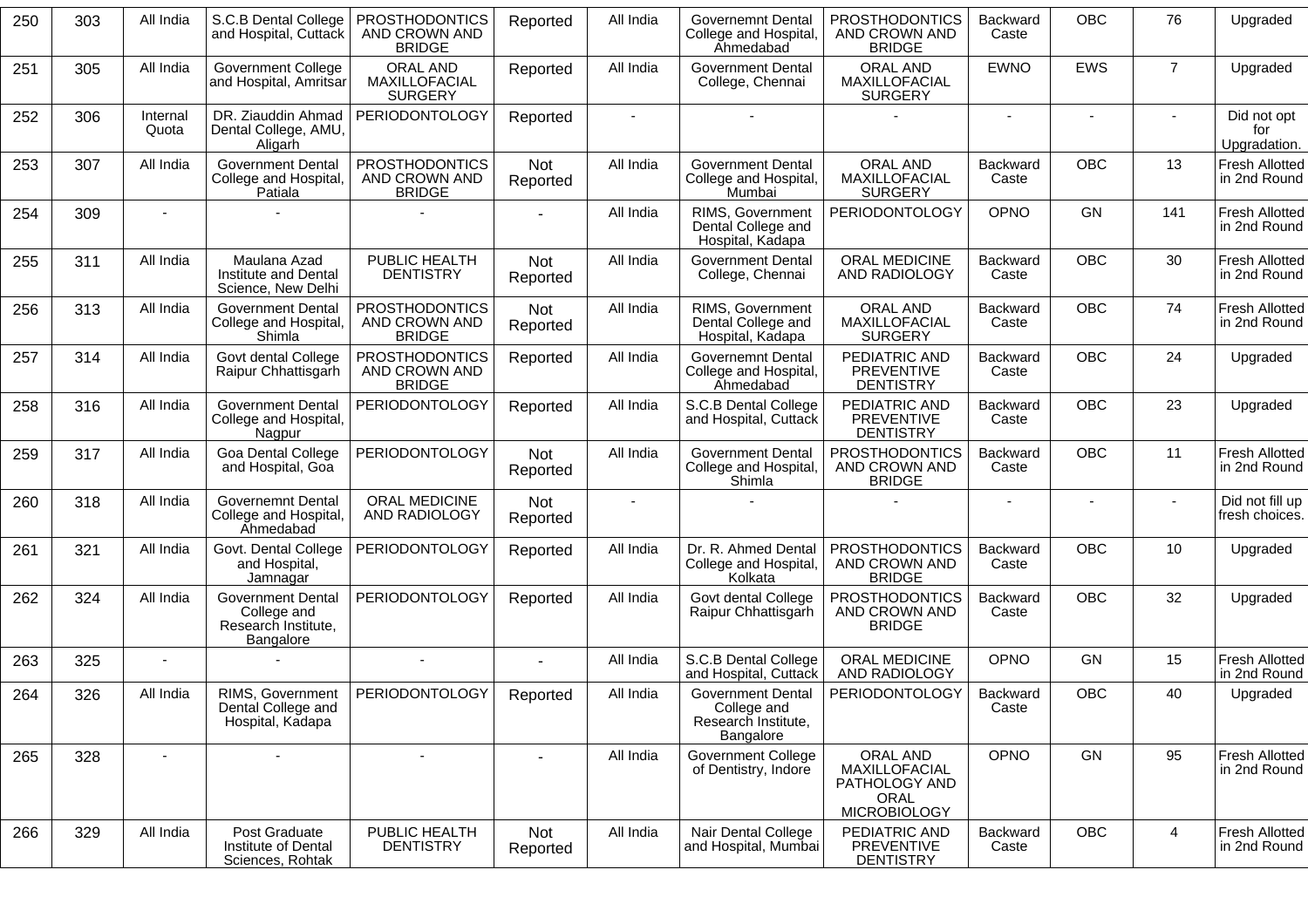| 267 | 332 | All India | Mahatma Gandhi PG<br>Institute of Dental<br>Sciences, Puducherry            | <b>ORAL AND</b><br>MAXILLOFACIAL<br>PATHOLOGY AND<br><b>ORAL</b><br><b>MICROBIOLOGY</b> | Reported        | All India | <b>Government Dental</b><br>College and<br>Research Institute,<br>Bangalore | <b>ORAL MEDICINE</b><br>AND RADIOLOGY                                     | OPNO                     | <b>GN</b>      | 114            | Upgraded                              |
|-----|-----|-----------|-----------------------------------------------------------------------------|-----------------------------------------------------------------------------------------|-----------------|-----------|-----------------------------------------------------------------------------|---------------------------------------------------------------------------|--------------------------|----------------|----------------|---------------------------------------|
| 268 | 333 |           |                                                                             |                                                                                         |                 | All India | Nair Dental College<br>and Hospital, Mumbai                                 | ORAL AND<br>MAXILLOFACIAL<br>PATHOLOGY AND<br>ORAL<br><b>MICROBIOLOGY</b> | OPNO                     | GN             | 148            | <b>Fresh Allotted</b><br>in 2nd Round |
| 269 | 334 | All India | <b>Government Dental</b><br>College and Hospital,<br>Aurangabad             | <b>PERIODONTOLOGY</b>                                                                   | Not<br>Reported | All India | <b>Government College</b><br>and Hospital, Amritsar                         | <b>PROSTHODONTICS</b><br>AND CROWN AND<br><b>BRIDGE</b>                   | Backward<br>Caste        | <b>OBC</b>     | 37             | <b>Fresh Allotted</b><br>in 2nd Round |
| 270 | 335 | All India | <b>Faculty of Dental</b><br>Sciences, KGMU,<br>Lucknow                      | ORAL MEDICINE<br>AND RADIOLOGY                                                          | Reported        |           |                                                                             |                                                                           | $\overline{a}$           |                |                | No<br>Upgradation                     |
| 271 | 338 |           |                                                                             |                                                                                         |                 | All India | <b>Goa Dental College</b><br>and Hospital, Goa                              | PERIODONTOLOGY                                                            | Backward<br>Caste        | OBC            | 48             | <b>Fresh Allotted</b><br>in 2nd Round |
| 272 | 339 | $\sim$    |                                                                             |                                                                                         |                 | All India | <b>Government Dental</b><br>College, Chennai                                | PUBLIC HEALTH<br><b>DENTISTRY</b>                                         | <b>OPNO</b>              | GN             | $\overline{4}$ | <b>Fresh Allotted</b><br>in 2nd Round |
| 273 | 341 |           | $\sim$                                                                      | $\blacksquare$                                                                          |                 | All India | Mahatma Gandhi PG<br>Institute of Dental<br>Sciences, Puducherry            | <b>ORAL MEDICINE</b><br>AND RADIOLOGY                                     | OPNO                     | GN             | 134            | <b>Fresh Allotted</b><br>in 2nd Round |
| 274 | 343 | All India | Govt dental College<br>Raipur Chhattisgarh                                  | <b>PROSTHODONTICS</b><br>AND CROWN AND<br><b>BRIDGE</b>                                 | Reported        |           |                                                                             |                                                                           | $\overline{\phantom{a}}$ | $\blacksquare$ |                | Did not opt<br>for<br>Upgradation.    |
| 275 | 346 | All India | Rajah Muthiah Dental<br>College and Hos                                     | ORAL AND<br><b>MAXILLOFACIAL</b><br><b>SURGERY</b>                                      | Reported        |           |                                                                             | $\sim$                                                                    | $\blacksquare$           |                |                | No.<br>Upgradation                    |
| 276 | 347 |           |                                                                             |                                                                                         |                 | All India | Institute of Medical<br>Science, BHU,<br>Varanasi                           | PERIODONTOLOGY                                                            | Backward<br>Caste        | <b>OBC</b>     | 35             | Fresh Allotted<br>in 2nd Round        |
| 277 | 348 | All India | <b>Government Dental</b><br>College Hospital,<br>Hyderabad                  | PUBLIC HEALTH<br><b>DENTISTRY</b>                                                       | Not<br>Reported | All India | Government College<br>of Dentistry, Indore                                  | <b>PROSTHODONTICS</b><br>AND CROWN AND<br><b>BRIDGE</b>                   | Backward<br>Caste        | <b>OBC</b>     | 96             | <b>Fresh Allotted</b><br>in 2nd Round |
| 278 | 349 | All India | <b>Government Dental</b><br>College,<br>Thiruvananthapuram                  | ORAL AND<br>MAXILLOFACIAL<br>PATHOLOGY AND<br>ORAL<br><b>MICROBIOLOGY</b>               | Reported        | All India | <b>Government Dental</b><br>College,<br>Thiruvananthapuram                  | ORAL MEDICINE<br>AND RADIOLOGY                                            | Backward<br>Caste        | <b>OBC</b>     | 20             | Upgraded                              |
| 279 | 350 |           | $\sim$                                                                      |                                                                                         |                 | All India | <b>Government Dental</b><br>College and Hospital,<br>Mumbai                 | ORAL AND<br>MAXILLOFACIAL<br>PATHOLOGY AND<br>ORAL<br><b>MICROBIOLOGY</b> | <b>OPNO</b>              | GN             | 154            | <b>Fresh Allotted</b><br>in 2nd Round |
| 280 | 352 | All India | <b>Government Dental</b><br>College and<br>Research Institute,<br>Bangalore | ORAL AND<br>MAXILLOFACIAL<br>PATHOLOGY AND<br><b>ORAL</b><br><b>MICROBIOLOGY</b>        | Not<br>Reported | All India | <b>Government Dental</b><br>College,<br>Thiruvananthapuram                  | ORAL AND<br>MAXILLOFACIAL<br>PATHOLOGY AND<br>ORAL<br><b>MICROBIOLOGY</b> | Backward<br>Caste        | <b>OBC</b>     | 19             | <b>Fresh Allotted</b><br>in 2nd Round |
| 281 | 353 | All India | <b>Faculty of Dental</b><br>Sciences, KGMU,<br>Lucknow                      | ORAL AND<br>MAXILLOFACIAL<br>PATHOLOGY AND<br>ORAL<br><b>MICROBIOLOGY</b>               | Reported        |           |                                                                             |                                                                           | $\blacksquare$           |                |                | Did not opt<br>for<br>Upgradation.    |
| 282 | 354 | All India | Rajah Muthiah Dental<br>College and Hos                                     | <b>PERIODONTOLOGY</b>                                                                   | Reported        |           |                                                                             | $\blacksquare$                                                            | $\blacksquare$           |                |                | No<br>Upgradation                     |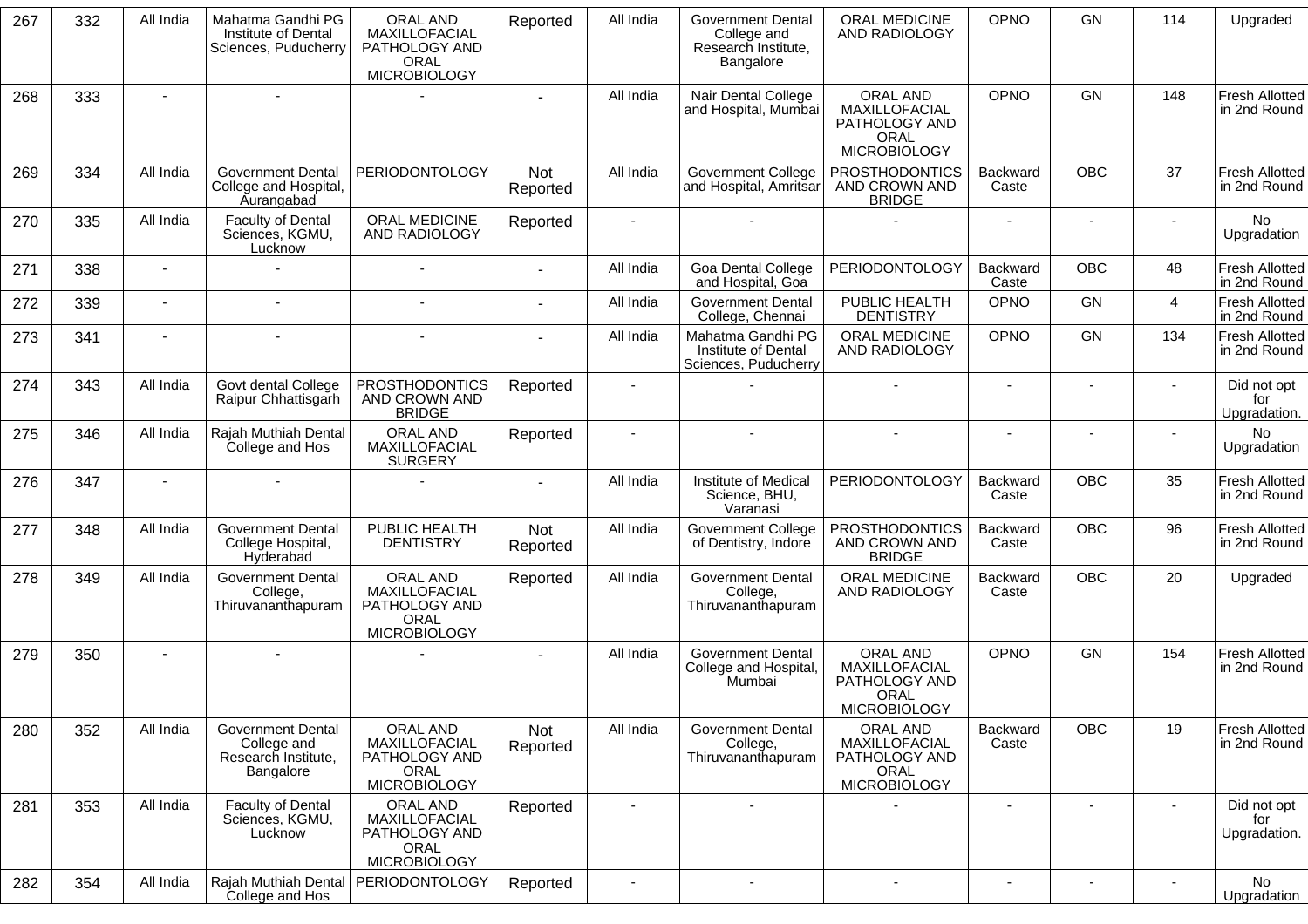| 283 | 357 | Internal<br>Quota                     | Maulana Azad<br>Institute and Dental<br>Science, New Delhi                  | ORAL AND<br>MAXILLOFACIAL<br><b>SURGERY</b>                               | Reported            |           |                                                                  |                                                                                  |                          |            |     | Did not opt<br>for<br>Upgradation.    |
|-----|-----|---------------------------------------|-----------------------------------------------------------------------------|---------------------------------------------------------------------------|---------------------|-----------|------------------------------------------------------------------|----------------------------------------------------------------------------------|--------------------------|------------|-----|---------------------------------------|
| 284 | 358 | All India                             | Rajah Muthiah Dental<br>College and Hos                                     | PEDIATRIC AND<br>PREVENTIVE<br><b>DENTISTRY</b>                           | Reported            |           |                                                                  |                                                                                  |                          |            |     | <b>No</b><br>Upgradation              |
| 285 | 361 | All India                             | <b>Government Dental</b><br>College and<br>Research Institute,<br>Bangalore | PUBLIC HEALTH<br><b>DENTISTRY</b>                                         | Not<br>Reported     |           |                                                                  |                                                                                  | $\sim$                   |            |     | Did not fill up<br>fresh choices.     |
| 286 | 363 | All India                             | Mahatma Gandhi PG<br>Institute of Dental<br>Sciences, Puducherry            | CONSERVATIVE<br><b>DENTISTRY AND</b><br><b>ENDODONTICS</b>                | Seat<br>Surrendered |           |                                                                  |                                                                                  |                          |            |     | Not Allotted.                         |
| 287 | 364 |                                       |                                                                             |                                                                           |                     | All India | Govt dental College<br>Raipur Chhattisgarh                       | ORAL AND<br>MAXILLOFACIAL<br>PATHOLOGY AND<br>ORAL<br><b>MICROBIOLOGY</b>        | <b>OPNO</b>              | <b>GN</b>  | 91  | Fresh Allotted<br>in 2nd Round        |
| 288 | 365 | All India                             | <b>Government Dental</b><br>College and Hospital,<br>Shimla                 | PEDIATRIC AND<br>PREVENTIVE<br><b>DENTISTRY</b>                           | Not<br>Reported     | All India | University College of<br>Medical Sciences,<br>Delhi University   | PEDIATRIC AND<br><b>PREVENTIVE</b><br><b>DENTISTRY</b>                           | <b>EWNO</b>              | <b>EWS</b> | 18  | <b>Fresh Allotted</b><br>in 2nd Round |
| 289 | 366 | All India                             | <b>Government Dental</b><br>College, Chennai                                | ORAL AND<br>MAXILLOFACIAL<br>PATHOLOGY AND<br>ORAL<br><b>MICROBIOLOGY</b> | Not<br>Reported     | All India | Dr. R. Ahmed Dental<br>College and Hospital,<br>Kolkata          | PEDIATRIC AND<br><b>PREVENTIVE</b><br><b>DENTISTRY</b>                           | <b>Backward</b><br>Caste | <b>OBC</b> | 55  | <b>Fresh Allotted</b><br>in 2nd Round |
| 290 | 372 | Manageme<br>nt/Paid<br>Seats<br>Quota | <b>AB Shetty Memorial</b><br>Inst. of Dental Sce.,<br>Mangaluru             | CONSERVATIVE<br><b>DENTISTRY AND</b><br><b>ENDODONTICS</b>                | Reported            |           |                                                                  |                                                                                  | $\blacksquare$           |            |     | No<br>Upgradation                     |
| 291 | 375 |                                       |                                                                             |                                                                           | $\sim$              | All India | S.C.B Dental College<br>and Hospital, Cuttack                    | PUBLIC HEALTH<br><b>DENTISTRY</b>                                                | <b>OPNO</b>              | <b>GN</b>  | 148 | <b>Fresh Allotted</b><br>in 2nd Round |
| 292 | 376 | All India                             | <b>Government Dental</b><br>College, Chennai                                | ORAL MEDICINE<br>AND RADIOLOGY                                            | Reported            | All India | S.C.B Dental College<br>and Hospital, Cuttack                    | PROSTHODONTICS<br>AND CROWN AND<br><b>BRIDGE</b>                                 | Backward<br>Caste        | OBC        | 72  | Upgraded                              |
| 293 | 379 | All India                             | Nair Dental College<br>and Hospital, Mumbai                                 | ORAL MEDICINE<br>AND RADIOLOGY                                            | Reported            | All India | Government of Dental<br>College and Hospital,<br>Jaipur          | PROSTHODONTICS<br>AND CROWN AND<br><b>BRIDGE</b>                                 | Backward<br>Caste        | <b>OBC</b> | 52  | Upgraded                              |
| 294 | 384 |                                       |                                                                             |                                                                           |                     | All India | <b>Government Dental</b><br>College, Kottayam                    | ORAL AND<br>MAXILLOFACIAL<br>PATHOLOGY AND<br>ORAL<br><b>MICROBIOLOGY</b>        | <b>OPNO</b>              | <b>GN</b>  | 47  | <b>Fresh Allotted</b><br>in 2nd Round |
| 295 | 385 | All India                             | Government College<br>of Dentistry, Indore                                  | <b>PROSTHODONTICS</b><br>AND CROWN AND<br><b>BRIDGE</b>                   | Reported            |           |                                                                  |                                                                                  |                          |            |     | No<br>Upgradation                     |
| 296 | 388 | $\sim$                                |                                                                             |                                                                           |                     | All India | <b>Government Dental</b><br>College and Hospital,<br>Patiala     | PROSTHODONTICS<br>AND CROWN AND<br><b>BRIDGE</b>                                 | Backward<br>Caste        | OBC        | 43  | <b>Fresh Allotted</b><br>in 2nd Round |
| 297 | 390 |                                       |                                                                             |                                                                           |                     | All India | Mahatma Gandhi PG<br>Institute of Dental<br>Sciences, Puducherry | ORAL AND<br>MAXILLOFACIAL<br>PATHOLOGY AND<br><b>ORAL</b><br><b>MICROBIOLOGY</b> | <b>OPNO</b>              | GN         | 118 | <b>Fresh Allotted</b><br>in 2nd Round |
| 298 | 395 | All India                             | <b>Government Dental</b><br>College and<br>Research Institute,<br>Bangalore | ORAL MEDICINE<br>AND RADIOLOGY                                            | Not<br>Reported     | All India | Govt. Dental College<br>and Hospital,<br>Jamnagar                | PERIODONTOLOGY                                                                   | Backward<br>Caste        | OBC        | 61  | <b>Fresh Allotted</b><br>in 2nd Round |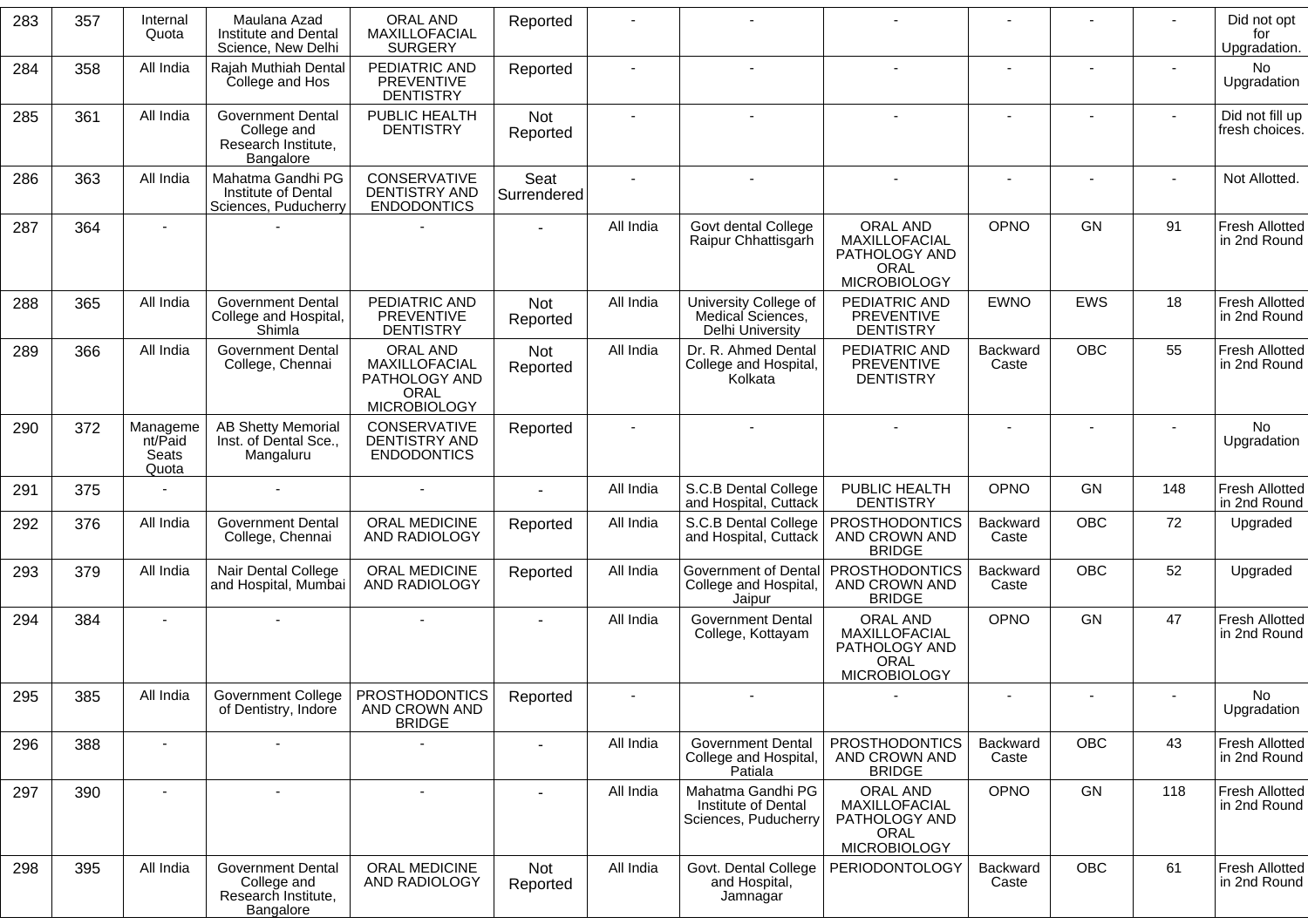| 299 | 396 | All India                             | <b>Government Dental</b><br>College and Hospital,<br><b>Aurangabad</b> | ORAL MEDICINE<br>AND RADIOLOGY                                            | <b>Not</b><br>Reported | All India      | DR. Ziauddin Ahmad<br>Dental College, AMU,<br>Aligarh           | PERIODONTOLOGY                                                            | Backward<br>Caste        | <b>OBC</b>     | 110            | <b>Fresh Allotted</b><br>in 2nd Round |
|-----|-----|---------------------------------------|------------------------------------------------------------------------|---------------------------------------------------------------------------|------------------------|----------------|-----------------------------------------------------------------|---------------------------------------------------------------------------|--------------------------|----------------|----------------|---------------------------------------|
| 300 | 405 | Manageme<br>nt/Paid<br>Seats<br>Quota | Manipal College of<br>Dental Science,<br>Mangalore                     | <b>ORTHODONTICS</b><br>AND DENTOFACIAL<br><b>ORTHOPEDICS</b>              | Reported               |                |                                                                 |                                                                           |                          |                |                | Did not opt<br>for<br>Upgradation.    |
| 301 | 407 | All India                             | Govt dental College<br>Raipur Chhattisgarh                             | ORAL MEDICINE<br>AND RADIOLOGY                                            | Not<br>Reported        |                |                                                                 |                                                                           |                          |                |                | Did not fill up<br>fresh choices.     |
| 302 | 408 | All India                             | Post Graduate<br>Institute of Dental<br>Sciences, Rohtak               | <b>ORAL AND</b><br>MAXILLOFACIAL<br><b>SURGERY</b>                        | Reported               |                |                                                                 |                                                                           |                          |                |                | No<br>Upgradation                     |
| 303 | 409 |                                       |                                                                        |                                                                           | $\blacksquare$         | All India      | <b>Government Dental</b><br>College and Hospital,<br>Aurangabad | ORAL AND<br>MAXILLOFACIAL<br>PATHOLOGY AND<br>ORAL<br><b>MICROBIOLOGY</b> | <b>OPNO</b>              | <b>GN</b>      | 159            | <b>Fresh Allotted</b><br>in 2nd Round |
| 304 | 411 |                                       |                                                                        |                                                                           |                        | All India      | RIMS, Government<br>Dental College and<br>Hospital, Kadapa      | <b>ORAL MEDICINE</b><br>AND RADIOLOGY                                     | OPNO                     | <b>GN</b>      | 184            | <b>Fresh Allotted</b><br>in 2nd Round |
| 305 | 412 | Manageme<br>nt/Paid<br>Seats<br>Quota | <b>JSS Dental College</b><br>and Hospital, Mysuru                      | CONSERVATIVE<br><b>DENTISTRY AND</b><br><b>ENDODONTICS</b>                | Not<br>Reported        | $\sim$         |                                                                 |                                                                           | $\sim$                   |                |                | Not Allotted.                         |
| 306 | 414 | All India                             | Dr. R. Ahmed Dental<br>College and Hospital,<br>Kolkata                | ORAL AND<br>MAXILLOFACIAL<br>PATHOLOGY AND<br>ORAL<br><b>MICROBIOLOGY</b> | Not<br>Reported        | All India      | <b>Government Dental</b><br>College and Hospital,<br>Nagpur     | PERIODONTOLOGY                                                            | Backward<br>Caste        | <b>OBC</b>     | 125            | <b>Fresh Allotted</b><br>in 2nd Round |
| 307 | 419 |                                       |                                                                        |                                                                           |                        | All India      | RIMS, Government<br>Dental College and<br>Hospital, Kadapa      | PERIODONTOLOGY                                                            | Backward<br>Caste        | <b>OBC</b>     | 139            | <b>Fresh Allotted</b><br>in 2nd Round |
| 308 | 420 |                                       |                                                                        |                                                                           |                        | All India      | <b>Government Dental</b><br>College, Chennai                    | ORAL AND<br>MAXILLOFACIAL<br>PATHOLOGY AND<br>ORAL<br><b>MICROBIOLOGY</b> | <b>Backward</b><br>Caste | <b>OBC</b>     | $\overline{7}$ | <b>Fresh Allotted</b><br>in 2nd Round |
| 309 | 424 | Manageme<br>nt/Paid<br>Seats<br>Quota | <b>AB Shetty Memorial</b><br>Inst. of Dental Sce.,<br>Mangaluru        | <b>PROSTHODONTICS</b><br>AND CROWN AND<br><b>BRIDGE</b>                   | Reported               |                |                                                                 |                                                                           |                          |                |                | Did not opt<br>for<br>Upgradation.    |
| 310 | 436 | All India                             | <b>Government Dental</b><br>College, Kozhikode                         | PERIODONTOLOGY                                                            | Reported               | All India      | <b>Government Dental</b><br>College and Hospital,<br>Mumbai     | <b>ORTHODONTICS</b><br>AND DENTOFACIAL<br><b>ORTHOPEDICS</b>              | <b>EWNO</b>              | <b>EWS</b>     | 10             | Upgraded                              |
| 311 | 444 |                                       |                                                                        |                                                                           |                        | All India      | Maulana Azad<br>Institute and Dental<br>Science, New Delhi      | PUBLIC HEALTH<br><b>DENTISTRY</b>                                         | Backward<br>Caste        | OBC            | 33             | Fresh Allotted<br>in 2nd Round        |
| 312 | 447 |                                       |                                                                        |                                                                           |                        | All India      | <b>Government Dental</b><br>College and Hospital,<br>Aurangabad | PERIODONTOLOGY                                                            | Backward<br>Caste        | OBC            | 156            | <b>Fresh Allotted</b><br>in 2nd Round |
| 313 | 454 | Manageme<br>nt/Paid<br>Seats<br>Quota | <b>AB Shetty Memorial</b><br>Inst. of Dental Sce.,<br>Mangaluru        | <b>ORTHODONTICS</b><br>AND DENTOFACIAL<br><b>ORTHOPEDICS</b>              | Reported               |                |                                                                 |                                                                           |                          |                |                | No<br>Upgradation                     |
| 314 | 457 | Internal<br>Quota                     | Lady Hardinge<br>Medical College, New<br>Delhi                         | ORAL AND<br>MAXILLOFACIAL<br><b>SURGERY</b>                               | Reported               | $\blacksquare$ | $\sim$                                                          | $\blacksquare$                                                            | $\overline{\phantom{a}}$ | $\blacksquare$ | $\blacksquare$ | Did not fill up<br>fresh choices.     |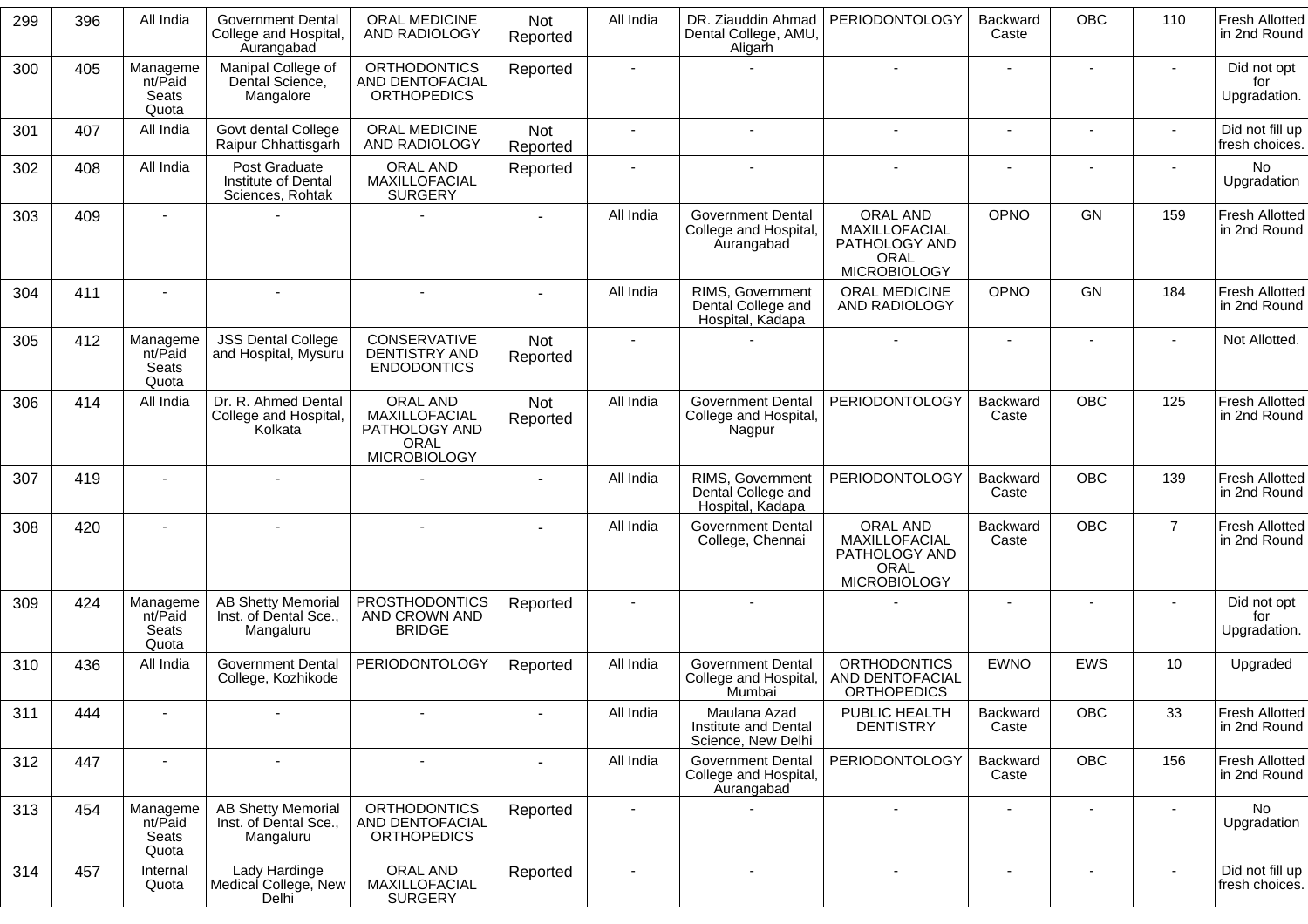| 315 | 458 | Manageme<br>nt/Paid<br>Seats<br>Quota | <b>JSS Dental College</b><br>and Hospital, Mysuru          | <b>ORTHODONTICS</b><br><b>AND DENTOFACIAL</b><br><b>ORTHOPEDICS</b> | Not<br>Reported |           |                                                                             |                                                        |                   |                |        | Not Allotted.                         |
|-----|-----|---------------------------------------|------------------------------------------------------------|---------------------------------------------------------------------|-----------------|-----------|-----------------------------------------------------------------------------|--------------------------------------------------------|-------------------|----------------|--------|---------------------------------------|
| 316 | 463 |                                       |                                                            |                                                                     |                 | All India | <b>Government Dental</b><br>College and<br>Research Institute,<br>Bangalore | PUBLIC HEALTH<br><b>DENTISTRY</b>                      | Backward<br>Caste | <b>OBC</b>     | 50     | <b>Fresh Allotted</b><br>in 2nd Round |
| 317 | 465 | Manageme<br>nt/Paid<br>Seats<br>Quota | <b>JSS Dental College</b><br>and Hospital, Mysuru          | <b>ORAL AND</b><br>MAXILLOFACIAL<br><b>SURGERY</b>                  | Reported        |           |                                                                             | $\sim$                                                 | $\sim$            | $\sim$         | $\sim$ | No<br>Upgradation                     |
| 318 | 468 |                                       | $\sim$                                                     |                                                                     |                 | All India | <b>Government Dental</b><br>College Hospital,<br>Hyderabad                  | PUBLIC HEALTH<br><b>DENTISTRY</b>                      | Backward<br>Caste | <b>OBC</b>     | 159    | <b>Fresh Allotted</b><br>in 2nd Round |
| 319 | 472 | Manageme<br>nt/Paid<br>Seats<br>Quota | Yenepoya Dental<br>College, Yenepoya                       | CONSERVATIVE<br>DENTISTRY AND<br><b>ENDODONTICS</b>                 | Reported        |           |                                                                             |                                                        | $\blacksquare$    | $\blacksquare$ |        | Did not opt<br>for<br>Upgradation.    |
| 320 | 474 | Internal<br>Quota                     | Maulana Azad<br>Institute and Dental<br>Science, New Delhi | <b>PERIODONTOLOGY</b>                                               | Reported        |           |                                                                             |                                                        |                   |                |        | Did not fill up<br>fresh choices.     |
| 321 | 475 | All India                             | Dr. R. Ahmed Dental<br>College and Hospital,<br>Kolkata    | <b>PERIODONTOLOGY</b>                                               | Reported        | All India | <b>Government Dental</b><br>College and Hospital,<br>Shimla                 | PEDIATRIC AND<br><b>PREVENTIVE</b><br><b>DENTISTRY</b> | <b>EWNO</b>       | <b>EWS</b>     | 53     | Upgraded                              |
| 322 | 476 | $\overline{\phantom{a}}$              |                                                            | $\sim$                                                              |                 | All India | Post Graduate<br>Institute of Dental<br>Sciences, Rohtak                    | PUBLIC HEALTH<br><b>DENTISTRY</b>                      | Backward<br>Caste | <b>OBC</b>     | 157    | <b>Fresh Allotted</b><br>in 2nd Round |
| 323 | 477 | $\overline{\phantom{a}}$              |                                                            |                                                                     |                 | All India | <b>Government College</b><br>and Hospital, Amritsar                         | <b>ORAL AND</b><br>MAXILLOFACIAL<br><b>SURGERY</b>     | <b>EWNO</b>       | <b>EWS</b>     | 34     | <b>Fresh Allotted</b><br>in 2nd Round |
| 324 | 484 |                                       |                                                            |                                                                     |                 | All India | <b>Government Dental</b><br>College and Hospital,<br>Aurangabad             | ORAL MEDICINE<br>AND RADIOLOGY                         | Backward<br>Caste | <b>OBC</b>     | 165    | <b>Fresh Allotted</b><br>in 2nd Round |
| 325 | 486 | $\blacksquare$                        |                                                            |                                                                     |                 | All India | Nair Dental College<br>and Hospital, Mumbai                                 | ORAL MEDICINE<br>AND RADIOLOGY                         | Backward<br>Caste | <b>OBC</b>     | 95     | <b>Fresh Allotted</b><br>in 2nd Round |
| 326 | 487 | $\blacksquare$                        |                                                            |                                                                     |                 | All India | <b>Government Dental</b><br>College and<br>Research Institute,<br>Bangalore | <b>ORAL MEDICINE</b><br>AND RADIOLOGY                  | Backward<br>Caste | <b>OBC</b>     | 180    | <b>Fresh Allotted</b><br>in 2nd Round |
| 327 | 494 | All India                             | <b>Faculty of Dental</b><br>Sciences, KGMU,<br>Lucknow     | ORAL AND<br>MAXILLOFACIAL<br><b>SURGERY</b>                         | Reported        |           |                                                                             |                                                        | $\blacksquare$    |                |        | Did not opt<br>for<br>Upgradation.    |
| 328 | 496 |                                       |                                                            |                                                                     |                 | All India | Governemnt Dental<br>College and Hospital,<br><b>Ahmedabad</b>              | ORAL MEDICINE<br>AND RADIOLOGY                         | Backward<br>Caste | OBC            | 189    | Fresh Allotted<br>in 2nd Round        |
| 329 | 498 | $\blacksquare$                        | $\blacksquare$                                             | $\mathbf{r}$                                                        |                 | All India | Govt dental College<br>Raipur Chhattisgarh                                  | ORAL MEDICINE<br>AND RADIOLOGY                         | Backward<br>Caste | <b>OBC</b>     | 121    | <b>Fresh Allotted</b><br>in 2nd Round |
| 330 | 499 | All India                             | Nair Dental College<br>and Hospital, Mumbai                | ORAL MEDICINE<br>AND RADIOLOGY                                      | Not<br>Reported | All India | Mahatma Gandhi PG<br>Institute of Dental<br>Sciences, Puducherry            | CONSERVATIVE<br>DENTISTRY AND<br><b>ENDODONTICS</b>    | <b>EWNO</b>       | EWS            | 82     | <b>Fresh Allotted</b><br>in 2nd Round |
| 331 | 504 | Manageme<br>nt/Paid<br>Seats<br>Quota | Saveetha Dental<br>College, Chennai                        | ORAL AND<br>MAXILLOFACIAL<br><b>SURGERY</b>                         | Reported        | $\sim$    |                                                                             |                                                        |                   |                | $\sim$ | Did not opt<br>for<br>Upgradation.    |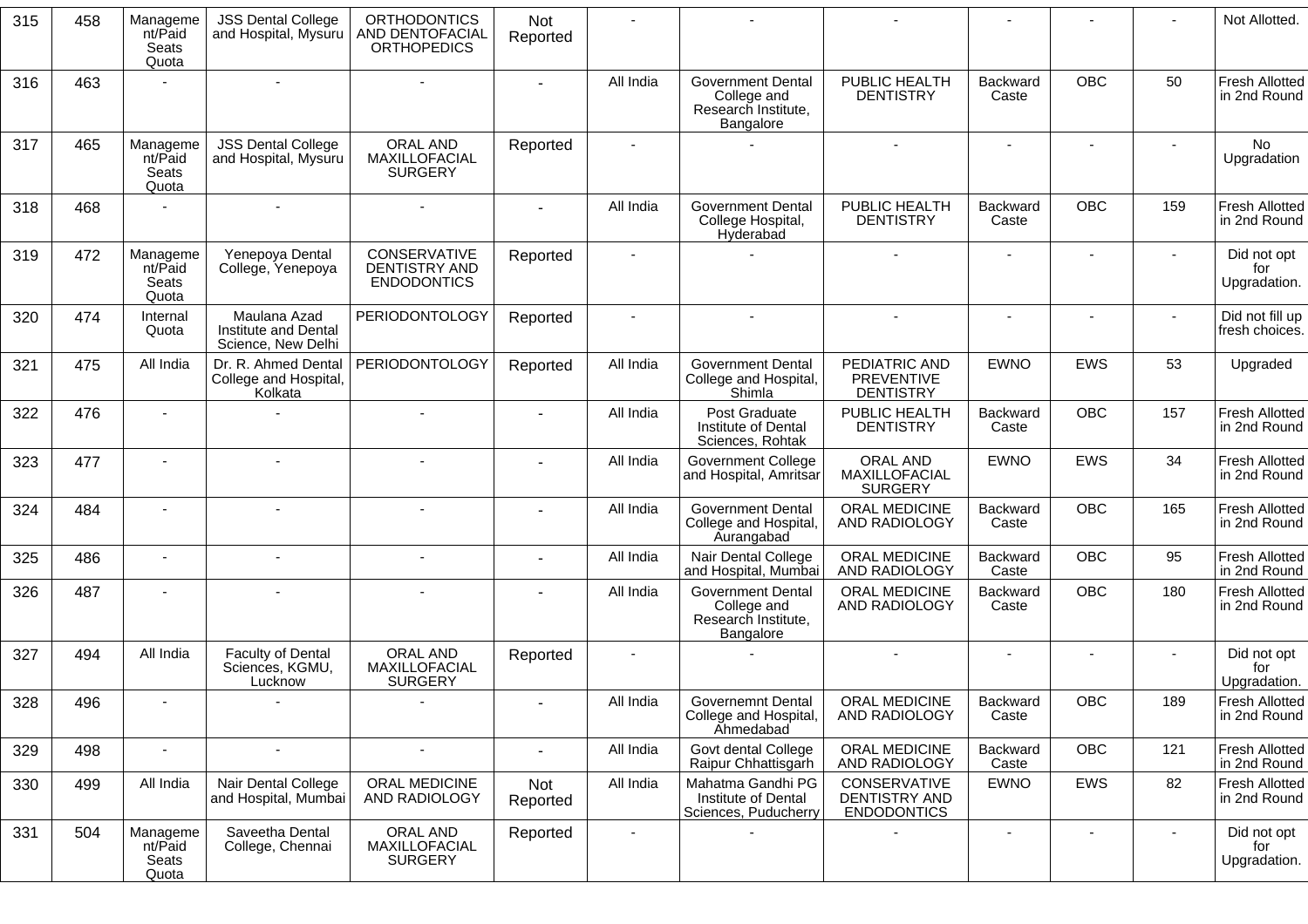| 332 | 508 | Internal<br>Quota                            | Institute of Medical<br>Science, BHU,<br>Varanasi                     | CONSERVATIVE<br><b>DENTISTRY AND</b><br><b>ENDODONTICS</b>   | Reported        |           |                                                                             |                                                                                  |                          |            |     | Did not opt<br>for<br>Upgradation.    |
|-----|-----|----------------------------------------------|-----------------------------------------------------------------------|--------------------------------------------------------------|-----------------|-----------|-----------------------------------------------------------------------------|----------------------------------------------------------------------------------|--------------------------|------------|-----|---------------------------------------|
| 333 | 509 |                                              |                                                                       |                                                              |                 | All India | Dr. R. Ahmed Dental<br>College and Hospital,<br>Kolkata                     | ORAL AND<br>MAXILLOFACIAL<br>PATHOLOGY AND<br>ORAL<br><b>MICROBIOLOGY</b>        | <b>Backward</b><br>Caste | <b>OBC</b> | 100 | <b>Fresh Allotted</b><br>in 2nd Round |
| 334 | 514 | Manageme<br>nt/Paid<br>Seats<br>Quota        | Kalinga Institute of<br>Dental Sciences,<br>Bhubaneswar               | PEDIATRIC AND<br><b>PREVENTIVE</b><br><b>DENTISTRY</b>       | Reported        |           |                                                                             |                                                                                  | $\overline{\phantom{a}}$ |            |     | Did not opt<br>for<br>Upgradation.    |
| 335 | 518 |                                              |                                                                       |                                                              |                 | All India | <b>Government Dental</b><br>College and<br>Research Institute,<br>Bangalore | ORAL AND<br>MAXILLOFACIAL<br>PATHOLOGY AND<br><b>ORAL</b><br><b>MICROBIOLOGY</b> | Backward<br>Caste        | <b>OBC</b> | 112 | <b>Fresh Allotted</b><br>in 2nd Round |
| 336 | 522 | Internal<br>Quota                            | University College of<br>Medical Sciences,<br><b>Delhi University</b> | PEDIATRIC AND<br><b>PREVENTIVE</b><br><b>DENTISTRY</b>       | Reported        |           |                                                                             |                                                                                  |                          |            |     | No<br>Upgradation                     |
| 337 | 526 | All India                                    | <b>Government Dental</b><br>College, Kozhikode                        | <b>ORTHODONTICS</b><br>AND DENTOFACIAL<br><b>ORTHOPEDICS</b> | Reported        |           |                                                                             |                                                                                  |                          |            |     | Did not opt<br>for<br>Upgradation.    |
| 338 | 536 | All India                                    | RIMS, Government<br>Dental College and<br>Hospital, Kadapa            | <b>ORAL MEDICINE</b><br>AND RADIOLOGY                        | Not<br>Reported |           |                                                                             |                                                                                  | $\overline{\phantom{a}}$ |            |     | Did not fill up<br>fresh choices.     |
| 339 | 538 | Manageme<br>nt/Paid<br><b>Seats</b><br>Quota | Sri Ramachandra<br>Dental and Hospt.,<br>Chennai                      | ORAL AND<br>MAXILLOFACIAL<br><b>SURGERY</b>                  | Reported        |           |                                                                             |                                                                                  | $\overline{a}$           |            |     | Did not opt<br>for<br>Upgradation.    |
| 340 | 539 | Manageme<br>nt/Paid<br>Seats<br>Quota        | Sri Ramachandra<br>Dental and Hospt.,<br>Chennai                      | <b>ORAL AND</b><br>MAXILLOFACIAL<br><b>SURGERY</b>           | Reported        |           |                                                                             |                                                                                  |                          |            |     | Did not opt<br>for<br>Upgradation.    |
| 341 | 559 | Internal<br>Quota                            | Institute of Medical<br>Science, BHU,<br>Varanasi                     | <b>PERIODONTOLOGY</b>                                        | Reported        |           |                                                                             |                                                                                  |                          |            |     | No<br>Upgradation                     |
| 342 | 566 | Manageme<br>nt/Paid<br>Seats<br>Quota        | <b>Sharad Pawar Dental</b><br>College and Hospital,<br>Wardha         | <b>ORTHODONTICS</b><br>AND DENTOFACIAL<br><b>ORTHOPEDICS</b> | Reported        |           |                                                                             |                                                                                  |                          |            |     | Did not opt<br>for<br>Upgradation.    |
| 343 | 576 | All India                                    | Rajah Muthiah Dental<br>College and Hos                               | <b>ORTHODONTICS</b><br>AND DENTOFACIAL<br><b>ORTHOPEDICS</b> | Not<br>Reported |           |                                                                             |                                                                                  |                          |            |     | Not Allotted.                         |
| 344 | 580 | Manageme<br>nt/Paid<br>Seats<br>Quota        | <b>AB Shetty Memorial</b><br>Inst. of Dental Sce.,<br>Mangaluru       | CONSERVATIVE<br><b>DENTISTRY AND</b><br><b>ENDODONTICS</b>   | Reported        |           |                                                                             |                                                                                  | $\overline{\phantom{a}}$ |            |     | Did not fill up<br>fresh choices.     |
| 345 | 582 | All India                                    | Rajah Muthiah Dental<br>College and Hos                               | <b>PROSTHODONTICS</b><br>AND CROWN AND<br><b>BRIDGE</b>      | Not<br>Reported | All India | <b>Government Dental</b><br>College and Hospital,<br>Nagpur                 | PERIODONTOLOGY                                                                   | <b>EWNO</b>              | EWS        | 118 | Fresh Allotted<br>in 2nd Round        |
| 346 | 587 | Manageme<br>nt/Paid<br>Seats<br>Quota        | Yenepoya Dental<br>College, Yenepoya                                  | <b>PROSTHODONTICS</b><br>AND CROWN AND<br><b>BRIDGE</b>      | Reported        |           |                                                                             |                                                                                  | $\blacksquare$           |            |     | Did not opt<br>for<br>Upgradation.    |
| 347 | 590 | Internal<br>Quota                            | Institute of Medical<br>Science, BHU,<br>Varanasi                     | ORAL MEDICINE<br>AND RADIOLOGY                               | Reported        |           |                                                                             | $\sim$                                                                           | $\overline{\phantom{a}}$ |            |     | Did not opt<br>for<br>Upgradation.    |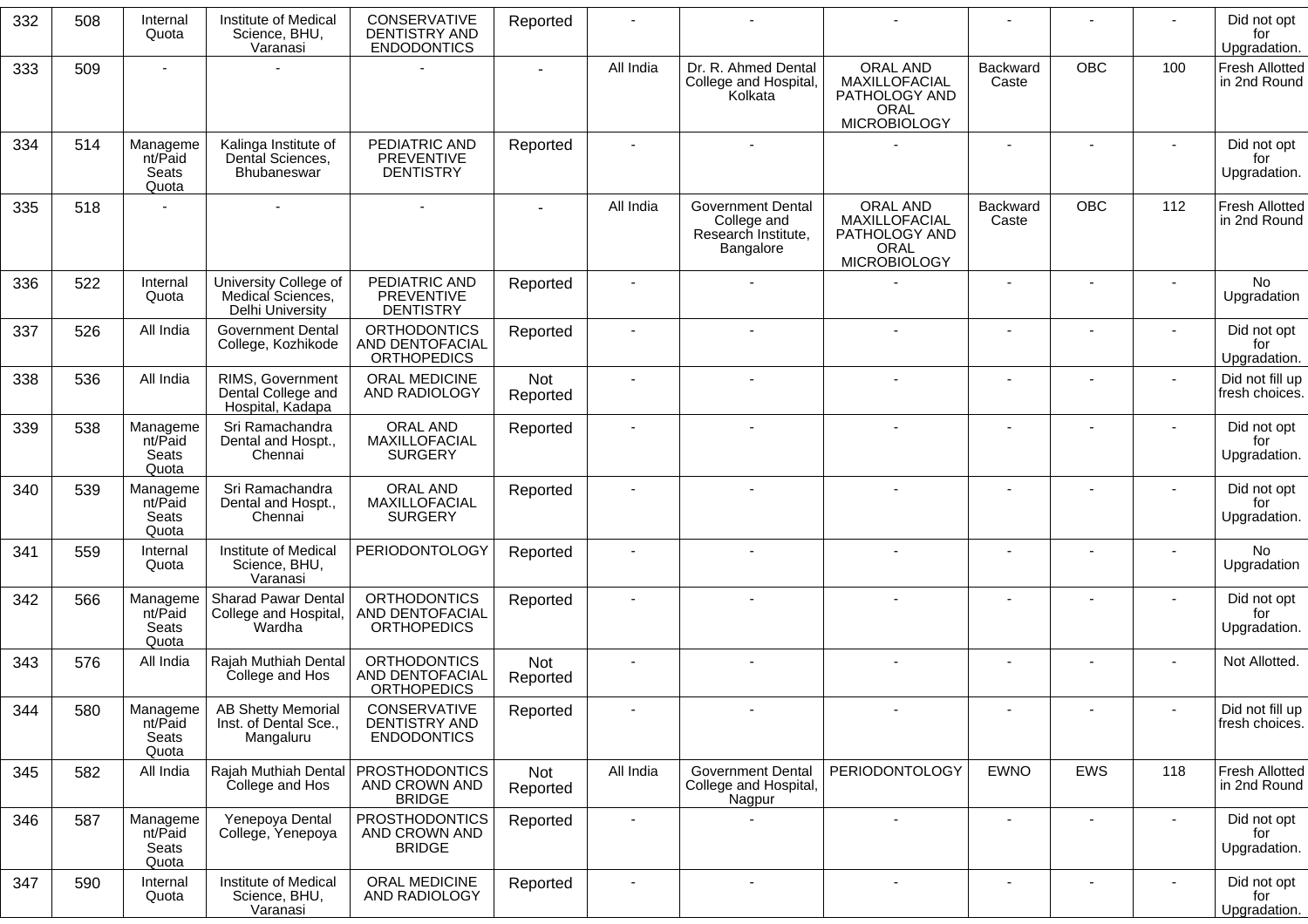| 348 | 595 | Manageme<br>nt/Paid<br>Seats<br>Quota | Kalinga Institute of<br>Dental Sciences,<br>Bhubaneswar         | CONSERVATIVE<br><b>DENTISTRY AND</b><br><b>ENDODONTICS</b>                | Reported        |                                    |                                                         |                                                     |                |            |                | Did not opt<br>for<br>Upgradation.    |
|-----|-----|---------------------------------------|-----------------------------------------------------------------|---------------------------------------------------------------------------|-----------------|------------------------------------|---------------------------------------------------------|-----------------------------------------------------|----------------|------------|----------------|---------------------------------------|
| 349 | 605 | All India                             | <b>Government Dental</b><br>College Hospital,<br>Hyderabad      | ORAL MEDICINE<br>AND RADIOLOGY                                            | Reported        | All India                          | <b>Government Dental</b><br>College, Kozhikode          | PERIODONTOLOGY                                      | <b>EWNO</b>    | <b>EWS</b> | 17             | Upgraded                              |
| 350 | 606 | All India                             | Institute of Medical<br>Science, BHU,<br>Varanasi               | CONSERVATIVE<br>DENTISTRY AND<br><b>ENDODONTICS</b>                       | Reported        |                                    |                                                         |                                                     |                | ٠          | $\blacksquare$ | Did not opt<br>for<br>Upgradation.    |
| 351 | 609 | All India                             | Dr. R. Ahmed Dental<br>College and Hospital,<br>Kolkata         | ORAL AND<br>MAXILLOFACIAL<br>PATHOLOGY AND<br>ORAL<br><b>MICROBIOLOGY</b> | Not<br>Reported |                                    |                                                         |                                                     |                |            |                | Did not fill up<br>fresh choices.     |
| 352 | 610 | Internal<br>Quota                     | Maulana Azad<br>Institute and Dental<br>Science, New Delhi      | <b>PERIODONTOLOGY</b>                                                     | Reported        |                                    |                                                         |                                                     |                |            |                | No<br>Upgradation                     |
| 353 | 614 | Internal<br>Quota                     | Institute of Medical<br>Science, BHU,<br>Varanasi               | ORAL AND<br>MAXILLOFACIAL<br><b>SURGERY</b>                               | Reported        |                                    |                                                         |                                                     |                |            |                | Did not opt<br>for<br>Upgradation.    |
| 354 | 615 | All India                             | <b>Government Dental</b><br>College and Hospital,<br>Mumbai     | <b>PROSTHODONTICS</b><br>AND CROWN AND<br><b>BRIDGE</b>                   | Reported        |                                    |                                                         |                                                     |                |            | -              | Did not opt<br>for<br>Upgradation.    |
| 355 | 617 | Manageme<br>nt/Paid<br>Seats<br>Quota | Amrita School of<br>Dentistry, Kochi                            | <b>ORTHODONTICS</b><br><b>AND DENTOFACIAL</b><br><b>ORTHOPEDICS</b>       | Not<br>Reported |                                    |                                                         |                                                     |                |            |                | Not Allotted.                         |
| 356 | 621 | Manageme<br>nt/Paid<br>Seats<br>Quota | Saveetha Dental<br>College, Chennai                             | <b>ORTHODONTICS</b><br>AND DENTOFACIAL<br><b>ORTHOPEDICS</b>              | Reported        |                                    |                                                         |                                                     |                |            |                | Did not opt<br>for<br>Upgradation.    |
| 357 | 622 | Internal<br>Quota                     | Maulana Azad<br>Institute and Dental<br>Science, New Delhi      | PUBLIC HEALTH<br><b>DENTISTRY</b>                                         | Not<br>Reported |                                    |                                                         |                                                     |                |            |                | Not Allotted.                         |
| 358 | 624 | Internal<br>Quota                     | DR. Ziauddin Ahmad<br>Dental College, AMU,<br>Aligarh           | ORAL AND<br>MAXILLOFACIAL<br><b>SURGERY</b>                               | Reported        |                                    |                                                         |                                                     |                |            |                | Did not opt<br>for<br>Upgradation.    |
| 359 | 625 | Manageme<br>nt/Paid<br>Seats<br>Quota | <b>AB Shetty Memorial</b><br>Inst. of Dental Sce.,<br>Mangaluru | CONSERVATIVE<br>DENTISTRY AND<br><b>ENDODONTICS</b>                       | Reported        | Management/<br>Paid Seats<br>Quota | Saveetha Dental<br>College, Chennai                     | CONSERVATIVE<br>DENTISTRY AND<br><b>ENDODONTICS</b> | OPNO           | <b>GN</b>  | -1             | Upgraded                              |
| 360 | 629 |                                       |                                                                 |                                                                           |                 | All India                          | Dr. R. Ahmed Dental<br>College and Hospital,<br>Kolkata | PERIODONTOLOGY                                      | <b>EWNO</b>    | <b>EWS</b> | 77             | <b>Fresh Allotted</b><br>in 2nd Round |
| 361 | 630 | Internal<br>Quota                     | DR. Ziauddin Ahmad<br>Dental College, AMU,<br>Aligarh           | PEDIATRIC AND<br><b>PREVENTIVE</b><br><b>DENTISTRY</b>                    | Reported        |                                    |                                                         |                                                     |                |            |                | Did not opt<br>for<br>Upgradation.    |
| 362 | 632 | All India                             | Governemnt Dental<br>College and Hospital,<br><b>Ahmedabad</b>  | CONSERVATIVE<br>DENTISTRY AND<br><b>ENDODONTICS</b>                       | Reported        |                                    | $\blacksquare$                                          | $\blacksquare$                                      | $\blacksquare$ | ۰          |                | No<br>Upgradation                     |
| 363 | 646 | Manageme<br>nt/Paid<br>Seats<br>Quota | Sri Ramachandra<br>Dental and Hospt.,<br>Chennai                | <b>ORTHODONTICS</b><br>AND DENTOFACIAL<br><b>ORTHOPEDICS</b>              | Reported        |                                    | $\blacksquare$                                          | $\overline{\phantom{a}}$                            |                | ٠          | -              | Did not opt<br>for<br>Upgradation.    |
| 364 | 647 | Internal<br>Quota                     | Institute of Medical<br>Science, BHU,<br>Varanasi               | PEDIATRIC AND<br><b>PREVENTIVE</b><br><b>DENTISTRY</b>                    | Reported        |                                    | $\blacksquare$                                          | ÷                                                   |                |            |                | Did not opt<br>for<br>Upgradation.    |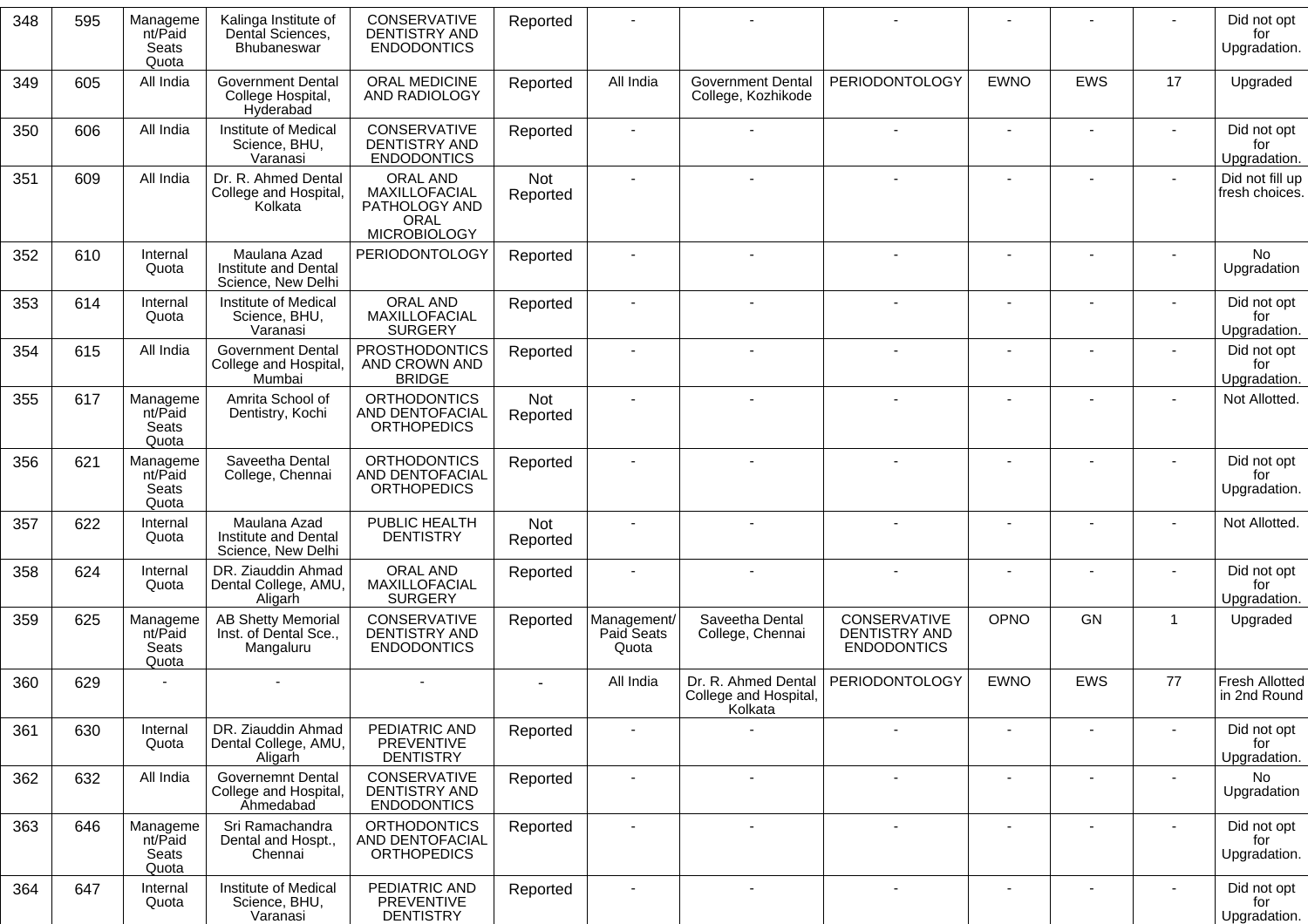| 365 | 654 | Manageme<br>nt/Paid<br>Seats<br>Quota | <b>AB Shetty Memorial</b><br>Inst. of Dental Sce.,<br>Mangaluru             | <b>PERIODONTOLOGY</b>                                                            | <b>Not</b><br>Reported |                          |                                                            |                                                                                  |                          |                |                          | Not Allotted.                         |
|-----|-----|---------------------------------------|-----------------------------------------------------------------------------|----------------------------------------------------------------------------------|------------------------|--------------------------|------------------------------------------------------------|----------------------------------------------------------------------------------|--------------------------|----------------|--------------------------|---------------------------------------|
| 366 | 656 | Manageme<br>nt/Paid<br>Seats<br>Quota | Sri Ramachandra<br>Dental and Hospt.,<br>Chennai                            | ORAL AND<br>MAXILLOFACIAL<br><b>SURGERY</b>                                      | Reported               |                          |                                                            |                                                                                  |                          |                |                          | No<br>Upgradation                     |
| 367 | 657 | Manageme<br>nt/Paid<br>Seats<br>Quota | <b>AB Shetty Memorial</b><br>Inst. of Dental Sce<br>Mangaluru               | <b>PROSTHODONTICS</b><br>AND CROWN AND<br><b>BRIDGE</b>                          | Not<br>Reported        |                          |                                                            |                                                                                  |                          |                | $\blacksquare$           | Not Allotted.                         |
| 368 | 660 | Internal<br>Quota                     | Maulana Azad<br>Institute and Dental<br>Science, New Delhi                  | ORAL MEDICINE<br>AND RADIOLOGY                                                   | Reported               |                          |                                                            |                                                                                  | $\blacksquare$           |                |                          | <b>No</b><br>Upgradation              |
| 369 | 667 | Manageme<br>nt/Paid<br>Seats<br>Quota | Sri Ramachandra<br>Dental and Hospt.,<br>Chennai                            | <b>ORTHODONTICS</b><br><b>AND DENTOFACIAL</b><br><b>ORTHOPEDICS</b>              | Reported               |                          |                                                            |                                                                                  |                          |                |                          | Did not opt<br>for<br>Upgradation.    |
| 370 | 672 |                                       |                                                                             | $\sim$                                                                           |                        | All India                | Nair Dental College<br>and Hospital, Mumbai                | ORAL MEDICINE<br>AND RADIOLOGY                                                   | <b>EWNO</b>              | EWS            | 18                       | <b>Fresh Allotted</b><br>in 2nd Round |
| 371 | 674 | Manageme<br>nt/Paid<br>Seats<br>Quota | Bharati Vidyapeeth<br>DU Dental College<br>and Hospt., Pune                 | CONSERVATIVE<br><b>DENTISTRY AND</b><br><b>ENDODONTICS</b>                       | <b>Not</b><br>Reported |                          |                                                            |                                                                                  |                          |                |                          | Did not fill up<br>fresh choices.     |
| 372 | 687 | Manageme<br>nt/Paid<br>Seats<br>Quota | <b>AB Shetty Memorial</b><br>Inst. of Dental Sce.,<br>Mangaluru             | PEDIATRIC AND<br><b>PREVENTIVE</b><br><b>DENTISTRY</b>                           | Reported               |                          |                                                            |                                                                                  |                          |                |                          | Did not opt<br>for<br>Upgradation.    |
| 373 | 699 | All India                             | <b>Government Dental</b><br>College and<br>Research Institute,<br>Bangalore | ORAL AND<br>MAXILLOFACIAL<br>PATHOLOGY AND<br><b>ORAL</b><br><b>MICROBIOLOGY</b> | Reported               |                          |                                                            |                                                                                  |                          |                |                          | No<br>Upgradation                     |
| 374 | 746 | All India                             | <b>Government Dental</b><br>College and Hospital,<br>Nagpur                 | PEDIATRIC AND<br><b>PREVENTIVE</b><br><b>DENTISTRY</b>                           | Reported               |                          | $\sim$                                                     | $\blacksquare$                                                                   | $\overline{\phantom{a}}$ | ۰              |                          | Did not opt<br>for<br>Upgradation.    |
| 375 | 749 |                                       |                                                                             |                                                                                  |                        | All India                | <b>Government Dental</b><br>College Hospital,<br>Hyderabad | <b>ORAL MEDICINE</b><br>AND RADIOLOGY                                            | <b>EWNO</b>              | <b>EWS</b>     | 149                      | <b>Fresh Allotted</b><br>in 2nd Round |
| 376 | 763 | All India                             | RIMS, Government<br>Dental College and<br>Hospital, Kadapa                  | ORAL AND<br>MAXILLOFACIAL<br><b>SURGERY</b>                                      | Reported               | $\blacksquare$           |                                                            |                                                                                  | $\sim$                   | $\blacksquare$ | $\blacksquare$           | Did not opt<br>for<br>Upgradation.    |
| 377 | 764 |                                       |                                                                             |                                                                                  |                        | Internal<br>Quota        | Institute of Medical<br>Science, BHU,<br>Varanasi          | <b>ORAL AND</b><br>MAXILLOFACIAL<br>PATHOLOGY AND<br>ORAL<br><b>MICROBIOLOGY</b> | OPNO                     | <b>EWS</b>     | 32                       | <b>Fresh Allotted</b><br>in 2nd Round |
| 378 | 771 |                                       |                                                                             | $\blacksquare$                                                                   |                        | All India                | RIMS, Government<br>Dental College and<br>Hospital, Kadapa | ORAL MEDICINE<br>AND RADIOLOGY                                                   | <b>EWNO</b>              | EWS            | 166                      | <b>Fresh Allotted</b><br>in 2nd Round |
| 379 | 774 | Internal<br>Quota                     | DR. Ziauddin Ahmad<br>Dental College, AMU,<br>Aligarh                       | <b>PROSTHODONTICS</b><br>AND CROWN AND<br><b>BRIDGE</b>                          | Reported               | $\overline{\phantom{a}}$ |                                                            | $\overline{\phantom{a}}$                                                         |                          | ۰              | $\overline{\phantom{a}}$ | Did not opt<br>for<br>Upgradation.    |
| 380 | 777 | All India                             | Maulana Azad<br>Institute and Dental<br>Science, New Delhi                  | <b>PERIODONTOLOGY</b>                                                            | Reported               | $\sim$                   | $\sim$                                                     | $\blacksquare$                                                                   | $\overline{\phantom{a}}$ | ٠              |                          | Did not fill up<br>fresh choices.     |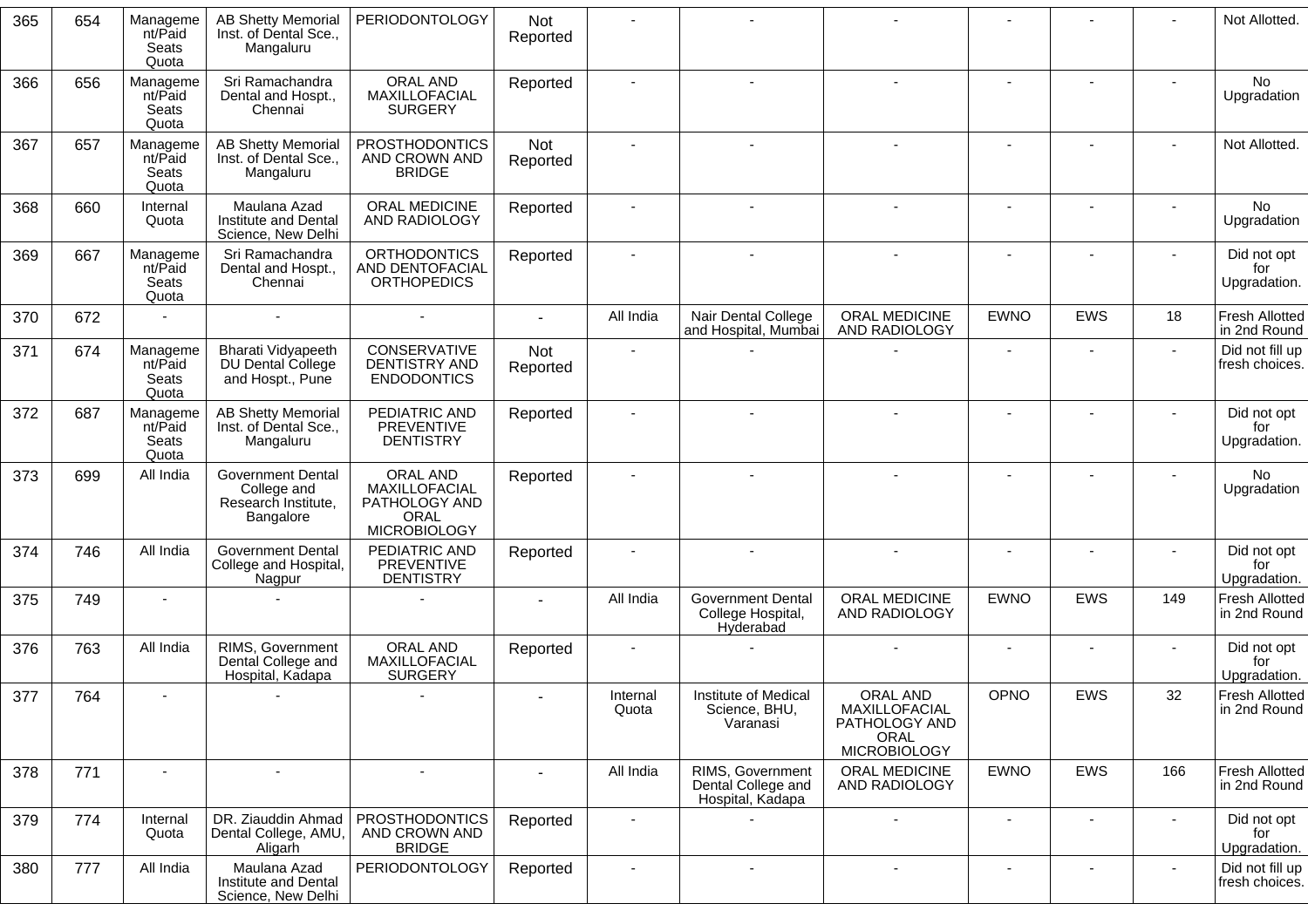| 381 | 782 | All India                             | DR. Ziauddin Ahmad<br>Dental College, AMU,<br>Aligarh       | <b>PROSTHODONTICS</b><br>AND CROWN AND<br><b>BRIDGE</b>           | Reported        |                                    |                                                         |                                                                           |                   |                          |                | No<br>Upgradation                     |
|-----|-----|---------------------------------------|-------------------------------------------------------------|-------------------------------------------------------------------|-----------------|------------------------------------|---------------------------------------------------------|---------------------------------------------------------------------------|-------------------|--------------------------|----------------|---------------------------------------|
| 382 | 797 | All India                             | <b>Government Dental</b><br>College Hospital,<br>Hyderabad  | <b>ORTHODONTICS</b><br>AND DENTOFACIAL<br><b>ORTHOPEDICS</b>      | Reported        | All India                          | <b>Government Dental</b><br>College, Kottayam           | <b>ORTHODONTICS</b><br>AND DENTOFACIAL<br><b>ORTHOPEDICS</b>              | <b>SC</b>         | SC                       | 3              | Upgraded                              |
| 383 | 806 | Internal<br>Quota                     | Maulana Azad<br>Institute and Dental<br>Science, New Delhi  | PEDIATRIC AND<br>PREVENTIVE<br><b>DENTISTRY</b>                   | Reported        |                                    |                                                         |                                                                           |                   |                          |                | Did not opt<br>for<br>Upgradation.    |
| 384 | 807 | Manageme<br>nt/Paid<br>Seats<br>Quota | Dr. DY Patil Dental<br>College and Hosp.<br>Navi Mumbai     | CONSERVATIVE<br>DENTISTRY AND<br><b>ENDODONTICS</b>               | Reported        |                                    |                                                         |                                                                           |                   |                          |                | Did not opt<br>for<br>Upgradation.    |
| 385 | 813 | All India                             | <b>Government Dental</b><br>College, Chennai                | ORAL MEDICINE<br>AND RADIOLOGY                                    | Not<br>Reported | All India                          | Rajah Muthiah Dental<br>College and Hos                 | <b>ORTHODONTICS</b><br>AND DENTOFACIAL<br><b>ORTHOPEDICS</b>              | <b>SC</b>         | SC                       | 8              | <b>Fresh Allotted</b><br>in 2nd Round |
| 386 | 818 | Manageme<br>nt/Paid<br>Seats<br>Quota | Kalinga Institute of<br>Dental Sciences,<br>Bhubaneswar     | CONSERVATIVE<br><b>DENTISTRY AND</b><br><b>ENDODONTICS</b>        | Not<br>Reported | Management/<br>Paid Seats<br>Quota | Kalinga Institute of<br>Dental Sciences,<br>Bhubaneswar | PEDIATRIC AND<br><b>PREVENTIVE</b><br><b>DENTISTRY</b>                    | OPNO              | <b>GN</b>                | 176            | <b>Fresh Allotted</b><br>in 2nd Round |
| 387 | 825 | Manageme<br>nt/Paid<br>Seats<br>Quota | Bharati Vidyapeeth<br>DU Dental College<br>and Hospt., Pune | <b>PROSTHODONTICS</b><br>AND CROWN AND<br><b>BRIDGE</b>           | Not<br>Reported |                                    |                                                         |                                                                           | $\blacksquare$    |                          | $\blacksquare$ | Did not fill up<br>fresh choices.     |
| 388 | 828 | All India                             | Government Dental<br>College, Chennai                       | <b>CONSERVATIVE</b><br><b>DENTISTRY AND</b><br><b>ENDODONTICS</b> | Reported        |                                    |                                                         |                                                                           |                   |                          |                | Did not opt<br>for<br>Upgradation.    |
| 389 | 841 |                                       |                                                             |                                                                   |                 | All India                          | Rajah Muthiah Dental<br>College and Hos                 | <b>ORTHODONTICS</b><br>AND DENTOFACIAL<br><b>ORTHOPEDICS</b>              | <b>EWNO</b>       | EWS                      | 11             | <b>Fresh Allotted</b><br>in 2nd Round |
| 390 | 842 | $\sim$                                | $\overline{\phantom{a}}$                                    | $\overline{a}$                                                    |                 | All India                          | Dr. R. Ahmed Dental<br>College and Hospital,<br>Kolkata | ORAL AND<br>MAXILLOFACIAL<br>PATHOLOGY AND<br>ORAL<br><b>MICROBIOLOGY</b> | <b>EWNO</b>       | EWS                      | $\overline{4}$ | <b>Fresh Allotted</b><br>in 2nd Round |
| 391 | 851 |                                       |                                                             |                                                                   |                 | All India                          | Rajah Muthiah Dental<br>College and Hos                 | <b>PROSTHODONTICS</b><br>AND CROWN AND<br><b>BRIDGE</b>                   | <b>EWNO</b>       | <b>EWS</b>               | 187            | <b>Fresh Allotted</b><br>in 2nd Round |
| 392 | 860 |                                       |                                                             |                                                                   |                 | Internal<br>Quota                  | Institute of Medical<br>Science, BHU,<br>Varanasi       | PUBLIC HEALTH<br><b>DENTISTRY</b>                                         | Backward<br>Caste | <b>OBC</b>               | 12             | <b>Fresh Allotted</b><br>in 2nd Round |
| 393 | 864 | Manageme<br>nt/Paid<br>Seats<br>Quota | Saveetha Dental<br>College, Chennai                         | ORAL AND<br>MAXILLOFACIAL<br><b>SURGERY</b>                       | Reported        |                                    |                                                         |                                                                           |                   |                          |                | Did not opt<br>for<br>Upgradation.    |
| 394 | 869 | All India                             | <b>Government Dental</b><br>College and Hospital,<br>Mumbai | ORAL AND<br>MAXILLOFACIAL<br><b>SURGERY</b>                       | Reported        |                                    | $\blacksquare$                                          | $\blacksquare$                                                            | $\blacksquare$    | $\blacksquare$           |                | Did not opt<br>for<br>Upgradation.    |
| 395 | 882 | Manageme<br>nt/Paid<br>Seats<br>Quota | KLE VK Inst. of<br>Dental Scie. Belagavi                    | <b>ORTHODONTICS</b><br>AND DENTOFACIAL<br><b>ORTHOPEDICS</b>      | Not<br>Reported | $\blacksquare$                     | $\sim$                                                  | $\blacksquare$                                                            |                   | $\blacksquare$           | $\sim$         | Did not fill up<br>fresh choices.     |
| 396 | 883 | Manageme<br>nt/Paid<br>Seats<br>Quota | Saveetha Dental<br>College, Chennai                         | ORAL AND<br>MAXILLOFACIAL<br><b>SURGERY</b>                       | Reported        |                                    | $\sim$                                                  | $\overline{\phantom{a}}$                                                  |                   | $\overline{\phantom{a}}$ | $\blacksquare$ | Did not opt<br>for<br>Upgradation.    |
|     |     |                                       |                                                             |                                                                   |                 |                                    |                                                         |                                                                           |                   |                          |                |                                       |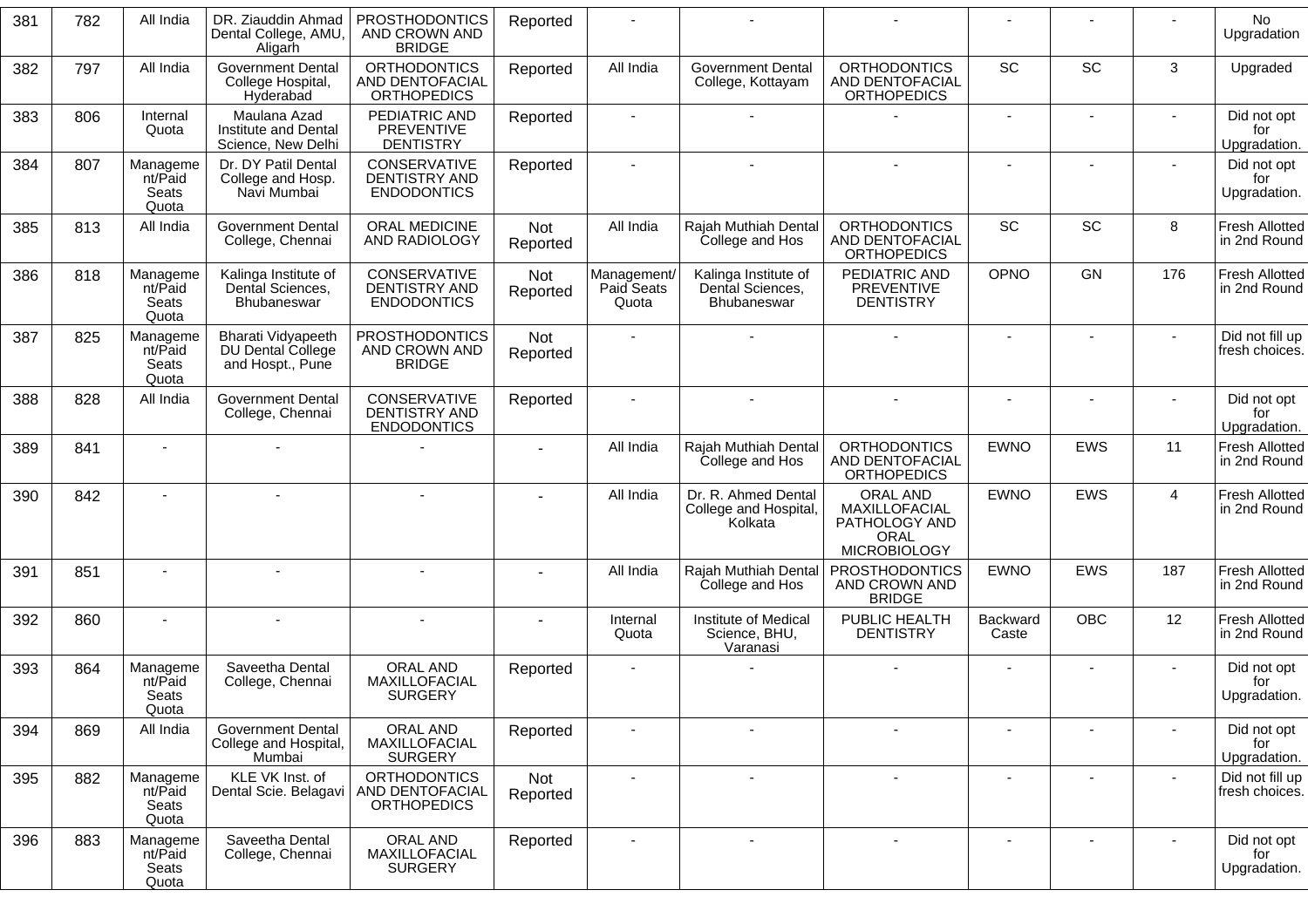| 397 | 886 | Manageme<br>nt/Paid<br>Seats<br>Quota | <b>AB Shetty Memorial</b><br>Inst. of Dental Sce.,<br>Mangaluru | <b>ORTHODONTICS</b><br><b>AND DENTOFACIAL</b><br><b>ORTHOPEDICS</b> | Reported            |                                    |                                                                 |                                                              |                              |                              |                          | No<br>Upgradation                     |
|-----|-----|---------------------------------------|-----------------------------------------------------------------|---------------------------------------------------------------------|---------------------|------------------------------------|-----------------------------------------------------------------|--------------------------------------------------------------|------------------------------|------------------------------|--------------------------|---------------------------------------|
| 398 | 895 | All India                             | <b>Government Dental</b><br>College, Kottayam                   | <b>ORTHODONTICS</b><br>AND DENTOFACIAL<br><b>ORTHOPEDICS</b>        | Seat<br>Surrendered |                                    |                                                                 |                                                              |                              |                              |                          | Did not fill up<br>fresh choices.     |
| 399 | 900 | Manageme<br>nt/Paid<br>Seats<br>Quota | <b>AB Shetty Memorial</b><br>Inst. of Dental Sce.,<br>Mangaluru | ORAL AND<br>MAXILLOFACIAL<br><b>SURGERY</b>                         | Not<br>Reported     |                                    |                                                                 |                                                              |                              |                              |                          | Did not fill up<br>fresh choices.     |
| 400 | 905 | All India                             | Nair Dental College<br>and Hospital, Mumbai                     | <b>PERIODONTOLOGY</b>                                               | Not<br>Reported     |                                    |                                                                 | $\blacksquare$                                               |                              |                              |                          | Did not fill up<br>fresh choices.     |
| 401 | 915 | Manageme<br>nt/Paid<br>Seats<br>Quota | Saveetha Dental<br>College, Chennai                             | ORAL AND<br>MAXILLOFACIAL<br><b>SURGERY</b>                         | Reported            |                                    |                                                                 |                                                              |                              |                              |                          | Did not opt<br>for<br>Upgradation.    |
| 402 | 918 | Manageme<br>nt/Paid<br>Seats<br>Quota | Saveetha Dental<br>College, Chennai                             | <b>PROSTHODONTICS</b><br>AND CROWN AND<br><b>BRIDGE</b>             | Not<br>Reported     | Management/<br>Paid Seats<br>Quota | <b>AB Shetty Memorial</b><br>Inst. of Dental Sce.,<br>Mangaluru | <b>PROSTHODONTICS</b><br>AND CROWN AND<br><b>BRIDGE</b>      | OPNO                         | <b>GN</b>                    | 13                       | <b>Fresh Allotted</b><br>in 2nd Round |
| 403 | 932 | All India                             | <b>Government Dental</b><br>College and Hospital,<br>Shimla     | ORAL AND<br>MAXILLOFACIAL<br><b>SURGERY</b>                         | Reported            |                                    |                                                                 |                                                              | $\blacksquare$               |                              |                          | <b>No</b><br>Upgradation              |
| 404 | 935 | Manageme<br>nt/Paid<br>Seats<br>Quota | <b>AB Shetty Memorial</b><br>Inst. of Dental Sce.,<br>Mangaluru | CONSERVATIVE<br>DENTISTRY AND<br><b>ENDODONTICS</b>                 | Reported            |                                    |                                                                 |                                                              |                              |                              |                          | No<br>Upgradation                     |
| 405 | 938 | All India                             | Dr. R. Ahmed Dental<br>College and Hospital,<br>Kolkata         | CONSERVATIVE<br><b>DENTISTRY AND</b><br><b>ENDODONTICS</b>          | Reported            | All India                          | <b>Government Dental</b><br>College Hospital,<br>Hyderabad      | <b>ORTHODONTICS</b><br>AND DENTOFACIAL<br><b>ORTHOPEDICS</b> | SC                           | SC                           | 1                        | Upgraded                              |
| 406 | 948 | All India                             | Dr. R. Ahmed Dental<br>College and Hospital,<br>Kolkata         | PEDIATRIC AND<br><b>PREVENTIVE</b><br><b>DENTISTRY</b>              | Reported            |                                    |                                                                 |                                                              |                              |                              |                          | No<br>Upgradation                     |
| 407 | 954 | All India                             | <b>Regional Dental</b><br>College, Guwahati                     | ORAL AND<br>MAXILLOFACIAL<br><b>SURGERY</b>                         | Reported            |                                    |                                                                 |                                                              | $\qquad \qquad \blacksquare$ |                              |                          | <b>No</b><br>Upgradation              |
| 408 | 966 |                                       |                                                                 |                                                                     |                     | Management/<br>Paid Seats<br>Quota | Sri Ramachandra<br>Dental and Hospt.,<br>Chennai                | CONSERVATIVE<br>DENTISTRY AND<br><b>ENDODONTICS</b>          | OPNO                         | <b>GN</b>                    | $\overline{4}$           | <b>Fresh Allotted</b><br>in 2nd Round |
| 409 | 970 | Manageme<br>nt/Paid<br>Seats<br>Quota | <b>BVDU Dental College</b><br>and Hospital, Navi<br>Mumbai      | CONSERVATIVE<br>DENTISTRY AND<br><b>ENDODONTICS</b>                 | Reported            |                                    |                                                                 |                                                              | $\blacksquare$               |                              |                          | Did not opt<br>for<br>Upgradation.    |
| 410 | 978 | Manageme<br>nt/Paid<br>Seats<br>Quota | Sri Ramachandra<br>Dental and Hospt.,<br>Chennai                | <b>ORTHODONTICS</b><br>AND DENTOFACIAL<br><b>ORTHOPEDICS</b>        | Not<br>Reported     | Management/<br>Paid Seats<br>Quota | Sri Ramachandra<br>Dental and Hospt.,<br>Chennai                | <b>ORTHODONTICS</b><br>AND DENTOFACIAL<br><b>ORTHOPEDICS</b> | OPNO                         | OBC                          | $\overline{7}$           | <b>Fresh Allotted</b><br>in 2nd Round |
| 411 | 987 | All India                             | <b>Government Dental</b><br>College, Chennai                    | <b>PROSTHODONTICS</b><br>AND CROWN AND<br><b>BRIDGE</b>             | Reported            | All India                          | <b>Government Dental</b><br>College,<br>Thiruvananthapuram      | <b>PROSTHODONTICS</b><br>AND CROWN AND<br><b>BRIDGE</b>      | SC                           | SC                           | 9                        | Upgraded                              |
| 412 | 988 | All India                             | Govt dental College<br>Raipur Chhattisgarh                      | CONSERVATIVE<br>DENTISTRY AND<br><b>ENDODONTICS</b>                 | Reported            | $\overline{\phantom{a}}$           |                                                                 |                                                              | $\overline{\phantom{a}}$     | $\qquad \qquad \blacksquare$ | $\overline{\phantom{a}}$ | Did not opt<br>for<br>Upgradation.    |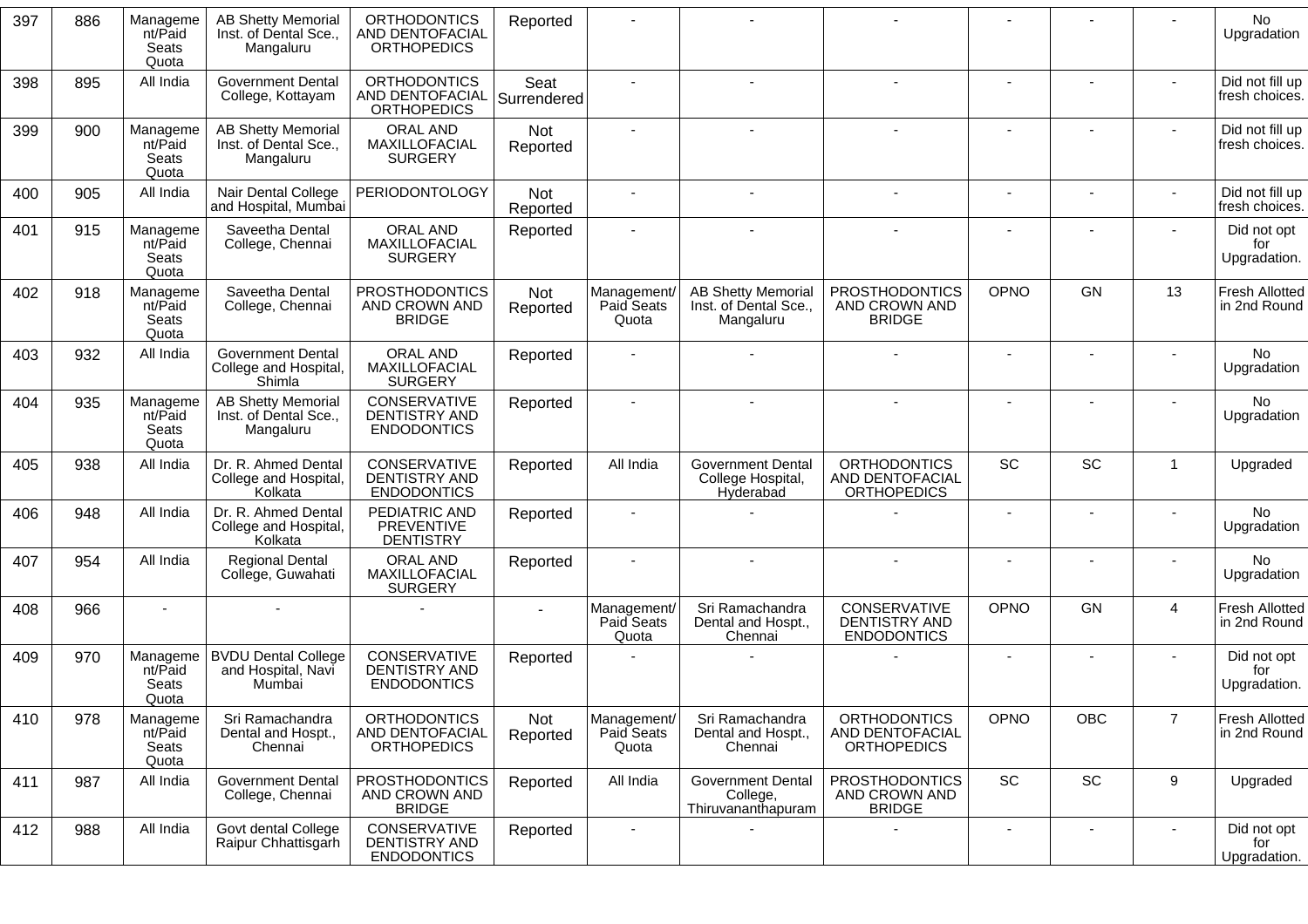| 413 | 992  | Manageme<br>nt/Paid<br>Seats<br>Quota | Sri Ramachandra<br>Dental and Hospt.,<br>Chennai                   | CONSERVATIVE<br>DENTISTRY AND<br><b>ENDODONTICS</b>          | Reported |                |                |                |                          |                          | Did not opt<br>for<br>Upgradation. |
|-----|------|---------------------------------------|--------------------------------------------------------------------|--------------------------------------------------------------|----------|----------------|----------------|----------------|--------------------------|--------------------------|------------------------------------|
| 414 | 995  | All India                             | Nair Dental College<br>and Hospital, Mumbai                        | ORAL AND<br>MAXILLOFACIAL<br><b>SURGERY</b>                  | Reported |                |                |                |                          |                          | Did not opt<br>for<br>Upgradation. |
| 415 | 1000 | Manageme<br>nt/Paid<br>Seats<br>Quota | Saveetha Dental<br>College, Chennai                                | CONSERVATIVE<br>DENTISTRY AND<br><b>ENDODONTICS</b>          | Reported |                |                |                |                          |                          | Did not opt<br>for<br>Upgradation. |
| 416 | 1006 | Manageme<br>nt/Paid<br>Seats<br>Quota | Saveetha Dental<br>College, Chennai                                | ORAL AND<br>MAXILLOFACIAL<br><b>SURGERY</b>                  | Reported |                |                |                |                          |                          | Did not opt<br>for<br>Upgradation. |
| 417 | 1011 | Manageme<br>nt/Paid<br>Seats<br>Quota | <b>AB Shetty Memorial</b><br>Inst. of Dental Sce.,<br>Mangaluru    | <b>ORTHODONTICS</b><br>AND DENTOFACIAL<br><b>ORTHOPEDICS</b> | Reported |                |                |                |                          |                          | Did not fill up<br>fresh choices.  |
| 418 | 1026 | Manageme<br>nt/Paid<br>Seats<br>Quota | Sri Ramachandra<br>Dental and Hospt.,<br>Chennai                   | ORAL AND<br>MAXILLOFACIAL<br><b>SURGERY</b>                  | Reported |                |                |                |                          |                          | <b>No</b><br>Upgradation           |
| 419 | 1043 | All India                             | Government of Dental<br>College and Hospital,<br>Jaipur            | CONSERVATIVE<br><b>DENTISTRY AND</b><br><b>ENDODONTICS</b>   | Reported |                |                |                |                          |                          | No<br>Upgradation                  |
| 420 | 1047 | Manageme<br>nt/Paid<br>Seats<br>Quota | Saveetha Dental<br>College, Chennai                                | ORAL AND<br>MAXILLOFACIAL<br><b>SURGERY</b>                  | Reported |                |                |                |                          |                          | Did not opt<br>for<br>Upgradation. |
| 421 | 1048 | Manageme<br>nt/Paid<br>Seats<br>Quota | Sri Ramachandra<br>Dental and Hospt.,<br>Chennai                   | CONSERVATIVE<br>DENTISTRY AND<br><b>ENDODONTICS</b>          | Reported |                |                |                |                          |                          | Did not opt<br>for<br>Upgradation. |
| 422 | 1049 | Manageme<br>nt/Paid<br>Seats<br>Quota | <b>AB Shetty Memorial</b><br>Inst. of Dental Sce.,<br>Mangaluru    | ORAL AND<br>MAXILLOFACIAL<br><b>SURGERY</b>                  | Reported |                |                |                |                          |                          | Did not opt<br>for<br>Upgradation. |
| 423 | 1050 | All India                             | <b>Government Dental</b><br>College and Hospital,<br>Aurangabad    | <b>PROSTHODONTICS</b><br>AND CROWN AND<br><b>BRIDGE</b>      | Reported |                |                |                |                          |                          | No<br>Upgradation                  |
| 424 | 1051 | Manageme<br>nt/Paid<br>Seats<br>Quota | <b>Bharati Vidyapeeth</b><br>DU Dental College<br>and Hospt., Pune | <b>ORTHODONTICS</b><br>AND DENTOFACIAL<br><b>ORTHOPEDICS</b> | Reported |                |                |                |                          |                          | <b>No</b><br>Upgradation           |
| 425 | 1067 | Manageme<br>nt/Paid<br>Seats<br>Quota | Saveetha Dental<br>College, Chennai                                | <b>ORTHODONTICS</b><br>AND DENTOFACIAL<br><b>ORTHOPEDICS</b> | Reported |                |                |                |                          |                          | Did not opt<br>for<br>Upgradation. |
| 426 | 1071 | Manageme<br>nt/Paid<br>Seats<br>Quota | <b>AB Shetty Memorial</b><br>Inst. of Dental Sce.,<br>Mangaluru    | CONSERVATIVE<br>DENTISTRY AND<br><b>ENDODONTICS</b>          | Reported | $\blacksquare$ | $\sim$         | $\blacksquare$ |                          | $\blacksquare$           | Did not opt<br>for<br>Upgradation. |
| 427 | 1074 | Manageme<br>nt/Paid<br>Seats<br>Quota | Institute of Dental<br>Sciences,<br>Bhubaneswar                    | <b>ORTHODONTICS</b><br>AND DENTOFACIAL<br><b>ORTHOPEDICS</b> | Reported |                | $\blacksquare$ |                | $\overline{\phantom{a}}$ | $\overline{\phantom{a}}$ | No<br>Upgradation                  |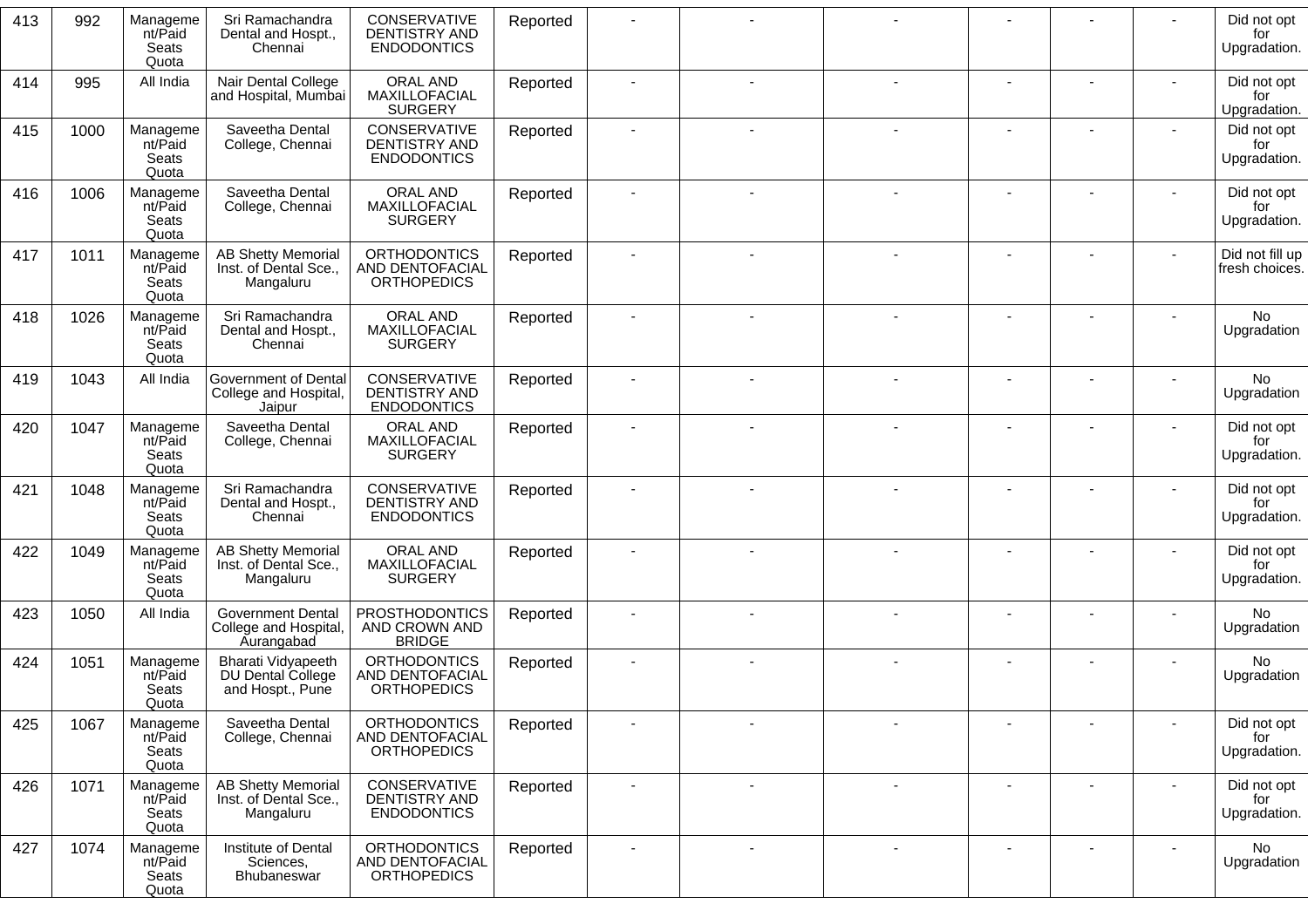| 428 | 1077 | All India                             | Maulana Azad<br>Institute and Dental<br>Science, New Delhi      | <b>PROSTHODONTICS</b><br>AND CROWN AND<br><b>BRIDGE</b>      | Reported            |                                    |                                                             |                                                              |                              |            |                | Did not opt<br>for<br>Upgradation.    |
|-----|------|---------------------------------------|-----------------------------------------------------------------|--------------------------------------------------------------|---------------------|------------------------------------|-------------------------------------------------------------|--------------------------------------------------------------|------------------------------|------------|----------------|---------------------------------------|
| 429 | 1096 | Manageme<br>nt/Paid<br>Seats<br>Quota | Saveetha Dental<br>College, Chennai                             | <b>PROSTHODONTICS</b><br>AND CROWN AND<br><b>BRIDGE</b>      | Reported            |                                    |                                                             |                                                              |                              |            |                | Did not opt<br>for<br>Upgradation.    |
| 430 | 1100 | All India                             | <b>Government College</b><br>and Hospital, Amritsar             | CONSERVATIVE<br>DENTISTRY AND<br><b>ENDODONTICS</b>          | Reported            |                                    |                                                             |                                                              |                              |            |                | <b>No</b><br>Upgradation              |
| 431 | 1103 | Manageme<br>nt/Paid<br>Seats<br>Quota | <b>AB Shetty Memorial</b><br>Inst. of Dental Sce.,<br>Mangaluru | <b>ORTHODONTICS</b><br>AND DENTOFACIAL<br><b>ORTHOPEDICS</b> | Not<br>Reported     |                                    |                                                             |                                                              |                              |            |                | Not Allotted.                         |
| 432 | 1104 | All India                             | S.C.B Dental College<br>and Hospital, Cuttack                   | <b>PROSTHODONTICS</b><br>AND CROWN AND<br><b>BRIDGE</b>      | Reported            |                                    |                                                             |                                                              |                              |            |                | No<br>Upgradation                     |
| 433 | 1109 | Manageme<br>nt/Paid<br>Seats<br>Quota | Sri Siddhartha<br>DentalCollege,<br>Tumkur                      | ORAL AND<br>MAXILLOFACIAL<br><b>SURGERY</b>                  | Reported            |                                    |                                                             |                                                              |                              |            |                | Did not opt<br>for<br>Upgradation.    |
| 434 | 1124 | Manageme<br>nt/Paid<br>Seats<br>Quota | Indira Gandhi Dental<br>College and SBV,<br>Pondycherry         | <b>PROSTHODONTICS</b><br>AND CROWN AND<br><b>BRIDGE</b>      | Not<br>Reported     |                                    |                                                             |                                                              |                              |            |                | Did not fill up<br>fresh choices.     |
| 435 | 1126 |                                       |                                                                 |                                                              |                     | Management/<br>Paid Seats<br>Quota | Bharati Vidyapeeth<br>DU Dental College<br>and Hospt., Pune | <b>PROSTHODONTICS</b><br>AND CROWN AND<br><b>BRIDGE</b>      | OPNO                         | EWS        | $\overline{1}$ | Fresh Allotted<br>in 2nd Round        |
| 436 | 1160 | All India                             | Government of Dental<br>College and Hospital,<br>Jaipur         | PEDIATRIC AND<br><b>PREVENTIVE</b><br><b>DENTISTRY</b>       | Reported            |                                    |                                                             |                                                              | $\blacksquare$               | ٠          |                | No<br>Upgradation                     |
| 437 | 1161 | Manageme<br>nt/Paid<br>Seats<br>Quota | Saveetha Dental<br>College, Chennai                             | ORAL AND<br>MAXILLOFACIAL<br><b>SURGERY</b>                  | Reported            |                                    |                                                             |                                                              |                              |            |                | Did not opt<br>for<br>Upgradation.    |
| 438 | 1166 | Manageme<br>nt/Paid<br>Seats<br>Quota | KLE VK Inst. of<br>Dental Scie. Belagavi                        | PUBLIC HEALTH<br><b>DENTISTRY</b>                            | Seat<br>Surrendered |                                    |                                                             |                                                              | $\blacksquare$               |            |                | Not Allotted.                         |
| 439 | 1167 |                                       |                                                                 |                                                              |                     | Management/<br>Paid Seats<br>Quota | SRM Dental College,<br>Chennai                              | <b>PROSTHODONTICS</b><br>AND CROWN AND<br><b>BRIDGE</b>      | OPNO                         | <b>OBC</b> | $\overline{1}$ | <b>Fresh Allotted</b><br>in 2nd Round |
| 440 | 1171 | All India                             | Raiah Muthiah Dental<br>College and Hos                         | <b>ORTHODONTICS</b><br>AND DENTOFACIAL<br><b>ORTHOPEDICS</b> | Not<br>Reported     | All India                          | <b>Government Dental</b><br>College Hospital,<br>Hyderabad  | PUBLIC HEALTH<br><b>DENTISTRY</b>                            | SC                           | <b>SC</b>  | 8              | <b>Fresh Allotted</b><br>in 2nd Round |
| 441 | 1180 |                                       |                                                                 |                                                              |                     | Management/<br>Paid Seats<br>Quota | Sri Ramachandra<br>Dental and Hospt.,<br>Chennai            | <b>ORTHODONTICS</b><br>AND DENTOFACIAL<br><b>ORTHOPEDICS</b> | OPNO                         | <b>OBC</b> | $\mathbf{1}$   | Fresh Allotted<br>in 2nd Round        |
| 442 | 1184 | Manageme<br>nt/Paid<br>Seats<br>Quota | KLE VK Inst. of<br>Dental Scie. Belagavi                        | <b>PROSTHODONTICS</b><br>AND CROWN AND<br><b>BRIDGE</b>      | Reported            |                                    |                                                             |                                                              | $\qquad \qquad \blacksquare$ |            | $\blacksquare$ | Did not opt<br>for<br>Upgradation.    |
| 443 | 1189 | Manageme<br>nt/Paid<br>Seats<br>Quota | Manipal College of<br>Dental Sce., Manipal                      | PEDIATRIC AND<br><b>PREVENTIVE</b><br><b>DENTISTRY</b>       | Reported            |                                    | $\sim$                                                      | $\overline{\phantom{a}}$                                     |                              |            | ٠              | Did not opt<br>for<br>Upgradation.    |
|     |      |                                       |                                                                 |                                                              |                     |                                    |                                                             |                                                              |                              |            |                |                                       |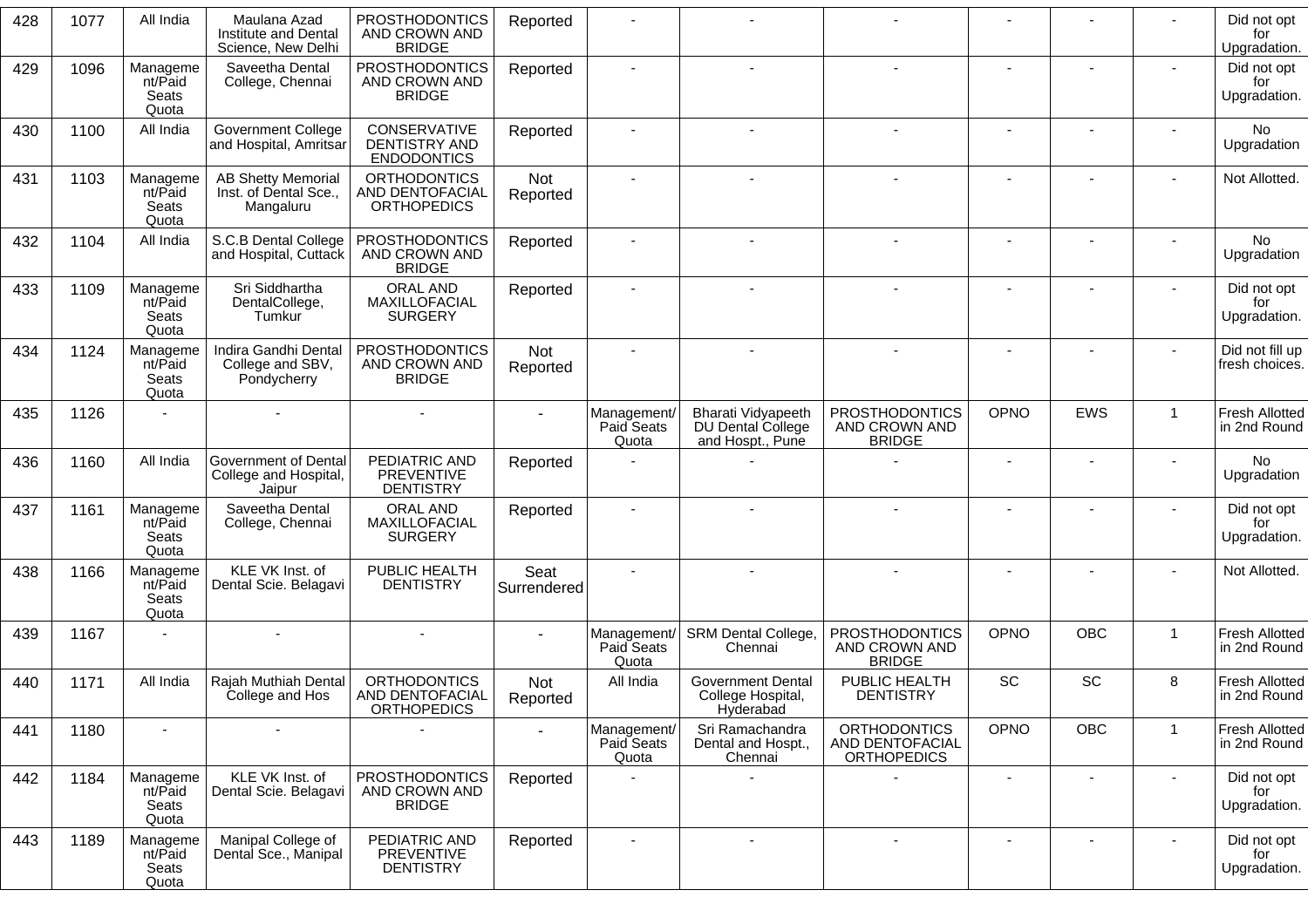| 444 | 1195 | Manageme<br>nt/Paid<br>Seats<br>Quota | Kalinga Institute of<br>Dental Sciences,<br>Bhubaneswar          | <b>ORTHODONTICS</b><br>AND DENTOFACIAL<br><b>ORTHOPEDICS</b>                     | Reported            |                                    |                                                                 |                                                            |                          |                          |                | Did not opt<br>for<br>Upgradation.    |
|-----|------|---------------------------------------|------------------------------------------------------------------|----------------------------------------------------------------------------------|---------------------|------------------------------------|-----------------------------------------------------------------|------------------------------------------------------------|--------------------------|--------------------------|----------------|---------------------------------------|
| 445 | 1213 | All India                             | <b>Faculty of Dental</b><br>Sciences, KGMU,<br>Lucknow           | <b>PERIODONTOLOGY</b>                                                            | Reported            | All India                          | Dr. R. Ahmed Dental<br>College and Hospital,<br>Kolkata         | CONSERVATIVE<br><b>DENTISTRY AND</b><br><b>ENDODONTICS</b> | <b>SC</b>                | SC                       | 11             | Upgraded                              |
| 446 | 1217 | Manageme<br>nt/Paid<br>Seats<br>Quota | <b>AB Shetty Memorial</b><br>Inst. of Dental Sce.,<br>Mangaluru  | <b>ORTHODONTICS</b><br>AND DENTOFACIAL<br><b>ORTHOPEDICS</b>                     | Reported            |                                    |                                                                 |                                                            |                          |                          |                | Did not opt<br>for<br>Upgradation.    |
| 447 | 1218 | Manageme<br>nt/Paid<br>Seats<br>Quota | <b>JSS Dental College</b><br>and Hospital, Mysuru                | <b>ORTHODONTICS</b><br>AND DENTOFACIAL<br><b>ORTHOPEDICS</b>                     | Not<br>Reported     |                                    |                                                                 |                                                            |                          |                          |                | Not Allotted.                         |
| 448 | 1221 | All India                             | Institute of Medical<br>Science, BHU,<br>Varanasi                | <b>PROSTHODONTICS</b><br>AND CROWN AND<br><b>BRIDGE</b>                          | Reported            |                                    |                                                                 | $\blacksquare$                                             |                          | $\blacksquare$           |                | Did not opt<br>for<br>Upgradation.    |
| 449 | 1230 | Internal<br>Quota                     | Maulana Azad<br>Institute and Dental<br>Science, New Delhi       | ORAL AND<br>MAXILLOFACIAL<br>PATHOLOGY AND<br><b>ORAL</b><br><b>MICROBIOLOGY</b> | Not<br>Reported     |                                    |                                                                 |                                                            |                          | $\blacksquare$           | $\blacksquare$ | Did not fill up<br>fresh choices.     |
| 450 | 1237 | Manageme<br>nt/Paid<br>Seats<br>Quota | <b>AB Shetty Memorial</b><br>Inst. of Dental Sce.,<br>Mangaluru  | <b>ORTHODONTICS</b><br>AND DENTOFACIAL<br><b>ORTHOPEDICS</b>                     | Reported            |                                    |                                                                 |                                                            |                          |                          |                | Did not opt<br>for<br>Upgradation.    |
| 451 | 1240 | Manageme<br>nt/Paid<br>Seats<br>Quota | Bharati Vidyapeeth<br>DU Dental College<br>and Hospt., Pune      | ORAL AND<br>MAXILLOFACIAL<br><b>SURGERY</b>                                      | Reported            |                                    |                                                                 |                                                            |                          |                          |                | Did not opt<br>for<br>Upgradation.    |
| 452 | 1265 | All India                             | Mahatma Gandhi PG<br>Institute of Dental<br>Sciences, Puducherry | <b>PERIODONTOLOGY</b>                                                            | Not<br>Reported     | All India                          | <b>Government Dental</b><br>College, Chennai                    | <b>PROSTHODONTICS</b><br>AND CROWN AND<br><b>BRIDGE</b>    | SC                       | SC                       | $\overline{4}$ | <b>Fresh Allotted</b><br>in 2nd Round |
| 453 | 1267 | Manageme<br>nt/Paid<br>Seats<br>Quota | Saveetha Dental<br>College, Chennai                              | <b>ORTHODONTICS</b><br>AND DENTOFACIAL<br><b>ORTHOPEDICS</b>                     | Reported            |                                    |                                                                 |                                                            | $\blacksquare$           |                          |                | Did not opt<br>for<br>Upgradation.    |
| 454 | 1271 | All India                             | Goa Dental College<br>and Hospital, Goa                          | ORAL MEDICINE<br>AND RADIOLOGY                                                   | Seat<br>Surrendered |                                    |                                                                 |                                                            |                          |                          |                | Did not fill up<br>fresh choices.     |
| 455 | 1282 |                                       |                                                                  |                                                                                  |                     | Management/<br>Paid Seats<br>Quota | <b>AB Shetty Memorial</b><br>Inst. of Dental Sce.,<br>Mangaluru | PROSTHODONTICS<br>AND CROWN AND<br><b>BRIDGE</b>           | OPNO                     | OBC                      | 19             | <b>Fresh Allotted</b><br>in 2nd Round |
| 456 | 1288 | All India                             | Dental College, AMU,<br>Aligarh                                  | DR. Ziauddin Ahmad   PERIODONTOLOGY                                              | Reported            | All India                          | <b>Faculty of Dental</b><br>Sciences, KGMU,<br>Lucknow          | <b>PERIODONTOLOGY</b>                                      | <b>SC</b>                | SC                       | 17             | Upgraded                              |
| 457 | 1302 | All India                             | Post Graduate<br>Institute of Dental<br>Sciences, Rohtak         | <b>PERIODONTOLOGY</b>                                                            | Reported            | All India                          | DR. Ziauddin Ahmad<br>Dental College, AMU,<br>Aligarh           | <b>PERIODONTOLOGY</b>                                      | SC                       | SC                       | 4              | Upgraded                              |
| 458 | 1306 | Manageme<br>nt/Paid<br>Seats<br>Quota | Bharati Vidyapeeth<br>DU Dental College<br>and Hospt., Pune      | ORAL AND<br>MAXILLOFACIAL<br><b>SURGERY</b>                                      | Reported            | $\blacksquare$                     |                                                                 | $\blacksquare$                                             | $\overline{\phantom{a}}$ |                          |                | Did not opt<br>for<br>Upgradation.    |
| 459 | 1316 | Manageme<br>nt/Paid<br>Seats<br>Quota | Bharati Vidyapeeth<br>DU Dental College<br>and Hospt., Pune      | CONSERVATIVE<br>DENTISTRY AND<br><b>ENDODONTICS</b>                              | Reported            |                                    | $\sim$                                                          | $\blacksquare$                                             |                          | $\overline{\phantom{a}}$ |                | Did not opt<br>for<br>Upgradation.    |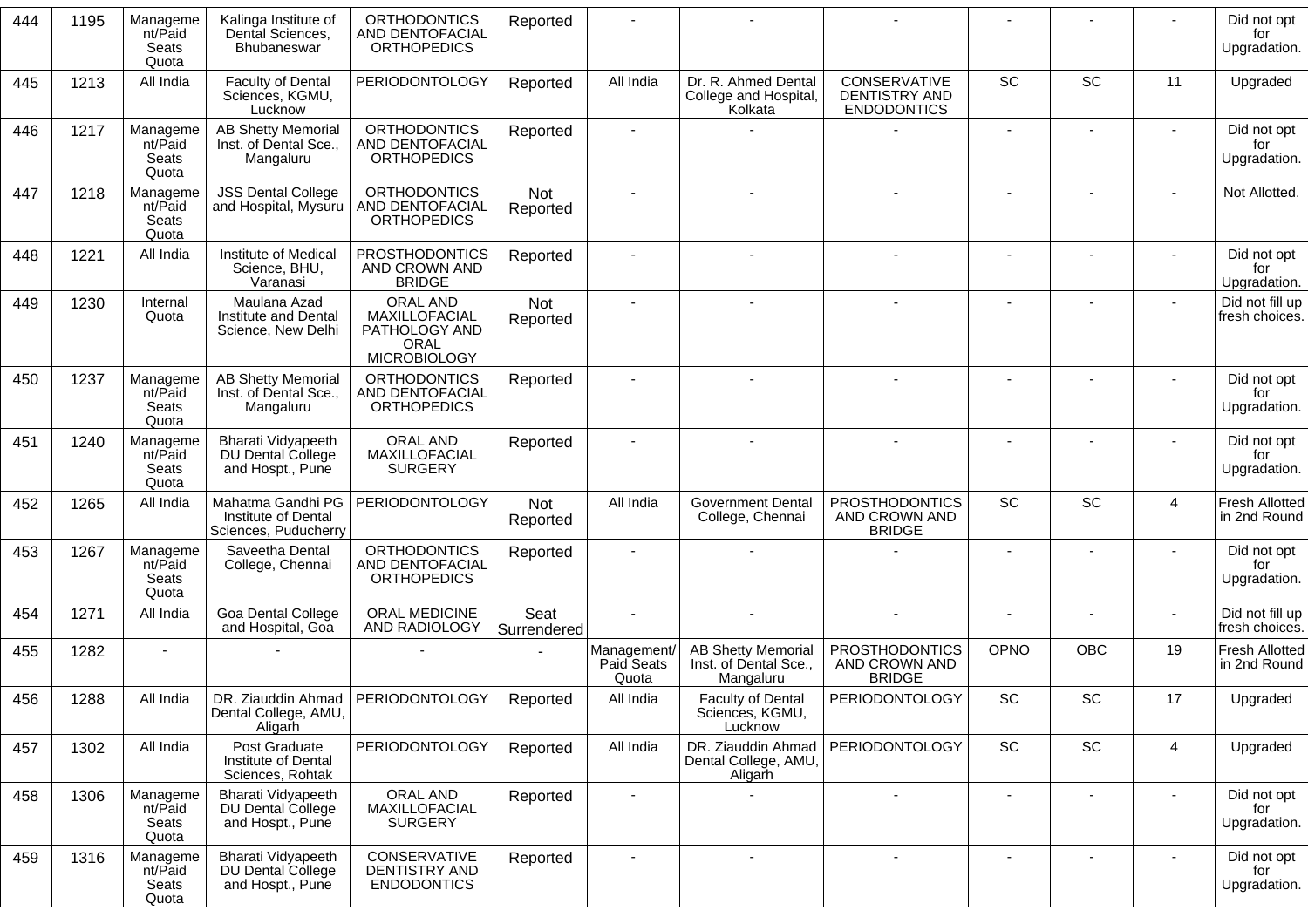| 460 | 1318 | Manageme<br>nt/Paid<br>Seats<br>Quota | Bharati Vidyapeeth<br>DU Dental College<br>and Hospt., Pune        | ORAL AND<br>MAXILLOFACIAL<br><b>SURGERY</b>                               | Reported        |                |                                                          |                |    |    |                | Did not opt<br>for<br>Upgradation. |
|-----|------|---------------------------------------|--------------------------------------------------------------------|---------------------------------------------------------------------------|-----------------|----------------|----------------------------------------------------------|----------------|----|----|----------------|------------------------------------|
| 461 | 1331 | Manageme<br>nt/Paid<br>Seats<br>Quota | Kalinga Institute of<br>Dental Sciences,<br>Bhubaneswar            | ORAL AND<br>MAXILLOFACIAL<br><b>SURGERY</b>                               | Reported        |                |                                                          |                |    |    |                | Did not opt<br>for<br>Upgradation. |
| 462 | 1332 | Manageme<br>nt/Paid<br>Seats<br>Quota | Institute of Dental<br>Sciences,<br>Bhubaneswar                    | ORAL AND<br>MAXILLOFACIAL<br><b>SURGERY</b>                               | Reported        |                |                                                          |                |    |    |                | Did not opt<br>for<br>Upgradation. |
| 463 | 1336 | Manageme<br>nt/Paid<br>Seats<br>Quota | <b>AB Shetty Memorial</b><br>Inst. of Dental Sce.,<br>Mangaluru    | <b>PROSTHODONTICS</b><br>AND CROWN AND<br><b>BRIDGE</b>                   | Reported        |                |                                                          |                |    |    |                | <b>No</b><br>Upgradation           |
| 464 | 1338 | Manageme<br>nt/Paid<br>Seats<br>Quota | <b>AB Shetty Memorial</b><br>Inst. of Dental Sce.,<br>Mangaluru    | PEDIATRIC AND<br>PREVENTIVE<br><b>DENTISTRY</b>                           | Reported        |                |                                                          |                |    |    |                | <b>No</b><br>Upgradation           |
| 465 | 1346 | Manageme<br>nt/Paid<br>Seats<br>Quota | Bharati Vidyapeeth<br>DU Dental College<br>and Hospt., Pune        | <b>ORTHODONTICS</b><br>AND DENTOFACIAL<br><b>ORTHOPEDICS</b>              | Reported        |                |                                                          |                |    |    |                | Did not opt<br>for<br>Upgradation. |
| 466 | 1351 | Manageme<br>nt/Paid<br>Seats<br>Quota | Bharati Vidyapeeth<br><b>DU Dental College</b><br>and Hospt., Pune | ORAL AND<br>MAXILLOFACIAL<br><b>SURGERY</b>                               | Reported        |                |                                                          |                |    |    |                | Did not fill up<br>fresh choices.  |
| 467 | 1355 | Manageme<br>nt/Paid<br>Seats<br>Quota | Kalinga Institute of<br>Dental Sciences,<br>Bhubaneswar            | <b>PROSTHODONTICS</b><br>AND CROWN AND<br><b>BRIDGE</b>                   | Reported        |                |                                                          |                |    |    |                | No<br>Upgradation                  |
| 468 | 1359 | Manageme<br>nt/Paid<br>Seats<br>Quota | <b>AB Shetty Memorial</b><br>Inst. of Dental Sce.,<br>Mangaluru    | CONSERVATIVE<br>DENTISTRY AND<br><b>ENDODONTICS</b>                       | Reported        |                |                                                          |                |    |    |                | Did not opt<br>for<br>Upgradation. |
| 469 | 1360 | All India                             | <b>Government College</b><br>of Dentistry, Indore                  | <b>PERIODONTOLOGY</b>                                                     | Reported        | All India      | Post Graduate<br>Institute of Dental<br>Sciences, Rohtak | PERIODONTOLOGY | SC | SC | 17             | Upgraded                           |
| 470 | 1378 | Manageme<br>nt/Paid<br>Seats<br>Quota | Institute of Dental<br>Sciences,<br>Bhubaneswar                    | <b>PROSTHODONTICS</b><br>AND CROWN AND<br><b>BRIDGE</b>                   | Not<br>Reported |                |                                                          |                |    |    |                | Did not fill up<br>fresh choices.  |
| 471 | 1380 | Manageme<br>nt/Paid<br>Seats<br>Quota | Saveetha Dental<br>College, Chennai                                | CONSERVATIVE<br>DENTISTRY AND<br><b>ENDODONTICS</b>                       | Reported        |                |                                                          |                |    |    |                | Did not opt<br>for<br>Upgradation. |
| 472 | 1383 | All India                             | <b>Governemnt Dental</b><br>College and Hospital,<br>Ahmedabad     | <b>PERIODONTOLOGY</b>                                                     | Not<br>Reported | $\blacksquare$ | $\blacksquare$                                           | $\blacksquare$ |    | ÷, | $\blacksquare$ | Not Allotted.                      |
| 473 | 1398 | All India                             | <b>Government Dental</b><br>College and Hospital,<br>Aurangabad    | ORAL AND<br>MAXILLOFACIAL<br>PATHOLOGY AND<br>ORAL<br><b>MICROBIOLOGY</b> | Reported        | All India      | Nair Dental College<br>and Hospital, Mumbai              | PERIODONTOLOGY | SC | SC | 69             | Upgraded                           |
| 474 | 1406 | All India                             | Govt. Dental College<br>and Hospital,<br>Jamnagar                  | PERIODONTOLOGY                                                            | Reported        |                |                                                          |                |    |    |                | Did not fill up<br>fresh choices.  |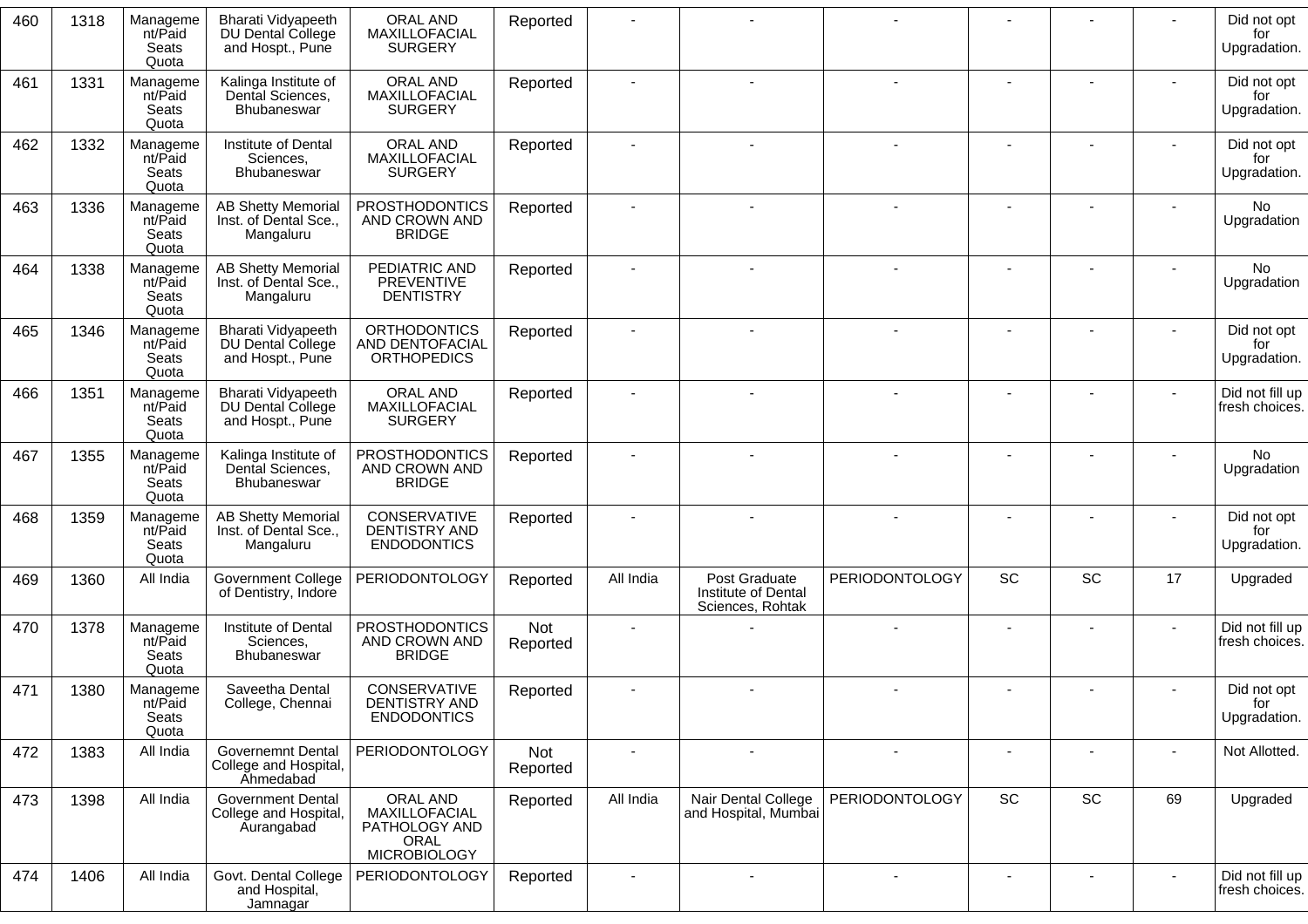| 1409<br><b>BVDU Dental College</b><br><b>PROSTHODONTICS</b><br>475<br>Manageme<br>Not<br>AND CROWN AND<br>nt/Paid<br>and Hospital, Sangli<br>Reported<br>Seats<br><b>BRIDGE</b><br>Quota<br><b>PROSTHODONTICS</b><br><b>AB Shetty Memorial</b><br>Manageme<br>476<br>1418<br>Not<br>nt/Paid<br>Inst. of Dental Sce.,<br>AND CROWN AND<br>Reported<br><b>BRIDGE</b><br>Seats<br>Mangaluru<br>Quota<br>ORAL AND<br><b>AB Shetty Memorial</b><br>477<br>1430<br>Manageme<br>Reported<br>MAXILLOFACIAL<br>nt/Paid<br>Inst. of Dental Sce.,<br>for<br>Seats<br><b>SURGERY</b><br>Mangaluru<br>Quota<br>Sri Ramachandra<br>CONSERVATIVE<br>478<br>1434<br>Manageme<br>Not<br>DENTISTRY AND<br>Dental and Hospt.,<br>nt/Paid<br>Reported<br>Chennai<br><b>ENDODONTICS</b><br>Seats<br>Quota<br><b>AB Shetty Memorial</b><br><b>ORTHODONTICS</b><br>Manageme<br>1442<br>479<br>Reported<br><b>AND DENTOFACIAL</b><br>nt/Paid<br>Inst. of Dental Sce.,<br><b>ORTHOPEDICS</b><br>Seats<br>Mangaluru<br>Quota<br>Saveetha Dental<br><b>ORTHODONTICS</b><br>1446<br>480<br>Manageme<br>Reported<br>AND DENTOFACIAL<br>nt/Paid<br>College, Chennai<br>for<br>Seats<br><b>ORTHOPEDICS</b><br>Quota<br>Sri Ramachandra<br><b>ORTHODONTICS</b><br><b>ORTHODONTICS</b><br><b>OPNO</b><br>GN<br>481<br>1452<br>Management/<br><b>AB Shetty Memorial</b><br>$\overline{1}$<br>Manageme<br>Reported<br><b>AND DENTOFACIAL</b><br><b>AND DENTOFACIAL</b><br>Dental and Hospt.,<br>Inst. of Dental Sce.,<br>nt/Paid<br>Paid Seats<br>Chennai<br><b>ORTHOPEDICS</b><br>Mangaluru<br><b>ORTHOPEDICS</b><br>Seats<br>Quota<br>Quota<br>All India<br><b>Government Dental</b><br>PUBLIC HEALTH<br>Seat<br>1466<br>482<br>College and Hospital,<br><b>DENTISTRY</b><br>Surrendered<br>Shimla<br>SC<br>SC<br>ORAL AND<br>8<br>All India<br><b>Government Dental</b><br>1467<br>483<br>College and Hospital,<br>MAXILLOFACIAL<br>Aurangabad<br>PATHOLOGY AND<br>ORAL<br><b>MICROBIOLOGY</b><br><b>ORAL AND</b><br>Sri Siddhartha<br>484<br>1482<br>Manageme<br>Not<br>DentalCollege,<br>MAXILLOFACIAL<br>nt/Paid<br>Reported<br>Tumkur<br><b>SURGERY</b><br>Seats<br>Quota<br>Institute of Dental<br>CONSERVATIVE<br>485<br>1483<br>Manageme<br>Reported<br>DENTISTRY AND<br>Sciences,<br>nt/Paid<br>Seats<br><b>ENDODONTICS</b><br><b>Bhubaneswar</b><br>Quota<br><b>ORTHODONTICS</b><br>KLE VK Inst. of<br>1485<br>Manageme<br>Reported<br>486<br>Dental Scie. Belagavi<br>AND DENTOFACIAL<br>nt/Paid<br><b>ORTHOPEDICS</b><br>Seats<br>Quota<br>KLE VK Inst. of<br><b>ORTHODONTICS</b><br>Manageme<br>487<br>1487<br>Reported<br>$\blacksquare$<br>$\overline{\phantom{a}}$<br>nt/Paid<br>Dental Scie. Belagavi<br>AND DENTOFACIAL<br><b>ORTHOPEDICS</b><br>Seats<br>Quota<br>1489<br><b>JSS Dental College</b><br>CONSERVATIVE<br>488<br>Manageme<br>Reported<br>and Hospital, Mysuru<br>DENTISTRY AND<br>nt/Paid<br><b>ENDODONTICS</b><br>Seats<br>Quota |  |  |  |  |  |  |                                       |
|----------------------------------------------------------------------------------------------------------------------------------------------------------------------------------------------------------------------------------------------------------------------------------------------------------------------------------------------------------------------------------------------------------------------------------------------------------------------------------------------------------------------------------------------------------------------------------------------------------------------------------------------------------------------------------------------------------------------------------------------------------------------------------------------------------------------------------------------------------------------------------------------------------------------------------------------------------------------------------------------------------------------------------------------------------------------------------------------------------------------------------------------------------------------------------------------------------------------------------------------------------------------------------------------------------------------------------------------------------------------------------------------------------------------------------------------------------------------------------------------------------------------------------------------------------------------------------------------------------------------------------------------------------------------------------------------------------------------------------------------------------------------------------------------------------------------------------------------------------------------------------------------------------------------------------------------------------------------------------------------------------------------------------------------------------------------------------------------------------------------------------------------------------------------------------------------------------------------------------------------------------------------------------------------------------------------------------------------------------------------------------------------------------------------------------------------------------------------------------------------------------------------------------------------------------------------------------------------------------------------------------------------------------------------------------------------------------------------------------------------------------------------------------------------------------------------------------------------------------------------------------------------------------------------------------|--|--|--|--|--|--|---------------------------------------|
|                                                                                                                                                                                                                                                                                                                                                                                                                                                                                                                                                                                                                                                                                                                                                                                                                                                                                                                                                                                                                                                                                                                                                                                                                                                                                                                                                                                                                                                                                                                                                                                                                                                                                                                                                                                                                                                                                                                                                                                                                                                                                                                                                                                                                                                                                                                                                                                                                                                                                                                                                                                                                                                                                                                                                                                                                                                                                                                                  |  |  |  |  |  |  | Not Allotted.                         |
|                                                                                                                                                                                                                                                                                                                                                                                                                                                                                                                                                                                                                                                                                                                                                                                                                                                                                                                                                                                                                                                                                                                                                                                                                                                                                                                                                                                                                                                                                                                                                                                                                                                                                                                                                                                                                                                                                                                                                                                                                                                                                                                                                                                                                                                                                                                                                                                                                                                                                                                                                                                                                                                                                                                                                                                                                                                                                                                                  |  |  |  |  |  |  | Did not fill up<br>fresh choices.     |
|                                                                                                                                                                                                                                                                                                                                                                                                                                                                                                                                                                                                                                                                                                                                                                                                                                                                                                                                                                                                                                                                                                                                                                                                                                                                                                                                                                                                                                                                                                                                                                                                                                                                                                                                                                                                                                                                                                                                                                                                                                                                                                                                                                                                                                                                                                                                                                                                                                                                                                                                                                                                                                                                                                                                                                                                                                                                                                                                  |  |  |  |  |  |  | Did not opt<br>Upgradation.           |
|                                                                                                                                                                                                                                                                                                                                                                                                                                                                                                                                                                                                                                                                                                                                                                                                                                                                                                                                                                                                                                                                                                                                                                                                                                                                                                                                                                                                                                                                                                                                                                                                                                                                                                                                                                                                                                                                                                                                                                                                                                                                                                                                                                                                                                                                                                                                                                                                                                                                                                                                                                                                                                                                                                                                                                                                                                                                                                                                  |  |  |  |  |  |  | Not Allotted.                         |
|                                                                                                                                                                                                                                                                                                                                                                                                                                                                                                                                                                                                                                                                                                                                                                                                                                                                                                                                                                                                                                                                                                                                                                                                                                                                                                                                                                                                                                                                                                                                                                                                                                                                                                                                                                                                                                                                                                                                                                                                                                                                                                                                                                                                                                                                                                                                                                                                                                                                                                                                                                                                                                                                                                                                                                                                                                                                                                                                  |  |  |  |  |  |  | Did not opt<br>for<br>Upgradation.    |
|                                                                                                                                                                                                                                                                                                                                                                                                                                                                                                                                                                                                                                                                                                                                                                                                                                                                                                                                                                                                                                                                                                                                                                                                                                                                                                                                                                                                                                                                                                                                                                                                                                                                                                                                                                                                                                                                                                                                                                                                                                                                                                                                                                                                                                                                                                                                                                                                                                                                                                                                                                                                                                                                                                                                                                                                                                                                                                                                  |  |  |  |  |  |  | Did not opt<br>Upgradation.           |
|                                                                                                                                                                                                                                                                                                                                                                                                                                                                                                                                                                                                                                                                                                                                                                                                                                                                                                                                                                                                                                                                                                                                                                                                                                                                                                                                                                                                                                                                                                                                                                                                                                                                                                                                                                                                                                                                                                                                                                                                                                                                                                                                                                                                                                                                                                                                                                                                                                                                                                                                                                                                                                                                                                                                                                                                                                                                                                                                  |  |  |  |  |  |  | Upgraded                              |
|                                                                                                                                                                                                                                                                                                                                                                                                                                                                                                                                                                                                                                                                                                                                                                                                                                                                                                                                                                                                                                                                                                                                                                                                                                                                                                                                                                                                                                                                                                                                                                                                                                                                                                                                                                                                                                                                                                                                                                                                                                                                                                                                                                                                                                                                                                                                                                                                                                                                                                                                                                                                                                                                                                                                                                                                                                                                                                                                  |  |  |  |  |  |  | Did not fill up<br>fresh choices.     |
|                                                                                                                                                                                                                                                                                                                                                                                                                                                                                                                                                                                                                                                                                                                                                                                                                                                                                                                                                                                                                                                                                                                                                                                                                                                                                                                                                                                                                                                                                                                                                                                                                                                                                                                                                                                                                                                                                                                                                                                                                                                                                                                                                                                                                                                                                                                                                                                                                                                                                                                                                                                                                                                                                                                                                                                                                                                                                                                                  |  |  |  |  |  |  | <b>Fresh Allotted</b><br>in 2nd Round |
|                                                                                                                                                                                                                                                                                                                                                                                                                                                                                                                                                                                                                                                                                                                                                                                                                                                                                                                                                                                                                                                                                                                                                                                                                                                                                                                                                                                                                                                                                                                                                                                                                                                                                                                                                                                                                                                                                                                                                                                                                                                                                                                                                                                                                                                                                                                                                                                                                                                                                                                                                                                                                                                                                                                                                                                                                                                                                                                                  |  |  |  |  |  |  | Did not fill up<br>fresh choices.     |
|                                                                                                                                                                                                                                                                                                                                                                                                                                                                                                                                                                                                                                                                                                                                                                                                                                                                                                                                                                                                                                                                                                                                                                                                                                                                                                                                                                                                                                                                                                                                                                                                                                                                                                                                                                                                                                                                                                                                                                                                                                                                                                                                                                                                                                                                                                                                                                                                                                                                                                                                                                                                                                                                                                                                                                                                                                                                                                                                  |  |  |  |  |  |  | Did not opt<br>for<br>Upgradation.    |
|                                                                                                                                                                                                                                                                                                                                                                                                                                                                                                                                                                                                                                                                                                                                                                                                                                                                                                                                                                                                                                                                                                                                                                                                                                                                                                                                                                                                                                                                                                                                                                                                                                                                                                                                                                                                                                                                                                                                                                                                                                                                                                                                                                                                                                                                                                                                                                                                                                                                                                                                                                                                                                                                                                                                                                                                                                                                                                                                  |  |  |  |  |  |  | No<br>Upgradation                     |
|                                                                                                                                                                                                                                                                                                                                                                                                                                                                                                                                                                                                                                                                                                                                                                                                                                                                                                                                                                                                                                                                                                                                                                                                                                                                                                                                                                                                                                                                                                                                                                                                                                                                                                                                                                                                                                                                                                                                                                                                                                                                                                                                                                                                                                                                                                                                                                                                                                                                                                                                                                                                                                                                                                                                                                                                                                                                                                                                  |  |  |  |  |  |  | Did not opt<br>for<br>Upgradation.    |
|                                                                                                                                                                                                                                                                                                                                                                                                                                                                                                                                                                                                                                                                                                                                                                                                                                                                                                                                                                                                                                                                                                                                                                                                                                                                                                                                                                                                                                                                                                                                                                                                                                                                                                                                                                                                                                                                                                                                                                                                                                                                                                                                                                                                                                                                                                                                                                                                                                                                                                                                                                                                                                                                                                                                                                                                                                                                                                                                  |  |  |  |  |  |  | Did not opt<br>for<br>Upgradation.    |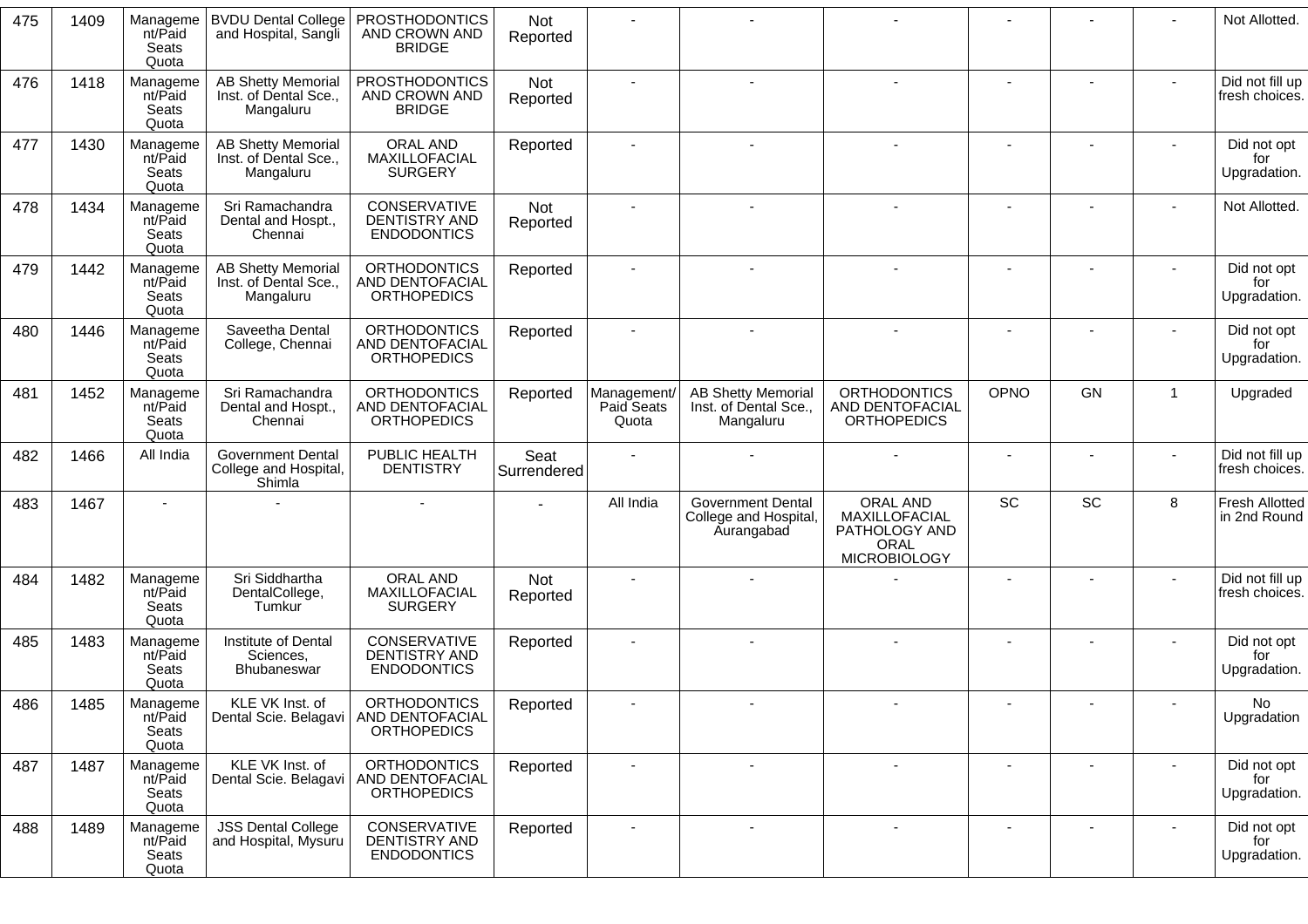| 489 | 1506 | Manageme<br>nt/Paid<br>Seats<br>Quota | Sri Ramachandra<br>Dental and Hospt.,<br>Chennai                 | <b>ORAL AND</b><br>MAXILLOFACIAL<br><b>SURGERY</b>                               | Reported            |                                    |                                                                       |                                                            |             |           |                 | Did not opt<br>for<br>Upgradation.    |
|-----|------|---------------------------------------|------------------------------------------------------------------|----------------------------------------------------------------------------------|---------------------|------------------------------------|-----------------------------------------------------------------------|------------------------------------------------------------|-------------|-----------|-----------------|---------------------------------------|
| 490 | 1510 | Manageme<br>nt/Paid<br>Seats<br>Quota | Sri Ramachandra<br>Dental and Hospt.,<br>Chennai                 | CONSERVATIVE<br><b>DENTISTRY AND</b><br><b>ENDODONTICS</b>                       | Reported            |                                    |                                                                       |                                                            |             |           |                 | Did not opt<br>for<br>Upgradation.    |
| 491 | 1518 | Manageme<br>nt/Paid<br>Seats<br>Quota | Manipal College of<br>Dental Science,<br>Mangalore               | CONSERVATIVE<br><b>DENTISTRY AND</b><br><b>ENDODONTICS</b>                       | Reported            | Management/<br>Paid Seats<br>Quota | <b>AB Shetty Memorial</b><br>Inst. of Dental Sce.,<br>Mangaluru       | CONSERVATIVE<br><b>DENTISTRY AND</b><br><b>ENDODONTICS</b> | <b>OPNO</b> | <b>GN</b> | $\mathbf{1}$    | Upgraded                              |
| 492 | 1526 | Manageme<br>nt/Paid<br>Seats<br>Quota | Yenepoya Dental<br>College, Yenepoya                             | <b>CONSERVATIVE</b><br><b>DENTISTRY AND</b><br><b>ENDODONTICS</b>                | Reported            |                                    |                                                                       |                                                            |             |           |                 | Did not opt<br>for<br>Upgradation.    |
| 493 | 1529 | Manageme<br>nt/Paid<br>Seats<br>Quota | <b>AB Shetty Memorial</b><br>Inst. of Dental Sce.,<br>Mangaluru  | ORAL AND<br>MAXILLOFACIAL<br><b>SURGERY</b>                                      | Reported            |                                    |                                                                       |                                                            |             |           |                 | No<br>Upgradation                     |
| 494 | 1541 | All India                             | Govt dental College<br>Raipur Chhattisgarh                       | <b>PERIODONTOLOGY</b>                                                            | Reported            | All India                          | <b>Governemnt Dental</b><br>College and Hospital,<br><b>Ahmedabad</b> | <b>PERIODONTOLOGY</b>                                      | <b>SC</b>   | SC        | 10 <sup>°</sup> | Upgraded                              |
| 495 | 1543 | Manageme<br>nt/Paid<br>Seats<br>Quota | <b>AB Shetty Memorial</b><br>Inst. of Dental Sce.,<br>Mangaluru  | ORAL AND<br>MAXILLOFACIAL<br><b>SURGERY</b>                                      | Reported            |                                    |                                                                       |                                                            |             |           |                 | No.<br>Upgradation                    |
| 496 | 1544 | Manageme<br>nt/Paid<br>Seats<br>Quota | Meenakshi Ammal<br>Dental College and<br>Host., Chennai          | CONSERVATIVE<br>DENTISTRY AND<br><b>ENDODONTICS</b>                              | Reported            |                                    |                                                                       |                                                            |             |           |                 | <b>No</b><br>Upgradation              |
| 497 | 1546 | Manageme<br>nt/Paid<br>Seats<br>Quota | <b>JSS Dental College</b><br>and Hospital, Mysuru                | <b>ORTHODONTICS</b><br>AND DENTOFACIAL<br><b>ORTHOPEDICS</b>                     | Not<br>Reported     |                                    |                                                                       |                                                            |             |           |                 | Did not fill up<br>fresh choices.     |
| 498 | 1549 | Manageme<br>nt/Paid<br>Seats<br>Quota | KLE VK Inst. of<br>Dental Scie. Belagavi                         | <b>ORTHODONTICS</b><br>AND DENTOFACIAL<br><b>ORTHOPEDICS</b>                     | Reported            |                                    |                                                                       |                                                            |             |           |                 | No.<br>Upgradation                    |
| 499 | 1559 | Jain<br>Minority<br>Quota             | K M Shah Dental<br>College, SumanDeep<br>Vidyapeeth,<br>Vadodara | CONSERVATIVE<br>DENTISTRY AND<br><b>ENDODONTICS</b>                              | Reported            |                                    |                                                                       |                                                            |             |           |                 | Did not opt<br>for<br>Upgradation.    |
| 500 | 1564 | All India                             | Faculty of Dental<br>Sciences, KGMU,<br>Lucknow                  | ORAL AND<br>MAXILLOFACIAL<br>PATHOLOGY AND<br><b>ORAL</b><br><b>MICROBIOLOGY</b> | Reported            |                                    |                                                                       |                                                            |             |           |                 | No.<br>Upgradation                    |
| 501 | 1574 | Manageme<br>nt/Paid<br>Seats<br>Quota | <b>AB Shetty Memorial</b><br>Inst. of Dental Sce.,<br>Mangaluru  | ORAL AND<br>MAXILLOFACIAL<br><b>SURGERY</b>                                      | Reported            | $\overline{\phantom{a}}$           | $\overline{\phantom{a}}$                                              | $\overline{\phantom{a}}$                                   |             |           |                 | Did not opt<br>for<br>Upgradation.    |
| 502 | 1581 | Manageme<br>nt/Paid<br>Seats<br>Quota | Bharati Vidyapeeth<br>DU Dental College<br>and Hospt., Pune      | <b>ORTHODONTICS</b><br>AND DENTOFACIAL<br><b>ORTHOPEDICS</b>                     | Seat<br>Surrendered | Management/<br>Paid Seats<br>Quota | <b>AB Shetty Memorial</b><br>Inst. of Dental Sce.,<br>Mangaluru       | <b>PROSTHODONTICS</b><br>AND CROWN AND<br><b>BRIDGE</b>    | OPNO        | GN        | 26              | <b>Fresh Allotted</b><br>in 2nd Round |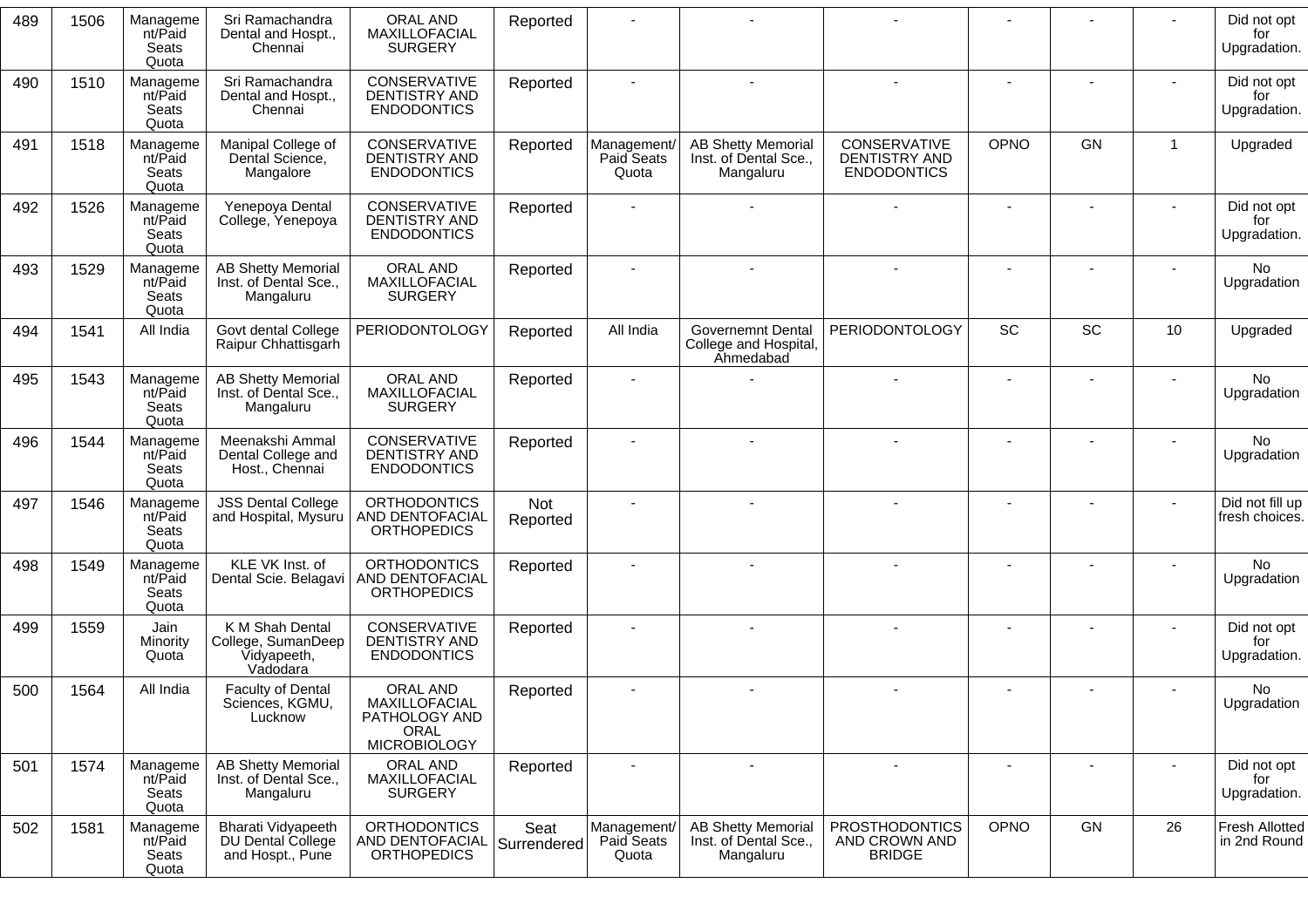| 503 | 1587 | All India                             | Maulana Azad<br>Institute and Dental<br>Science, New Delhi         | <b>ORAL AND</b><br>MAXILLOFACIAL<br>PATHOLOGY AND<br><b>ORAL</b><br><b>MICROBIOLOGY</b> | Reported            |                                    |                                                                 |                                                            |                              |           |                | Did not fill up<br>fresh choices.     |
|-----|------|---------------------------------------|--------------------------------------------------------------------|-----------------------------------------------------------------------------------------|---------------------|------------------------------------|-----------------------------------------------------------------|------------------------------------------------------------|------------------------------|-----------|----------------|---------------------------------------|
| 504 | 1591 | Manageme<br>nt/Paid<br>Seats<br>Quota | Saveetha Dental<br>College, Chennai                                | <b>PROSTHODONTICS</b><br>AND CROWN AND<br><b>BRIDGE</b>                                 | Reported            |                                    |                                                                 |                                                            |                              |           |                | Did not opt<br>for<br>Upgradation.    |
| 505 | 1593 | Manageme<br>nt/Paid<br>Seats<br>Quota | <b>Bharati Vidyapeeth</b><br>DU Dental College<br>and Hospt., Pune | <b>ORTHODONTICS</b><br>AND DENTOFACIAL<br><b>ORTHOPEDICS</b>                            | Seat<br>Surrendered |                                    |                                                                 |                                                            |                              |           |                | Did not fill up<br>fresh choices.     |
| 506 | 1596 |                                       |                                                                    |                                                                                         | $\sim$              | Management/<br>Paid Seats<br>Quota | <b>JSS Dental College</b><br>and Hospital, Mysuru               | <b>ORTHODONTICS</b><br>AND DENTOFACIAL<br>ORTHOPEDICS      | OPNO                         | <b>GN</b> | $\overline{2}$ | <b>Fresh Allotted</b><br>in 2nd Round |
| 507 | 1600 | All India                             | <b>Government Dental</b><br>College and Hospital,<br>Nagpur        | <b>ORAL AND</b><br>MAXILLOFACIAL<br><b>SURGERY</b>                                      | Reported            |                                    |                                                                 |                                                            | $\sim$                       |           |                | Did not opt<br>for<br>Upgradation.    |
| 508 | 1608 |                                       |                                                                    |                                                                                         |                     | All India                          | Govt dental College<br>Raipur Chhattisgarh                      | <b>PERIODONTOLOGY</b>                                      | SC                           | SC        | 88             | <b>Fresh Allotted</b><br>in 2nd Round |
| 509 | 1615 | Manageme<br>nt/Paid<br>Seats<br>Quota | <b>JSS Dental College</b><br>and Hospital, Mysuru                  | CONSERVATIVE<br><b>DENTISTRY AND</b><br><b>ENDODONTICS</b>                              | Reported            |                                    |                                                                 |                                                            | $\sim$                       |           |                | Did not opt<br>for<br>Upgradation.    |
| 510 | 1618 | Manageme<br>nt/Paid<br>Seats<br>Quota | Institute of Dental<br>Sciences,<br><b>Bhubaneswar</b>             | CONSERVATIVE<br><b>DENTISTRY AND</b><br><b>ENDODONTICS</b>                              | Not<br>Reported     |                                    |                                                                 |                                                            |                              |           |                | Did not fill up<br>fresh choices.     |
| 511 | 1622 | Manageme<br>nt/Paid<br>Seats<br>Quota | Sri Ramachandra<br>Dental and Hospt.,<br>Chennai                   | CONSERVATIVE<br><b>DENTISTRY AND</b><br><b>ENDODONTICS</b>                              | Reported            |                                    |                                                                 |                                                            |                              |           |                | Did not opt<br>for<br>Upgradation.    |
| 512 | 1625 | Manageme<br>nt/Paid<br>Seats<br>Quota | Manipal College of<br>Dental Science,<br>Mangalore                 | CONSERVATIVE<br><b>DENTISTRY AND</b><br><b>ENDODONTICS</b>                              | Reported            |                                    |                                                                 |                                                            | $\blacksquare$               |           |                | Did not opt<br>for<br>Upgradation.    |
| 513 | 1630 | Manageme<br>nt/Paid<br>Seats<br>Quota | <b>Bharati Vidyapeeth</b><br>DU Dental College<br>and Hospt., Pune | CONSERVATIVE<br>DENTISTRY AND<br><b>ENDODONTICS</b>                                     | Not<br>Reported     |                                    |                                                                 |                                                            |                              |           |                | Did not fill up<br>fresh choices.     |
| 514 | 1637 | Manageme<br>nt/Paid<br>Seats<br>Quota | KLE VK Inst. of<br>Dental Scie. Belagavi                           | PEDIATRIC AND<br><b>PREVENTIVE</b><br><b>DENTISTRY</b>                                  | Reported            |                                    |                                                                 |                                                            |                              |           |                | Did not opt<br>for<br>Upgradation.    |
| 515 | 1642 | Manageme<br>nt/Paid<br>Seats<br>Quota | <b>AB Shetty Memorial</b><br>Inst. of Dental Sce.,<br>Mangaluru    | ORAL AND<br>MAXILLOFACIAL<br><b>SURGERY</b>                                             | Reported            | Management/<br>Paid Seats<br>Quota | <b>AB Shetty Memorial</b><br>Inst. of Dental Sce.,<br>Mangaluru | PEDIATRIC AND<br><b>PREVENTIVE</b><br><b>DENTISTRY</b>     | OPNO                         | OBC       | $\overline{4}$ | Upgraded                              |
| 516 | 1643 |                                       |                                                                    | $\blacksquare$                                                                          | $\blacksquare$      | All India                          | Government College<br>of Dentistry, Indore                      | <b>PERIODONTOLOGY</b>                                      | $\operatorname{\textsf{SC}}$ | SC        | 52             | <b>Fresh Allotted</b><br>in 2nd Round |
| 517 | 1646 |                                       |                                                                    |                                                                                         |                     | Management/<br>Paid Seats<br>Quota | Bharati Vidyapeeth<br>DU Dental College<br>and Hospt., Pune     | CONSERVATIVE<br><b>DENTISTRY AND</b><br><b>ENDODONTICS</b> | <b>OPNO</b>                  | GN        | $\overline{2}$ | <b>Fresh Allotted</b><br>in 2nd Round |
| 518 | 1657 | Manageme<br>nt/Paid<br>Seats<br>Quota | <b>Bharati Vidyapeeth</b><br>DU Dental College<br>and Hospt., Pune | CONSERVATIVE<br><b>DENTISTRY AND</b><br><b>ENDODONTICS</b>                              | Reported            |                                    |                                                                 |                                                            |                              |           |                | Did not fill up<br>fresh choices.     |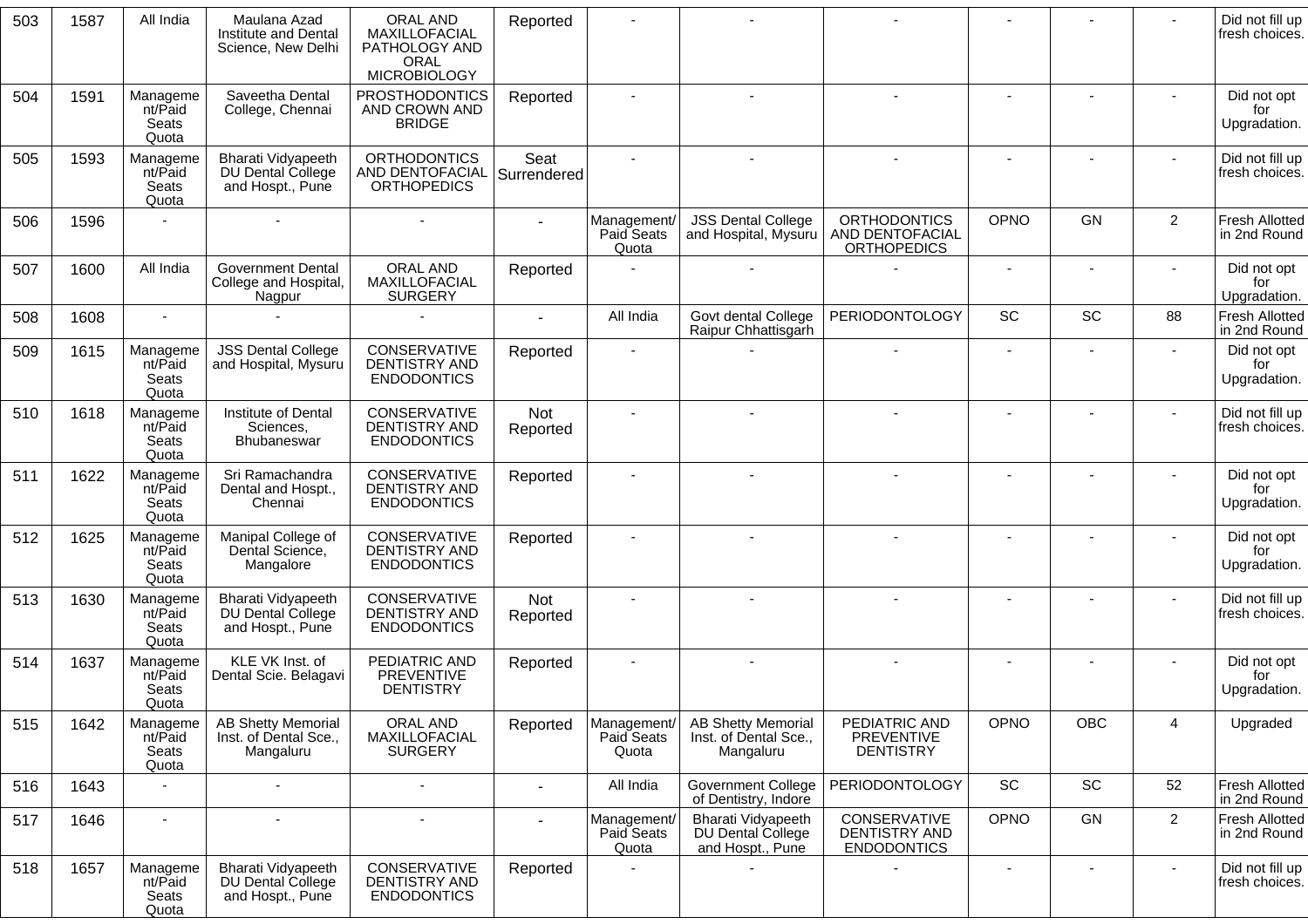| 519 | 1663 | All India                             | <b>Government of Dental</b><br>College and Hospital,<br>Jaipur              | CONSERVATIVE<br><b>DENTISTRY AND</b><br><b>ENDODONTICS</b>                | Reported               | All India                          | DR. Ziauddin Ahmad<br>Dental College, AMU,<br>Aligarh            | CONSERVATIVE<br>DENTISTRY AND<br><b>ENDODONTICS</b>        | <b>ST</b>         | <b>ST</b>      | 15             | Upgraded                              |
|-----|------|---------------------------------------|-----------------------------------------------------------------------------|---------------------------------------------------------------------------|------------------------|------------------------------------|------------------------------------------------------------------|------------------------------------------------------------|-------------------|----------------|----------------|---------------------------------------|
| 520 | 1669 | Manageme<br>nt/Paid<br>Seats<br>Quota | Santosh Dentall<br>College and Hsopital,<br>Ghaziabad                       | CONSERVATIVE<br>DENTISTRY AND<br><b>ENDODONTICS</b>                       | Reported               |                                    |                                                                  |                                                            | $\blacksquare$    | $\blacksquare$ |                | Did not opt<br>for<br>Upgradation.    |
| 521 | 1671 | Manageme<br>nt/Paid<br>Seats<br>Quota | <b>Bharati Vidyapeeth</b><br>DU Dental College<br>and Hospt., Pune          | CONSERVATIVE<br>DENTISTRY AND<br><b>ENDODONTICS</b>                       | Reported               |                                    |                                                                  |                                                            | $\blacksquare$    |                |                | Did not opt<br>for<br>Upgradation.    |
| 522 | 1675 | All India                             | <b>Governemnt Dental</b><br>College and Hospital,<br>Ahmedabad              | ORAL MEDICINE<br>AND RADIOLOGY                                            | Reported               | All India                          | Mahatma Gandhi PG<br>Institute of Dental<br>Sciences, Puducherry | <b>PERIODONTOLOGY</b>                                      | SC                | SC             | 26             | Upgraded                              |
| 523 | 1676 | All India                             | <b>Government Dental</b><br>College, Kottayam                               | PUBLIC HEALTH<br><b>DENTISTRY</b>                                         | Reported               | All India                          | <b>Government Dental</b><br>College, Chennai                     | ORAL MEDICINE<br>AND RADIOLOGY                             | SC                | SC             | $\overline{7}$ | Upgraded                              |
| 524 | 1681 | All India                             | <b>Government Dental</b><br>College,<br>Thiruvananthapuram                  | ORAL AND<br>MAXILLOFACIAL<br>PATHOLOGY AND<br>ORAL<br><b>MICROBIOLOGY</b> | Seat<br>Surrendered    | All India                          | Institute of Medical<br>Science, BHU,<br>Varanasi                | ORAL MEDICINE<br>AND RADIOLOGY                             | SC                | SC             | 125            | Fresh Allotted<br>in 2nd Round        |
| 525 | 1687 | All India                             | <b>Government Dental</b><br>College and<br>Research Institute,<br>Bangalore | PUBLIC HEALTH<br><b>DENTISTRY</b>                                         | Reported               |                                    |                                                                  |                                                            |                   |                |                | Did not opt<br>for<br>Upgradation.    |
| 526 | 1697 | Manageme<br>nt/Paid<br>Seats<br>Quota | KLE VK Inst. of<br>Dental Scie. Belagavi                                    | CONSERVATIVE<br><b>DENTISTRY AND</b><br><b>ENDODONTICS</b>                | <b>Not</b><br>Reported | Management/<br>Paid Seats<br>Quota | <b>JSS Dental College</b><br>and Hospital, Mysuru                | CONSERVATIVE<br><b>DENTISTRY AND</b><br><b>ENDODONTICS</b> | OPNO              | <b>EWS</b>     | 3              | <b>Fresh Allotted</b><br>in 2nd Round |
| 527 | 1699 | Manageme<br>nt/Paid<br>Seats<br>Quota | <b>AB Shetty Memorial</b><br>Inst. of Dental Sce.,<br>Mangaluru             | <b>PROSTHODONTICS</b><br>AND CROWN AND<br><b>BRIDGE</b>                   | Reported               |                                    |                                                                  |                                                            |                   |                |                | No.<br>Upgradation                    |
| 528 | 1704 | Manageme<br>nt/Paid<br>Seats<br>Quota | Institute of Dental<br>Sciences,<br>Bhubaneswar                             | ORAL AND<br>MAXILLOFACIAL<br><b>SURGERY</b>                               | Reported               |                                    |                                                                  |                                                            |                   |                |                | Did not opt<br>for<br>Upgradation.    |
| 529 | 1715 | Manageme<br>nt/Paid<br>Seats<br>Quota | Sri Ramachandra<br>Dental and Hospt.,<br>Chennai                            | <b>ORTHODONTICS</b><br>AND DENTOFACIAL<br><b>ORTHOPEDICS</b>              | Not<br>Reported        |                                    |                                                                  | $\blacksquare$                                             |                   |                |                | Not Allotted.                         |
| 530 | 1722 | All India                             | <b>Government College</b><br>of Dentistry, Indore                           | ORAL AND<br>MAXILLOFACIAL<br>PATHOLOGY AND<br>ORAL<br><b>MICROBIOLOGY</b> | Reported               | All India                          | <b>Governemnt Dental</b><br>College and Hospital,<br>Ahmedabad   | ORAL MEDICINE<br>AND RADIOLOGY                             | SC                | SC             | 25             | Upgraded                              |
| 531 | 1727 | $\overline{\phantom{a}}$              | $\blacksquare$                                                              |                                                                           |                        | Internal<br>Quota                  | Maulana Azad<br>Institute and Dental<br>Science, New Delhi       | PUBLIC HEALTH<br><b>DENTISTRY</b>                          | Backward<br>Caste | OBC            | $\mathbf{1}$   | Fresh Allotted<br>in 2nd Round        |
| 532 | 1729 | Manageme<br>nt/Paid<br>Seats<br>Quota | KLE VK Inst. of<br>Dental Scie. Belagavi                                    | ORAL AND<br>MAXILLOFACIAL<br><b>SURGERY</b>                               | Reported               | $\blacksquare$                     |                                                                  | $\overline{a}$                                             | $\sim$            | $\blacksquare$ | $\sim$         | Did not opt<br>for<br>Upgradation.    |
| 533 | 1730 | Manageme<br>nt/Paid<br>Seats<br>Quota | Manipal College of<br>Dental Sce., Manipal                                  | ORAL AND<br>MAXILLOFACIAL<br><b>SURGERY</b>                               | Reported               | Management/<br>Paid Seats<br>Quota | <b>AB Shetty Memorial</b><br>Inst. of Dental Sce.,<br>Mangaluru  | ORAL AND<br>MAXILLOFACIAL<br><b>SURGERY</b>                | OPNO              | GN             | $\overline{7}$ | Upgraded                              |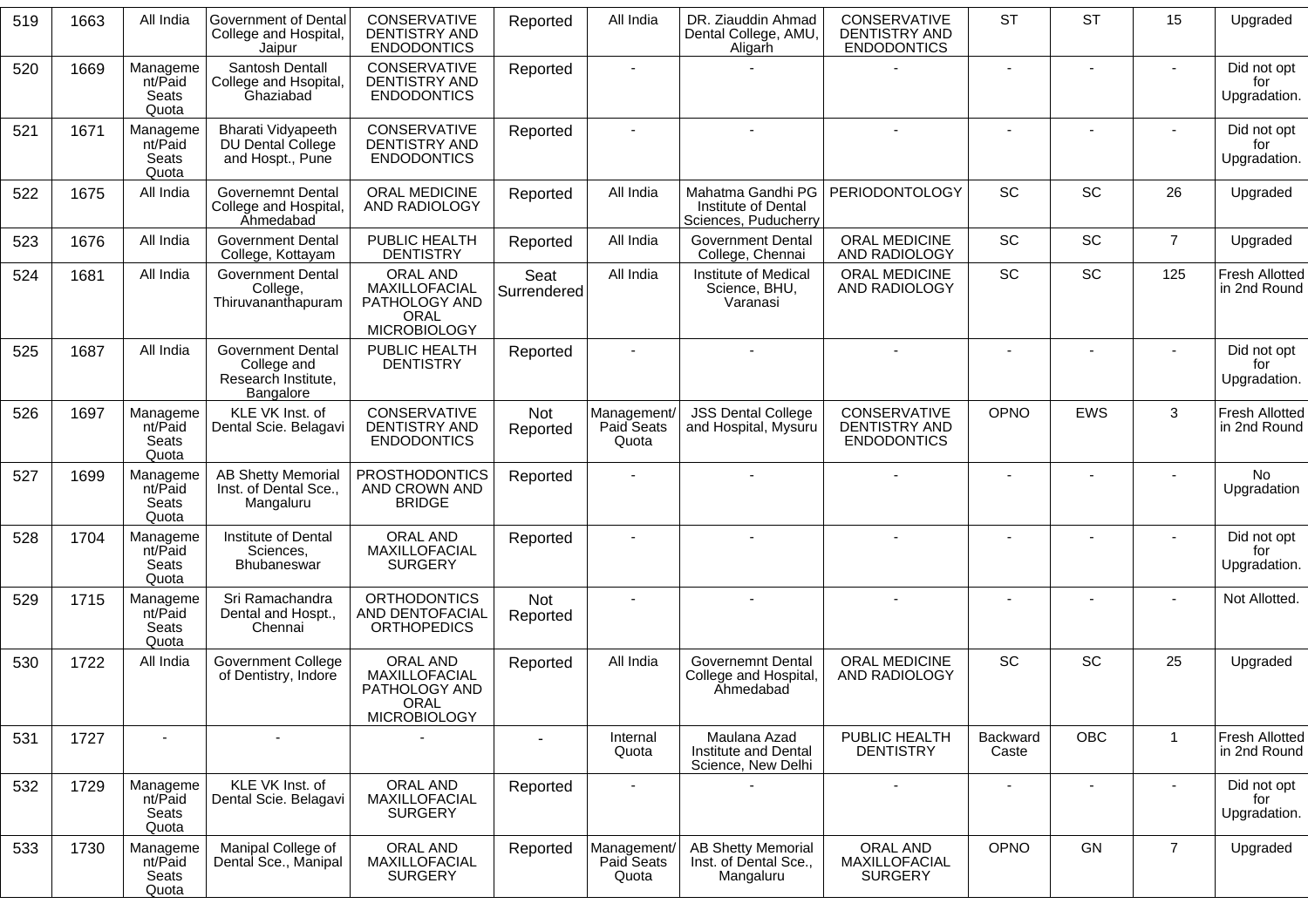| 534 | 1732 | Manageme<br>nt/Paid<br>Seats<br>Quota | SRM Dental College,<br>Chennai                                | <b>PROSTHODONTICS</b><br>AND CROWN AND<br><b>BRIDGE</b>                   | Reported        |                                    |                                                                 |                                                                           |                |                              |                | Did not opt<br>for<br>Upgradation.    |
|-----|------|---------------------------------------|---------------------------------------------------------------|---------------------------------------------------------------------------|-----------------|------------------------------------|-----------------------------------------------------------------|---------------------------------------------------------------------------|----------------|------------------------------|----------------|---------------------------------------|
| 535 | 1733 | Manageme<br>nt/Paid<br>Seats<br>Quota | Rural Dental College,<br>Loni                                 | ORAL AND<br>MAXILLOFACIAL<br><b>SURGERY</b>                               | Reported        | Management/<br>Paid Seats<br>Quota | Bharati Vidyapeeth<br>DU Dental College<br>and Hospt., Pune     | <b>ORTHODONTICS</b><br>AND DENTOFACIAL<br><b>ORTHOPEDICS</b>              | <b>OPNO</b>    | <b>OBC</b>                   | 44             | Upgraded                              |
| 536 | 1735 | Manageme<br>nt/Paid<br>Seats<br>Quota | <b>Sharad Pawar Dental</b><br>College and Hospital,<br>Wardha | CONSERVATIVE<br><b>DENTISTRY AND</b><br><b>ENDODONTICS</b>                | Not<br>Reported |                                    |                                                                 |                                                                           | ٠              |                              | $\blacksquare$ | Did not fill up<br>fresh choices.     |
| 537 | 1744 | Manageme<br>nt/Paid<br>Seats<br>Quota | Sri Siddhartha<br>DentalCollege,<br>Tumkur                    | CONSERVATIVE<br>DENTISTRY AND<br><b>ENDODONTICS</b>                       | Reported        |                                    |                                                                 |                                                                           | $\blacksquare$ |                              |                | Did not opt<br>for<br>Upgradation.    |
| 538 | 1752 |                                       |                                                               |                                                                           |                 | Management/<br>Paid Seats<br>Quota | KLE VK Inst. of<br>Dental Scie. Belagavi                        | PUBLIC HEALTH<br><b>DENTISTRY</b>                                         | OPNO           | GN                           | 23             | <b>Fresh Allotted</b><br>in 2nd Round |
| 539 | 1754 | Manageme<br>nt/Paid<br>Seats<br>Quota | Dr. DY Patil Dental<br>College and Hosp.<br>Navi Mumbai       | <b>PROSTHODONTICS</b><br>AND CROWN AND<br><b>BRIDGE</b>                   | Reported        |                                    |                                                                 |                                                                           | $\blacksquare$ |                              |                | Did not opt<br>for<br>Upgradation.    |
| 540 | 1755 | Manageme<br>nt/Paid<br>Seats<br>Quota | Manipal College of<br>Dental Science,<br>Mangalore            | ORAL AND<br>MAXILLOFACIAL<br><b>SURGERY</b>                               | Reported        |                                    |                                                                 |                                                                           |                |                              |                | Did not opt<br>for<br>Upgradation.    |
| 541 | 1756 | Manageme<br>nt/Paid<br>Seats<br>Quota | <b>Sharad Pawar Dental</b><br>College and Hospital,<br>Wardha | <b>ORTHODONTICS</b><br>AND DENTOFACIAL<br><b>ORTHOPEDICS</b>              | Reported        |                                    |                                                                 |                                                                           |                |                              |                | Did not opt<br>for<br>Upgradation.    |
| 542 | 1762 | All India                             | <b>Government Dental</b><br>College Hospital,<br>Hyderabad    | ORAL AND<br>MAXILLOFACIAL<br>PATHOLOGY AND<br>ORAL<br><b>MICROBIOLOGY</b> | Reported        |                                    |                                                                 |                                                                           |                |                              |                | No<br>Upgradation                     |
| 543 | 1766 | Manageme<br>nt/Paid<br>Seats<br>Quota | Saveetha Dental<br>College, Chennai                           | CONSERVATIVE<br>DENTISTRY AND<br><b>ENDODONTICS</b>                       | Reported        |                                    |                                                                 |                                                                           |                |                              |                | Did not opt<br>for<br>Upgradation.    |
| 544 | 1772 | Manageme<br>nt/Paid<br>Seats<br>Quota | Saveetha Dental<br>College, Chennai                           | <b>PROSTHODONTICS</b><br>AND CROWN AND<br><b>BRIDGE</b>                   | Reported        |                                    |                                                                 |                                                                           |                |                              |                | Did not opt<br>for<br>Upgradation.    |
| 545 | 1788 |                                       |                                                               |                                                                           |                 | All India                          | <b>Government Dental</b><br>College,<br>Thiruvananthapuram      | ORAL AND<br>MAXILLOFACIAL<br>PATHOLOGY AND<br>ORAL<br><b>MICROBIOLOGY</b> | SC             | $\operatorname{\textsf{SC}}$ | 48             | <b>Fresh Allotted</b><br>in 2nd Round |
| 546 | 1796 | All India                             | S.C.B Dental College<br>and Hospital, Cuttack                 | ORAL AND<br>MAXILLOFACIAL<br>PATHOLOGY AND<br>ORAL<br><b>MICROBIOLOGY</b> | Reported        |                                    |                                                                 |                                                                           |                |                              |                | No.<br>Upgradation                    |
| 547 | 1798 | Manageme<br>nt/Paid<br>Seats<br>Quota | KLE VK Inst. of<br>Dental Scie. Belagavi                      | ORAL AND<br>MAXILLOFACIAL<br><b>SURGERY</b>                               | Reported        | Management/<br>Paid Seats<br>Quota | <b>AB Shetty Memorial</b><br>Inst. of Dental Sce.,<br>Mangaluru | ORAL AND<br>MAXILLOFACIAL<br><b>SURGERY</b>                               | <b>OPNO</b>    | GN                           | 22             | Upgraded                              |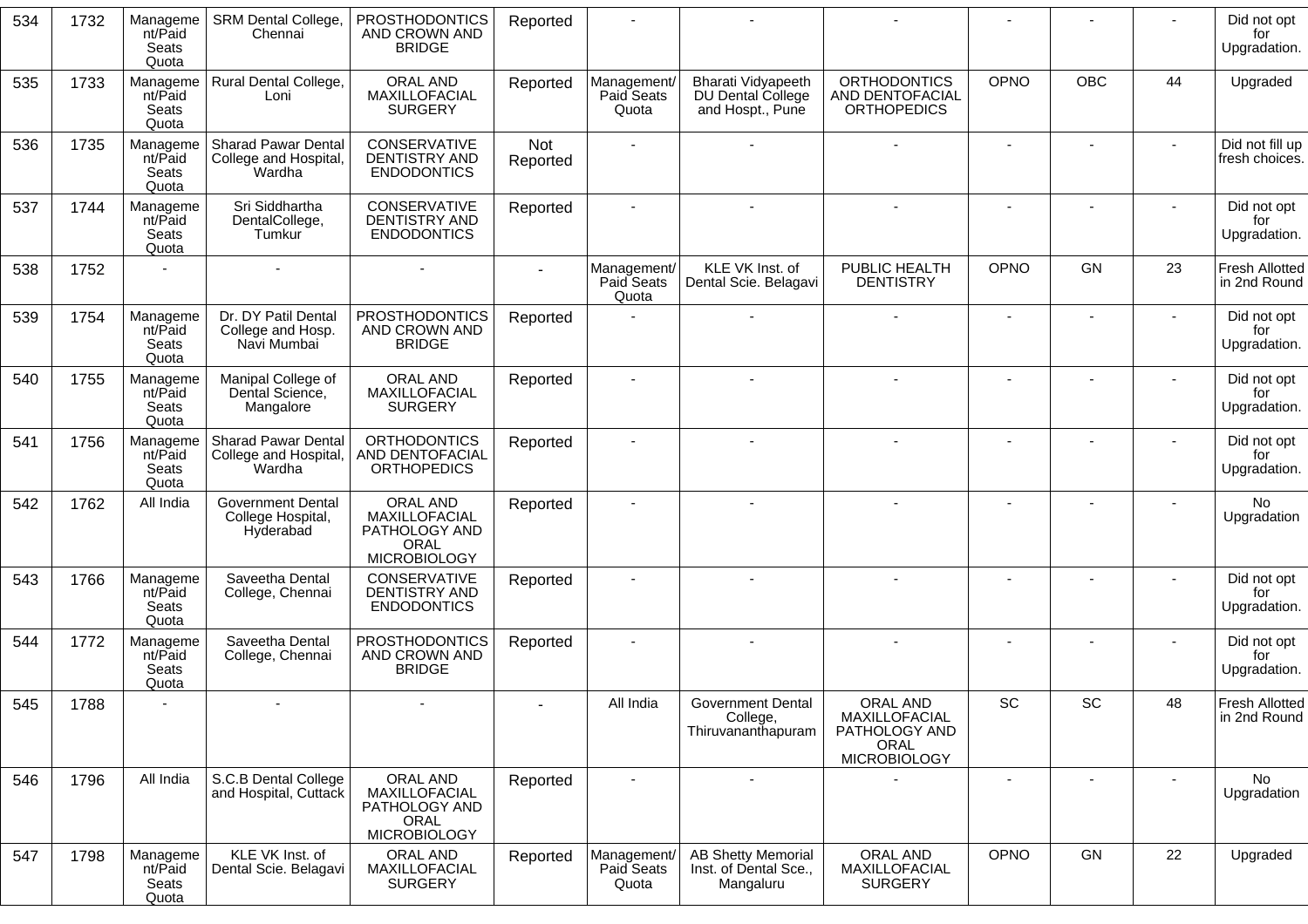| 548 | 1805 | All India                             | Government Dental<br>College and Hospital,<br><b>Aurangabad</b> | <b>PROSTHODONTICS</b><br>AND CROWN AND<br><b>BRIDGE</b>                   | Reported            |                                    |                                                             |                                                     |      |    |   | Did not opt<br>for<br>Upgradation. |
|-----|------|---------------------------------------|-----------------------------------------------------------------|---------------------------------------------------------------------------|---------------------|------------------------------------|-------------------------------------------------------------|-----------------------------------------------------|------|----|---|------------------------------------|
| 549 | 1809 | Manageme<br>nt/Paid<br>Seats<br>Quota | Saveetha Dental<br>College, Chennai                             | CONSERVATIVE<br>DENTISTRY AND<br><b>ENDODONTICS</b>                       | Reported            |                                    |                                                             |                                                     |      |    |   | Did not opt<br>for<br>Upgradation. |
| 550 | 1812 | Manageme<br>nt/Paid<br>Seats<br>Quota | <b>AB Shetty Memorial</b><br>Inst. of Dental Sce.,<br>Mangaluru | <b>PROSTHODONTICS</b><br>AND CROWN AND<br><b>BRIDGE</b>                   | Reported            |                                    |                                                             |                                                     |      |    |   | Did not opt<br>for<br>Upgradation. |
| 551 | 1814 | Manageme<br>nt/Paid<br>Seats<br>Quota | Dr. DY Patil Dental<br>College and Hosp.<br>Navi Mumbai         | ORAL AND<br>MAXILLOFACIAL<br>PATHOLOGY AND<br>ORAL<br><b>MICROBIOLOGY</b> | Not<br>Reported     |                                    |                                                             |                                                     |      |    |   | Did not fill up<br>fresh choices.  |
| 552 | 1826 | Manageme<br>nt/Paid<br>Seats<br>Quota | Bharati Vidyapeeth<br>DU Dental College<br>and Hospt., Pune     | <b>ORTHODONTICS</b><br>AND DENTOFACIAL<br><b>ORTHOPEDICS</b>              | Reported            |                                    |                                                             |                                                     |      |    |   | No<br>Upgradation                  |
| 553 | 1828 | Manageme<br>nt/Paid<br>Seats<br>Quota | Yenepoya Dental<br>College, Yenepoya                            | <b>ORTHODONTICS</b><br><b>AND DENTOFACIAL</b><br><b>ORTHOPEDICS</b>       | Reported            |                                    |                                                             |                                                     |      |    |   | <b>No</b><br>Upgradation           |
| 554 | 1845 | Manageme<br>nt/Paid<br>Seats<br>Quota | <b>Sharad Pawar Dental</b><br>College and Hospital,<br>Wardha   | CONSERVATIVE<br><b>DENTISTRY AND</b><br><b>ENDODONTICS</b>                | Not<br>Reported     |                                    |                                                             |                                                     |      |    |   | Did not fill up<br>fresh choices.  |
| 555 | 1854 | Manageme<br>nt/Paid<br>Seats<br>Quota | <b>Sharad Pawar Dental</b><br>College and Hospital,<br>Wardha   | <b>ORTHODONTICS</b><br>AND DENTOFACIAL<br><b>ORTHOPEDICS</b>              | Not<br>Reported     |                                    |                                                             |                                                     |      |    |   | Did not fill up<br>fresh choices.  |
| 556 | 1859 | Manageme<br>nt/Paid<br>Seats<br>Quota | Amrita School of<br>Dentistry, Kochi                            | ORAL AND<br>MAXILLOFACIAL<br><b>SURGERY</b>                               | Reported            |                                    |                                                             |                                                     |      |    |   | Did not opt<br>for<br>Upgradation. |
| 557 | 1863 | Manageme<br>nt/Paid<br>Seats<br>Quota | Amrita School of<br>Dentistry, Kochi                            | <b>ORTHODONTICS</b><br>AND DENTOFACIAL<br><b>ORTHOPEDICS</b>              | Not<br>Reported     |                                    |                                                             |                                                     |      |    |   | Did not fill up<br>fresh choices.  |
| 558 | 1876 | Manageme<br>nt/Paid<br>Seats<br>Quota | <b>Sharad Pawar Dental</b><br>College and Hospital,<br>Wardha   | ORAL AND<br>MAXILLOFACIAL<br><b>SURGERY</b>                               | Seat<br>Surrendered |                                    |                                                             |                                                     |      |    |   | Did not fill up<br>fresh choices.  |
| 559 | 1879 | Manageme<br>nt/Paid<br>Seats<br>Quota | KLE VK Inst. of<br>Dental Scie. Belagavi                        | PUBLIC HEALTH<br><b>DENTISTRY</b>                                         | Reported            |                                    |                                                             |                                                     |      |    |   | No<br>Upgradation                  |
| 560 | 1884 | Manageme<br>nt/Paid<br>Seats<br>Quota | Sharad Pawar Dental<br>College and Hospital,<br>Wardha          | ORAL AND<br>MAXILLOFACIAL<br><b>SURGERY</b>                               | Reported            | $\overline{\phantom{a}}$           | $\blacksquare$                                              |                                                     |      |    |   | Did not opt<br>for<br>Upgradation. |
| 561 | 1888 | Manageme<br>nt/Paid<br>Seats<br>Quota | Sharad Pawar Dental<br>College and Hospital,<br>Wardha          | CONSERVATIVE<br>DENTISTRY AND<br><b>ENDODONTICS</b>                       | Reported            | Management/<br>Paid Seats<br>Quota | Bharati Vidyapeeth<br>DU Dental College<br>and Hospt., Pune | CONSERVATIVE<br>DENTISTRY AND<br><b>ENDODONTICS</b> | OPNO | GN | 5 | Upgraded                           |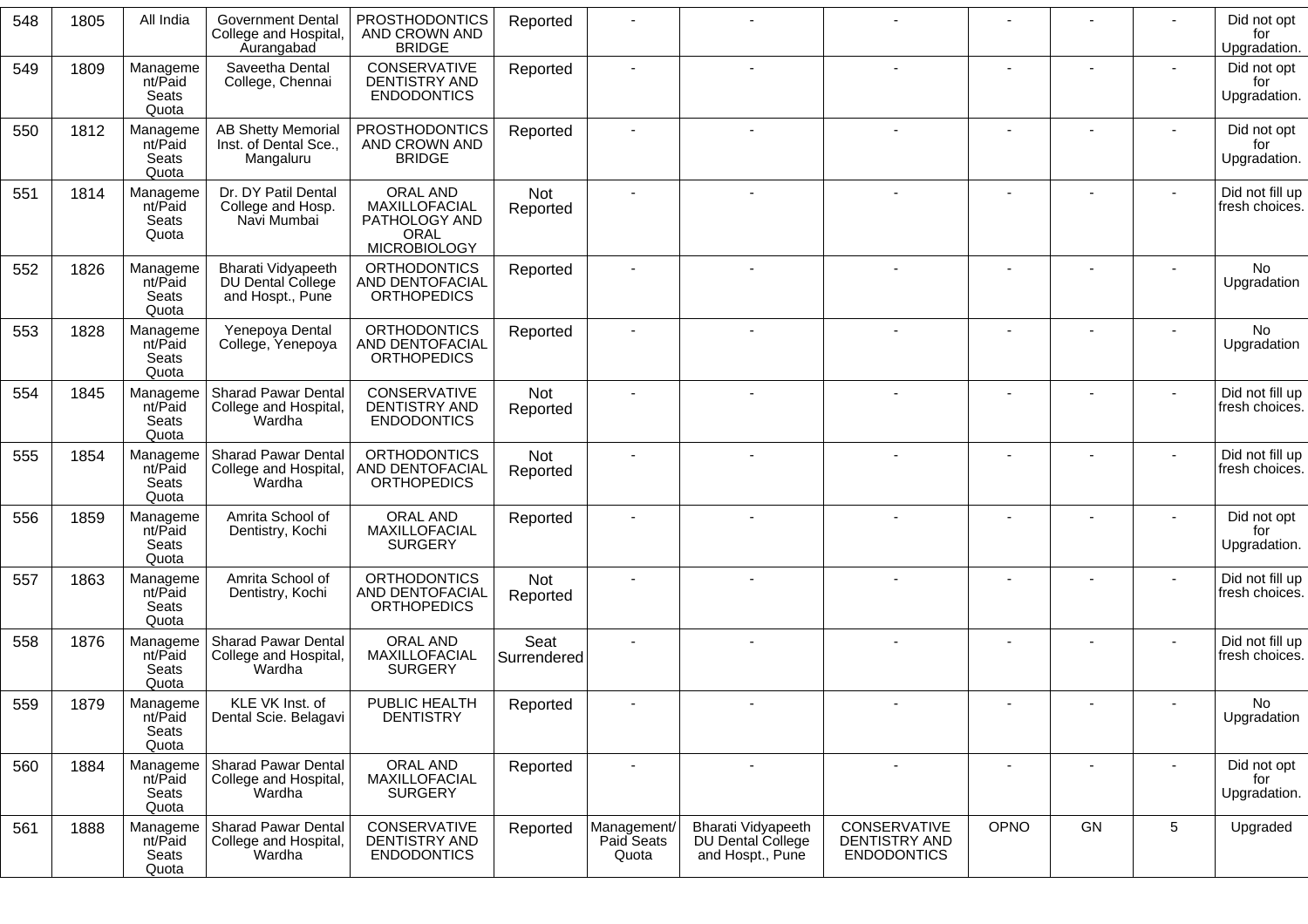| 562 | 1889 | Manageme<br>nt/Paid<br>Seats<br>Quota | Kalinga Institute of<br>Dental Sciences,<br><b>Bhubaneswar</b>  | <b>ORTHODONTICS</b><br>AND DENTOFACIAL<br><b>ORTHOPEDICS</b> | Reported               |                                    |                                                                 |                                                              |                          |                |              | <b>No</b><br>Upgradation              |
|-----|------|---------------------------------------|-----------------------------------------------------------------|--------------------------------------------------------------|------------------------|------------------------------------|-----------------------------------------------------------------|--------------------------------------------------------------|--------------------------|----------------|--------------|---------------------------------------|
| 563 | 1895 | Manageme<br>nt/Paid<br>Seats<br>Quota | Institute of Dental<br>Sciences,<br>Bhubaneswar                 | CONSERVATIVE<br>DENTISTRY AND<br><b>ENDODONTICS</b>          | Reported               |                                    |                                                                 |                                                              |                          |                |              | No<br>Upgradation                     |
| 564 | 1906 |                                       | $\sim$                                                          | $\sim$                                                       | $\sim$                 | All India                          | <b>Government Dental</b><br>College, Kottayam                   | PUBLIC HEALTH<br><b>DENTISTRY</b>                            | SC                       | SC             | 28           | <b>Fresh Allotted</b><br>in 2nd Round |
| 565 | 1915 | Manageme<br>nt/Paid<br>Seats<br>Quota | Sree Balaji Dental<br>College and Hospital,<br>Chennai          | <b>CONSERVATIVE</b><br>DENTISTRY AND<br><b>ENDODONTICS</b>   | Reported               |                                    |                                                                 |                                                              | $\overline{\phantom{a}}$ | $\blacksquare$ |              | <b>No</b><br>Upgradation              |
| 566 | 1916 | Manageme<br>nt/Paid<br>Seats<br>Quota | <b>AB Shetty Memorial</b><br>Inst. of Dental Sce.,<br>Mangaluru | PEDIATRIC AND<br><b>PREVENTIVE</b><br><b>DENTISTRY</b>       | <b>Not</b><br>Reported | Management/<br>Paid Seats<br>Quota | <b>AB Shetty Memorial</b><br>Inst. of Dental Sce.,<br>Mangaluru | PEDIATRIC AND<br>PREVENTIVE<br><b>DENTISTRY</b>              | OPNO                     | GN             | $\mathbf{1}$ | <b>Fresh Allotted</b><br>in 2nd Round |
| 567 | 1917 | Manageme<br>nt/Paid<br>Seats<br>Quota | Yenepoya Dental<br>College, Yenepoya                            | CONSERVATIVE<br><b>DENTISTRY AND</b><br><b>ENDODONTICS</b>   | Not<br>Reported        |                                    |                                                                 |                                                              | $\blacksquare$           |                |              | Not Allotted.                         |
| 568 | 1921 | Manageme<br>nt/Paid<br>Seats<br>Quota | KLE VK Inst. of<br>Dental Scie. Belagavi                        | ORAL AND<br>MAXILLOFACIAL<br><b>SURGERY</b>                  | Reported               |                                    |                                                                 |                                                              |                          |                |              | No.<br>Upgradation                    |
| 569 | 1927 | Manageme<br>nt/Paid<br>Seats<br>Quota | Dr. DY Patil Dental<br>College and Hosp.<br>Pune                | ORAL AND<br>MAXILLOFACIAL<br><b>SURGERY</b>                  | Reported               |                                    |                                                                 |                                                              |                          |                |              | No<br>Upgradation                     |
| 570 | 1931 | Manageme<br>nt/Paid<br>Seats<br>Quota | Bharati Vidyapeeth<br>DU Dental College<br>and Hospt., Pune     | ORAL AND<br>MAXILLOFACIAL<br><b>SURGERY</b>                  | Reported               |                                    |                                                                 |                                                              |                          |                |              | Did not opt<br>for<br>Upgradation.    |
| 571 | 1936 | Manageme<br>nt/Paid<br>Seats<br>Quota | <b>Sharad Pawar Dental</b><br>College and Hospital,<br>Wardha   | <b>ORTHODONTICS</b><br>AND DENTOFACIAL<br><b>ORTHOPEDICS</b> | Reported               |                                    |                                                                 |                                                              | $\overline{\phantom{a}}$ |                |              | No<br>Upgradation                     |
| 572 | 1942 | Manageme<br>nt/Paid<br>Seats<br>Quota | Yenepoya Dental<br>College, Yenepoya                            | <b>ORTHODONTICS</b><br>AND DENTOFACIAL<br><b>ORTHOPEDICS</b> | Not<br>Reported        | Management/<br>Paid Seats<br>Quota | <b>JSS Dental College</b><br>and Hospital, Mysuru               | <b>ORTHODONTICS</b><br>AND DENTOFACIAL<br><b>ORTHOPEDICS</b> | OPNO                     | <b>EWS</b>     | 24           | <b>Fresh Allotted</b><br>in 2nd Round |
| 573 | 1961 | Manageme<br>nt/Paid<br>Seats<br>Quota | KLE VK Inst. of<br>Dental Scie. Belagavi                        | ORAL AND<br>MAXILLOFACIAL<br><b>SURGERY</b>                  | Reported               |                                    |                                                                 |                                                              |                          |                |              | No.<br>Upgradation                    |
| 574 | 1973 | Manageme<br>nt/Paid<br>Seats<br>Quota | Manipal College of<br>Dental Science,<br>Mangalore              | <b>PROSTHODONTICS</b><br>AND CROWN AND<br><b>BRIDGE</b>      | Reported               |                                    |                                                                 | $\overline{\phantom{a}}$                                     | $\overline{\phantom{a}}$ |                |              | Did not opt<br>for<br>Upgradation.    |
| 575 | 1978 |                                       |                                                                 | $\overline{\phantom{a}}$                                     |                        | All India                          | <b>Government Dental</b><br>College and Hospital,<br>Shimla     | PUBLIC HEALTH<br><b>DENTISTRY</b>                            | SC                       | SC             | 44           | <b>Fresh Allotted</b><br>in 2nd Round |
| 576 | 1982 | Manageme<br>nt/Paid<br>Seats<br>Quota | <b>JSS Dental College</b><br>and Hospital, Mysuru               | PEDIATRIC AND<br><b>PREVENTIVE</b><br><b>DENTISTRY</b>       | Reported               | $\blacksquare$                     |                                                                 | $\blacksquare$                                               | $\overline{\phantom{a}}$ | $\blacksquare$ |              | Did not opt<br>for<br>Upgradation.    |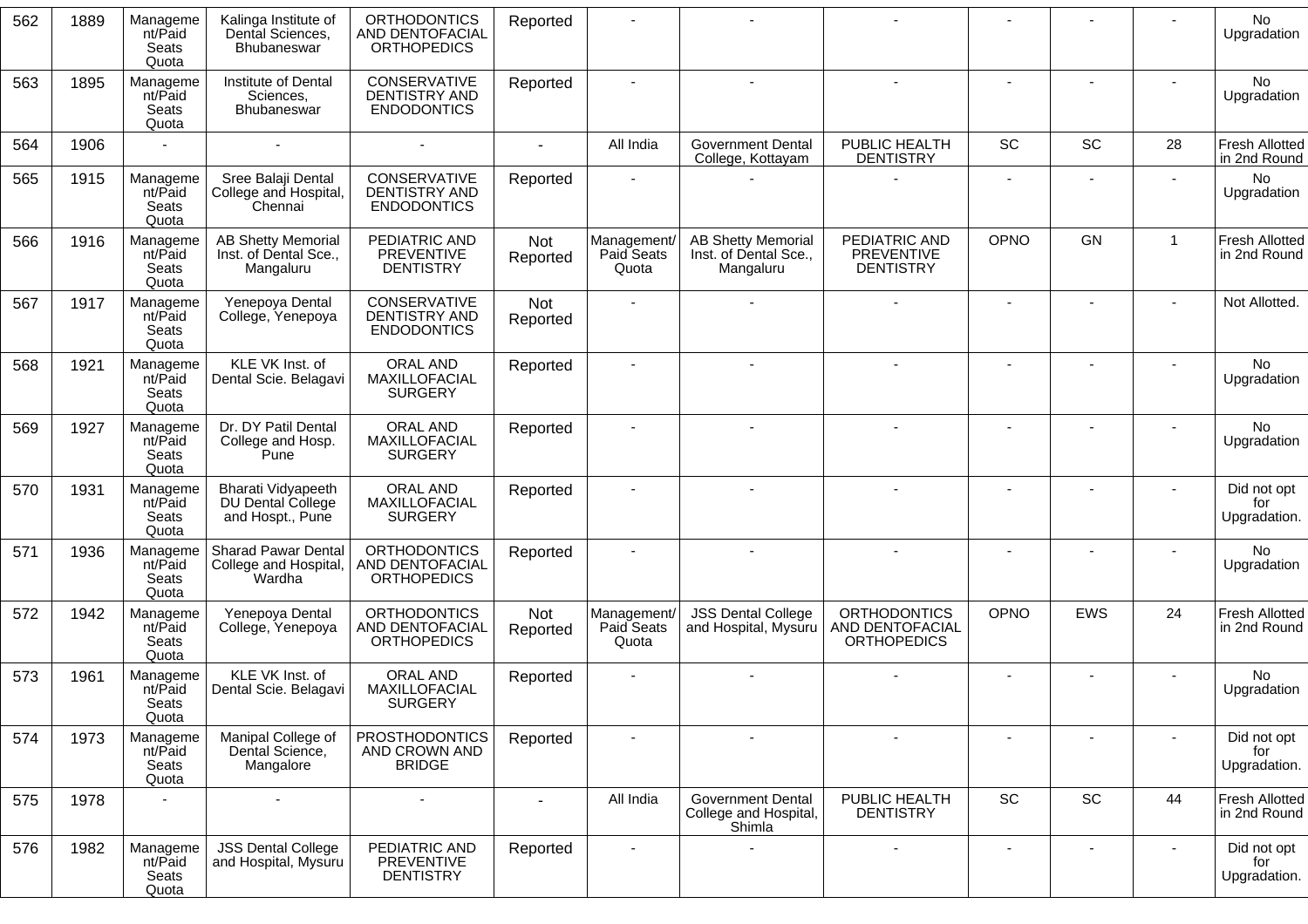| 577 | 1984 | Manageme<br>nt/Paid<br>Seats<br>Quota | KLE VK Inst. of<br>Dental Scie. Belagavi                        | <b>CONSERVATIVE</b><br>DENTISTRY AND<br><b>ENDODONTICS</b>   | <b>Not</b><br>Reported |                                    |                                                        |                                                                                  |                |                |        | Did not fill up<br>fresh choices.     |
|-----|------|---------------------------------------|-----------------------------------------------------------------|--------------------------------------------------------------|------------------------|------------------------------------|--------------------------------------------------------|----------------------------------------------------------------------------------|----------------|----------------|--------|---------------------------------------|
| 578 | 1990 | Manageme<br>nt/Paid<br>Seats<br>Quota | KLE VK Inst. of<br>Dental Scie. Belagavi                        | <b>PROSTHODONTICS</b><br>AND CROWN AND<br><b>BRIDGE</b>      | Reported               |                                    |                                                        |                                                                                  |                |                |        | No<br>Upgradation                     |
| 579 | 1993 |                                       | $\sim$                                                          | $\mathbf{r}$                                                 | $\sim$                 | All India                          | Goa Dental College<br>and Hospital, Goa                | ORAL MEDICINE<br>AND RADIOLOGY                                                   | <b>SC</b>      | <b>SC</b>      | 34     | <b>Fresh Allotted</b><br>in 2nd Round |
| 580 | 2004 | Manageme<br>nt/Paid<br>Seats<br>Quota | Kalinga Institute of<br>Dental Sciences,<br>Bhubaneswar         | <b>PROSTHODONTICS</b><br>AND CROWN AND<br><b>BRIDGE</b>      | Reported               |                                    |                                                        |                                                                                  | $\blacksquare$ | $\blacksquare$ |        | No<br>Upgradation                     |
| 581 | 2010 | Manageme<br>nt/Paid<br>Seats<br>Quota | <b>AB Shetty Memorial</b><br>Inst. of Dental Sce.,<br>Mangaluru | <b>PROSTHODONTICS</b><br>AND CROWN AND<br><b>BRIDGE</b>      | Reported               |                                    |                                                        |                                                                                  |                |                |        | No<br>Upgradation                     |
| 582 | 2011 | Manageme<br>nt/Paid<br>Seats<br>Quota | <b>Sharad Pawar Dental</b><br>College and Hospital,<br>Wardha   | <b>ORTHODONTICS</b><br>AND DENTOFACIAL<br><b>ORTHOPEDICS</b> | Reported               | Management/<br>Paid Seats<br>Quota | KLE VK Inst. of<br>Dental Scie. Belagavi               | <b>ORTHODONTICS</b><br>AND DENTOFACIAL<br><b>ORTHOPEDICS</b>                     | OPNO           | GN             | 10     | Upgraded                              |
| 583 | 2012 |                                       |                                                                 |                                                              |                        | Management<br>Paid Seats<br>Quota  | Sharad Pawar Dental<br>College and Hospital,<br>Wardha | <b>ORTHODONTICS</b><br>AND DENTOFACIAL<br><b>ORTHOPEDICS</b>                     | OPNO           | EWS            | 82     | Fresh Allotted<br>in 2nd Round        |
| 584 | 2023 |                                       |                                                                 |                                                              |                        | All India                          | <b>Government College</b><br>of Dentistry, Indore      | <b>ORAL AND</b><br>MAXILLOFACIAL<br>PATHOLOGY AND<br>ORAL<br><b>MICROBIOLOGY</b> | <b>SC</b>      | SC             | 47     | <b>Fresh Allotted</b><br>in 2nd Round |
| 585 | 2037 |                                       |                                                                 |                                                              |                        | Management/<br>Paid Seats<br>Quota | <b>JSS Dental College</b><br>and Hospital, Mysuru      | <b>ORTHODONTICS</b><br>AND DENTOFACIAL<br><b>ORTHOPEDICS</b>                     | OPNO           | GN             | 127    | <b>Fresh Allotted</b><br>in 2nd Round |
| 586 | 2038 | Manageme<br>nt/Paid<br>Seats<br>Quota | Amrita School of<br>Dentistry, Kochi                            | ORAL AND<br>MAXILLOFACIAL<br><b>SURGERY</b>                  | Not<br>Reported        |                                    |                                                        |                                                                                  |                |                |        | Not Allotted.                         |
| 587 | 2053 | Manageme<br>nt/Paid<br>Seats<br>Quota | Institute of Dental<br>Sciences,<br>Bhubaneswar                 | <b>ORTHODONTICS</b><br>AND DENTOFACIAL<br><b>ORTHOPEDICS</b> | Reported               |                                    |                                                        |                                                                                  |                |                |        | Did not opt<br>for<br>Upgradation.    |
| 588 | 2056 | Manageme<br>nt/Paid<br>Seats<br>Quota | Sri Siddhartha<br>DentalCollege,<br>Tumkur                      | <b>ORTHODONTICS</b><br>AND DENTOFACIAL<br><b>ORTHOPEDICS</b> | Reported               |                                    |                                                        |                                                                                  |                |                |        | No<br>Upgradation                     |
| 589 | 2064 | Manageme<br>nt/Paid<br>Seats<br>Quota | <b>BVDU Dental College</b><br>and Hospital, Sangli              | ORAL AND<br>MAXILLOFACIAL<br><b>SURGERY</b>                  | Reported               |                                    |                                                        |                                                                                  |                |                |        | No<br>Upgradation                     |
| 590 | 2086 | Manageme<br>nt/Paid<br>Seats<br>Quota | <b>BVDU Dental College</b><br>and Hospital, Sangli              | ORAL AND<br>MAXILLOFACIAL<br><b>SURGERY</b>                  | Not<br>Reported        |                                    |                                                        | $\overline{\phantom{a}}$                                                         |                |                | $\sim$ | Did not fill up<br>fresh choices.     |
| 591 | 2111 | Manageme<br>nt/Paid<br>Seats<br>Quota | Sree Balaji Dental<br>College and Hospital,<br>Chennai          | <b>ORTHODONTICS</b><br>AND DENTOFACIAL<br><b>ORTHOPEDICS</b> | Reported               |                                    |                                                        |                                                                                  |                |                |        | Did not fill up<br>fresh choices.     |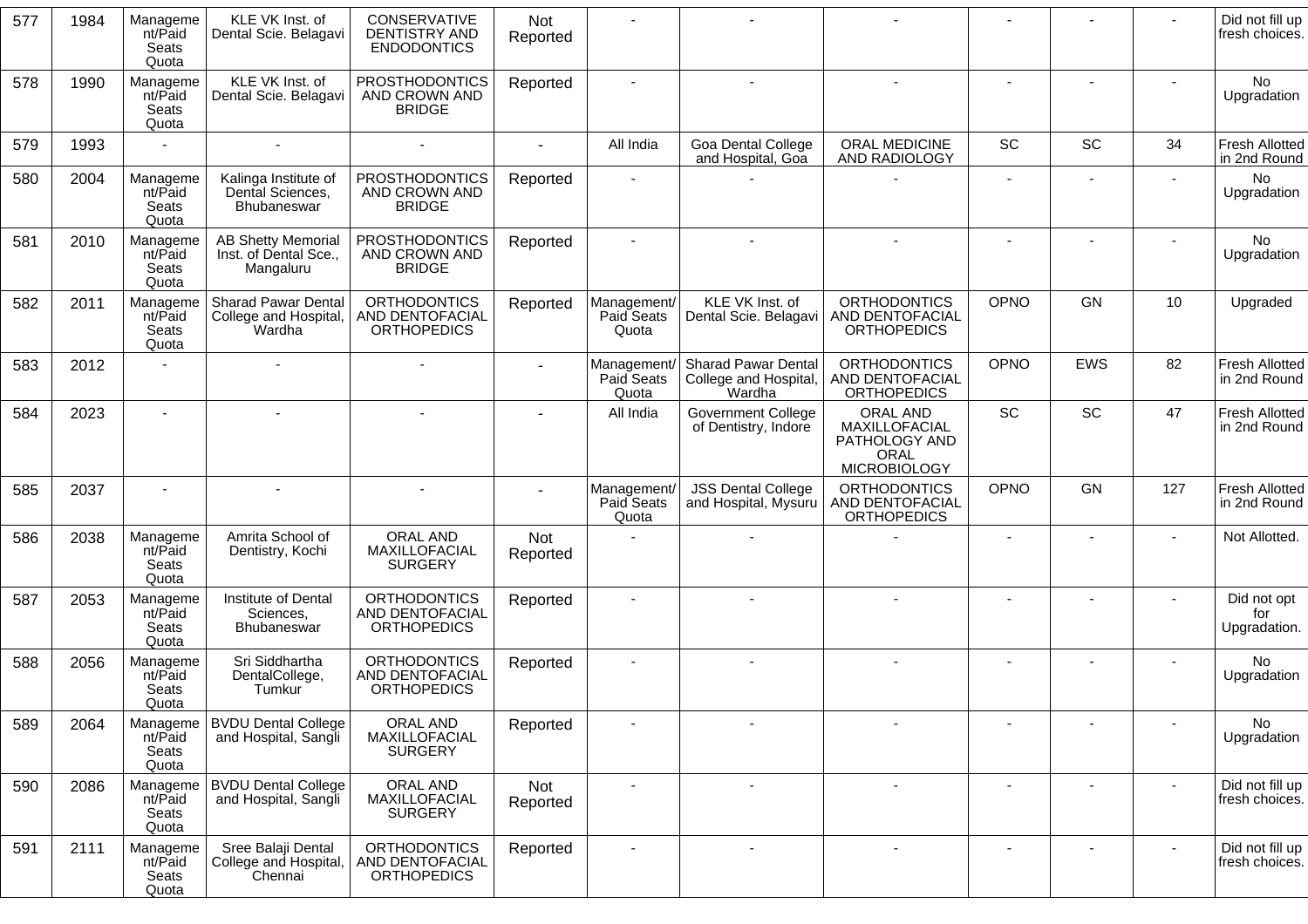| 592 | 2123 | Manageme<br>nt/Paid<br>Seats<br>Quota | <b>SRM Dental College,</b><br>Chennai                              | <b>ORTHODONTICS</b><br>AND DENTOFACIAL<br><b>ORTHOPEDICS</b> | Reported        |                                    |                                                             |                                                              |             |    |                | Did not fill up<br>fresh choices.  |
|-----|------|---------------------------------------|--------------------------------------------------------------------|--------------------------------------------------------------|-----------------|------------------------------------|-------------------------------------------------------------|--------------------------------------------------------------|-------------|----|----------------|------------------------------------|
| 593 | 2128 | Manageme<br>nt/Paid<br>Seats<br>Quota | KLE VK Inst. of<br>Dental Scie. Belagavi                           | CONSERVATIVE<br>DENTISTRY AND<br><b>ENDODONTICS</b>          | Reported        |                                    |                                                             |                                                              |             |    |                | No<br>Upgradation                  |
| 594 | 2133 | Manageme<br>nt/Paid<br>Seats<br>Quota | Yenepoya Dental<br>College, Yenepoya                               | <b>ORTHODONTICS</b><br>AND DENTOFACIAL<br><b>ORTHOPEDICS</b> | Reported        |                                    |                                                             |                                                              |             |    |                | No<br>Upgradation                  |
| 595 | 2137 | Manageme<br>nt/Paid<br>Seats<br>Quota | K M Shah Dental<br>College, SumanDeep<br>Vidyapeeth,<br>Vadodara   | ORAL AND<br>MAXILLOFACIAL<br><b>SURGERY</b>                  | Not<br>Reported |                                    |                                                             |                                                              |             |    |                | Not Allotted.                      |
| 596 | 2150 | Manageme<br>nt/Paid<br>Seats<br>Quota | KLE VK Inst. of<br>Dental Scie. Belagavi                           | PEDIATRIC AND<br><b>PREVENTIVE</b><br><b>DENTISTRY</b>       | Reported        |                                    |                                                             |                                                              |             |    |                | Did not opt<br>for<br>Upgradation. |
| 597 | 2152 | Manageme<br>nt/Paid<br>Seats<br>Quota | KLE VK Inst. of<br>Dental Scie. Belagavi                           | CONSERVATIVE<br>DENTISTRY AND<br><b>ENDODONTICS</b>          | Reported        | $\blacksquare$                     |                                                             |                                                              |             |    | $\sim$         | Did not opt<br>for<br>Upgradation. |
| 598 | 2158 | Manageme<br>nt/Paid<br>Seats<br>Quota | Dr. DY Patil Dental<br>College and Hosp.<br>Pune                   | <b>ORTHODONTICS</b><br>AND DENTOFACIAL<br><b>ORTHOPEDICS</b> | Reported        |                                    |                                                             |                                                              |             |    |                | Did not opt<br>for<br>Upgradation. |
| 599 | 2164 | Manageme<br>nt/Paid<br>Seats<br>Quota | MM College of Dental<br>Scie. and Res.,<br>Mullana                 | <b>ORTHODONTICS</b><br>AND DENTOFACIAL<br><b>ORTHOPEDICS</b> | Reported        | Management/<br>Paid Seats<br>Quota | KLE VK Inst. of<br>Dental Scie. Belagavi                    | CONSERVATIVE<br><b>DENTISTRY AND</b><br><b>ENDODONTICS</b>   | <b>OPNO</b> | GN | 66             | Upgraded                           |
| 600 | 2204 | Manageme<br>nt/Paid<br>Seats<br>Quota | Dr. DY Patil Dental<br>College and Hosp.<br>Pune                   | CONSERVATIVE<br>DENTISTRY AND<br><b>ENDODONTICS</b>          | Reported        |                                    |                                                             |                                                              |             |    | $\blacksquare$ | Did not opt<br>for<br>Upgradation. |
| 601 | 2212 | Manageme<br>nt/Paid<br>Seats<br>Quota | Rural Dental College,<br>Loni                                      | ORAL AND<br>MAXILLOFACIAL<br><b>SURGERY</b>                  | Reported        | Management/<br>Paid Seats<br>Quota | Amrita School of<br>Dentistry, Kochi                        | <b>ORAL AND</b><br>MAXILLOFACIAL<br><b>SURGERY</b>           | OPNO        | GN | 28             | Upgraded                           |
| 602 | 2229 | Manageme<br>nt/Paid<br>Seats<br>Quota | <b>Bharati Vidyapeeth</b><br>DU Dental College<br>and Hospt., Pune | <b>PROSTHODONTICS</b><br>AND CROWN AND<br><b>BRIDGE</b>      | Reported        | Management/<br>Paid Seats<br>Quota | Bharati Vidyapeeth<br>DU Dental College<br>and Hospt., Pune | <b>ORTHODONTICS</b><br>AND DENTOFACIAL<br><b>ORTHOPEDICS</b> | OPNO        | GN | 10             | Upgraded                           |
| 603 | 2236 | Manageme<br>nt/Paid<br>Seats<br>Quota | Meenakshi Ammal<br>Dental College and<br>Host., Chennai            | <b>ORTHODONTICS</b><br>AND DENTOFACIAL<br><b>ORTHOPEDICS</b> | Reported        |                                    |                                                             |                                                              |             |    |                | Did not opt<br>for<br>Upgradation. |
| 604 | 2239 | Manageme<br>nt/Paid<br>Seats<br>Quota | <b>Sharad Pawar Dental</b><br>College and Hospital,<br>Wardha      | ORAL AND<br>MAXILLOFACIAL<br><b>SURGERY</b>                  | Reported        | Management/<br>Paid Seats<br>Quota | KLE VK Inst. of<br>Dental Scie. Belagavi                    | ORAL AND<br>MAXILLOFACIAL<br><b>SURGERY</b>                  | <b>OPNO</b> | GN | $\mathbf 1$    | Upgraded                           |
| 605 | 2247 | Manageme<br>nt/Paid<br>Seats<br>Quota | <b>JSS Dental College</b><br>and Hospital, Mysuru                  | PROSTHODONTICS<br>AND CROWN AND<br><b>BRIDGE</b>             | Reported        |                                    |                                                             |                                                              |             |    |                | Did not opt<br>for<br>Upgradation. |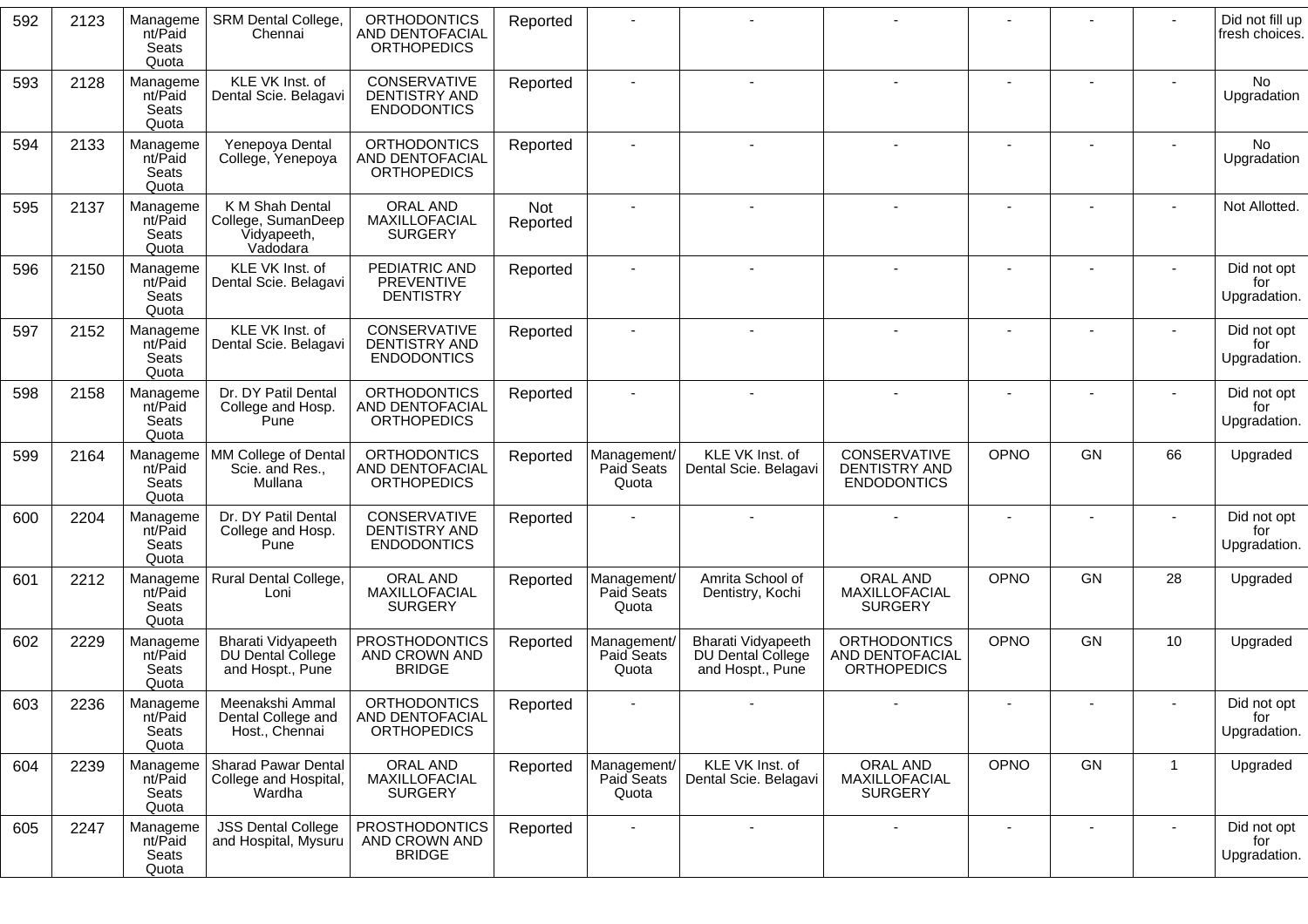| 606<br>2249<br><b>JSS Dental College</b><br><b>PROSTHODONTICS</b><br>Manageme<br>Reported<br>nt/Paid<br>and Hospital, Mysuru<br>AND CROWN AND<br>Seats<br><b>BRIDGE</b><br>Quota<br>K M Shah Dental<br><b>ORTHODONTICS</b><br>Jain<br>607<br>2254<br>Reported<br>AND DENTOFACIAL<br>Minority<br>College, SumanDeep<br><b>ORTHOPEDICS</b><br>Vidyapeeth,<br>Quota<br>Vadodara<br>Dr. DY Patil Dental<br><b>ORAL AND</b><br>608<br>2255<br>Manageme<br>Reported<br>$\blacksquare$<br>MAXILLOFACIAL<br>nt/Paid<br>College and Hosp.<br><b>SURGERY</b><br>Seats<br>Pune<br>Quota<br><b>ORTHODONTICS</b><br>2293<br>Manageme<br>Dr. DY Patil Dental<br>609<br>Reported<br>nt/Paid<br>College and Hosp.<br>AND DENTOFACIAL<br>Seats<br>Pune<br><b>ORTHOPEDICS</b><br>Quota<br>Saveetha Dental<br>CONSERVATIVE<br>610<br>2304<br>Not<br>Manageme<br>nt/Paid<br><b>DENTISTRY AND</b><br>College, Chennai<br>Reported<br>Seats<br><b>ENDODONTICS</b><br>Quota<br><b>JSS Dental College</b><br><b>PROSTHODONTICS</b><br>Not<br>611<br>2305<br>Manageme<br>nt/Paid<br>AND CROWN AND<br>and Hospital, Mysuru<br>Reported<br><b>BRIDGE</b><br>Seats<br>Quota<br>PEDIATRIC AND<br>612<br>2307<br>Manageme<br>Kalinga Institute of<br><b>Not</b><br>nt/Paid<br>Dental Sciences,<br><b>PREVENTIVE</b><br>Reported<br>Seats<br><b>DENTISTRY</b><br><b>Bhubaneswar</b><br>Quota<br><b>Sharad Pawar Dental</b><br><b>ORAL AND</b><br><b>Sharad Pawar Dental</b><br><b>ORTHODONTICS</b><br>613<br>2332<br>Management/<br>Manageme<br>Reported<br>MAXILLOFACIAL<br>nt/Paid<br>College and Hospital,<br>Paid Seats<br>College and Hospital,<br>AND DENTOFACIAL<br>Wardha<br><b>SURGERY</b><br>Seats<br>Quota<br>Wardha<br><b>ORTHOPEDICS</b><br>Quota<br><b>JSS Dental College</b><br><b>PROSTHODONTICS</b><br>614<br>2333<br>Manageme<br>Reported<br>nt/Paid<br>AND CROWN AND<br>and Hospital, Mysuru<br><b>BRIDGE</b><br>Seats<br>Quota<br>KLE VK Inst. of<br>PUBLIC HEALTH<br>Management/<br>615<br>2335<br>Paid Seats<br><b>DENTISTRY</b><br>Dental Scie. Belagavi<br>Quota<br>ORAL AND<br>2348<br>Manageme<br>Manipal College of<br>616<br>Reported<br>MAXILLOFACIAL<br>nt/Paid<br>Dental Sce., Manipal |             | <b>No</b><br>Upgradation<br>Did not fill up<br>fresh choices.<br>No<br>Upgradation<br><b>No</b><br>Upgradation<br>Not Allotted.<br>Did not fill up<br>fresh choices.<br>Did not fill up<br>fresh choices. |
|----------------------------------------------------------------------------------------------------------------------------------------------------------------------------------------------------------------------------------------------------------------------------------------------------------------------------------------------------------------------------------------------------------------------------------------------------------------------------------------------------------------------------------------------------------------------------------------------------------------------------------------------------------------------------------------------------------------------------------------------------------------------------------------------------------------------------------------------------------------------------------------------------------------------------------------------------------------------------------------------------------------------------------------------------------------------------------------------------------------------------------------------------------------------------------------------------------------------------------------------------------------------------------------------------------------------------------------------------------------------------------------------------------------------------------------------------------------------------------------------------------------------------------------------------------------------------------------------------------------------------------------------------------------------------------------------------------------------------------------------------------------------------------------------------------------------------------------------------------------------------------------------------------------------------------------------------------------------------------------------------------------------------------------------------------------------------------------------------------------------------------------------------------------------------------------|-------------|-----------------------------------------------------------------------------------------------------------------------------------------------------------------------------------------------------------|
|                                                                                                                                                                                                                                                                                                                                                                                                                                                                                                                                                                                                                                                                                                                                                                                                                                                                                                                                                                                                                                                                                                                                                                                                                                                                                                                                                                                                                                                                                                                                                                                                                                                                                                                                                                                                                                                                                                                                                                                                                                                                                                                                                                                        |             |                                                                                                                                                                                                           |
|                                                                                                                                                                                                                                                                                                                                                                                                                                                                                                                                                                                                                                                                                                                                                                                                                                                                                                                                                                                                                                                                                                                                                                                                                                                                                                                                                                                                                                                                                                                                                                                                                                                                                                                                                                                                                                                                                                                                                                                                                                                                                                                                                                                        |             |                                                                                                                                                                                                           |
|                                                                                                                                                                                                                                                                                                                                                                                                                                                                                                                                                                                                                                                                                                                                                                                                                                                                                                                                                                                                                                                                                                                                                                                                                                                                                                                                                                                                                                                                                                                                                                                                                                                                                                                                                                                                                                                                                                                                                                                                                                                                                                                                                                                        |             |                                                                                                                                                                                                           |
|                                                                                                                                                                                                                                                                                                                                                                                                                                                                                                                                                                                                                                                                                                                                                                                                                                                                                                                                                                                                                                                                                                                                                                                                                                                                                                                                                                                                                                                                                                                                                                                                                                                                                                                                                                                                                                                                                                                                                                                                                                                                                                                                                                                        |             |                                                                                                                                                                                                           |
|                                                                                                                                                                                                                                                                                                                                                                                                                                                                                                                                                                                                                                                                                                                                                                                                                                                                                                                                                                                                                                                                                                                                                                                                                                                                                                                                                                                                                                                                                                                                                                                                                                                                                                                                                                                                                                                                                                                                                                                                                                                                                                                                                                                        |             |                                                                                                                                                                                                           |
|                                                                                                                                                                                                                                                                                                                                                                                                                                                                                                                                                                                                                                                                                                                                                                                                                                                                                                                                                                                                                                                                                                                                                                                                                                                                                                                                                                                                                                                                                                                                                                                                                                                                                                                                                                                                                                                                                                                                                                                                                                                                                                                                                                                        |             |                                                                                                                                                                                                           |
|                                                                                                                                                                                                                                                                                                                                                                                                                                                                                                                                                                                                                                                                                                                                                                                                                                                                                                                                                                                                                                                                                                                                                                                                                                                                                                                                                                                                                                                                                                                                                                                                                                                                                                                                                                                                                                                                                                                                                                                                                                                                                                                                                                                        |             |                                                                                                                                                                                                           |
|                                                                                                                                                                                                                                                                                                                                                                                                                                                                                                                                                                                                                                                                                                                                                                                                                                                                                                                                                                                                                                                                                                                                                                                                                                                                                                                                                                                                                                                                                                                                                                                                                                                                                                                                                                                                                                                                                                                                                                                                                                                                                                                                                                                        | <b>OPNO</b> | OBC<br>3<br>Upgraded                                                                                                                                                                                      |
|                                                                                                                                                                                                                                                                                                                                                                                                                                                                                                                                                                                                                                                                                                                                                                                                                                                                                                                                                                                                                                                                                                                                                                                                                                                                                                                                                                                                                                                                                                                                                                                                                                                                                                                                                                                                                                                                                                                                                                                                                                                                                                                                                                                        |             | Did not opt<br>for<br>Upgradation.                                                                                                                                                                        |
|                                                                                                                                                                                                                                                                                                                                                                                                                                                                                                                                                                                                                                                                                                                                                                                                                                                                                                                                                                                                                                                                                                                                                                                                                                                                                                                                                                                                                                                                                                                                                                                                                                                                                                                                                                                                                                                                                                                                                                                                                                                                                                                                                                                        | <b>OPNO</b> | GN<br>$\mathbf{1}$<br>Fresh Allotted<br>in 2nd Round                                                                                                                                                      |
| <b>SURGERY</b><br>Seats<br>Quota                                                                                                                                                                                                                                                                                                                                                                                                                                                                                                                                                                                                                                                                                                                                                                                                                                                                                                                                                                                                                                                                                                                                                                                                                                                                                                                                                                                                                                                                                                                                                                                                                                                                                                                                                                                                                                                                                                                                                                                                                                                                                                                                                       |             | Did not opt<br>for<br>Upgradation.                                                                                                                                                                        |
| Institute of Dental<br><b>PROSTHODONTICS</b><br>617<br>2349<br>Manageme<br>Reported<br>nt/Paid<br>AND CROWN AND<br>Sciences,<br><b>BRIDGE</b><br>Seats<br>Bhubaneswar<br>Quota                                                                                                                                                                                                                                                                                                                                                                                                                                                                                                                                                                                                                                                                                                                                                                                                                                                                                                                                                                                                                                                                                                                                                                                                                                                                                                                                                                                                                                                                                                                                                                                                                                                                                                                                                                                                                                                                                                                                                                                                         |             | Did not opt<br>for<br>Upgradation.                                                                                                                                                                        |
| <b>BVDU Dental College</b><br>CONSERVATIVE<br>2371<br>Manageme<br>Reported<br>618<br>$\overline{\phantom{a}}$<br><b>DENTISTRY AND</b><br>nt/Paid<br>and Hospital, Navi<br>Mumbai<br><b>ENDODONTICS</b><br>Seats<br>Quota                                                                                                                                                                                                                                                                                                                                                                                                                                                                                                                                                                                                                                                                                                                                                                                                                                                                                                                                                                                                                                                                                                                                                                                                                                                                                                                                                                                                                                                                                                                                                                                                                                                                                                                                                                                                                                                                                                                                                               |             | No<br>Upgradation                                                                                                                                                                                         |
| 619<br>2389<br>Manageme<br>Sree Balaji Dental<br>ORAL AND<br>Reported<br>$\blacksquare$<br>$\blacksquare$<br>College and Hospital,<br>MAXILLOFACIAL<br>nt/Paid<br>Chennai<br><b>SURGERY</b><br>Seats<br>Quota                                                                                                                                                                                                                                                                                                                                                                                                                                                                                                                                                                                                                                                                                                                                                                                                                                                                                                                                                                                                                                                                                                                                                                                                                                                                                                                                                                                                                                                                                                                                                                                                                                                                                                                                                                                                                                                                                                                                                                          |             | Did not opt<br>for<br>Upgradation.                                                                                                                                                                        |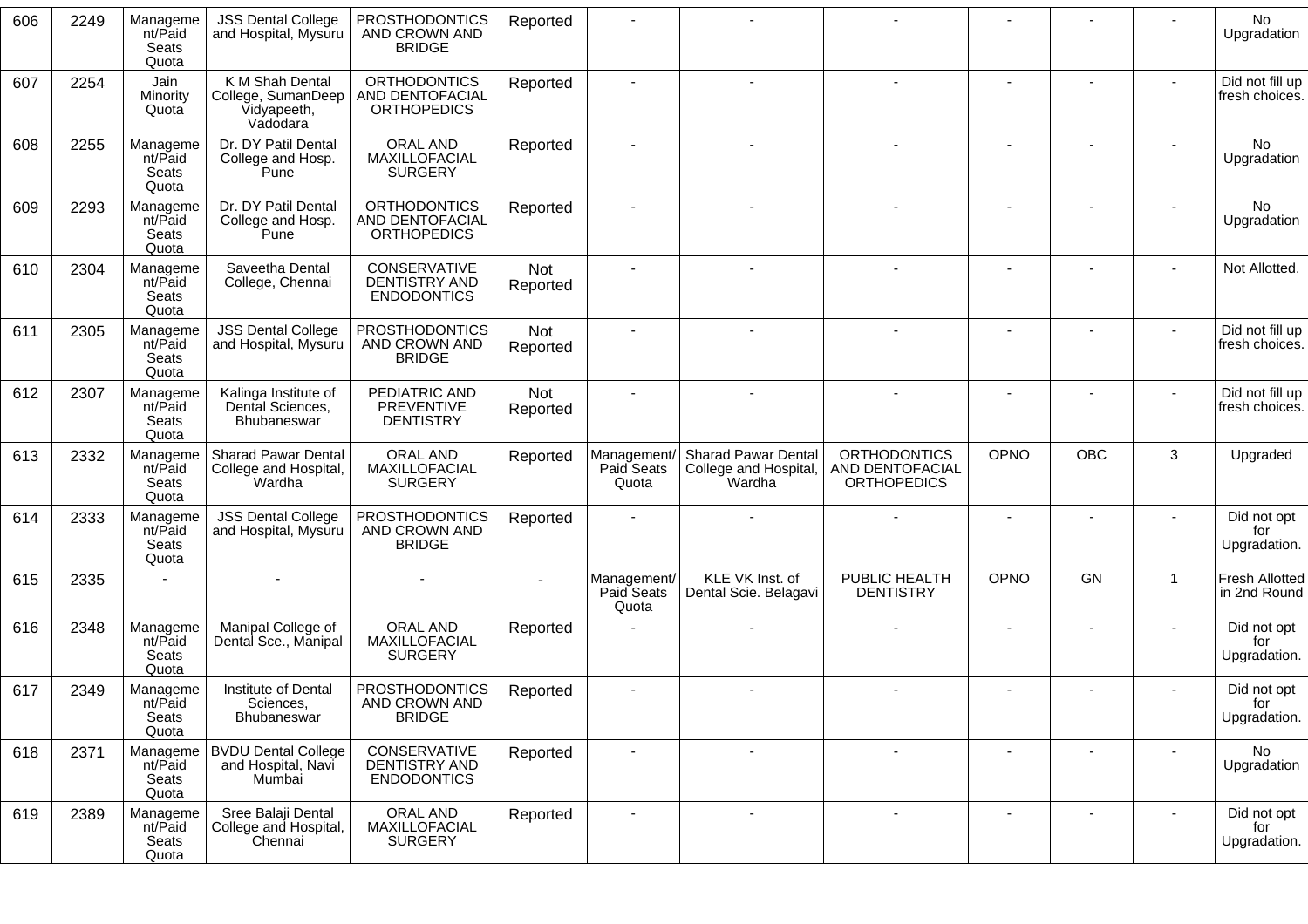| 620 | 2396 | Manageme<br>nt/Paid<br>Seats<br>Quota | Dr. DY Patil Dental<br>College and Hosp.<br>Navi Mumbai          | <b>CONSERVATIVE</b><br>DENTISTRY AND<br><b>ENDODONTICS</b>   | Reported |                                    |                                                             |                                                              |             |    |              | Did not opt<br>for<br>Upgradation. |
|-----|------|---------------------------------------|------------------------------------------------------------------|--------------------------------------------------------------|----------|------------------------------------|-------------------------------------------------------------|--------------------------------------------------------------|-------------|----|--------------|------------------------------------|
| 621 | 2406 | Manageme<br>nt/Paid<br>Seats<br>Quota | Sri Ramachandra<br>Dental and Hospt.,<br>Chennai                 | <b>PROSTHODONTICS</b><br>AND CROWN AND<br><b>BRIDGE</b>      | Reported | Management/<br>Paid Seats<br>Quota | Sri Ramachandra<br>Dental and Hospt.,<br>Chennai            | <b>ORTHODONTICS</b><br>AND DENTOFACIAL<br><b>ORTHOPEDICS</b> | <b>OPNO</b> | GN | $\mathbf{1}$ | Upgraded                           |
| 622 | 2416 | Manageme<br>nt/Paid<br>Seats<br>Quota | <b>JSS Dental College</b><br>and Hospital, Mysuru                | <b>PROSTHODONTICS</b><br>AND CROWN AND<br><b>BRIDGE</b>      | Reported |                                    |                                                             |                                                              |             |    |              | Did not fill up<br>fresh choices.  |
| 623 | 2421 | Manageme<br>nt/Paid<br>Seats<br>Quota | <b>BVDU Dental College</b><br>and Hospital, Navi<br>Mumbai       | CONSERVATIVE<br>DENTISTRY AND<br><b>ENDODONTICS</b>          | Reported | $\blacksquare$                     |                                                             |                                                              |             |    |              | <b>No</b><br>Upgradation           |
| 624 | 2429 | Manageme<br>nt/Paid<br>Seats<br>Quota | <b>JSS Dental College</b><br>and Hospital, Mysuru                | PEDIATRIC AND<br><b>PREVENTIVE</b><br><b>DENTISTRY</b>       | Reported |                                    |                                                             |                                                              |             |    |              | No<br>Upgradation                  |
| 625 | 2432 | Manageme<br>nt/Paid<br>Seats<br>Quota | Bharati Vidyapeeth<br>DU Dental College<br>and Hospt., Pune      | <b>PROSTHODONTICS</b><br>AND CROWN AND<br><b>BRIDGE</b>      | Reported | $\blacksquare$                     |                                                             |                                                              |             |    |              | Did not opt<br>for<br>Upgradation. |
| 626 | 2433 | Manageme<br>nt/Paid<br>Seats<br>Quota | K M Shah Dental<br>College, SumanDeep<br>Vidyapeeth,<br>Vadodara | <b>ORTHODONTICS</b><br>AND DENTOFACIAL<br><b>ORTHOPEDICS</b> | Reported | Management/<br>Paid Seats<br>Quota | Bharati Vidyapeeth<br>DU Dental College<br>and Hospt., Pune | PEDIATRIC AND<br><b>PREVENTIVE</b><br><b>DENTISTRY</b>       | <b>OPNO</b> | GN | 15           | Upgraded                           |
| 627 | 2446 | Manageme<br>nt/Paid<br>Seats<br>Quota | <b>BVDU Dental College</b><br>and Hospital, Navi<br>Mumbai       | <b>ORTHODONTICS</b><br>AND DENTOFACIAL<br><b>ORTHOPEDICS</b> | Reported | Management/<br>Paid Seats<br>Quota | Yenepoya Dental<br>College, Yenepoya                        | <b>ORTHODONTICS</b><br>AND DENTOFACIAL<br><b>ORTHOPEDICS</b> | OPNO        | GN | 3            | Upgraded                           |
| 628 | 2456 | Manageme<br>nt/Paid<br>Seats<br>Quota | Meenakshi Ammal<br>Dental College and<br>Host., Chennai          | ORAL AND<br>MAXILLOFACIAL<br><b>SURGERY</b>                  | Reported |                                    |                                                             |                                                              |             |    |              | No<br>Upgradation                  |
| 629 | 2461 | Manageme<br>nt/Paid<br>Seats<br>Quota | Dr. DY Patil Dental<br>College and Hosp.<br>Navi Mumbai          | <b>ORAL AND</b><br>MAXILLOFACIAL<br><b>SURGERY</b>           | Reported |                                    |                                                             |                                                              |             |    |              | <b>No</b><br>Upgradation           |
| 630 | 2464 | Manageme<br>nt/Paid<br>Seats<br>Quota | KLE VK Inst. of<br>Dental Scie. Belagavi                         | ORAL MEDICINE<br>AND RADIOLOGY                               | Reported |                                    |                                                             |                                                              |             |    |              | Did not opt<br>for<br>Upgradation. |
| 631 | 2471 | Manageme<br>nt/Paid<br>Seats<br>Quota | Saveetha Dental<br>College, Chennai                              | <b>PROSTHODONTICS</b><br>AND CROWN AND<br><b>BRIDGE</b>      | Reported |                                    |                                                             |                                                              |             |    |              | Did not opt<br>for<br>Upgradation. |
| 632 | 2480 | Manageme<br>nt/Paid<br>Seats<br>Quota | Saveetha Dental<br>College, Chennai                              | PUBLIC HEALTH<br><b>DENTISTRY</b>                            | Reported | $\overline{\phantom{a}}$           |                                                             |                                                              |             |    |              | Did not opt<br>for<br>Upgradation. |
| 633 | 2481 | Manageme<br>nt/Paid<br>Seats<br>Quota | Saveetha Dental<br>College, Chennai                              | <b>ORTHODONTICS</b><br>AND DENTOFACIAL<br><b>ORTHOPEDICS</b> | Reported |                                    |                                                             |                                                              |             |    |              | Did not opt<br>for<br>Upgradation. |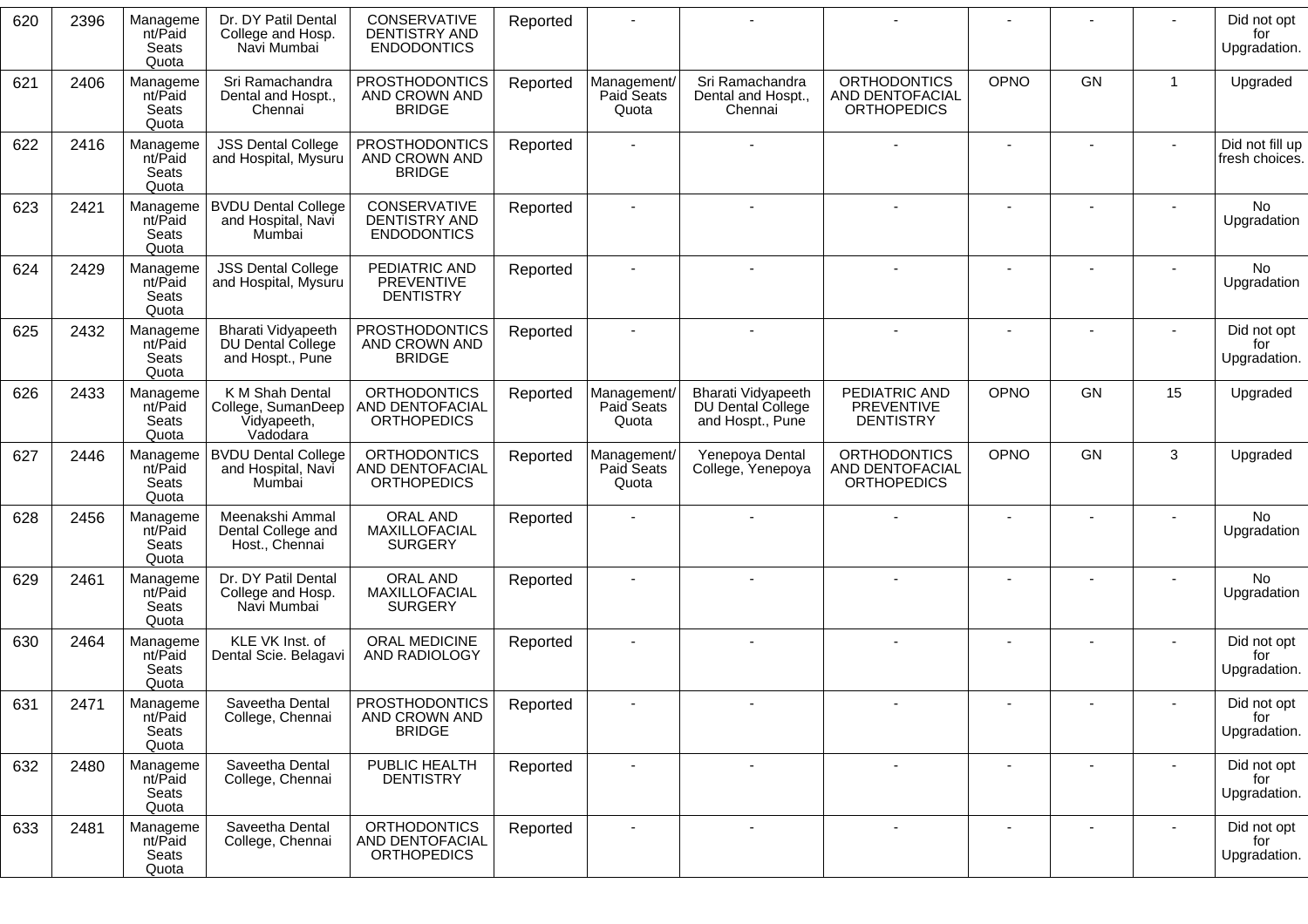| 634 | 2490 | Manageme<br>nt/Paid<br>Seats<br>Quota | School of Dental<br>Sciences and<br>KIMSDU, Karad               | ORAL AND<br>MAXILLOFACIAL<br><b>SURGERY</b>                         | Not<br>Reported |                                           |                                                              |                                                         |             |    |              | Did not fill up<br>fresh choices.  |
|-----|------|---------------------------------------|-----------------------------------------------------------------|---------------------------------------------------------------------|-----------------|-------------------------------------------|--------------------------------------------------------------|---------------------------------------------------------|-------------|----|--------------|------------------------------------|
| 635 | 2505 | Manageme<br>nt/Paid<br>Seats<br>Quota | Dr. DY Patil Dental<br>College and Hosp.<br>Pune                | ORAL AND<br>MAXILLOFACIAL<br><b>SURGERY</b>                         | Reported        |                                           |                                                              |                                                         |             |    |              | Did not fill up<br>fresh choices.  |
| 636 | 2518 | Manageme<br>nt/Paid<br>Seats<br>Quota | Rural Dental College,<br>Loni                                   | CONSERVATIVE<br>DENTISTRY AND<br><b>ENDODONTICS</b>                 | Reported        | $\blacksquare$                            |                                                              |                                                         |             |    |              | Did not opt<br>for<br>Upgradation. |
| 637 | 2530 | Manageme<br>nt/Paid<br>Seats<br>Quota | Manipal College of<br>Dental Sce., Manipal                      | CONSERVATIVE<br>DENTISTRY AND<br><b>ENDODONTICS</b>                 | Reported        |                                           |                                                              |                                                         |             |    |              | Did not opt<br>for<br>Upgradation. |
| 638 | 2531 | All India                             | <b>Government Dental</b><br>College Hospital,<br>Hyderabad      | ORAL AND<br><b>MAXILLOFACIAL</b><br><b>SURGERY</b>                  | Not<br>Reported |                                           |                                                              |                                                         |             |    |              | Not Allotted.                      |
| 639 | 2539 | Manageme<br>nt/Paid<br>Seats<br>Quota | Institute of Dental<br>Sciences,<br><b>Bhubaneswar</b>          | <b>ORTHODONTICS</b><br><b>AND DENTOFACIAL</b><br><b>ORTHOPEDICS</b> | Reported        |                                           |                                                              |                                                         |             |    |              | Did not opt<br>for<br>Upgradation. |
| 640 | 2540 | Manageme<br>nt/Paid<br>Seats<br>Quota | Yenepoya Dental<br>College, Yenepoya                            | ORAL AND<br>MAXILLOFACIAL<br><b>SURGERY</b>                         | Reported        | Management/<br><b>Paid Seats</b><br>Quota | <b>Sharad Pawar Dental</b><br>College and Hospital<br>Wardha | ORAL AND<br>MAXILLOFACIAL<br><b>SURGERY</b>             | <b>OPNO</b> | GN | 28           | Upgraded                           |
| 641 | 2549 | Manageme<br>nt/Paid<br>Seats<br>Quota | Saveetha Dental<br>College, Chennai                             | <b>ORTHODONTICS</b><br>AND DENTOFACIAL<br><b>ORTHOPEDICS</b>        | Reported        |                                           |                                                              |                                                         |             |    |              | Did not opt<br>for<br>Upgradation. |
| 642 | 2553 | Manageme<br>nt/Paid<br>Seats<br>Quota | Saveetha Dental<br>College, Chennai                             | <b>ORTHODONTICS</b><br><b>AND DENTOFACIAL</b><br><b>ORTHOPEDICS</b> | Reported        |                                           |                                                              |                                                         |             |    |              | Did not opt<br>for<br>Upgradation. |
| 643 | 2557 | Manageme<br>nt/Paid<br>Seats<br>Quota | Meenakshi Ammal<br>Dental College and<br>Host., Chennai         | CONSERVATIVE<br><b>DENTISTRY AND</b><br><b>ENDODONTICS</b>          | Reported        | ٠                                         |                                                              |                                                         |             |    |              | Did not opt<br>for<br>Upgradation. |
| 644 | 2559 | Manageme<br>nt/Paid<br>Seats<br>Quota | Manipal College of<br>Dental Science,<br>Mangalore              | <b>ORTHODONTICS</b><br><b>AND DENTOFACIAL</b><br><b>ORTHOPEDICS</b> | Reported        | $\overline{\phantom{a}}$                  |                                                              |                                                         |             |    |              | <b>No</b><br>Upgradation           |
| 645 | 2562 | Manageme<br>nt/Paid<br>Seats<br>Quota | Yenepoya Dental<br>College, Yenepoya                            | ORAL AND<br>MAXILLOFACIAL<br><b>SURGERY</b>                         | Reported        |                                           |                                                              |                                                         |             |    |              | Did not opt<br>for<br>Upgradation. |
| 646 | 2563 | Manageme<br>nt/Paid<br>Seats<br>Quota | <b>AB Shetty Memorial</b><br>Inst. of Dental Sce.,<br>Mangaluru | PEDIATRIC AND<br>PREVENTIVE<br><b>DENTISTRY</b>                     | Reported        | Management/<br>Paid Seats<br>Quota        | Yenepoya Dental<br>College, Yenepoya                         | <b>PROSTHODONTICS</b><br>AND CROWN AND<br><b>BRIDGE</b> | <b>OPNO</b> | GN | 5            | Upgraded                           |
| 647 | 2567 | Manageme<br>nt/Paid<br>Seats<br>Quota | Dr. DY Patil Dental<br>College and Hosp.<br>Pune                | <b>PROSTHODONTICS</b><br>AND CROWN AND<br><b>BRIDGE</b>             | Reported        | Management/<br>Paid Seats<br>Quota        | Saveetha Dental<br>College, Chennai                          | <b>PROSTHODONTICS</b><br>AND CROWN AND<br><b>BRIDGE</b> | <b>OPNO</b> | GN | $\mathbf{1}$ | Upgraded                           |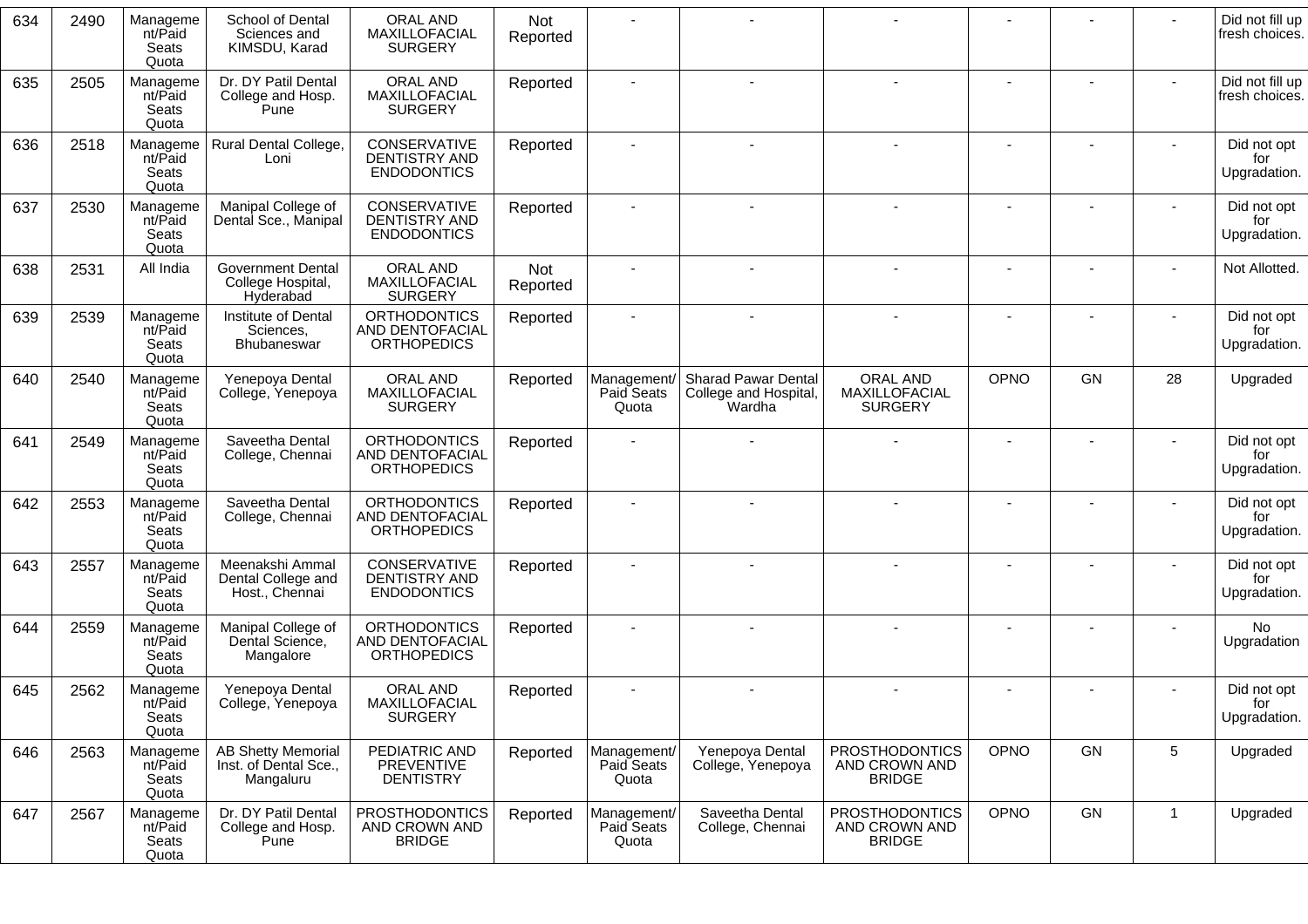| 648 | 2578 | Manageme<br>nt/Paid<br>Seats<br>Quota | KLE VK Inst. of<br>Dental Scie. Belagavi                         | <b>PROSTHODONTICS</b><br>AND CROWN AND<br><b>BRIDGE</b>                   | Not<br>Reported |                                    |                                                                    |                                                     |                          |           |    | Did not fill up<br>fresh choices.     |
|-----|------|---------------------------------------|------------------------------------------------------------------|---------------------------------------------------------------------------|-----------------|------------------------------------|--------------------------------------------------------------------|-----------------------------------------------------|--------------------------|-----------|----|---------------------------------------|
| 649 | 2584 | Manageme<br>nt/Paid<br>Seats<br>Quota | MM College of Dental<br>Scie. and Res.,<br>Mullana               | <b>ORAL AND</b><br>MAXILLOFACIAL<br><b>SURGERY</b>                        | Not<br>Reported |                                    |                                                                    |                                                     |                          |           |    | Not Allotted.                         |
| 650 | 2594 | Manageme<br>nt/Paid<br>Seats<br>Quota | Institute of Dental<br>Sciences,<br>Bhubaneswar                  | <b>ORTHODONTICS</b><br>AND DENTOFACIAL<br><b>ORTHOPEDICS</b>              | Reported        |                                    |                                                                    |                                                     | $\blacksquare$           |           |    | Did not opt<br>for<br>Upgradation.    |
| 651 | 2604 |                                       |                                                                  |                                                                           |                 | Management/<br>Paid Seats<br>Quota | <b>Sharad Pawar Dental</b><br>College and Hospital,<br>Wardha      | ORAL AND<br>MAXILLOFACIAL<br><b>SURGERY</b>         | OPNO                     | GN        | 3  | Fresh Allotted<br>in 2nd Round        |
| 652 | 2609 | Manageme<br>nt/Paid<br>Seats<br>Quota | Dr. DY Patil Dental<br>College and Hosp.<br>Pune                 | CONSERVATIVE<br><b>DENTISTRY AND</b><br><b>ENDODONTICS</b>                | Not<br>Reported | Management/<br>Paid Seats<br>Quota | KLE VK Inst. of<br>Dental Scie. Belagavi                           | CONSERVATIVE<br>DENTISTRY AND<br><b>ENDODONTICS</b> | <b>OPNO</b>              | GN        | 25 | <b>Fresh Allotted</b><br>in 2nd Round |
| 653 | 2619 | Manageme<br>nt/Paid<br>Seats<br>Quota | KLE VK Inst. of<br>Dental Scie. Belagavi                         | ORAL MEDICINE<br>AND RADIOLOGY                                            | Reported        |                                    |                                                                    |                                                     |                          |           |    | Did not opt<br>for<br>Upgradation.    |
| 654 | 2622 | Manageme<br>nt/Paid<br>Seats<br>Quota | Saveetha Dental<br>College, Chennai                              | ORAL AND<br>MAXILLOFACIAL<br>PATHOLOGY AND<br>ORAL<br><b>MICROBIOLOGY</b> | Reported        |                                    |                                                                    |                                                     | $\blacksquare$           |           |    | Did not opt<br>for<br>Upgradation.    |
| 655 | 2636 | Manageme<br>nt/Paid<br>Seats<br>Quota | K M Shah Dental<br>College, SumanDeep<br>Vidyapeeth,<br>Vadodara | <b>ORAL AND</b><br>MAXILLOFACIAL<br><b>SURGERY</b>                        | Not<br>Reported |                                    |                                                                    |                                                     |                          |           |    | Did not fill up<br>fresh choices.     |
| 656 | 2648 | All India                             | <b>Faculty of Dental</b><br>Sciences, KGMU,<br>Lucknow           | <b>PERIODONTOLOGY</b>                                                     | Reported        |                                    |                                                                    |                                                     | $\blacksquare$           |           |    | Did not opt<br>for<br>Upgradation.    |
| 657 | 2657 | Manageme<br>nt/Paid<br>Seats<br>Quota | <b>JSS Dental College</b><br>and Hospital, Mysuru                | PEDIATRIC AND<br><b>PREVENTIVE</b><br><b>DENTISTRY</b>                    | Not<br>Reported |                                    |                                                                    |                                                     |                          |           |    | Did not fill up<br>fresh choices.     |
| 658 | 2665 | Manageme<br>nt/Paid<br>Seats<br>Quota | Saveetha Dental<br>College, Chennai                              | CONSERVATIVE<br>DENTISTRY AND<br><b>ENDODONTICS</b>                       | Reported        |                                    |                                                                    |                                                     | $\overline{\phantom{a}}$ |           |    | Did not opt<br>for<br>Upgradation.    |
| 659 | 2668 |                                       |                                                                  |                                                                           |                 | Paid Seats<br>Quota                | Management/ Sharad Pawar Dental<br>College and Hospital,<br>Wardha | <b>ORAL AND</b><br>MAXILLOFACIAL<br><b>SURGERY</b>  | OPNO                     | <b>GN</b> | 16 | <b>Fresh Allotted</b><br>in 2nd Round |
| 660 | 2670 | Manageme<br>nt/Paid<br>Seats<br>Quota | Manipal College of<br>Dental Sce., Manipal                       | CONSERVATIVE<br>DENTISTRY AND<br><b>ENDODONTICS</b>                       | Reported        |                                    |                                                                    |                                                     |                          |           |    | Did not fill up<br>fresh choices.     |
| 661 | 2671 | Manageme<br>nt/Paid<br>Seats<br>Quota | <b>JSS Dental College</b><br>and Hospital, Mysuru                | PEDIATRIC AND<br><b>PREVENTIVE</b><br><b>DENTISTRY</b>                    | Reported        |                                    |                                                                    |                                                     |                          |           |    | No.<br>Upgradation                    |
| 662 | 2675 | Manageme<br>nt/Paid<br>Seats<br>Quota | Yenepoya Dental<br>College, Yenepoya                             | PEDIATRIC AND<br>PREVENTIVE<br><b>DENTISTRY</b>                           | Reported        |                                    |                                                                    | $\sim$                                              | $\blacksquare$           |           |    | Did not opt<br>for<br>Upgradation.    |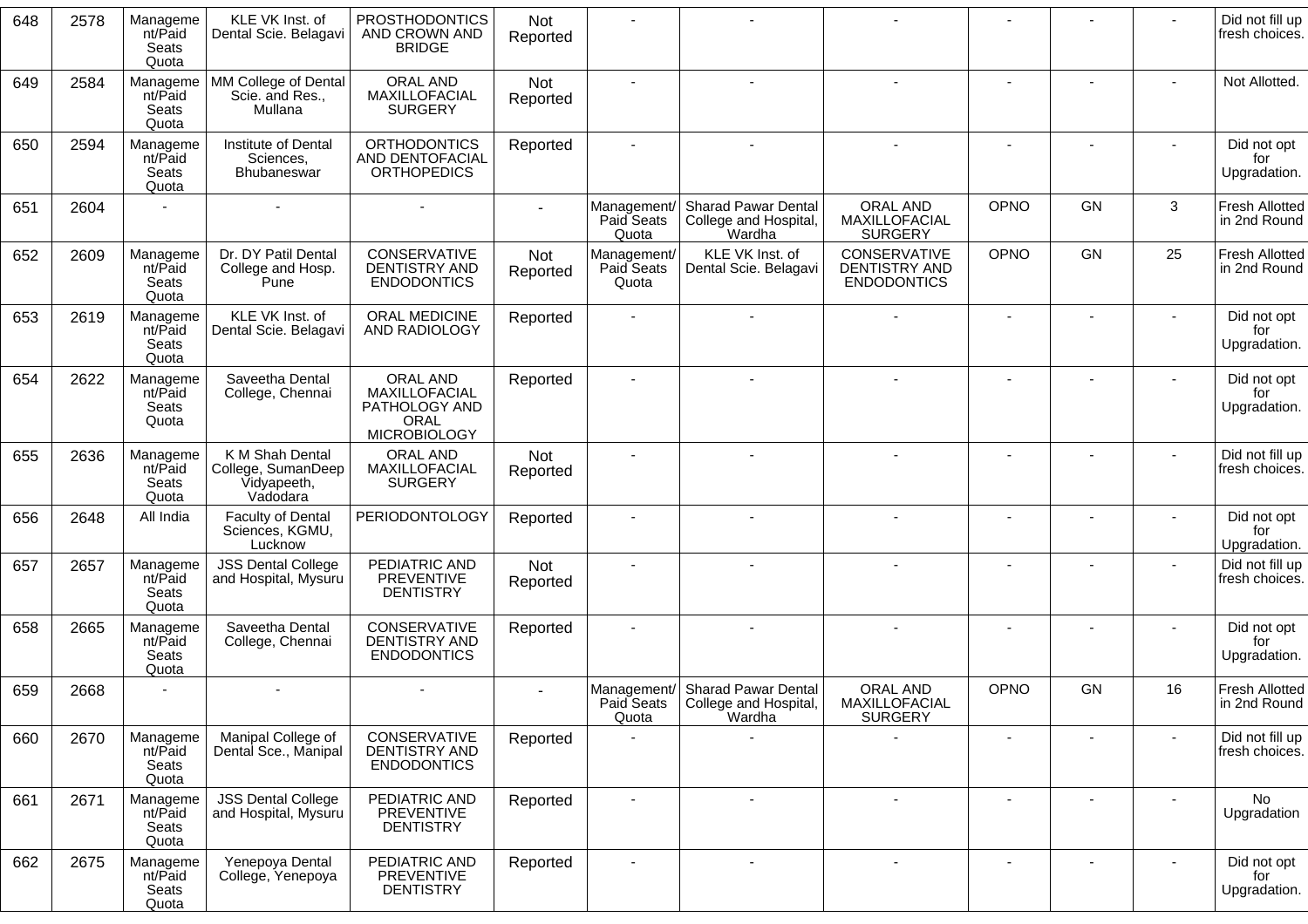| 663 | 2676 | Manageme<br>nt/Paid<br>Seats<br>Quota | <b>Bharati Vidyapeeth</b><br>DU Dental College<br>and Hospt., Pune | <b>PROSTHODONTICS</b><br>AND CROWN AND<br><b>BRIDGE</b>    | Reported        |                                    |                                                     |                                                    |           |            |                | Did not opt<br>for<br>Upgradation.    |
|-----|------|---------------------------------------|--------------------------------------------------------------------|------------------------------------------------------------|-----------------|------------------------------------|-----------------------------------------------------|----------------------------------------------------|-----------|------------|----------------|---------------------------------------|
| 664 | 2677 |                                       |                                                                    |                                                            |                 | Management/<br>Paid Seats<br>Quota | Yenepoya Dental<br>College, Yenepoya                | <b>ORAL AND</b><br>MAXILLOFACIAL<br><b>SURGERY</b> | OPNO      | <b>OBC</b> | 30             | <b>Fresh Allotted</b><br>in 2nd Round |
| 665 | 2680 | Manageme<br>nt/Paid<br>Seats<br>Quota | Kalinga Institute of<br>Dental Sciences,<br><b>Bhubaneswar</b>     | <b>PROSTHODONTICS</b><br>AND CROWN AND<br><b>BRIDGE</b>    | Reported        |                                    |                                                     |                                                    |           |            |                | <b>No</b><br>Upgradation              |
| 666 | 2682 |                                       |                                                                    |                                                            |                 | Management/<br>Paid Seats<br>Quota | <b>BVDU Dental College</b><br>and Hospital, Sangli  | ORAL AND<br>MAXILLOFACIAL<br><b>SURGERY</b>        | OPNO      | GN         | $\overline{2}$ | <b>Fresh Allotted</b><br>in 2nd Round |
| 667 | 2705 | Manageme<br>nt/Paid<br>Seats<br>Quota | K M Shah Dental<br>College, SumanDeep<br>Vidyapeeth,<br>Vadodara   | CONSERVATIVE<br>DENTISTRY AND<br><b>ENDODONTICS</b>        | Reported        |                                    |                                                     |                                                    |           |            |                | Did not fill up<br>fresh choices.     |
| 668 | 2706 | Manageme<br>nt/Paid<br>Seats<br>Quota | Dr. DY Patil Dental<br>College and Hosp.<br>Pune                   | ORAL AND<br>MAXILLOFACIAL<br><b>SURGERY</b>                | Reported        | $\blacksquare$                     |                                                     |                                                    |           |            |                | Did not opt<br>for<br>Upgradation.    |
| 669 | 2715 | Manageme<br>nt/Paid<br>Seats<br>Quota | <b>Bharati Vidyapeeth</b><br>DU Dental College<br>and Hospt., Pune | <b>PROSTHODONTICS</b><br>AND CROWN AND<br><b>BRIDGE</b>    | Reported        | $\overline{\phantom{a}}$           |                                                     |                                                    |           |            |                | Did not opt<br>for<br>Upgradation.    |
| 670 | 2731 | Manageme<br>nt/Paid<br>Seats<br>Quota | <b>AB Shetty Memorial</b><br>Inst. of Dental Sce.,<br>Mangaluru    | <b>PERIODONTOLOGY</b>                                      | Reported        |                                    |                                                     |                                                    |           |            |                | Did not opt<br>for<br>Upgradation.    |
| 671 | 2743 | Manageme<br>nt/Paid<br>Seats<br>Quota | Institute of Dental<br>Sciences,<br>Bhubaneswar                    | <b>PROSTHODONTICS</b><br>AND CROWN AND<br><b>BRIDGE</b>    | Not<br>Reported |                                    |                                                     |                                                    |           |            |                | Not Allotted.                         |
| 672 | 2750 | All India                             | <b>Government Dental</b><br>College, Chennai                       | <b>CONSERVATIVE</b><br>DENTISTRY AND<br><b>ENDODONTICS</b> | Reported        | ٠                                  |                                                     |                                                    |           |            |                | Did not opt<br>for<br>Upgradation.    |
| 673 | 2761 | Manageme<br>nt/Paid<br>Seats<br>Quota | Saveetha Dental<br>College, Chennai                                | CONSERVATIVE<br><b>DENTISTRY AND</b><br><b>ENDODONTICS</b> | Reported        | $\blacksquare$                     |                                                     |                                                    |           |            |                | Did not opt<br>for<br>Upgradation.    |
| 674 | 2762 | All India                             | <b>Government Dental</b><br>College, Chennai                       | <b>PROSTHODONTICS</b><br>AND CROWN AND<br><b>BRIDGE</b>    | Reported        | All India                          | Government Dental<br>College Hospital,<br>Hyderabad | <b>ORAL AND</b><br>MAXILLOFACIAL<br><b>SURGERY</b> | <b>ST</b> | <b>ST</b>  | -1             | Upgraded                              |
| 675 | 2767 | Manageme<br>nt/Paid<br>Seats<br>Quota | Sri Ramachandra<br>Dental and Hospt.,<br>Chennai                   | PROSTHODONTICS<br>AND CROWN AND<br><b>BRIDGE</b>           | Reported        | $\overline{\phantom{a}}$           |                                                     |                                                    |           |            |                | Did not opt<br>for<br>Upgradation.    |
| 676 | 2769 | All India                             | Post Graduate<br>Institute of Dental<br>Sciences, Rohtak           | ORAL MEDICINE<br>AND RADIOLOGY                             | Reported        | $\overline{\phantom{a}}$           |                                                     |                                                    |           |            |                | Did not fill up<br>fresh choices.     |
| 677 | 2771 | Manageme<br>nt/Paid<br>Seats<br>Quota | Manipal College of<br>Dental Science,<br>Mangalore                 | ORAL AND<br>MAXILLOFACIAL<br><b>SURGERY</b>                | Not<br>Reported | $\overline{\phantom{a}}$           | $\blacksquare$                                      | $\blacksquare$                                     |           |            |                | Not Allotted.                         |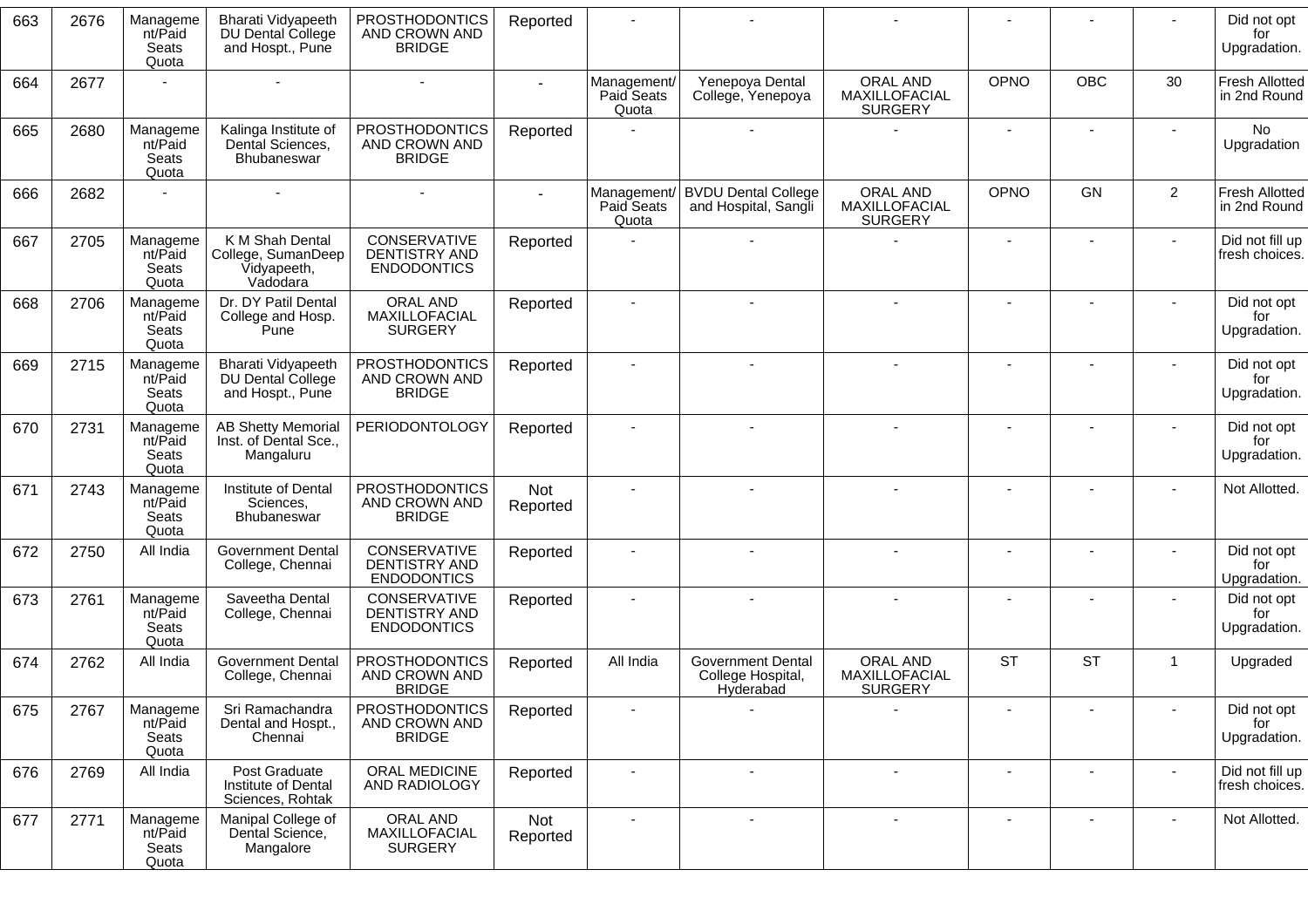| 678 | 2772 | Manageme<br>nt/Paid<br>Seats<br>Quota | K M Shah Dental<br>College, SumanDeep<br>Vidyapeeth,<br>Vadodara | <b>ORAL AND</b><br>MAXILLOFACIAL<br><b>SURGERY</b>           | Reported        | Management/<br>Paid Seats<br>Quota | Manipal College of<br>Dental Sce., Manipal       | <b>ORAL AND</b><br>MAXILLOFACIAL<br><b>SURGERY</b> | OPNO        | GN         | 4  | Upgraded                              |
|-----|------|---------------------------------------|------------------------------------------------------------------|--------------------------------------------------------------|-----------------|------------------------------------|--------------------------------------------------|----------------------------------------------------|-------------|------------|----|---------------------------------------|
| 679 | 2778 | Manageme<br>nt/Paid<br>Seats<br>Quota | KLE VK Inst. of<br>Dental Scie. Belagavi                         | PUBLIC HEALTH<br><b>DENTISTRY</b>                            | Not<br>Reported | Management/<br>Paid Seats<br>Quota | Sri Ramachandra<br>Dental and Hospt.,<br>Chennai | <b>PERIODONTOLOGY</b>                              | <b>OPNO</b> | <b>OBC</b> | 36 | <b>Fresh Allotted</b><br>in 2nd Round |
| 680 | 2781 | Manageme<br>nt/Paid<br>Seats<br>Quota | KLE VK Inst. of<br>Dental Scie. Belagavi                         | <b>PROSTHODONTICS</b><br>AND CROWN AND<br><b>BRIDGE</b>      | Reported        |                                    |                                                  |                                                    |             |            |    | No<br>Upgradation                     |
| 681 | 2788 | Manageme<br>nt/Paid<br>Seats<br>Quota | Amrita School of<br>Dentistry, Kochi                             | CONSERVATIVE<br>DENTISTRY AND<br><b>ENDODONTICS</b>          | Reported        | $\blacksquare$                     |                                                  |                                                    |             |            |    | No<br>Upgradation                     |
| 682 | 2789 | Manageme<br>nt/Paid<br>Seats<br>Quota | Saveetha Dental<br>College, Chennai                              | PERIODONTOLOGY                                               | Reported        |                                    |                                                  |                                                    |             |            |    | Did not opt<br>for<br>Upgradation.    |
| 683 | 2802 | Manageme<br>nt/Paid<br>Seats<br>Quota | School of Dental<br>Sciences and<br>KIMSDU, Karad                | ORAL AND<br>MAXILLOFACIAL<br><b>SURGERY</b>                  | Reported        | Management/<br>Paid Seats<br>Quota | Rural Dental College,<br>Loni                    | <b>ORAL AND</b><br>MAXILLOFACIAL<br><b>SURGERY</b> | <b>OPNO</b> | GN         | 4  | Upgraded                              |
| 684 | 2837 | Manageme<br>nt/Paid<br>Seats<br>Quota | Saveetha Dental<br>College, Chennai                              | CONSERVATIVE<br><b>DENTISTRY AND</b><br><b>ENDODONTICS</b>   | Reported        |                                    |                                                  |                                                    |             |            |    | Did not opt<br>for<br>Upgradation.    |
| 685 | 2839 | Manageme<br>nt/Paid<br>Seats<br>Quota | Rural Dental College,<br>Loni                                    | CONSERVATIVE<br>DENTISTRY AND<br><b>ENDODONTICS</b>          | Reported        |                                    |                                                  |                                                    |             |            |    | Did not opt<br>for<br>Upgradation.    |
| 686 | 2848 | Manageme<br>nt/Paid<br>Seats<br>Quota | Manipal College of<br>Dental Science,<br>Mangalore               | ORAL AND<br>MAXILLOFACIAL<br><b>SURGERY</b>                  | Reported        |                                    |                                                  |                                                    |             |            |    | No<br>Upgradation                     |
| 687 | 2859 | Manageme<br>nt/Paid<br>Seats<br>Quota | Bharati Vidyapeeth<br>DU Dental College<br>and Hospt., Pune      | PEDIATRIC AND<br><b>PREVENTIVE</b><br><b>DENTISTRY</b>       | Reported        |                                    |                                                  |                                                    |             |            |    | Did not opt<br>for<br>Upgradation.    |
| 688 | 2863 | Manageme<br>nt/Paid<br>Seats<br>Quota | Meenakshi Ammal<br>Dental College and<br>Host., Chennai          | CONSERVATIVE<br><b>DENTISTRY AND</b><br><b>ENDODONTICS</b>   | Reported        |                                    |                                                  |                                                    |             |            |    | No<br>Upgradation                     |
| 689 | 2869 | Manageme<br>nt/Paid<br>Seats<br>Quota | Manipal College of<br>Dental Sce., Manipal                       | CONSERVATIVE<br>DENTISTRY AND<br><b>ENDODONTICS</b>          | Reported        |                                    |                                                  |                                                    |             |            |    | No<br>Upgradation                     |
| 690 | 2875 | Manageme<br>nt/Paid<br>Seats<br>Quota | MM College of Dental<br>Scie. and Res.,<br>Mullana               | <b>ORTHODONTICS</b><br>AND DENTOFACIAL<br><b>ORTHOPEDICS</b> | Not<br>Reported | $\blacksquare$                     |                                                  |                                                    |             |            |    | Not Allotted.                         |
| 691 | 2890 | Manageme<br>nt/Paid<br>Seats<br>Quota | Manipal College of<br>Dental Science,<br>Mangalore               | <b>PROSTHODONTICS</b><br>AND CROWN AND<br><b>BRIDGE</b>      | Reported        |                                    | $\overline{\phantom{a}}$                         |                                                    |             |            |    | No<br>Upgradation                     |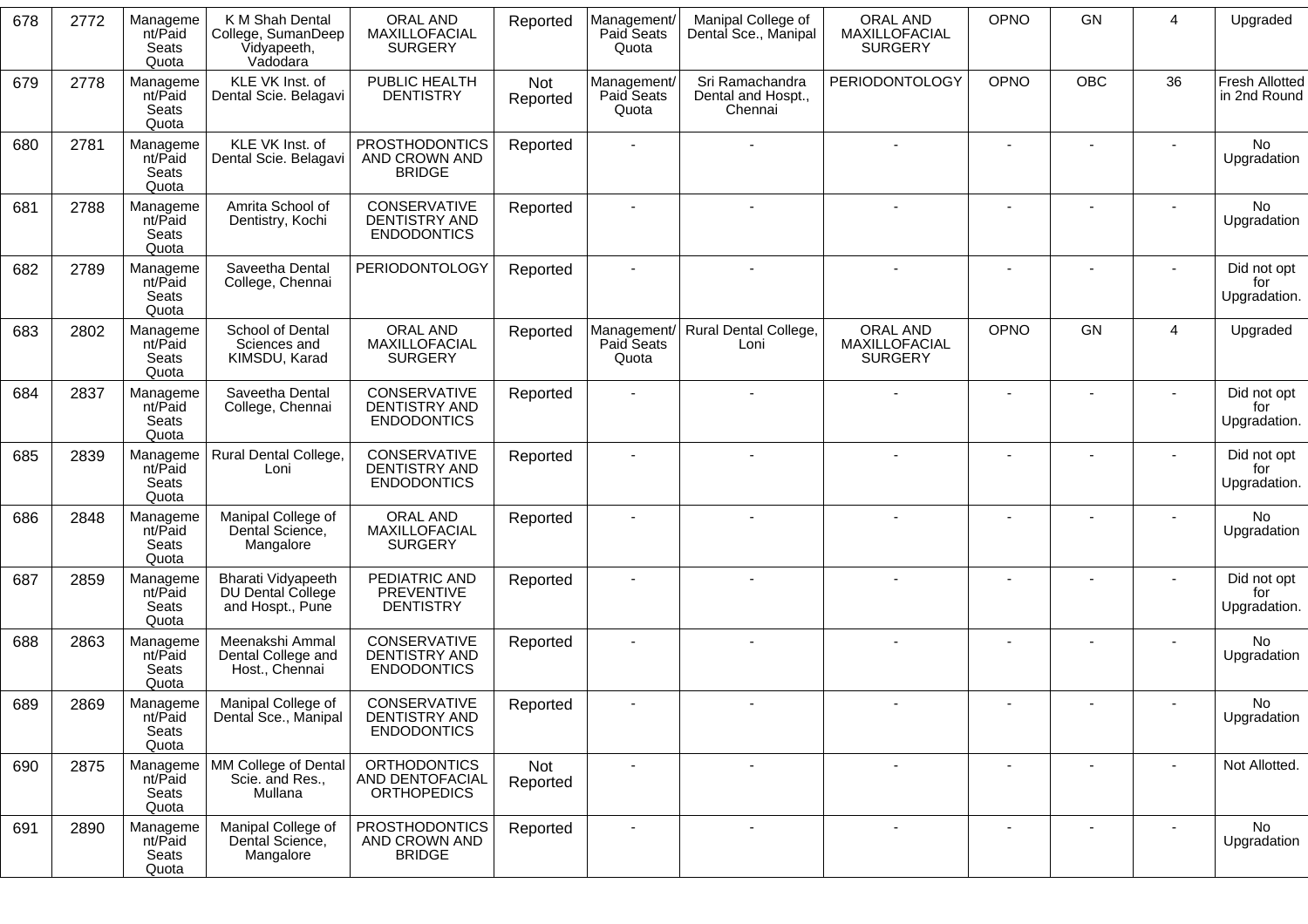| 692 | 2896 | Manageme<br>nt/Paid<br>Seats<br>Quota | Saveetha Dental<br>College, Chennai                              | ORAL AND<br>MAXILLOFACIAL<br>PATHOLOGY AND<br><b>ORAL</b><br><b>MICROBIOLOGY</b> | Reported        |                                    |                                                   |                                                 |      |    |                | Did not opt<br>for<br>Upgradation.    |
|-----|------|---------------------------------------|------------------------------------------------------------------|----------------------------------------------------------------------------------|-----------------|------------------------------------|---------------------------------------------------|-------------------------------------------------|------|----|----------------|---------------------------------------|
| 693 | 2897 | Manageme<br>nt/Paid<br>Seats<br>Quota | Dr. DY Patil Dental<br>College and Hosp.<br>Pune                 | <b>PROSTHODONTICS</b><br>AND CROWN AND<br><b>BRIDGE</b>                          | Reported        |                                    |                                                   |                                                 |      |    |                | Did not fill up<br>fresh choices.     |
| 694 | 2905 | Manageme<br>nt/Paid<br>Seats<br>Quota | KLE VK Inst. of<br>Dental Scie. Belagavi                         | <b>PROSTHODONTICS</b><br>AND CROWN AND<br><b>BRIDGE</b>                          | Not<br>Reported |                                    |                                                   |                                                 |      |    |                | Did not fill up<br>fresh choices.     |
| 695 | 2910 | Manageme<br>nt/Paid<br>Seats<br>Quota | Yenepoya Dental<br>College, Yenepoya                             | ORAL AND<br>MAXILLOFACIAL<br><b>SURGERY</b>                                      | Reported        | $\blacksquare$                     |                                                   |                                                 |      |    |                | Did not opt<br>for<br>Upgradation.    |
| 696 | 2937 | Manageme<br>nt/Paid<br>Seats<br>Quota | <b>BVDU Dental College</b><br>and Hospital, Sangli               | <b>ORAL AND</b><br>MAXILLOFACIAL<br><b>SURGERY</b>                               | Reported        |                                    |                                                   |                                                 |      |    |                | No<br>Upgradation                     |
| 697 | 2938 | Manageme<br>nt/Paid<br>Seats<br>Quota | Yenepoya Dental<br>College, Yenepoya                             | PUBLIC HEALTH<br><b>DENTISTRY</b>                                                | Reported        |                                    |                                                   |                                                 |      |    |                | Did not fill up<br>fresh choices.     |
| 698 | 2944 | Manageme<br>nt/Paid<br>Seats<br>Quota | <b>BVDU Dental College</b><br>and Hospital, Navi<br>Mumbai       | CONSERVATIVE<br>DENTISTRY AND<br><b>ENDODONTICS</b>                              | Reported        | $\blacksquare$                     |                                                   |                                                 |      |    |                | Did not opt<br>for<br>Upgradation.    |
| 699 | 2948 | Manageme<br>nt/Paid<br>Seats<br>Quota | Sree Balaji Dental<br>College and Hospital,<br>Chennai           | CONSERVATIVE<br><b>DENTISTRY AND</b><br><b>ENDODONTICS</b>                       | Reported        |                                    |                                                   |                                                 |      |    |                | Did not opt<br>for<br>Upgradation.    |
| 700 | 2950 | Manageme<br>nt/Paid<br>Seats<br>Quota | Bharati Vidyapeeth<br>DU Dental College<br>and Hospt., Pune      | ORAL MEDICINE<br>AND RADIOLOGY                                                   | Reported        |                                    |                                                   |                                                 |      |    |                | No<br>Upgradation                     |
| 701 | 2958 | Jain<br>Minority<br>Quota             | K M Shah Dental<br>College, SumanDeep<br>Vidyapeeth,<br>Vadodara | CONSERVATIVE<br><b>DENTISTRY AND</b><br><b>ENDODONTICS</b>                       | Reported        | $\sim$                             |                                                   |                                                 |      |    |                | Did not opt<br>for<br>Upgradation.    |
| 702 | 2984 | Manageme<br>nt/Paid<br>Seats<br>Quota | Meenakshi Ammal<br>Dental College and<br>Host., Chennai          | CONSERVATIVE<br>DENTISTRY AND<br><b>ENDODONTICS</b>                              | Reported        |                                    |                                                   |                                                 |      |    |                | No.<br>Upgradation                    |
| 703 | 2989 | Manageme<br>nt/Paid<br>Seats<br>Quota | <b>SRM Dental College,</b><br>Chennai                            | <b>ORTHODONTICS</b><br>AND DENTOFACIAL<br><b>ORTHOPEDICS</b>                     | Reported        |                                    |                                                   |                                                 |      |    |                | Did not opt<br>for<br>Upgradation.    |
| 704 | 3007 |                                       | $\blacksquare$                                                   |                                                                                  |                 | Management/<br>Paid Seats<br>Quota | <b>JSS Dental College</b><br>and Hospital, Mysuru | PEDIATRIC AND<br>PREVENTIVE<br><b>DENTISTRY</b> | OPNO | GN | $\overline{2}$ | <b>Fresh Allotted</b><br>in 2nd Round |
| 705 | 3020 | Manageme<br>nt/Paid<br>Seats<br>Quota | Yenepoya Dental<br>College, Yenepoya                             | ORAL AND<br>MAXILLOFACIAL<br>PATHOLOGY AND<br>ORAL<br><b>MICROBIOLOGY</b>        | Reported        |                                    |                                                   |                                                 |      |    |                | No<br>Upgradation                     |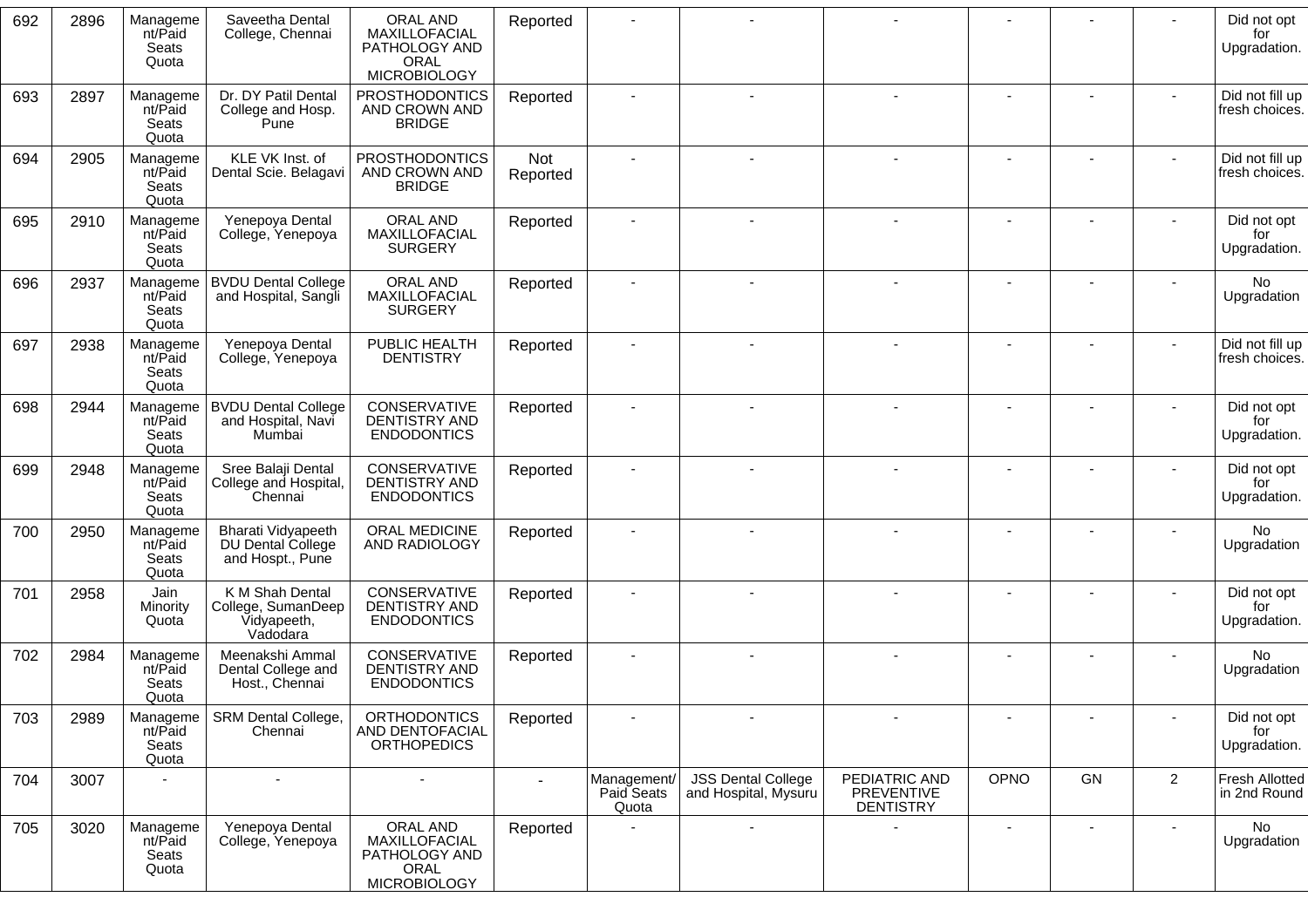| 706 | 3056 | Manageme<br>nt/Paid<br>Seats<br>Quota | <b>Sharad Pawar Dental</b><br>College and Hospital,<br>Wardha      | CONSERVATIVE<br><b>DENTISTRY AND</b><br><b>ENDODONTICS</b>        | Not<br>Reported |                                    |                                                             |                                                              |                          |            |                | Did not fill up<br>fresh choices.     |
|-----|------|---------------------------------------|--------------------------------------------------------------------|-------------------------------------------------------------------|-----------------|------------------------------------|-------------------------------------------------------------|--------------------------------------------------------------|--------------------------|------------|----------------|---------------------------------------|
| 707 | 3067 | Manageme<br>nt/Paid<br>Seats<br>Quota | Sri Ramachandra<br>Dental and Hospt.,<br>Chennai                   | <b>PROSTHODONTICS</b><br>AND CROWN AND<br><b>BRIDGE</b>           | Reported        |                                    | $\sim$                                                      |                                                              |                          |            |                | Did not fill up<br>fresh choices.     |
| 708 | 3079 | Manageme<br>nt/Paid<br>Seats<br>Quota | SRM Dental College,<br>Chennai                                     | ORAL AND<br>MAXILLOFACIAL<br><b>SURGERY</b>                       | Reported        |                                    | $\sim$                                                      | $\blacksquare$                                               |                          |            |                | Did not opt<br>for<br>Upgradation.    |
| 709 | 3080 | Manageme<br>nt/Paid<br>Seats<br>Quota | MM College of Dental<br>Scie. and Res.,<br>Mullana                 | <b>ORTHODONTICS</b><br>AND DENTOFACIAL<br><b>ORTHOPEDICS</b>      | Reported        |                                    |                                                             |                                                              |                          |            |                | Did not fill up<br>fresh choices.     |
| 710 | 3081 | Manageme<br>nt/Paid<br>Seats<br>Quota | <b>Bharati Vidyapeeth</b><br>DU Dental College<br>and Hospt., Pune | PEDIATRIC AND<br>PREVENTIVE<br><b>DENTISTRY</b>                   | Reported        |                                    |                                                             |                                                              |                          |            |                | Did not opt<br>for<br>Upgradation.    |
| 711 | 3100 | Manageme<br>nt/Paid<br>Seats<br>Quota | Dr. DY Patil Dental<br>College and Hosp.<br>Pune                   | ORAL AND<br>MAXILLOFACIAL<br><b>SURGERY</b>                       | Reported        |                                    | $\sim$                                                      | $\blacksquare$                                               | $\blacksquare$           |            |                | Did not opt<br>for<br>Upgradation.    |
| 712 | 3108 |                                       |                                                                    |                                                                   |                 | Management/<br>Paid Seats<br>Quota | Meenakshi Ammal<br>Dental College and<br>Host., Chennai     | <b>ORAL AND</b><br>MAXILLOFACIAL<br><b>SURGERY</b>           | OPNO                     | <b>OBC</b> | 12             | <b>Fresh Allotted</b><br>in 2nd Round |
| 713 | 3115 | Manageme<br>nt/Paid<br>Seats<br>Quota | Dr. DY Patil Dental<br>College and Hosp.<br>Pune                   | ORAL AND<br>MAXILLOFACIAL<br><b>SURGERY</b>                       | Reported        |                                    |                                                             |                                                              |                          |            |                | No<br>Upgradation                     |
| 714 | 3116 | All India                             | Goa Dental College<br>and Hospital, Goa                            | <b>PROSTHODONTICS</b><br>AND CROWN AND<br><b>BRIDGE</b>           | Reported        |                                    |                                                             |                                                              |                          |            |                | No<br>Upgradation                     |
| 715 | 3118 |                                       |                                                                    |                                                                   |                 | Management/<br>Paid Seats<br>Quota | Institute of Dental<br>Sciences,<br><b>Bhubaneswar</b>      | CONSERVATIVE<br><b>DENTISTRY AND</b><br><b>ENDODONTICS</b>   | OPNO                     | <b>GN</b>  | 101            | <b>Fresh Allotted</b><br>in 2nd Round |
| 716 | 3134 |                                       |                                                                    |                                                                   |                 | Management/<br>Paid Seats<br>Quota | Sree Balaji Dental<br>College and Hospital,<br>Chennai      | <b>ORTHODONTICS</b><br>AND DENTOFACIAL<br><b>ORTHOPEDICS</b> | OPNO                     | OBC        | $\overline{2}$ | <b>Fresh Allotted</b><br>in 2nd Round |
| 717 | 3160 | Manageme<br>nt/Paid<br>Seats<br>Quota | <b>BVDU Dental College</b><br>and Hospital, Sangli                 | <b>ORTHODONTICS</b><br>AND DENTOFACIAL<br><b>ORTHOPEDICS</b>      | Reported        |                                    |                                                             |                                                              | $\overline{\phantom{a}}$ | ۰          | ٠              | Did not opt<br>for<br>Upgradation.    |
| 718 | 3162 | Manageme<br>nt/Paid<br>Seats<br>Quota | Sri Ramachandra<br>Dental and Hospt.,<br>Chennai                   | <b>PROSTHODONTICS</b><br>AND CROWN AND<br><b>BRIDGE</b>           | Reported        | Management/<br>Paid Seats<br>Quota | <b>JSS Dental College</b><br>and Hospital, Mysuru           | <b>PROSTHODONTICS</b><br>AND CROWN AND<br><b>BRIDGE</b>      | OPNO                     | GN.        | 4              | Upgraded                              |
| 719 | 3168 | Manageme<br>nt/Paid<br>Seats<br>Quota | K M Shah Dental<br>College, SumanDeep<br>Vidyapeeth,<br>Vadodara   | <b>CONSERVATIVE</b><br><b>DENTISTRY AND</b><br><b>ENDODONTICS</b> | Not<br>Reported | Management/<br>Paid Seats<br>Quota | Institute of Dental<br>Sciences,<br>Bhubaneswar             | <b>PROSTHODONTICS</b><br>AND CROWN AND<br><b>BRIDGE</b>      | OPNO                     | GN         | $\mathbf{3}$   | <b>Fresh Allotted</b><br>in 2nd Round |
| 720 | 3169 |                                       |                                                                    | $\blacksquare$                                                    |                 | Management/<br>Paid Seats<br>Quota | Institute of Dental<br>Sciences,<br>Bhubaneswar             | <b>PROSTHODONTICS</b><br>AND CROWN AND<br><b>BRIDGE</b>      | OPNO                     | GN         | 18             | <b>Fresh Allotted</b><br>in 2nd Round |
| 721 | 3177 | $\overline{\phantom{a}}$              | $\sim$                                                             | $\overline{\phantom{a}}$                                          |                 | Management/<br>Paid Seats<br>Quota | Bharati Vidyapeeth<br>DU Dental College<br>and Hospt., Pune | PEDIATRIC AND<br>PREVENTIVE<br><b>DENTISTRY</b>              | <b>OPNO</b>              | GN         | $\mathbf{3}$   | <b>Fresh Allotted</b><br>in 2nd Round |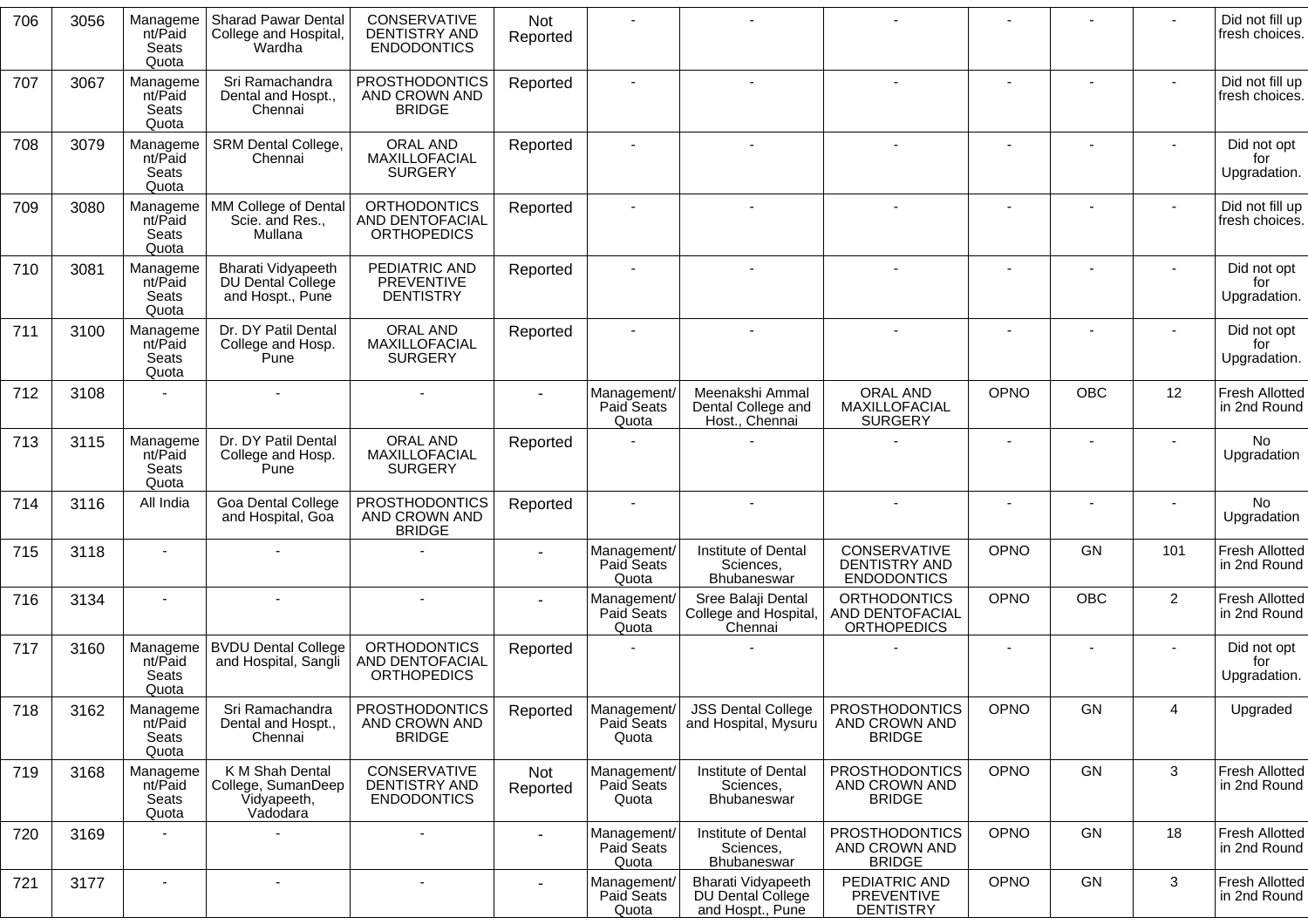| 722 | 3186 | Manageme<br>nt/Paid<br>Seats<br>Quota | Manipal College of<br>Dental Sce., Manipal                       | <b>PROSTHODONTICS</b><br>AND CROWN AND<br><b>BRIDGE</b>             | Reported               |                                             |                                                                 |                                                              |             |    |                | Did not opt<br>for<br>Upgradation.    |
|-----|------|---------------------------------------|------------------------------------------------------------------|---------------------------------------------------------------------|------------------------|---------------------------------------------|-----------------------------------------------------------------|--------------------------------------------------------------|-------------|----|----------------|---------------------------------------|
| 723 | 3191 | Manageme<br>nt/Paid<br>Seats<br>Quota | K M Shah Dental<br>College, SumanDeep<br>Vidyapeeth,<br>Vadodara | <b>PROSTHODONTICS</b><br>AND CROWN AND<br><b>BRIDGE</b>             | Reported               |                                             |                                                                 |                                                              |             |    |                | Did not opt<br>for<br>Upgradation.    |
| 724 | 3206 | Manageme<br>nt/Paid<br>Seats<br>Quota | SRM Dental College,<br>Chennai                                   | CONSERVATIVE<br><b>DENTISTRY AND</b><br><b>ENDODONTICS</b>          | Reported               | $\blacksquare$                              |                                                                 |                                                              |             |    |                | Did not opt<br>for<br>Upgradation.    |
| 725 | 3210 | Manageme<br>nt/Paid<br>Seats<br>Quota | <b>AB Shetty Memorial</b><br>Inst. of Dental Sce.,<br>Mangaluru  | PEDIATRIC AND<br><b>PREVENTIVE</b><br><b>DENTISTRY</b>              | Not<br>Reported        |                                             |                                                                 |                                                              |             |    |                | Did not fill up<br>fresh choices.     |
| 726 | 3235 | Manageme<br>nt/Paid<br>Seats<br>Quota | Institute of Dental<br>Sciences,<br><b>Bhubaneswar</b>           | <b>ORTHODONTICS</b><br>AND DENTOFACIAL<br><b>ORTHOPEDICS</b>        | Reported               |                                             |                                                                 |                                                              |             |    |                | Did not opt<br>for<br>Upgradation.    |
| 727 | 3249 | Manageme<br>nt/Paid<br>Seats<br>Quota | Yenepoya Dental<br>College, Yenepoya                             | <b>PROSTHODONTICS</b><br>AND CROWN AND<br><b>BRIDGE</b>             | Reported               | $\blacksquare$                              |                                                                 |                                                              |             |    |                | Did not opt<br>for<br>Upgradation.    |
| 728 | 3252 | Manageme<br>nt/Paid<br>Seats<br>Quota | Yenepoya Dental<br>College, Yenepoya                             | <b>PROSTHODONTICS</b><br>AND CROWN AND<br><b>BRIDGE</b>             | Not<br>Reported        |                                             |                                                                 |                                                              |             |    |                | Not Allotted.                         |
| 729 | 3259 | Manageme<br>nt/Paid<br>Seats<br>Quota | SRM Dental College,<br>Chennai                                   | CONSERVATIVE<br><b>DENTISTRY AND</b><br><b>ENDODONTICS</b>          | Not<br>Reported        | Management/<br>Paid Seats<br>Quota          | Amrita School of<br>Dentistry, Kochi                            | CONSERVATIVE<br>DENTISTRY AND<br><b>ENDODONTICS</b>          | <b>OPNO</b> | GN | 3              | <b>Fresh Allotted</b><br>in 2nd Round |
| 730 | 3263 | Manageme<br>nt/Paid<br>Seats<br>Quota | Amrita School of<br>Dentistry, Kochi                             | PEDIATRIC AND<br><b>PREVENTIVE</b><br><b>DENTISTRY</b>              | Reported               | Management/<br>Paid Seats<br>Quota          | <b>AB Shetty Memorial</b><br>Inst. of Dental Sce.,<br>Mangaluru | PEDIATRIC AND<br><b>PREVENTIVE</b><br><b>DENTISTRY</b>       | <b>OPNO</b> | GN | $\overline{2}$ | Upgraded                              |
| 731 | 3268 | Manageme<br>nt/Paid<br>Seats<br>Quota | Meenakshi Ammal<br>Dental College and<br>Host., Chennai          | <b>ORAL AND</b><br>MAXILLOFACIAL<br><b>SURGERY</b>                  | <b>Not</b><br>Reported |                                             |                                                                 |                                                              |             |    |                | Not Allotted.                         |
| 732 | 3271 | Manageme<br>nt/Paid<br>Seats<br>Quota | Sri Ramachandra<br>Dental and Hospt.,<br>Chennai                 | <b>PROSTHODONTICS</b><br>AND CROWN AND<br><b>BRIDGE</b>             | Reported               |                                             |                                                                 |                                                              |             |    |                | Did not opt<br>for<br>Upgradation.    |
| 733 | 3281 | Manageme<br>nt/Paid<br>Seats<br>Quota | Yenepoya Dental<br>College, Yenepoya                             | PROSTHODONTICS<br>AND CROWN AND<br><b>BRIDGE</b>                    |                        | Reported Management/<br>Paid Seats<br>Quota | Amrita School of<br>Dentistry, Kochi                            | <b>ORTHODONTICS</b><br>AND DENTOFACIAL<br><b>ORTHOPEDICS</b> | OPNO        | GN | $\Lambda$      | Upgraded                              |
| 734 | 3289 | Manageme<br>nt/Paid<br>Seats<br>Quota | Meenakshi Ammal<br>Dental College and<br>Host., Chennai          | <b>ORTHODONTICS</b><br><b>AND DENTOFACIAL</b><br><b>ORTHOPEDICS</b> | Reported               | $\overline{\phantom{a}}$                    |                                                                 |                                                              |             |    |                | No.<br>Upgradation                    |
| 735 | 3292 | Manageme<br>nt/Paid<br>Seats<br>Quota | Dr. DY Patil Dental<br>College and Hosp.<br>Pune                 | CONSERVATIVE<br><b>DENTISTRY AND</b><br><b>ENDODONTICS</b>          | Reported               |                                             |                                                                 |                                                              |             |    |                | Did not opt<br>for<br>Upgradation.    |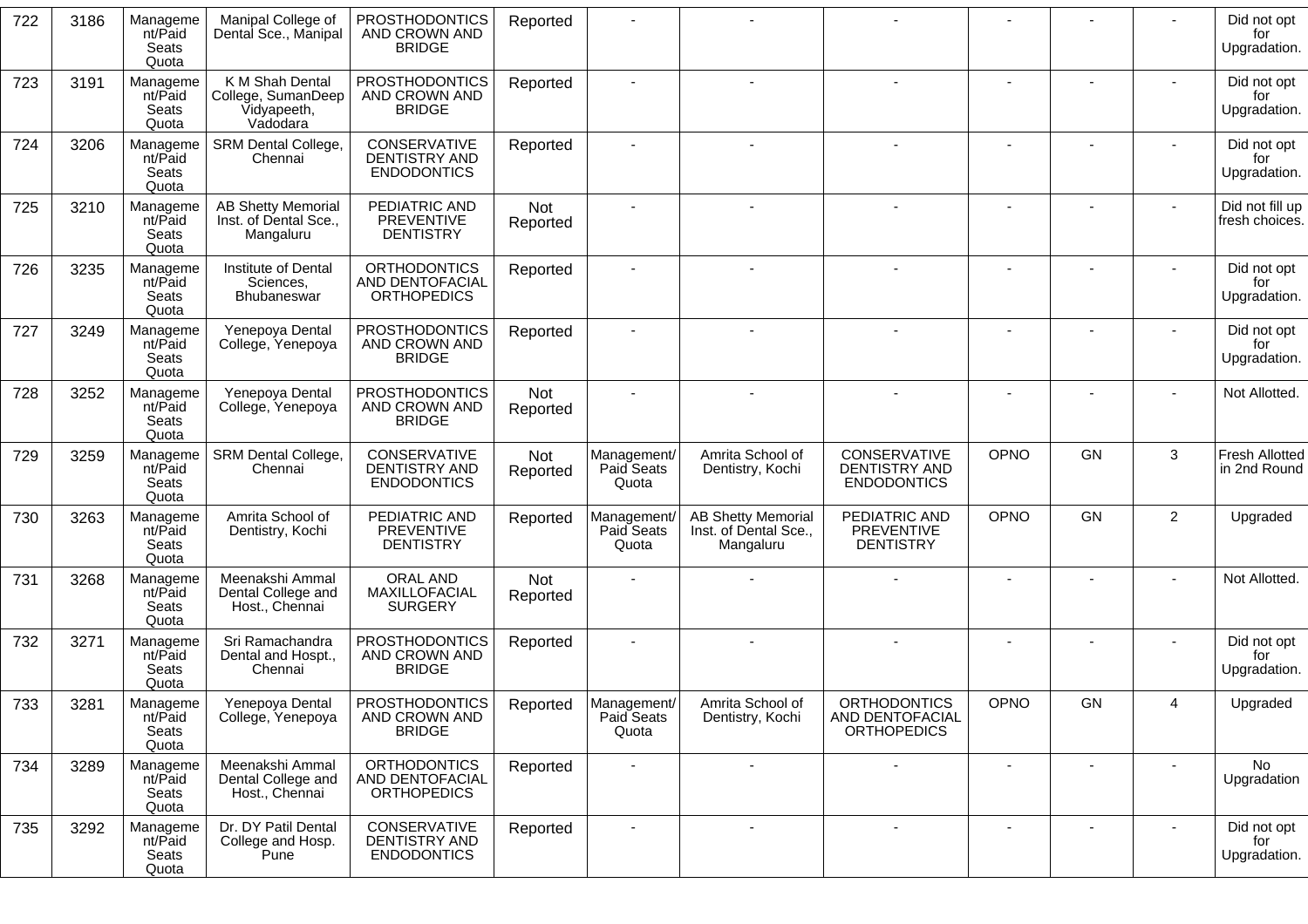| 736 | 3304 | Manageme<br>nt/Paid<br>Seats<br>Quota | Dr. DY Patil Dental<br>College and Hosp.<br>Pune                 | ORAL AND<br>MAXILLOFACIAL<br><b>SURGERY</b>                  | Reported        |                                    |                                                   |                                                            |                          |    |                | No<br>Upgradation                     |
|-----|------|---------------------------------------|------------------------------------------------------------------|--------------------------------------------------------------|-----------------|------------------------------------|---------------------------------------------------|------------------------------------------------------------|--------------------------|----|----------------|---------------------------------------|
| 737 | 3308 |                                       |                                                                  |                                                              |                 | Paid Seats<br>Quota                | Management/ Rural Dental College,<br>Loni         | ORAL AND<br>MAXILLOFACIAL<br><b>SURGERY</b>                | OPNO                     | GN | 6              | Fresh Allotted<br>in 2nd Round        |
| 738 | 3321 | Manageme<br>nt/Paid<br>Seats<br>Quota | Dr. DY Patil Dental<br>College and Hosp.<br>Pune                 | CONSERVATIVE<br><b>DENTISTRY AND</b><br><b>ENDODONTICS</b>   | Not<br>Reported |                                    |                                                   |                                                            |                          |    |                | Did not fill up<br>fresh choices.     |
| 739 | 3323 | Manageme<br>nt/Paid<br>Seats<br>Quota | <b>BVDU Dental College</b><br>and Hospital, Sangli               | CONSERVATIVE<br><b>DENTISTRY AND</b><br><b>ENDODONTICS</b>   | Reported        |                                    |                                                   |                                                            |                          |    |                | No<br>Upgradation                     |
| 740 | 3337 |                                       |                                                                  |                                                              |                 | Management/<br>Paid Seats<br>Quota | Dr. DY Patil Dental<br>College and Hosp.<br>Pune  | <b>CONSERVATIVE</b><br>DENTISTRY AND<br><b>ENDODONTICS</b> | OPNO                     | GN | 3              | <b>Fresh Allotted</b><br>in 2nd Round |
| 741 | 3350 | Manageme<br>nt/Paid<br>Seats<br>Quota | SRM Katt. Dental<br>College and Hospt.<br>Chennai                | CONSERVATIVE<br><b>DENTISTRY AND</b><br><b>ENDODONTICS</b>   | Reported        |                                    |                                                   |                                                            | $\sim$                   |    |                | <b>No</b><br>Upgradation              |
| 742 | 3372 | Manageme<br>nt/Paid<br>Seats<br>Quota | <b>BVDU Dental College</b><br>and Hospital, Navi<br>Mumbai       | <b>ORTHODONTICS</b><br>AND DENTOFACIAL<br><b>ORTHOPEDICS</b> | Reported        |                                    |                                                   |                                                            |                          |    |                | No<br>Upgradation                     |
| 743 | 3382 | Manageme<br>nt/Paid<br>Seats<br>Quota | Dr. DY Patil Dental<br>College and Hosp.<br>Navi Mumbai          | <b>ORTHODONTICS</b><br>AND DENTOFACIAL<br><b>ORTHOPEDICS</b> | Reported        |                                    |                                                   |                                                            |                          |    |                | No<br>Upgradation                     |
| 744 | 3413 |                                       |                                                                  |                                                              |                 | Management/<br>Paid Seats<br>Quota | School of Dental<br>Sciences and<br>KIMSDU, Karad | ORAL AND<br>MAXILLOFACIAL<br><b>SURGERY</b>                | OPNO                     | GN | 32             | <b>Fresh Allotted</b><br>in 2nd Round |
| 745 | 3415 | Manageme<br>nt/Paid<br>Seats<br>Quota | K M Shah Dental<br>College, SumanDeep<br>Vidyapeeth,<br>Vadodara | PEDIATRIC AND<br><b>PREVENTIVE</b><br><b>DENTISTRY</b>       | Reported        |                                    |                                                   |                                                            |                          |    |                | No<br>Upgradation                     |
| 746 | 3420 | Manageme<br>nt/Paid<br>Seats<br>Quota | <b>Sharad Pawar Dental</b><br>College and Hospital,<br>Wardha    | <b>PROSTHODONTICS</b><br>AND CROWN AND<br><b>BRIDGE</b>      | Reported        |                                    |                                                   |                                                            |                          |    |                | Did not opt<br>for<br>Upgradation.    |
| 747 | 3425 | Manageme<br>nt/Paid<br>Seats<br>Quota | Manipal College of<br>Dental Science,<br>Mangalore               | CONSERVATIVE<br>DENTISTRY AND<br><b>ENDODONTICS</b>          | Reported        |                                    |                                                   |                                                            |                          |    |                | Did not opt<br>for<br>Upgradation.    |
| 748 | 3427 | Manageme<br>nt/Paid<br>Seats<br>Quota | <b>BVDU Dental College</b><br>and Hospital, Sangli               | CONSERVATIVE<br><b>DENTISTRY AND</b><br><b>ENDODONTICS</b>   | Reported        |                                    |                                                   |                                                            |                          |    |                | Did not opt<br>for<br>Upgradation.    |
| 749 | 3428 | Manageme<br>nt/Paid<br>Seats<br>Quota | <b>SRM Dental College,</b><br>Chennai                            | <b>PROSTHODONTICS</b><br>AND CROWN AND<br><b>BRIDGE</b>      | Reported        |                                    |                                                   | $\overline{\phantom{a}}$                                   | $\overline{\phantom{a}}$ |    |                | No<br>Upgradation                     |
| 750 | 3433 | Manageme<br>nt/Paid<br>Seats<br>Quota | Manipal College of<br>Dental Sce., Manipal                       | <b>PROSTHODONTICS</b><br>AND CROWN AND<br><b>BRIDGE</b>      | Reported        | Management/<br>Paid Seats<br>Quota | Yenepoya Dental<br>College, Yenepoya              | <b>PROSTHODONTICS</b><br>AND CROWN AND<br><b>BRIDGE</b>    | OPNO                     | GN | $\overline{2}$ | Upgraded                              |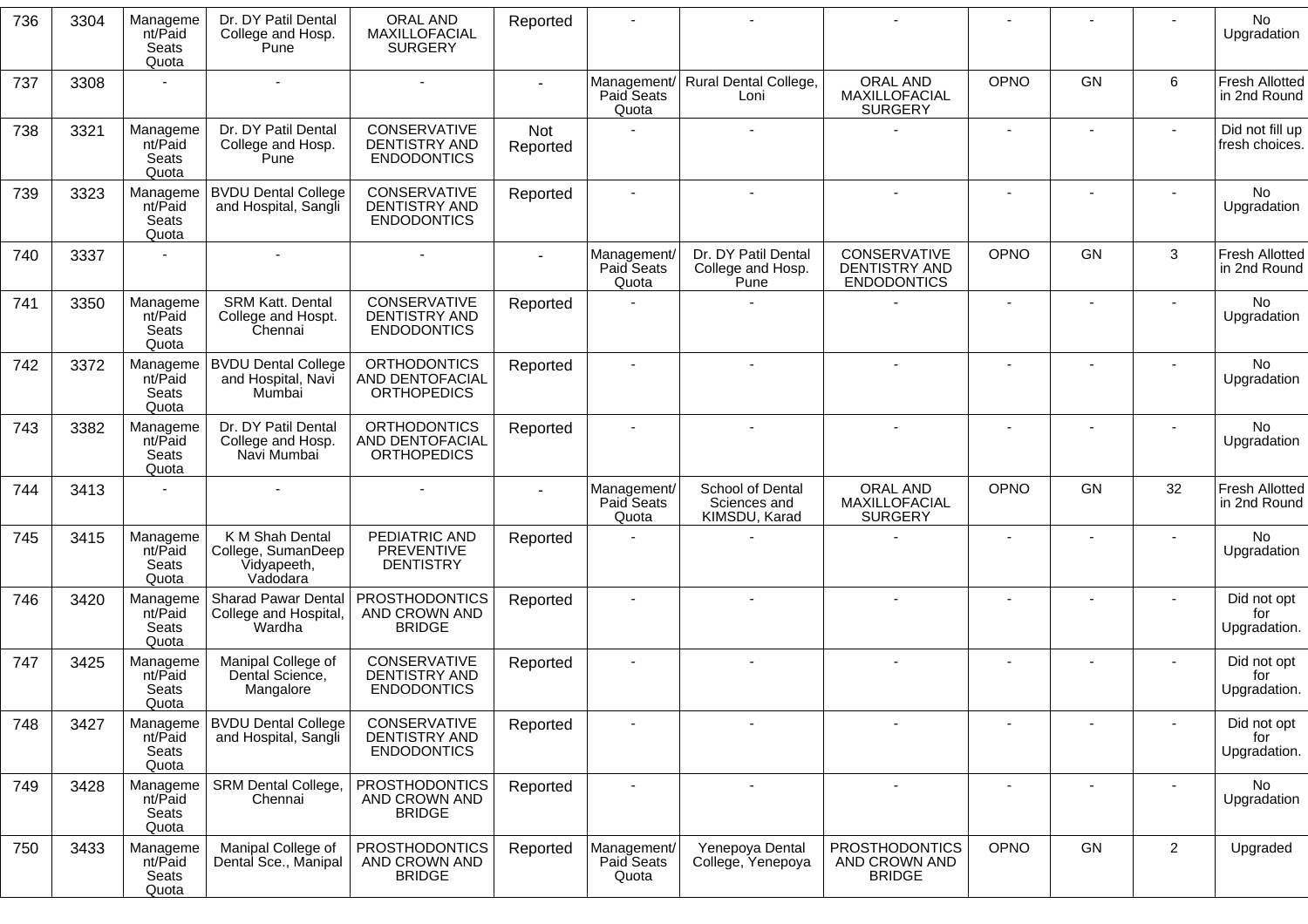| 751 | 3435 | Manageme<br>nt/Paid<br>Seats<br>Quota | Meenakshi Ammal<br>Dental College and<br>Host., Chennai | <b>ORTHODONTICS</b><br><b>AND DENTOFACIAL</b><br><b>ORTHOPEDICS</b> | Reported        |                                    |                                                         |                                                                   |                |                |        | No<br>Upgradation                     |
|-----|------|---------------------------------------|---------------------------------------------------------|---------------------------------------------------------------------|-----------------|------------------------------------|---------------------------------------------------------|-------------------------------------------------------------------|----------------|----------------|--------|---------------------------------------|
| 752 | 3436 | Manageme<br>nt/Paid<br>Seats<br>Quota | <b>BVDU Dental College</b><br>and Hospital, Sangli      | <b>PROSTHODONTICS</b><br>AND CROWN AND<br><b>BRIDGE</b>             | Reported        |                                    |                                                         |                                                                   |                |                |        | No<br>Upgradation                     |
| 753 | 3439 | Manageme<br>nt/Paid<br>Seats<br>Quota | Dr. DY Patil Dental<br>College and Hosp.<br>Pune        | CONSERVATIVE<br>DENTISTRY AND<br><b>ENDODONTICS</b>                 | Reported        |                                    |                                                         |                                                                   |                | $\blacksquare$ |        | Did not opt<br>for<br>Upgradation.    |
| 754 | 3443 | Manageme<br>nt/Paid<br>Seats<br>Quota | <b>BVDU Dental College</b><br>and Hospital, Sangli      | <b>ORTHODONTICS</b><br><b>AND DENTOFACIAL</b><br><b>ORTHOPEDICS</b> | Reported        |                                    |                                                         |                                                                   |                |                |        | Did not opt<br>for<br>Upgradation.    |
| 755 | 3448 | Manageme<br>nt/Paid<br>Seats<br>Quota | Sharad Pawar Dental<br>College and Hospital,<br>Wardha  | PROSTHODONTICS<br>AND CROWN AND<br><b>BRIDGE</b>                    | Reported        | Management/<br>Paid Seats<br>Quota | <b>BVDU Dental College</b><br>and Hospital, Sangli      | <b>PROSTHODONTICS</b><br>AND CROWN AND<br><b>BRIDGE</b>           | <b>OPNO</b>    | <b>GN</b>      | 5      | Upgraded                              |
| 756 | 3452 | Manageme<br>nt/Paid<br>Seats<br>Quota | Manipal College of<br>Dental Sce., Manipal              | CONSERVATIVE<br><b>DENTISTRY AND</b><br><b>ENDODONTICS</b>          | Reported        |                                    |                                                         |                                                                   |                |                |        | Did not opt<br>for<br>Upgradation.    |
| 757 | 3467 | Manageme<br>nt/Paid<br>Seats<br>Quota | School of Dental<br>Sciences and<br>KIMSDU, Karad       | CONSERVATIVE<br><b>DENTISTRY AND</b><br><b>ENDODONTICS</b>          | Not<br>Reported | Management/<br>Paid Seats<br>Quota | Yenepoya Dental<br>College, Yenepoya                    | <b>CONSERVATIVE</b><br><b>DENTISTRY AND</b><br><b>ENDODONTICS</b> | OPNO           | GN             | 9      | <b>Fresh Allotted</b><br>in 2nd Round |
| 758 | 3497 |                                       |                                                         |                                                                     |                 | Management/<br>Paid Seats<br>Quota | SRM Katt. Dental<br>College and Hospt.<br>Chennai       | <b>ORTHODONTICS</b><br>AND DENTOFACIAL<br><b>ORTHOPEDICS</b>      | OPNO           | <b>GN</b>      | 9      | <b>Fresh Allotted</b><br>in 2nd Round |
| 759 | 3504 | Manageme<br>nt/Paid<br>Seats<br>Quota | Meenakshi Ammal<br>Dental College and<br>Host., Chennai | <b>ORTHODONTICS</b><br>AND DENTOFACIAL<br><b>ORTHOPEDICS</b>        | Reported        |                                    |                                                         |                                                                   |                |                |        | <b>No</b><br>Upgradation              |
| 760 | 3507 | Manageme<br>nt/Paid<br>Seats<br>Quota | Indira Gandhi Dental<br>College and SBV,<br>Pondycherry | ORAL AND<br>MAXILLOFACIAL<br><b>SURGERY</b>                         | Reported        |                                    |                                                         |                                                                   |                |                |        | No.<br>Upgradation                    |
| 761 | 3508 | Manageme<br>nt/Paid<br>Seats<br>Quota | SRM Dental College,<br>Chennai                          | ORAL AND<br>MAXILLOFACIAL<br><b>SURGERY</b>                         | Reported        |                                    |                                                         |                                                                   |                |                |        | Did not opt<br>for<br>Upgradation.    |
| 762 | 3522 | Manageme<br>nt/Paid<br>Seats<br>Quota | Amrita School of<br>Dentistry, Kochi                    | CONSERVATIVE<br>DENTISTRY AND<br><b>ENDODONTICS</b>                 | Reported        |                                    |                                                         |                                                                   |                |                |        | Did not fill up<br>fresh choices.     |
| 763 | 3534 | Manageme<br>nt/Paid<br>Seats<br>Quota | Meenakshi Ammal<br>Dental College and<br>Host., Chennai | <b>ORTHODONTICS</b><br>AND DENTOFACIAL<br><b>ORTHOPEDICS</b>        | Reported        |                                    |                                                         |                                                                   |                |                |        | No.<br>Upgradation                    |
| 764 | 3535 | $\overline{\phantom{a}}$              | $\sim$                                                  | $\sim$                                                              |                 | Management/<br>Paid Seats<br>Quota | Kalinga Institute of<br>Dental Sciences,<br>Bhubaneswar | CONSERVATIVE<br><b>DENTISTRY AND</b><br><b>ENDODONTICS</b>        | OPNO           | GN             | 196    | <b>Fresh Allotted</b><br>in 2nd Round |
| 765 | 3563 | Manageme<br>nt/Paid<br>Seats<br>Quota | Sree Balaji Dental<br>College and Hospital,<br>Chennai  | CONSERVATIVE<br>DENTISTRY AND<br><b>ENDODONTICS</b>                 | Reported        |                                    |                                                         |                                                                   | $\blacksquare$ | $\blacksquare$ | $\sim$ | No<br>Upgradation                     |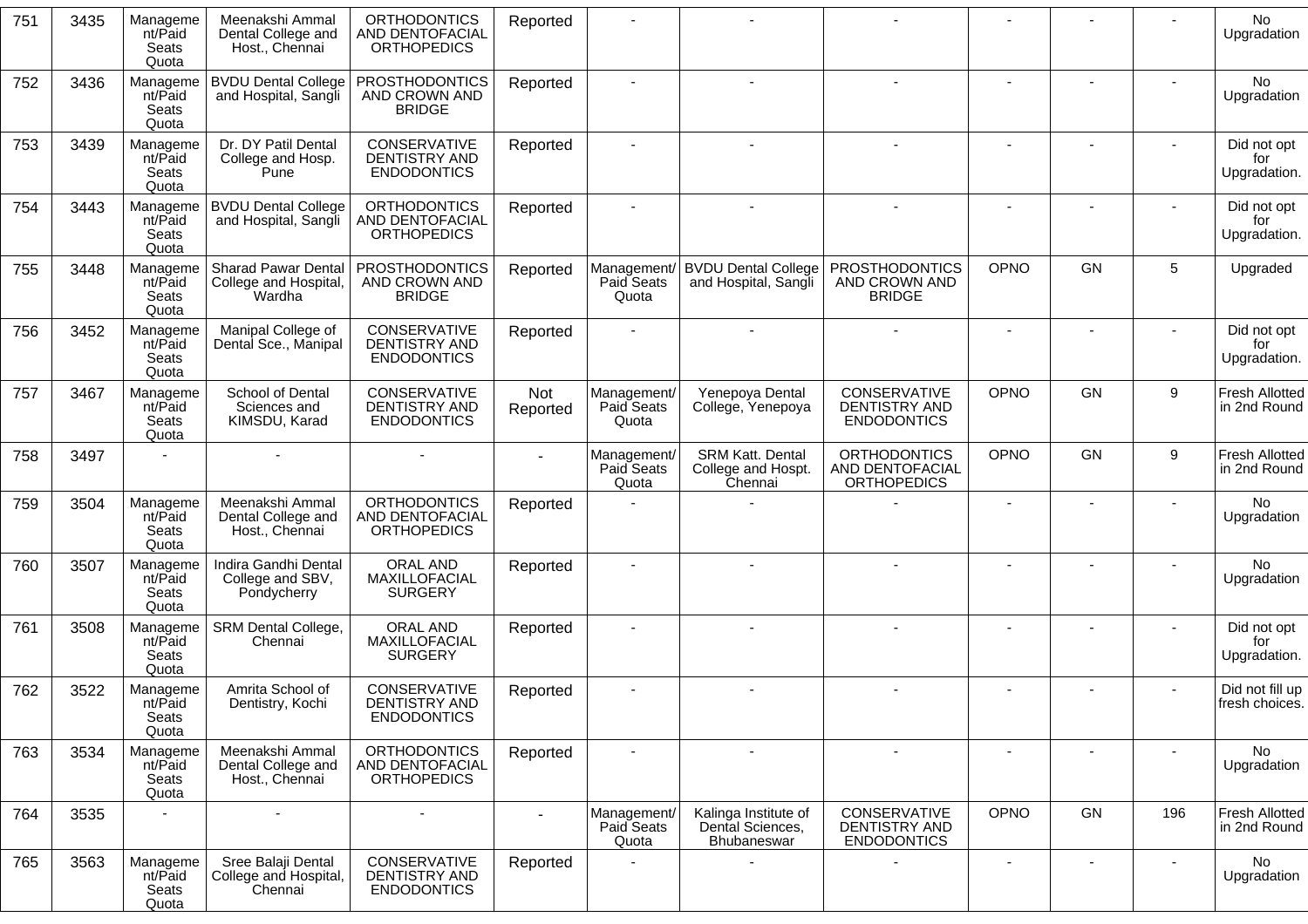| 766 | 3566 | Manageme<br>nt/Paid<br>Seats<br>Quota | K M Shah Dental<br>College, SumanDeep<br>Vidyapeeth,<br>Vadodara          | CONSERVATIVE<br>DENTISTRY AND<br><b>ENDODONTICS</b>          | Not<br>Reported |                                    |                                                  |                                                         |      |                          |        | Not Allotted.                      |
|-----|------|---------------------------------------|---------------------------------------------------------------------------|--------------------------------------------------------------|-----------------|------------------------------------|--------------------------------------------------|---------------------------------------------------------|------|--------------------------|--------|------------------------------------|
| 767 | 3569 | Manageme<br>nt/Paid<br>Seats<br>Quota | Yenepoya Dental<br>College, Yenepoya                                      | PEDIATRIC AND<br><b>PREVENTIVE</b><br><b>DENTISTRY</b>       | Reported        |                                    |                                                  |                                                         |      |                          |        | No<br>Upgradation                  |
| 768 | 3604 | Manageme<br>nt/Paid<br>Seats<br>Quota | Amrita School of<br>Dentistry, Kochi                                      | CONSERVATIVE<br>DENTISTRY AND<br><b>ENDODONTICS</b>          | Reported        | $\overline{\phantom{a}}$           |                                                  |                                                         |      |                          |        | Did not opt<br>for<br>Upgradation. |
| 769 | 3610 | Manageme<br>nt/Paid<br>Seats<br>Quota | <b>SRM Dental College,</b><br>Chennai                                     | <b>PROSTHODONTICS</b><br>AND CROWN AND<br><b>BRIDGE</b>      | Reported        | Management/<br>Paid Seats<br>Quota | Sri Ramachandra<br>Dental and Hospt.,<br>Chennai | <b>PROSTHODONTICS</b><br>AND CROWN AND<br><b>BRIDGE</b> | OPNO | GN                       | 3      | Upgraded                           |
| 770 | 3616 | Manageme<br>nt/Paid<br>Seats<br>Quota | Santosh Dentall<br>College and Hsopital,<br>Ghaziabad                     | PEDIATRIC AND<br><b>PREVENTIVE</b><br><b>DENTISTRY</b>       | Reported        |                                    |                                                  |                                                         |      |                          |        | Did not opt<br>for<br>Upgradation. |
| 771 | 3617 | Manageme<br>nt/Paid<br>Seats<br>Quota | <b>MANAV RACHNA</b><br>DENTAL COLLEGE<br>FARIDABAD                        | <b>PROSTHODONTICS</b><br>AND CROWN AND<br><b>BRIDGE</b>      | Not<br>Reported | $\blacksquare$                     |                                                  |                                                         |      |                          |        | Not Allotted.                      |
| 772 | 3630 | Manageme<br>nt/Paid<br>Seats<br>Quota | <b>BVDU Dental College</b><br>and Hospital, Navi<br>Mumbai                | <b>ORTHODONTICS</b><br>AND DENTOFACIAL<br><b>ORTHOPEDICS</b> | Reported        | $\overline{\phantom{a}}$           |                                                  |                                                         |      |                          |        | No<br>Upgradation                  |
| 773 | 3635 | All India                             | <b>Regional Dental</b><br>College, Guwahati                               | CONSERVATIVE<br>DENTISTRY AND<br><b>ENDODONTICS</b>          | Reported        |                                    |                                                  |                                                         |      |                          |        | Did not opt<br>for<br>Upgradation. |
| 774 | 3651 | Manageme<br>nt/Paid<br>Seats<br>Quota | <b>Bharati Vidyapeeth</b><br><b>DU Dental College</b><br>and Hospt., Pune | PEDIATRIC AND<br><b>PREVENTIVE</b><br><b>DENTISTRY</b>       | Reported        |                                    |                                                  |                                                         |      |                          |        | Did not opt<br>for<br>Upgradation. |
| 775 | 3654 | Manageme<br>nt/Paid<br>Seats<br>Quota | Saveetha Dental<br>College, Chennai                                       | PUBLIC HEALTH<br><b>DENTISTRY</b>                            | Reported        |                                    |                                                  |                                                         |      |                          |        | Did not opt<br>for<br>Upgradation. |
| 776 | 3658 | Manageme<br>nt/Paid<br>Seats<br>Quota | Dr. DY Patil Dental<br>College and Hosp.<br>Pune                          | CONSERVATIVE<br>DENTISTRY AND<br><b>ENDODONTICS</b>          | Reported        |                                    |                                                  |                                                         |      |                          |        | No<br>Upgradation                  |
| 777 | 3674 | Manageme<br>nt/Paid<br>Seats<br>Quota | Sharad Pawar Dental   PROSTHODONTICS<br>College and Hospital,  <br>Wardha | AND CROWN AND<br><b>BRIDGE</b>                               | Reported        |                                    |                                                  |                                                         |      |                          |        | No<br>Upgradation                  |
| 778 | 3690 | Manageme<br>nt/Paid<br>Seats<br>Quota | <b>BVDU Dental College</b><br>and Hospital, Navi<br>Mumbai                | <b>PROSTHODONTICS</b><br>AND CROWN AND<br><b>BRIDGE</b>      | Reported        | $\overline{\phantom{a}}$           |                                                  |                                                         |      |                          |        | No<br>Upgradation                  |
| 779 | 3704 | Manageme<br>nt/Paid<br>Seats<br>Quota | Manipal College of<br>Dental Sce., Manipal                                | <b>CONSERVATIVE</b><br>DENTISTRY AND<br><b>ENDODONTICS</b>   | Reported        | $\overline{\phantom{a}}$           | $\overline{\phantom{a}}$                         | $\overline{\phantom{a}}$                                |      | $\overline{\phantom{a}}$ | $\sim$ | Did not opt<br>for<br>Upgradation. |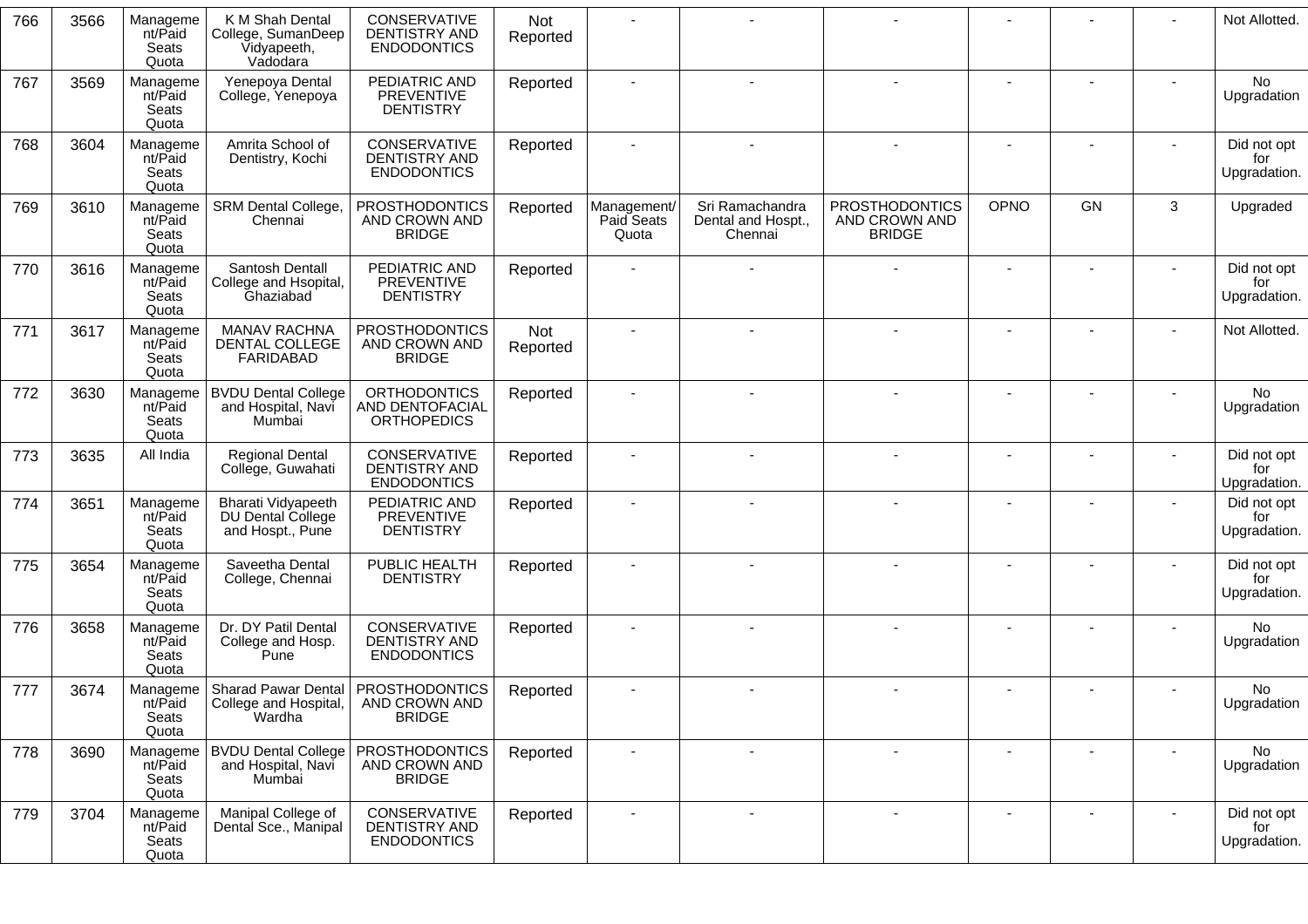| 780 | 3714 | Manageme<br>nt/Paid<br>Seats<br>Quota | Sree Balaji Dental<br>College and Hospital,<br>Chennai        | <b>ORTHODONTICS</b><br>AND DENTOFACIAL<br><b>ORTHOPEDICS</b> | Reported               |                                    |                                                                 |                                                            |                          |            |                | <b>No</b><br>Upgradation              |
|-----|------|---------------------------------------|---------------------------------------------------------------|--------------------------------------------------------------|------------------------|------------------------------------|-----------------------------------------------------------------|------------------------------------------------------------|--------------------------|------------|----------------|---------------------------------------|
| 781 | 3757 | Manageme<br>nt/Paid<br>Seats<br>Quota | Bharati Vidyapeeth<br>DU Dental College<br>and Hospt., Pune   | PEDIATRIC AND<br><b>PREVENTIVE</b><br><b>DENTISTRY</b>       | <b>Not</b><br>Reported | Management/<br>Paid Seats<br>Quota | Manipal College of<br>Dental Science,<br>Mangalore              | CONSERVATIVE<br><b>DENTISTRY AND</b><br><b>ENDODONTICS</b> | <b>OPNO</b>              | GN         | 59             | <b>Fresh Allotted</b><br>in 2nd Round |
| 782 | 3761 |                                       |                                                               |                                                              |                        | Management/<br>Paid Seats<br>Quota | <b>AB Shetty Memorial</b><br>Inst. of Dental Sce.,<br>Mangaluru | <b>PERIODONTOLOGY</b>                                      | OPNO                     | GN         | 11             | <b>Fresh Allotted</b><br>in 2nd Round |
| 783 | 3793 | Manageme<br>nt/Paid<br>Seats<br>Quota | Rural Dental College,<br>Loni                                 | <b>PROSTHODONTICS</b><br>AND CROWN AND<br><b>BRIDGE</b>      | Reported               | Management/<br>Paid Seats<br>Quota | KLE VK Inst. of<br>Dental Scie. Belagavi                        | <b>PROSTHODONTICS</b><br>AND CROWN AND<br><b>BRIDGE</b>    | <b>OPNO</b>              | <b>OBC</b> | $\mathbf{1}$   | Upgraded                              |
| 784 | 3795 | Manageme<br>nt/Paid<br>Seats<br>Quota | Dr. DY Patil Dental<br>College and Hosp.<br>Pune              | <b>ORTHODONTICS</b><br>AND DENTOFACIAL<br><b>ORTHOPEDICS</b> | Reported               |                                    |                                                                 |                                                            | $\overline{\phantom{a}}$ |            |                | Did not opt<br>for<br>Upgradation.    |
| 785 | 3798 | Manageme<br>nt/Paid<br>Seats<br>Quota | Institute of Dental<br>Sciences,<br>Bhubaneswar               | PEDIATRIC AND<br><b>PREVENTIVE</b><br><b>DENTISTRY</b>       | Reported               |                                    |                                                                 |                                                            |                          |            |                | No<br>Upgradation                     |
| 786 | 3801 |                                       |                                                               |                                                              |                        | Management/<br>Paid Seats<br>Quota | Sri Siddhartha<br>DentalCollege,<br>Tumkur                      | ORAL AND<br>MAXILLOFACIAL<br><b>SURGERY</b>                | <b>OPNO</b>              | GN         | $\overline{7}$ | <b>Fresh Allotted</b><br>in 2nd Round |
| 787 | 3811 |                                       |                                                               |                                                              |                        | Management/<br>Paid Seats<br>Quota | KLE VK Inst. of<br>Dental Scie. Belagavi                        | PROSTHODONTICS<br>AND CROWN AND<br><b>BRIDGE</b>           | OPNO                     | GN         | 12             | <b>Fresh Allotted</b><br>in 2nd Round |
| 788 | 3814 | Manageme<br>nt/Paid<br>Seats<br>Quota | Yenepoya Dental<br>College, Yenepoya                          | PEDIATRIC AND<br><b>PREVENTIVE</b><br><b>DENTISTRY</b>       | Reported               |                                    |                                                                 |                                                            |                          |            |                | <b>No</b><br>Upgradation              |
| 789 | 3817 | Manageme<br>nt/Paid<br>Seats<br>Quota | Manipal College of<br>Dental Sce., Manipal                    | CONSERVATIVE<br><b>DENTISTRY AND</b><br><b>ENDODONTICS</b>   | Reported               |                                    |                                                                 |                                                            |                          |            |                | No<br>Upgradation                     |
| 790 | 3822 | Manageme<br>nt/Paid<br>Seats<br>Quota | Meenakshi Ammal<br>Dental College and<br>Host., Chennai       | ORAL AND<br>MAXILLOFACIAL<br><b>SURGERY</b>                  | Reported               |                                    |                                                                 |                                                            |                          |            |                | Did not opt<br>for<br>Upgradation.    |
| 791 | 3824 | Manageme<br>nt/Paid<br>Seats<br>Quota | <b>Sharad Pawar Dental</b><br>College and Hospital,<br>Wardha | <b>PROSTHODONTICS</b><br>AND CROWN AND<br><b>BRIDGE</b>      | Not<br>Reported        |                                    |                                                                 |                                                            | $\blacksquare$           |            |                | Not Allotted.                         |
| 792 | 3826 | All India                             | <b>Government Dental</b><br>College,<br>Thiruvananthapuram    | <b>PROSTHODONTICS</b><br>AND CROWN AND<br><b>BRIDGE</b>      | Reported               |                                    |                                                                 |                                                            |                          |            |                | Did not opt<br>for<br>Upgradation.    |
| 793 | 3828 | Manageme<br>nt/Paid<br>Seats<br>Quota | Saveetha Dental<br>College, Chennai                           | <b>PERIODONTOLOGY</b>                                        | Not<br>Reported        |                                    |                                                                 |                                                            |                          |            |                | Did not fill up<br>fresh choices.     |
| 794 | 3853 |                                       | $\blacksquare$                                                | $\blacksquare$                                               |                        | Paid Seats<br>Quota                | Management/ Rural Dental College,<br>Loni                       | <b>PROSTHODONTICS</b><br>AND CROWN AND<br><b>BRIDGE</b>    | OPNO                     | GN         | 26             | <b>Fresh Allotted</b><br>in 2nd Round |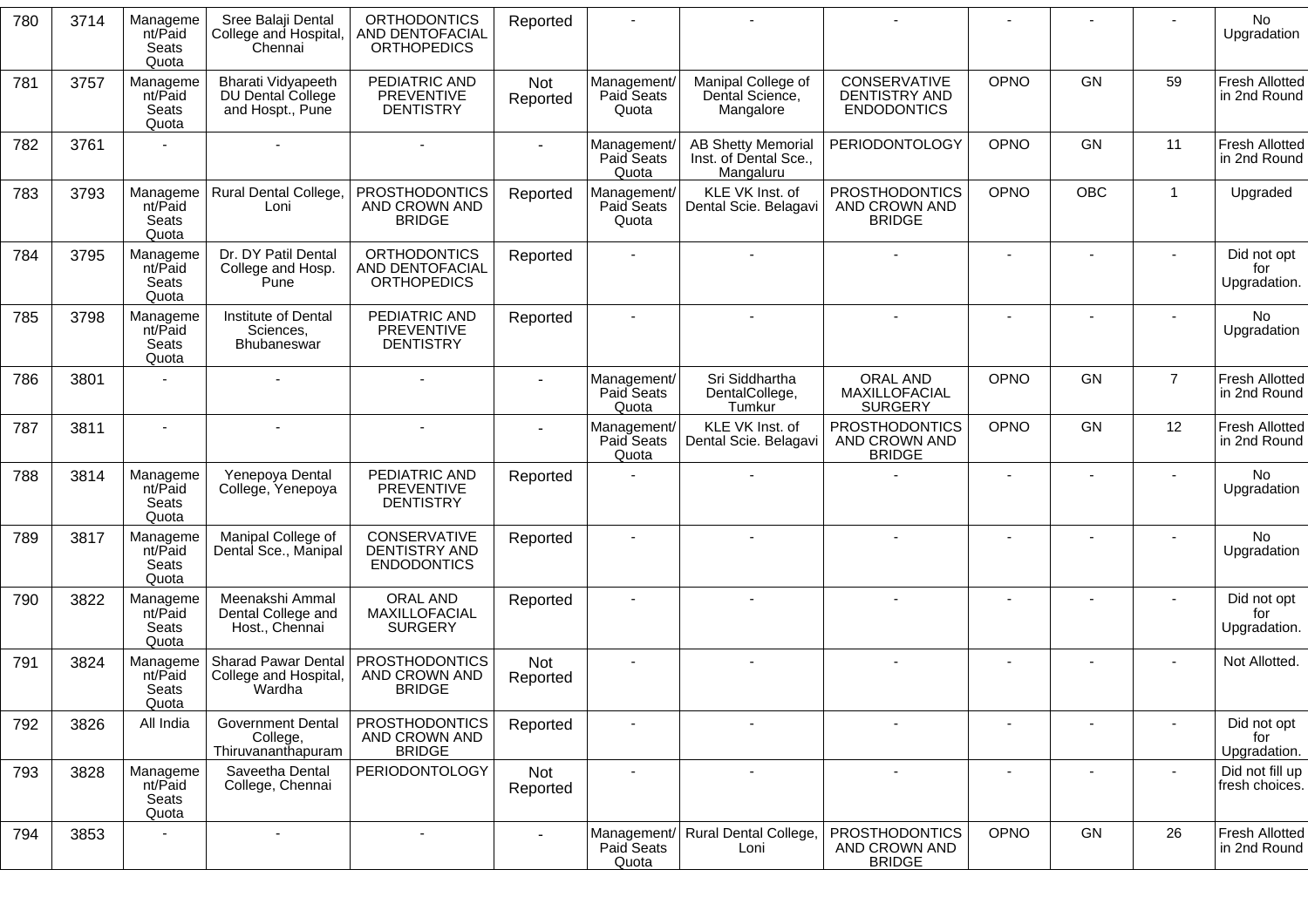| 795 | 3861 | Manageme<br>nt/Paid<br>Seats<br>Quota | Sri Siddhartha<br>DentalCollege,<br>Tumkur                      | PEDIATRIC AND<br><b>PREVENTIVE</b><br><b>DENTISTRY</b>       | Not<br>Reported        |                                    |                                                            |                                                              |                          |            |                | Did not fill up<br>fresh choices.     |
|-----|------|---------------------------------------|-----------------------------------------------------------------|--------------------------------------------------------------|------------------------|------------------------------------|------------------------------------------------------------|--------------------------------------------------------------|--------------------------|------------|----------------|---------------------------------------|
| 796 | 3863 | Manageme<br>nt/Paid<br>Seats<br>Quota | <b>SRM Dental College,</b><br>Chennai                           | CONSERVATIVE<br><b>DENTISTRY AND</b><br><b>ENDODONTICS</b>   | Not<br>Reported        | Management/<br>Paid Seats<br>Quota | <b>SRM Dental College,</b><br>Chennai                      | CONSERVATIVE<br><b>DENTISTRY AND</b><br><b>ENDODONTICS</b>   | OPNO                     | <b>OBC</b> | 13             | <b>Fresh Allotted</b><br>in 2nd Round |
| 797 | 3880 |                                       |                                                                 |                                                              |                        | Management/<br>Paid Seats<br>Quota | Dr. DY Patil Dental<br>College and Hosp.<br>Navi Mumbai    | ORAL AND<br>MAXILLOFACIAL<br><b>SURGERY</b>                  | <b>OPNO</b>              | <b>GN</b>  | $\overline{7}$ | <b>Fresh Allotted</b><br>in 2nd Round |
| 798 | 3881 | Manageme<br>nt/Paid<br>Seats<br>Quota | Sree Balaji Dental<br>College and Hospital,<br>Chennai          | PEDIATRIC AND<br><b>PREVENTIVE</b><br><b>DENTISTRY</b>       | Reported               |                                    |                                                            |                                                              |                          |            |                | Did not opt<br>for<br>Upgradation.    |
| 799 | 3897 | Manageme<br>nt/Paid<br>Seats<br>Quota | Meenakshi Ammal<br>Dental College and<br>Host., Chennai         | ORAL AND<br>MAXILLOFACIAL<br><b>SURGERY</b>                  | Not<br>Reported        |                                    |                                                            |                                                              | $\overline{\phantom{a}}$ |            |                | Did not fill up<br>fresh choices.     |
| 800 | 3902 | Manageme<br>nt/Paid<br>Seats<br>Quota | School of Dental<br>Sciences and<br>KIMSDU, Karad               | CONSERVATIVE<br><b>DENTISTRY AND</b><br><b>ENDODONTICS</b>   | Reported               | Management/<br>Paid Seats<br>Quota | School of Dental<br>Sciences and<br>KIMSDU, Karad          | ORAL AND<br>MAXILLOFACIAL<br><b>SURGERY</b>                  | OPNO                     | <b>GN</b>  | 28             | Upgraded                              |
| 801 | 3904 | Manageme<br>nt/Paid<br>Seats<br>Quota | VMS Dental College,<br>Salem                                    | <b>ORTHODONTICS</b><br>AND DENTOFACIAL<br><b>ORTHOPEDICS</b> | Reported               |                                    |                                                            |                                                              |                          |            |                | Did not opt<br>for<br>Upgradation.    |
| 802 | 3905 | Manageme<br>nt/Paid<br>Seats<br>Quota | <b>AB Shetty Memorial</b><br>Inst. of Dental Sce.,<br>Mangaluru | ORAL MEDICINE<br>AND RADIOLOGY                               | <b>Not</b><br>Reported |                                    |                                                            |                                                              | $\blacksquare$           |            |                | Did not fill up<br>fresh choices.     |
| 803 | 3910 | Manageme<br>nt/Paid<br>Seats<br>Quota | SRM Dental College,<br>Chennai                                  | <b>PROSTHODONTICS</b><br>AND CROWN AND<br><b>BRIDGE</b>      | Reported               |                                    |                                                            |                                                              |                          |            |                | No.<br>Upgradation                    |
| 804 | 3920 | Manageme<br>nt/Paid<br>Seats<br>Quota | SRM Dental College,<br>Chennai                                  | <b>PROSTHODONTICS</b><br>AND CROWN AND<br><b>BRIDGE</b>      | Reported               |                                    |                                                            |                                                              |                          |            |                | No.<br>Upgradation                    |
| 805 | 3958 | Manageme<br>nt/Paid<br>Seats<br>Quota | MM College of Dental<br>Scie. and Res.,<br>Mullana              | <b>ORTHODONTICS</b><br>AND DENTOFACIAL<br><b>ORTHOPEDICS</b> | Reported               | Management/<br>Paid Seats<br>Quota | <b>BVDU Dental College</b><br>and Hospital, Navi<br>Mumbai | <b>ORTHODONTICS</b><br>AND DENTOFACIAL<br><b>ORTHOPEDICS</b> | OPNO                     | SC         | 172            | Upgraded                              |
| 806 | 3972 | Muslim<br>Minority<br>Quota           | Yenepoya Dental<br>College, Yenepoya                            | CONSERVATIVE<br>DENTISTRY AND<br><b>ENDODONTICS</b>          | Reported               |                                    |                                                            |                                                              |                          |            |                | Did not fill up<br>fresh choices.     |
| 807 | 3976 | Manageme<br>nt/Paid<br>Seats<br>Quota | Sree Balaji Dental<br>College and Hospital,<br>Chennai          | <b>ORTHODONTICS</b><br>AND DENTOFACIAL<br><b>ORTHOPEDICS</b> | Not<br>Reported        |                                    |                                                            | $\blacksquare$                                               | $\overline{\phantom{a}}$ |            |                | Did not fill up<br>fresh choices.     |
| 808 | 3977 | Manageme<br>nt/Paid<br>Seats<br>Quota | <b>SRM Katt. Dental</b><br>College and Hospt.<br>Chennai        | CONSERVATIVE<br><b>DENTISTRY AND</b><br><b>ENDODONTICS</b>   | Reported               |                                    |                                                            | $\blacksquare$                                               | $\blacksquare$           |            |                | Did not opt<br>for<br>Upgradation.    |
| 809 | 3996 |                                       |                                                                 | $\overline{\phantom{a}}$                                     | $\sim$                 | Management/<br>Paid Seats<br>Quota | Sri Ramachandra<br>Dental and Hospt.,<br>Chennai           | <b>PROSTHODONTICS</b><br>AND CROWN AND<br><b>BRIDGE</b>      | OPNO                     | GN         | 4              | <b>Fresh Allotted</b><br>in 2nd Round |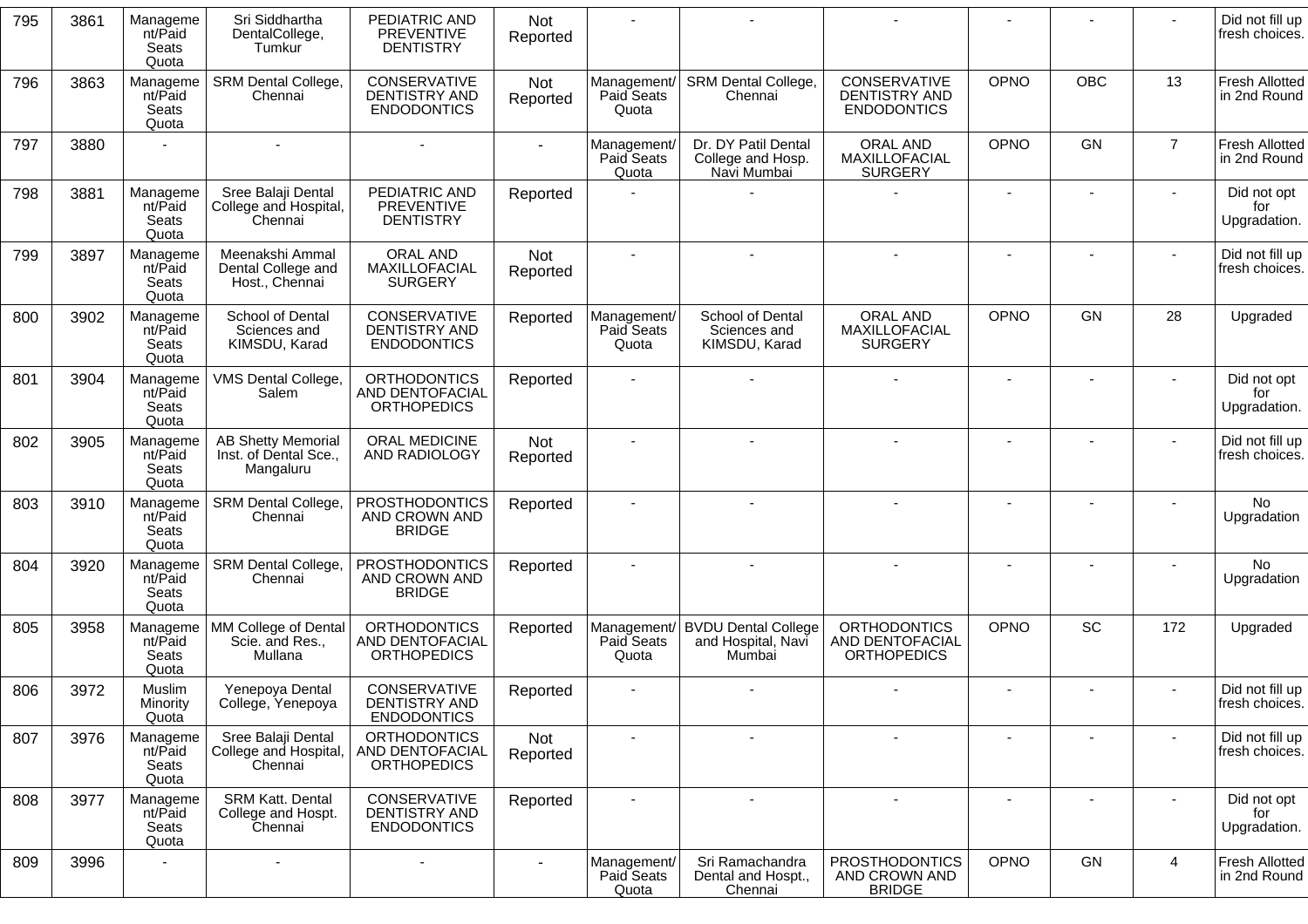| 810 | 4009 | Manageme<br>nt/Paid<br>Seats<br>Quota | Dr. DY Patil Dental<br>College and Hosp.<br>Pune                 | <b>PROSTHODONTICS</b><br>AND CROWN AND<br><b>BRIDGE</b>                   | Reported        |                                    |                                                                  |                                                                           |             |    |     | No<br>Upgradation                     |
|-----|------|---------------------------------------|------------------------------------------------------------------|---------------------------------------------------------------------------|-----------------|------------------------------------|------------------------------------------------------------------|---------------------------------------------------------------------------|-------------|----|-----|---------------------------------------|
| 811 | 4013 |                                       |                                                                  |                                                                           |                 | Management/<br>Paid Seats<br>Quota | K M Shah Dental<br>College, SumanDeep<br>Vidyapeeth,<br>Vadodara | CONSERVATIVE<br><b>DENTISTRY AND</b><br><b>ENDODONTICS</b>                | <b>OPNO</b> | GN | 164 | <b>Fresh Allotted</b><br>in 2nd Round |
| 812 | 4029 | Manageme<br>nt/Paid<br>Seats<br>Quota | Sri Siddhartha<br>DentalCollege,<br>Tumkur                       | <b>PROSTHODONTICS</b><br>AND CROWN AND<br><b>BRIDGE</b>                   | Reported        |                                    |                                                                  |                                                                           |             |    |     | Did not opt<br>for<br>Upgradation.    |
| 813 | 4035 | Manageme<br>nt/Paid<br>Seats<br>Quota | SRM Dental College,<br>Chennai                                   | <b>PROSTHODONTICS</b><br>AND CROWN AND<br><b>BRIDGE</b>                   | Reported        |                                    |                                                                  |                                                                           |             |    |     | Did not fill up<br>fresh choices.     |
| 814 | 4045 | Manageme<br>nt/Paid<br>Seats<br>Quota | Sri Siddhartha<br>DentalCollege,<br>Tumkur                       | PEDIATRIC AND<br><b>PREVENTIVE</b><br><b>DENTISTRY</b>                    | Reported        |                                    |                                                                  |                                                                           |             |    |     | Did not opt<br>for<br>Upgradation.    |
| 815 | 4046 | Manageme<br>nt/Paid<br>Seats<br>Quota | Indira Gandhi Dental<br>College and SBV,<br>Pondycherry          | <b>ORTHODONTICS</b><br>AND DENTOFACIAL<br><b>ORTHOPEDICS</b>              | Not<br>Reported |                                    |                                                                  |                                                                           |             |    |     | Did not fill up<br>fresh choices.     |
| 816 | 4049 | Muslim<br>Minority<br>Quota           | Yenepoya Dental<br>College, Yenepoya                             | <b>PROSTHODONTICS</b><br>AND CROWN AND<br><b>BRIDGE</b>                   | Reported        |                                    |                                                                  |                                                                           |             |    |     | Did not opt<br>for<br>Upgradation.    |
| 817 | 4053 | Muslim<br>Minority<br>Quota           | Yenepoya Dental<br>College, Yenepoya                             | <b>ORTHODONTICS</b><br>AND DENTOFACIAL<br><b>ORTHOPEDICS</b>              | Reported        | $\blacksquare$                     |                                                                  |                                                                           |             |    |     | Did not opt<br>for<br>Upgradation.    |
| 818 | 4054 |                                       |                                                                  |                                                                           |                 | Management/<br>Paid Seats<br>Quota | KLE VK Inst. of<br>Dental Scie. Belagavi                         | ORAL AND<br>MAXILLOFACIAL<br>PATHOLOGY AND<br>ORAL<br><b>MICROBIOLOGY</b> | <b>OPNO</b> | GN | 64  | <b>Fresh Allotted</b><br>in 2nd Round |
| 819 | 4063 | $\blacksquare$                        |                                                                  |                                                                           |                 | Management/<br>Paid Seats<br>Quota | Amrita School of<br>Dentistry, Kochi                             | <b>ORTHODONTICS</b><br>AND DENTOFACIAL<br><b>ORTHOPEDICS</b>              | <b>OPNO</b> | GN | 4   | <b>Fresh Allotted</b><br>in 2nd Round |
| 820 | 4068 | Manageme<br>nt/Paid<br>Seats<br>Quota | School of Dental<br>Sciences and<br>KIMSDU, Karad                | <b>PROSTHODONTICS</b><br>AND CROWN AND<br><b>BRIDGE</b>                   | Reported        |                                    |                                                                  |                                                                           |             |    |     | No<br>Upgradation                     |
| 821 | 4072 | Manageme<br>nt/Paid<br>Seats<br>Quota | Sree Balaji Dental<br>College and Hospital,<br>Chennai           | CONSERVATIVE<br>DENTISTRY AND<br><b>ENDODONTICS</b>                       | Reported        |                                    |                                                                  |                                                                           |             |    |     | Did not opt<br>for<br>Upgradation.    |
| 822 | 4075 | Manageme<br>nt/Paid<br>Seats<br>Quota | K M Shah Dental<br>College, SumanDeep<br>Vidyapeeth,<br>Vadodara | <b>ORTHODONTICS</b><br>AND DENTOFACIAL<br><b>ORTHOPEDICS</b>              | Not<br>Reported | $\blacksquare$                     |                                                                  |                                                                           |             |    |     | Did not fill up<br>fresh choices.     |
| 823 | 4076 | Manageme<br>nt/Paid<br>Seats<br>Quota | Manipal College of<br>Dental Sce., Manipal                       | ORAL AND<br>MAXILLOFACIAL<br>PATHOLOGY AND<br>ORAL<br><b>MICROBIOLOGY</b> | Reported        | $\overline{\phantom{a}}$           |                                                                  |                                                                           |             |    |     | Did not opt<br>for<br>Upgradation.    |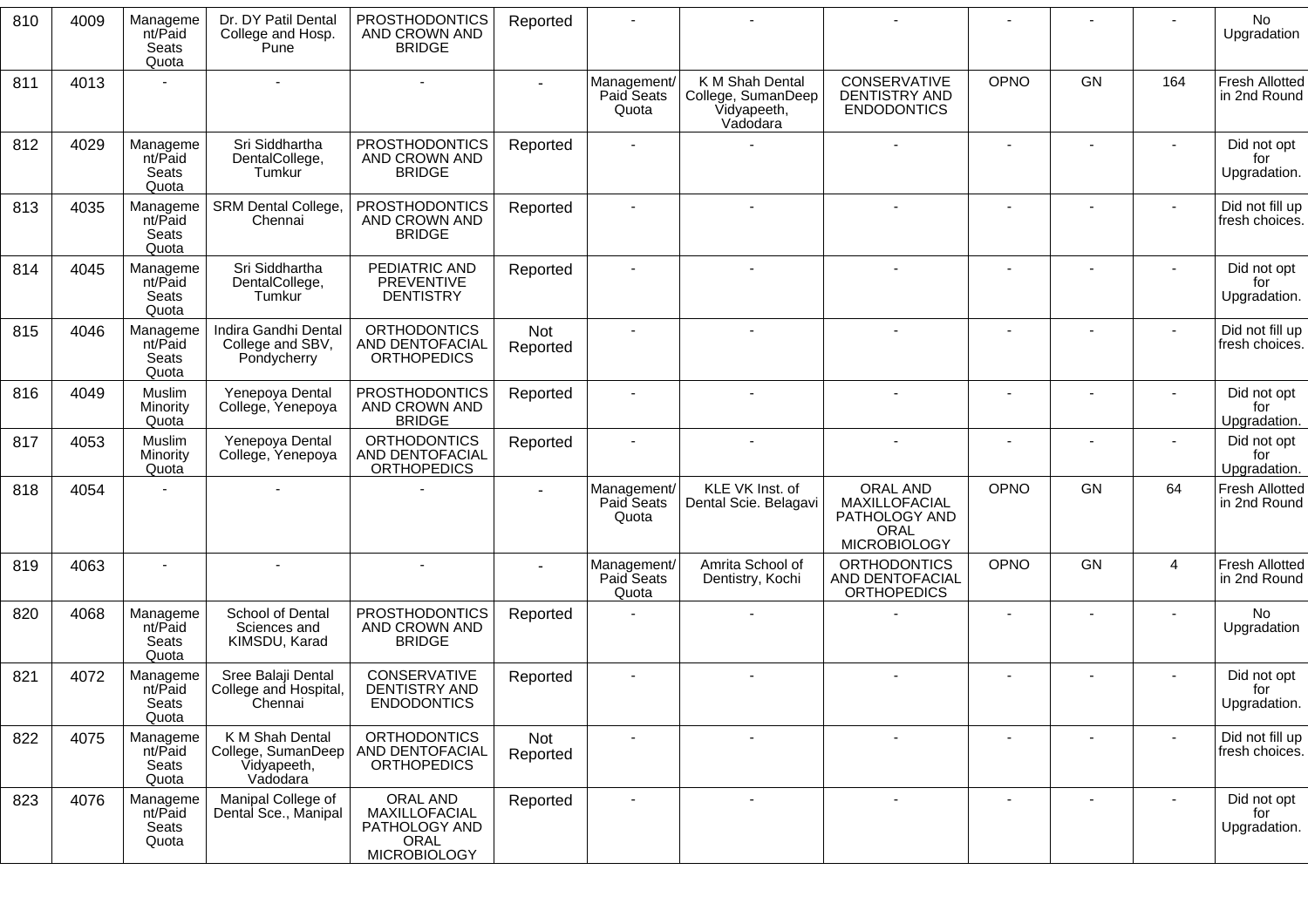| 824 | 4082 | Manageme<br>nt/Paid<br>Seats<br>Quota | Dr. DY Patil Dental<br>College and Hosp.<br>Pune                 | <b>PROSTHODONTICS</b><br>AND CROWN AND<br><b>BRIDGE</b>      | Not<br>Reported | Management/<br>Paid Seats<br>Quota | Dr. DY Patil Dental<br>College and Hosp.<br>Pune        | PROSTHODONTICS<br>AND CROWN AND<br><b>BRIDGE</b>       | OPNO                     | <b>GN</b>                | $\mathbf{1}$ | <b>Fresh Allotted</b><br>in 2nd Round |
|-----|------|---------------------------------------|------------------------------------------------------------------|--------------------------------------------------------------|-----------------|------------------------------------|---------------------------------------------------------|--------------------------------------------------------|--------------------------|--------------------------|--------------|---------------------------------------|
| 825 | 4087 | Muslim<br>Minority<br>Quota           | Yenepoya Dental<br>College, Yenepoya                             | CONSERVATIVE<br>DENTISTRY AND<br><b>ENDODONTICS</b>          | Reported        |                                    |                                                         |                                                        | $\sim$                   | $\sim$                   |              | Did not opt<br>for<br>Upgradation.    |
| 826 | 4088 | Manageme<br>nt/Paid<br>Seats<br>Quota | Manipal College of<br>Dental Science,<br>Mangalore               | <b>ORTHODONTICS</b><br>AND DENTOFACIAL<br><b>ORTHOPEDICS</b> | Reported        |                                    |                                                         |                                                        |                          |                          |              | Did not opt<br>for<br>Upgradation.    |
| 827 | 4098 |                                       |                                                                  |                                                              | $\sim$          | Management/<br>Paid Seats<br>Quota | Saveetha Dental<br>College, Chennai                     | <b>PERIODONTOLOGY</b>                                  | OPNO                     | <b>OBC</b>               | 6            | <b>Fresh Allotted</b><br>in 2nd Round |
| 828 | 4103 | Manageme<br>nt/Paid<br>Seats<br>Quota | <b>BVDU Dental College</b><br>and Hospital, Navi<br>Mumbai       | <b>ORTHODONTICS</b><br>AND DENTOFACIAL<br><b>ORTHOPEDICS</b> | Not<br>Reported |                                    |                                                         |                                                        | $\sim$                   | $\sim$                   |              | Did not fill up<br>fresh choices.     |
| 829 | 4106 | Manageme<br>nt/Paid<br>Seats<br>Quota | Saveetha Dental<br>College, Chennai                              | PEDIATRIC AND<br><b>PREVENTIVE</b><br><b>DENTISTRY</b>       | Reported        |                                    |                                                         |                                                        | $\sim$                   |                          |              | Did not opt<br>for<br>Upgradation.    |
| 830 | 4115 | Manageme<br>nt/Paid<br>Seats<br>Quota | KLE VK Inst. of<br>Dental Scie. Belagavi                         | ORAL MEDICINE<br>AND RADIOLOGY                               | Reported        |                                    |                                                         |                                                        |                          |                          |              | Did not opt<br>for<br>Upgradation.    |
| 831 | 4123 | Manageme<br>nt/Paid<br>Seats<br>Quota | Dr. DY Patil Dental<br>College and Hosp.<br>Pune                 | <b>ORTHODONTICS</b><br>AND DENTOFACIAL<br><b>ORTHOPEDICS</b> | Reported        |                                    |                                                         |                                                        | $\sim$                   |                          |              | Did not opt<br>for<br>Upgradation.    |
| 832 | 4134 |                                       |                                                                  |                                                              |                 | Management/<br>Paid Seats<br>Quota | Manipal College of<br>Dental Science,<br>Mangalore      | ORAL AND<br>MAXILLOFACIAL<br><b>SURGERY</b>            | OPNO                     | <b>EWS</b>               | 27           | <b>Fresh Allotted</b><br>in 2nd Round |
| 833 | 4135 | Manageme<br>nt/Paid<br>Seats<br>Quota | Saveetha Dental<br>College, Chennai                              | PEDIATRIC AND<br><b>PREVENTIVE</b><br><b>DENTISTRY</b>       | Reported        |                                    |                                                         |                                                        | $\sim$                   |                          |              | Did not opt<br>for<br>Upgradation.    |
| 834 | 4138 | Manageme<br>nt/Paid<br>Seats<br>Quota | Rural Dental College,<br>Loni                                    | <b>PROSTHODONTICS</b><br>AND CROWN AND<br><b>BRIDGE</b>      | Not<br>Reported |                                    |                                                         |                                                        | $\blacksquare$           |                          |              | Not Allotted.                         |
| 835 | 4139 | All India                             | Mahatma Gandhi PG<br>Institute of Dental<br>Sciences, Puducherry | <b>PROSTHODONTICS</b><br>AND CROWN AND<br><b>BRIDGE</b>      | Reported        |                                    |                                                         |                                                        |                          |                          |              | Did not opt<br>for<br>Upgradation.    |
| 836 | 4140 | Manageme<br>nt/Paid<br>Seats<br>Quota | Dr. DY Patil Dental<br>College and Hosp.<br>Pune                 | <b>ORTHODONTICS</b><br>AND DENTOFACIAL<br><b>ORTHOPEDICS</b> | Reported        |                                    |                                                         |                                                        | $\overline{\phantom{a}}$ | $\overline{\phantom{a}}$ |              | No.<br>Upgradation                    |
| 837 | 4147 | Manageme<br>nt/Paid<br>Seats<br>Quota | Amrita School of<br>Dentistry, Kochi                             | ORAL MEDICINE<br>AND RADIOLOGY                               | Reported        |                                    |                                                         |                                                        |                          |                          |              | Did not opt<br>for<br>Upgradation.    |
| 838 | 4153 |                                       | $\blacksquare$                                                   | $\blacksquare$                                               |                 | Management<br>Paid Seats<br>Quota  | <b>BVDU Dental College</b><br>and Hospital, Sangli      | PEDIATRIC AND<br><b>PREVENTIVE</b><br><b>DENTISTRY</b> | OPNO                     | GN                       | 11           | <b>Fresh Allotted</b><br>in 2nd Round |
| 839 | 4154 | $\sim$                                | $\blacksquare$                                                   | $\overline{\phantom{a}}$                                     |                 | Management/<br>Paid Seats<br>Quota | Meenakshi Ammal<br>Dental College and<br>Host., Chennai | ORAL AND<br>MAXILLOFACIAL<br><b>SURGERY</b>            | OPNO                     | OBC                      | 16           | <b>Fresh Allotted</b><br>in 2nd Round |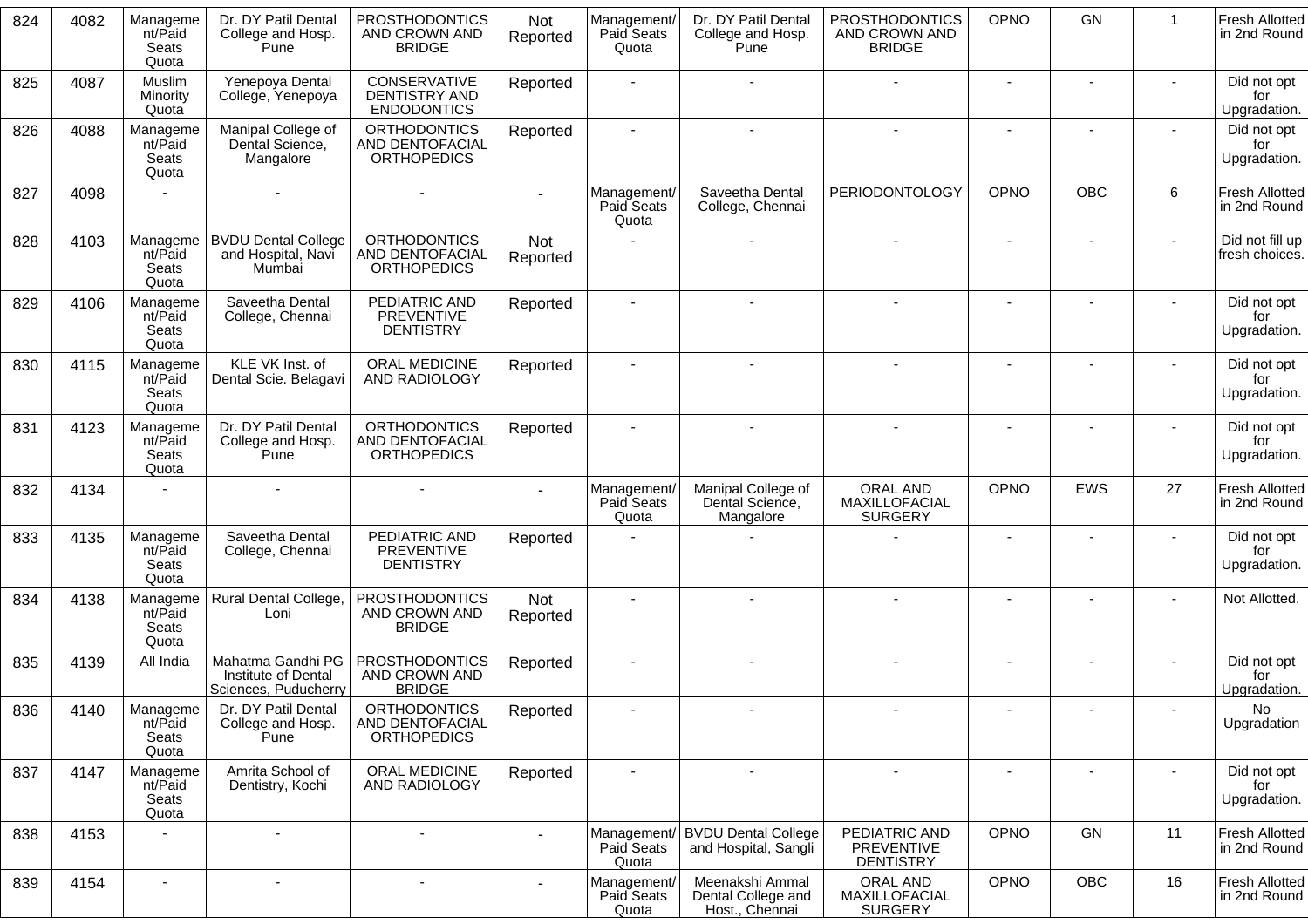| 840 | 4170 | Manageme<br>nt/Paid<br>Seats<br>Quota | Dr. DY Patil Dental<br>College and Hosp.<br>Pune                 | <b>PROSTHODONTICS</b><br>AND CROWN AND<br><b>BRIDGE</b>      | Reported        |                                    |                                                            |                                                         |                |    |                | No<br>Upgradation                     |
|-----|------|---------------------------------------|------------------------------------------------------------------|--------------------------------------------------------------|-----------------|------------------------------------|------------------------------------------------------------|---------------------------------------------------------|----------------|----|----------------|---------------------------------------|
| 841 | 4181 | Manageme<br>nt/Paid<br>Seats<br>Quota | Sri Ramachandra<br>Dental and Hospt.,<br>Chennai                 | PEDIATRIC AND<br><b>PREVENTIVE</b><br><b>DENTISTRY</b>       | Reported        |                                    |                                                            |                                                         |                |    |                | Did not opt<br>for<br>Upgradation.    |
| 842 | 4205 | Manageme<br>nt/Paid<br>Seats<br>Quota | <b>BVDU Dental College</b><br>and Hospital, Navi<br>Mumbai       | <b>PROSTHODONTICS</b><br>AND CROWN AND<br><b>BRIDGE</b>      | Reported        | $\blacksquare$                     |                                                            |                                                         |                |    |                | No<br>Upgradation                     |
| 843 | 4207 | Manageme<br>nt/Paid<br>Seats<br>Quota | Sree Balaji Dental<br>College and Hospital,<br>Chennai           | <b>ORTHODONTICS</b><br>AND DENTOFACIAL<br><b>ORTHOPEDICS</b> | Reported        |                                    |                                                            |                                                         |                |    |                | Did not opt<br>for<br>Upgradation.    |
| 844 | 4235 | Manageme<br>nt/Paid<br>Seats<br>Quota | Meenakshi Ammal<br>Dental College and<br>Host., Chennai          | ORAL AND<br>MAXILLOFACIAL<br><b>SURGERY</b>                  | Reported        |                                    |                                                            |                                                         |                |    |                | No<br>Upgradation                     |
| 845 | 4246 | Manageme<br>nt/Paid<br>Seats<br>Quota | K M Shah Dental<br>College, SumanDeep<br>Vidyapeeth,<br>Vadodara | <b>ORTHODONTICS</b><br>AND DENTOFACIAL<br><b>ORTHOPEDICS</b> | Reported        | $\overline{\phantom{a}}$           |                                                            |                                                         |                |    |                | No<br>Upgradation                     |
| 846 | 4258 | Manageme<br>nt/Paid<br>Seats<br>Quota | Amrita School of<br>Dentistry, Kochi                             | <b>PROSTHODONTICS</b><br>AND CROWN AND<br><b>BRIDGE</b>      | Not<br>Reported | Management/<br>Paid Seats<br>Quota | Amrita School of<br>Dentistry, Kochi                       | <b>PROSTHODONTICS</b><br>AND CROWN AND<br><b>BRIDGE</b> | OPNO           | GN | 16             | <b>Fresh Allotted</b><br>in 2nd Round |
| 847 | 4281 | Manageme<br>nt/Paid<br>Seats<br>Quota | Kalinga Institute of<br>Dental Sciences,<br><b>Bhubaneswar</b>   | PERIODONTOLOGY                                               | Reported        |                                    |                                                            |                                                         |                |    |                | No<br>Upgradation                     |
| 848 | 4283 | Manageme<br>nt/Paid<br>Seats<br>Quota | <b>Sharad Pawar Dental</b><br>College and Hospital<br>Wardha     | <b>PROSTHODONTICS</b><br>AND CROWN AND<br><b>BRIDGE</b>      | Reported        | $\overline{a}$                     |                                                            |                                                         |                |    |                | No<br>Upgradation                     |
| 849 | 4287 | Manageme<br>nt/Paid<br>Seats<br>Quota | Meenakshi Ammal<br>Dental College and<br>Host., Chennai          | <b>PROSTHODONTICS</b><br>AND CROWN AND<br><b>BRIDGE</b>      | Reported        |                                    |                                                            |                                                         |                |    |                | No<br>Upgradation                     |
| 850 | 4296 | Manageme<br>nt/Paid<br>Seats<br>Quota | Indira Gandhi Dental<br>College and SBV,<br>Pondycherry          | <b>ORTHODONTICS</b><br>AND DENTOFACIAL<br><b>ORTHOPEDICS</b> | Reported        |                                    |                                                            |                                                         |                |    |                | No<br>Upgradation                     |
| 851 | 4302 | Manageme<br>nt/Paid<br>Seats<br>Quota | Manipal College of<br>Dental Science,<br>Mangalore               | CONSERVATIVE<br>DENTISTRY AND<br><b>ENDODONTICS</b>          | Reported        |                                    |                                                            |                                                         |                |    |                | Did not opt<br>for<br>Upgradation.    |
| 852 | 4307 | $\overline{\phantom{a}}$              | $\blacksquare$                                                   | $\blacksquare$                                               |                 | Management/<br>Paid Seats<br>Quota | <b>BVDU Dental College</b><br>and Hospital, Navi<br>Mumbai | <b>PROSTHODONTICS</b><br>AND CROWN AND<br><b>BRIDGE</b> | <b>OPNO</b>    | GN | $\overline{2}$ | <b>Fresh Allotted</b><br>in 2nd Round |
| 853 | 4309 | Manageme<br>nt/Paid<br>Seats<br>Quota | Sharad Pawar Dental<br>College and Hospital,<br>Wardha           | <b>PROSTHODONTICS</b><br>AND CROWN AND<br><b>BRIDGE</b>      | Reported        |                                    |                                                            |                                                         | $\blacksquare$ |    |                | Did not opt<br>for<br>Upgradation.    |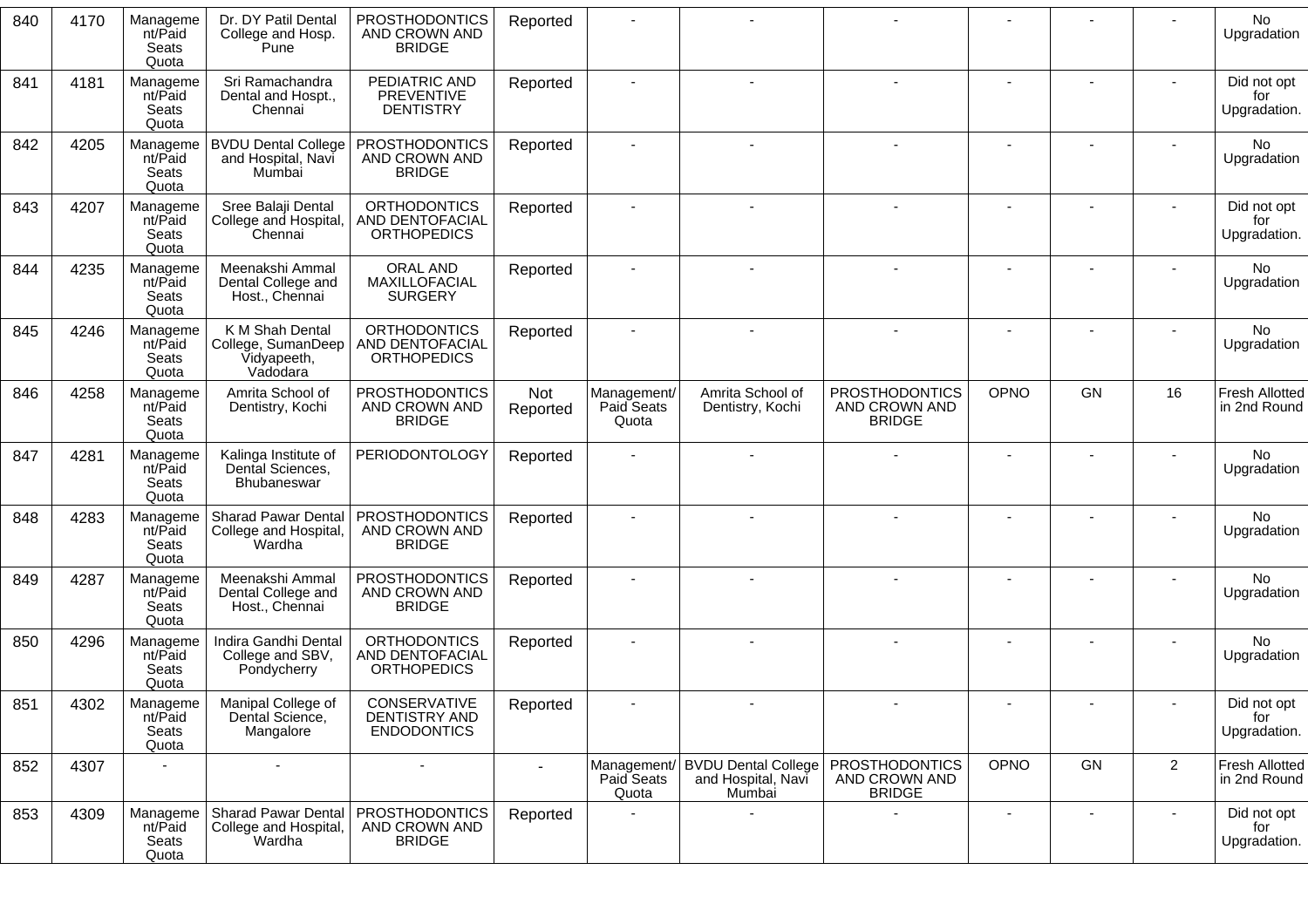| 854 | 4312 | Manageme<br>nt/Paid<br>Seats<br>Quota | Manipal College of<br>Dental Sce., Manipal                       | <b>PROSTHODONTICS</b><br>AND CROWN AND<br><b>BRIDGE</b>    | Reported               |                                    |                                                               |                                                            |                          |                |                          | Did not opt<br>for<br>Upgradation.    |
|-----|------|---------------------------------------|------------------------------------------------------------------|------------------------------------------------------------|------------------------|------------------------------------|---------------------------------------------------------------|------------------------------------------------------------|--------------------------|----------------|--------------------------|---------------------------------------|
| 855 | 4319 | Manageme<br>nt/Paid<br>Seats<br>Quota | <b>SRM Dental College,</b><br>Chennai                            | <b>PROSTHODONTICS</b><br>AND CROWN AND<br><b>BRIDGE</b>    | Not<br>Reported        |                                    |                                                               |                                                            |                          |                |                          | Did not fill up<br>fresh choices.     |
| 856 | 4322 | Manageme<br>nt/Paid<br>Seats<br>Quota | Sri Siddhartha<br>DentalCollege,<br>Tumkur                       | <b>PROSTHODONTICS</b><br>AND CROWN AND<br><b>BRIDGE</b>    | Reported               | $\blacksquare$                     | $\sim$                                                        |                                                            |                          |                |                          | No<br>Upgradation                     |
| 857 | 4329 |                                       |                                                                  |                                                            |                        | Management/<br>Paid Seats<br>Quota | Sree Balaji Dental<br>College and Hospital,<br>Chennai        | <b>ORAL AND</b><br>MAXILLOFACIAL<br><b>SURGERY</b>         | <b>OPNO</b>              | GN             | 13                       | <b>Fresh Allotted</b><br>in 2nd Round |
| 858 | 4330 | Manageme<br>nt/Paid<br>Seats<br>Quota | MM College of Dental<br>Scie. and Res.,<br>Mullana               | ORAL AND<br>MAXILLOFACIAL<br><b>SURGERY</b>                | Reported               |                                    |                                                               |                                                            |                          |                |                          | No<br>Upgradation                     |
| 859 | 4353 | Manageme<br>nt/Paid<br>Seats<br>Quota | Manipal College of<br>Dental Sce., Manipal                       | PROSTHODONTICS<br>AND CROWN AND<br><b>BRIDGE</b>           | Reported               |                                    |                                                               |                                                            |                          |                |                          | Did not opt<br>for<br>Upgradation.    |
| 860 | 4354 |                                       |                                                                  |                                                            |                        | Management/<br>Paid Seats<br>Quota | <b>SRM Katt. Dental</b><br>College and Hospt.<br>Chennai      | <b>ORAL AND</b><br>MAXILLOFACIAL<br><b>SURGERY</b>         | <b>OPNO</b>              | GN             | 3                        | <b>Fresh Allotted</b><br>in 2nd Round |
| 861 | 4357 | Manageme<br>nt/Paid<br>Seats<br>Quota | Dr. DY Patil Dental<br>College and Hosp.<br>Pune                 | CONSERVATIVE<br><b>DENTISTRY AND</b><br><b>ENDODONTICS</b> | Reported               |                                    |                                                               |                                                            |                          |                |                          | Did not fill up<br>fresh choices.     |
| 862 | 4367 | All India                             | Dr. R. Ahmed Dental<br>College and Hospital,<br>Kolkata          | PEDIATRIC AND<br>PREVENTIVE<br><b>DENTISTRY</b>            | <b>Not</b><br>Reported | All India                          | <b>Government Dental</b><br>College, Chennai                  | <b>PROSTHODONTICS</b><br>AND CROWN AND<br><b>BRIDGE</b>    | <b>ST</b>                | <b>ST</b>      | 13                       | <b>Fresh Allotted</b><br>in 2nd Round |
| 863 | 4375 | $\blacksquare$                        |                                                                  |                                                            |                        | Management/<br>Paid Seats<br>Quota | <b>Sharad Pawar Dental</b><br>College and Hospital,<br>Wardha | CONSERVATIVE<br><b>DENTISTRY AND</b><br><b>ENDODONTICS</b> | <b>OPNO</b>              | GN             | $\overline{2}$           | <b>Fresh Allotted</b><br>in 2nd Round |
| 864 | 4377 | Manageme<br>nt/Paid<br>Seats<br>Quota | Manipal College of<br>Dental Science,<br>Mangalore               | CONSERVATIVE<br>DENTISTRY AND<br><b>ENDODONTICS</b>        | Reported               |                                    |                                                               |                                                            |                          |                |                          | Did not opt<br>for<br>Upgradation.    |
| 865 | 4387 | Manageme<br>nt/Paid<br>Seats<br>Quota | VMS Dental College,<br>Salem                                     | PROSTHODONTICS<br>AND CROWN AND<br><b>BRIDGE</b>           | Reported               | $\mathbf{r}$                       |                                                               |                                                            |                          |                |                          | Did not opt<br>for<br>Upgradation.    |
| 866 | 4399 | Manageme<br>nt/Paid<br>Seats<br>Quota | Dr. DY Patil Dental<br>College and Hosp.<br>Navi Mumbai          | <b>PROSTHODONTICS</b><br>AND CROWN AND<br><b>BRIDGE</b>    | Reported               | $\overline{\phantom{a}}$           |                                                               | $\sim$                                                     | $\overline{\phantom{a}}$ |                | $\overline{\phantom{a}}$ | Did not opt<br>for<br>Upgradation.    |
| 867 | 4408 | Jain<br>Minority<br>Quota             | K M Shah Dental<br>College, SumanDeep<br>Vidyapeeth,<br>Vadodara | ORAL AND<br>MAXILLOFACIAL<br><b>SURGERY</b>                | Not<br>Reported        | Management/<br>Paid Seats<br>Quota | Dr. DY Patil Dental<br>College and Hosp.<br>Navi Mumbai       | <b>ORAL AND</b><br>MAXILLOFACIAL<br><b>SURGERY</b>         | OPNO                     | GN             | 8                        | <b>Fresh Allotted</b><br>in 2nd Round |
| 868 | 4412 | All India                             | <b>Governemnt Dental</b><br>College and Hospital,<br>Ahmedabad   | PERIODONTOLOGY                                             | Seat<br>Surrendered    | $\blacksquare$                     | $\blacksquare$                                                | $\blacksquare$                                             | $\blacksquare$           | $\blacksquare$ | $\sim$                   | Did not fill up<br>fresh choices.     |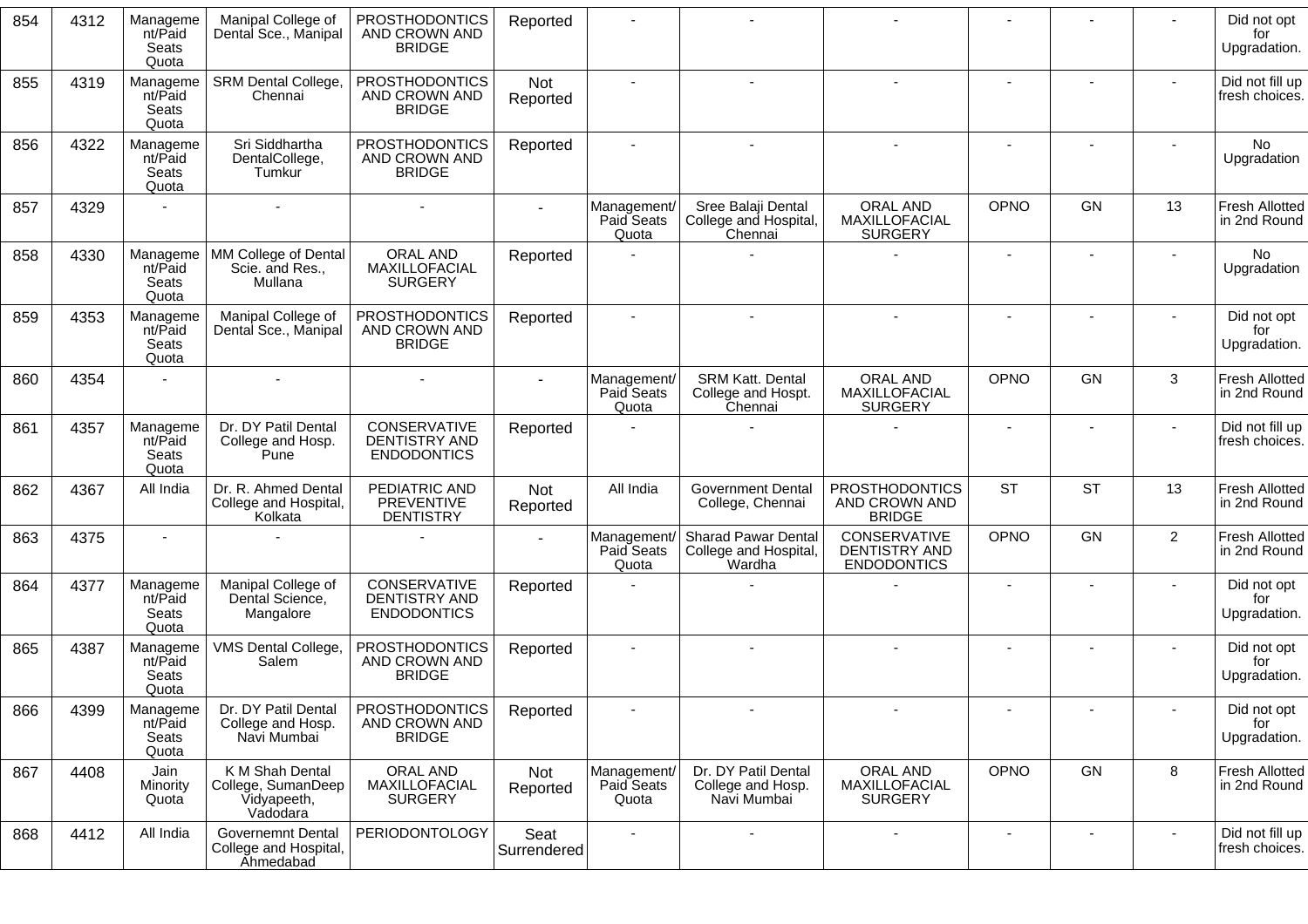| 869 | 4415 | Manageme<br>nt/Paid<br>Seats<br>Quota | Dr. DY Patil Dental<br>College and Hosp.<br>Navi Mumbai                     | ORAL AND<br>MAXILLOFACIAL<br><b>SURGERY</b>                  | Reported        | Management/<br>Paid Seats<br>Quota        | <b>SRM Katt. Dental</b><br>College and Hospt.<br>Chennai       | ORAL AND<br>MAXILLOFACIAL<br><b>SURGERY</b>             | OPNO                     | <b>GN</b> | 13             | Upgraded                              |
|-----|------|---------------------------------------|-----------------------------------------------------------------------------|--------------------------------------------------------------|-----------------|-------------------------------------------|----------------------------------------------------------------|---------------------------------------------------------|--------------------------|-----------|----------------|---------------------------------------|
| 870 | 4419 | Manageme<br>nt/Paid<br>Seats<br>Quota | Saveetha Dental<br>College, Chennai                                         | <b>PERIODONTOLOGY</b>                                        | Not<br>Reported |                                           |                                                                |                                                         |                          |           |                | Did not fill up<br>fresh choices.     |
| 871 | 4428 | Manageme<br>nt/Paid<br>Seats<br>Quota | Sri Ramachandra<br>Dental and Hospt.,<br>Chennai                            | <b>PERIODONTOLOGY</b>                                        | Reported        |                                           |                                                                |                                                         | $\sim$                   |           |                | Did not opt<br>for<br>Upgradation.    |
| 872 | 4440 | Manageme<br>nt/Paid<br>Seats<br>Quota | SRM Dental College,<br>Chennai                                              | <b>ORTHODONTICS</b><br>AND DENTOFACIAL<br><b>ORTHOPEDICS</b> | Reported        |                                           |                                                                |                                                         | $\blacksquare$           |           |                | Did not opt<br>for<br>Upgradation.    |
| 873 | 4451 |                                       |                                                                             |                                                              |                 | Management/<br>Paid Seats<br>Quota        | Dr. DY Patil Dental<br>College and Hosp.<br>Pune               | <b>PROSTHODONTICS</b><br>AND CROWN AND<br><b>BRIDGE</b> | <b>OPNO</b>              | GN        | $\overline{2}$ | <b>Fresh Allotted</b><br>in 2nd Round |
| 874 | 4460 | Manageme<br>nt/Paid<br>Seats<br>Quota | SRM Dental College,<br>Chennai                                              | ORAL AND<br>MAXILLOFACIAL<br><b>SURGERY</b>                  | Reported        |                                           |                                                                |                                                         | $\blacksquare$           |           |                | No<br>Upgradation                     |
| 875 | 4461 | Non-<br>Resident<br>Indian            | Saveetha Dental<br>College, Chennai                                         | <b>PROSTHODONTICS</b><br>AND CROWN AND<br><b>BRIDGE</b>      | Reported        |                                           |                                                                |                                                         |                          |           |                | Did not opt<br>for<br>Upgradation.    |
| 876 | 4462 | Manageme<br>nt/Paid<br>Seats<br>Quota | <b>AB Shetty Memorial</b><br>Inst. of Dental Sce.,<br>Mangaluru             | <b>PERIODONTOLOGY</b>                                        | Not<br>Reported |                                           |                                                                |                                                         |                          |           |                | Did not fill up<br>fresh choices.     |
| 877 | 4464 | Non-<br>Resident<br>Indian            | Kalinga Institute of<br>Dental Sciences,<br>Bhubaneswar                     | CONSERVATIVE<br>DENTISTRY AND<br><b>ENDODONTICS</b>          | Reported        |                                           |                                                                |                                                         |                          |           |                | Did not opt<br>for<br>Upgradation.    |
| 878 | 4491 | Manageme<br>nt/Paid<br>Seats<br>Quota | Manipal College of<br>Dental Science,<br>Mangalore                          | <b>ORTHODONTICS</b><br>AND DENTOFACIAL<br><b>ORTHOPEDICS</b> | Reported        |                                           |                                                                |                                                         |                          |           |                | <b>No</b><br>Upgradation              |
| 879 | 4499 | Manageme<br>nt/Paid<br>Seats<br>Quota | Bharati Vidyapeeth<br>DU Dental College<br>and Hospt., Pune                 | PEDIATRIC AND<br><b>PREVENTIVE</b><br><b>DENTISTRY</b>       | Reported        | Management/<br><b>Paid Seats</b><br>Quota | Dr. DY Patil Dental<br>College and Hosp.<br>Pune               | CONSERVATIVE<br>DENTISTRY AND<br><b>ENDODONTICS</b>     | OPNO                     | <b>GN</b> | $\mathbf{1}$   | Upgraded                              |
| 880 | 4506 | Manageme<br>nt/Paid<br>Seats<br>Quota | Indira Gandhi Dental<br>College and SBV,<br>Pondycherry                     | <b>ORTHODONTICS</b><br>AND DENTOFACIAL<br><b>ORTHOPEDICS</b> | Not<br>Reported |                                           |                                                                |                                                         | $\overline{\phantom{a}}$ |           |                | Not Allotted.                         |
| 881 | 4507 | Manageme<br>nt/Paid<br>Seats<br>Quota | Institute of Dental<br>Sciences,<br>Bhubaneswar                             | PEDIATRIC AND<br><b>PREVENTIVE</b><br><b>DENTISTRY</b>       | Reported        |                                           |                                                                |                                                         |                          |           |                | Did not opt<br>for<br>Upgradation.    |
| 882 | 4509 | All India                             | <b>Government Dental</b><br>College and<br>Research Institute,<br>Bangalore | PEDIATRIC AND<br><b>PREVENTIVE</b><br><b>DENTISTRY</b>       | Reported        | All India                                 | <b>Government of Dental</b><br>College and Hospital,<br>Jaipur | CONSERVATIVE<br>DENTISTRY AND<br><b>ENDODONTICS</b>     | <b>ST</b>                | <b>ST</b> | 81             | Upgraded                              |
| 883 | 4511 | Manageme<br>nt/Paid<br>Seats<br>Quota | Kalinga Institute of<br>Dental Sciences,<br>Bhubaneswar                     | <b>PERIODONTOLOGY</b>                                        | Reported        |                                           |                                                                | $\blacksquare$                                          | $\overline{\phantom{a}}$ |           |                | No.<br>Upgradation                    |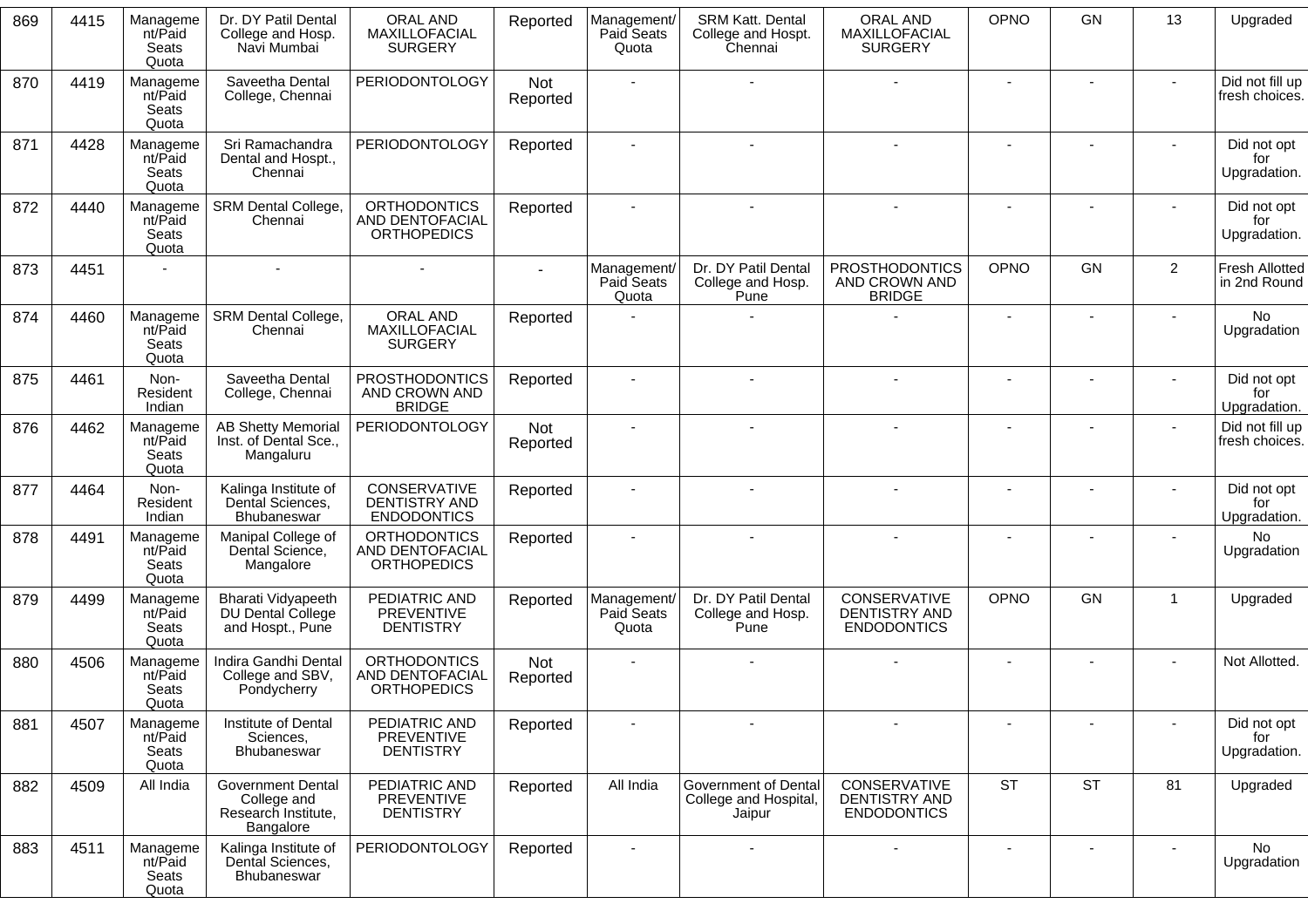| 884 | 4513 | All India                             | <b>Government Dental</b><br>College, Kozhikode                   | PEDIATRIC AND<br><b>PREVENTIVE</b><br><b>DENTISTRY</b>                           | Reported        | All India           | <b>Government Dental</b><br>College and<br>Research Institute,<br>Bangalore | PEDIATRIC AND<br><b>PREVENTIVE</b><br><b>DENTISTRY</b>       | <b>ST</b>   | <b>ST</b>      | -1             | Upgraded                              |
|-----|------|---------------------------------------|------------------------------------------------------------------|----------------------------------------------------------------------------------|-----------------|---------------------|-----------------------------------------------------------------------------|--------------------------------------------------------------|-------------|----------------|----------------|---------------------------------------|
| 885 | 4521 |                                       |                                                                  |                                                                                  |                 | Paid Seats<br>Quota | Management/ Rural Dental College,<br>Loni                                   | <b>ORTHODONTICS</b><br>AND DENTOFACIAL<br><b>ORTHOPEDICS</b> | <b>OPNO</b> | <b>GN</b>      | 6              | <b>Fresh Allotted</b><br>in 2nd Round |
| 886 | 4527 | Manageme<br>nt/Paid<br>Seats<br>Quota | <b>SRM Katt. Dental</b><br>College and Hospt.<br>Chennai         | ORAL AND<br>MAXILLOFACIAL<br><b>SURGERY</b>                                      | Not<br>Reported |                     |                                                                             |                                                              |             |                |                | Did not fill up<br>fresh choices.     |
| 887 | 4529 | Manageme<br>nt/Paid<br>Seats<br>Quota | Dr. DY Patil Dental<br>College and Hosp.<br>Navi Mumbai          | ORAL AND<br>MAXILLOFACIAL<br><b>SURGERY</b>                                      | Not<br>Reported |                     |                                                                             |                                                              |             |                |                | Did not fill up<br>fresh choices.     |
| 888 | 4535 | Manageme<br>nt/Paid<br>Seats<br>Quota | SRM Dental College,<br>Chennai                                   | CONSERVATIVE<br><b>DENTISTRY AND</b><br><b>ENDODONTICS</b>                       | Reported        |                     |                                                                             |                                                              |             |                |                | Did not opt<br>for<br>Upgradation.    |
| 889 | 4550 | Manageme<br>nt/Paid<br>Seats<br>Quota | Manipal College of<br>Dental Sce., Manipal                       | <b>PERIODONTOLOGY</b>                                                            | Reported        |                     |                                                                             |                                                              |             |                |                | Did not opt<br>for<br>Upgradation.    |
| 890 | 4554 | Manageme<br>nt/Paid<br>Seats<br>Quota | SRM Dental College,<br>Chennai                                   | CONSERVATIVE<br><b>DENTISTRY AND</b><br><b>ENDODONTICS</b>                       | Reported        |                     |                                                                             |                                                              |             |                |                | Did not opt<br>for<br>Upgradation.    |
| 891 | 4567 | Manageme<br>nt/Paid<br>Seats<br>Quota | KLE VK Inst. of<br>Dental Scie. Belagavi                         | ORAL AND<br>MAXILLOFACIAL<br>PATHOLOGY AND<br><b>ORAL</b><br><b>MICROBIOLOGY</b> | Reported        |                     |                                                                             |                                                              |             |                |                | Did not opt<br>for<br>Upgradation.    |
| 892 | 4582 | Manageme<br>nt/Paid<br>Seats<br>Quota | SRM Dental College,<br>Chennai                                   | <b>ORTHODONTICS</b><br><b>AND DENTOFACIAL</b><br><b>ORTHOPEDICS</b>              | Reported        |                     |                                                                             |                                                              |             | $\overline{a}$ |                | Did not fill up<br>fresh choices.     |
| 893 | 4589 | Jain<br>Minority<br>Quota             | K M Shah Dental<br>College, SumanDeep<br>Vidyapeeth,<br>Vadodara | <b>PROSTHODONTICS</b><br>AND CROWN AND<br><b>BRIDGE</b>                          | Reported        |                     |                                                                             |                                                              |             |                |                | Did not fill up<br>fresh choices.     |
| 894 | 4596 | Manageme<br>nt/Paid<br>Seats<br>Quota | Indira Gandhi Dental<br>College and SBV,<br>Pondycherry          | ORAL AND<br>MAXILLOFACIAL<br><b>SURGERY</b>                                      | Not<br>Reported |                     |                                                                             |                                                              |             |                |                | Not Allotted.                         |
| 895 | 4610 | All India                             | Government Dental<br>College, Kottayam                           | PEDIATRIC AND<br><b>PREVENTIVE</b><br><b>DENTISTRY</b>                           | Reported        | All India           | Dr. R. Ahmed Dental<br>College and Hospital,<br>Kolkata                     | PEDIATRIC AND<br><b>PREVENTIVE</b><br><b>DENTISTRY</b>       | <b>ST</b>   | <b>ST</b>      | 5 <sup>5</sup> | Upgraded                              |
| 896 | 4611 | All India                             | Government College<br>of Dentistry, Indore                       | <b>PERIODONTOLOGY</b>                                                            | Not<br>Reported | All India           | <b>Government Dental</b><br>College, Kottayam                               | PEDIATRIC AND<br><b>PREVENTIVE</b><br><b>DENTISTRY</b>       | <b>ST</b>   | <b>ST</b>      | 6              | <b>Fresh Allotted</b><br>in 2nd Round |
| 897 | 4648 | Manageme<br>nt/Paid<br>Seats<br>Quota | SRM Dental College,<br>Chennai                                   | <b>ORTHODONTICS</b><br>AND DENTOFACIAL<br><b>ORTHOPEDICS</b>                     | Reported        |                     |                                                                             |                                                              |             |                |                | Did not opt<br>for<br>Upgradation.    |
| 898 | 4668 | Manageme<br>nt/Paid<br>Seats<br>Quota | SRM Dental College,<br>Chennai                                   | <b>PROSTHODONTICS</b><br>AND CROWN AND<br><b>BRIDGE</b>                          | Reported        | $\blacksquare$      | $\blacksquare$                                                              | $\blacksquare$                                               |             | $\blacksquare$ | $\blacksquare$ | Did not opt<br>for<br>Upgradation.    |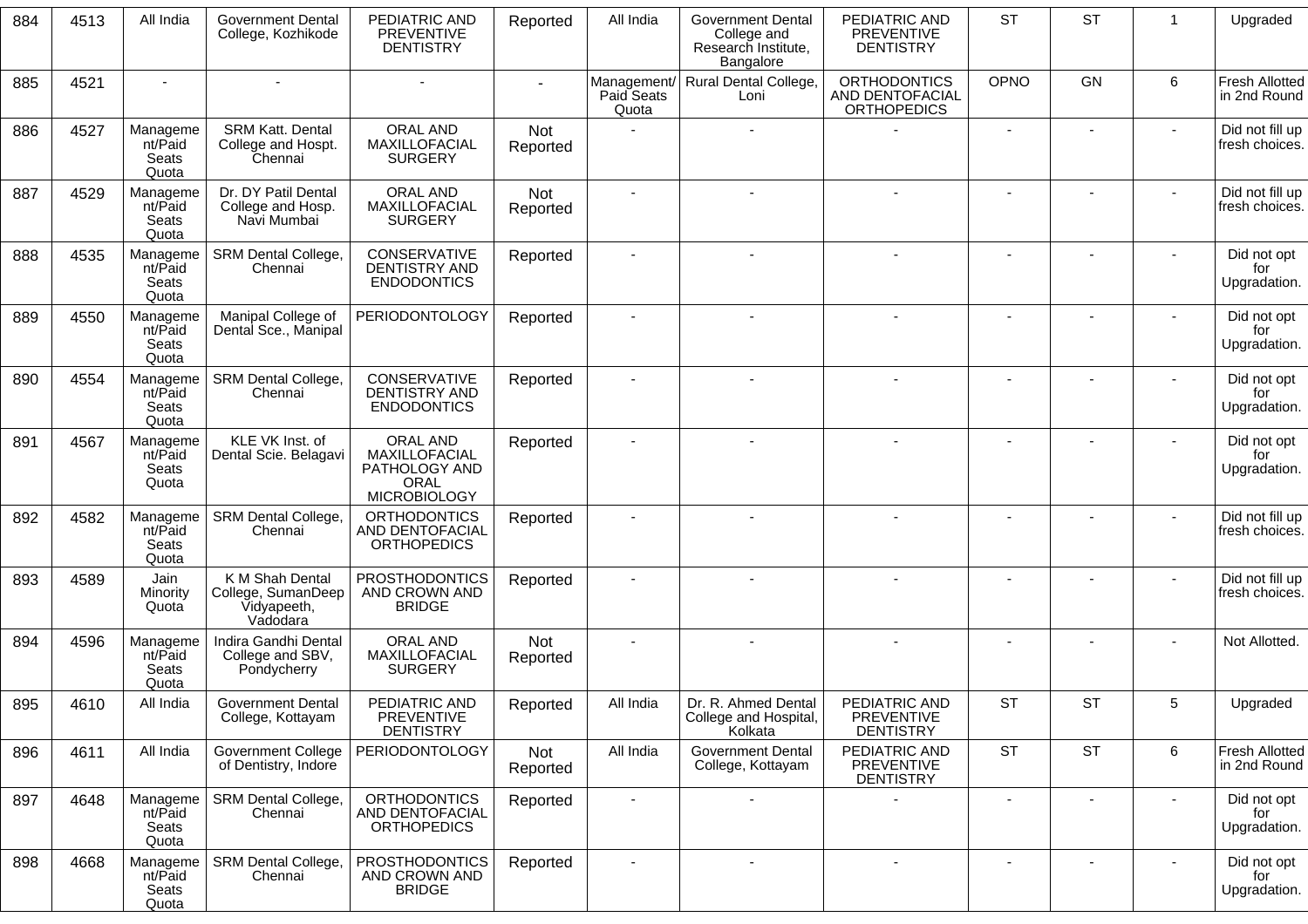| 899 | 4669 | Manageme<br>nt/Paid<br>Seats<br>Quota | Dr. DY Patil Dental<br>College and Hosp.<br>Navi Mumbai    | ORAL AND<br>MAXILLOFACIAL<br><b>SURGERY</b>                         | Reported        |                                    |                                                            |                                                              |                          |                          |                          | Did not opt<br>for<br>Upgradation.    |
|-----|------|---------------------------------------|------------------------------------------------------------|---------------------------------------------------------------------|-----------------|------------------------------------|------------------------------------------------------------|--------------------------------------------------------------|--------------------------|--------------------------|--------------------------|---------------------------------------|
| 900 | 4670 | Manageme<br>nt/Paid<br>Seats<br>Quota | MM College of Dental<br>Scie. and Res.,<br>Mullana         | CONSERVATIVE<br><b>DENTISTRY AND</b><br><b>ENDODONTICS</b>          | Reported        | Management/<br>Paid Seats<br>Quota | <b>BVDU Dental College</b><br>and Hospital, Navi<br>Mumbai | <b>ORTHODONTICS</b><br>AND DENTOFACIAL<br><b>ORTHOPEDICS</b> | OPNO                     | GN                       | 10                       | Upgraded                              |
| 901 | 4677 | Muslim<br>Minority<br>Quota           | Yenepoya Dental<br>College, Yenepoya                       | CONSERVATIVE<br><b>DENTISTRY AND</b><br><b>ENDODONTICS</b>          | Not<br>Reported |                                    |                                                            |                                                              | $\blacksquare$           |                          | $\blacksquare$           | Did not fill up<br>fresh choices.     |
| 902 | 4680 | Manageme<br>nt/Paid<br>Seats<br>Quota | SRM Dental College,<br>Chennai                             | <b>ORTHODONTICS</b><br>AND DENTOFACIAL<br><b>ORTHOPEDICS</b>        | Reported        |                                    |                                                            |                                                              |                          |                          |                          | No<br>Upgradation                     |
| 903 | 4682 | Manageme<br>nt/Paid<br>Seats<br>Quota | SRM Dental College,<br>Chennai                             | <b>ORTHODONTICS</b><br>AND DENTOFACIAL<br><b>ORTHOPEDICS</b>        | Reported        |                                    | $\sim$                                                     |                                                              |                          |                          |                          | No<br>Upgradation                     |
| 904 | 4687 | Manageme<br>nt/Paid<br>Seats<br>Quota | Amrita School of<br>Dentistry, Kochi                       | CONSERVATIVE<br>DENTISTRY AND<br><b>ENDODONTICS</b>                 | Reported        |                                    |                                                            |                                                              |                          |                          |                          | Did not opt<br>for<br>Upgradation.    |
| 905 | 4710 | All India                             | Govt dental College<br>Raipur Chhattisgarh                 | <b>PERIODONTOLOGY</b>                                               | Reported        |                                    |                                                            |                                                              |                          |                          |                          | Did not opt<br>for<br>Upgradation.    |
| 906 | 4732 | Manageme<br>nt/Paid<br>Seats<br>Quota | Manipal College of<br>Dental Sce., Manipal                 | <b>ORTHODONTICS</b><br><b>AND DENTOFACIAL</b><br><b>ORTHOPEDICS</b> | Reported        |                                    |                                                            |                                                              |                          |                          |                          | No<br>Upgradation                     |
| 907 | 4734 |                                       |                                                            |                                                                     |                 | Management/<br>Paid Seats<br>Quota | SRM Dental College,<br>Chennai                             | <b>PROSTHODONTICS</b><br>AND CROWN AND<br><b>BRIDGE</b>      | OPNO                     | <b>OBC</b>               | 98                       | <b>Fresh Allotted</b><br>in 2nd Round |
| 908 | 4737 | Manageme<br>nt/Paid<br>Seats<br>Quota | Rural Dental College,<br>Loni                              | PERIODONTOLOGY                                                      | Not<br>Reported |                                    |                                                            |                                                              |                          |                          |                          | Did not fill up<br>fresh choices.     |
| 909 | 4749 | Manageme<br>nt/Paid<br>Seats<br>Quota | <b>BVDU Dental College</b><br>and Hospital, Navi<br>Mumbai | PEDIATRIC AND<br><b>PREVENTIVE</b><br><b>DENTISTRY</b>              | Reported        |                                    |                                                            |                                                              |                          |                          |                          | Did not opt<br>for<br>Upgradation.    |
| 910 | 4756 | Manageme<br>nt/Paid<br>Seats<br>Quota | School of Dental<br>Sciences and<br>KIMSDU, Karad          | <b>ORTHODONTICS</b><br>AND DENTOFACIAL<br><b>ORTHOPEDICS</b>        | Reported        |                                    |                                                            |                                                              |                          |                          |                          | <b>No</b><br>Upgradation              |
| 911 | 4760 | Manageme<br>nt/Paid<br>Seats<br>Quota | Amrita School of<br>Dentistry, Kochi                       | <b>ORTHODONTICS</b><br>AND DENTOFACIAL<br><b>ORTHOPEDICS</b>        | Reported        |                                    |                                                            |                                                              |                          |                          |                          | Did not opt<br>for<br>Upgradation.    |
| 912 | 4772 | Manageme<br>nt/Paid<br>Seats<br>Quota | Institute of Dental<br>Sciences,<br>Bhubaneswar            | PEDIATRIC AND<br>PREVENTIVE<br><b>DENTISTRY</b>                     | Reported        | $\sim$                             | $\sim$                                                     | $\blacksquare$                                               |                          | $\blacksquare$           | $\overline{\phantom{a}}$ | No<br>Upgradation                     |
| 913 | 4782 | Manageme<br>nt/Paid<br>Seats<br>Quota | Indira Gandhi Dental<br>College and SBV,<br>Pondycherry    | ORAL AND<br>MAXILLOFACIAL<br><b>SURGERY</b>                         | Not<br>Reported |                                    | $\overline{\phantom{a}}$                                   |                                                              | $\overline{\phantom{a}}$ | $\overline{\phantom{a}}$ |                          | Did not fill up<br>fresh choices.     |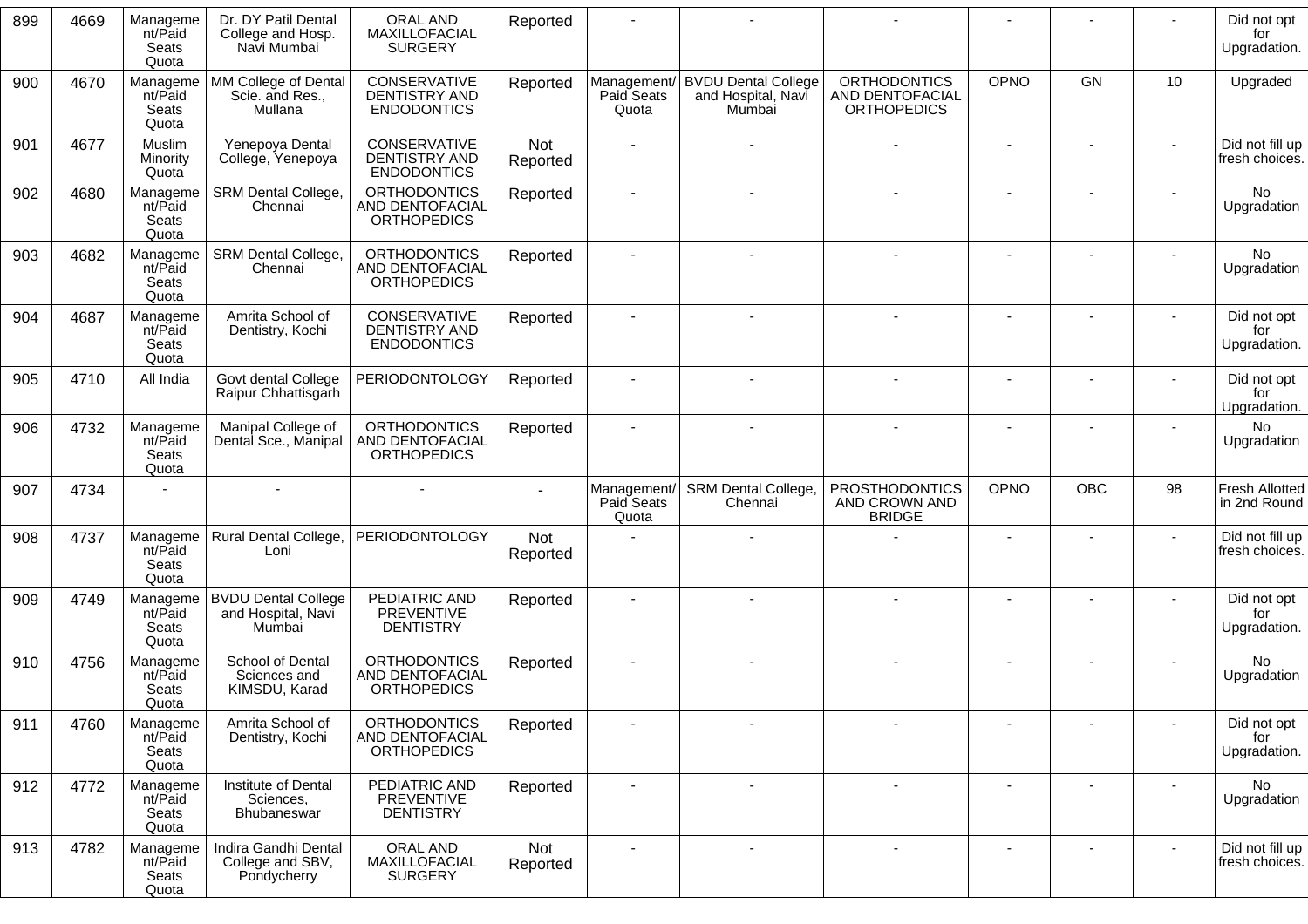| 914 | 4794 | Manageme<br>nt/Paid<br>Seats<br>Quota | Sri Ramachandra<br>Dental and Hospt.,<br>Chennai               | PEDIATRIC AND<br><b>PREVENTIVE</b><br><b>DENTISTRY</b>                    | Reported        |                                    |                                                                  |                                                                   |                          |                |                | No<br>Upgradation                     |
|-----|------|---------------------------------------|----------------------------------------------------------------|---------------------------------------------------------------------------|-----------------|------------------------------------|------------------------------------------------------------------|-------------------------------------------------------------------|--------------------------|----------------|----------------|---------------------------------------|
| 915 | 4806 | Manageme<br>nt/Paid<br>Seats<br>Quota | MM College of Dental<br>Scie. and Res.,<br>Mullana             | PEDIATRIC AND<br><b>PREVENTIVE</b><br><b>DENTISTRY</b>                    | Reported        |                                    |                                                                  |                                                                   |                          |                |                | Did not opt<br>for<br>Upgradation.    |
| 916 | 4808 | Manageme<br>nt/Paid<br>Seats<br>Quota | <b>BVDU Dental College</b><br>and Hospital, Navi<br>Mumbai     | <b>PROSTHODONTICS</b><br>AND CROWN AND<br><b>BRIDGE</b>                   | Reported        | Management/<br>Paid Seats<br>Quota | Indira Gandhi Dental<br>College and SBV,<br>Pondycherry          | ORAL AND<br>MAXILLOFACIAL<br><b>SURGERY</b>                       | OPNO                     | <b>GN</b>      | 17             | Upgraded                              |
| 917 | 4809 |                                       |                                                                |                                                                           |                 | Management/<br>Paid Seats<br>Quota | K M Shah Dental<br>College, SumanDeep<br>Vidyapeeth,<br>Vadodara | CONSERVATIVE<br><b>DENTISTRY AND</b><br><b>ENDODONTICS</b>        | OPNO                     | <b>EWS</b>     | 58             | <b>Fresh Allotted</b><br>in 2nd Round |
| 918 | 4816 | Manageme<br>nt/Paid<br>Seats<br>Quota | MM College of Dental<br>Scie. and Res.,<br>Mullana             | <b>ORAL AND</b><br>MAXILLOFACIAL<br><b>SURGERY</b>                        | Reported        |                                    |                                                                  |                                                                   |                          |                |                | Did not opt<br>for<br>Upgradation.    |
| 919 | 4827 | Manageme<br>nt/Paid<br>Seats<br>Quota | <b>SRM Dental College,</b><br>Chennai                          | <b>ORTHODONTICS</b><br>AND DENTOFACIAL<br><b>ORTHOPEDICS</b>              | Reported        |                                    |                                                                  | $\overline{a}$                                                    | $\sim$                   | $\blacksquare$ |                | No<br>Upgradation                     |
| 920 | 4859 |                                       |                                                                |                                                                           |                 | Muslim<br>Minority<br>Quota        | Yenepoya Dental<br>College, Yenepoya                             | CONSERVATIVE<br>DENTISTRY AND<br><b>ENDODONTICS</b>               | OPNO                     | OBC            | 10             | <b>Fresh Allotted</b><br>in 2nd Round |
| 921 | 4867 | $\sim$                                | $\blacksquare$                                                 | $\blacksquare$                                                            |                 | Management/<br>Paid Seats<br>Quota | Manipal College of<br>Dental Science,<br>Mangalore               | PEDIATRIC AND<br><b>PREVENTIVE</b><br><b>DENTISTRY</b>            | <b>OPNO</b>              | GN             | 3              | <b>Fresh Allotted</b><br>in 2nd Round |
| 922 | 4893 | Manageme<br>nt/Paid<br>Seats<br>Quota | <b>SATHYABAMA UNIV</b><br>Dental College and<br>Hospt. Chennai | CONSERVATIVE<br><b>DENTISTRY AND</b><br><b>ENDODONTICS</b>                | Not<br>Reported |                                    |                                                                  |                                                                   |                          |                |                | Not Allotted.                         |
| 923 | 4908 |                                       |                                                                |                                                                           |                 | Management/<br>Paid Seats<br>Quota | K M Shah Dental<br>College, SumanDeep<br>Vidyapeeth,<br>Vadodara | ORAL AND<br>MAXILLOFACIAL<br><b>SURGERY</b>                       | OPNO                     | OBC            | $\overline{7}$ | <b>Fresh Allotted</b><br>in 2nd Round |
| 924 | 4913 | All India                             | S.C.B Dental College<br>and Hospital, Cuttack                  | ORAL AND<br>MAXILLOFACIAL<br>PATHOLOGY AND<br>ORAL<br><b>MICROBIOLOGY</b> | Reported        | All India                          | <b>Government Dental</b><br>College, Kozhikode                   | PEDIATRIC AND<br>PREVENTIVE<br><b>DENTISTRY</b>                   | <b>ST</b>                | <b>ST</b>      | 3              | Upgraded                              |
| 925 | 4929 | nt/Paid<br>Seats<br>Quota             | Manageme   BVDU Dental College<br>and Hospital, Navi<br>Mumbai | <b>PROSTHODONTICS</b><br>AND CROWN AND<br><b>BRIDGE</b>                   | Reported        |                                    |                                                                  |                                                                   |                          |                |                | No<br>Upgradation                     |
| 926 | 4945 | Manageme<br>nt/Paid<br>Seats<br>Quota | Dr. DY Patil Dental<br>College and Hosp.<br>Navi Mumbai        | CONSERVATIVE<br>DENTISTRY AND<br><b>ENDODONTICS</b>                       | Not<br>Reported | Management/<br>Paid Seats<br>Quota | Dr. DY Patil Dental<br>College and Hosp.<br>Navi Mumbai          | <b>CONSERVATIVE</b><br><b>DENTISTRY AND</b><br><b>ENDODONTICS</b> | OPNO                     | OBC            | $\overline{2}$ | <b>Fresh Allotted</b><br>in 2nd Round |
| 927 | 4950 | Manageme<br>nt/Paid<br>Seats<br>Quota | Dr. DY Patil Dental<br>College and Hosp.<br>Navi Mumbai        | PEDIATRIC AND<br>PREVENTIVE<br><b>DENTISTRY</b>                           | Reported        |                                    | $\sim$                                                           | $\blacksquare$                                                    | $\overline{\phantom{a}}$ | $\blacksquare$ | $\sim$         | Did not opt<br>for<br>Upgradation.    |
| 928 | 4961 |                                       | $\overline{a}$                                                 | $\overline{\phantom{a}}$                                                  |                 | Management/<br>Paid Seats<br>Quota | <b>SRM Dental College,</b><br>Chennai                            | CONSERVATIVE<br>DENTISTRY AND<br><b>ENDODONTICS</b>               | OPNO                     | GN             | $\overline{7}$ | <b>Fresh Allotted</b><br>in 2nd Round |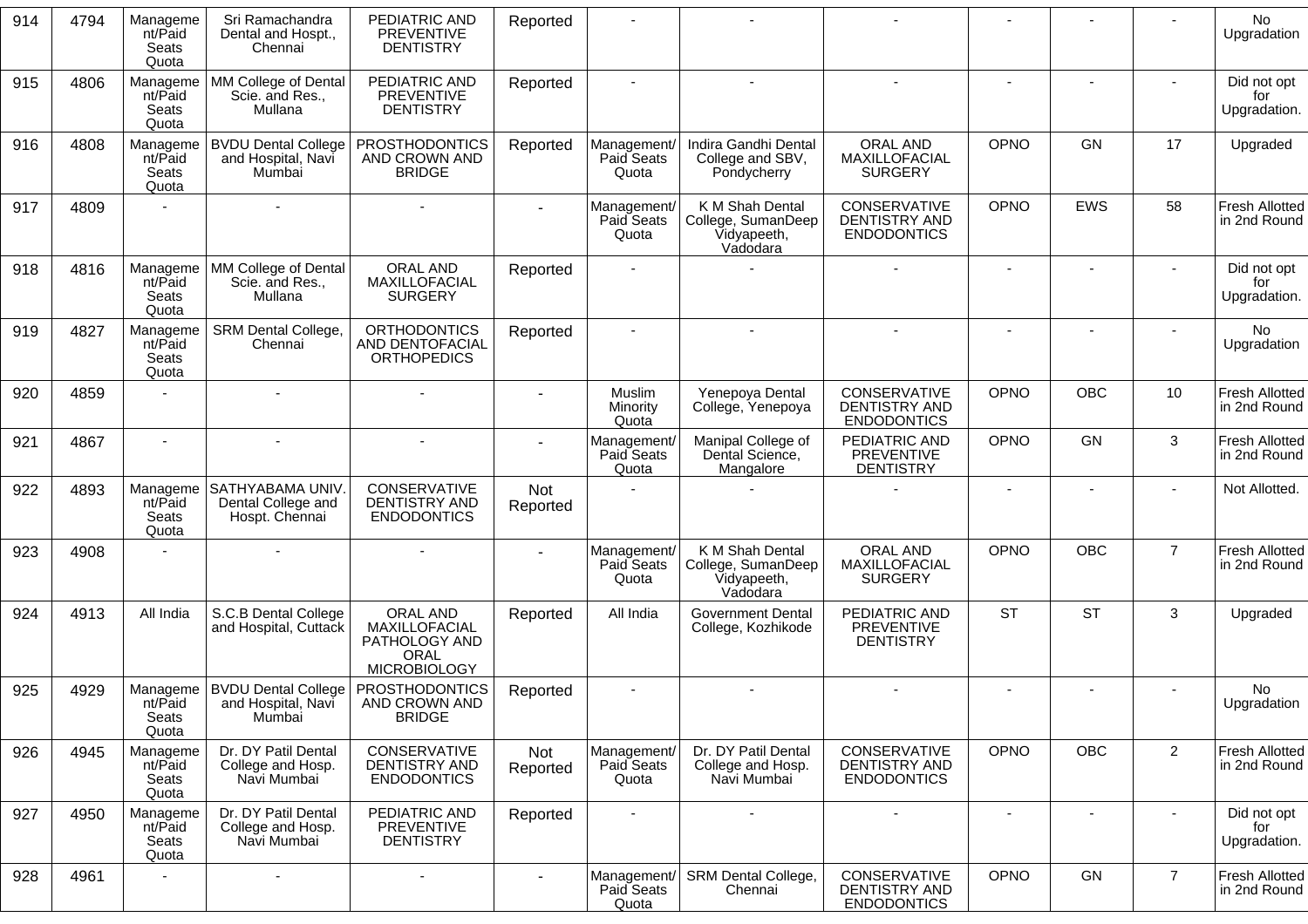| 929 | 4964 | Manageme<br>nt/Paid<br>Seats<br>Quota | Manipal College of<br>Dental Sce., Manipal                       | <b>PROSTHODONTICS</b><br>AND CROWN AND<br><b>BRIDGE</b>             | Reported        |                                    |                                                                  |                                                                   |             |                |              | Did not opt<br>for<br>Upgradation.    |
|-----|------|---------------------------------------|------------------------------------------------------------------|---------------------------------------------------------------------|-----------------|------------------------------------|------------------------------------------------------------------|-------------------------------------------------------------------|-------------|----------------|--------------|---------------------------------------|
| 930 | 4976 | Manageme<br>nt/Paid<br>Seats<br>Quota | <b>SRM Katt. Dental</b><br>College and Hospt.<br>Chennai         | ORAL AND<br>MAXILLOFACIAL<br><b>SURGERY</b>                         | Reported        |                                    |                                                                  |                                                                   |             |                |              | No.<br>Upgradation                    |
| 931 | 4997 | Manageme<br>nt/Paid<br>Seats<br>Quota | School of Dental<br>Sciences and<br>KIMSDU, Karad                | <b>ORTHODONTICS</b><br><b>AND DENTOFACIAL</b><br><b>ORTHOPEDICS</b> | Not<br>Reported | Management/<br>Paid Seats<br>Quota | School of Dental<br>Sciences and<br>KIMSDU, Karad                | <b>CONSERVATIVE</b><br><b>DENTISTRY AND</b><br><b>ENDODONTICS</b> | OPNO        | <b>OBC</b>     | 6            | <b>Fresh Allotted</b><br>in 2nd Round |
| 932 | 5008 | Manageme<br>nt/Paid<br>Seats<br>Quota | MM College of Dental<br>Scie. and Res.,<br>Mullana               | ORAL AND<br>MAXILLOFACIAL<br><b>SURGERY</b>                         | Reported        |                                    |                                                                  |                                                                   | $\sim$      |                |              | Did not opt<br>for<br>Upgradation.    |
| 933 | 5014 | Manageme<br>nt/Paid<br>Seats<br>Quota | <b>BVDU Dental College</b><br>and Hospital, Sangli               | PEDIATRIC AND<br>PREVENTIVE<br><b>DENTISTRY</b>                     | Not<br>Reported | Management/<br>Paid Seats<br>Quota | KLE VK Inst. of<br>Dental Scie. Belagavi                         | <b>PERIODONTOLOGY</b>                                             | <b>OPNO</b> | <b>GN</b>      | 17           | <b>Fresh Allotted</b><br>in 2nd Round |
| 934 | 5016 | Manageme<br>nt/Paid<br>Seats<br>Quota | <b>MANAV RACHNA</b><br>DENTAL COLLEGE<br>FARIDABAD               | CONSERVATIVE<br><b>DENTISTRY AND</b><br><b>ENDODONTICS</b>          | Reported        |                                    |                                                                  |                                                                   |             |                |              | No<br>Upgradation                     |
| 935 | 5029 | Manageme<br>nt/Paid<br>Seats<br>Quota | School of Dental<br>Sciences and<br>KIMSDU, Karad                | <b>PROSTHODONTICS</b><br>AND CROWN AND<br><b>BRIDGE</b>             | Reported        |                                    |                                                                  |                                                                   |             |                |              | No.<br>Upgradation                    |
| 936 | 5067 | Manageme<br>nt/Paid<br>Seats<br>Quota | MANAV RACHNA<br>DENTAL COLLEGE<br>FARIDABAD                      | <b>ORTHODONTICS</b><br><b>AND DENTOFACIAL</b><br><b>ORTHOPEDICS</b> | Not<br>Reported |                                    |                                                                  |                                                                   |             |                |              | Not Allotted.                         |
| 937 | 5069 | Manageme<br>nt/Paid<br>Seats<br>Quota | Dr. DY Patil Dental<br>College and Hosp.<br>Navi Mumbai          | <b>PROSTHODONTICS</b><br>AND CROWN AND<br><b>BRIDGE</b>             | Reported        |                                    |                                                                  |                                                                   |             | $\blacksquare$ |              | Did not opt<br>for<br>Upgradation.    |
| 938 | 5095 | Manageme<br>nt/Paid<br>Seats<br>Quota | Meenakshi Ammal<br>Dental College and<br>Host., Chennai          | <b>PROSTHODONTICS</b><br>AND CROWN AND<br><b>BRIDGE</b>             | Reported        |                                    |                                                                  |                                                                   |             |                |              | No.<br>Upgradation                    |
| 939 | 5101 |                                       |                                                                  |                                                                     |                 | Management/<br>Paid Seats<br>Quota | <b>Sharad Pawar Dental</b><br>College and Hospital,<br>Wardha    | <b>CONSERVATIVE</b><br>DENTISTRY AND<br><b>ENDODONTICS</b>        | OPNO        | <b>GN</b>      | $\mathbf 1$  | <b>Fresh Allotted</b><br>in 2nd Round |
| 940 | 5134 | Manageme<br>nt/Paid<br>Seats<br>Quota | K M Shah Dental<br>College, SumanDeep<br>Vidyapeeth,<br>Vadodara | PEDIATRIC AND<br>PREVENTIVE<br><b>DENTISTRY</b>                     | Reported        | Management/<br>Paid Seats<br>Quota | K M Shah Dental<br>College, SumanDeep<br>Vidyapeeth,<br>Vadodara | <b>ORTHODONTICS</b><br>AND DENTOFACIAL<br><b>ORTHOPEDICS</b>      | OPNO        | OBC            | $\mathbf{1}$ | Upgraded                              |
| 941 | 5163 | Manageme<br>nt/Paid<br>Seats<br>Quota | <b>SRM Katt. Dental</b><br>College and Hospt.<br>Chennai         | <b>PROSTHODONTICS</b><br>AND CROWN AND<br><b>BRIDGE</b>             | Reported        |                                    |                                                                  |                                                                   |             |                |              | No.<br>Upgradation                    |
| 942 | 5171 | Manageme<br>nt/Paid<br>Seats<br>Quota | School of Dental<br>Sciences and<br>KIMSDU, Karad                | PEDIATRIC AND<br>PREVENTIVE<br><b>DENTISTRY</b>                     | Reported        | $\sim$                             | $\blacksquare$                                                   |                                                                   |             |                |              | No<br>Upgradation                     |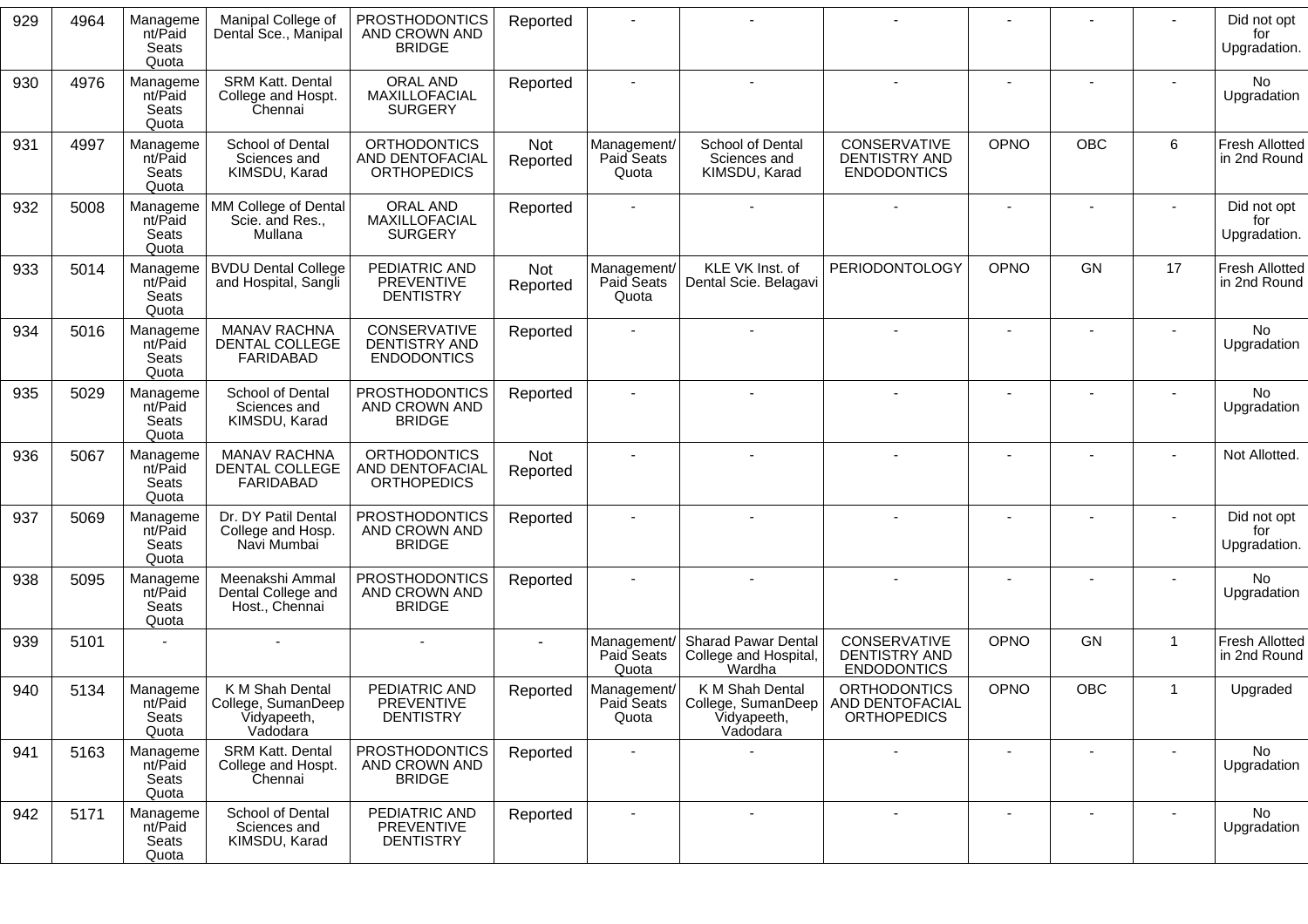| 943 | 5172 | Manageme<br>nt/Paid<br>Seats<br>Quota        | <b>BVDU Dental College</b><br>and Hospital, Navi<br>Mumbai  | PEDIATRIC AND<br><b>PREVENTIVE</b><br><b>DENTISTRY</b>     | Reported               | Management/<br>Paid Seats<br>Quota | School of Dental<br>Sciences and<br>KIMSDU, Karad                | CONSERVATIVE<br>DENTISTRY AND<br><b>ENDODONTICS</b> | OPNO                     | OBC            | 3              | Upgraded                              |
|-----|------|----------------------------------------------|-------------------------------------------------------------|------------------------------------------------------------|------------------------|------------------------------------|------------------------------------------------------------------|-----------------------------------------------------|--------------------------|----------------|----------------|---------------------------------------|
| 944 | 5177 | Manageme<br>nt/Paid<br>Seats<br>Quota        | SRM Dental College,<br>Chennai                              | ORAL AND<br>MAXILLOFACIAL<br><b>SURGERY</b>                | Reported               |                                    |                                                                  |                                                     |                          |                |                | Did not opt<br>for<br>Upgradation.    |
| 945 | 5179 | Manageme<br>nt/Paid<br>Seats<br>Quota        | School of Dental<br>Sciences and<br>KIMSDU, Karad           | <b>PROSTHODONTICS</b><br>AND CROWN AND<br><b>BRIDGE</b>    | Reported               |                                    |                                                                  |                                                     | $\sim$                   |                |                | Did not opt<br>for<br>Upgradation.    |
| 946 | 5206 |                                              |                                                             |                                                            |                        | Management/<br>Paid Seats<br>Quota | K M Shah Dental<br>College, SumanDeep<br>Vidyapeeth,<br>Vadodara | ORAL AND<br>MAXILLOFACIAL<br><b>SURGERY</b>         | <b>OPNO</b>              | <b>GN</b>      | 8              | <b>Fresh Allotted</b><br>in 2nd Round |
| 947 | 5207 | Manageme<br>nt/Paid<br>Seats<br>Quota        | School of Dental<br>Sciences and<br>KIMSDU, Karad           | <b>PROSTHODONTICS</b><br>AND CROWN AND<br><b>BRIDGE</b>    | Reported               |                                    |                                                                  |                                                     |                          |                |                | No<br>Upgradation                     |
| 948 | 5214 | Manageme<br>nt/Paid<br><b>Seats</b><br>Quota | Institute of Dental<br>Sciences,<br>Bhubaneswar             | <b>PERIODONTOLOGY</b>                                      | Not<br>Reported        |                                    |                                                                  |                                                     |                          |                |                | Not Allotted.                         |
| 949 | 5217 | Manageme<br>nt/Paid<br>Seats<br>Quota        | KLE VK Inst. of<br>Dental Scie. Belagavi                    | <b>PERIODONTOLOGY</b>                                      | Reported               |                                    |                                                                  |                                                     | $\blacksquare$           |                |                | No<br>Upgradation                     |
| 950 | 5232 | Manageme<br>nt/Paid<br>Seats<br>Quota        | Manipal College of<br>Dental Science,<br>Mangalore          | PUBLIC HEALTH<br><b>DENTISTRY</b>                          | <b>Not</b><br>Reported | Management/<br>Paid Seats<br>Quota | Indira Gandhi Dental<br>College and SBV,<br>Pondycherry          | ORAL AND<br>MAXILLOFACIAL<br><b>SURGERY</b>         | <b>OPNO</b>              | <b>GN</b>      | 10             | <b>Fresh Allotted</b><br>in 2nd Round |
| 951 | 5243 | All India                                    | <b>Government Dental</b><br>College and Hospital,<br>Shimla | ORAL MEDICINE<br>AND RADIOLOGY                             | Not<br>Reported        |                                    |                                                                  |                                                     | $\sim$                   |                | $\overline{a}$ | Did not fill up<br>fresh choices.     |
| 952 | 5246 | Manageme<br>nt/Paid<br>Seats<br>Quota        | Santosh Dentall<br>College and Hsopital,<br>Ghaziabad       | <b>PROSTHODONTICS</b><br>AND CROWN AND<br><b>BRIDGE</b>    | Not<br>Reported        |                                    |                                                                  |                                                     |                          |                |                | Did not fill up<br>fresh choices.     |
| 953 | 5249 | Muslim<br>Minority<br>Quota                  | Yenepoya Dental<br>College, Yenepoya                        | <b>PROSTHODONTICS</b><br>AND CROWN AND<br><b>BRIDGE</b>    | Not<br>Reported        |                                    |                                                                  |                                                     | $\overline{\phantom{a}}$ |                |                | Did not fill up<br>fresh choices.     |
| 954 | 5254 | Manageme<br>nt/Paid<br>Seats<br>Quota        | Dr. DY Patil Dental<br>College and Hosp.<br>Navi Mumbai     | <b>PERIODONTOLOGY</b>                                      | Reported               |                                    |                                                                  |                                                     |                          |                |                | Did not opt<br>for<br>Upgradation.    |
| 955 | 5274 | Manageme<br>nt/Paid<br>Seats<br>Quota        | Sri Ramachandra<br>Dental and Hospt.,<br>Chennai            | PEDIATRIC AND<br><b>PREVENTIVE</b><br><b>DENTISTRY</b>     | Reported               |                                    |                                                                  | $\overline{a}$                                      | $\blacksquare$           |                |                | Did not opt<br>for<br>Upgradation.    |
| 956 | 5278 | Manageme<br>nt/Paid<br>Seats<br>Quota        | SRM Dental College,<br>Chennai                              | ORAL AND<br>MAXILLOFACIAL<br><b>SURGERY</b>                | Reported               |                                    |                                                                  |                                                     |                          |                |                | Did not opt<br>tor<br>Upgradation.    |
| 957 | 5280 | Manageme<br>nt/Paid<br>Seats<br>Quota        | Dr. DY Patil Dental<br>College and Hosp.<br>Navi Mumbai     | CONSERVATIVE<br><b>DENTISTRY AND</b><br><b>ENDODONTICS</b> | Reported               | $\blacksquare$                     | $\sim$                                                           | $\sim$                                              | $\blacksquare$           | $\blacksquare$ |                | Did not opt<br>for<br>Upgradation.    |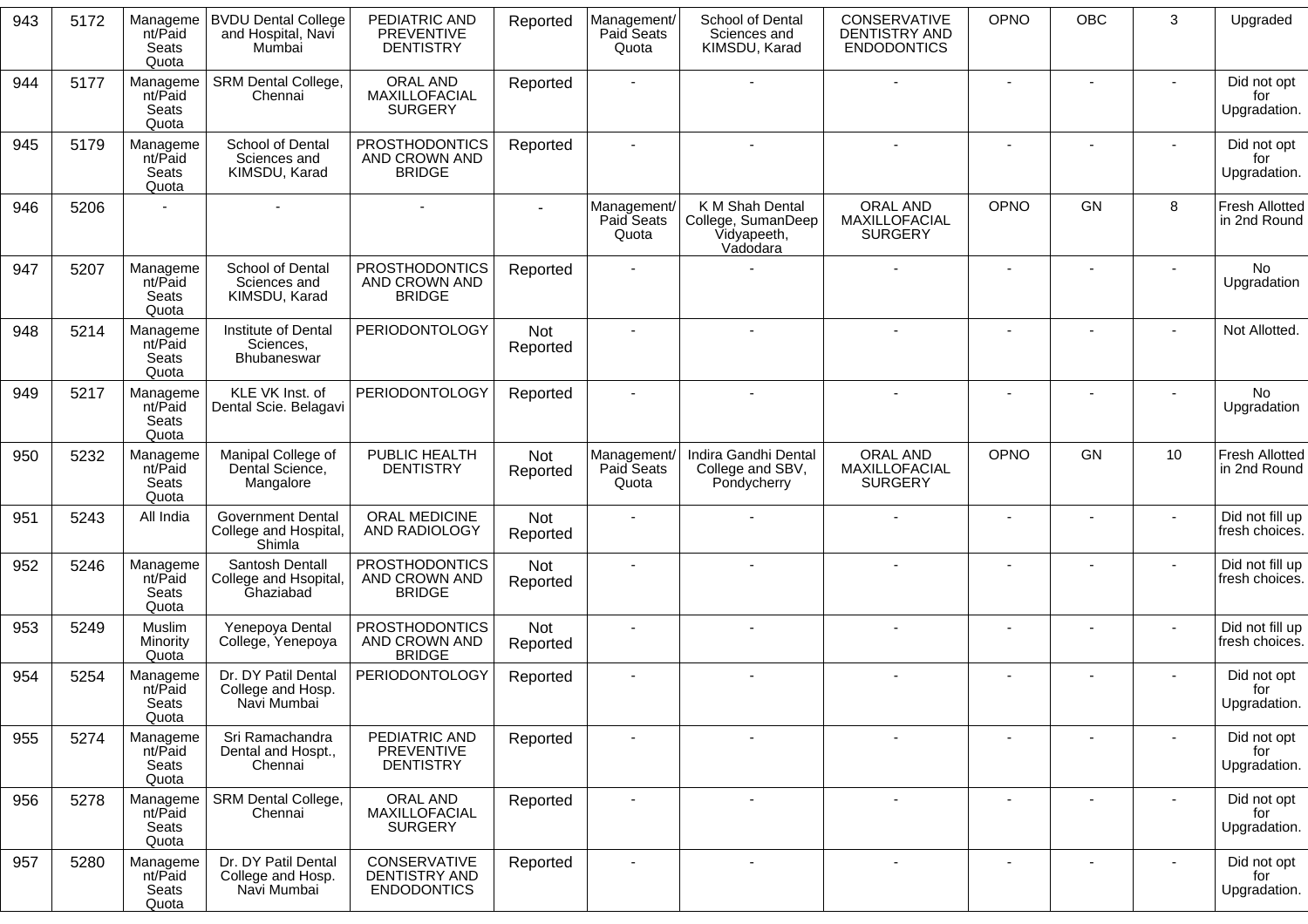| 958 | 5286 | Manageme<br>nt/Paid<br>Seats<br>Quota | MM College of Dental<br>Scie. and Res.,<br>Mullana               | <b>ORTHODONTICS</b><br>AND DENTOFACIAL<br><b>ORTHOPEDICS</b> | Reported        |                                    |                                                               |                                                              |           |           |                | Did not opt<br>for<br>Upgradation.    |
|-----|------|---------------------------------------|------------------------------------------------------------------|--------------------------------------------------------------|-----------------|------------------------------------|---------------------------------------------------------------|--------------------------------------------------------------|-----------|-----------|----------------|---------------------------------------|
| 959 | 5300 | Manageme<br>nt/Paid<br>Seats<br>Quota | Sree Balaji Dental<br>College and Hospital,<br>Chennai           | ORAL MEDICINE<br>AND RADIOLOGY                               | Reported        |                                    |                                                               |                                                              |           |           |                | Did not opt<br>for<br>Upgradation.    |
| 960 | 5309 | Internal<br>Quota                     | Institute of Medical<br>Science, BHU,<br>Varanasi                | <b>ORTHODONTICS</b><br>AND DENTOFACIAL<br><b>ORTHOPEDICS</b> | Reported        |                                    |                                                               |                                                              |           |           |                | Did not opt<br>for<br>Upgradation.    |
| 961 | 5314 | Manageme<br>nt/Paid<br>Seats<br>Quota | K M Shah Dental<br>College, SumanDeep<br>Vidyapeeth,<br>Vadodara | <b>PROSTHODONTICS</b><br>AND CROWN AND<br><b>BRIDGE</b>      | Reported        |                                    |                                                               |                                                              |           |           |                | <b>No</b><br>Upgradation              |
| 962 | 5322 | Manageme<br>nt/Paid<br>Seats<br>Quota | Manipal College of<br>Dental Sce., Manipal                       | <b>PROSTHODONTICS</b><br>AND CROWN AND<br><b>BRIDGE</b>      | Not<br>Reported |                                    |                                                               |                                                              |           |           |                | Did not fill up<br>fresh choices.     |
| 963 | 5344 | Manageme<br>nt/Paid<br>Seats<br>Quota | <b>SRM Katt. Dental</b><br>College and Hospt.<br>Chennai         | <b>ORTHODONTICS</b><br>AND DENTOFACIAL<br><b>ORTHOPEDICS</b> | Reported        | Management/<br>Paid Seats<br>Quota | MM College of Dental<br>Scie. and Res.,<br>Mullana            | <b>ORTHODONTICS</b><br>AND DENTOFACIAL<br><b>ORTHOPEDICS</b> | OPNO      | GN        | 79             | Upgraded                              |
| 964 | 5345 | Manageme<br>nt/Paid<br>Seats<br>Quota | K M Shah Dental<br>College, SumanDeep<br>Vidyapeeth,<br>Vadodara | <b>PROSTHODONTICS</b><br>AND CROWN AND<br><b>BRIDGE</b>      | Reported        |                                    |                                                               |                                                              |           |           |                | Did not opt<br>for<br>Upgradation.    |
| 965 | 5346 | Manageme<br>nt/Paid<br>Seats<br>Quota | Santosh Dentall<br>College and Hsopital,<br>Ghaziabad            | PEDIATRIC AND<br><b>PREVENTIVE</b><br><b>DENTISTRY</b>       | Reported        |                                    |                                                               |                                                              |           |           |                | Did not opt<br>for<br>Upgradation.    |
| 966 | 5349 | Manageme<br>nt/Paid<br>Seats<br>Quota | Indira Gandhi Dental<br>College and SBV,<br>Pondycherry          | <b>PROSTHODONTICS</b><br>AND CROWN AND<br><b>BRIDGE</b>      | Reported        |                                    |                                                               |                                                              |           |           |                | No<br>Upgradation                     |
| 967 | 5350 | Manageme<br>nt/Paid<br>Seats<br>Quota | Manipal College of<br>Dental Science,<br>Mangalore               | <b>ORTHODONTICS</b><br>AND DENTOFACIAL<br><b>ORTHOPEDICS</b> | Not<br>Reported |                                    |                                                               |                                                              |           |           |                | Did not fill up<br>fresh choices.     |
| 968 | 5351 |                                       |                                                                  |                                                              |                 | All India                          | <b>Government Dental</b><br>College and Hospital,<br>Shimla   | ORAL MEDICINE<br>AND RADIOLOGY                               | <b>ST</b> | <b>ST</b> | $\overline{1}$ | <b>Fresh Allotted</b><br>in 2nd Round |
| 969 | 5353 | Manageme<br>nt/Paid<br>Seats<br>Quota | School of Dental<br>Sciences and<br>KIMSDU, Karad                | <b>ORTHODONTICS</b><br>AND DENTOFACIAL<br><b>ORTHOPEDICS</b> | Reported        |                                    |                                                               |                                                              |           |           |                | Did not opt<br>for<br>Upgradation.    |
| 970 | 5359 | Manageme<br>nt/Paid<br>Seats<br>Quota | K M Shah Dental<br>College, SumanDeep<br>Vidyapeeth,<br>Vadodara | <b>PROSTHODONTICS</b><br>AND CROWN AND<br><b>BRIDGE</b>      | Not<br>Reported |                                    | $\blacksquare$                                                |                                                              |           |           |                | Not Allotted.                         |
| 971 | 5375 | Manageme<br>nt/Paid<br>Seats<br>Quota | MM College of Dental<br>Scie. and Res.,<br>Mullana               | CONSERVATIVE<br>DENTISTRY AND<br><b>ENDODONTICS</b>          | Reported        |                                    |                                                               |                                                              |           |           |                | No.<br>Upgradation                    |
| 972 | 5379 | Manageme<br>nt/Paid<br>Seats<br>Quota | Rural Dental College,<br>Loni                                    | PERIODONTOLOGY                                               | Reported        | Management/<br>Paid Seats<br>Quota | <b>Sharad Pawar Dental</b><br>College and Hospital,<br>Wardha | <b>PROSTHODONTICS</b><br>AND CROWN AND<br><b>BRIDGE</b>      | OPNO      | GN        | 189            | Upgraded                              |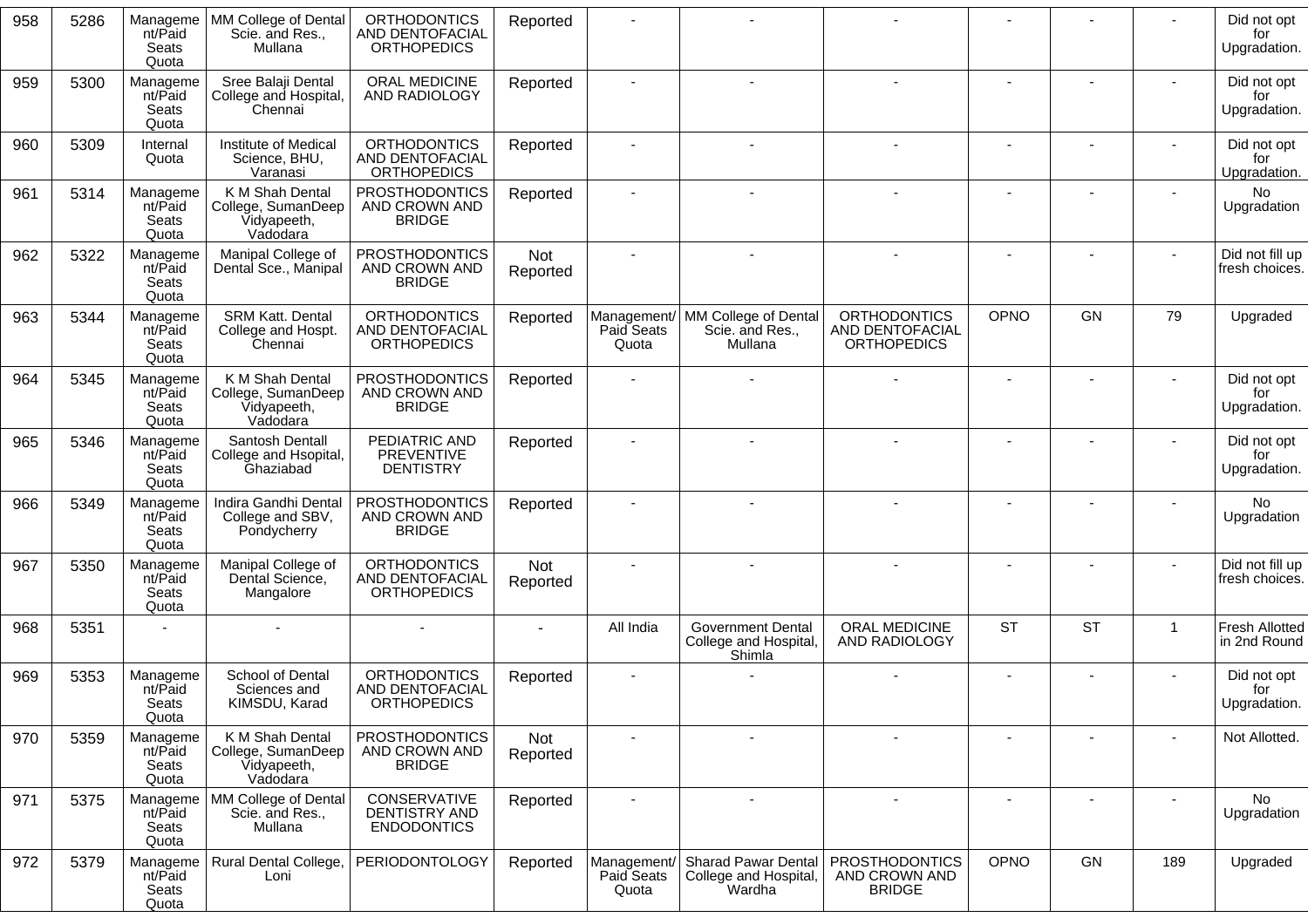| 973 | 5390 | Manageme<br>nt/Paid<br>Seats<br>Quota | <b>BVDU Dental College</b><br>and Hospital, Sangli               | PEDIATRIC AND<br><b>PREVENTIVE</b><br><b>DENTISTRY</b>     | Reported        |                                    |                                                                  |                                                         |      |    |        | No<br>Upgradation                     |
|-----|------|---------------------------------------|------------------------------------------------------------------|------------------------------------------------------------|-----------------|------------------------------------|------------------------------------------------------------------|---------------------------------------------------------|------|----|--------|---------------------------------------|
| 974 | 5396 | Manageme<br>nt/Paid<br>Seats<br>Quota | SRM Dental College,<br>Chennai                                   | ORAL AND<br>MAXILLOFACIAL<br><b>SURGERY</b>                | Reported        |                                    |                                                                  |                                                         |      |    |        | Did not fill up<br>fresh choices.     |
| 975 | 5422 | Manageme<br>nt/Paid<br>Seats<br>Quota | Indira Gandhi Dental<br>College and SBV,<br>Pondycherry          | PUBLIC HEALTH<br><b>DENTISTRY</b>                          | Reported        |                                    | $\blacksquare$                                                   |                                                         |      |    |        | Did not opt<br>for<br>Upgradation.    |
| 976 | 5425 | Manageme<br>nt/Paid<br>Seats<br>Quota | Santosh Dentall<br>College and Hsopital,<br>Ghaziabad            | ORAL AND<br>MAXILLOFACIAL<br><b>SURGERY</b>                | Not<br>Reported | Management/<br>Paid Seats<br>Quota | K M Shah Dental<br>College, SumanDeep<br>Vidyapeeth,<br>Vadodara | ORAL AND<br>MAXILLOFACIAL<br><b>SURGERY</b>             | OPNO | GN | 55     | <b>Fresh Allotted</b><br>in 2nd Round |
| 977 | 5433 | Manageme<br>nt/Paid<br>Seats<br>Quota | VMS Dental College,<br>Salem                                     | ORAL AND<br>MAXILLOFACIAL<br><b>SURGERY</b>                | Reported        |                                    |                                                                  |                                                         |      |    |        | No<br>Upgradation                     |
| 978 | 5444 | Manageme<br>nt/Paid<br>Seats<br>Quota | Sree Balaji Dental<br>College and Hospital,<br>Chennai           | ORAL AND<br>MAXILLOFACIAL<br><b>SURGERY</b>                | Not<br>Reported | $\sim$                             |                                                                  |                                                         |      |    | $\sim$ | Did not fill up<br>fresh choices.     |
| 979 | 5449 | Manageme<br>nt/Paid<br>Seats<br>Quota | Dr. DY Patil Dental<br>College and Hosp.<br>Navi Mumbai          | <b>PROSTHODONTICS</b><br>AND CROWN AND<br><b>BRIDGE</b>    | Reported        |                                    |                                                                  |                                                         |      |    |        | Did not opt<br>for<br>Upgradation.    |
| 980 | 5465 | Manageme<br>nt/Paid<br>Seats<br>Quota | KLE VK Inst. of<br>Dental Scie. Belagavi                         | <b>PERIODONTOLOGY</b>                                      | Reported        |                                    |                                                                  |                                                         |      |    |        | Did not opt<br>for<br>Upgradation.    |
| 981 | 5467 | Manageme<br>nt/Paid<br>Seats<br>Quota | SRM Dental College,<br>Chennai                                   | CONSERVATIVE<br><b>DENTISTRY AND</b><br><b>ENDODONTICS</b> | Reported        |                                    |                                                                  |                                                         |      |    |        | Did not opt<br>for<br>Upgradation.    |
| 982 | 5468 | Manageme<br>nt/Paid<br>Seats<br>Quota | Dr. DY Patil Dental<br>College and Hosp.<br>Navi Mumbai          | <b>PROSTHODONTICS</b><br>AND CROWN AND<br><b>BRIDGE</b>    | Reported        |                                    |                                                                  |                                                         |      |    |        | <b>No</b><br>Upgradation              |
| 983 | 5471 | Manageme<br>nt/Paid<br>Seats<br>Quota | Santosh Dentall<br>College and Hsopital,<br>Ghaziabad            | ORAL AND<br>MAXILLOFACIAL<br><b>SURGERY</b>                | Reported        | Management/<br>Paid Seats<br>Quota | MM College of Dental<br>Scie. and Res.,<br>Mullana               | ORAL AND<br>MAXILLOFACIAL<br><b>SURGERY</b>             | OPNO | GN | 35     | Upgraded                              |
| 984 | 5472 | Manageme<br>nt/Paid<br>Seats<br>Quota | K M Shah Dental<br>College, SumanDeep<br>Vidyapeeth,<br>Vadodara | PEDIATRIC AND<br><b>PREVENTIVE</b><br><b>DENTISTRY</b>     | Reported        |                                    |                                                                  |                                                         |      |    |        | Did not fill up<br>fresh choices.     |
| 985 | 5473 | Manageme<br>nt/Paid<br>Seats<br>Quota | SRM Dental College,<br>Chennai                                   | CONSERVATIVE<br><b>DENTISTRY AND</b><br><b>ENDODONTICS</b> | Reported        | $\overline{\phantom{a}}$           | $\blacksquare$                                                   | $\blacksquare$                                          |      |    |        | Did not opt<br>for<br>Upgradation.    |
| 986 | 5476 |                                       |                                                                  |                                                            |                 | Management/<br>Paid Seats<br>Quota | K M Shah Dental<br>College, SumanDeep<br>Vidyapeeth,<br>Vadodara | <b>PROSTHODONTICS</b><br>AND CROWN AND<br><b>BRIDGE</b> | OPNO | GN | 18     | Fresh Allotted<br>in 2nd Round        |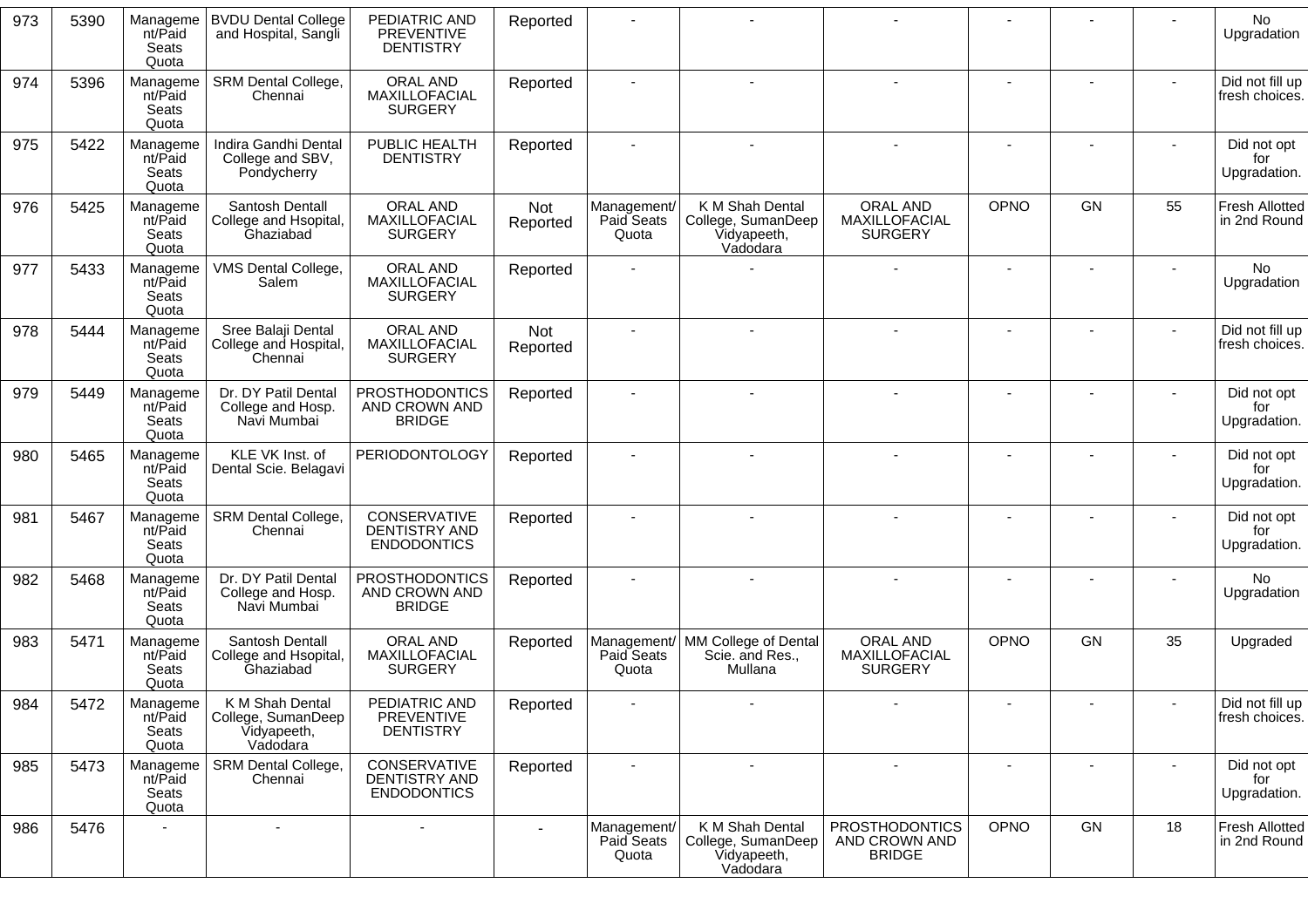| 987  | 5501 | Jain<br>Minority<br>Quota             | K M Shah Dental<br>College, SumanDeep<br>Vidyapeeth,<br>Vadodara | ORAL AND<br>MAXILLOFACIAL<br><b>SURGERY</b>                  | Reported            |                                    |                                                                  |                                                              |                |           |                | Did not opt<br>for<br>Upgradation.    |
|------|------|---------------------------------------|------------------------------------------------------------------|--------------------------------------------------------------|---------------------|------------------------------------|------------------------------------------------------------------|--------------------------------------------------------------|----------------|-----------|----------------|---------------------------------------|
| 988  | 5506 | Manageme<br>nt/Paid<br>Seats<br>Quota | SRM Katt. Dental<br>College and Hospt.<br>Chennai                | CONSERVATIVE<br><b>DENTISTRY AND</b><br><b>ENDODONTICS</b>   | Not<br>Reported     |                                    |                                                                  |                                                              |                |           |                | Not Allotted.                         |
| 989  | 5547 | Manageme<br>nt/Paid<br>Seats<br>Quota | Dr. DY Patil Dental<br>College and Hosp.<br>Navi Mumbai          | <b>ORTHODONTICS</b><br>AND DENTOFACIAL<br><b>ORTHOPEDICS</b> | Reported            |                                    |                                                                  |                                                              |                |           |                | Did not opt<br>for<br>Upgradation.    |
| 990  | 5550 | Manageme<br>nt/Paid<br>Seats<br>Quota | Indira Gandhi Dental<br>College and SBV,<br>Pondycherry          | PEDIATRIC AND<br><b>PREVENTIVE</b><br><b>DENTISTRY</b>       | Not<br>Reported     |                                    |                                                                  |                                                              |                |           |                | Did not fill up<br>fresh choices.     |
| 991  | 5551 | Muslim<br>Minority<br>Quota           | Yenepoya Dental<br>College, Yenepoya                             | ORAL AND<br>MAXILLOFACIAL<br><b>SURGERY</b>                  | Reported            |                                    |                                                                  |                                                              |                |           |                | No<br>Upgradation                     |
| 992  | 5555 | Manageme<br>nt/Paid<br>Seats<br>Quota | Yenepoya Dental<br>College, Yenepoya                             | <b>PERIODONTOLOGY</b>                                        | Reported            |                                    |                                                                  |                                                              | $\blacksquare$ |           |                | Did not opt<br>for<br>Upgradation.    |
| 993  | 5556 |                                       |                                                                  |                                                              |                     | Management/<br>Paid Seats<br>Quota | Amrita School of<br>Dentistry, Kochi                             | <b>PROSTHODONTICS</b><br>AND CROWN AND<br><b>BRIDGE</b>      | OPNO           | <b>GN</b> | $\overline{7}$ | <b>Fresh Allotted</b><br>in 2nd Round |
| 994  | 5563 | Manageme<br>nt/Paid<br>Seats<br>Quota | MM College of Dental<br>Scie. and Res.,<br>Mullana               | CONSERVATIVE<br><b>DENTISTRY AND</b><br><b>ENDODONTICS</b>   | Not<br>Reported     |                                    |                                                                  |                                                              |                |           |                | Not Allotted.                         |
| 995  | 5570 | Manageme<br>nt/Paid<br>Seats<br>Quota | SRM Katt. Dental<br>College and Hospt.<br>Chennai                | ORAL AND<br>MAXILLOFACIAL<br><b>SURGERY</b>                  | Not<br>Reported     |                                    |                                                                  |                                                              |                |           | $\blacksquare$ | Did not fill up<br>fresh choices.     |
| 996  | 5577 | Manageme<br>nt/Paid<br>Seats<br>Quota | Dr. DY Patil Dental<br>College and Hosp.<br>Navi Mumbai          | <b>ORTHODONTICS</b><br>AND DENTOFACIAL<br><b>ORTHOPEDICS</b> | Reported            |                                    |                                                                  |                                                              |                |           |                | <b>No</b><br>Upgradation              |
| 997  | 5579 | Manageme<br>nt/Paid<br>Seats<br>Quota | Kalinga Institute of<br>Dental Sciences,<br>Bhubaneswar          | ORAL MEDICINE<br>AND RADIOLOGY                               | Reported            |                                    |                                                                  |                                                              |                |           |                | Did not opt<br>for<br>Upgradation.    |
| 998  | 5596 |                                       |                                                                  |                                                              |                     | Paid Seats<br>Quota                | Management/ Rural Dental College,<br>Loni                        | <b>PROSTHODONTICS</b><br>AND CROWN AND<br><b>BRIDGE</b>      | OPNO           | <b>GN</b> | 19             | <b>Fresh Allotted</b><br>in 2nd Round |
| 999  | 5619 |                                       |                                                                  |                                                              |                     | Jain Minority<br>Quota             | K M Shah Dental<br>College, SumanDeep<br>Vidyapeeth,<br>Vadodara | ORAL AND<br>MAXILLOFACIAL<br><b>SURGERY</b>                  | OPNO           | GN        | $\overline{1}$ | <b>Fresh Allotted</b><br>in 2nd Round |
| 1000 | 5627 | Manageme<br>nt/Paid<br>Seats<br>Quota | Rural Dental College,<br>Loni                                    | <b>ORTHODONTICS</b><br>AND DENTOFACIAL<br>ORTHOPEDICS        | Seat<br>Surrendered | All India                          | Governemnt Dental<br>College and Hospital,<br>Ahmedabad          | PERIODONTOLOGY                                               | <b>ST</b>      | <b>ST</b> | 33             | Fresh Allotted<br>in 2nd Round        |
| 1001 | 5643 | Manageme<br>nt/Paid<br>Seats<br>Quota | Manipal College of<br>Dental Sce., Manipal                       | <b>ORTHODONTICS</b><br>AND DENTOFACIAL<br><b>ORTHOPEDICS</b> | Reported            | Management/<br>Paid Seats<br>Quota | Manipal College of<br>Dental Science,<br>Mangalore               | <b>ORTHODONTICS</b><br>AND DENTOFACIAL<br><b>ORTHOPEDICS</b> | OPNO           | OBC       | $\overline{2}$ | Upgraded                              |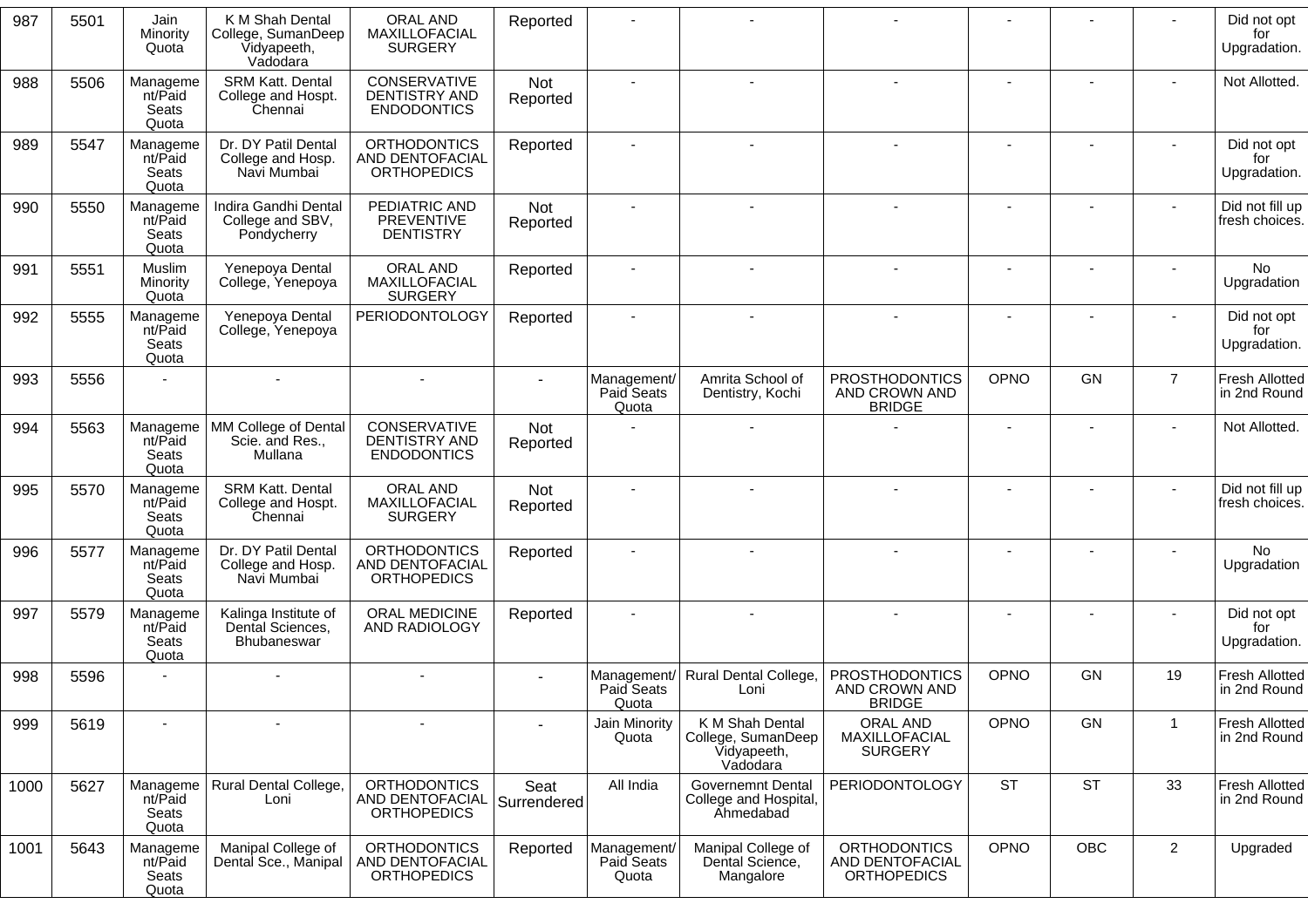| 1002 | 5666 | Manageme<br>nt/Paid<br>Seats<br>Quota | <b>AB Shetty Memorial</b><br>Inst. of Dental Sce.,<br>Mangaluru    | <b>PERIODONTOLOGY</b>                                        | Not<br>Reported |                                    |                                                                     |                                                                                  |                          |            |                | Not Allotted.                         |
|------|------|---------------------------------------|--------------------------------------------------------------------|--------------------------------------------------------------|-----------------|------------------------------------|---------------------------------------------------------------------|----------------------------------------------------------------------------------|--------------------------|------------|----------------|---------------------------------------|
| 1003 | 5668 | Manageme<br>nt/Paid<br>Seats<br>Quota | SRM Katt. Dental<br>College and Hospt.<br>Chennai                  | <b>PROSTHODONTICS</b><br>AND CROWN AND<br><b>BRIDGE</b>      | Reported        |                                    |                                                                     |                                                                                  |                          |            |                | Did not opt<br>for<br>Upgradation.    |
| 1004 | 5671 |                                       |                                                                    |                                                              | $\sim$          | All India                          | <b>Government College</b><br>of Dentistry, Indore                   | PERIODONTOLOGY                                                                   | <b>ST</b>                | <b>ST</b>  | 30             | <b>Fresh Allotted</b><br>in 2nd Round |
| 1005 | 5681 |                                       |                                                                    |                                                              |                 | Management/<br>Paid Seats<br>Quota | Bharati Vidyapeeth<br>DU Dental College<br>and Hospt., Pune         | PERIODONTOLOGY                                                                   | OPNO                     | <b>GN</b>  | $\overline{2}$ | Fresh Allotted<br>in 2nd Round        |
| 1006 | 5695 | Manageme<br>nt/Paid<br>Seats<br>Quota | SRM Dental College,<br>Chennai                                     | ORAL AND<br>MAXILLOFACIAL<br><b>SURGERY</b>                  | Reported        |                                    |                                                                     |                                                                                  | $\blacksquare$           |            |                | No<br>Upgradation                     |
| 1007 | 5709 | Manageme<br>nt/Paid<br>Seats<br>Quota | SATHYABAMA UNIV.<br>Dental College and<br>Hospt. Chennai           | <b>ORTHODONTICS</b><br>AND DENTOFACIAL<br><b>ORTHOPEDICS</b> | Not<br>Reported | Management/<br>Paid Seats<br>Quota | SRM Katt. Dental<br>College and Hospt.<br>Chennai                   | <b>PROSTHODONTICS</b><br>AND CROWN AND<br><b>BRIDGE</b>                          | OPNO                     | GN         | 15             | Fresh Allotted<br>in 2nd Round        |
| 1008 | 5716 | Manageme<br>nt/Paid<br>Seats<br>Quota | <b>Bharati Vidyapeeth</b><br>DU Dental College<br>and Hospt., Pune | ORAL MEDICINE<br>AND RADIOLOGY                               | Reported        |                                    |                                                                     |                                                                                  | $\sim$                   |            |                | No<br>Upgradation                     |
| 1009 | 5730 | Manageme<br>nt/Paid<br>Seats<br>Quota | Santosh Dentall<br>College and Hsopital,<br>Ghaziabad              | CONSERVATIVE<br><b>DENTISTRY AND</b><br><b>ENDODONTICS</b>   | Reported        |                                    |                                                                     |                                                                                  |                          |            |                | No.<br>Upgradation                    |
| 1010 | 5745 |                                       |                                                                    |                                                              |                 | All India                          | S.C.B Dental College<br>and Hospital, Cuttack                       | ORAL AND<br>MAXILLOFACIAL<br>PATHOLOGY AND<br>ORAL<br><b>MICROBIOLOGY</b>        | <b>ST</b>                | <b>ST</b>  | 8              | <b>Fresh Allotted</b><br>in 2nd Round |
| 1011 | 5766 |                                       |                                                                    |                                                              |                 | Internal<br>Quota                  | Maulana Azad<br>Institute and Dental<br>Science, New Delhi          | ORAL AND<br>MAXILLOFACIAL<br>PATHOLOGY AND<br><b>ORAL</b><br><b>MICROBIOLOGY</b> | Backward<br>Caste        | <b>OBC</b> | 14             | Fresh Allotted<br>in 2nd Round        |
| 1012 | 5784 | Manageme<br>nt/Paid<br>Seats<br>Quota | SRM Dental College,<br>Chennai                                     | CONSERVATIVE<br><b>DENTISTRY AND</b><br><b>ENDODONTICS</b>   | Reported        |                                    |                                                                     |                                                                                  | $\overline{\phantom{a}}$ |            |                | Did not opt<br>for<br>Upgradation.    |
| 1013 | 5812 |                                       |                                                                    |                                                              |                 | Paid Seats<br>Quota                | Management/ Indira Gandhi Dental<br>College and SBV,<br>Pondycherry | CONSERVATIVE<br>DENTISTRY AND<br><b>ENDODONTICS</b>                              | OPNO                     | GN         | $\overline{7}$ | <b>Fresh Allotted</b><br>in 2nd Round |
| 1014 | 5814 | Manageme<br>nt/Paid<br>Seats<br>Quota | <b>MANAV RACHNA</b><br>DENTAL COLLEGE<br>FARIDABAD                 | <b>ORTHODONTICS</b><br>AND DENTOFACIAL<br><b>ORTHOPEDICS</b> | Not<br>Reported |                                    |                                                                     |                                                                                  | $\blacksquare$           |            |                | Not Allotted.                         |
| 1015 | 5829 | Manageme<br>nt/Paid<br>Seats<br>Quota | SRM Dental College,<br>Chennai                                     | <b>ORTHODONTICS</b><br>AND DENTOFACIAL<br><b>ORTHOPEDICS</b> | Reported        |                                    |                                                                     |                                                                                  |                          |            |                | No.<br>Upgradation                    |
| 1016 | 5837 | Manageme<br>nt/Paid<br>Seats<br>Quota | Amrita School of<br>Dentistry, Kochi                               | <b>PROSTHODONTICS</b><br>AND CROWN AND<br><b>BRIDGE</b>      | Not<br>Reported | Management/<br>Paid Seats<br>Quota | Amrita School of<br>Dentistry, Kochi                                | <b>PROSTHODONTICS</b><br>AND CROWN AND<br><b>BRIDGE</b>                          | OPNO                     | GN         | 160            | <b>Fresh Allotted</b><br>in 2nd Round |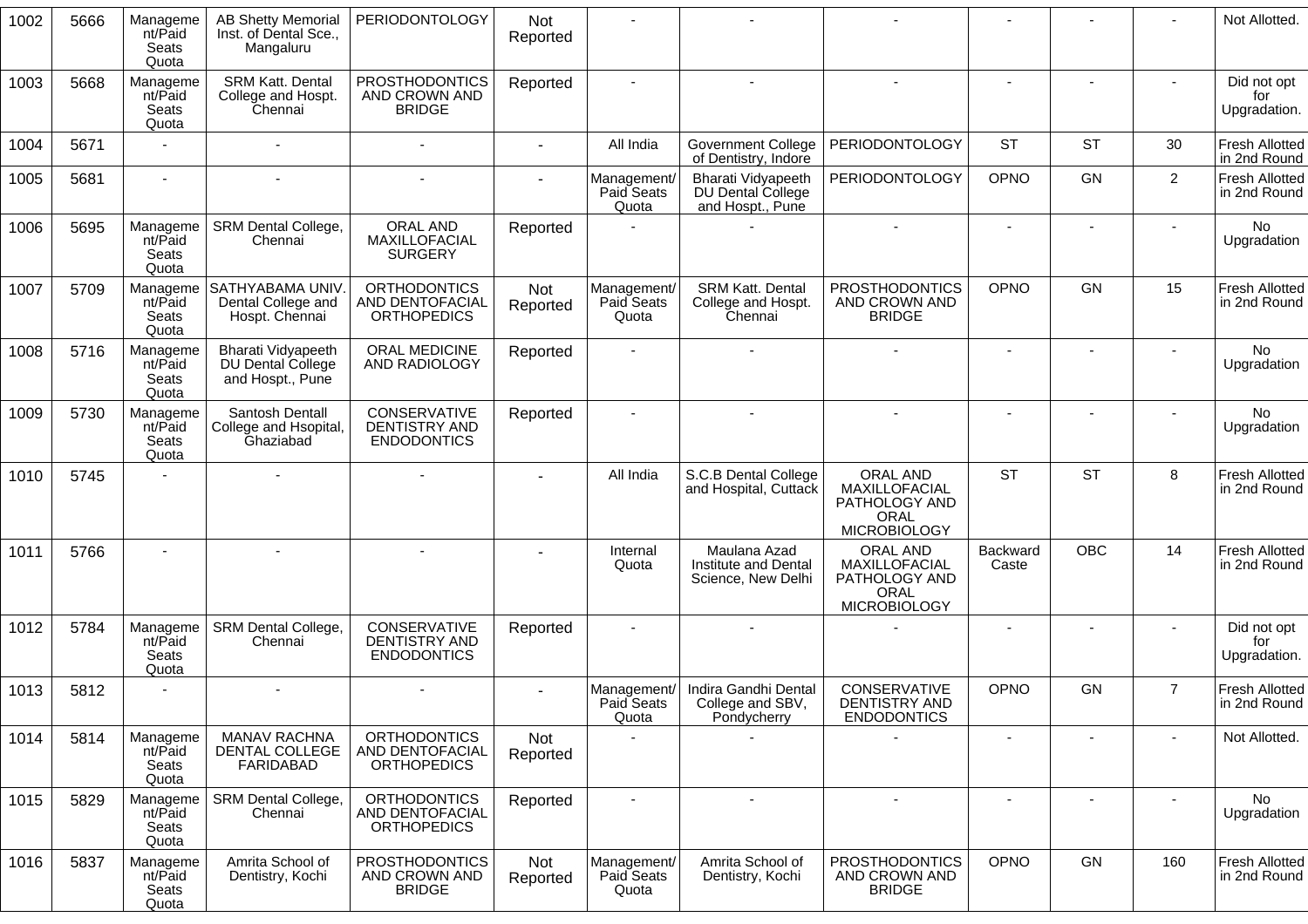| 1017 | 5845 | Manageme<br>nt/Paid<br>Seats<br>Quota | <b>BVDU Dental College</b><br>and Hospital, Navi<br>Mumbai | PEDIATRIC AND<br><b>PREVENTIVE</b><br><b>DENTISTRY</b>              | Reported               |                                    |                                                                |                                                              |                          |           |                | No<br>Upgradation                     |
|------|------|---------------------------------------|------------------------------------------------------------|---------------------------------------------------------------------|------------------------|------------------------------------|----------------------------------------------------------------|--------------------------------------------------------------|--------------------------|-----------|----------------|---------------------------------------|
| 1018 | 5848 | Manageme<br>nt/Paid<br>Seats<br>Quota | Amrita School of<br>Dentistry, Kochi                       | CONSERVATIVE<br><b>DENTISTRY AND</b><br><b>ENDODONTICS</b>          | Reported               | Management<br>Paid Seats<br>Quota  | <b>Sharad Pawar Dental</b><br>College and Hospital,<br>Wardha  | CONSERVATIVE<br>DENTISTRY AND<br><b>ENDODONTICS</b>          | OPNO                     | GN        | 3              | Upgraded                              |
| 1019 | 5850 | Manageme<br>nt/Paid<br>Seats<br>Quota | Dr. DY Patil Dental<br>College and Hosp.<br>Navi Mumbai    | CONSERVATIVE<br><b>DENTISTRY AND</b><br><b>ENDODONTICS</b>          | Reported               |                                    |                                                                |                                                              | $\sim$                   |           |                | No<br>Upgradation                     |
| 1020 | 5851 | Manageme<br>nt/Paid<br>Seats<br>Quota | Sree Balaji Dental<br>College and Hospital,<br>Chennai     | PEDIATRIC AND<br>PREVENTIVE<br><b>DENTISTRY</b>                     | Reported               |                                    |                                                                |                                                              | $\blacksquare$           |           |                | Did not opt<br>for<br>Upgradation.    |
| 1021 | 5855 |                                       |                                                            |                                                                     |                        | Management/<br>Paid Seats<br>Quota | Saveetha Dental<br>College, Chennai                            | PEDIATRIC AND<br><b>PREVENTIVE</b><br><b>DENTISTRY</b>       | OPNO                     | OBC       | 3              | Fresh Allotted<br>in 2nd Round        |
| 1022 | 5856 | Manageme<br>nt/Paid<br>Seats<br>Quota | Meenakshi Ammal<br>Dental College and<br>Host., Chennai    | <b>PERIODONTOLOGY</b>                                               | Reported               |                                    |                                                                |                                                              | $\blacksquare$           |           |                | Did not opt<br>for<br>Upgradation.    |
| 1023 | 5868 | All India                             | <b>Government Dental</b><br>College, Chennai               | CONSERVATIVE<br><b>DENTISTRY AND</b><br><b>ENDODONTICS</b>          | Reported               |                                    |                                                                |                                                              |                          |           |                | Did not fill up<br>fresh choices.     |
| 1024 | 5869 |                                       |                                                            |                                                                     |                        | Management<br>Paid Seats<br>Quota  | <b>Sharad Pawar Dental</b><br>College and Hospital,<br>Wardha  | <b>PROSTHODONTICS</b><br>AND CROWN AND<br><b>BRIDGE</b>      | OPNO                     | GN        | 3              | Fresh Allotted<br>in 2nd Round        |
| 1025 | 5881 | Manageme<br>nt/Paid<br>Seats<br>Quota | KLE VK Inst. of<br>Dental Scie. Belagavi                   | <b>PERIODONTOLOGY</b>                                               | Reported               | Management/<br>Paid Seats<br>Quota | School of Dental<br>Sciences and<br>KIMSDU, Karad              | <b>ORTHODONTICS</b><br>AND DENTOFACIAL<br><b>ORTHOPEDICS</b> | <b>OPNO</b>              | GN        | 32             | Upgraded                              |
| 1026 | 5888 | Manageme<br>nt/Paid<br>Seats<br>Quota | Rural Dental College,<br>Loni                              | <b>ORTHODONTICS</b><br>AND DENTOFACIAL<br><b>ORTHOPEDICS</b>        | Reported               | Paid Seats<br>Quota                | Management/ MM College of Dental<br>Scie. and Res.,<br>Mullana | <b>ORTHODONTICS</b><br>AND DENTOFACIAL<br><b>ORTHOPEDICS</b> | OPNO                     | <b>GN</b> | 203            | Upgraded                              |
| 1027 | 5891 | Manageme<br>nt/Paid<br>Seats<br>Quota | Dr. DY Patil Dental<br>College and Hosp.<br>Navi Mumbai    | <b>ORTHODONTICS</b><br><b>AND DENTOFACIAL</b><br><b>ORTHOPEDICS</b> | <b>Not</b><br>Reported | Management/<br>Paid Seats<br>Quota | Dr. DY Patil Dental<br>College and Hosp.<br>Navi Mumbai        | <b>ORTHODONTICS</b><br>AND DENTOFACIAL<br><b>ORTHOPEDICS</b> | OPNO                     | GN        | $\overline{2}$ | <b>Fresh Allotted</b><br>in 2nd Round |
| 1028 | 5910 | Manageme<br>nt/Paid<br>Seats<br>Quota | Dr. DY Patil Dental<br>College and Hosp.<br>Pune           | PEDIATRIC AND<br><b>PREVENTIVE</b><br><b>DENTISTRY</b>              | Reported               |                                    |                                                                |                                                              | $\blacksquare$           |           |                | No.<br>Upgradation                    |
| 1029 | 5941 | Manageme<br>nt/Paid<br>Seats<br>Quota | Manipal College of<br>Dental Sce., Manipal                 | PEDIATRIC AND<br><b>PREVENTIVE</b><br><b>DENTISTRY</b>              | Reported               |                                    |                                                                |                                                              |                          |           |                | No<br>Upgradation                     |
| 1030 | 5943 | Manageme<br>nt/Paid<br>Seats<br>Quota | Saveetha Dental<br>College, Chennai                        | PEDIATRIC AND<br><b>PREVENTIVE</b><br><b>DENTISTRY</b>              | Reported               |                                    |                                                                |                                                              |                          |           |                | Did not opt<br>for<br>Upgradation.    |
| 1031 | 5951 | Manageme<br>nt/Paid<br>Seats<br>Quota | Meenakshi Ammal<br>Dental College and<br>Host., Chennai    | <b>PROSTHODONTICS</b><br>AND CROWN AND<br><b>BRIDGE</b>             | Reported               |                                    | $\sim$                                                         | $\overline{\phantom{a}}$                                     | $\overline{\phantom{a}}$ |           |                | No<br>Upgradation                     |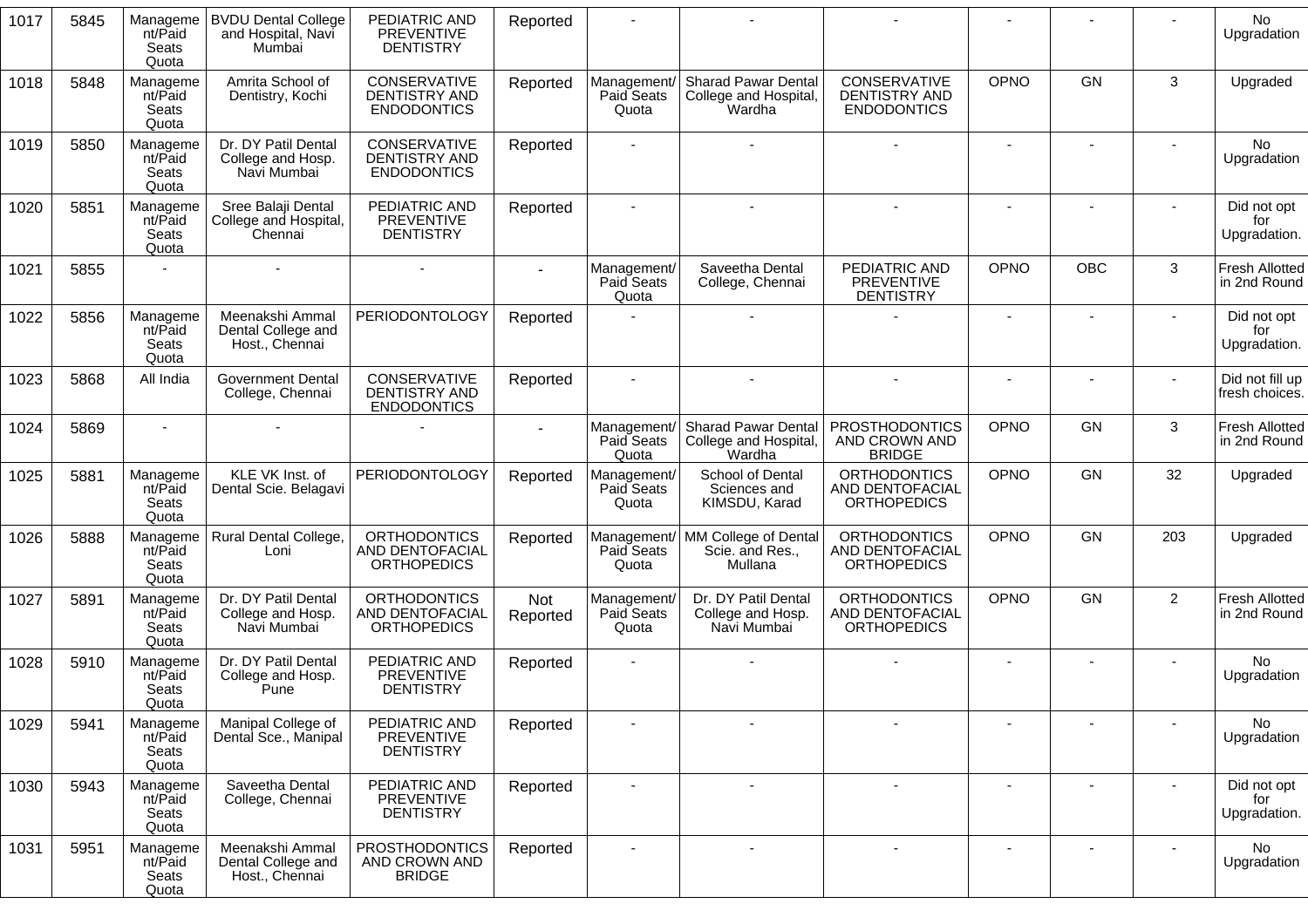| 1032 | 5965 | Manageme<br>nt/Paid<br>Seats<br>Quota | Indira Gandhi Dental<br>College and SBV,<br>Pondycherry  | CONSERVATIVE<br><b>DENTISTRY AND</b><br><b>ENDODONTICS</b>   | Reported        | Management/<br><b>Paid Seats</b><br>Quota | SRM Katt. Dental<br>College and Hospt.<br>Chennai             | <b>CONSERVATIVE</b><br><b>DENTISTRY AND</b><br><b>ENDODONTICS</b> | OPNO                     | <b>GN</b> | $\overline{7}$ | Upgraded                              |
|------|------|---------------------------------------|----------------------------------------------------------|--------------------------------------------------------------|-----------------|-------------------------------------------|---------------------------------------------------------------|-------------------------------------------------------------------|--------------------------|-----------|----------------|---------------------------------------|
| 1033 | 5993 | Manageme<br>nt/Paid<br>Seats<br>Quota | <b>BVDU Dental College</b><br>and Hospital, Sangli       | PEDIATRIC AND<br>PREVENTIVE<br><b>DENTISTRY</b>              | Not<br>Reported | Management/<br>Paid Seats<br>Quota        | Dr. DY Patil Dental<br>College and Hosp.<br>Navi Mumbai       | PEDIATRIC AND<br><b>PREVENTIVE</b><br><b>DENTISTRY</b>            | <b>OPNO</b>              | SC        | 6              | <b>Fresh Allotted</b><br>in 2nd Round |
| 1034 | 6002 | Manageme<br>nt/Paid<br>Seats<br>Quota | <b>SRM Katt. Dental</b><br>College and Hospt.<br>Chennai | <b>ORTHODONTICS</b><br>AND DENTOFACIAL<br><b>ORTHOPEDICS</b> | Reported        |                                           |                                                               |                                                                   |                          |           |                | No<br>Upgradation                     |
| 1035 | 6057 | Manageme<br>nt/Paid<br>Seats<br>Quota | Indira Gandhi Dental<br>College and SBV,<br>Pondycherry  | <b>CONSERVATIVE</b><br>DENTISTRY AND<br><b>ENDODONTICS</b>   | Reported        |                                           |                                                               |                                                                   |                          |           |                | <b>No</b><br>Upgradation              |
| 1036 | 6062 | Muslim<br>Minority<br>Quota           | Yenepoya Dental<br>College, Yenepoya                     | <b>ORTHODONTICS</b><br>AND DENTOFACIAL<br><b>ORTHOPEDICS</b> | Reported        |                                           |                                                               |                                                                   |                          |           |                | Did not opt<br>for<br>Upgradation.    |
| 1037 | 6068 | Manageme<br>nt/Paid<br>Seats<br>Quota | Sree Balaji Dental<br>College and Hospital,<br>Chennai   | ORAL AND<br>MAXILLOFACIAL<br><b>SURGERY</b>                  | Reported        |                                           |                                                               |                                                                   | $\blacksquare$           |           |                | No<br>Upgradation                     |
| 1038 | 6100 | Manageme<br>nt/Paid<br>Seats<br>Quota | Manipal College of<br>Dental Sce., Manipal               | <b>ORTHODONTICS</b><br>AND DENTOFACIAL<br><b>ORTHOPEDICS</b> | Reported        |                                           |                                                               |                                                                   |                          |           |                | Did not opt<br>for<br>Upgradation.    |
| 1039 | 6130 | Manageme<br>nt/Paid<br>Seats<br>Quota | <b>SRM Katt. Dental</b><br>College and Hospt.<br>Chennai | <b>ORTHODONTICS</b><br>AND DENTOFACIAL<br><b>ORTHOPEDICS</b> | Not<br>Reported | Non-Resident<br>Indian                    | <b>JSS Dental College</b><br>and Hospital, Mysuru             | ORAL AND<br>MAXILLOFACIAL<br><b>SURGERY</b>                       | OPNO                     | <b>GN</b> | 3              | <b>Fresh Allotted</b><br>in 2nd Round |
| 1040 | 6131 | Non-<br>Resident<br>Indian            | Yenepoya Dental<br>College, Yenepoya                     | <b>PROSTHODONTICS</b><br>AND CROWN AND<br><b>BRIDGE</b>      | Reported        |                                           |                                                               |                                                                   | $\blacksquare$           |           |                | Did not opt<br>for<br>Upgradation.    |
| 1041 | 6149 |                                       |                                                          |                                                              |                 | Management<br>Paid Seats<br>Quota         | <b>Sharad Pawar Dental</b><br>College and Hospital,<br>Wardha | <b>CONSERVATIVE</b><br><b>DENTISTRY AND</b><br><b>ENDODONTICS</b> | OPNO                     | <b>GN</b> | 8              | <b>Fresh Allotted</b><br>in 2nd Round |
| 1042 | 6154 | Manageme<br>nt/Paid<br>Seats<br>Quota | Indira Gandhi Dental<br>College and SBV,<br>Pondycherry  | CONSERVATIVE<br><b>DENTISTRY AND</b><br><b>ENDODONTICS</b>   | Reported        |                                           |                                                               |                                                                   |                          |           |                | Did not opt<br>for<br>Upgradation.    |
| 1043 | 6170 | Manageme<br>nt/Paid<br>Seats<br>Quota | Dr. DY Patil Dental<br>College and Hosp.<br>Pune         | PEDIATRIC AND<br><b>PREVENTIVE</b><br><b>DENTISTRY</b>       | Reported        | $\sim$                                    | $\blacksquare$                                                |                                                                   | $\overline{\phantom{a}}$ |           |                | Did not opt<br>for<br>Upgradation.    |
| 1044 | 6171 | Manageme<br>nt/Paid<br>Seats<br>Quota | Indira Gandhi Dental<br>College and SBV,<br>Pondycherry  | ORAL MEDICINE<br>AND RADIOLOGY                               | Not<br>Reported | Management/<br>Paid Seats<br>Quota        | Indira Gandhi Dental<br>College and SBV,<br>Pondycherry       | ORAL MEDICINE<br>AND RADIOLOGY                                    | OPNO                     | OBC       | 19             | <b>Fresh Allotted</b><br>in 2nd Round |
| 1045 | 6176 |                                       |                                                          |                                                              | $\sim$          | Management/<br>Paid Seats<br>Quota        | Manipal College of<br>Dental Sce., Manipal                    | <b>PROSTHODONTICS</b><br>AND CROWN AND<br><b>BRIDGE</b>           | OPNO                     | GN        | 16             | <b>Fresh Allotted</b><br>in 2nd Round |
| 1046 | 6197 | Manageme<br>nt/Paid<br>Seats<br>Quota | Saveetha Dental<br>College, Chennai                      | PEDIATRIC AND<br>PREVENTIVE<br><b>DENTISTRY</b>              | Not<br>Reported |                                           |                                                               |                                                                   |                          |           | $\blacksquare$ | Did not fill up<br>fresh choices.     |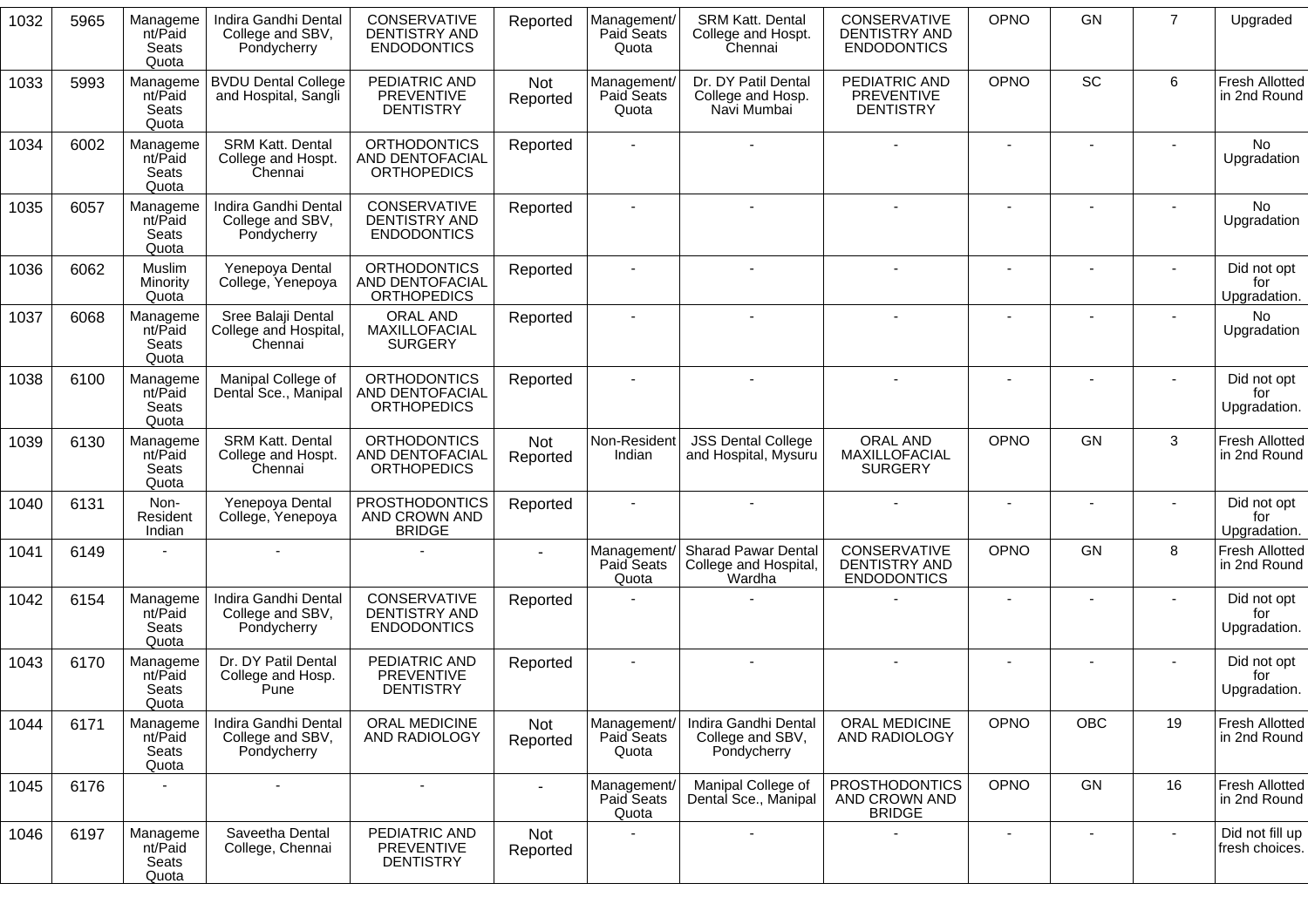| 1047 | 6199 | Manageme<br>nt/Paid<br>Seats<br>Quota | Amrita School of<br>Dentistry, Kochi                    | PEDIATRIC AND<br><b>PREVENTIVE</b><br><b>DENTISTRY</b>       | <b>Not</b><br>Reported |                                    |                                                                  |                                                              |                |                |                  | Not Allotted.                         |
|------|------|---------------------------------------|---------------------------------------------------------|--------------------------------------------------------------|------------------------|------------------------------------|------------------------------------------------------------------|--------------------------------------------------------------|----------------|----------------|------------------|---------------------------------------|
| 1048 | 6215 | Manageme<br>nt/Paid<br>Seats<br>Quota | Dr. DY Patil Dental<br>College and Hosp.<br>Navi Mumbai | PEDIATRIC AND<br><b>PREVENTIVE</b><br><b>DENTISTRY</b>       | <b>Not</b><br>Reported |                                    |                                                                  |                                                              |                |                |                  | Not Allotted.                         |
| 1049 | 6217 |                                       |                                                         |                                                              |                        | Management/<br>Paid Seats<br>Quota | Indira Gandhi Dental<br>College and SBV,<br>Pondycherry          | <b>ORTHODONTICS</b><br>AND DENTOFACIAL<br><b>ORTHOPEDICS</b> | OPNO           | <b>OBC</b>     | $\boldsymbol{9}$ | <b>Fresh Allotted</b><br>in 2nd Round |
| 1050 | 6228 |                                       |                                                         |                                                              |                        | Management/<br>Paid Seats<br>Quota | Dr. DY Patil Dental<br>College and Hosp.<br>Navi Mumbai          | PEDIATRIC AND<br><b>PREVENTIVE</b><br><b>DENTISTRY</b>       | <b>OPNO</b>    | <b>OBC</b>     | 6                | Fresh Allotted<br>in 2nd Round        |
| 1051 | 6240 | Manageme<br>nt/Paid<br>Seats<br>Quota | MM College of Dental<br>Scie. and Res.,<br>Mullana      | <b>PROSTHODONTICS</b><br>AND CROWN AND<br><b>BRIDGE</b>      | Reported               |                                    |                                                                  |                                                              |                |                |                  | No<br>Upgradation                     |
| 1052 | 6268 | Manageme<br>nt/Paid<br>Seats<br>Quota | Sree Balaji Dental<br>College and Hospital,<br>Chennai  | ORAL MEDICINE<br>AND RADIOLOGY                               | Not<br>Reported        |                                    |                                                                  |                                                              |                |                |                  | Did not fill up<br>fresh choices.     |
| 1053 | 6292 |                                       |                                                         |                                                              |                        | Management/<br>Paid Seats<br>Quota | <b>BVDU Dental College</b><br>and Hospital, Navi<br>Mumbai       | PEDIATRIC AND<br><b>PREVENTIVE</b><br><b>DENTISTRY</b>       | OPNO           | GN             | $\mathbf{2}$     | Fresh Allotted<br>in 2nd Round        |
| 1054 | 6304 | Manageme<br>nt/Paid<br>Seats<br>Quota | Amrita School of<br>Dentistry, Kochi                    | <b>PROSTHODONTICS</b><br>AND CROWN AND<br><b>BRIDGE</b>      | Reported               |                                    |                                                                  |                                                              | $\blacksquare$ |                |                  | No<br>Upgradation                     |
| 1055 | 6319 | Muslim<br>Minority<br>Quota           | Yenepoya Dental<br>College, Yenepoya                    | <b>ORAL AND</b><br>MAXILLOFACIAL<br><b>SURGERY</b>           | Reported               |                                    | $\sim$                                                           | $\blacksquare$                                               | $\overline{a}$ |                |                  | <b>No</b><br>Upgradation              |
| 1056 | 6326 |                                       |                                                         |                                                              |                        | Management/<br>Paid Seats<br>Quota | Thaimoogambigai<br>Dental College and<br>Hsopt. Chennai          | CONSERVATIVE<br><b>DENTISTRY AND</b><br><b>ENDODONTICS</b>   | <b>OPNO</b>    | GN             | 24               | Fresh Allotted<br>in 2nd Round        |
| 1057 | 6331 | $\sim$                                |                                                         |                                                              |                        | Management/<br>Paid Seats<br>Quota | Manipal College of<br>Dental Sce., Manipal                       | <b>PROSTHODONTICS</b><br>AND CROWN AND<br><b>BRIDGE</b>      | OPNO           | <b>OBC</b>     | 3                | <b>Fresh Allotted</b><br>in 2nd Round |
| 1058 | 6335 |                                       |                                                         |                                                              |                        | Management/<br>Paid Seats<br>Quota | K M Shah Dental<br>College, SumanDeep<br>Vidyapeeth,<br>Vadodara | PERIODONTOLOGY                                               | OPNO           | GN             | 27               | <b>Fresh Allotted</b><br>in 2nd Round |
| 1059 | 6336 | Manageme<br>nt/Paid<br>Seats<br>Quota | KLE VK Inst. of<br>Dental Scie. Belagavi                | <b>PERIODONTOLOGY</b>                                        | Reported               | Management/<br>Paid Seats<br>Quota | Indira Gandhi Dental<br>College and SBV,<br>Pondycherry          | PEDIATRIC AND<br><b>PREVENTIVE</b><br><b>DENTISTRY</b>       | OPNO           | GN             | 59               | Upgraded                              |
| 1060 | 6341 | Manageme<br>nt/Paid<br>Seats<br>Quota | Dr. DY Patil Dental<br>College and Hosp.<br>Pune        | PUBLIC HEALTH<br><b>DENTISTRY</b>                            | Not<br>Reported        |                                    | $\blacksquare$                                                   |                                                              | $\blacksquare$ | ٠              |                  | Did not fill up<br>fresh choices.     |
| 1061 | 6357 | Muslim<br>Minority<br>Quota           | Yenepoya Dental<br>College, Yenepoya                    | <b>ORTHODONTICS</b><br>AND DENTOFACIAL<br><b>ORTHOPEDICS</b> | Reported               |                                    | $\sim$                                                           | $\blacksquare$                                               | $\overline{a}$ | $\blacksquare$ | $\blacksquare$   | No<br>Upgradation                     |
| 1062 | 6367 | Muslim<br>Minority<br>Quota           | Yenepoya Dental<br>College, Yenepoya                    | PEDIATRIC AND<br>PREVENTIVE<br><b>DENTISTRY</b>              | Reported               |                                    | $\sim$                                                           | $\blacksquare$                                               | $\blacksquare$ | $\blacksquare$ |                  | Did not opt<br>for<br>Upgradation.    |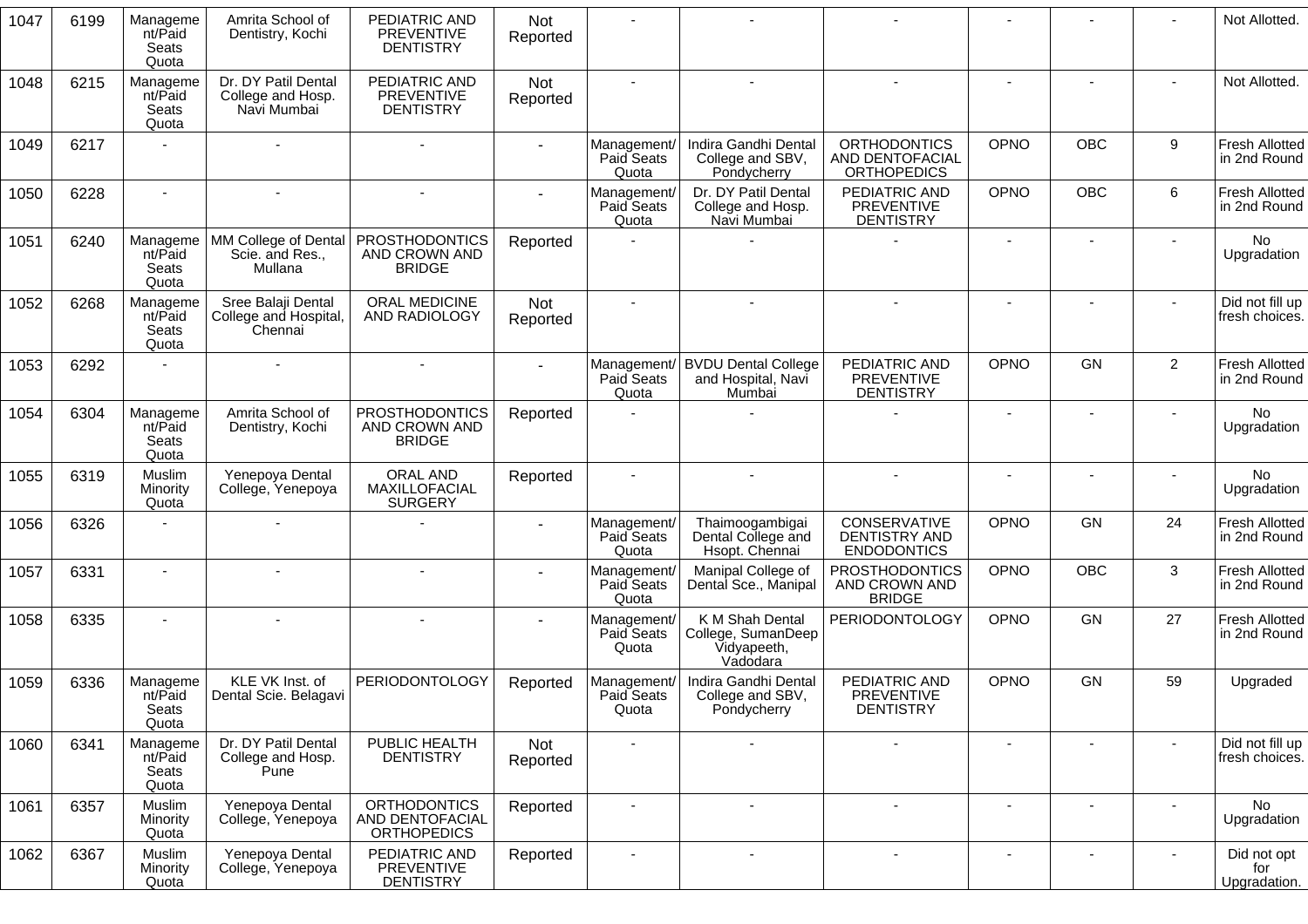| 1063 | 6371 | Manageme<br>nt/Paid<br>Seats<br>Quota | Sree Balaji Dental<br>College and Hospital,<br>Chennai             | <b>PROSTHODONTICS</b><br>AND CROWN AND<br><b>BRIDGE</b>                          | Reported               |                                    |                                                           |                                                                     |             |           |                | Did not opt<br>for<br>Upgradation.    |
|------|------|---------------------------------------|--------------------------------------------------------------------|----------------------------------------------------------------------------------|------------------------|------------------------------------|-----------------------------------------------------------|---------------------------------------------------------------------|-------------|-----------|----------------|---------------------------------------|
| 1064 | 6394 | Manageme<br>nt/Paid<br>Seats<br>Quota | SRM Dental College,<br>Chennai                                     | <b>ORAL AND</b><br>MAXILLOFACIAL<br><b>SURGERY</b>                               | Reported               |                                    |                                                           |                                                                     |             |           |                | Did not opt<br>for<br>Upgradation.    |
| 1065 | 6412 | Manageme<br>nt/Paid<br>Seats<br>Quota | VMS Dental College,<br>Salem                                       | ORAL AND<br>MAXILLOFACIAL<br><b>SURGERY</b>                                      | Reported               | $\sim$                             | $\mathbf{r}$                                              |                                                                     |             |           |                | Did not opt<br>for<br>Upgradation.    |
| 1066 | 6437 |                                       |                                                                    |                                                                                  |                        | Management/<br>Paid Seats<br>Quota | <b>SRM Katt. Dental</b><br>College and Hospt.<br>Chennai  | <b>ORTHODONTICS</b><br>AND DENTOFACIAL<br><b>ORTHOPEDICS</b>        | OPNO        | OBC       | 20             | <b>Fresh Allotted</b><br>in 2nd Round |
| 1067 | 6442 | Manageme<br>nt/Paid<br>Seats<br>Quota | Sree Balaji Dental<br>College and Hospital<br>Chennai              | <b>PROSTHODONTICS</b><br>AND CROWN AND<br><b>BRIDGE</b>                          | Reported               | Management/<br>Paid Seats<br>Quota | Indira Gandhi Dental<br>College and SBV,<br>Pondycherry   | <b>ORTHODONTICS</b><br><b>AND DENTOFACIAL</b><br><b>ORTHOPEDICS</b> | OPNO        | <b>GN</b> | $\overline{7}$ | Upgraded                              |
| 1068 | 6462 | Manageme<br>nt/Paid<br>Seats<br>Quota | Yenepoya Dental<br>College, Yenepoya                               | PUBLIC HEALTH<br><b>DENTISTRY</b>                                                | Reported               |                                    |                                                           |                                                                     |             |           |                | <b>No</b><br>Upgradation              |
| 1069 | 6478 |                                       |                                                                    |                                                                                  |                        | Management/<br>Paid Seats<br>Quota | Sree Balaji Dental<br>College and Hospital,<br>Chennai    | <b>PROSTHODONTICS</b><br>AND CROWN AND<br><b>BRIDGE</b>             | OPNO        | OBC       | 11             | <b>Fresh Allotted</b><br>in 2nd Round |
| 1070 | 6488 | Manageme<br>nt/Paid<br>Seats<br>Quota | Rural Dental College,<br>Loni                                      | <b>ORTHODONTICS</b><br>AND DENTOFACIAL<br><b>ORTHOPEDICS</b>                     | Reported               | Management/<br>Paid Seats<br>Quota | Manipal College of<br>Dental Sce., Manipal                | <b>ORTHODONTICS</b><br><b>AND DENTOFACIAL</b><br><b>ORTHOPEDICS</b> | OPNO        | GN        | $\mathbf{1}$   | Upgraded                              |
| 1071 | 6510 | Manageme<br>nt/Paid<br>Seats<br>Quota | Manipal College of<br>Dental Science,<br>Mangalore                 | PEDIATRIC AND<br><b>PREVENTIVE</b><br><b>DENTISTRY</b>                           | Reported               |                                    |                                                           |                                                                     |             |           |                | Did not opt<br>for<br>Upgradation.    |
| 1072 | 6532 | Manageme<br>nt/Paid<br>Seats<br>Quota | Manipal College of<br>Dental Sce., Manipal                         | ORAL AND<br>MAXILLOFACIAL<br>PATHOLOGY AND<br><b>ORAL</b><br><b>MICROBIOLOGY</b> | Not<br>Reported        | $\blacksquare$                     | $\blacksquare$                                            |                                                                     |             |           |                | Did not fill up<br>fresh choices.     |
| 1073 | 6534 | Manageme<br>nt/Paid<br>Seats<br>Quota | <b>Bharati Vidyapeeth</b><br>DU Dental College<br>and Hospt., Pune | PERIODONTOLOGY                                                                   | <b>Not</b><br>Reported | Management/<br>Paid Seats<br>Quota | <b>MANAV RACHNA</b><br>DENTAL COLLEGE<br><b>FARIDABAD</b> | CONSERVATIVE<br>DENTISTRY AND<br><b>ENDODONTICS</b>                 | <b>OPNO</b> | GN        | 85             | <b>Fresh Allotted</b><br>in 2nd Round |
| 1074 | 6541 | Manageme<br>nt/Paid<br>Seats<br>Quota | <b>MANAV RACHNA</b><br>DENTAL COLLEGE<br>FARIDABAD                 | CONSERVATIVE<br>DENTISTRY AND<br><b>ENDODONTICS</b>                              | Reported               |                                    |                                                           |                                                                     |             |           |                | Did not opt<br>for<br>Upgradation.    |
| 1075 | 6575 | Manageme<br>nt/Paid<br>Seats<br>Quota | Indira Gandhi Dental<br>College and SBV,<br>Pondycherry            | <b>PROSTHODONTICS</b><br>AND CROWN AND<br><b>BRIDGE</b>                          | Seat<br>Surrendered    | $\blacksquare$                     |                                                           |                                                                     |             |           |                | Did not fill up<br>fresh choices.     |
| 1076 | 6613 | Manageme<br>nt/Paid<br>Seats<br>Quota | Indira Gandhi Dental<br>College and SBV,<br>Pondycherry            | PEDIATRIC AND<br>PREVENTIVE<br><b>DENTISTRY</b>                                  | Reported               | $\overline{\phantom{a}}$           | $\blacksquare$                                            |                                                                     |             |           |                | <b>No</b><br>Upgradation              |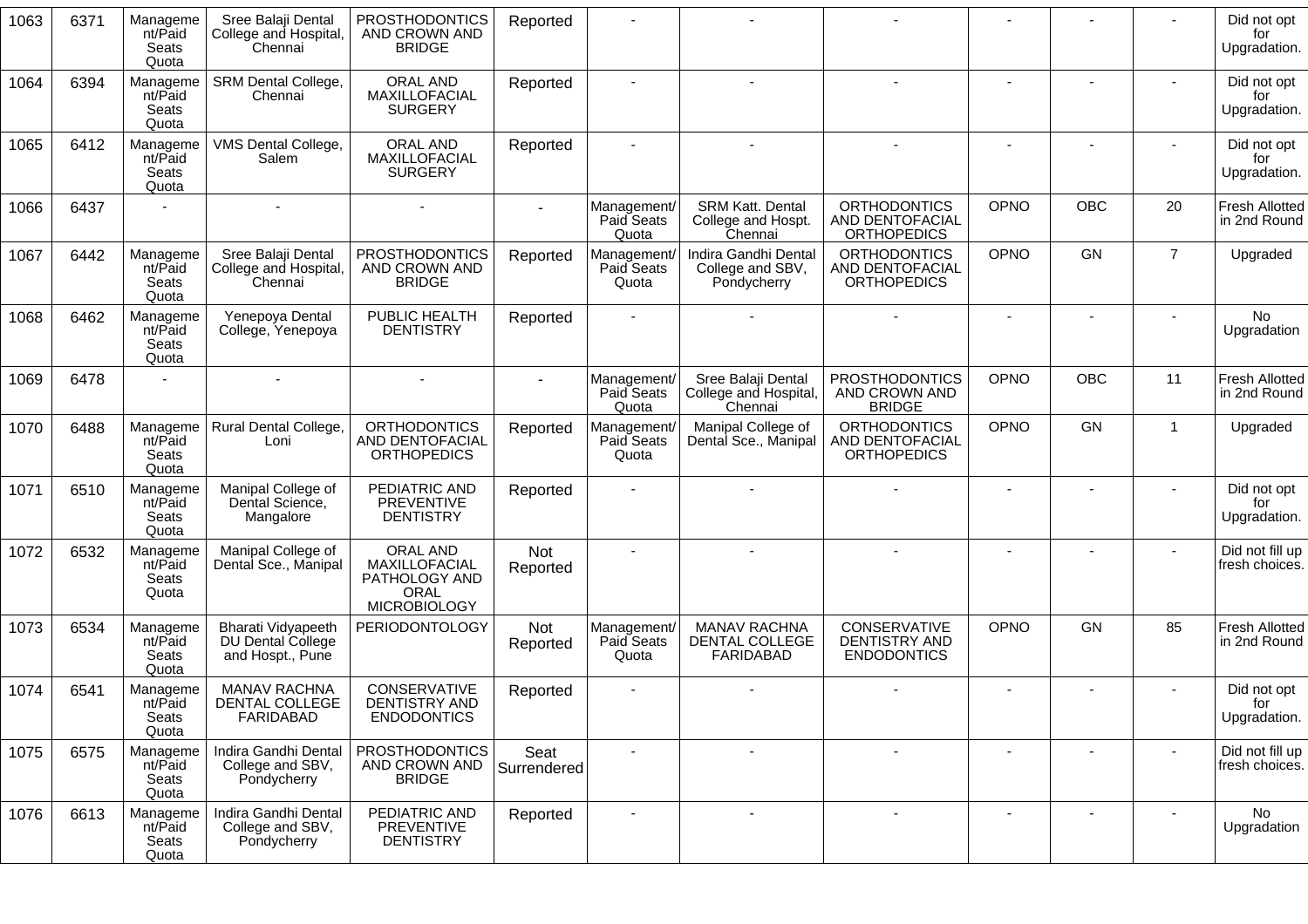| 1077 | 6617 | Manageme<br>nt/Paid<br>Seats<br>Quota | <b>SRM Katt. Dental</b><br>College and Hospt.<br>Chennai         | <b>PROSTHODONTICS</b><br>AND CROWN AND<br><b>BRIDGE</b>      | Not<br>Reported |                                    |                                                                  |                                                              |                |                              |                          | Not Allotted.                         |
|------|------|---------------------------------------|------------------------------------------------------------------|--------------------------------------------------------------|-----------------|------------------------------------|------------------------------------------------------------------|--------------------------------------------------------------|----------------|------------------------------|--------------------------|---------------------------------------|
| 1078 | 6618 | Manageme<br>nt/Paid<br>Seats<br>Quota | Rural Dental College,<br>Loni                                    | <b>ORTHODONTICS</b><br>AND DENTOFACIAL<br><b>ORTHOPEDICS</b> | Not<br>Reported | Paid Seats<br>Quota                | Management/ MM College of Dental<br>Scie. and Res.,<br>Mullana   | <b>ORTHODONTICS</b><br>AND DENTOFACIAL<br><b>ORTHOPEDICS</b> | <b>OPNO</b>    | <b>GN</b>                    | 6                        | <b>Fresh Allotted</b><br>in 2nd Round |
| 1079 | 6627 | Manageme<br>nt/Paid<br>Seats<br>Quota | KLE VK Inst. of<br>Dental Scie. Belagavi                         | <b>PERIODONTOLOGY</b>                                        | Reported        |                                    |                                                                  |                                                              | $\sim$         | $\overline{\phantom{a}}$     | $\blacksquare$           | Did not opt<br>for<br>Upgradation.    |
| 1080 | 6632 |                                       |                                                                  |                                                              |                 | Management/<br>Paid Seats<br>Quota | <b>MANAV RACHNA</b><br>DENTAL COLLEGE<br>FARIDABAD               | <b>ORTHODONTICS</b><br>AND DENTOFACIAL<br><b>ORTHOPEDICS</b> | <b>OPNO</b>    | GN                           | $\mathbf{1}$             | <b>Fresh Allotted</b><br>in 2nd Round |
| 1081 | 6636 | Non-<br>Resident<br>Indian            | <b>AB Shetty Memorial</b><br>Inst. of Dental Sce.,<br>Mangaluru  | PEDIATRIC AND<br>PREVENTIVE<br><b>DENTISTRY</b>              | Reported        |                                    |                                                                  |                                                              | $\blacksquare$ |                              |                          | Did not fill up<br>fresh choices.     |
| 1082 | 6645 | Manageme<br>nt/Paid<br>Seats<br>Quota | SATHYABAMA UNIV<br>Dental College and<br>Hospt. Chennai          | CONSERVATIVE<br>DENTISTRY AND<br><b>ENDODONTICS</b>          | Reported        |                                    |                                                                  |                                                              |                |                              |                          | <b>No</b><br>Upgradation              |
| 1083 | 6646 | Manageme<br>nt/Paid<br>Seats<br>Quota | Santosh Dentall<br>College and Hsopital,<br>Ghaziabad            | CONSERVATIVE<br><b>DENTISTRY AND</b><br><b>ENDODONTICS</b>   | Not<br>Reported |                                    |                                                                  |                                                              |                |                              |                          | Not Allotted.                         |
| 1084 | 6652 | Manageme<br>nt/Paid<br>Seats<br>Quota | <b>Sharad Pawar Dental</b><br>College and Hospital,<br>Wardha    | ORAL MEDICINE<br>AND RADIOLOGY                               | Not<br>Reported |                                    |                                                                  |                                                              |                |                              |                          | Not Allotted.                         |
| 1085 | 6659 | Manageme<br>nt/Paid<br>Seats<br>Quota | K M Shah Dental<br>College, SumanDeep<br>Vidyapeeth,<br>Vadodara | PEDIATRIC AND<br>PREVENTIVE<br><b>DENTISTRY</b>              | Reported        | Management/<br>Paid Seats<br>Quota | K M Shah Dental<br>College, SumanDeep<br>Vidyapeeth,<br>Vadodara | <b>ORTHODONTICS</b><br>AND DENTOFACIAL<br><b>ORTHOPEDICS</b> | OPNO           | <b>GN</b>                    | 5                        | Upgraded                              |
| 1086 | 6661 | Manageme<br>nt/Paid<br>Seats<br>Quota | Meenakshi Ammal<br>Dental College and<br>Host., Chennai          | <b>PROSTHODONTICS</b><br>AND CROWN AND<br><b>BRIDGE</b>      | Reported        |                                    |                                                                  |                                                              | $\blacksquare$ |                              |                          | Did not opt<br>for<br>Upgradation.    |
| 1087 | 6665 | Manageme<br>nt/Paid<br>Seats<br>Quota | Saveetha Dental<br>College, Chennai                              | PEDIATRIC AND<br>PREVENTIVE<br><b>DENTISTRY</b>              | Reported        |                                    |                                                                  |                                                              |                |                              |                          | Did not opt<br>for<br>Upgradation.    |
| 1088 | 6668 | Manageme<br>nt/Paid<br>Seats<br>Quota | <b>Sharad Pawar Dental</b><br>College and Hospital,<br>Wardha    | ORAL MEDICINE<br>AND RADIOLOGY                               | Reported        |                                    |                                                                  |                                                              |                |                              |                          | Did not opt<br>for<br>Upgradation.    |
| 1089 | 6671 |                                       | $\blacksquare$                                                   | $\mathbf{r}$                                                 |                 | Paid Seats<br>Quota                | Management/ BVDU Dental College<br>and Hospital, Sangli          | PEDIATRIC AND<br><b>PREVENTIVE</b><br><b>DENTISTRY</b>       | OPNO           | GN                           | 49                       | <b>Fresh Allotted</b><br>in 2nd Round |
| 1090 | 6711 | Non-<br>Resident<br>Indian            | MM College of Dental<br>Scie. and Res.,<br>Mullana               | <b>ORTHODONTICS</b><br>AND DENTOFACIAL<br><b>ORTHOPEDICS</b> | Not<br>Reported | Non-Resident<br>Indian             | Kalinga Institute of<br>Dental Sciences,<br>Bhubaneswar          | <b>ORTHODONTICS</b><br>AND DENTOFACIAL<br><b>ORTHOPEDICS</b> | OPNO           | GN                           | 36                       | <b>Fresh Allotted</b><br>in 2nd Round |
| 1091 | 6713 | Non-<br>Resident<br>Indian            | Yenepoya Dental<br>College, Yenepoya                             | <b>ORTHODONTICS</b><br>AND DENTOFACIAL<br><b>ORTHOPEDICS</b> | Reported        | $\overline{\phantom{a}}$           |                                                                  |                                                              | $\blacksquare$ | $\qquad \qquad \blacksquare$ | $\overline{\phantom{a}}$ | No<br>Upgradation                     |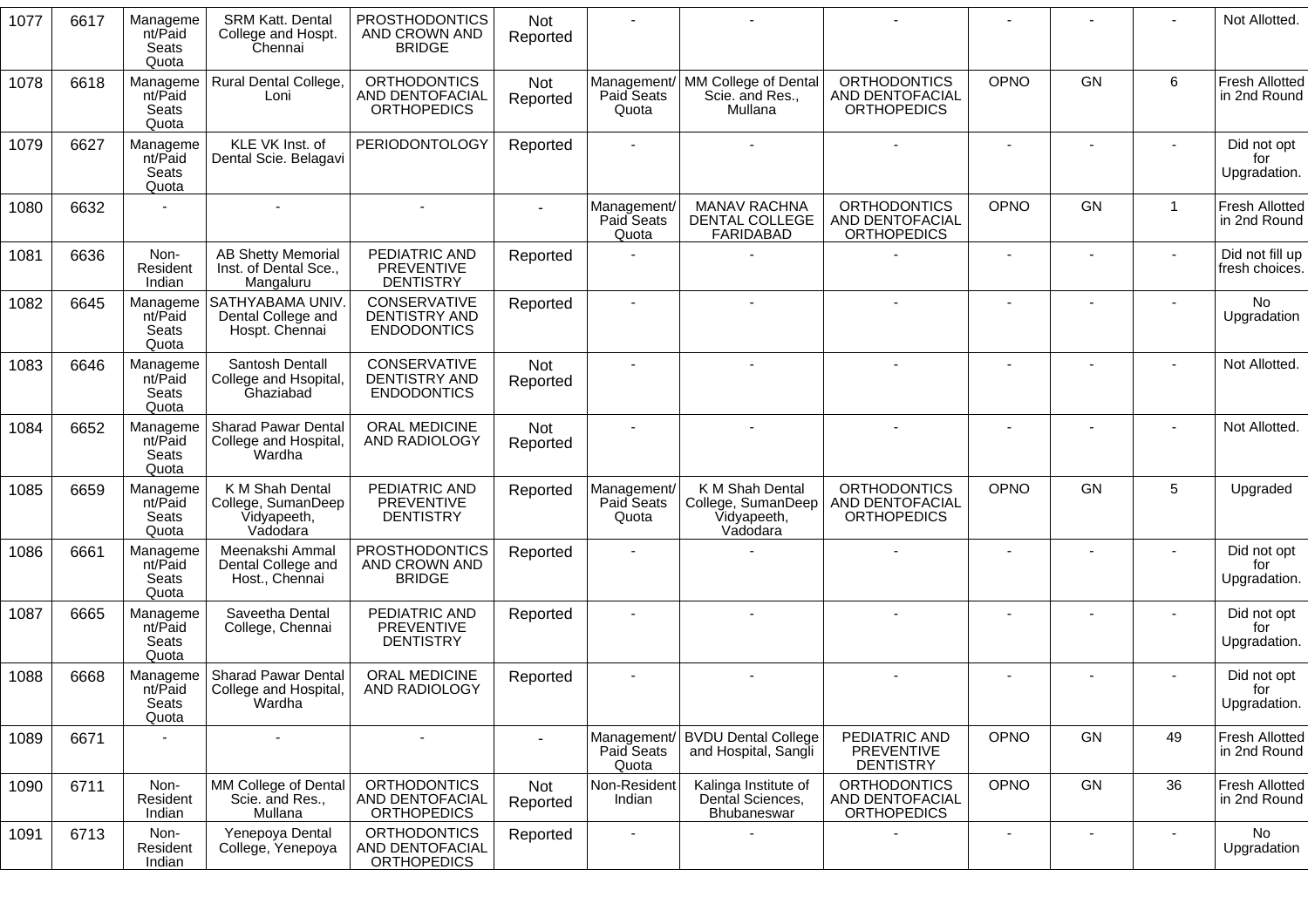| 1092 | 6715 | Manageme<br>nt/Paid<br>Seats<br>Quota | VMS Dental College,<br>Salem                                | CONSERVATIVE<br><b>DENTISTRY AND</b><br><b>ENDODONTICS</b>   | Not<br>Reported |                                    |                                                         |                                                              |                |                          |                | Not Allotted.                         |
|------|------|---------------------------------------|-------------------------------------------------------------|--------------------------------------------------------------|-----------------|------------------------------------|---------------------------------------------------------|--------------------------------------------------------------|----------------|--------------------------|----------------|---------------------------------------|
| 1093 | 6732 | Manageme<br>nt/Paid<br>Seats<br>Quota | Dr. DY Patil Dental<br>College and Hosp.<br>Pune            | PEDIATRIC AND<br>PREVENTIVE<br><b>DENTISTRY</b>              | Reported        |                                    |                                                         |                                                              |                |                          |                | No<br>Upgradation                     |
| 1094 | 6734 | Manageme<br>nt/Paid<br>Seats<br>Quota | <b>BVDU Dental College</b><br>and Hospital, Navi<br>Mumbai  | PERIODONTOLOGY                                               | Reported        |                                    |                                                         |                                                              |                |                          |                | <b>No</b><br>Upgradation              |
| 1095 | 6742 | Manageme<br>nt/Paid<br>Seats<br>Quota | Sree Balaji Dental<br>College and Hospital,<br>Chennai      | <b>ORAL AND</b><br>MAXILLOFACIAL<br><b>SURGERY</b>           | Reported        |                                    |                                                         |                                                              |                |                          |                | <b>No</b><br>Upgradation              |
| 1096 | 6759 |                                       |                                                             |                                                              |                 | Management/<br>Paid Seats<br>Quota | Rural Dental College,<br>Loni                           | <b>ORTHODONTICS</b><br>AND DENTOFACIAL<br><b>ORTHOPEDICS</b> | OPNO           | SC                       | 162            | <b>Fresh Allotted</b><br>in 2nd Round |
| 1097 | 6779 | Manageme<br>nt/Paid<br>Seats<br>Quota | Indira Gandhi Dental<br>College and SBV,<br>Pondycherry     | PEDIATRIC AND<br>PREVENTIVE<br><b>DENTISTRY</b>              | Reported        |                                    |                                                         |                                                              | $\blacksquare$ |                          |                | No<br>Upgradation                     |
| 1098 | 6787 | Manageme<br>nt/Paid<br>Seats<br>Quota | Rural Dental College,<br>Loni                               | PEDIATRIC AND<br><b>PREVENTIVE</b><br><b>DENTISTRY</b>       | Reported        | Paid Seats<br>Quota                | Management/ Rural Dental College,<br>Loni               | <b>ORTHODONTICS</b><br>AND DENTOFACIAL<br><b>ORTHOPEDICS</b> | <b>OPNO</b>    | <b>OBC</b>               | 4              | Upgraded                              |
| 1099 | 6794 | Manageme<br>nt/Paid<br>Seats<br>Quota | MM College of Dental<br>Scie. and Res.,<br>Mullana          | CONSERVATIVE<br>DENTISTRY AND<br><b>ENDODONTICS</b>          | Reported        |                                    |                                                         |                                                              |                |                          |                | No<br>Upgradation                     |
| 1100 | 6807 | Manageme<br>nt/Paid<br>Seats<br>Quota | Rural Dental College,<br>Loni                               | PEDIATRIC AND<br><b>PREVENTIVE</b><br><b>DENTISTRY</b>       | Not<br>Reported |                                    |                                                         |                                                              |                |                          |                | Did not fill up<br>fresh choices.     |
| 1101 | 6822 | Manageme<br>nt/Paid<br>Seats<br>Quota | SATHYABAMA UNIV<br>Dental College and<br>Hospt. Chennai     | CONSERVATIVE<br><b>DENTISTRY AND</b><br><b>ENDODONTICS</b>   | Reported        |                                    |                                                         |                                                              |                |                          |                | No.<br>Upgradation                    |
| 1102 | 6898 | Manageme<br>nt/Paid<br>Seats<br>Quota | Saveetha Dental<br>College, Chennai                         | <b>PERIODONTOLOGY</b>                                        | Reported        |                                    |                                                         |                                                              |                |                          |                | Did not opt<br>for<br>Upgradation.    |
| 1103 | 6908 | Manageme<br>nt/Paid<br>Seats<br>Quota | VMS Dental College,<br>Salem                                | <b>ORTHODONTICS</b><br>AND DENTOFACIAL<br><b>ORTHOPEDICS</b> | Reported        |                                    |                                                         |                                                              |                |                          |                | Did not opt<br>for<br>Upgradation.    |
| 1104 | 6909 | Manageme<br>nt/Paid<br>Seats<br>Quota | Bharati Vidyapeeth<br>DU Dental College<br>and Hospt., Pune | PERIODONTOLOGY                                               | Reported        | Management/<br>Paid Seats<br>Quota | Indira Gandhi Dental<br>College and SBV,<br>Pondycherry | <b>PROSTHODONTICS</b><br>AND CROWN AND<br><b>BRIDGE</b>      | OPNO           | SC                       | 18             | Upgraded                              |
| 1105 | 6910 | Manageme<br>nt/Paid<br>Seats<br>Quota | Dr. DY Patil Dental<br>College and Hosp.<br>Pune            | PEDIATRIC AND<br>PREVENTIVE<br><b>DENTISTRY</b>              | Reported        | $\overline{\phantom{a}}$           |                                                         |                                                              | $\blacksquare$ | $\overline{\phantom{a}}$ | $\blacksquare$ | Did not opt<br>for<br>Upgradation.    |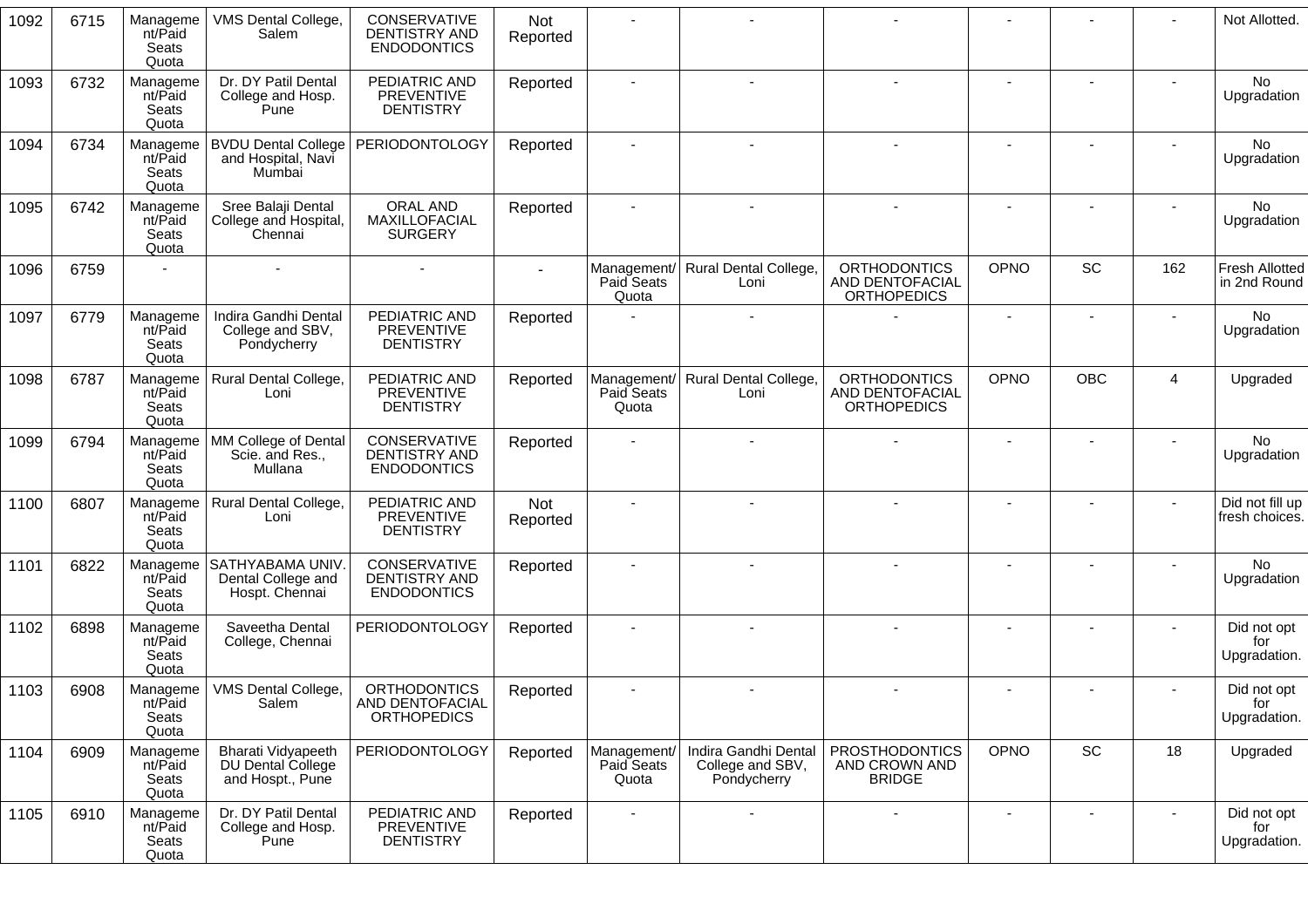| 6918 | Manageme<br>nt/Paid<br>Seats<br>Quota | Meenakshi Ammal<br>Dental College and<br>Host., Chennai         | PEDIATRIC AND<br><b>PREVENTIVE</b><br><b>DENTISTRY</b>                    | Reported        |                                    |                                                         |                                                                   |             |    |    | No<br>Upgradation                     |
|------|---------------------------------------|-----------------------------------------------------------------|---------------------------------------------------------------------------|-----------------|------------------------------------|---------------------------------------------------------|-------------------------------------------------------------------|-------------|----|----|---------------------------------------|
| 6937 | Manageme<br>nt/Paid<br>Seats<br>Quota | SATHYABAMA UNIV.<br>Dental College and<br>Hospt. Chennai        | PEDIATRIC AND<br><b>PREVENTIVE</b><br><b>DENTISTRY</b>                    | Reported        |                                    |                                                         |                                                                   |             |    |    | No<br>Upgradation                     |
| 6941 | Manageme<br>nt/Paid<br>Seats<br>Quota | Santosh Dentall<br>College and Hsopital,<br>Ghaziabad           | CONSERVATIVE<br>DENTISTRY AND<br><b>ENDODONTICS</b>                       | Reported        |                                    |                                                         |                                                                   |             |    |    | Did not opt<br>for<br>Upgradation.    |
| 6947 | Manageme<br>nt/Paid<br>Seats<br>Quota | Santosh Dentall<br>College and Hsopital,<br>Ghaziabad           | <b>ORTHODONTICS</b><br>AND DENTOFACIAL<br><b>ORTHOPEDICS</b>              | Not<br>Reported |                                    |                                                         |                                                                   |             |    |    | Did not fill up<br>fresh choices.     |
| 6956 | Manageme<br>nt/Paid<br>Seats<br>Quota | Dr. DY Patil Dental<br>College and Hosp.<br>Pune                | PEDIATRIC AND<br><b>PREVENTIVE</b><br><b>DENTISTRY</b>                    | Reported        |                                    |                                                         |                                                                   |             |    |    | No<br>Upgradation                     |
| 6959 |                                       |                                                                 |                                                                           |                 | Management/<br>Paid Seats<br>Quota | Amrita School of<br>Dentistry, Kochi                    | PEDIATRIC AND<br><b>PREVENTIVE</b><br><b>DENTISTRY</b>            | OPNO        | GN | 20 | <b>Fresh Allotted</b><br>in 2nd Round |
| 6978 | Manageme<br>nt/Paid<br>Seats<br>Quota | Thaimoogambigai<br>Dental College and<br>Hsopt. Chennai         | CONSERVATIVE<br>DENTISTRY AND<br><b>ENDODONTICS</b>                       | Reported        | Non-Resident<br>Indian             | Meenakshi Ammal<br>Dental College and<br>Host., Chennai | <b>CONSERVATIVE</b><br><b>DENTISTRY AND</b><br><b>ENDODONTICS</b> | <b>OPNO</b> | GN | 5  | Upgraded                              |
| 6984 | Manageme<br>nt/Paid<br>Seats<br>Quota | Sree Balaji Dental<br>College and Hospital<br>Chennai           | <b>PROSTHODONTICS</b><br>AND CROWN AND<br><b>BRIDGE</b>                   | Not<br>Reported |                                    |                                                         |                                                                   |             |    |    | Not Allotted.                         |
| 6985 | Manageme<br>nt/Paid<br>Seats<br>Quota | Institute of Dental<br>Sciences,<br><b>Bhubaneswar</b>          | PUBLIC HEALTH<br><b>DENTISTRY</b>                                         | Not<br>Reported |                                    |                                                         |                                                                   |             |    |    | Did not fill up<br>fresh choices.     |
| 6987 | Manageme<br>nt/Paid<br>Seats<br>Quota | Sharad Pawar Dental<br>College and Hospital,<br>Wardha          | PEDIATRIC AND<br><b>PREVENTIVE</b><br><b>DENTISTRY</b>                    | Reported        |                                    |                                                         |                                                                   |             |    |    | No<br>Upgradation                     |
| 6992 | Manageme<br>nt/Paid<br>Seats<br>Quota | MM College of Dental<br>Scie. and Res.,<br>Mullana              | ORAL MEDICINE<br>AND RADIOLOGY                                            | Reported        |                                    |                                                         |                                                                   |             |    |    | Did not opt<br>for<br>Upgradation.    |
| 6994 | Manageme<br>nt/Paid<br>Seats<br>Quota | Thaimoogambigai<br>Dental College and<br>Hsopt. Chennai         | CONSERVATIVE<br>DENTISTRY AND<br><b>ENDODONTICS</b>                       | Reported        |                                    |                                                         |                                                                   |             |    |    | No<br>Upgradation                     |
| 7009 | Manageme<br>nt/Paid<br>Seats<br>Quota | <b>AB Shetty Memorial</b><br>Inst. of Dental Sce.,<br>Mangaluru | ORAL MEDICINE<br>AND RADIOLOGY                                            | Reported        | $\blacksquare$                     |                                                         |                                                                   |             |    |    | Did not opt<br>for<br>Upgradation.    |
| 7032 | Manageme<br>nt/Paid<br>Seats<br>Quota | <b>AB Shetty Memorial</b><br>Inst. of Dental Sce.,<br>Mangaluru | ORAL AND<br>MAXILLOFACIAL<br>PATHOLOGY AND<br>ORAL<br><b>MICROBIOLOGY</b> | Reported        | $\blacksquare$                     | $\blacksquare$                                          |                                                                   |             |    |    | Did not opt<br>for<br>Upgradation.    |
|      |                                       |                                                                 |                                                                           |                 |                                    |                                                         |                                                                   |             |    |    |                                       |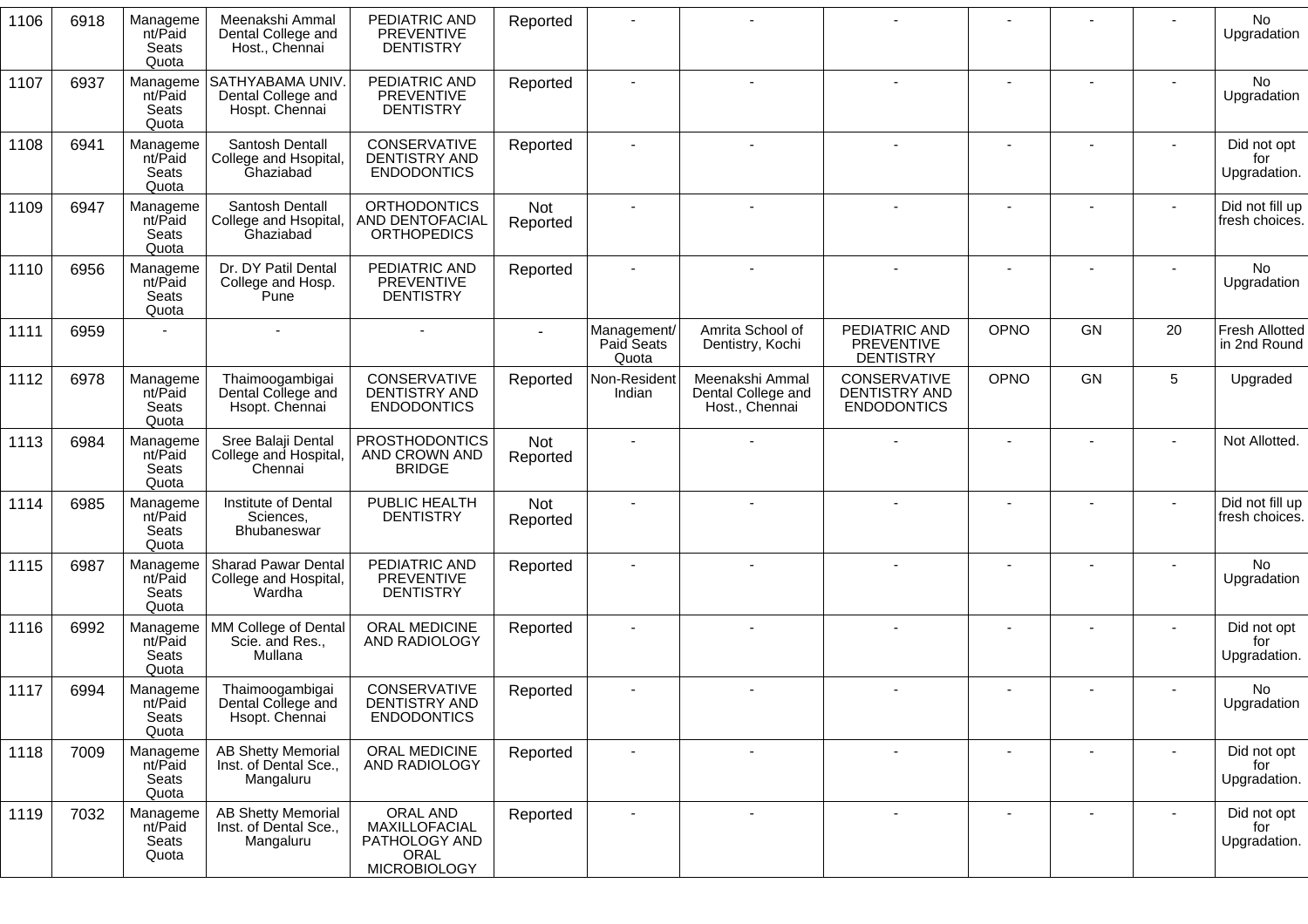| 1120 | 7033 | Manageme<br>nt/Paid<br>Seats<br>Quota | <b>MANAV RACHNA</b><br>DENTAL COLLEGE<br><b>FARIDABAD</b> | <b>ORTHODONTICS</b><br>AND DENTOFACIAL<br><b>ORTHOPEDICS</b>              | Not<br>Reported        |                                    |                                                               |                                                         |                          |            |              | Not Allotted.                         |
|------|------|---------------------------------------|-----------------------------------------------------------|---------------------------------------------------------------------------|------------------------|------------------------------------|---------------------------------------------------------------|---------------------------------------------------------|--------------------------|------------|--------------|---------------------------------------|
| 1121 | 7039 | Manageme<br>nt/Paid<br>Seats<br>Quota | Dr. DY Patil Dental<br>College and Hosp.<br>Navi Mumbai   | PEDIATRIC AND<br><b>PREVENTIVE</b><br><b>DENTISTRY</b>                    | Reported               |                                    |                                                               |                                                         |                          |            |              | Did not opt<br>for<br>Upgradation.    |
| 1122 | 7040 |                                       |                                                           |                                                                           |                        | Management/<br>Paid Seats<br>Quota | <b>Sharad Pawar Dental</b><br>College and Hospital,<br>Wardha | PEDIATRIC AND<br><b>PREVENTIVE</b><br><b>DENTISTRY</b>  | OPNO                     | GN         | 55           | Fresh Allotted<br>in 2nd Round        |
| 1123 | 7057 | Manageme<br>nt/Paid<br>Seats<br>Quota | VMS Dental College,<br>Salem                              | <b>PROSTHODONTICS</b><br>AND CROWN AND<br><b>BRIDGE</b>                   | Reported               |                                    |                                                               |                                                         |                          |            |              | No.<br>Upgradation                    |
| 1124 | 7068 | Manageme<br>nt/Paid<br>Seats<br>Quota | SATHYABAMA UNIV<br>Dental College and<br>Hospt. Chennai   | <b>ORTHODONTICS</b><br>AND DENTOFACIAL<br><b>ORTHOPEDICS</b>              | Reported               |                                    |                                                               |                                                         | $\overline{\phantom{a}}$ |            |              | No<br>Upgradation                     |
| 1125 | 7079 | Manageme<br>nt/Paid<br>Seats<br>Quota | Saveetha Dental<br>College, Chennai                       | ORAL AND<br>MAXILLOFACIAL<br>PATHOLOGY AND<br>ORAL<br><b>MICROBIOLOGY</b> | Reported               |                                    |                                                               |                                                         |                          |            |              | Did not opt<br>for<br>Upgradation.    |
| 1126 | 7085 | Manageme<br>nt/Paid<br>Seats<br>Quota | Sree Balaji Dental<br>College and Hospital,<br>Chennai    | <b>PROSTHODONTICS</b><br>AND CROWN AND<br><b>BRIDGE</b>                   | <b>Not</b><br>Reported |                                    |                                                               |                                                         | $\overline{\phantom{a}}$ |            |              | Not Allotted.                         |
| 1127 | 7116 |                                       |                                                           |                                                                           |                        | Management/<br>Paid Seats<br>Quota | Indira Gandhi Dental<br>College and SBV,<br>Pondycherry       | <b>PROSTHODONTICS</b><br>AND CROWN AND<br><b>BRIDGE</b> | OPNO                     | OBC        | 9            | <b>Fresh Allotted</b><br>in 2nd Round |
| 1128 | 7141 | Manageme<br>nt/Paid<br>Seats<br>Quota | MM College of Dental<br>Scie. and Res.,<br>Mullana        | <b>PROSTHODONTICS</b><br>AND CROWN AND<br><b>BRIDGE</b>                   | <b>Not</b><br>Reported | Management/<br>Paid Seats<br>Quota | Sree Balaji Dental<br>College and Hospital,<br>Chennai        | <b>PROSTHODONTICS</b><br>AND CROWN AND<br><b>BRIDGE</b> | OPNO                     | <b>OBC</b> | 186          | Fresh Allotted<br>in 2nd Round        |
| 1129 | 7155 | Manageme<br>nt/Paid<br>Seats<br>Quota | Yenepoya Dental<br>College, Yenepoya                      | <b>PERIODONTOLOGY</b>                                                     | Reported               | Management/<br>Paid Seats<br>Quota | Sree Balaji Dental<br>College and Hospital,<br>Chennai        | <b>PROSTHODONTICS</b><br>AND CROWN AND<br><b>BRIDGE</b> | <b>OPNO</b>              | <b>OBC</b> | 157          | Upgraded                              |
| 1130 | 7156 | Manageme<br>nt/Paid<br>Seats<br>Quota | Santosh Dentall<br>College and Hsopital,<br>Ghaziabad     | <b>CONSERVATIVE</b><br>DENTISTRY AND<br><b>ENDODONTICS</b>                | <b>Not</b><br>Reported |                                    |                                                               |                                                         |                          |            |              | Did not fill up<br>fresh choices.     |
| 1131 | 7169 | Muslim<br>Minority<br>Quota           | Yenepoya Dental<br>College, Yenepoya                      | <b>PROSTHODONTICS</b><br>AND CROWN AND<br><b>BRIDGE</b>                   | Reported               |                                    |                                                               |                                                         |                          |            |              | Did not opt<br>for<br>Upgradation.    |
| 1132 | 7173 | Manageme<br>nt/Paid<br>Seats<br>Quota | Manipal College of<br>Dental Sce., Manipal                | <b>PERIODONTOLOGY</b>                                                     | Not<br>Reported        |                                    |                                                               | $\overline{\phantom{a}}$                                | $\overline{\phantom{a}}$ |            |              | Did not fill up<br>fresh choices.     |
| 1133 | 7195 |                                       |                                                           | $\blacksquare$                                                            |                        | Non-Resident<br>Indian             | Kalinga Institute of<br>Dental Sciences,<br>Bhubaneswar       | ORAL AND<br>MAXILLOFACIAL<br><b>SURGERY</b>             | OPNO                     | GN         | $\mathbf{1}$ | <b>Fresh Allotted</b><br>in 2nd Round |
| 1134 | 7200 | $\overline{\phantom{a}}$              | $\blacksquare$                                            | $\overline{\phantom{a}}$                                                  |                        | Management/<br>Paid Seats<br>Quota | Manipal College of<br>Dental Sce., Manipal                    | PERIODONTOLOGY                                          | OPNO                     | GN         | 21           | Fresh Allotted<br>in 2nd Round        |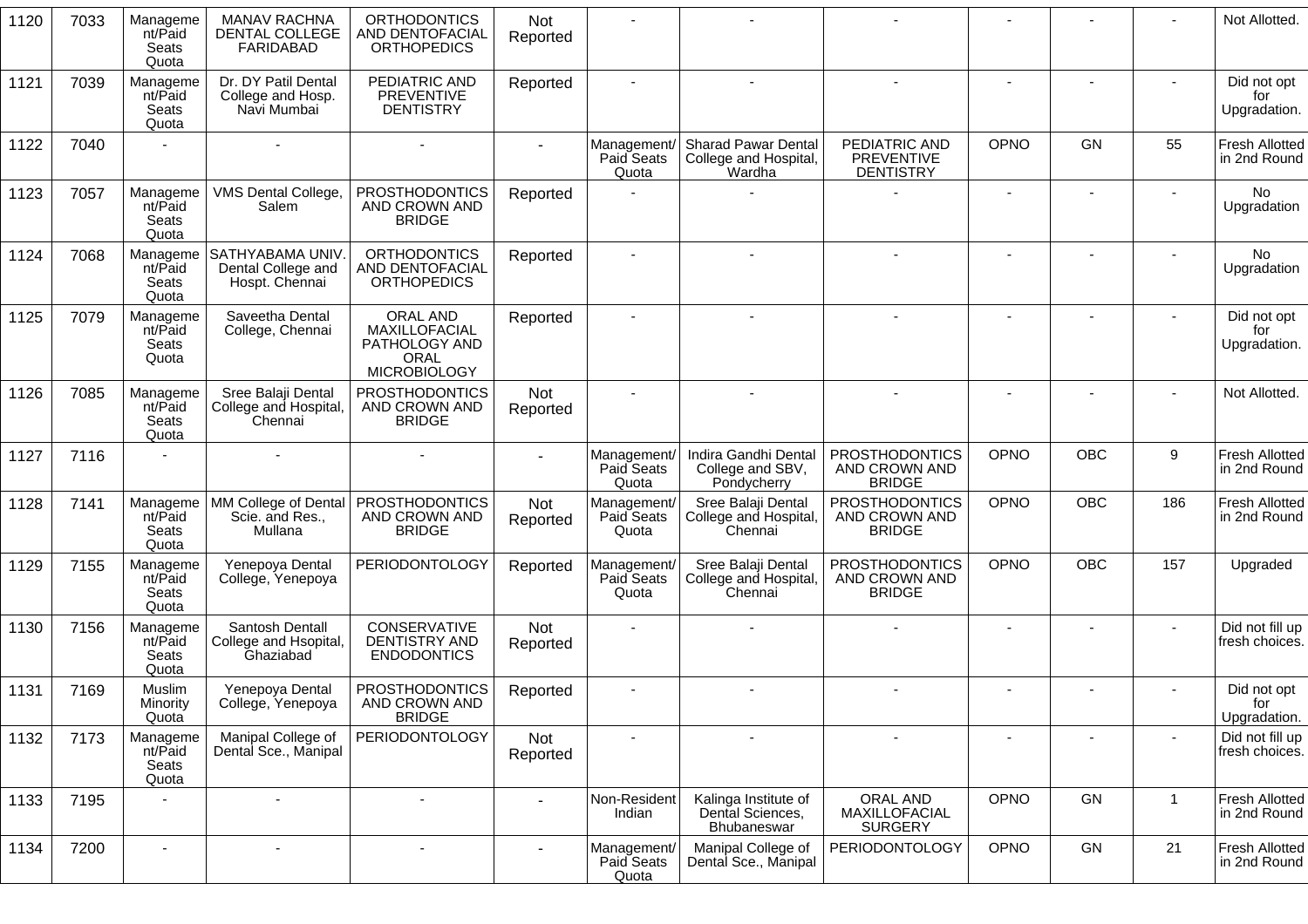| 1135 | 7229 | Manageme<br>nt/Paid<br>Seats<br>Quota | <b>MANAV RACHNA</b><br>DENTAL COLLEGE<br><b>FARIDABAD</b>        | CONSERVATIVE<br>DENTISTRY AND<br><b>ENDODONTICS</b>          | Not<br>Reported |                                    |                                                                      |                                                              |                |                |        | Not Allotted.                      |
|------|------|---------------------------------------|------------------------------------------------------------------|--------------------------------------------------------------|-----------------|------------------------------------|----------------------------------------------------------------------|--------------------------------------------------------------|----------------|----------------|--------|------------------------------------|
| 1136 | 7232 | Manageme<br>nt/Paid<br>Seats<br>Quota | Amrita School of<br>Dentistry, Kochi                             | PEDIATRIC AND<br><b>PREVENTIVE</b><br><b>DENTISTRY</b>       | Not<br>Reported |                                    |                                                                      |                                                              |                |                |        | Not Allotted.                      |
| 1137 | 7256 | Manageme<br>nt/Paid<br>Seats<br>Quota | Thaimoogambigai<br>Dental College and<br>Hsopt. Chennai          | <b>ORTHODONTICS</b><br>AND DENTOFACIAL<br><b>ORTHOPEDICS</b> | Reported        | Paid Seats<br>Quota                | Management/ SATHYABAMA UNIV.<br>Dental College and<br>Hospt. Chennai | <b>ORTHODONTICS</b><br>AND DENTOFACIAL<br><b>ORTHOPEDICS</b> | OPNO           | <b>GN</b>      | 27     | Upgraded                           |
| 1138 | 7271 | Non-<br>Resident<br>Indian            | <b>AB Shetty Memorial</b><br>Inst. of Dental Sce.,<br>Mangaluru  | CONSERVATIVE<br>DENTISTRY AND<br><b>ENDODONTICS</b>          | Reported        |                                    |                                                                      |                                                              | $\sim$         |                |        | Did not opt<br>for<br>Upgradation. |
| 1139 | 7277 | Manageme<br>nt/Paid<br>Seats<br>Quota | School of Dental<br>Sciences and<br>KIMSDU, Karad                | <b>PERIODONTOLOGY</b>                                        | Reported        | Management/<br>Paid Seats<br>Quota | School of Dental<br>Sciences and<br>KIMSDU, Karad                    | PEDIATRIC AND<br><b>PREVENTIVE</b><br><b>DENTISTRY</b>       | OPNO           | GN             | 8      | Upgraded                           |
| 1140 | 7290 | Manageme<br>nt/Paid<br>Seats<br>Quota | <b>AB Shetty Memorial</b><br>Inst. of Dental Sce.,<br>Mangaluru  | <b>PERIODONTOLOGY</b>                                        | Not<br>Reported |                                    |                                                                      |                                                              |                |                |        | Did not fill up<br>fresh choices.  |
| 1141 | 7315 | Manageme<br>nt/Paid<br>Seats<br>Quota | Amrita School of<br>Dentistry, Kochi                             | <b>PROSTHODONTICS</b><br>AND CROWN AND<br><b>BRIDGE</b>      | Reported        |                                    |                                                                      |                                                              |                |                |        | Did not opt<br>for<br>Upgradation. |
| 1142 | 7320 | Manageme<br>nt/Paid<br>Seats<br>Quota | Thaimoogambigai<br>Dental College and<br>Hsopt. Chennai          | <b>ORAL AND</b><br>MAXILLOFACIAL<br><b>SURGERY</b>           | Not<br>Reported |                                    |                                                                      |                                                              |                |                |        | Did not fill up<br>fresh choices.  |
| 1143 | 7337 | Manageme<br>nt/Paid<br>Seats<br>Quota | Dr. DY Patil Dental<br>College and Hosp.<br>Navi Mumbai          | <b>PERIODONTOLOGY</b>                                        | Reported        |                                    |                                                                      |                                                              |                |                |        | Did not opt<br>for<br>Upgradation. |
| 1144 | 7345 |                                       |                                                                  |                                                              |                 | Paid Seats<br>Quota                | Management/ MM College of Dental<br>Scie. and Res.,<br>Mullana       | CONSERVATIVE<br>DENTISTRY AND<br><b>ENDODONTICS</b>          | <b>OPNO</b>    | GN             | 96     | Fresh Allotted<br>in 2nd Round     |
| 1145 | 7350 | Manageme<br>nt/Paid<br>Seats<br>Quota | Thaimoogambigai<br>Dental College and<br>Hsopt. Chennai          | ORAL AND<br>MAXILLOFACIAL<br><b>SURGERY</b>                  | Reported        |                                    |                                                                      |                                                              |                |                |        | No<br>Upgradation                  |
| 1146 | 7361 | Manageme<br>nt/Paid<br>Seats<br>Quota | K M Shah Dental<br>College, SumanDeep<br>Vidyapeeth,<br>Vadodara | <b>PERIODONTOLOGY</b>                                        | Not<br>Reported |                                    |                                                                      |                                                              |                |                |        | Did not fill up<br>fresh choices.  |
| 1147 | 7391 | Manageme<br>nt/Paid<br>Seats<br>Quota | Amrita School of<br>Dentistry, Kochi                             | <b>PROSTHODONTICS</b><br>AND CROWN AND<br><b>BRIDGE</b>      | Not<br>Reported |                                    | $\sim$                                                               | $\blacksquare$                                               | $\blacksquare$ |                |        | Not Allotted.                      |
| 1148 | 7400 | Manageme<br>nt/Paid<br>Seats<br>Quota | Manipal College of<br>Dental Science,<br>Mangalore               | PEDIATRIC AND<br><b>PREVENTIVE</b><br><b>DENTISTRY</b>       | Not<br>Reported |                                    |                                                                      | $\overline{\phantom{a}}$                                     |                |                |        | Not Allotted.                      |
| 1149 | 7401 | Manageme<br>nt/Paid<br>Seats<br>Quota | Thaimoogambigai<br>Dental College and<br>Hsopt. Chennai          | CONSERVATIVE<br>DENTISTRY AND<br><b>ENDODONTICS</b>          | Reported        | $\blacksquare$                     | $\sim$                                                               | $\blacksquare$                                               | $\blacksquare$ | $\blacksquare$ | $\sim$ | Did not opt<br>for<br>Upgradation. |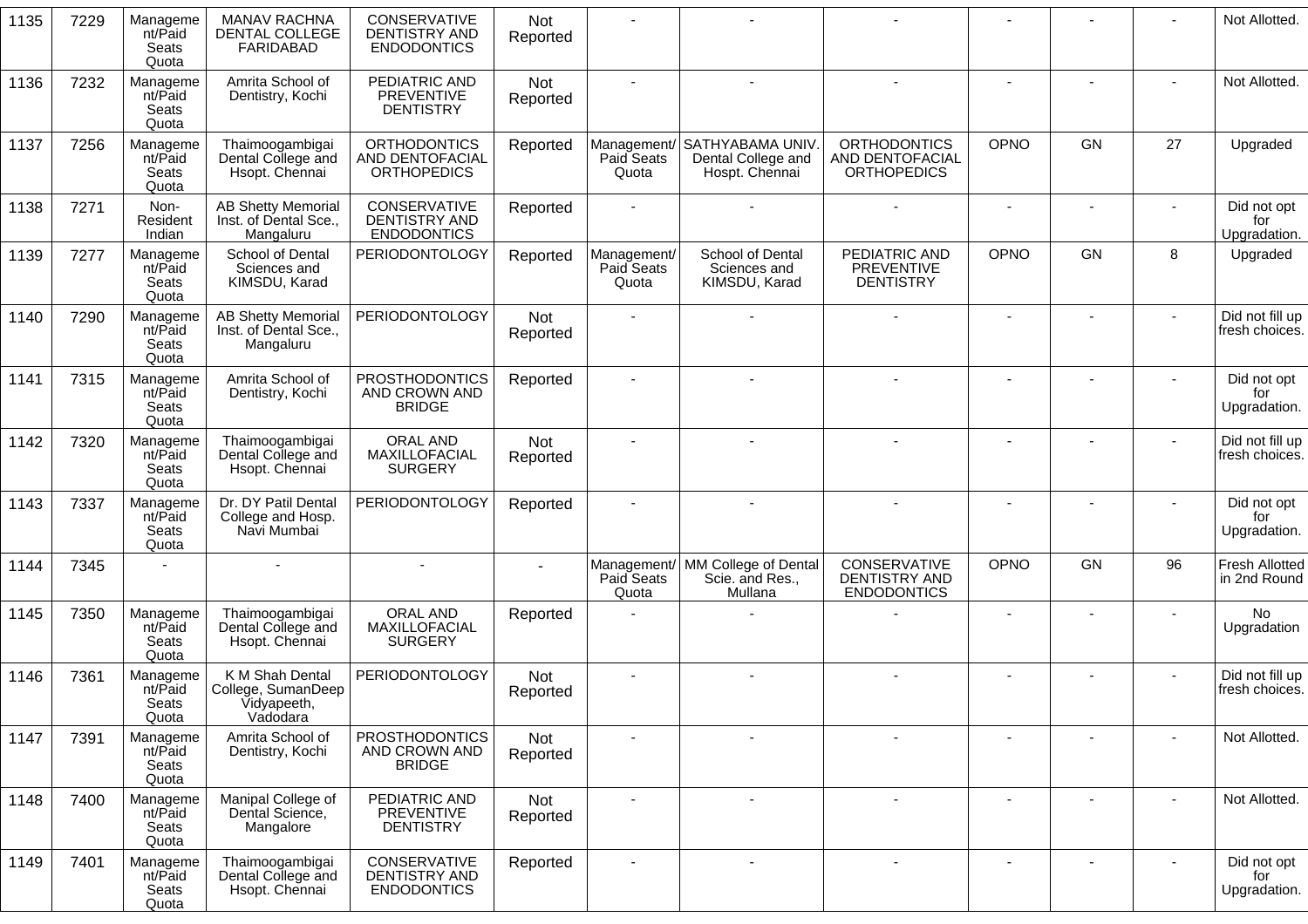| 1150 | 7457 | Manageme<br>nt/Paid<br>Seats<br>Quota | Institute of Dental<br>Sciences,<br>Bhubaneswar                  | <b>PERIODONTOLOGY</b>                                               | Reported        |                                    |                                                         |                                                              |             |                          |                          | Did not opt<br>for<br>Upgradation.    |
|------|------|---------------------------------------|------------------------------------------------------------------|---------------------------------------------------------------------|-----------------|------------------------------------|---------------------------------------------------------|--------------------------------------------------------------|-------------|--------------------------|--------------------------|---------------------------------------|
| 1151 | 7458 | Manageme<br>nt/Paid<br>Seats<br>Quota | Meenakshi Ammal<br>Dental College and<br>Host., Chennai          | PEDIATRIC AND<br><b>PREVENTIVE</b><br><b>DENTISTRY</b>              | Reported        |                                    |                                                         |                                                              |             |                          |                          | Did not opt<br>for<br>Upgradation.    |
| 1152 | 7463 |                                       |                                                                  |                                                                     |                 | Management/<br>Paid Seats<br>Quota | Thaimoogambigai<br>Dental College and<br>Hsopt. Chennai | <b>ORTHODONTICS</b><br>AND DENTOFACIAL<br><b>ORTHOPEDICS</b> | OPNO        | GN                       | 15                       | <b>Fresh Allotted</b><br>in 2nd Round |
| 1153 | 7464 | Manageme<br>nt/Paid<br>Seats<br>Quota | Thaimoogambigai<br>Dental College and<br>Hsopt. Chennai          | <b>ORTHODONTICS</b><br><b>AND DENTOFACIAL</b><br><b>ORTHOPEDICS</b> | Reported        |                                    |                                                         |                                                              |             |                          |                          | Did not opt<br>for<br>Upgradation.    |
| 1154 | 7510 | Manageme<br>nt/Paid<br>Seats<br>Quota | Manipal College of<br>Dental Science,<br>Mangalore               | PEDIATRIC AND<br><b>PREVENTIVE</b><br><b>DENTISTRY</b>              | Reported        |                                    |                                                         |                                                              |             |                          |                          | Did not opt<br>for<br>Upgradation.    |
| 1155 | 7524 | Manageme<br>nt/Paid<br>Seats<br>Quota | Meenakshi Ammal<br>Dental College and<br>Host., Chennai          | PEDIATRIC AND<br>PREVENTIVE<br><b>DENTISTRY</b>                     | Reported        |                                    |                                                         |                                                              |             |                          |                          | Did not opt<br>for<br>Upgradation.    |
| 1156 | 7526 | Manageme<br>nt/Paid<br>Seats<br>Quota | Thaimoogambigai<br>Dental College and<br>Hsopt. Chennai          | ORAL AND<br>MAXILLOFACIAL<br><b>SURGERY</b>                         | Reported        |                                    |                                                         |                                                              |             |                          |                          | No.<br>Upgradation                    |
| 1157 | 7556 | Manageme<br>nt/Paid<br>Seats<br>Quota | Manipal College of<br>Dental Sce., Manipal                       | PEDIATRIC AND<br>PREVENTIVE<br><b>DENTISTRY</b>                     | Reported        |                                    |                                                         |                                                              |             |                          |                          | Did not opt<br>for<br>Upgradation.    |
| 1158 | 7562 | Manageme<br>nt/Paid<br>Seats<br>Quota | <b>BVDU Dental College</b><br>and Hospital, Sangli               | <b>PERIODONTOLOGY</b>                                               | Not<br>Reported |                                    |                                                         |                                                              |             |                          |                          | Did not fill up<br>fresh choices.     |
| 1159 | 7568 | Manageme<br>nt/Paid<br>Seats<br>Quota | Thaimoogambigai<br>Dental College and<br>Hsopt. Chennai          | <b>ORTHODONTICS</b><br>AND DENTOFACIAL<br><b>ORTHOPEDICS</b>        | Not<br>Reported |                                    |                                                         |                                                              |             |                          |                          | Not Allotted.                         |
| 1160 | 7587 |                                       |                                                                  |                                                                     |                 | Management/<br>Paid Seats<br>Quota | SRM Dental College,<br>Chennai                          | PEDIATRIC AND<br><b>PREVENTIVE</b><br><b>DENTISTRY</b>       | OPNO        | OBC                      | 93                       | Fresh Allotted<br>in 2nd Round        |
| 1161 | 7591 |                                       |                                                                  |                                                                     |                 | Paid Seats<br>Quota                | Management/ Rural Dental College,<br>Loni               | <b>ORTHODONTICS</b><br>AND DENTOFACIAL<br><b>ORTHOPEDICS</b> | OPNO        | GN                       | 25                       | <b>Fresh Allotted</b><br>in 2nd Round |
| 1162 | 7593 | Manageme<br>nt/Paid<br>Seats<br>Quota | K M Shah Dental<br>College, SumanDeep<br>Vidyapeeth,<br>Vadodara | <b>PERIODONTOLOGY</b>                                               | Reported        | Management/<br>Paid Seats<br>Quota | KLE VK Inst. of<br>Dental Scie. Belagavi                | PERIODONTOLOGY                                               | <b>OPNO</b> | GN                       | 12                       | Upgraded                              |
| 1163 | 7594 | Manageme<br>nt/Paid<br>Seats<br>Quota | Sri Ramachandra<br>Dental and Hospt.,<br>Chennai                 | <b>PERIODONTOLOGY</b>                                               | Reported        |                                    |                                                         | $\overline{\phantom{a}}$                                     |             | $\overline{\phantom{a}}$ | $\overline{\phantom{a}}$ | No<br>Upgradation                     |
| 1164 | 7596 | Manageme<br>nt/Paid<br>Seats<br>Quota | Thaimoogambigai<br>Dental College and<br>Hsopt. Chennai          | ORAL AND<br>MAXILLOFACIAL<br><b>SURGERY</b>                         | Reported        |                                    |                                                         |                                                              |             |                          |                          | <b>No</b><br>Upgradation              |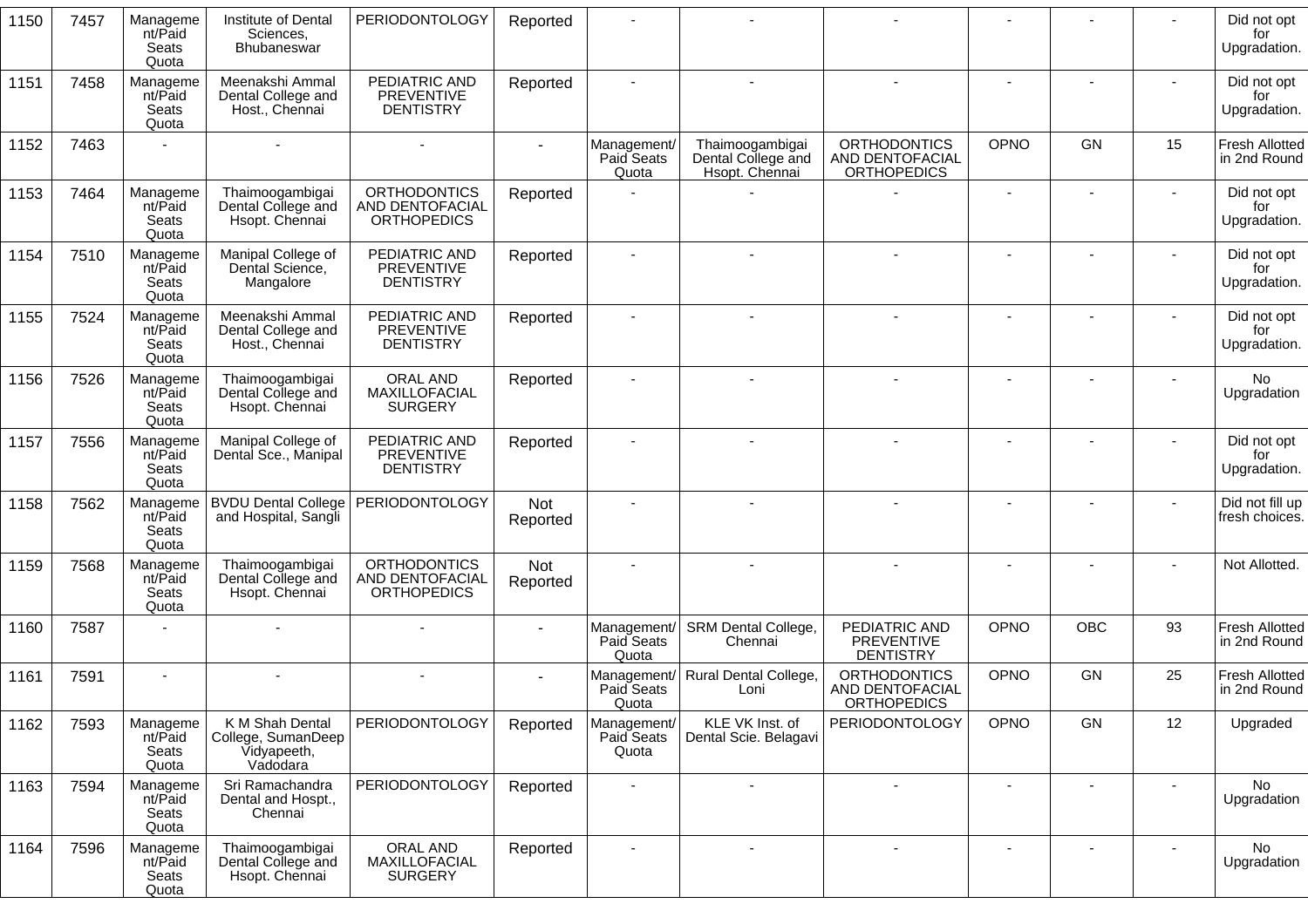| 1165 | 7625 | Manageme<br>nt/Paid<br>Seats<br>Quota | Dr. DY Patil Dental<br>College and Hosp.<br>Navi Mumbai         | PEDIATRIC AND<br><b>PREVENTIVE</b><br><b>DENTISTRY</b>       | Reported        |                                    |                                                                     |                                                                   |                          |                |                         | Did not opt<br>for<br>Upgradation.    |
|------|------|---------------------------------------|-----------------------------------------------------------------|--------------------------------------------------------------|-----------------|------------------------------------|---------------------------------------------------------------------|-------------------------------------------------------------------|--------------------------|----------------|-------------------------|---------------------------------------|
| 1166 | 7632 | Manageme<br>nt/Paid<br>Seats<br>Quota | School of Dental<br>Sciences and<br>KIMSDU, Karad               | PEDIATRIC AND<br>PREVENTIVE<br><b>DENTISTRY</b>              | Reported        | Paid Seats<br>Quota                | Management/ Rural Dental College,<br>Loni                           | PEDIATRIC AND<br>PREVENTIVE<br><b>DENTISTRY</b>                   | <b>OPNO</b>              | <b>GN</b>      | 11                      | Upgraded                              |
| 1167 | 7644 | Manageme<br>nt/Paid<br>Seats<br>Quota | Thaimoogambigai<br>Dental College and<br>Hsopt. Chennai         | <b>ORTHODONTICS</b><br>AND DENTOFACIAL<br><b>ORTHOPEDICS</b> | Reported        |                                    |                                                                     |                                                                   |                          | $\overline{a}$ |                         | Did not opt<br>for<br>Upgradation.    |
| 1168 | 7663 | Manageme<br>nt/Paid<br>Seats<br>Quota | Amrita School of<br>Dentistry, Kochi                            | ORAL MEDICINE<br>AND RADIOLOGY                               | Reported        |                                    |                                                                     |                                                                   |                          |                |                         | <b>No</b><br>Upgradation              |
| 1169 | 7696 | Manageme<br>nt/Paid<br>Seats<br>Quota | MM College of Dental<br>Scie. and Res.,<br>Mullana              | <b>PROSTHODONTICS</b><br>AND CROWN AND<br><b>BRIDGE</b>      | Reported        |                                    |                                                                     |                                                                   |                          |                |                         | Did not opt<br>for<br>Upgradation.    |
| 1170 | 7733 | Manageme<br>nt/Paid<br>Seats<br>Quota | Yenepoya Dental<br>College, Yenepoya                            | <b>PERIODONTOLOGY</b>                                        | Reported        | Management/<br>Paid Seats<br>Quota | <b>AB Shetty Memorial</b><br>Inst. of Dental Sce.,<br>Mangaluru     | <b>PERIODONTOLOGY</b>                                             | OPNO                     | <b>GN</b>      | 3                       | Upgraded                              |
| 1171 | 7739 |                                       |                                                                 |                                                              |                 | Paid Seats<br>Quota                | Management/ SATHYABAMA UNIV<br>Dental College and<br>Hospt. Chennai | CONSERVATIVE<br><b>DENTISTRY AND</b><br><b>ENDODONTICS</b>        | <b>OPNO</b>              | OBC            | 14                      | <b>Fresh Allotted</b><br>in 2nd Round |
| 1172 | 7746 | $\blacksquare$                        | $\blacksquare$                                                  |                                                              |                 | Management/<br>Paid Seats<br>Quota | MM College of Dental<br>Scie. and Res.,<br>Mullana                  | <b>CONSERVATIVE</b><br><b>DENTISTRY AND</b><br><b>ENDODONTICS</b> | <b>OPNO</b>              | <b>GN</b>      | $\overline{\mathbf{4}}$ | <b>Fresh Allotted</b><br>in 2nd Round |
| 1173 | 7749 | Non-<br>Resident<br>Indian            | <b>AB Shetty Memorial</b><br>Inst. of Dental Sce.,<br>Mangaluru | CONSERVATIVE<br><b>DENTISTRY AND</b><br><b>ENDODONTICS</b>   | Reported        |                                    |                                                                     |                                                                   |                          |                | $\blacksquare$          | Did not fill up<br>fresh choices.     |
| 1174 | 7751 | Manageme<br>nt/Paid<br>Seats<br>Quota | Santosh Dentall<br>College and Hsopital,<br>Ghaziabad           | <b>ORTHODONTICS</b><br>AND DENTOFACIAL<br><b>ORTHOPEDICS</b> | Reported        |                                    |                                                                     |                                                                   |                          |                |                         | Did not opt<br>for<br>Upgradation.    |
| 1175 | 7752 | Manageme<br>nt/Paid<br>Seats<br>Quota | <b>SRM Katt. Dental</b><br>College and Hospt.<br>Chennai        | PEDIATRIC AND<br>PREVENTIVE<br><b>DENTISTRY</b>              | Reported        |                                    |                                                                     |                                                                   |                          |                |                         | Did not opt<br>for<br>Upgradation.    |
| 1176 | 7758 |                                       |                                                                 |                                                              |                 | Management/<br>Paid Seats<br>Quota | <b>AB Shetty Memorial</b><br>Inst. of Dental Sce.,<br>Mangaluru     | ORAL MEDICINE<br>AND RADIOLOGY                                    | <b>OPNO</b>              | <b>OBC</b>     | 198                     | <b>Fresh Allotted</b><br>in 2nd Round |
| 1177 | 7780 | Non-<br>Resident<br>Indian            | Yenepoya Dental<br>College, Yenepoya                            | ORAL AND<br>MAXILLOFACIAL<br><b>SURGERY</b>                  | Reported        |                                    |                                                                     |                                                                   | $\overline{\phantom{a}}$ |                |                         | Did not opt<br>for<br>Upgradation.    |
| 1178 | 7795 | Manageme<br>nt/Paid<br>Seats<br>Quota | Sri Ramachandra<br>Dental and Hospt.,<br>Chennai                | <b>PERIODONTOLOGY</b>                                        | Not<br>Reported | $\blacksquare$                     | $\overline{\phantom{a}}$                                            | $\overline{\phantom{a}}$                                          |                          |                |                         | Did not fill up<br>fresh choices.     |
| 1179 | 7799 | Manageme<br>nt/Paid<br>Seats<br>Quota | School of Dental<br>Sciences and<br>KIMSDU, Karad               | PEDIATRIC AND<br><b>PREVENTIVE</b><br><b>DENTISTRY</b>       | Reported        |                                    | $\overline{\phantom{a}}$                                            |                                                                   |                          |                |                         | No<br>Upgradation                     |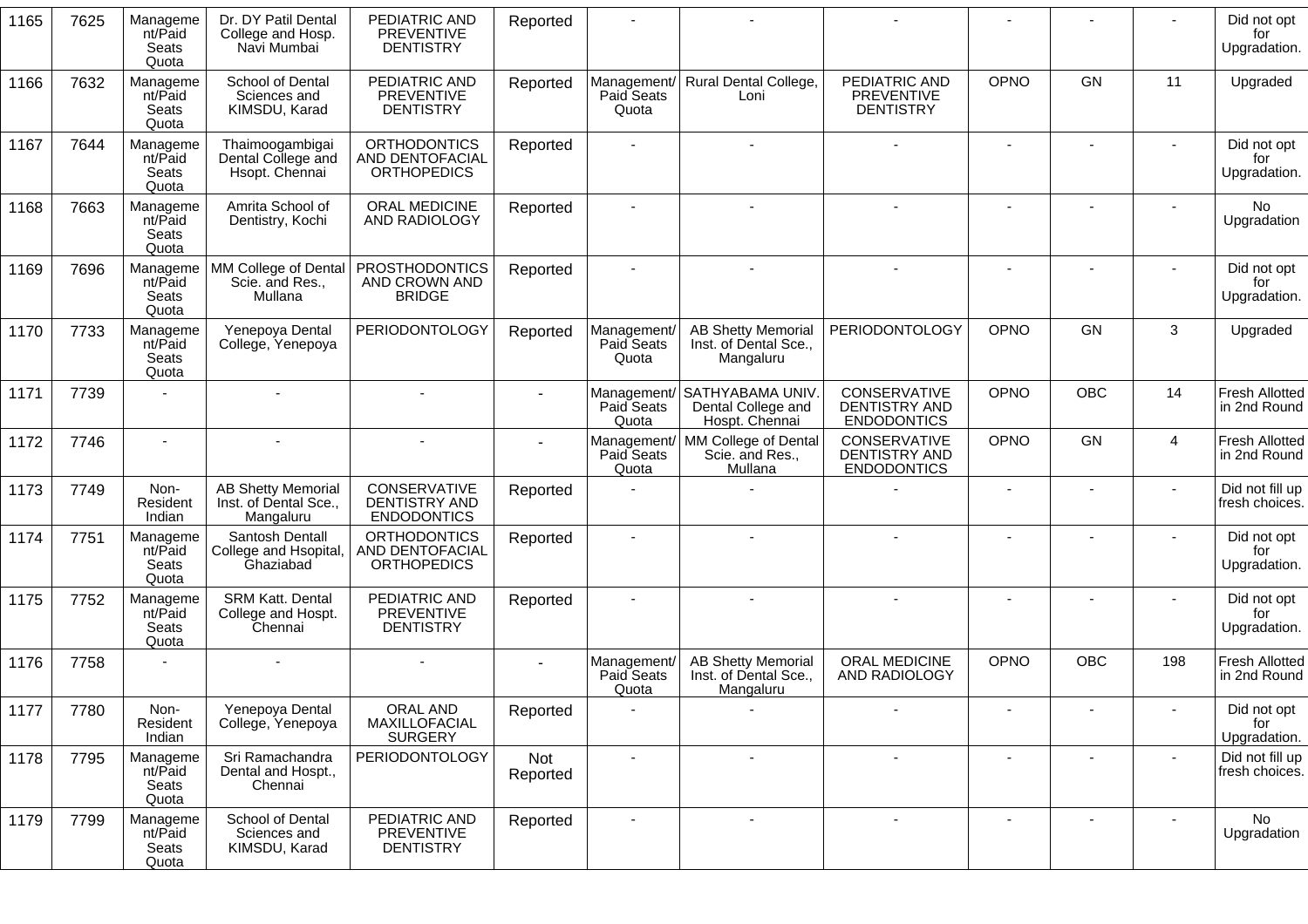| 1180 | 7826 | Manageme<br>nt/Paid<br>Seats<br>Quota | SATHYABAMA UNIV<br>Dental College and<br>Hospt. Chennai     | PEDIATRIC AND<br><b>PREVENTIVE</b><br><b>DENTISTRY</b>                    | Reported        |                                    |                                                         |                                                                   |                          |                |                | Did not opt<br>for<br>Upgradation.    |
|------|------|---------------------------------------|-------------------------------------------------------------|---------------------------------------------------------------------------|-----------------|------------------------------------|---------------------------------------------------------|-------------------------------------------------------------------|--------------------------|----------------|----------------|---------------------------------------|
| 1181 | 7870 | Manageme<br>nt/Paid<br>Seats<br>Quota | Saveetha Dental<br>College, Chennai                         | <b>PERIODONTOLOGY</b>                                                     | Reported        |                                    |                                                         |                                                                   |                          |                |                | Did not opt<br>for<br>Upgradation.    |
| 1182 | 7879 | Manageme<br>nt/Paid<br>Seats<br>Quota | Institute of Dental<br>Sciences,<br>Bhubaneswar             | PERIODONTOLOGY                                                            | Reported        |                                    |                                                         |                                                                   |                          |                |                | Did not fill up<br>fresh choices.     |
| 1183 | 7887 | Manageme<br>nt/Paid<br>Seats<br>Quota | SRM Dental College,<br>Chennai                              | PEDIATRIC AND<br><b>PREVENTIVE</b><br><b>DENTISTRY</b>                    | Not<br>Reported |                                    |                                                         |                                                                   |                          |                |                | Did not fill up<br>fresh choices.     |
| 1184 | 7930 | Manageme<br>nt/Paid<br>Seats<br>Quota | Bharati Vidyapeeth<br>DU Dental College<br>and Hospt., Pune | <b>PERIODONTOLOGY</b>                                                     | Reported        | Management/<br>Paid Seats<br>Quota | Saveetha Dental<br>College, Chennai                     | PERIODONTOLOGY                                                    | OPNO                     | <b>GN</b>      | 13             | Upgraded                              |
| 1185 | 7938 |                                       |                                                             |                                                                           |                 | Management/<br>Paid Seats<br>Quota | VMS Dental College,<br>Salem                            | <b>CONSERVATIVE</b><br><b>DENTISTRY AND</b><br><b>ENDODONTICS</b> | OPNO                     | <b>OBC</b>     | 21             | <b>Fresh Allotted</b><br>in 2nd Round |
| 1186 | 7940 |                                       |                                                             |                                                                           |                 | Paid Seats<br>Quota                | Management/ Rural Dental College,<br>Loni               | PEDIATRIC AND<br><b>PREVENTIVE</b><br><b>DENTISTRY</b>            | OPNO                     | <b>OBC</b>     | $\overline{1}$ | <b>Fresh Allotted</b><br>in 2nd Round |
| 1187 | 7961 | Manageme<br>nt/Paid<br>Seats<br>Quota | Kalinga Institute of<br>Dental Sciences,<br>Bhubaneswar     | ORAL MEDICINE<br>AND RADIOLOGY                                            | Reported        | Management/<br>Paid Seats<br>Quota | Institute of Dental<br>Sciences,<br><b>Bhubaneswar</b>  | PERIODONTOLOGY                                                    | OPNO                     | EWS            | 3              | Upgraded                              |
| 1188 | 7962 | Manageme<br>nt/Paid<br>Seats<br>Quota | Sri Ramachandra<br>Dental and Hospt.,<br>Chennai            | <b>PERIODONTOLOGY</b>                                                     | Reported        |                                    |                                                         |                                                                   |                          |                |                | Did not opt<br>for<br>Upgradation.    |
| 1189 | 7992 | Manageme<br>nt/Paid<br>Seats<br>Quota | SRM Dental College,<br>Chennai                              | ORAL AND<br>MAXILLOFACIAL<br>PATHOLOGY AND<br>ORAL<br><b>MICROBIOLOGY</b> | Reported        |                                    |                                                         |                                                                   |                          |                |                | Did not opt<br>for<br>Upgradation.    |
| 1190 | 8005 | Non-<br>Resident<br>Indian            | Yenepoya Dental<br>College, Yenepoya                        | <b>ORTHODONTICS</b><br>AND DENTOFACIAL<br><b>ORTHOPEDICS</b>              | Reported        |                                    |                                                         |                                                                   | $\overline{\phantom{a}}$ |                |                | Did not opt<br>for<br>Upgradation.    |
| 1191 | 8069 | Manageme<br>nt/Paid<br>Seats<br>Quota | VMS Dental College,<br>Salem                                | CONSERVATIVE<br>DENTISTRY AND<br><b>ENDODONTICS</b>                       | Not<br>Reported |                                    |                                                         |                                                                   |                          |                |                | Not Allotted.                         |
| 1192 | 8073 | Manageme<br>nt/Paid<br>Seats<br>Quota | Thaimoogambigai<br>Dental College and<br>Hsopt. Chennai     | <b>ORTHODONTICS</b><br>AND DENTOFACIAL<br><b>ORTHOPEDICS</b>              | Reported        | Management/<br>Paid Seats<br>Quota | Thaimoogambigai<br>Dental College and<br>Hsopt. Chennai | CONSERVATIVE<br>DENTISTRY AND<br><b>ENDODONTICS</b>               | OPNO                     | OBC            | $6\phantom{1}$ | Upgraded                              |
| 1193 | 8075 | Manageme<br>nt/Paid<br>Seats<br>Quota | Indira Gandhi Dental<br>College and SBV,<br>Pondycherry     | ORAL MEDICINE<br>AND RADIOLOGY                                            | Not<br>Reported |                                    |                                                         |                                                                   |                          |                | $\blacksquare$ | Did not fill up<br>fresh choices.     |
| 1194 | 8083 | Manageme<br>nt/Paid<br>Seats<br>Quota | VMS Dental College,<br>Salem                                | CONSERVATIVE<br>DENTISTRY AND<br><b>ENDODONTICS</b>                       | Reported        | $\overline{\phantom{a}}$           | $\sim$                                                  | $\blacksquare$                                                    |                          | $\blacksquare$ | $\blacksquare$ | Did not opt<br>for<br>Upgradation.    |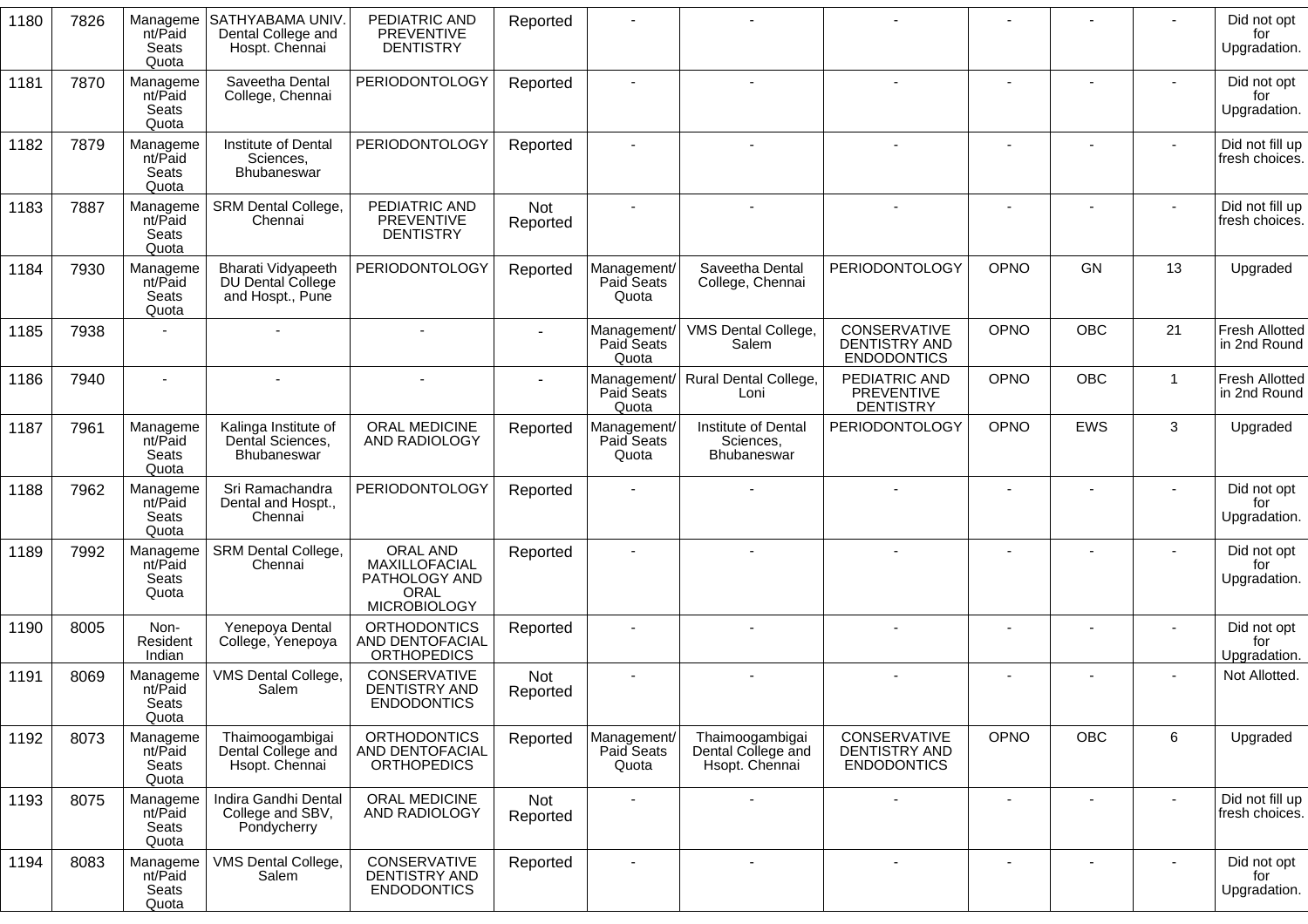| 1195 | 8136 | Manageme<br>nt/Paid<br>Seats<br>Quota | <b>Sharad Pawar Dental</b><br>College and Hospital,<br>Wardha | ORAL MEDICINE<br>AND RADIOLOGY                                                   | Reported               |                                    |                                                               |                                                        |                |     |    | No<br>Upgradation                     |
|------|------|---------------------------------------|---------------------------------------------------------------|----------------------------------------------------------------------------------|------------------------|------------------------------------|---------------------------------------------------------------|--------------------------------------------------------|----------------|-----|----|---------------------------------------|
| 1196 | 8147 | Manageme<br>nt/Paid<br>Seats<br>Quota | Sree Balaji Dental<br>College and Hospital,<br>Chennai        | ORAL AND<br>MAXILLOFACIAL<br>PATHOLOGY AND<br><b>ORAL</b><br><b>MICROBIOLOGY</b> | Reported               |                                    |                                                               |                                                        |                |     |    | Did not opt<br>for<br>Upgradation.    |
| 1197 | 8158 | Manageme<br>nt/Paid<br>Seats<br>Quota | Santosh Dentall<br>College and Hsopital,<br>Ghaziabad         | <b>ORTHODONTICS</b><br>AND DENTOFACIAL<br><b>ORTHOPEDICS</b>                     | Reported               |                                    |                                                               |                                                        |                |     |    | Did not opt<br>for<br>Upgradation.    |
| 1198 | 8176 | Manageme<br>nt/Paid<br>Seats<br>Quota | Santosh Dentall<br>College and Hsopital<br>Ghaziabad          | <b>ORTHODONTICS</b><br>AND DENTOFACIAL<br><b>ORTHOPEDICS</b>                     | Not<br>Reported        |                                    |                                                               |                                                        |                |     |    | Did not fill up<br>fresh choices.     |
| 1199 | 8187 | Manageme<br>nt/Paid<br>Seats<br>Quota | Saveetha Dental<br>College, Chennai                           | ORAL AND<br>MAXILLOFACIAL<br>PATHOLOGY AND<br><b>ORAL</b><br><b>MICROBIOLOGY</b> | Reported               | $\blacksquare$                     |                                                               |                                                        | $\blacksquare$ |     |    | Did not opt<br>for<br>Upgradation.    |
| 1200 | 8188 | Manageme<br>nt/Paid<br>Seats<br>Quota | Thaimoogambigai<br>Dental College and<br>Hsopt. Chennai       | <b>ORAL AND</b><br>MAXILLOFACIAL<br><b>SURGERY</b>                               | Not<br>Reported        |                                    |                                                               |                                                        |                |     |    | Not Allotted.                         |
| 1201 | 8193 |                                       |                                                               |                                                                                  |                        | Non-Resident<br>Indian             | <b>Sharad Pawar Dental</b><br>College and Hospital,<br>Wardha | <b>ORAL AND</b><br>MAXILLOFACIAL<br><b>SURGERY</b>     | OPNO           | OBC | 30 | <b>Fresh Allotted</b><br>in 2nd Round |
| 1202 | 8208 | Manageme<br>nt/Paid<br>Seats<br>Quota | Thaimoogambigai<br>Dental College and<br>Hsopt. Chennai       | CONSERVATIVE<br>DENTISTRY AND<br><b>ENDODONTICS</b>                              | <b>Not</b><br>Reported |                                    |                                                               |                                                        |                |     |    | Did not fill up<br>fresh choices.     |
| 1203 | 8211 | Manageme<br>nt/Paid<br>Seats<br>Quota | Santosh Dentall<br>College and Hsopital,<br>Ghaziabad         | <b>PERIODONTOLOGY</b>                                                            | Not<br>Reported        |                                    |                                                               |                                                        |                |     |    | Did not fill up<br>fresh choices.     |
| 1204 | 8238 | Manageme<br>nt/Paid<br>Seats<br>Quota | Thaimoogambigai<br>Dental College and<br>Hsopt. Chennai       | <b>ORTHODONTICS</b><br>AND DENTOFACIAL<br><b>ORTHOPEDICS</b>                     | Reported               |                                    |                                                               |                                                        |                |     |    | No<br>Upgradation                     |
| 1205 | 8246 |                                       |                                                               |                                                                                  |                        | Management/<br>Paid Seats<br>Quota | Santosh Dentall<br>College and Hsopital,<br>Ghaziabad         | <b>ORAL AND</b><br>MAXILLOFACIAL<br><b>SURGERY</b>     | <b>OPNO</b>    | GN  | 39 | <b>Fresh Allotted</b><br>in 2nd Round |
| 1206 | 8258 |                                       |                                                               |                                                                                  |                        | Management/<br>Paid Seats<br>Quota | Amrita School of<br>Dentistry, Kochi                          | PEDIATRIC AND<br><b>PREVENTIVE</b><br><b>DENTISTRY</b> | OPNO           | OBC | 99 | <b>Fresh Allotted</b><br>in 2nd Round |
| 1207 | 8266 | Manageme<br>nt/Paid<br>Seats<br>Quota | SRM Katt. Dental<br>College and Hospt.<br>Chennai             | PERIODONTOLOGY                                                                   | Reported               |                                    |                                                               |                                                        |                |     |    | Did not fill up<br>fresh choices.     |
| 1208 | 8273 | Manageme<br>nt/Paid<br>Seats<br>Quota | SRM Dental College,<br>Chennai                                | PEDIATRIC AND<br>PREVENTIVE<br><b>DENTISTRY</b>                                  | Reported               | $\sim$                             | $\blacksquare$                                                |                                                        |                |     |    | Did not opt<br>for<br>Upgradation.    |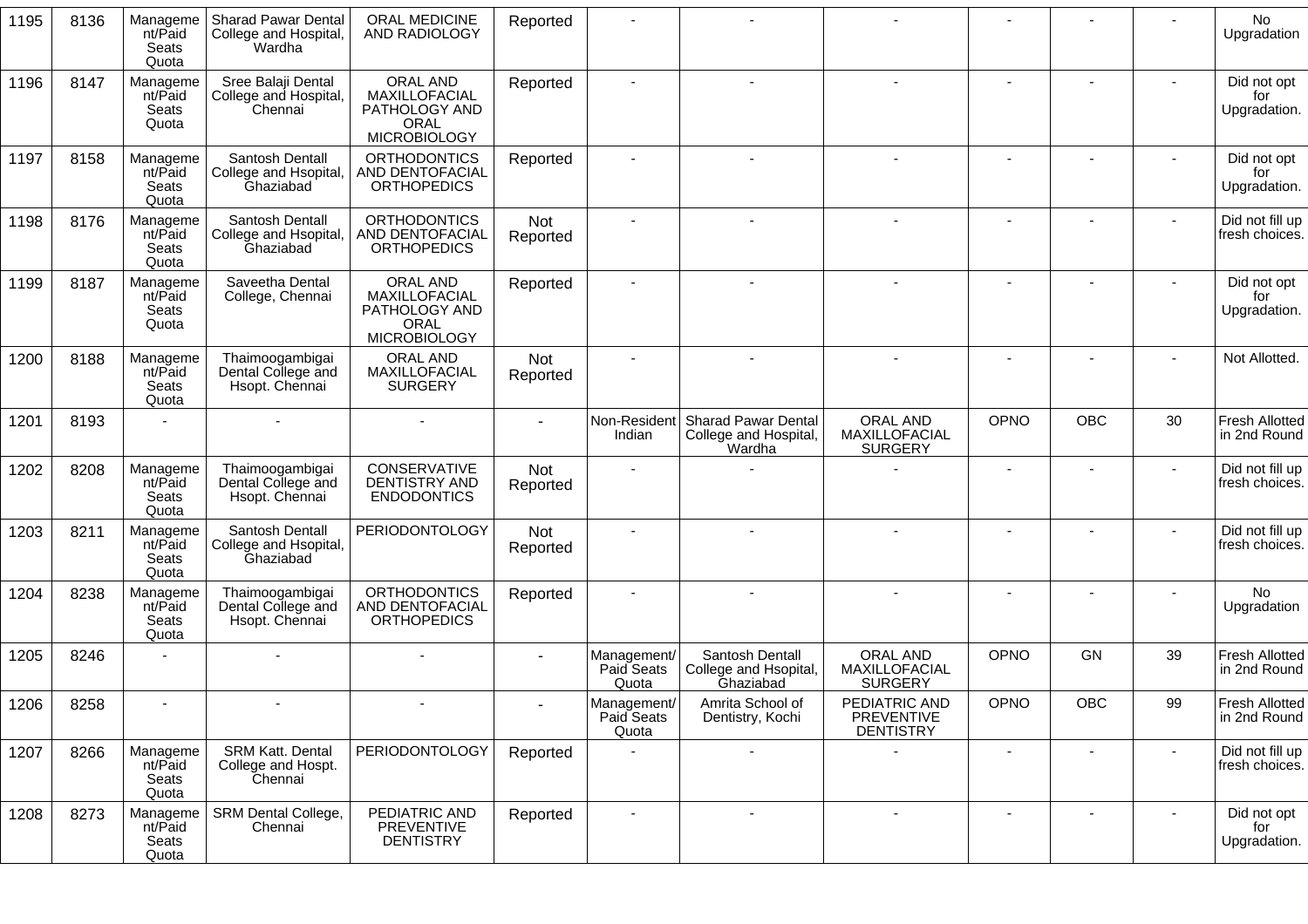| 1209 | 8281 | Manageme<br>nt/Paid<br>Seats<br>Quota | Manipal College of<br>Dental Sce., Manipal                       | <b>PERIODONTOLOGY</b>                                                            | Reported               |                                    |                                                         |                                                              |                |                |                          | No<br>Upgradation                     |
|------|------|---------------------------------------|------------------------------------------------------------------|----------------------------------------------------------------------------------|------------------------|------------------------------------|---------------------------------------------------------|--------------------------------------------------------------|----------------|----------------|--------------------------|---------------------------------------|
| 1210 | 8297 | Manageme<br>nt/Paid<br>Seats<br>Quota | <b>Sharad Pawar Dental</b><br>College and Hospital,<br>Wardha    | PEDIATRIC AND<br>PREVENTIVE<br><b>DENTISTRY</b>                                  | Not<br>Reported        | Management/<br>Paid Seats<br>Quota | Amrita School of<br>Dentistry, Kochi                    | PEDIATRIC AND<br><b>PREVENTIVE</b><br><b>DENTISTRY</b>       | OPNO           | GN             | 80                       | <b>Fresh Allotted</b><br>in 2nd Round |
| 1211 | 8304 | Manageme<br>nt/Paid<br>Seats<br>Quota | MM College of Dental<br>Scie. and Res.,<br>Mullana               | <b>PROSTHODONTICS</b><br>AND CROWN AND<br><b>BRIDGE</b>                          | Reported               |                                    |                                                         |                                                              |                |                |                          | Did not opt<br>for<br>Upgradation.    |
| 1212 | 8347 | Manageme<br>nt/Paid<br>Seats<br>Quota | <b>JSS Dental College</b><br>and Hospital, Mysuru                | <b>PERIODONTOLOGY</b>                                                            | <b>Not</b><br>Reported |                                    |                                                         |                                                              | ٠              |                |                          | Did not fill up<br>fresh choices.     |
| 1213 | 8377 | Jain<br>Minority<br>Quota             | K M Shah Dental<br>College, SumanDeep<br>Vidyapeeth,<br>Vadodara | PEDIATRIC AND<br>PREVENTIVE<br><b>DENTISTRY</b>                                  | Reported               |                                    |                                                         |                                                              |                |                |                          | Did not opt<br>for<br>Upgradation.    |
| 1214 | 8378 | Manageme<br>nt/Paid<br>Seats<br>Quota | VMS Dental College,<br>Salem                                     | PEDIATRIC AND<br>PREVENTIVE<br><b>DENTISTRY</b>                                  | Not<br>Reported        | Management/<br>Paid Seats<br>Quota | Thaimoogambigai<br>Dental College and<br>Hsopt. Chennai | <b>ORTHODONTICS</b><br>AND DENTOFACIAL<br><b>ORTHOPEDICS</b> | OPNO           | <b>OBC</b>     | 27                       | <b>Fresh Allotted</b><br>in 2nd Round |
| 1215 | 8406 | Manageme<br>nt/Paid<br>Seats<br>Quota | Dr. DY Patil Dental<br>College and Hosp.<br>Navi Mumbai          | PEDIATRIC AND<br>PREVENTIVE<br><b>DENTISTRY</b>                                  | Reported               |                                    |                                                         |                                                              | $\blacksquare$ |                |                          | <b>No</b><br>Upgradation              |
| 1216 | 8407 | Manageme<br>nt/Paid<br>Seats<br>Quota | <b>JSS Dental College</b><br>and Hospital, Mysuru                | <b>PERIODONTOLOGY</b>                                                            | Not<br>Reported        |                                    |                                                         |                                                              |                |                |                          | Not Allotted.                         |
| 1217 | 8412 | Jain<br>Minority<br>Quota             | K M Shah Dental<br>College, SumanDeep<br>Vidyapeeth,<br>Vadodara | <b>PROSTHODONTICS</b><br>AND CROWN AND<br><b>BRIDGE</b>                          | Reported               |                                    |                                                         |                                                              |                |                |                          | <b>No</b><br>Upgradation              |
| 1218 | 8413 |                                       |                                                                  |                                                                                  |                        | Management/<br>Paid Seats<br>Quota | Thaimoogambigai<br>Dental College and<br>Hsopt. Chennai | <b>PROSTHODONTICS</b><br>AND CROWN AND<br><b>BRIDGE</b>      | OPNO           | GN             | 20                       | Fresh Allotted<br>in 2nd Round        |
| 1219 | 8417 |                                       |                                                                  |                                                                                  |                        | Management<br>Paid Seats<br>Quota  | SRM Dental College,<br>Chennai                          | ORAL MEDICINE<br>AND RADIOLOGY                               | OPNO           | <b>OBC</b>     | 20                       | <b>Fresh Allotted</b><br>in 2nd Round |
| 1220 | 8421 | Manageme<br>nt/Paid<br>Seats<br>Quota | Dr. DY Patil Dental<br>College and Hosp.<br>Pune                 | <b>PERIODONTOLOGY</b>                                                            | <b>Not</b><br>Reported |                                    |                                                         |                                                              |                |                |                          | Did not fill up<br>fresh choices.     |
| 1221 | 8447 | Manageme<br>nt/Paid<br>Seats<br>Quota | KLE VK Inst. of<br>Dental Scie. Belagavi                         | ORAL AND<br>MAXILLOFACIAL<br>PATHOLOGY AND<br><b>ORAL</b><br><b>MICROBIOLOGY</b> | Reported               | $\blacksquare$                     | $\sim$                                                  | $\blacksquare$                                               | $\blacksquare$ | $\blacksquare$ | $\overline{\phantom{0}}$ | <b>No</b><br>Upgradation              |
| 1222 | 8454 | $\sim$                                | $\blacksquare$                                                   |                                                                                  |                        | Management/<br>Paid Seats<br>Quota | Santosh Dentall<br>College and Hsopital,<br>Ghaziabad   | ORAL AND<br>MAXILLOFACIAL<br><b>SURGERY</b>                  | OPNO           | OBC            | 36                       | <b>Fresh Allotted</b><br>in 2nd Round |
| 1223 | 8462 | $\blacksquare$                        | $\blacksquare$                                                   | $\overline{\phantom{a}}$                                                         |                        | Management/<br>Paid Seats<br>Quota | Santosh Dentall<br>College and Hsopital,<br>Ghaziabad   | <b>PROSTHODONTICS</b><br>AND CROWN AND<br><b>BRIDGE</b>      | OPNO           | GN             | 35                       | <b>Fresh Allotted</b><br>in 2nd Round |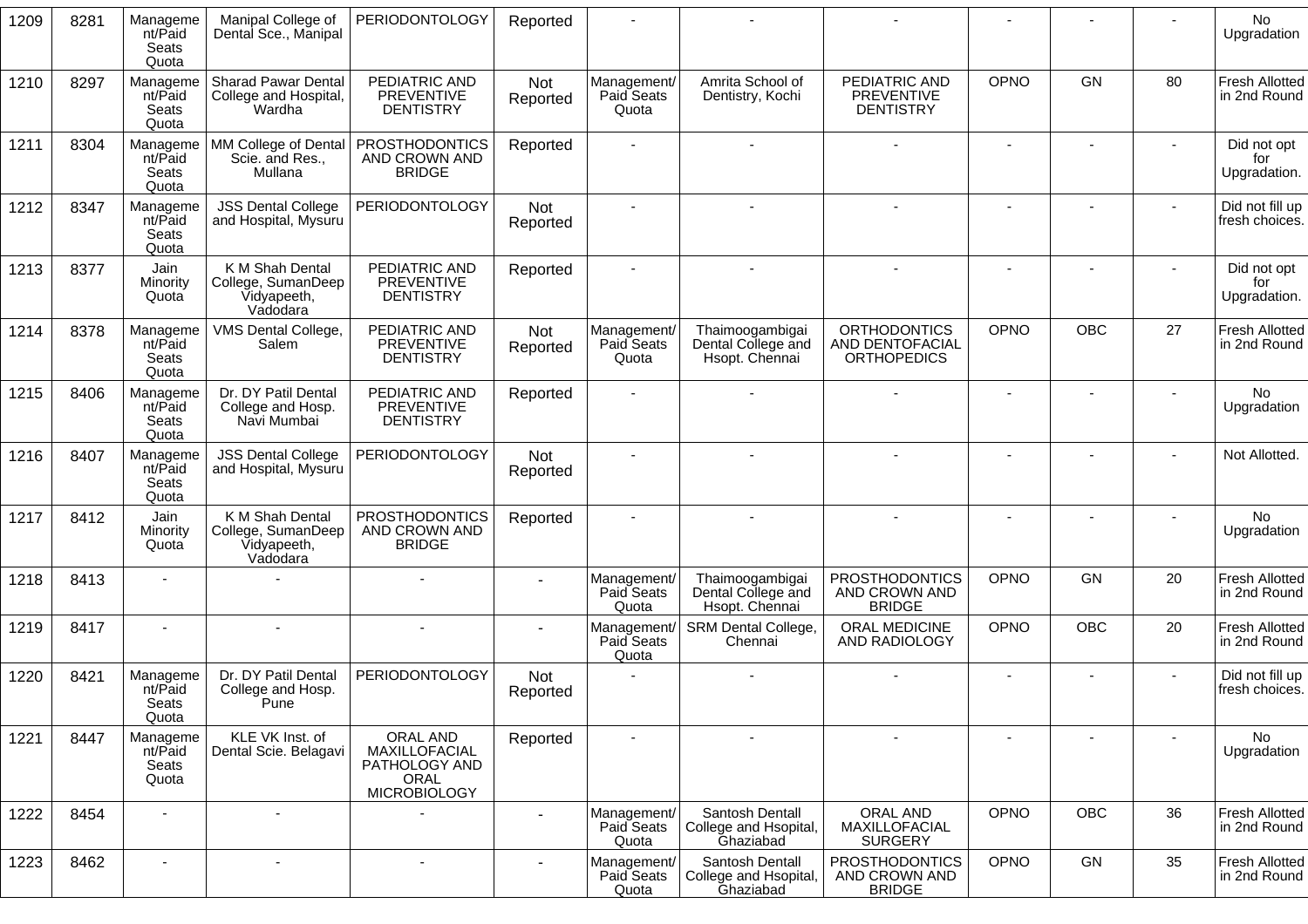| 1224 | 8477 | Manageme<br>nt/Paid<br>Seats<br>Quota | MM College of Dental<br>Scie. and Res.,<br>Mullana            | <b>PROSTHODONTICS</b><br>AND CROWN AND<br><b>BRIDGE</b> | Reported               |                                    |                                                                    |                                                                           |                          |            |    | Did not opt<br>for<br>Upgradation.    |
|------|------|---------------------------------------|---------------------------------------------------------------|---------------------------------------------------------|------------------------|------------------------------------|--------------------------------------------------------------------|---------------------------------------------------------------------------|--------------------------|------------|----|---------------------------------------|
| 1225 | 8488 | Manageme<br>nt/Paid<br>Seats<br>Quota | Dr. DY Patil Dental<br>College and Hosp.<br>Navi Mumbai       | <b>PERIODONTOLOGY</b>                                   | Reported               |                                    |                                                                    |                                                                           |                          |            |    | Did not opt<br>for<br>Upgradation.    |
| 1226 | 8492 |                                       |                                                               |                                                         |                        | Paid Seats<br>Quota                | Management/ MM College of Dental<br>Scie. and Res.,<br>Mullana     | PROSTHODONTICS<br>AND CROWN AND<br><b>BRIDGE</b>                          | OPNO                     | GN         | 94 | <b>Fresh Allotted</b><br>in 2nd Round |
| 1227 | 8500 | $\sim$                                |                                                               |                                                         |                        | Indian                             | Non-Resident   BVDU Dental College<br>and Hospital, Navi<br>Mumbai | <b>PROSTHODONTICS</b><br>AND CROWN AND<br><b>BRIDGE</b>                   | OPNO                     | GN         | 3  | <b>Fresh Allotted</b><br>in 2nd Round |
| 1228 | 8511 | Manageme<br>nt/Paid<br>Seats<br>Quota | Sri Ramachandra<br>Dental and Hospt.,<br>Chennai              | PERIODONTOLOGY                                          | Reported               | Management/<br>Paid Seats<br>Quota | SRM Katt. Dental<br>College and Hospt.<br>Chennai                  | PEDIATRIC AND<br><b>PREVENTIVE</b><br><b>DENTISTRY</b>                    | OPNO                     | <b>OBC</b> | 41 | Upgraded                              |
| 1229 | 8529 | Manageme<br>nt/Paid<br>Seats<br>Quota | <b>BVDU Dental College</b><br>and Hospital, Navi<br>Mumbai    | PERIODONTOLOGY                                          | Not<br>Reported        |                                    |                                                                    |                                                                           |                          |            |    | Not Allotted.                         |
| 1230 | 8535 | Manageme<br>nt/Paid<br>Seats<br>Quota | Dr. DY Patil Dental<br>College and Hosp.<br>Navi Mumbai       | PEDIATRIC AND<br><b>PREVENTIVE</b><br><b>DENTISTRY</b>  | Not<br>Reported        | Management/<br>Paid Seats<br>Quota | K M Shah Dental<br>College, SumanDeep<br>Vidyapeeth,<br>Vadodara   | PEDIATRIC AND<br><b>PREVENTIVE</b><br><b>DENTISTRY</b>                    | OPNO                     | GN         | 77 | Fresh Allotted<br>in 2nd Round        |
| 1231 | 8540 |                                       |                                                               |                                                         |                        | Management/<br>Paid Seats<br>Quota | Meenakshi Ammal<br>Dental College and<br>Host., Chennai            | ORAL AND<br>MAXILLOFACIAL<br>PATHOLOGY AND<br>ORAL<br><b>MICROBIOLOGY</b> | OPNO                     | <b>OBC</b> | 3  | <b>Fresh Allotted</b><br>in 2nd Round |
| 1232 | 8567 |                                       |                                                               |                                                         |                        | Management/<br>Paid Seats<br>Quota | Sri Siddhartha<br>DentalCollege,<br>Tumkur                         | PEDIATRIC AND<br><b>PREVENTIVE</b><br><b>DENTISTRY</b>                    | OPNO                     | OBC        | 8  | <b>Fresh Allotted</b><br>in 2nd Round |
| 1233 | 8569 | Manageme<br>nt/Paid<br>Seats<br>Quota | MM College of Dental<br>Scie. and Res.,<br>Mullana            | PEDIATRIC AND<br><b>PREVENTIVE</b><br><b>DENTISTRY</b>  | Reported               |                                    |                                                                    |                                                                           |                          |            |    | Did not opt<br>for<br>Upgradation.    |
| 1234 | 8587 | Manageme<br>nt/Paid<br>Seats<br>Quota | MM College of Dental<br>Scie. and Res.,<br>Mullana            | PEDIATRIC AND<br><b>PREVENTIVE</b><br><b>DENTISTRY</b>  | Reported               |                                    |                                                                    |                                                                           |                          |            |    | No.<br>Upgradation                    |
| 1235 | 8598 | Manageme<br>nt/Paid<br>Seats<br>Quota | <b>Sharad Pawar Dental</b><br>College and Hospital,<br>Wardha | PEDIATRIC AND<br><b>PREVENTIVE</b><br><b>DENTISTRY</b>  | <b>Not</b><br>Reported | Management/<br>Paid Seats<br>Quota | K M Shah Dental<br>College, SumanDeep<br>Vidyapeeth,<br>Vadodara   | PEDIATRIC AND<br><b>PREVENTIVE</b><br><b>DENTISTRY</b>                    | OPNO                     | GN         | 83 | Fresh Allotted<br>in 2nd Round        |
| 1236 | 8622 | Manageme<br>nt/Paid<br>Seats<br>Quota | <b>MANAV RACHNA</b><br>DENTAL COLLEGE<br>FARIDABAD            | PEDIATRIC AND<br>PREVENTIVE<br><b>DENTISTRY</b>         | Not<br>Reported        | $\overline{\phantom{a}}$           |                                                                    |                                                                           | $\overline{\phantom{a}}$ |            |    | Not Allotted.                         |
| 1237 | 8645 | Manageme<br>nt/Paid<br>Seats<br>Quota | Santosh Dentall<br>College and Hsopital,<br>Ghaziabad         | <b>PROSTHODONTICS</b><br>AND CROWN AND<br><b>BRIDGE</b> | Not<br>Reported        |                                    |                                                                    | $\overline{a}$                                                            |                          |            |    | Did not fill up<br>fresh choices.     |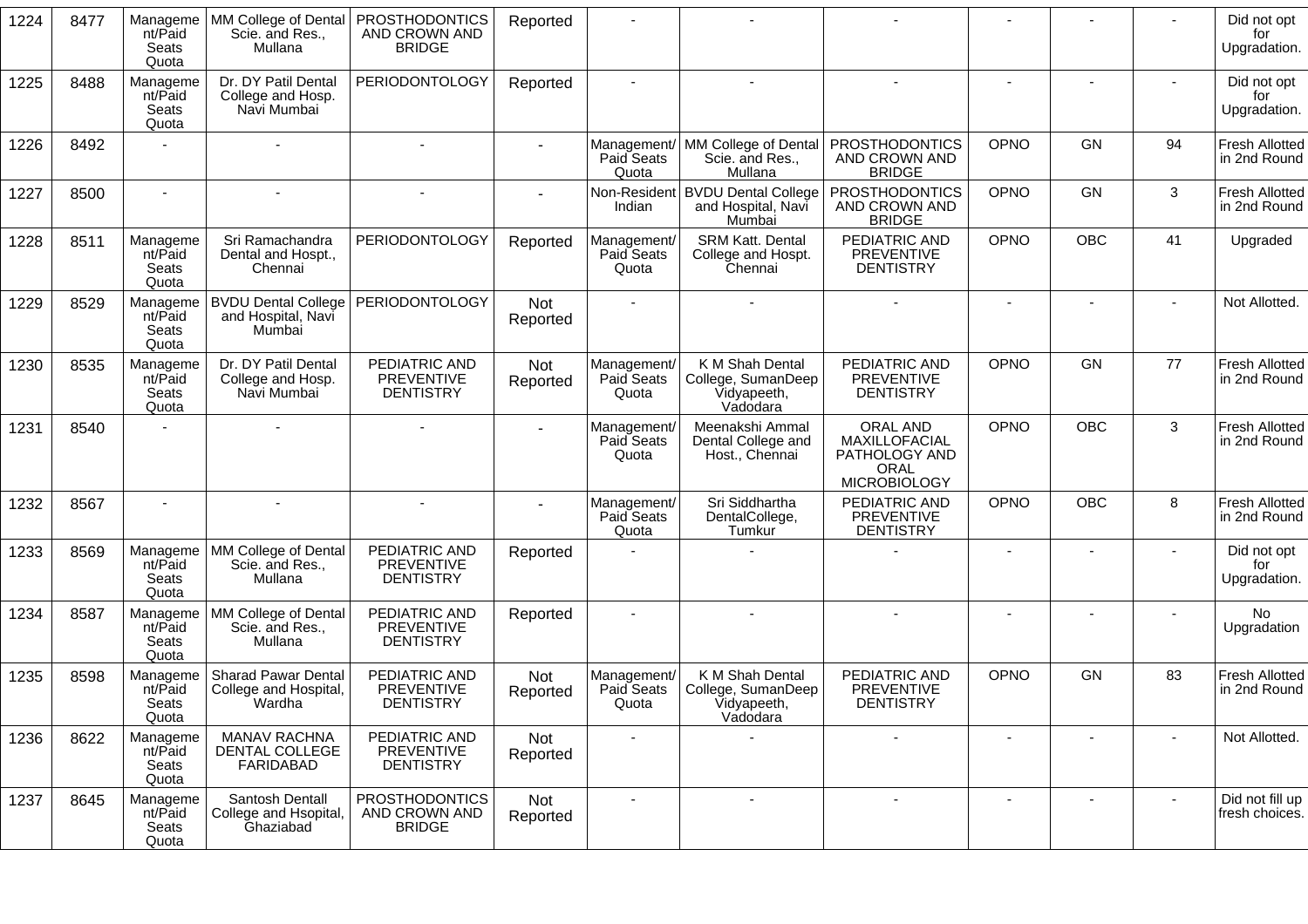| 1238 | 8659 | Manageme<br>nt/Paid<br>Seats<br>Quota | Amrita School of<br>Dentistry, Kochi                        | ORAL AND<br>MAXILLOFACIAL<br>PATHOLOGY AND<br>ORAL<br><b>MICROBIOLOGY</b> | Reported        | Management/<br>Paid Seats<br>Quota | Manipal College of<br>Dental Sce., Manipal              | <b>PERIODONTOLOGY</b>                                                     | OPNO                     | OBC                      | 8              | Upgraded                              |
|------|------|---------------------------------------|-------------------------------------------------------------|---------------------------------------------------------------------------|-----------------|------------------------------------|---------------------------------------------------------|---------------------------------------------------------------------------|--------------------------|--------------------------|----------------|---------------------------------------|
| 1239 | 8675 | Manageme<br>nt/Paid<br>Seats<br>Quota | Institute of Dental<br>Sciences,<br><b>Bhubaneswar</b>      | ORAL MEDICINE<br>AND RADIOLOGY                                            | Reported        | Management/<br>Paid Seats<br>Quota | Institute of Dental<br>Sciences,<br>Bhubaneswar         | PUBLIC HEALTH<br><b>DENTISTRY</b>                                         | OPNO                     | GN                       | 3              | Upgraded                              |
| 1240 | 8712 |                                       |                                                             |                                                                           |                 | Management/<br>Paid Seats<br>Quota | VMS Dental College,<br>Salem                            | PEDIATRIC AND<br><b>PREVENTIVE</b><br><b>DENTISTRY</b>                    | OPNO                     | GN                       | 18             | Fresh Allotted<br>in 2nd Round        |
| 1241 | 8716 | Manageme<br>nt/Paid<br>Seats<br>Quota | Manipal College of<br>Dental Science,<br>Mangalore          | <b>PERIODONTOLOGY</b>                                                     | Not<br>Reported |                                    |                                                         |                                                                           | $\blacksquare$           |                          |                | Not Allotted.                         |
| 1242 | 8732 | Manageme<br>nt/Paid<br>Seats<br>Quota | Thaimoogambigai<br>Dental College and<br>Hsopt. Chennai     | <b>CONSERVATIVE</b><br><b>DENTISTRY AND</b><br><b>ENDODONTICS</b>         | Not<br>Reported | Management/<br>Paid Seats<br>Quota | Meenakshi Ammal<br>Dental College and<br>Host., Chennai | ORAL AND<br>MAXILLOFACIAL<br>PATHOLOGY AND<br>ORAL<br><b>MICROBIOLOGY</b> | OPNO                     | <b>OBC</b>               | 17             | <b>Fresh Allotted</b><br>in 2nd Round |
| 1243 | 8817 | Manageme<br>nt/Paid<br>Seats<br>Quota | Bharati Vidyapeeth<br>DU Dental College<br>and Hospt., Pune | ORAL MEDICINE<br>AND RADIOLOGY                                            | Reported        |                                    |                                                         |                                                                           |                          |                          |                | Did not opt<br>for<br>Upgradation.    |
| 1244 | 8839 | Manageme<br>nt/Paid<br>Seats<br>Quota | <b>SRM Katt. Dental</b><br>College and Hospt.<br>Chennai    | PEDIATRIC AND<br>PREVENTIVE<br><b>DENTISTRY</b>                           | Reported        | Management/<br>Paid Seats<br>Quota | Thaimoogambigai<br>Dental College and<br>Hsopt. Chennai | <b>ORTHODONTICS</b><br>AND DENTOFACIAL<br><b>ORTHOPEDICS</b>              | OPNO                     | <b>OBC</b>               | 17             | Upgraded                              |
| 1245 | 8847 | Manageme<br>nt/Paid<br>Seats<br>Quota | Thaimoogambigai<br>Dental College and<br>Hsopt. Chennai     | <b>PROSTHODONTICS</b><br>AND CROWN AND<br><b>BRIDGE</b>                   | Not<br>Reported |                                    |                                                         |                                                                           | $\sim$                   |                          |                | Did not fill up<br>fresh choices.     |
| 1246 | 8849 | Manageme<br>nt/Paid<br>Seats<br>Quota | Institute of Dental<br>Sciences,<br>Bhubaneswar             | PUBLIC HEALTH<br><b>DENTISTRY</b>                                         | Reported        |                                    |                                                         |                                                                           |                          |                          |                | Did not opt<br>for<br>Upgradation.    |
| 1247 | 8854 |                                       |                                                             |                                                                           |                 | Management/<br>Paid Seats<br>Quota | Sri Ramachandra<br>Dental and Hospt.,<br>Chennai        | PERIODONTOLOGY                                                            | OPNO                     | <b>GN</b>                | 12             | <b>Fresh Allotted</b><br>in 2nd Round |
| 1248 | 8856 | Manageme<br>nt/Paid<br>Seats<br>Quota | Sree Balaji Dental<br>College and Hospital,<br>Chennai      | PERIODONTOLOGY                                                            | Reported        |                                    |                                                         |                                                                           |                          |                          |                | Did not opt<br>for<br>Upgradation.    |
| 1249 | 8874 | Manageme<br>nt/Paid<br>Seats<br>Quota | Manipal College of<br>Dental Sce., Manipal                  | PERIODONTOLOGY                                                            | Not<br>Reported | Management/<br>Paid Seats<br>Quota | Manipal College of<br>Dental Sce., Manipal              | PERIODONTOLOGY                                                            | OPNO                     | GN                       | $\overline{4}$ | <b>Fresh Allotted</b><br>in 2nd Round |
| 1250 | 8876 | $\blacksquare$                        | $\blacksquare$                                              | $\blacksquare$                                                            |                 | Management/<br>Paid Seats<br>Quota | <b>MANAV RACHNA</b><br>DENTAL COLLEGE<br>FARIDABAD      | PEDIATRIC AND<br><b>PREVENTIVE</b><br><b>DENTISTRY</b>                    | OPNO                     | GN                       | 22             | Fresh Allotted<br>in 2nd Round        |
| 1251 | 8891 | Non-<br>Resident<br>Indian            | Yenepoya Dental<br>College, Yenepoya                        | <b>CONSERVATIVE</b><br>DENTISTRY AND<br><b>ENDODONTICS</b>                | Reported        |                                    |                                                         |                                                                           | $\overline{\phantom{a}}$ | $\overline{\phantom{a}}$ | ٠              | Did not opt<br>for<br>Upgradation.    |
| 1252 | 8892 | Manageme<br>nt/Paid<br>Seats<br>Quota | Dr. DY Patil Dental<br>College and Hosp.<br>Pune            | <b>PERIODONTOLOGY</b>                                                     | Reported        | $\blacksquare$                     | $\blacksquare$                                          | $\blacksquare$                                                            |                          | $\overline{\phantom{a}}$ |                | No.<br>Upgradation                    |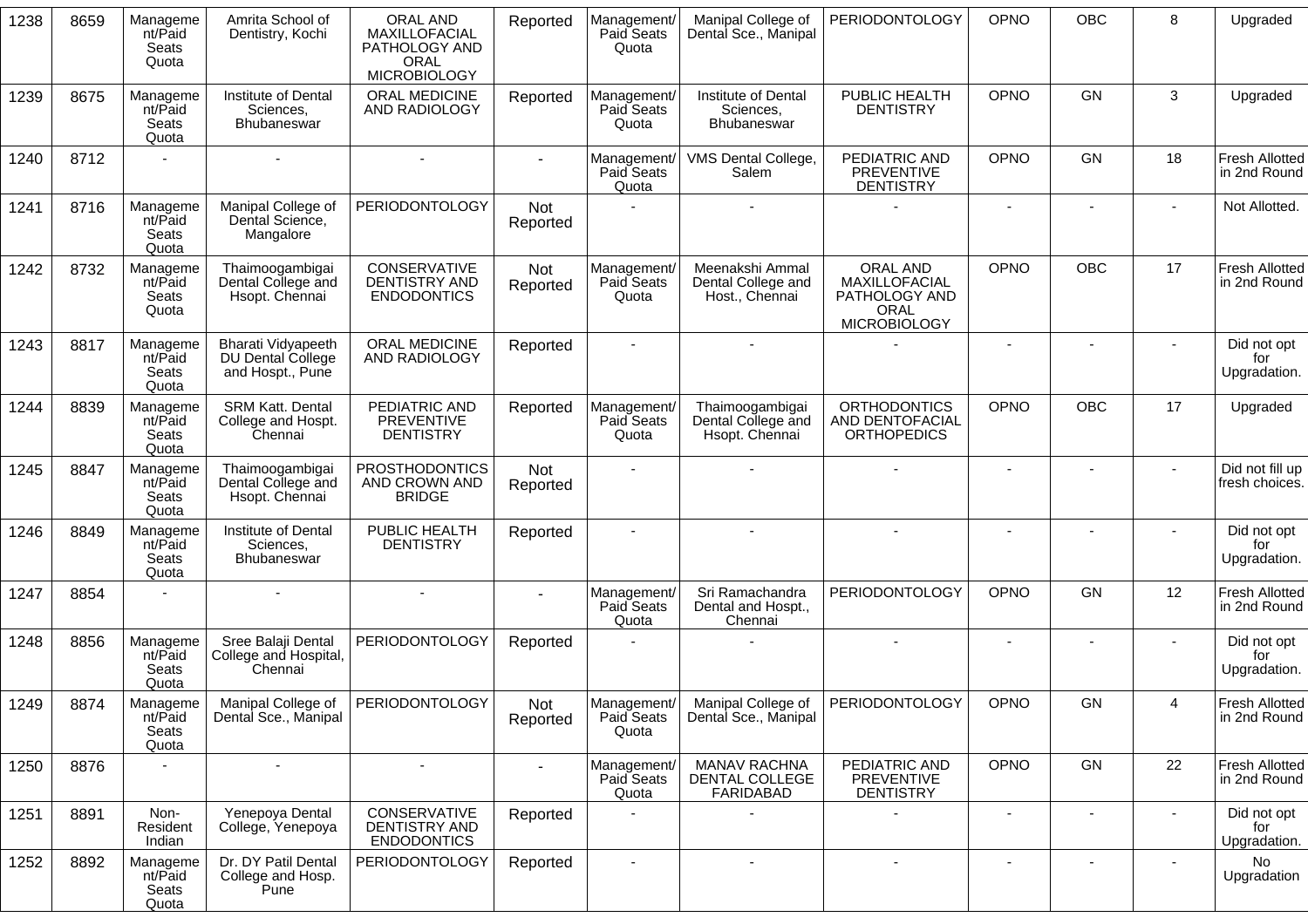| 1253 | 8893 | Manageme<br>nt/Paid<br>Seats<br>Quota | Manipal College of<br>Dental Sce., Manipal                       | PUBLIC HEALTH<br><b>DENTISTRY</b>                                         | Reported               |                                    |                                                          |                                                            |                              |           |                          | Did not opt<br>for<br>Upgradation.    |
|------|------|---------------------------------------|------------------------------------------------------------------|---------------------------------------------------------------------------|------------------------|------------------------------------|----------------------------------------------------------|------------------------------------------------------------|------------------------------|-----------|--------------------------|---------------------------------------|
| 1254 | 8932 | Manageme<br>nt/Paid<br>Seats<br>Quota | Institute of Dental<br>Sciences,<br>Bhubaneswar                  | ORAL AND<br>MAXILLOFACIAL<br>PATHOLOGY AND<br>ORAL<br><b>MICROBIOLOGY</b> | Reported               |                                    |                                                          |                                                            |                              |           |                          | Did not opt<br>for<br>Upgradation.    |
| 1255 | 8978 | Non-<br>Resident<br>Indian            | <b>AB Shetty Memorial</b><br>Inst. of Dental Sce.,<br>Mangaluru  | ORAL AND<br>MAXILLOFACIAL<br><b>SURGERY</b>                               | Reported               |                                    |                                                          |                                                            |                              |           |                          | Did not opt<br>for<br>Upgradation.    |
| 1256 | 9083 | Manageme<br>nt/Paid<br>Seats<br>Quota | Yenepoya Dental<br>College, Yenepoya                             | <b>ORAL MEDICINE</b><br>AND RADIOLOGY                                     | Reported               |                                    |                                                          |                                                            | $\qquad \qquad \blacksquare$ |           |                          | <b>No</b><br>Upgradation              |
| 1257 | 9093 |                                       |                                                                  |                                                                           |                        | Management/<br>Paid Seats<br>Quota | <b>JSS Dental College</b><br>and Hospital, Mysuru        | <b>PERIODONTOLOGY</b>                                      | OPNO                         | GN        | 33                       | <b>Fresh Allotted</b><br>in 2nd Round |
| 1258 | 9100 | Manageme<br>nt/Paid<br>Seats<br>Quota | Santosh Dentall<br>College and Hsopital,<br>Ghaziabad            | <b>ORTHODONTICS</b><br>AND DENTOFACIAL<br><b>ORTHOPEDICS</b>              | Reported               |                                    |                                                          |                                                            |                              |           |                          | No<br>Upgradation                     |
| 1259 | 9106 | Manageme<br>nt/Paid<br>Seats<br>Quota | Meenakshi Ammal<br>Dental College and<br>Host., Chennai          | PERIODONTOLOGY                                                            | Reported               |                                    |                                                          |                                                            |                              |           |                          | No<br>Upgradation                     |
| 1260 | 9137 | Manageme<br>nt/Paid<br>Seats<br>Quota | VMS Dental College,<br>Salem                                     | PEDIATRIC AND<br>PREVENTIVE<br><b>DENTISTRY</b>                           | <b>Not</b><br>Reported |                                    |                                                          |                                                            |                              |           |                          | Did not fill up<br>fresh choices.     |
| 1261 | 9148 | Jain<br>Minority<br>Quota             | K M Shah Dental<br>College, SumanDeep<br>Vidyapeeth,<br>Vadodara | PEDIATRIC AND<br><b>PREVENTIVE</b><br><b>DENTISTRY</b>                    | Reported               |                                    |                                                          |                                                            |                              |           |                          | <b>No</b><br>Upgradation              |
| 1262 | 9150 | Manageme<br>nt/Paid<br>Seats<br>Quota | VMS Dental College,<br>Salem                                     | ORAL MEDICINE<br>AND RADIOLOGY                                            | Not<br>Reported        | Management/<br>Paid Seats<br>Quota | VMS Dental College,<br>Salem                             | CONSERVATIVE<br><b>DENTISTRY AND</b><br><b>ENDODONTICS</b> | OPNO                         | <b>GN</b> | $\overline{7}$           | <b>Fresh Allotted</b><br>in 2nd Round |
| 1263 | 9153 |                                       |                                                                  |                                                                           |                        | Management/<br>Paid Seats<br>Quota | Indira Gandhi Dental<br>College and SBV,<br>Pondycherry  | PERIODONTOLOGY                                             | OPNO                         | <b>SC</b> | $\overline{2}$           | <b>Fresh Allotted</b><br>in 2nd Round |
| 1264 | 9157 |                                       |                                                                  |                                                                           |                        | Management/<br>Paid Seats<br>Quota | Thaimoogambigai<br>Dental College and<br>Hsopt. Chennai  | CONSERVATIVE<br><b>DENTISTRY AND</b><br><b>ENDODONTICS</b> | OPNO                         | GN        | 21                       | <b>Fresh Allotted</b><br>in 2nd Round |
| 1265 | 9160 | Manageme<br>nt/Paid<br>Seats<br>Quota | SRM Dental College,<br>Chennai                                   | PERIODONTOLOGY                                                            | Reported               |                                    |                                                          |                                                            |                              |           |                          | Did not opt<br>for<br>Upgradation.    |
| 1266 | 9178 | Manageme<br>nt/Paid<br>Seats<br>Quota | Manipal College of<br>Dental Science,<br>Mangalore               | <b>PERIODONTOLOGY</b>                                                     | Not<br>Reported        |                                    | $\overline{\phantom{a}}$                                 |                                                            |                              |           | $\overline{\phantom{a}}$ | Not Allotted.                         |
| 1267 | 9208 |                                       | $\blacksquare$                                                   | $\blacksquare$                                                            |                        | Management/<br>Paid Seats<br>Quota | <b>SRM Katt. Dental</b><br>College and Hospt.<br>Chennai | PERIODONTOLOGY                                             | OPNO                         | OBC       | 100                      | <b>Fresh Allotted</b><br>in 2nd Round |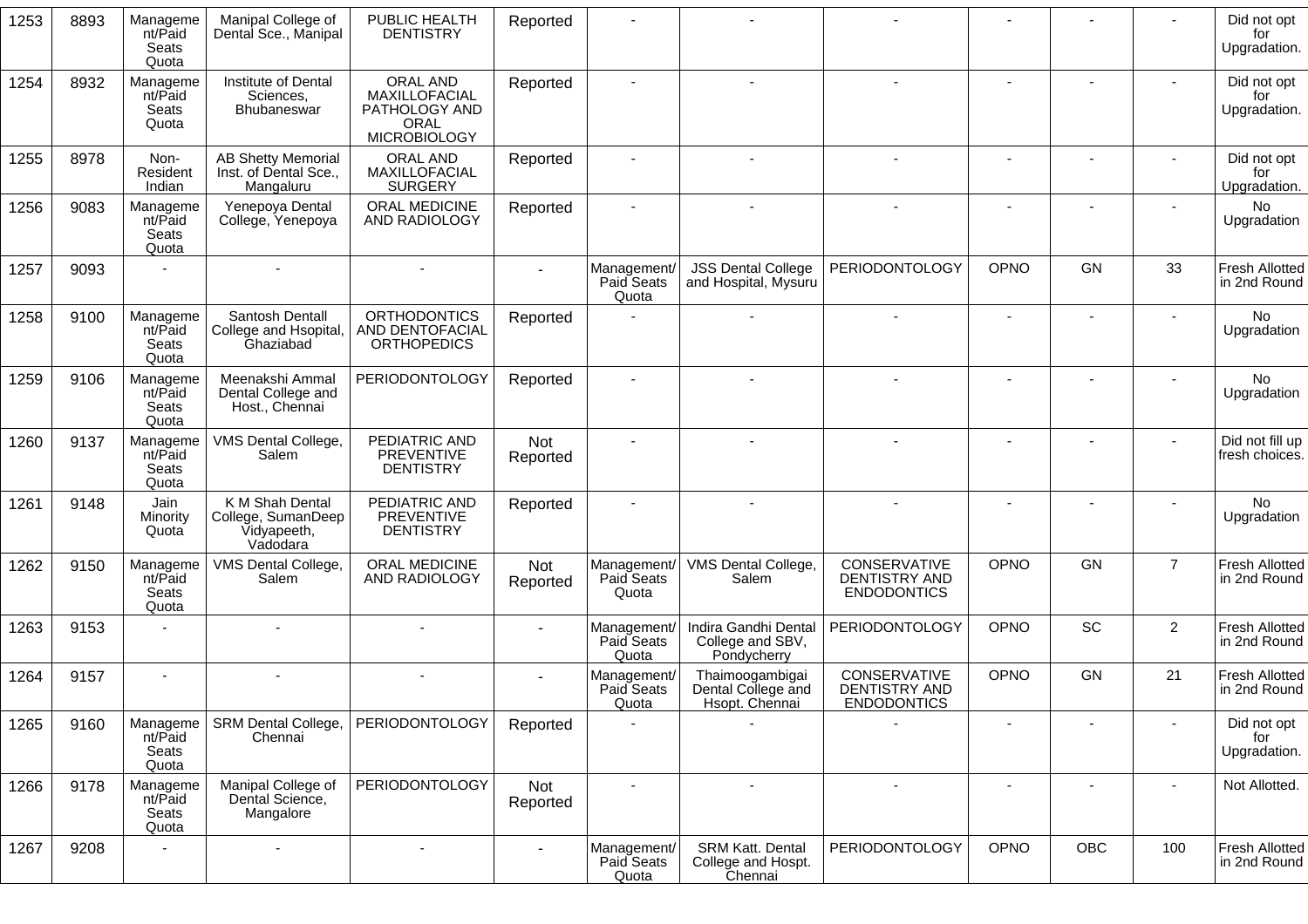| 1268 | 9219 | Manageme<br>nt/Paid<br>Seats<br>Quota | <b>JSS Dental College</b><br>and Hospital, Mysuru                  | <b>PERIODONTOLOGY</b>                                        | <b>Not</b><br>Reported |                                    |                                                                 |                                                                     |                |                |     | Not Allotted.                         |
|------|------|---------------------------------------|--------------------------------------------------------------------|--------------------------------------------------------------|------------------------|------------------------------------|-----------------------------------------------------------------|---------------------------------------------------------------------|----------------|----------------|-----|---------------------------------------|
| 1269 | 9233 | Manageme<br>nt/Paid<br>Seats<br>Quota | Indira Gandhi Dental<br>College and SBV,<br>Pondycherry            | PERIODONTOLOGY                                               | Not<br>Reported        |                                    |                                                                 |                                                                     |                |                |     | Did not fill up<br>fresh choices.     |
| 1270 | 9235 | Non-<br>Resident<br>Indian            | <b>AB Shetty Memorial</b><br>Inst. of Dental Sce.,<br>Mangaluru    | <b>ORTHODONTICS</b><br>AND DENTOFACIAL<br><b>ORTHOPEDICS</b> | Reported               |                                    |                                                                 |                                                                     |                | $\blacksquare$ |     | Did not opt<br>for<br>Upgradation.    |
| 1271 | 9236 | Non-<br>Resident<br>Indian            | <b>Sharad Pawar Dental</b><br>College and Hospital,<br>Wardha      | ORAL AND<br>MAXILLOFACIAL<br><b>SURGERY</b>                  | Reported               |                                    |                                                                 |                                                                     |                |                |     | Did not opt<br>for<br>Upgradation.    |
| 1272 | 9245 | Manageme<br>nt/Paid<br>Seats<br>Quota | K M Shah Dental<br>College, SumanDeep<br>Vidyapeeth,<br>Vadodara   | PERIODONTOLOGY                                               | Reported               | Management/<br>Paid Seats<br>Quota | <b>AB Shetty Memorial</b><br>Inst. of Dental Sce.,<br>Mangaluru | PERIODONTOLOGY                                                      | OPNO           | GN             | 30  | Upgraded                              |
| 1273 | 9253 | Non-<br>Resident<br>Indian            | Yenepoya Dental<br>College, Yenepoya                               | CONSERVATIVE<br>DENTISTRY AND<br><b>ENDODONTICS</b>          | Reported               |                                    |                                                                 |                                                                     | $\blacksquare$ |                |     | Did not opt<br>for<br>Upgradation.    |
| 1274 | 9261 |                                       |                                                                    |                                                              |                        | Management/<br>Paid Seats<br>Quota | Yenepoya Dental<br>College, Yenepoya                            | ORAL MEDICINE<br>AND RADIOLOGY                                      | OPNO           | GN             | 111 | <b>Fresh Allotted</b><br>in 2nd Round |
| 1275 | 9291 | Manageme<br>nt/Paid<br>Seats<br>Quota | Meenakshi Ammal<br>Dental College and<br>Host., Chennai            | PUBLIC HEALTH<br><b>DENTISTRY</b>                            | Reported               |                                    |                                                                 |                                                                     |                |                |     | Did not opt<br>for<br>Upgradation.    |
| 1276 | 9302 | Non-<br>Resident<br>Indian            | <b>AB Shetty Memorial</b><br>Inst. of Dental Sce.,<br>Mangaluru    | <b>ORTHODONTICS</b><br>AND DENTOFACIAL<br><b>ORTHOPEDICS</b> | Reported               |                                    | $\overline{a}$                                                  | $\sim$                                                              | $\blacksquare$ | $\sim$         |     | Did not opt<br>for<br>Upgradation.    |
| 1277 | 9310 | Manageme<br>nt/Paid<br>Seats<br>Quota | MM College of Dental<br>Scie. and Res.,<br>Mullana                 | PEDIATRIC AND<br><b>PREVENTIVE</b><br><b>DENTISTRY</b>       | Reported               | Management/<br>Paid Seats<br>Quota | <b>MANAV RACHNA</b><br>DENTAL COLLEGE<br><b>FARIDABAD</b>       | <b>ORTHODONTICS</b><br><b>AND DENTOFACIAL</b><br><b>ORTHOPEDICS</b> | OPNO           | <b>ST</b>      | 14  | Upgraded                              |
| 1278 | 9322 | Manageme<br>nt/Paid<br>Seats<br>Quota | SRM Dental College,<br>Chennai                                     | PERIODONTOLOGY                                               | Reported               |                                    |                                                                 |                                                                     |                |                |     | <b>No</b><br>Upgradation              |
| 1279 | 9347 | Manageme<br>nt/Paid<br>Seats<br>Quota | Bharati Vidyapeeth<br><b>DU Dental College</b><br>and Hospt., Pune | <b>PERIODONTOLOGY</b>                                        | Reported               |                                    |                                                                 |                                                                     |                |                |     | Did not opt<br>for<br>Upgradation.    |
| 1280 | 9348 | Manageme<br>nt/Paid<br>Seats<br>Quota | Sri Siddhartha<br>DentalCollege,<br>Tumkur                         | <b>PERIODONTOLOGY</b>                                        | <b>Not</b><br>Reported | Management/<br>Paid Seats<br>Quota | <b>JSS Dental College</b><br>and Hospital, Mysuru               | <b>ORAL MEDICINE</b><br>AND RADIOLOGY                               | OPNO           | GN             | 21  | <b>Fresh Allotted</b><br>in 2nd Round |
| 1281 | 9354 | Manageme<br>nt/Paid<br>Seats<br>Quota | <b>SRM Katt. Dental</b><br>College and Hospt.<br>Chennai           | PEDIATRIC AND<br>PREVENTIVE<br><b>DENTISTRY</b>              | Reported               |                                    | $\sim$                                                          |                                                                     | $\blacksquare$ |                |     | No.<br>Upgradation                    |
| 1282 | 9371 | Manageme<br>nt/Paid<br>Seats<br>Quota | Institute of Dental<br>Sciences,<br>Bhubaneswar                    | ORAL MEDICINE<br>AND RADIOLOGY                               | Reported               |                                    | $\sim$                                                          | $\blacksquare$                                                      |                | $\blacksquare$ |     | No<br>Upgradation                     |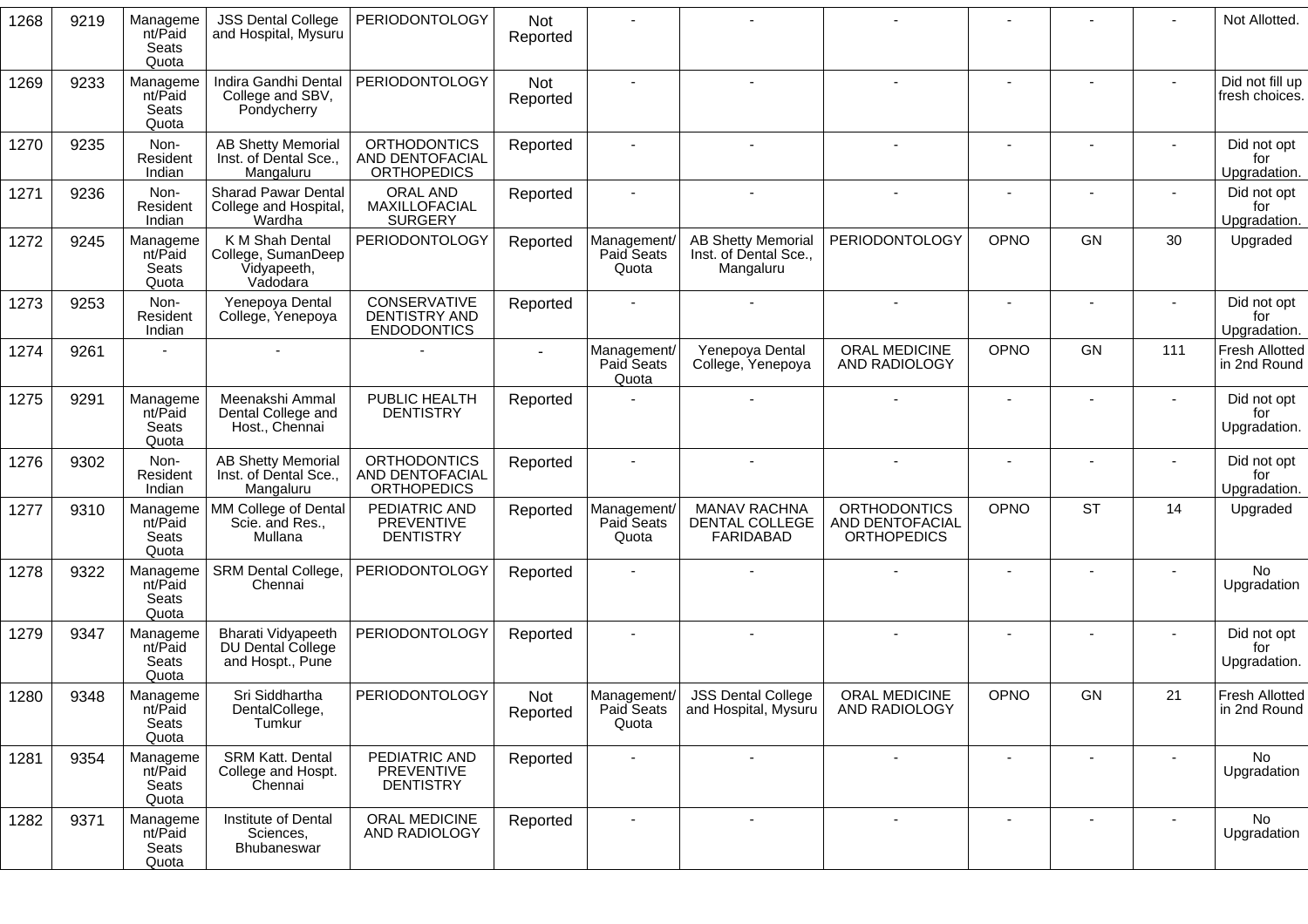| 1283 | 9372 | Manageme<br>nt/Paid<br>Seats<br>Quota | Sharad Pawar Dental<br>College and Hospital,<br>Wardha  | <b>PERIODONTOLOGY</b>                                                     | <b>Not</b><br>Reported |                                    |                                                                |                                                         |                |           |    | Not Allotted.                         |
|------|------|---------------------------------------|---------------------------------------------------------|---------------------------------------------------------------------------|------------------------|------------------------------------|----------------------------------------------------------------|---------------------------------------------------------|----------------|-----------|----|---------------------------------------|
| 1284 | 9373 | Manageme<br>nt/Paid<br>Seats<br>Quota | Dr. DY Patil Dental<br>College and Hosp.<br>Navi Mumbai | ORAL MEDICINE<br>AND RADIOLOGY                                            | Reported               |                                    |                                                                |                                                         |                |           |    | Did not opt<br>for<br>Upgradation.    |
| 1285 | 9376 | Manageme<br>nt/Paid<br>Seats<br>Quota | MM College of Dental<br>Scie. and Res.,<br>Mullana      | PEDIATRIC AND<br>PREVENTIVE<br><b>DENTISTRY</b>                           | Reported               |                                    |                                                                |                                                         | $\blacksquare$ |           |    | No.<br>Upgradation                    |
| 1286 | 9383 |                                       |                                                         |                                                                           |                        | Management/<br>Paid Seats<br>Quota | Santosh Dentall<br>College and Hsopital,<br>Ghaziabad          | CONSERVATIVE<br>DENTISTRY AND<br><b>ENDODONTICS</b>     | OPNO           | GN        | 19 | <b>Fresh Allotted</b><br>in 2nd Round |
| 1287 | 9402 | Manageme<br>nt/Paid<br>Seats<br>Quota | Saveetha Dental<br>College, Chennai                     | ORAL AND<br>MAXILLOFACIAL<br>PATHOLOGY AND<br>ORAL<br><b>MICROBIOLOGY</b> | Reported               |                                    |                                                                |                                                         | $\blacksquare$ |           |    | Did not opt<br>for<br>Upgradation.    |
| 1288 | 9407 | Manageme<br>nt/Paid<br>Seats<br>Quota | Manipal College of<br>Dental Sce., Manipal              | <b>PERIODONTOLOGY</b>                                                     | Reported               | Management/<br>Paid Seats<br>Quota | Dr. DY Patil Dental<br>College and Hosp.<br>Navi Mumbai        | PERIODONTOLOGY                                          | OPNO           | <b>GN</b> | 5  | Upgraded                              |
| 1289 | 9438 | Manageme<br>nt/Paid<br>Seats<br>Quota | Amrita School of<br>Dentistry, Kochi                    | <b>PERIODONTOLOGY</b>                                                     | Reported               |                                    |                                                                |                                                         | $\blacksquare$ |           |    | Did not opt<br>for<br>Upgradation.    |
| 1290 | 9445 | Manageme<br>nt/Paid<br>Seats<br>Quota | Thaimoogambigai<br>Dental College and<br>Hsopt. Chennai | PEDIATRIC AND<br>PREVENTIVE<br><b>DENTISTRY</b>                           | <b>Not</b><br>Reported |                                    |                                                                |                                                         |                |           |    | Not Allotted.                         |
| 1291 | 9465 | Manageme<br>nt/Paid<br>Seats<br>Quota | Dr. DY Patil Dental<br>College and Hosp.<br>Navi Mumbai | <b>PERIODONTOLOGY</b>                                                     | Not<br>Reported        |                                    |                                                                |                                                         | $\blacksquare$ |           |    | Did not fill up<br>fresh choices.     |
| 1292 | 9473 | Manageme<br>nt/Paid<br>Seats<br>Quota | <b>JSS Dental College</b><br>and Hospital, Mysuru       | PUBLIC HEALTH<br><b>DENTISTRY</b>                                         | Not<br>Reported        | Paid Seats<br>Quota                | Management/ MM College of Dental<br>Scie. and Res.,<br>Mullana | ORAL MEDICINE<br>AND RADIOLOGY                          | OPNO           | SC        | 33 | <b>Fresh Allotted</b><br>in 2nd Round |
| 1293 | 9475 | Manageme<br>nt/Paid<br>Seats<br>Quota | Thaimoogambigai<br>Dental College and<br>Hsopt. Chennai | <b>PROSTHODONTICS</b><br>AND CROWN AND<br><b>BRIDGE</b>                   | Not<br>Reported        |                                    |                                                                |                                                         |                |           |    | Not Allotted.                         |
| 1294 | 9520 |                                       |                                                         |                                                                           |                        | Management/<br>Paid Seats<br>Quota | Thaimoogambigai<br>Dental College and<br>Hsopt. Chennai        | PEDIATRIC AND<br><b>PREVENTIVE</b><br><b>DENTISTRY</b>  | OPNO           | OBC       | 20 | Fresh Allotted<br>in 2nd Round        |
| 1295 | 9524 | Manageme<br>nt/Paid<br>Seats<br>Quota | <b>MANAV RACHNA</b><br>DENTAL COLLEGE<br>FARIDABAD      | <b>PROSTHODONTICS</b><br>AND CROWN AND<br><b>BRIDGE</b>                   | Reported               |                                    |                                                                |                                                         |                |           |    | Did not opt<br>for<br>Upgradation.    |
| 1296 | 9526 | Manageme<br>nt/Paid<br>Seats<br>Quota | <b>MANAV RACHNA</b><br>DENTAL COLLEGE<br>FARIDABAD      | <b>PROSTHODONTICS</b><br>AND CROWN AND<br><b>BRIDGE</b>                   | Reported               | $\blacksquare$                     | $\sim$                                                         | $\blacksquare$                                          | $\blacksquare$ |           |    | No<br>Upgradation                     |
| 1297 | 9527 |                                       |                                                         | $\overline{\phantom{a}}$                                                  |                        | Management/<br>Paid Seats<br>Quota | Thaimoogambigai<br>Dental College and<br>Hsopt. Chennai        | <b>PROSTHODONTICS</b><br>AND CROWN AND<br><b>BRIDGE</b> | <b>OPNO</b>    | OBC       | 25 | Fresh Allotted<br>in 2nd Round        |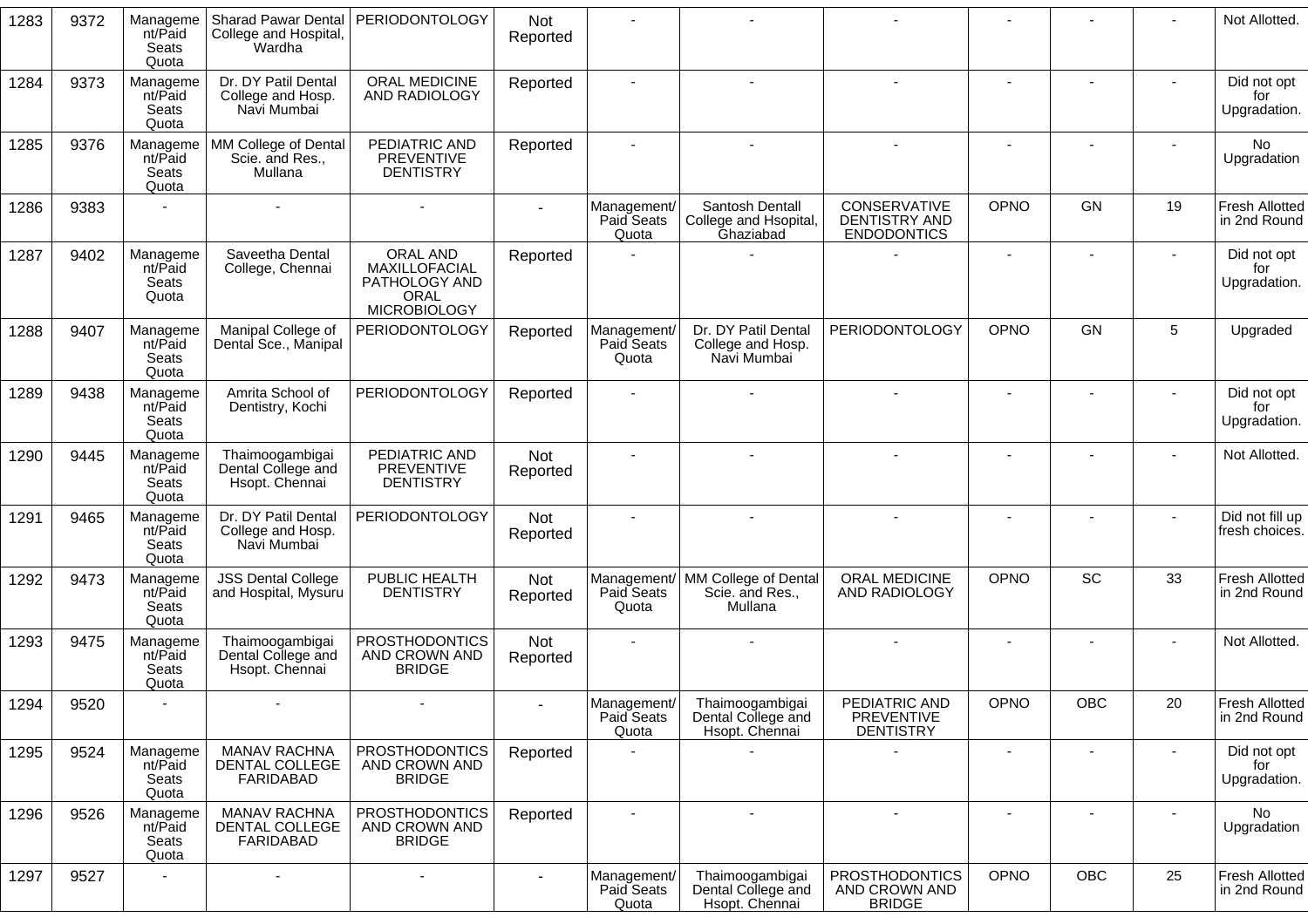| 1298 | 9530  | Manageme<br>nt/Paid<br>Seats<br>Quota | MM College of Dental<br>Scie. and Res.,<br>Mullana                 | PEDIATRIC AND<br><b>PREVENTIVE</b><br><b>DENTISTRY</b>  | <b>Not</b><br>Reported |                                    |                                                         |                                                              |                |            |                | Not Allotted.                         |
|------|-------|---------------------------------------|--------------------------------------------------------------------|---------------------------------------------------------|------------------------|------------------------------------|---------------------------------------------------------|--------------------------------------------------------------|----------------|------------|----------------|---------------------------------------|
| 1299 | 9539  |                                       |                                                                    |                                                         |                        | Management/<br>Paid Seats<br>Quota | <b>MANAV RACHNA</b><br>DENTAL COLLEGE<br>FARIDABAD      | <b>ORTHODONTICS</b><br>AND DENTOFACIAL<br><b>ORTHOPEDICS</b> | OPNO           | GN         | $\overline{1}$ | <b>Fresh Allotted</b><br>in 2nd Round |
| 1300 | 9587  | Manageme<br>nt/Paid<br>Seats<br>Quota | Dr. DY Patil Dental<br>College and Hosp.<br>Navi Mumbai            | <b>PERIODONTOLOGY</b>                                   | Not<br>Reported        |                                    |                                                         |                                                              |                |            |                | Did not fill up<br>fresh choices.     |
| 1301 | 9613  |                                       |                                                                    |                                                         |                        | Management/<br>Paid Seats<br>Quota | Thaimoogambigai<br>Dental College and<br>Hsopt. Chennai | ORAL AND<br>MAXILLOFACIAL<br><b>SURGERY</b>                  | <b>OPNO</b>    | <b>OBC</b> | $\overline{2}$ | <b>Fresh Allotted</b><br>in 2nd Round |
| 1302 | 9695  | Manageme<br>nt/Paid<br>Seats<br>Quota | Santosh Dentall<br>College and Hsopital,<br>Ghaziabad              | PROSTHODONTICS<br>AND CROWN AND<br><b>BRIDGE</b>        | Reported               | Management/<br>Paid Seats<br>Quota | Thaimoogambigai<br>Dental College and<br>Hsopt. Chennai | ORAL AND<br>MAXILLOFACIAL<br><b>SURGERY</b>                  | OPNO           | <b>GN</b>  | 171            | Upgraded                              |
| 1303 | 9721  | Manageme<br>nt/Paid<br>Seats<br>Quota | <b>Bharati Vidyapeeth</b><br>DU Dental College<br>and Hospt., Pune | <b>PERIODONTOLOGY</b>                                   | Reported               |                                    |                                                         |                                                              |                |            |                | Did not opt<br>for<br>Upgradation.    |
| 1304 | 9820  |                                       |                                                                    |                                                         |                        | Management/<br>Paid Seats<br>Quota | Santosh Dentall<br>College and Hsopital,<br>Ghaziabad   | <b>ORTHODONTICS</b><br>AND DENTOFACIAL<br><b>ORTHOPEDICS</b> | OPNO           | GN         | 11             | <b>Fresh Allotted</b><br>in 2nd Round |
| 1305 | 9842  | Manageme<br>nt/Paid<br>Seats<br>Quota | SRM Dental College,<br>Chennai                                     | <b>PERIODONTOLOGY</b>                                   | Reported               |                                    |                                                         |                                                              | $\blacksquare$ |            |                | <b>No</b><br>Upgradation              |
| 1306 | 9853  | Manageme<br>nt/Paid<br>Seats<br>Quota | Sree Balaji Dental<br>College and Hospital,<br>Chennai             | PERIODONTOLOGY                                          | Reported               |                                    |                                                         |                                                              |                |            |                | <b>No</b><br>Upgradation              |
| 1307 | 9886  | Manageme<br>nt/Paid<br>Seats<br>Quota | Yenepoya Dental<br>College, Yenepoya                               | ORAL MEDICINE<br>AND RADIOLOGY                          | Reported               |                                    |                                                         |                                                              |                |            |                | Did not opt<br>for<br>Upgradation.    |
| 1308 | 9902  | Jain<br>Minority<br>Quota             | K M Shah Dental<br>College, SumanDeep<br>Vidyapeeth,<br>Vadodara   | <b>PERIODONTOLOGY</b>                                   | Not<br>Reported        |                                    |                                                         |                                                              |                |            |                | Did not fill up<br>fresh choices.     |
| 1309 | 9917  | Manageme<br>nt/Paid<br>Seats<br>Quota | Thaimoogambigai<br>Dental College and<br>Hsopt. Chennai            | <b>PROSTHODONTICS</b><br>AND CROWN AND<br><b>BRIDGE</b> | Not<br>Reported        |                                    |                                                         |                                                              |                |            |                | Not Allotted.                         |
| 1310 | 10045 | Manageme<br>nt/Paid<br>Seats<br>Quota | <b>SRM Dental College,</b><br>Chennai                              | ORAL MEDICINE<br>AND RADIOLOGY                          | Seat<br>Surrendered    |                                    |                                                         |                                                              |                |            |                | Not Allotted.                         |
| 1311 | 10062 | Manageme<br>nt/Paid<br>Seats<br>Quota | Saveetha Dental<br>College, Chennai                                | PUBLIC HEALTH<br><b>DENTISTRY</b>                       | Reported               | $\overline{\phantom{a}}$           | ÷,                                                      |                                                              |                |            |                | Did not opt<br>for<br>Upgradation.    |
| 1312 | 10064 |                                       |                                                                    | $\sim$                                                  |                        | Management/<br>Paid Seats<br>Quota | Sree Balaji Dental<br>College and Hospital,<br>Chennai  | ORAL MEDICINE<br>AND RADIOLOGY                               | OPNO           | OBC        | 12             | Fresh Allotted<br>in 2nd Round        |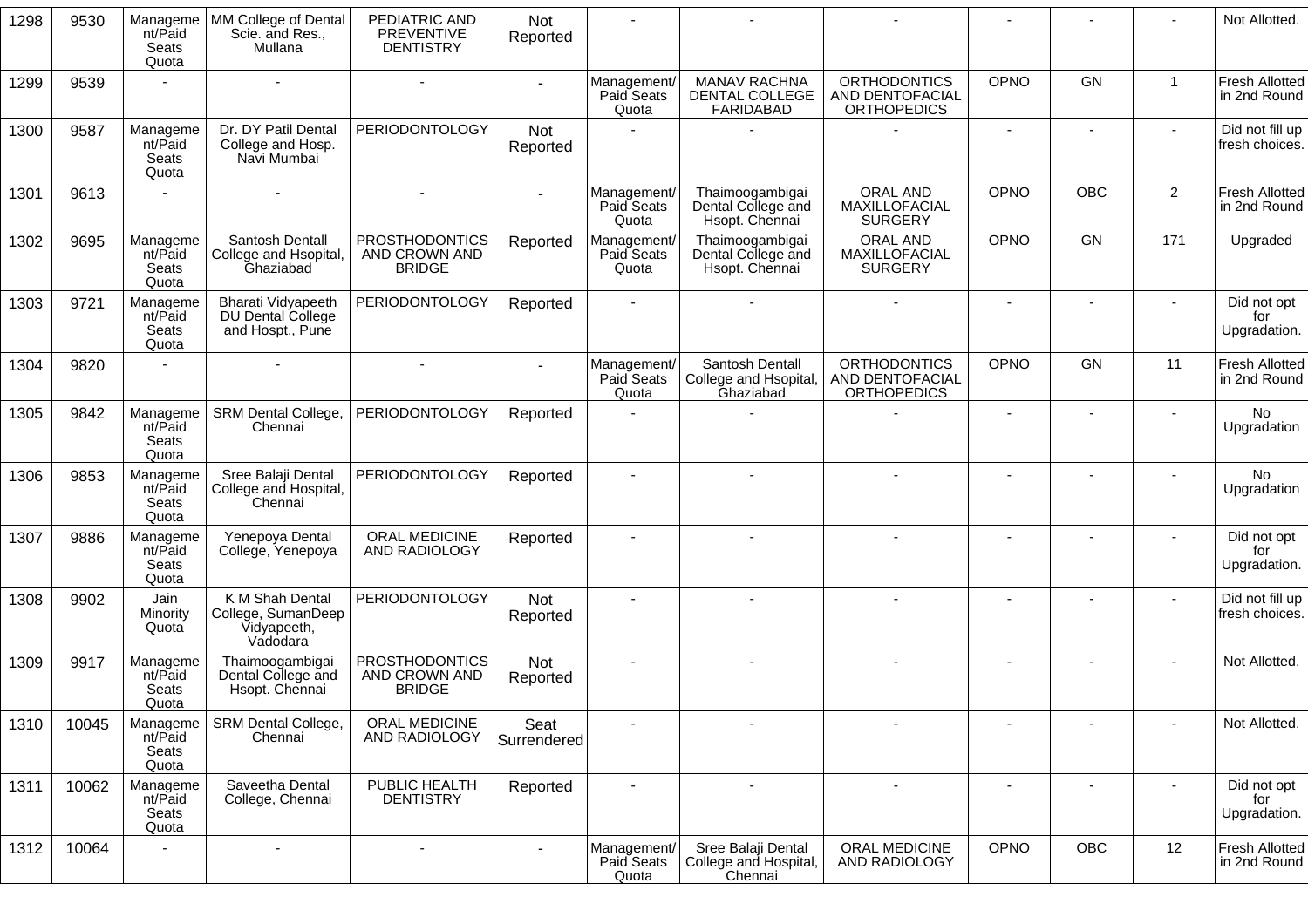| 1313 | 10098 | Manageme<br>nt/Paid<br>Seats<br>Quota | SRM Dental College,<br>Chennai                                  | <b>ORAL AND</b><br>MAXILLOFACIAL<br>PATHOLOGY AND<br>ORAL<br><b>MICROBIOLOGY</b> | Reported               |                                    |                                                                 |                                                         |                              |                          |                | Did not opt<br>for<br>Upgradation.    |
|------|-------|---------------------------------------|-----------------------------------------------------------------|----------------------------------------------------------------------------------|------------------------|------------------------------------|-----------------------------------------------------------------|---------------------------------------------------------|------------------------------|--------------------------|----------------|---------------------------------------|
| 1314 | 10099 | Manageme<br>nt/Paid<br>Seats<br>Quota | VMS Dental College,<br>Salem                                    | ORAL MEDICINE<br>AND RADIOLOGY                                                   | Reported               | $\blacksquare$                     | $\sim$                                                          |                                                         |                              |                          |                | Did not opt<br>for<br>Upgradation.    |
| 1315 | 10112 | Manageme<br>nt/Paid<br>Seats<br>Quota | <b>MANAV RACHNA</b><br>DENTAL COLLEGE<br><b>FARIDABAD</b>       | PEDIATRIC AND<br><b>PREVENTIVE</b><br><b>DENTISTRY</b>                           | <b>Not</b><br>Reported | Management/<br>Paid Seats<br>Quota | <b>MANAV RACHNA</b><br>DENTAL COLLEGE<br>FARIDABAD              | <b>PROSTHODONTICS</b><br>AND CROWN AND<br><b>BRIDGE</b> | OPNO                         | GN                       | 121            | <b>Fresh Allotted</b><br>in 2nd Round |
| 1316 | 10131 | Manageme<br>nt/Paid<br>Seats<br>Quota | Thaimoogambigai<br>Dental College and<br>Hsopt. Chennai         | PEDIATRIC AND<br>PREVENTIVE<br><b>DENTISTRY</b>                                  | Reported               |                                    |                                                                 |                                                         | $\overline{\phantom{a}}$     |                          |                | <b>No</b><br>Upgradation              |
| 1317 | 10156 |                                       |                                                                 |                                                                                  |                        | Management/<br>Paid Seats<br>Quota | VMS Dental College,<br>Salem                                    | PEDIATRIC AND<br><b>PREVENTIVE</b><br><b>DENTISTRY</b>  | OPNO                         | GN                       | 207            | <b>Fresh Allotted</b><br>in 2nd Round |
| 1318 | 10165 | Manageme<br>nt/Paid<br>Seats<br>Quota | Yenepoya Dental<br>College, Yenepoya                            | ORAL MEDICINE<br><b>AND RADIOLOGY</b>                                            | Not<br>Reported        |                                    |                                                                 |                                                         | $\qquad \qquad \blacksquare$ |                          |                | Not Allotted.                         |
| 1319 | 10168 |                                       |                                                                 |                                                                                  |                        | Paid Seats<br>Quota                | Management/ MM College of Dental<br>Scie. and Res.,<br>Mullana  | PEDIATRIC AND<br><b>PREVENTIVE</b><br><b>DENTISTRY</b>  | OPNO                         | <b>OBC</b>               | 229            | <b>Fresh Allotted</b><br>in 2nd Round |
| 1320 | 10177 | Manageme<br>nt/Paid<br>Seats<br>Quota | Thaimoogambigai<br>Dental College and<br>Hsopt. Chennai         | <b>PROSTHODONTICS</b><br>AND CROWN AND<br><b>BRIDGE</b>                          | Reported               |                                    |                                                                 |                                                         |                              |                          |                | No<br>Upgradation                     |
| 1321 | 10200 | Manageme<br>nt/Paid<br>Seats<br>Quota | Thaimoogambigai<br>Dental College and<br>Hsopt. Chennai         | <b>PROSTHODONTICS</b><br>AND CROWN AND<br><b>BRIDGE</b>                          | Not<br>Reported        |                                    |                                                                 |                                                         |                              |                          |                | Did not fill up<br>fresh choices.     |
| 1322 | 10219 |                                       |                                                                 |                                                                                  |                        | Management/<br>Paid Seats<br>Quota | Manipal College of<br>Dental Science,<br>Mangalore              | PERIODONTOLOGY                                          | OPNO                         | GN                       | 193            | <b>Fresh Allotted</b><br>in 2nd Round |
| 1323 | 10237 | Manageme<br>nt/Paid<br>Seats<br>Quota | <b>MANAV RACHNA</b><br><b>DENTAL COLLEGE</b><br>FARIDABAD       | PEDIATRIC AND<br>PREVENTIVE<br><b>DENTISTRY</b>                                  | Reported               |                                    |                                                                 |                                                         |                              |                          |                | Did not opt<br>for<br>Upgradation.    |
| 1324 | 10250 | Manageme<br>nt/Paid<br>Seats<br>Quota | Kalinga Institute of<br>Dental Sciences,<br>Bhubaneswar         | PUBLIC HEALTH<br><b>DENTISTRY</b>                                                | <b>Not</b><br>Reported | Management/<br>Paid Seats<br>Quota | Dr. DY Patil Dental<br>College and Hosp.<br>Navi Mumbai         | PERIODONTOLOGY                                          | OPNO                         | GN                       | $\overline{7}$ | <b>Fresh Allotted</b><br>in 2nd Round |
| 1325 | 10251 |                                       | $\overline{\phantom{a}}$                                        |                                                                                  |                        | Management/<br>Paid Seats<br>Quota | <b>AB Shetty Memorial</b><br>Inst. of Dental Sce.,<br>Mangaluru | <b>PERIODONTOLOGY</b>                                   | OPNO                         | SC                       | 6              | <b>Fresh Allotted</b><br>in 2nd Round |
| 1326 | 10256 | $\sim$                                | $\blacksquare$                                                  | $\blacksquare$                                                                   |                        | Management<br>Paid Seats<br>Quota  | <b>Sharad Pawar Dental</b><br>College and Hospital,<br>Wardha   | PEDIATRIC AND<br><b>PREVENTIVE</b><br><b>DENTISTRY</b>  | OPNO                         | GN                       | 30             | <b>Fresh Allotted</b><br>in 2nd Round |
| 1327 | 10290 | Manageme<br>nt/Paid<br>Seats<br>Quota | <b>AB Shetty Memorial</b><br>Inst. of Dental Sce.,<br>Mangaluru | ORAL AND<br>MAXILLOFACIAL<br>PATHOLOGY AND<br>ORAL<br><b>MICROBIOLOGY</b>        | Reported               |                                    |                                                                 |                                                         | $\qquad \qquad \blacksquare$ | $\overline{\phantom{a}}$ | $\blacksquare$ | Did not opt<br>for<br>Upgradation.    |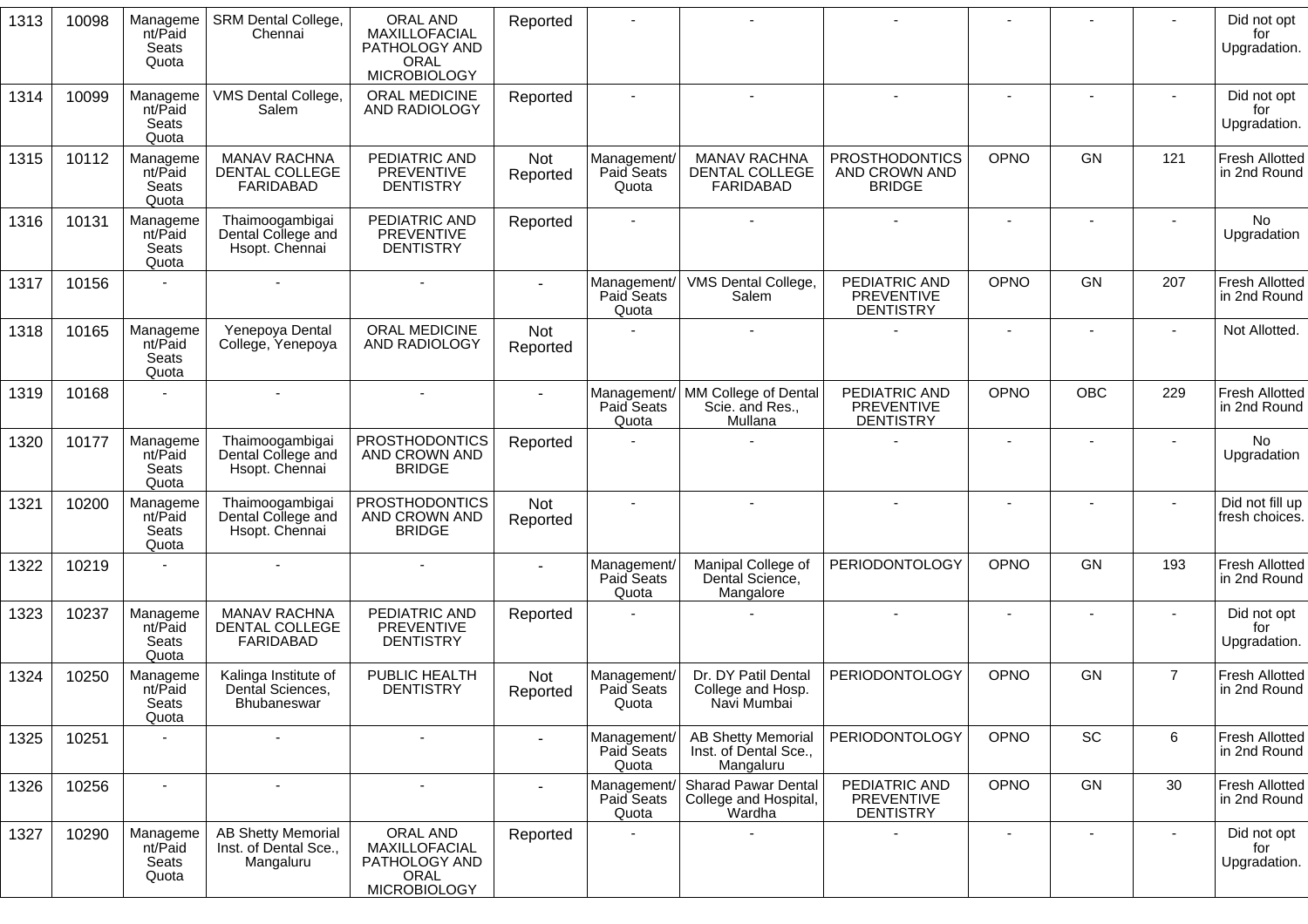| 1328 | 10317 | Manageme<br>nt/Paid<br>Seats<br>Quota | Sree Balaji Dental<br>College and Hospital,<br>Chennai           | <b>ORAL MEDICINE</b><br>AND RADIOLOGY                                            | Reported        |                                    |                                                           |                                                         |                          |            |                | Did not opt<br>for<br>Upgradation.    |
|------|-------|---------------------------------------|------------------------------------------------------------------|----------------------------------------------------------------------------------|-----------------|------------------------------------|-----------------------------------------------------------|---------------------------------------------------------|--------------------------|------------|----------------|---------------------------------------|
| 1329 | 10323 | Muslim<br>Minority<br>Quota           | Yenepoya Dental<br>College, Yenepoya                             | PEDIATRIC AND<br><b>PREVENTIVE</b><br><b>DENTISTRY</b>                           | Reported        |                                    |                                                           |                                                         |                          |            |                | Did not opt<br>for<br>Upgradation.    |
| 1330 | 10349 |                                       |                                                                  |                                                                                  |                 | Management/<br>Paid Seats<br>Quota | Santosh Dentall<br>College and Hsopital,<br>Ghaziabad     | CONSERVATIVE<br>DENTISTRY AND<br><b>ENDODONTICS</b>     | OPNO                     | <b>GN</b>  | 11             | <b>Fresh Allotted</b><br>in 2nd Round |
| 1331 | 10366 | Manageme<br>nt/Paid<br>Seats<br>Quota | <b>Rural Dental College,</b><br>Loni                             | <b>PERIODONTOLOGY</b>                                                            | Reported        |                                    |                                                           |                                                         | $\blacksquare$           |            |                | No<br>Upgradation                     |
| 1332 | 10377 | Manageme<br>nt/Paid<br>Seats<br>Quota | MANAV RACHNA<br>DENTAL COLLEGE<br>FARIDABAD                      | <b>PERIODONTOLOGY</b>                                                            | Reported        |                                    |                                                           |                                                         |                          |            |                | No<br>Upgradation                     |
| 1333 | 10391 | Manageme<br>nt/Paid<br>Seats<br>Quota | Indira Gandhi Dental<br>College and SBV,<br>Pondycherry          | PUBLIC HEALTH<br><b>DENTISTRY</b>                                                | Reported        |                                    |                                                           |                                                         |                          |            |                | Did not opt<br>for<br>Upgradation.    |
| 1334 | 10398 | Manageme<br>nt/Paid<br>Seats<br>Quota | Kalinga Institute of<br>Dental Sciences,<br>Bhubaneswar          | PUBLIC HEALTH<br><b>DENTISTRY</b>                                                | Not<br>Reported |                                    |                                                           |                                                         |                          |            |                | Not Allotted.                         |
| 1335 | 10419 | Manageme<br>nt/Paid<br>Seats<br>Quota | K M Shah Dental<br>College, SumanDeep<br>Vidyapeeth,<br>Vadodara | <b>PERIODONTOLOGY</b>                                                            | Not<br>Reported |                                    |                                                           |                                                         |                          |            |                | Not Allotted.                         |
| 1336 | 10422 | Manageme<br>nt/Paid<br>Seats<br>Quota | SRM Dental College,<br>Chennai                                   | <b>PERIODONTOLOGY</b>                                                            | Reported        |                                    |                                                           |                                                         |                          |            |                | Did not opt<br>for<br>Upgradation.    |
| 1337 | 10425 | Manageme<br>nt/Paid<br>Seats<br>Quota | <b>MANAV RACHNA</b><br>DENTAL COLLEGE<br>FARIDABAD               | <b>PERIODONTOLOGY</b>                                                            | Reported        |                                    |                                                           |                                                         | $\overline{\phantom{a}}$ |            |                | Did not opt<br>for<br>Upgradation.    |
| 1338 | 10444 |                                       |                                                                  |                                                                                  |                 | Management/<br>Paid Seats<br>Quota | Santosh Dentall<br>College and Hsopital,<br>Ghaziabad     | <b>PROSTHODONTICS</b><br>AND CROWN AND<br><b>BRIDGE</b> | OPNO                     | OBC        | $\overline{2}$ | <b>Fresh Allotted</b><br>in 2nd Round |
| 1339 | 10500 |                                       |                                                                  |                                                                                  |                 | Management<br>Paid Seats<br>Quota  | <b>JSS Dental College</b><br>and Hospital, Mysuru         | <b>PERIODONTOLOGY</b>                                   | <b>OPNO</b>              | <b>OBC</b> | 57             | Fresh Allotted<br>in 2nd Round        |
| 1340 | 10516 | $\overline{\phantom{a}}$              |                                                                  |                                                                                  |                 | Management/<br>Paid Seats<br>Quota | <b>JSS Dental College</b><br>and Hospital, Mysuru         | PERIODONTOLOGY                                          | OPNO                     | GN         | 5              | Fresh Allotted<br>in 2nd Round        |
| 1341 | 10523 | $\blacksquare$                        | $\blacksquare$                                                   | $\blacksquare$                                                                   |                 | Management/<br>Paid Seats<br>Quota | <b>MANAV RACHNA</b><br><b>DENTAL COLLEGE</b><br>FARIDABAD | PEDIATRIC AND<br><b>PREVENTIVE</b><br><b>DENTISTRY</b>  | OPNO                     | GN         | 6              | <b>Fresh Allotted</b><br>in 2nd Round |
| 1342 | 10531 | Manageme<br>nt/Paid<br>Seats<br>Quota | Kalinga Institute of<br>Dental Sciences,<br>Bhubaneswar          | ORAL AND<br>MAXILLOFACIAL<br>PATHOLOGY AND<br><b>ORAL</b><br><b>MICROBIOLOGY</b> | Reported        | Management/<br>Paid Seats<br>Quota | Kalinga Institute of<br>Dental Sciences,<br>Bhubaneswar   | ORAL MEDICINE<br>AND RADIOLOGY                          | OPNO                     | GN         | 5              | Upgraded                              |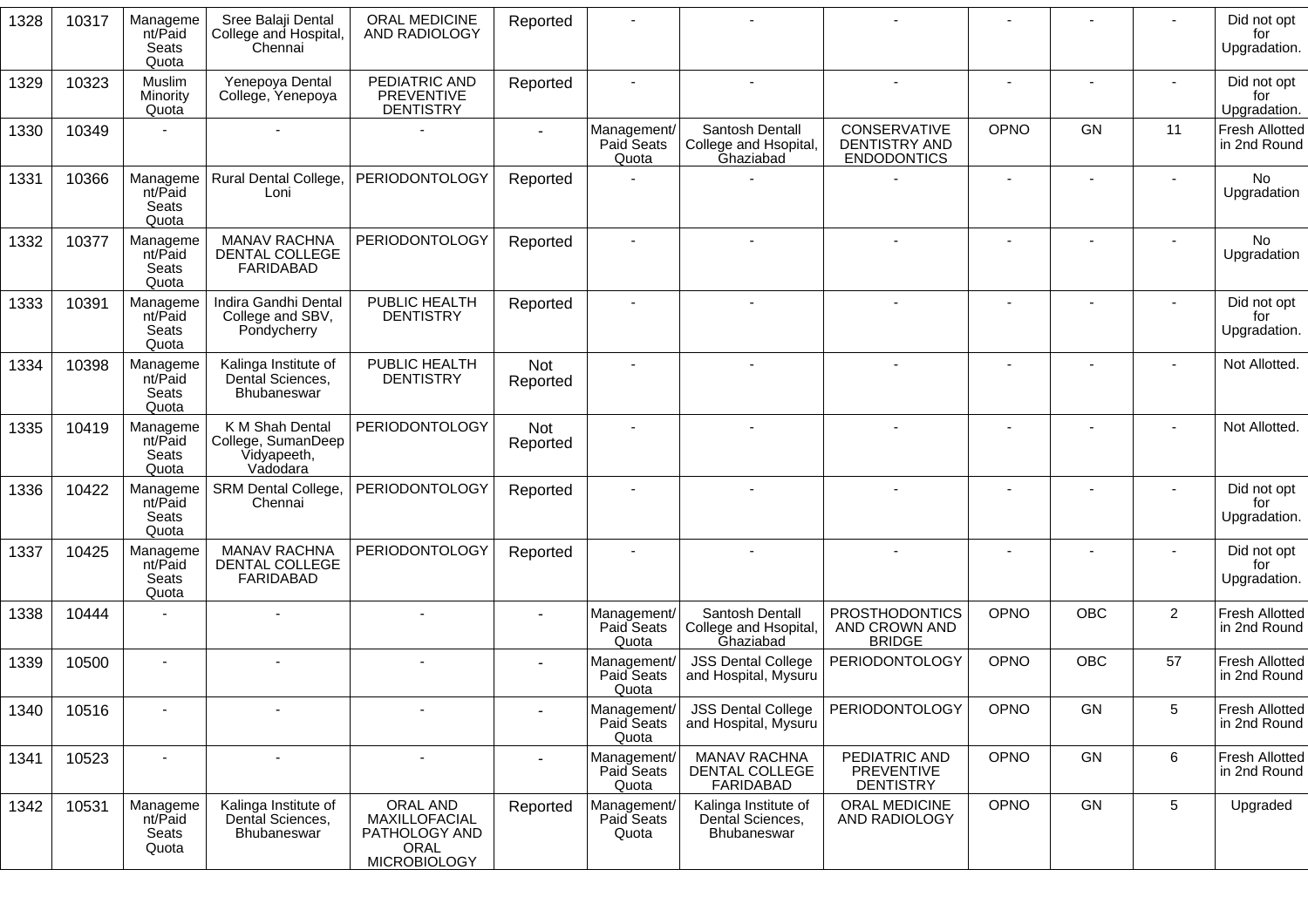| 1343 | 10546 | Manageme<br>nt/Paid<br>Seats<br>Quota | <b>SRM Dental College,</b><br>Chennai                           | <b>PERIODONTOLOGY</b>                                                            | Reported               |                                    |                                                                 |                                                         |                          |           |                | <b>No</b><br>Upgradation              |
|------|-------|---------------------------------------|-----------------------------------------------------------------|----------------------------------------------------------------------------------|------------------------|------------------------------------|-----------------------------------------------------------------|---------------------------------------------------------|--------------------------|-----------|----------------|---------------------------------------|
| 1344 | 10562 | Manageme<br>nt/Paid<br>Seats<br>Quota | Santosh Dentall<br>College and Hsopital,<br>Ghaziabad           | <b>PERIODONTOLOGY</b>                                                            | Reported               |                                    |                                                                 |                                                         |                          |           |                | Did not opt<br>for<br>Upgradation.    |
| 1345 | 10590 | Manageme<br>nt/Paid<br>Seats<br>Quota | <b>BVDU Dental College</b><br>and Hospital, Sangli              | PERIODONTOLOGY                                                                   | Reported               |                                    |                                                                 |                                                         |                          |           |                | Did not opt<br>for<br>Upgradation.    |
| 1346 | 10613 | Manageme<br>nt/Paid<br>Seats<br>Quota | Manipal College of<br>Dental Science,<br>Mangalore              | PUBLIC HEALTH<br><b>DENTISTRY</b>                                                | Reported               |                                    |                                                                 |                                                         |                          |           |                | Did not opt<br>for<br>Upgradation.    |
| 1347 | 10657 | Manageme<br>nt/Paid<br>Seats<br>Quota | Dr. DY Patil Dental<br>College and Hosp.<br>Navi Mumbai         | ORAL AND<br>MAXILLOFACIAL<br>PATHOLOGY AND<br>ORAL<br><b>MICROBIOLOGY</b>        | Not<br>Reported        |                                    |                                                                 |                                                         |                          |           |                | Not Allotted.                         |
| 1348 | 10720 | Manageme<br>nt/Paid<br>Seats<br>Quota | <b>BVDU Dental College</b><br>and Hospital, Sangli              | <b>PERIODONTOLOGY</b>                                                            | Reported               |                                    |                                                                 |                                                         |                          |           |                | Did not opt<br>for<br>Upgradation.    |
| 1349 | 10748 | Non-<br>Resident<br>Indian            | <b>JSS Dental College</b><br>and Hospital, Mysuru               | ORAL AND<br>MAXILLOFACIAL<br><b>SURGERY</b>                                      | Reported               |                                    |                                                                 |                                                         |                          |           |                | Did not opt<br>for<br>Upgradation.    |
| 1350 | 10784 |                                       |                                                                 |                                                                                  |                        | Paid Seats<br>Quota                | Management/ MM College of Dental<br>Scie. and Res.,<br>Mullana  | PEDIATRIC AND<br>PREVENTIVE<br><b>DENTISTRY</b>         | <b>OPNO</b>              | GN        | $\overline{c}$ | <b>Fresh Allotted</b><br>in 2nd Round |
| 1351 | 10801 | Non-<br>Resident<br>Indian            | <b>AB Shetty Memorial</b><br>Inst. of Dental Sce.,<br>Mangaluru | <b>PROSTHODONTICS</b><br>AND CROWN AND<br><b>BRIDGE</b>                          | <b>Not</b><br>Reported | Non-Resident<br>Indian             | Dr. DY Patil Dental<br>College and Hosp.<br>Pune                | CONSERVATIVE<br>DENTISTRY AND<br><b>ENDODONTICS</b>     | <b>OPNO</b>              | <b>GN</b> | 13             | <b>Fresh Allotted</b><br>in 2nd Round |
| 1352 | 10805 | Manageme<br>nt/Paid<br>Seats<br>Quota | Meenakshi Ammal<br>Dental College and<br>Host., Chennai         | <b>PERIODONTOLOGY</b>                                                            | Reported               |                                    |                                                                 |                                                         | $\blacksquare$           |           |                | Did not opt<br>for<br>Upgradation.    |
| 1353 | 10867 | Manageme<br>nt/Paid<br>Seats<br>Quota | SRM Dental College,<br>Chennai                                  | ORAL AND<br>MAXILLOFACIAL<br>PATHOLOGY AND<br>ORAL<br><b>MICROBIOLOGY</b>        | Reported               |                                    |                                                                 |                                                         |                          |           |                | Did not opt<br>for<br>Upgradation.    |
| 1354 | 10884 |                                       |                                                                 |                                                                                  |                        | Non-Resident<br>Indian             | <b>AB Shetty Memorial</b><br>Inst. of Dental Sce.,<br>Mangaluru | <b>PROSTHODONTICS</b><br>AND CROWN AND<br><b>BRIDGE</b> | <b>OPNO</b>              | <b>GN</b> | $\mathbf 1$    | <b>Fresh Allotted</b><br>in 2nd Round |
| 1355 | 10895 | Manageme<br>nt/Paid<br>Seats<br>Quota | Meenakshi Ammal<br>Dental College and<br>Host., Chennai         | ORAL AND<br>MAXILLOFACIAL<br>PATHOLOGY AND<br><b>ORAL</b><br><b>MICROBIOLOGY</b> | Reported               | Management/<br>Paid Seats<br>Quota | Meenakshi Ammal<br>Dental College and<br>Host., Chennai         | ORAL MEDICINE<br>AND RADIOLOGY                          | OPNO                     | OBC       | 3              | Upgraded                              |
| 1356 | 10903 | Manageme<br>nt/Paid<br>Seats<br>Quota | SRM Dental College,<br>Chennai                                  | <b>PERIODONTOLOGY</b>                                                            | Reported               | $\blacksquare$                     | $\sim$                                                          |                                                         | $\overline{\phantom{a}}$ |           |                | No.<br>Upgradation                    |
| 1357 | 10935 |                                       |                                                                 | $\blacksquare$                                                                   |                        | Management/<br>Paid Seats<br>Quota | Dr. DY Patil Dental<br>College and Hosp.<br>Navi Mumbai         | PERIODONTOLOGY                                          | <b>OPNO</b>              | GN        | $\overline{4}$ | <b>Fresh Allotted</b><br>in 2nd Round |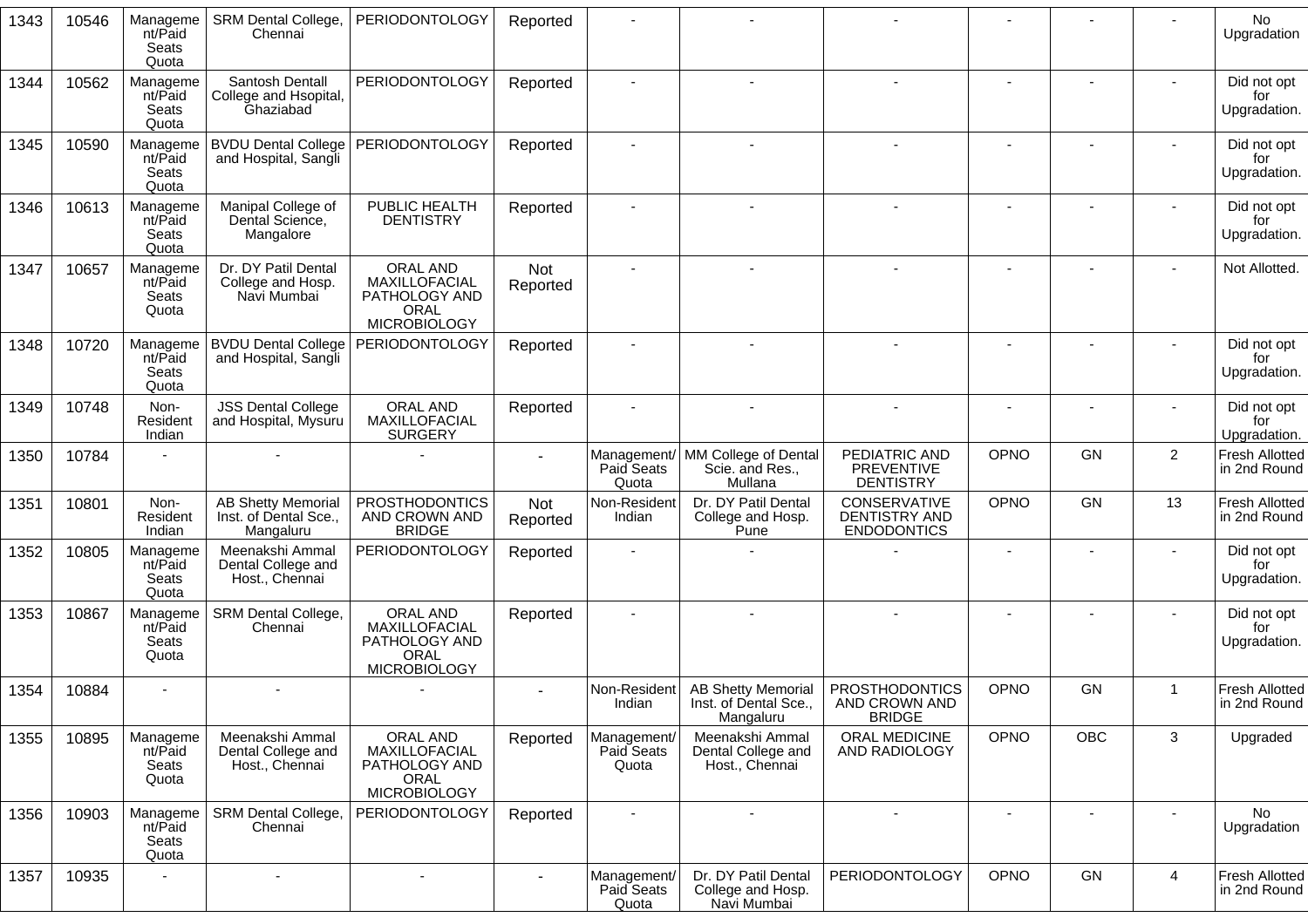| 1358 | 10937 | Manageme<br>nt/Paid<br>Seats<br>Quota | SRM Dental College,<br>Chennai                             | <b>ORAL AND</b><br>MAXILLOFACIAL<br>PATHOLOGY AND<br><b>ORAL</b><br><b>MICROBIOLOGY</b> | Reported        |                                    |                                                                    |                                                         | $\blacksquare$           |                          |                          | Did not opt<br>for<br>Upgradation.    |
|------|-------|---------------------------------------|------------------------------------------------------------|-----------------------------------------------------------------------------------------|-----------------|------------------------------------|--------------------------------------------------------------------|---------------------------------------------------------|--------------------------|--------------------------|--------------------------|---------------------------------------|
| 1359 | 10953 | Manageme<br>nt/Paid<br>Seats<br>Quota | School of Dental<br>Sciences and<br>KIMSDU, Karad          | PERIODONTOLOGY                                                                          | Reported        | Management/<br>Paid Seats<br>Quota | <b>Bharati Vidyapeeth</b><br>DU Dental College<br>and Hospt., Pune | PERIODONTOLOGY                                          | OPNO                     | GN                       | 31                       | Upgraded                              |
| 1360 | 10956 | Manageme<br>nt/Paid<br>Seats<br>Quota | Saveetha Dental<br>College, Chennai                        | ORAL MEDICINE<br>AND RADIOLOGY                                                          | Not<br>Reported | Management/<br>Paid Seats<br>Quota | Thaimoogambigai<br>Dental College and<br>Hsopt. Chennai            | <b>PROSTHODONTICS</b><br>AND CROWN AND<br><b>BRIDGE</b> | <b>OPNO</b>              | OBC                      | 11                       | <b>Fresh Allotted</b><br>in 2nd Round |
| 1361 | 10963 | Manageme<br>nt/Paid<br>Seats<br>Quota | SRM Dental College,<br>Chennai                             | ORAL MEDICINE<br>AND RADIOLOGY                                                          | Reported        |                                    |                                                                    |                                                         | $\sim$                   |                          |                          | Did not opt<br>for<br>Upgradation.    |
| 1362 | 10981 | $\sim$                                | $\blacksquare$                                             |                                                                                         | $\sim$          | Management/<br>Paid Seats<br>Quota | Thaimoogambigai<br>Dental College and<br>Hsopt. Chennai            | <b>PROSTHODONTICS</b><br>AND CROWN AND<br><b>BRIDGE</b> | <b>OPNO</b>              | <b>OBC</b>               | 25                       | <b>Fresh Allotted</b><br>in 2nd Round |
| 1363 | 10991 | Manageme<br>nt/Paid<br>Seats<br>Quota | Thaimoogambigai<br>Dental College and<br>Hsopt. Chennai    | PEDIATRIC AND<br>PREVENTIVE<br><b>DENTISTRY</b>                                         | Reported        |                                    |                                                                    |                                                         | $\blacksquare$           |                          | $\blacksquare$           | <b>No</b><br>Upgradation              |
| 1364 | 11003 | Non-<br>Resident<br>Indian            | Yenepoya Dental<br>College, Yenepoya                       | PERIODONTOLOGY                                                                          | Reported        | $\sim$                             | $\sim$                                                             | $\blacksquare$                                          | $\blacksquare$           | $\blacksquare$           | $\blacksquare$           | <b>No</b><br>Upgradation              |
| 1365 | 11038 | Manageme<br>nt/Paid<br>Seats<br>Quota | <b>BVDU Dental College</b><br>and Hospital, Navi<br>Mumbai | PERIODONTOLOGY                                                                          | Reported        | Management/<br>Paid Seats<br>Quota | Bharati Vidyapeeth<br>DU Dental College<br>and Hospt., Pune        | <b>PERIODONTOLOGY</b>                                   | OPNO                     | GN                       | 19                       | Upgraded                              |
| 1366 | 11073 |                                       | $\sim$                                                     |                                                                                         |                 | Management/<br>Paid Seats<br>Quota | Dr. DY Patil Dental<br>College and Hosp.<br>Navi Mumbai            | ORAL MEDICINE<br>AND RADIOLOGY                          | <b>OPNO</b>              | <b>GN</b>                | $\mathbf{1}$             | <b>Fresh Allotted</b><br>in 2nd Round |
| 1367 | 11085 | Non-<br>Resident<br>Indian            | <b>JSS Dental College</b><br>and Hospital, Mysuru          | <b>ORTHODONTICS</b><br><b>AND DENTOFACIAL</b><br><b>ORTHOPEDICS</b>                     | Reported        |                                    |                                                                    | $\blacksquare$                                          | $\overline{\phantom{a}}$ | $\blacksquare$           | $\blacksquare$           | No<br>Upgradation                     |
| 1368 | 11106 |                                       |                                                            |                                                                                         | $\blacksquare$  | Management/<br>Paid Seats<br>Quota | Manipal College of<br>Dental Science,<br>Mangalore                 | <b>PERIODONTOLOGY</b>                                   | OPNO                     | <b>GN</b>                | 2                        | <b>Fresh Allotted</b><br>in 2nd Round |
| 1369 | 11118 | Manageme<br>nt/Paid<br>Seats<br>Quota | Dr. DY Patil Dental<br>College and Hosp.<br>Pune           | PERIODONTOLOGY                                                                          | Reported        |                                    |                                                                    |                                                         | $\blacksquare$           |                          |                          | No<br>Upgradation                     |
| 1370 | 11120 | Manageme<br>nt/Paid<br>Seats<br>Quota | Sri Ramachandra<br>Dental and Hospt.,<br>Chennai           | ORAL MEDICINE<br>AND RADIOLOGY                                                          | Reported        |                                    |                                                                    | $\overline{\phantom{a}}$                                |                          | $\overline{\phantom{a}}$ | $\overline{\phantom{a}}$ | Did not opt<br>for<br>Upgradation.    |
| 1371 | 11125 | Manageme<br>nt/Paid<br>Seats<br>Quota | Manipal College of<br>Dental Sce., Manipal                 | PUBLIC HEALTH<br><b>DENTISTRY</b>                                                       | Not<br>Reported |                                    |                                                                    |                                                         |                          |                          |                          | Did not fill up<br>fresh choices.     |
| 1372 | 11233 |                                       |                                                            |                                                                                         |                 | Management/<br>Paid Seats<br>Quota | Dr. DY Patil Dental<br>College and Hosp.<br>Navi Mumbai            | ORAL MEDICINE<br>AND RADIOLOGY                          | OPNO                     | GN                       | $\overline{4}$           | <b>Fresh Allotted</b><br>in 2nd Round |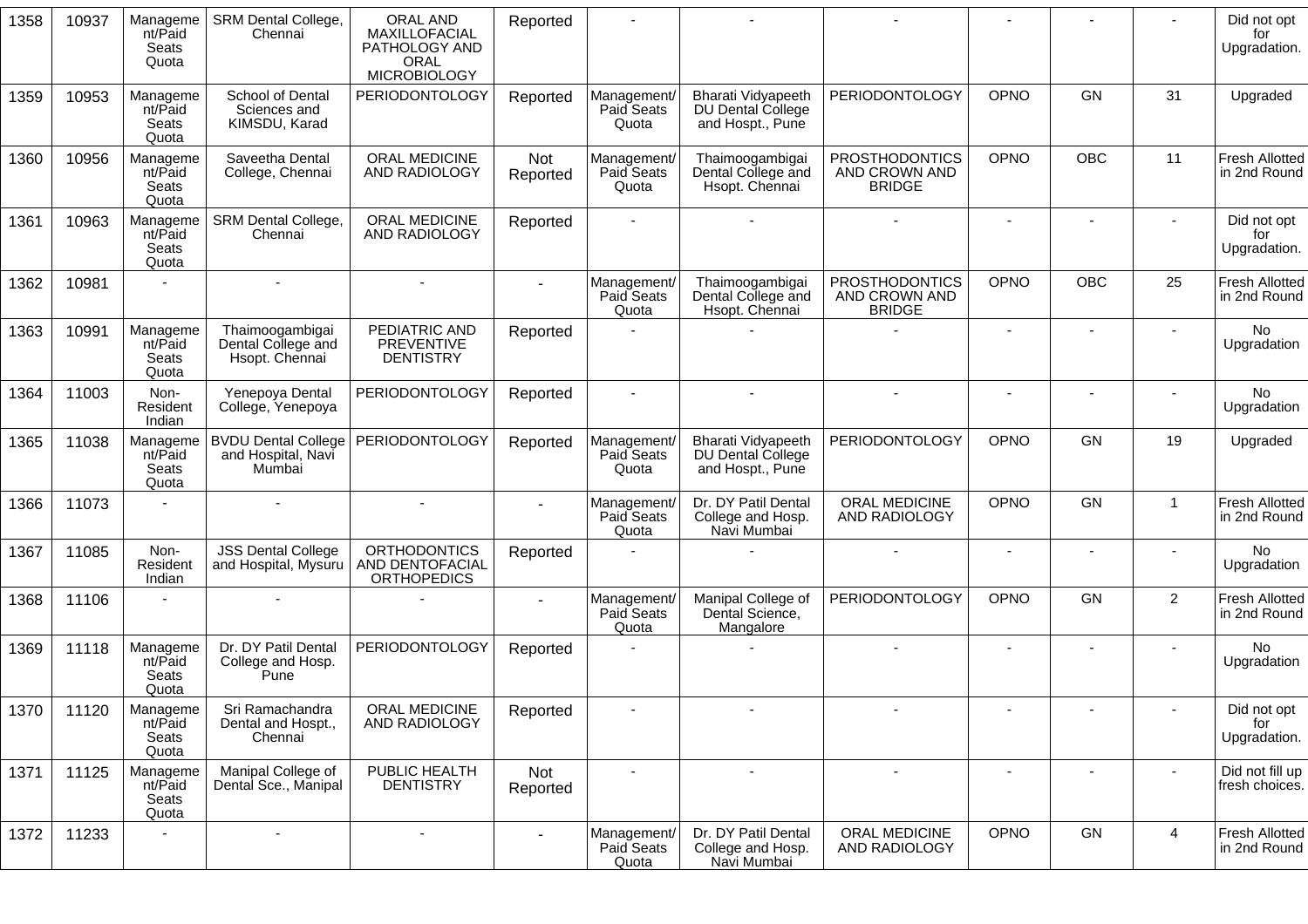| 1373 | 11249 | Manageme<br>nt/Paid<br>Seats<br>Quota | <b>BVDU Dental College</b><br>and Hospital, Navi<br>Mumbai    | <b>PERIODONTOLOGY</b>                 | Not<br>Reported |                                    |                                                       |                                                              |                |                              |                | Not Allotted.                         |
|------|-------|---------------------------------------|---------------------------------------------------------------|---------------------------------------|-----------------|------------------------------------|-------------------------------------------------------|--------------------------------------------------------------|----------------|------------------------------|----------------|---------------------------------------|
| 1374 | 11265 |                                       |                                                               |                                       |                 | Non-Resident<br>Indian             | Institute of Dental<br>Sciences,<br>Bhubaneswar       | CONSERVATIVE<br><b>DENTISTRY AND</b><br><b>ENDODONTICS</b>   | OPNO           | <b>GN</b>                    | $\overline{2}$ | <b>Fresh Allotted</b><br>in 2nd Round |
| 1375 | 11267 | Manageme<br>nt/Paid<br>Seats<br>Quota | Indira Gandhi Dental<br>College and SBV,<br>Pondycherry       | <b>PERIODONTOLOGY</b>                 | Reported        |                                    |                                                       |                                                              |                |                              |                | Did not opt<br>for<br>Upgradation.    |
| 1376 | 11273 |                                       |                                                               |                                       |                 | Management/<br>Paid Seats<br>Quota | Santosh Dentall<br>College and Hsopital,<br>Ghaziabad | <b>PROSTHODONTICS</b><br>AND CROWN AND<br><b>BRIDGE</b>      | OPNO           | GN                           | 26             | Fresh Allotted<br>in 2nd Round        |
| 1377 | 11275 | Manageme<br>nt/Paid<br>Seats<br>Quota | Amrita School of<br>Dentistry, Kochi                          | <b>PERIODONTOLOGY</b>                 | Reported        |                                    |                                                       |                                                              | $\blacksquare$ |                              |                | Did not opt<br>for<br>Upgradation.    |
| 1378 | 11319 | Manageme<br>nt/Paid<br>Seats<br>Quota | Sree Balaji Dental<br>College and Hospital,<br>Chennai        | PERIODONTOLOGY                        | Reported        |                                    |                                                       |                                                              |                |                              |                | Did not opt<br>for<br>Upgradation.    |
| 1379 | 11331 | Manageme<br>nt/Paid<br>Seats<br>Quota | Dr. DY Patil Dental<br>College and Hosp.<br>Navi Mumbai       | PERIODONTOLOGY                        | Reported        |                                    |                                                       |                                                              |                |                              |                | <b>No</b><br>Upgradation              |
| 1380 | 11339 |                                       |                                                               |                                       |                 | Management/<br>Paid Seats<br>Quota | Santosh Dentall<br>College and Hsopital,<br>Ghaziabad | <b>ORTHODONTICS</b><br>AND DENTOFACIAL<br><b>ORTHOPEDICS</b> | OPNO           | <b>OBC</b>                   | 57             | <b>Fresh Allotted</b><br>in 2nd Round |
| 1381 | 11347 | Manageme<br>nt/Paid<br>Seats<br>Quota | <b>Sharad Pawar Dental</b><br>College and Hospital,<br>Wardha | PERIODONTOLOGY                        | Not<br>Reported |                                    |                                                       |                                                              |                |                              |                | Did not fill up<br>fresh choices.     |
| 1382 | 11354 | Manageme<br>nt/Paid<br>Seats<br>Quota | Dr. DY Patil Dental<br>College and Hosp.<br>Pune              | PERIODONTOLOGY                        | Reported        |                                    |                                                       |                                                              |                |                              |                | No<br>Upgradation                     |
| 1383 | 11382 | Manageme<br>nt/Paid<br>Seats<br>Quota | Manipal College of<br>Dental Sce., Manipal                    | ORAL MEDICINE<br>AND RADIOLOGY        | Reported        |                                    |                                                       |                                                              |                |                              |                | Did not opt<br>for<br>Upgradation.    |
| 1384 | 11401 | Manageme<br>nt/Paid<br>Seats<br>Quota | Amrita School of<br>Dentistry, Kochi                          | <b>PERIODONTOLOGY</b>                 | Reported        |                                    |                                                       |                                                              |                |                              |                | No<br>Upgradation                     |
| 1385 | 11430 | ÷                                     |                                                               |                                       |                 | Management/<br>Paid Seats<br>Quota | Dr. DY Patil Dental<br>College and Hosp.<br>Pune      | <b>PERIODONTOLOGY</b>                                        | OPNO           | $\operatorname{\textsf{SC}}$ | 13             | <b>Fresh Allotted</b><br>in 2nd Round |
| 1386 | 11447 | Manageme<br>nt/Paid<br>Seats<br>Quota | Scie. and Res.,<br>Mullana                                    | MM College of Dental   PERIODONTOLOGY | Not<br>Reported |                                    |                                                       | $\overline{\phantom{a}}$                                     | $\blacksquare$ | $\overline{\phantom{a}}$     |                | Did not fill up<br>fresh choices.     |
| 1387 | 11477 |                                       | $\overline{\phantom{a}}$                                      | $\blacksquare$                        | $\sim$          | Non-Resident<br>Indian             | KLE VK Inst. of<br>Dental Scie. Belagavi              | ORAL AND<br>MAXILLOFACIAL<br><b>SURGERY</b>                  | OPNO           | GN                           | 17             | <b>Fresh Allotted</b><br>in 2nd Round |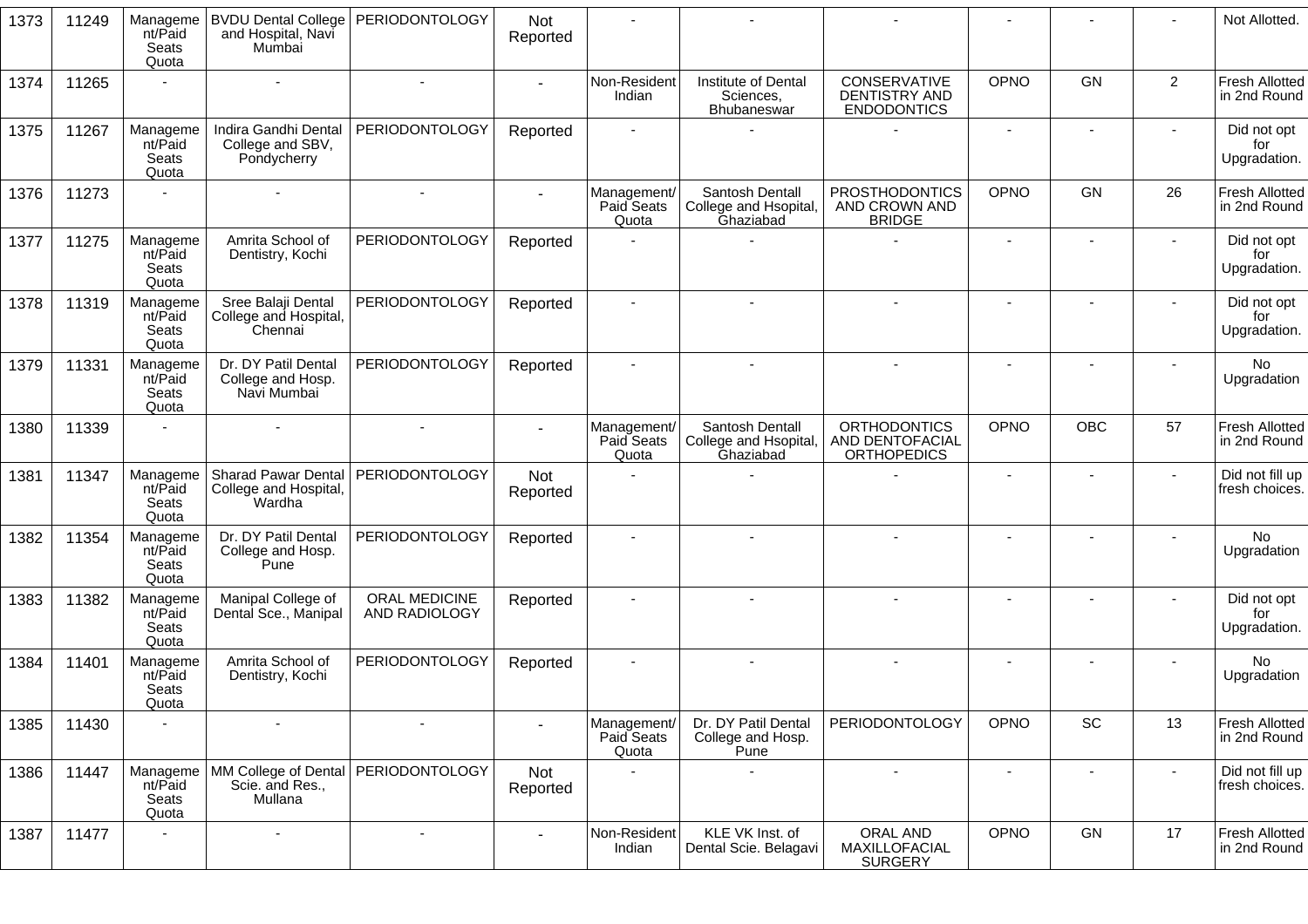| 1388 | 11483 | Manageme<br>nt/Paid<br>Seats<br>Quota | Saveetha Dental<br>College, Chennai                        | ORAL MEDICINE<br>AND RADIOLOGY                                                   | Reported        |                                    |                                                                  |                                                         |      |                          |                  | Did not opt<br>for<br>Upgradation.    |
|------|-------|---------------------------------------|------------------------------------------------------------|----------------------------------------------------------------------------------|-----------------|------------------------------------|------------------------------------------------------------------|---------------------------------------------------------|------|--------------------------|------------------|---------------------------------------|
| 1389 | 11500 | Manageme<br>nt/Paid<br>Seats<br>Quota | School of Dental<br>Sciences and<br>KIMSDU, Karad          | <b>PERIODONTOLOGY</b>                                                            | Reported        | Management/<br>Paid Seats<br>Quota | K M Shah Dental<br>College, SumanDeep<br>Vidyapeeth,<br>Vadodara | PERIODONTOLOGY                                          | OPNO | <b>GN</b>                | -1               | Upgraded                              |
| 1390 | 11516 |                                       |                                                            |                                                                                  |                 | Management/<br>Paid Seats<br>Quota | Amrita School of<br>Dentistry, Kochi                             | PERIODONTOLOGY                                          | OPNO | GN                       | 15               | Fresh Allotted<br>in 2nd Round        |
| 1391 | 11544 |                                       |                                                            |                                                                                  |                 | Management/<br>Paid Seats<br>Quota | <b>BVDU Dental College</b><br>and Hospital, Navi<br>Mumbai       | PERIODONTOLOGY                                          | OPNO | GN                       | 47               | Fresh Allotted<br>in 2nd Round        |
| 1392 | 11564 | Manageme<br>nt/Paid<br>Seats<br>Quota | <b>BVDU Dental College</b><br>and Hospital, Navi<br>Mumbai | <b>PERIODONTOLOGY</b>                                                            | Not<br>Reported |                                    |                                                                  |                                                         |      |                          |                  | Not Allotted.                         |
| 1393 | 11603 | Manageme<br>nt/Paid<br>Seats<br>Quota | Sree Balaji Dental<br>College and Hospital,<br>Chennai     | ORAL AND<br>MAXILLOFACIAL<br>PATHOLOGY AND<br><b>ORAL</b><br><b>MICROBIOLOGY</b> | Not<br>Reported |                                    |                                                                  |                                                         |      |                          |                  | Not Allotted.                         |
| 1394 | 11608 | Manageme<br>nt/Paid<br>Seats<br>Quota | Dr. DY Patil Dental<br>College and Hosp.<br>Navi Mumbai    | PERIODONTOLOGY                                                                   | Reported        |                                    |                                                                  |                                                         |      |                          |                  | No<br>Upgradation                     |
| 1395 | 11629 |                                       |                                                            | $\sim$                                                                           |                 | Management/<br>Paid Seats<br>Quota | Yenepoya Dental<br>College, Yenepoya                             | PERIODONTOLOGY                                          | OPNO | <b>OBC</b>               | 193              | <b>Fresh Allotted</b><br>in 2nd Round |
| 1396 | 11643 | Manageme<br>nt/Paid<br>Seats<br>Quota | Kalinga Institute of<br>Dental Sciences,<br>Bhubaneswar    | ORAL AND<br>MAXILLOFACIAL<br>PATHOLOGY AND<br><b>ORAL</b><br><b>MICROBIOLOGY</b> | Reported        | Management/<br>Paid Seats<br>Quota | Institute of Dental<br>Sciences,<br><b>Bhubaneswar</b>           | ORAL MEDICINE<br>AND RADIOLOGY                          | OPNO | GN                       | 6                | Upgraded                              |
| 1397 | 11649 | Manageme<br>nt/Paid<br>Seats<br>Quota | Dr. DY Patil Dental<br>College and Hosp.<br>Navi Mumbai    | <b>ORAL MEDICINE</b><br>AND RADIOLOGY                                            | Not<br>Reported |                                    |                                                                  |                                                         |      |                          |                  | Did not fill up<br>fresh choices.     |
| 1398 | 11661 |                                       |                                                            |                                                                                  |                 | Management/<br>Paid Seats<br>Quota | K M Shah Dental<br>College, SumanDeep<br>Vidyapeeth,<br>Vadodara | PERIODONTOLOGY                                          | OPNO | GN                       | $\boldsymbol{9}$ | <b>Fresh Allotted</b><br>in 2nd Round |
| 1399 | 11675 |                                       |                                                            |                                                                                  |                 | Muslim<br>Minority<br>Quota        | Yenepoya Dental<br>College, Yenepoya                             | <b>PROSTHODONTICS</b><br>AND CROWN AND<br><b>BRIDGE</b> | OPNO | OBC                      | 5                | <b>Fresh Allotted</b><br>in 2nd Round |
| 1400 | 11734 | $\blacksquare$                        | $\blacksquare$                                             | $\overline{\phantom{a}}$                                                         |                 | Management/<br>Paid Seats<br>Quota | K M Shah Dental<br>College, SumanDeep<br>Vidyapeeth,<br>Vadodara | PERIODONTOLOGY                                          | OPNO | GN                       | 16               | <b>Fresh Allotted</b><br>in 2nd Round |
| 1401 | 11746 | Non-<br>Resident<br>Indian            | <b>JSS Dental College</b><br>and Hospital, Mysuru          | CONSERVATIVE<br>DENTISTRY AND<br><b>ENDODONTICS</b>                              | Reported        |                                    |                                                                  | $\blacksquare$                                          |      | $\overline{\phantom{a}}$ | $\blacksquare$   | No<br>Upgradation                     |
| 1402 | 11749 | ÷                                     | $\overline{\phantom{a}}$                                   | $\blacksquare$                                                                   |                 | Non-Resident<br>Indian             | Meenakshi Ammal<br>Dental College and<br>Host., Chennai          | CONSERVATIVE<br>DENTISTRY AND<br><b>ENDODONTICS</b>     | OPNO | GN                       | 10               | <b>Fresh Allotted</b><br>in 2nd Round |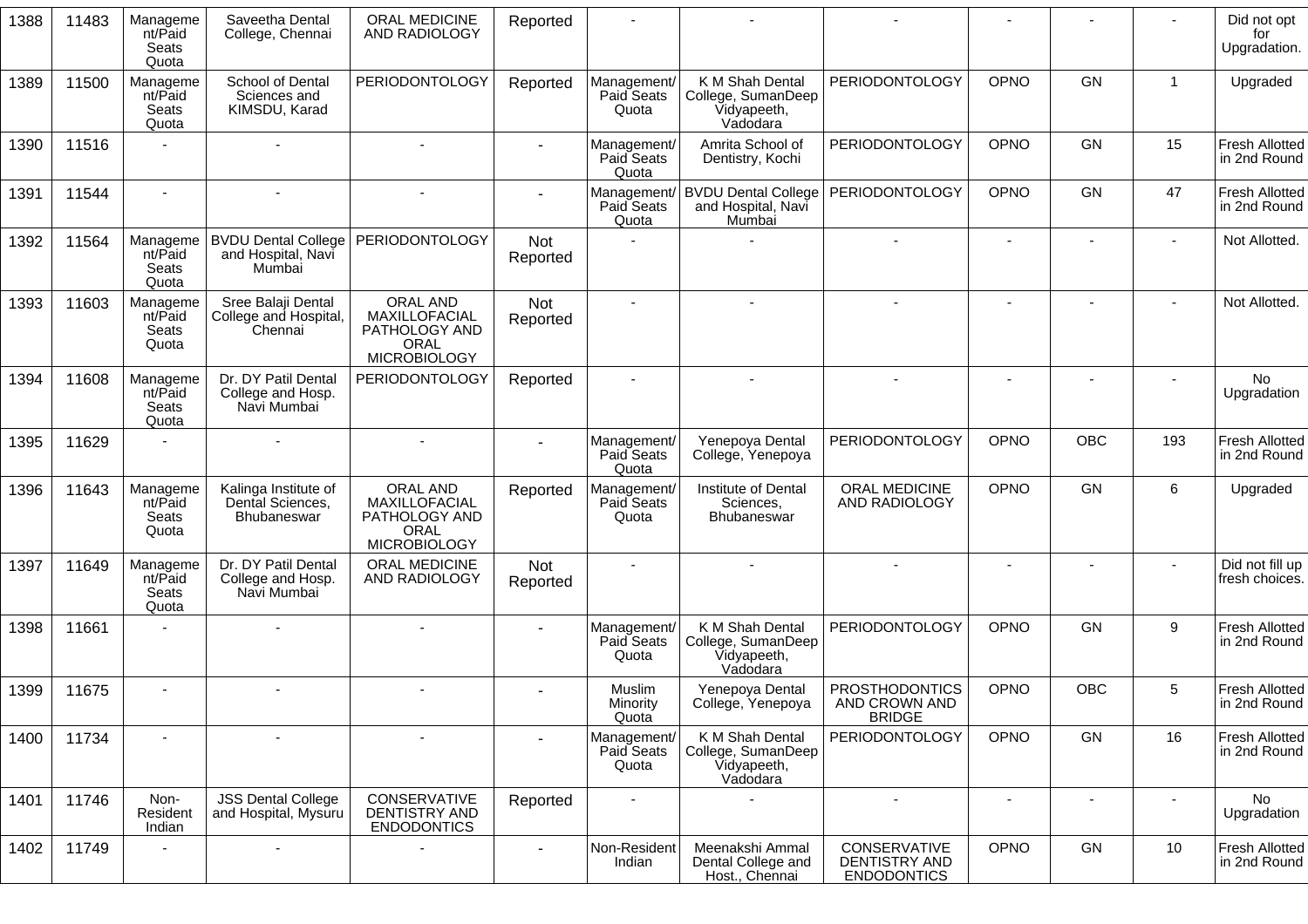| 1403 | 11761 | Manageme<br>nt/Paid<br><b>Seats</b><br>Quota | VMS Dental College,<br>Salem                                     | PERIODONTOLOGY                                                                   | Not<br>Reported |                                    |                                                              |                       |      |                |                          | Did not fill up<br>fresh choices.     |
|------|-------|----------------------------------------------|------------------------------------------------------------------|----------------------------------------------------------------------------------|-----------------|------------------------------------|--------------------------------------------------------------|-----------------------|------|----------------|--------------------------|---------------------------------------|
| 1404 | 11808 | Manageme<br>nt/Paid<br>Seats<br>Quota        | Dr. DY Patil Dental<br>College and Hosp.<br>Navi Mumbai          | <b>PERIODONTOLOGY</b>                                                            | Not<br>Reported |                                    |                                                              |                       |      |                |                          | Did not fill up<br>fresh choices.     |
| 1405 | 11815 | Manageme<br>nt/Paid<br>Seats<br>Quota        | Sree Balaji Dental<br>College and Hospital,<br>Chennai           | <b>PERIODONTOLOGY</b>                                                            | Reported        |                                    |                                                              |                       |      |                |                          | Did not opt<br>for<br>Upgradation.    |
| 1406 | 11825 | Manageme<br>nt/Paid<br>Seats<br>Quota        | SRM Dental College,<br>Chennai                                   | PERIODONTOLOGY                                                                   | Reported        |                                    |                                                              |                       |      |                |                          | Did not opt<br>for<br>Upgradation.    |
| 1407 | 11828 | Manageme<br>nt/Paid<br>Seats<br>Quota        | Meenakshi Ammal<br>Dental College and<br>Host., Chennai          | <b>PERIODONTOLOGY</b>                                                            | Reported        |                                    |                                                              |                       |      |                |                          | No<br>Upgradation                     |
| 1408 | 11836 |                                              |                                                                  | $\sim$                                                                           |                 | Management/<br>Paid Seats<br>Quota | BVDU Dental College   PERIODONTOLOGY<br>and Hospital, Sangli |                       | OPNO | <b>GN</b>      | 5                        | <b>Fresh Allotted</b><br>in 2nd Round |
| 1409 | 11847 | Manageme<br>nt/Paid<br>Seats<br>Quota        | Meenakshi Ammal<br>Dental College and<br>Host., Chennai          | ORAL MEDICINE<br>AND RADIOLOGY                                                   | Reported        |                                    |                                                              |                       |      |                |                          | Did not opt<br>for<br>Upgradation.    |
| 1410 | 11889 | Jain<br>Minority<br>Quota                    | K M Shah Dental<br>College, SumanDeep<br>Vidyapeeth,<br>Vadodara | <b>PERIODONTOLOGY</b>                                                            | Reported        |                                    |                                                              |                       |      |                |                          | <b>No</b><br>Upgradation              |
| 1411 | 11924 | Manageme<br>nt/Paid<br>Seats<br>Quota        | Sri Ramachandra<br>Dental and Hospt.,<br>Chennai                 | ORAL AND<br>MAXILLOFACIAL<br>PATHOLOGY AND<br><b>ORAL</b><br><b>MICROBIOLOGY</b> | Reported        |                                    |                                                              |                       |      |                |                          | Did not opt<br>for<br>Upgradation.    |
| 1412 | 11929 | Manageme<br>nt/Paid<br>Seats<br>Quota        | Institute of Dental<br>Sciences,<br>Bhubaneswar                  | ORAL AND<br>MAXILLOFACIAL<br>PATHOLOGY AND<br><b>ORAL</b><br><b>MICROBIOLOGY</b> | Reported        |                                    |                                                              |                       |      |                |                          | No<br>Upgradation                     |
| 1413 | 11962 | Manageme<br>nt/Paid<br>Seats<br>Quota        | <b>MANAV RACHNA</b><br>DENTAL COLLEGE<br><b>FARIDABAD</b>        | <b>PERIODONTOLOGY</b>                                                            | Reported        |                                    |                                                              |                       |      |                |                          | No<br>Upgradation                     |
| 1414 | 11969 | Manageme<br>nt/Paid<br>Seats<br>Quota        | Dr. DY Patil Dental<br>College and Hosp.<br>Navi Mumbai          | ORAL MEDICINE<br>AND RADIOLOGY                                                   | Reported        |                                    | $\overline{\phantom{a}}$                                     |                       |      | $\overline{a}$ | $\overline{\phantom{a}}$ | Did not opt<br>for<br>Upgradation.    |
| 1415 | 11993 | Manageme<br>nt/Paid<br>Seats<br>Quota        | Dr. DY Patil Dental<br>College and Hosp.<br>Pune                 | PUBLIC HEALTH<br><b>DENTISTRY</b>                                                | Reported        | Management/<br>Paid Seats<br>Quota | Santosh Dentall<br>College and Hsopital,<br>Ghaziabad        | <b>PERIODONTOLOGY</b> | OPNO | SC             | 175                      | Upgraded                              |
| 1416 | 11995 | Manageme<br>nt/Paid<br>Seats<br>Quota        | Sri Siddhartha<br>DentalCollege,<br>Tumkur                       | <b>PERIODONTOLOGY</b>                                                            | Reported        | $\overline{\phantom{a}}$           | $\overline{\phantom{a}}$                                     |                       |      | $\overline{a}$ | $\blacksquare$           | Did not opt<br>for<br>Upgradation.    |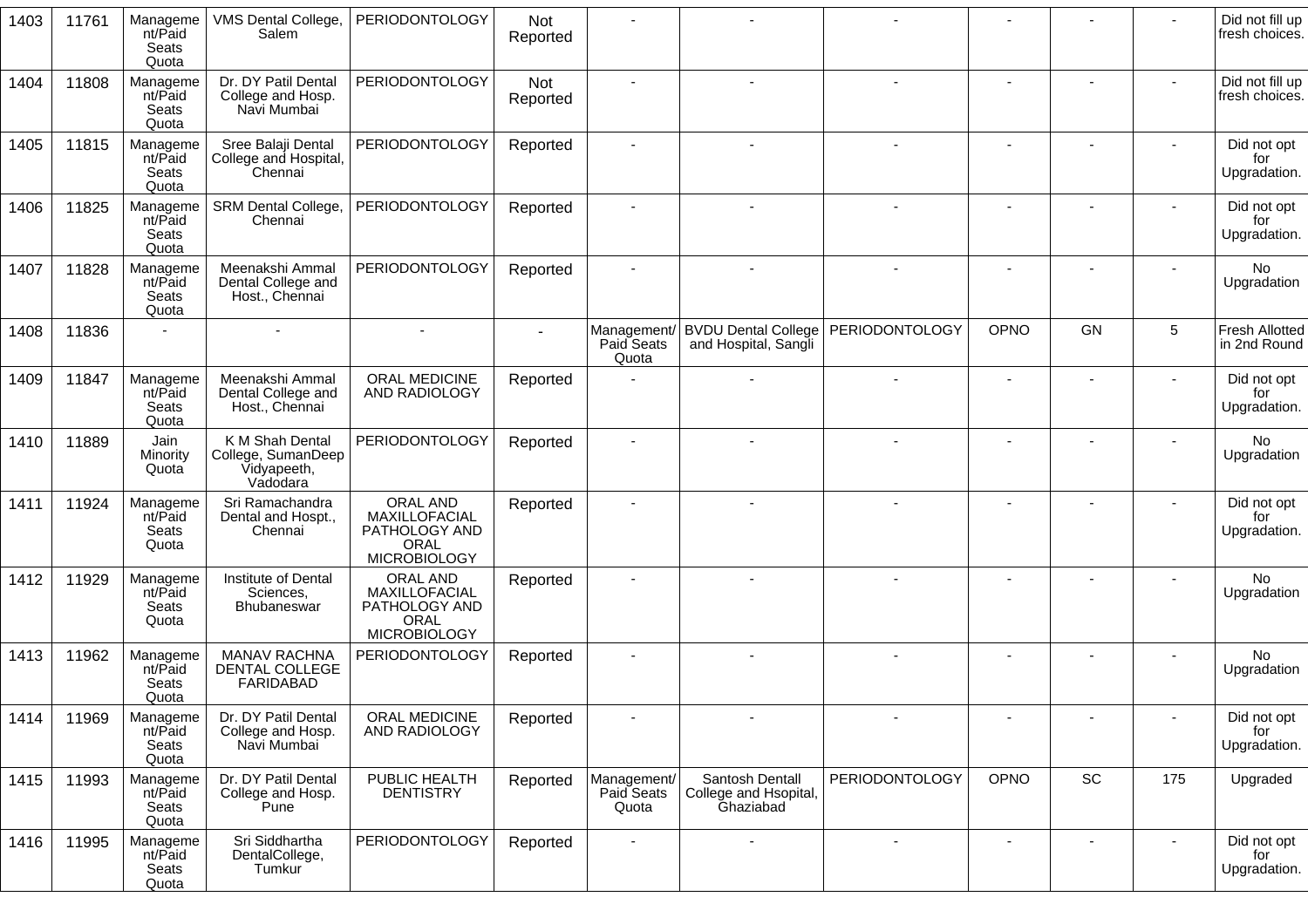| 1417 | 12018 | Manageme<br>nt/Paid<br>Seats<br>Quota        | SRM Dental College,<br>Chennai                          | PERIODONTOLOGY                                                            | Reported        |                                    |                                                               |                                                                    |                |            |                | Did not opt<br>for<br>Upgradation.    |
|------|-------|----------------------------------------------|---------------------------------------------------------|---------------------------------------------------------------------------|-----------------|------------------------------------|---------------------------------------------------------------|--------------------------------------------------------------------|----------------|------------|----------------|---------------------------------------|
| 1418 | 12034 | Manageme<br>nt/Paid<br>Seats<br>Quota        | <b>SRM Dental College,</b><br>Chennai                   | PUBLIC HEALTH<br><b>DENTISTRY</b>                                         | Not<br>Reported |                                    |                                                               |                                                                    |                |            |                | Did not fill up<br>fresh choices.     |
| 1419 | 12052 | Manageme<br>nt/Paid<br>Seats<br>Quota        | Indira Gandhi Dental<br>College and SBV,<br>Pondycherry | <b>PERIODONTOLOGY</b>                                                     | Reported        |                                    |                                                               |                                                                    |                |            |                | Did not opt<br>for<br>Upgradation.    |
| 1420 | 12053 | All India                                    | Dr. R. Ahmed Dental<br>College and Hospital,<br>Kolkata | CONSERVATIVE<br>DENTISTRY AND<br><b>ENDODONTICS</b>                       | Reported        |                                    | $\sim$                                                        | ۰                                                                  | $\blacksquare$ |            |                | <b>No</b><br>Upgradation              |
| 1421 | 12060 | Non-<br>Resident<br>Indian                   | <b>JSS Dental College</b><br>and Hospital, Mysuru       | CONSERVATIVE<br>DENTISTRY AND<br><b>ENDODONTICS</b>                       | Reported        |                                    | $\tilde{\phantom{a}}$                                         |                                                                    |                |            |                | Did not opt<br>for<br>Upgradation.    |
| 1422 | 12072 | Manageme<br>nt/Paid<br>Seats<br>Quota        | Dr. DY Patil Dental<br>College and Hosp.<br>Navi Mumbai | ORAL MEDICINE<br>AND RADIOLOGY                                            | Not<br>Reported | Management/<br>Paid Seats<br>Quota | <b>Sharad Pawar Dental</b><br>College and Hospital,<br>Wardha | ORAL MEDICINE<br>AND RADIOLOGY                                     | <b>OPNO</b>    | <b>OBC</b> | $\mathbf{1}$   | <b>Fresh Allotted</b><br>in 2nd Round |
| 1423 | 12094 | Manageme<br>nt/Paid<br><b>Seats</b><br>Quota | Manipal College of<br>Dental Sce., Manipal              | PG Diploma (Dental<br>Material)                                           | Not<br>Reported |                                    |                                                               |                                                                    | $\blacksquare$ |            |                | Did not fill up<br>fresh choices.     |
| 1424 | 12149 |                                              |                                                         |                                                                           |                 | Management/<br>Paid Seats<br>Quota | Thaimoogambigai<br>Dental College and<br>Hsopt. Chennai       | <b>PERIODONTOLOGY</b>                                              | OPNO           | <b>OBC</b> | 31             | <b>Fresh Allotted</b><br>in 2nd Round |
| 1425 | 12165 | Manageme<br>nt/Paid<br>Seats<br>Quota        | Sree Balaji Dental<br>College and Hospital,<br>Chennai  | ORAL AND<br>MAXILLOFACIAL<br>PATHOLOGY AND<br>ORAL<br><b>MICROBIOLOGY</b> | Not<br>Reported | Management/<br>Paid Seats<br>Quota | Kalinga Institute of<br>Dental Sciences,<br>Bhubaneswar       | PUBLIC HEALTH<br><b>DENTISTRY</b>                                  | <b>OPNO</b>    | GN         | 12             | <b>Fresh Allotted</b><br>in 2nd Round |
| 1426 | 12181 |                                              |                                                         |                                                                           |                 | Management/<br>Paid Seats<br>Quota | Rural Dental College,<br>Loni                                 | <b>PERIODONTOLOGY</b>                                              | <b>OPNO</b>    | <b>GN</b>  | $\overline{1}$ | <b>Fresh Allotted</b><br>in 2nd Round |
| 1427 | 12191 | Manageme<br>nt/Paid<br><b>Seats</b><br>Quota | Dr. DY Patil Dental<br>College and Hosp.<br>Pune        | ORAL MEDICINE<br>AND RADIOLOGY                                            | Reported        |                                    |                                                               |                                                                    |                |            |                | <b>No</b><br>Upgradation              |
| 1428 | 12192 | Manageme<br>nt/Paid<br>Seats<br>Quota        | Meenakshi Ammal<br>Dental College and<br>Host., Chennai | <b>PERIODONTOLOGY</b>                                                     | Reported        |                                    |                                                               |                                                                    |                |            |                | Did not opt<br>for<br>Upgradation.    |
| 1429 | 12255 | Manageme<br>nt/Paid<br>Seats<br>Quota        | Meenakshi Ammal<br>Dental College and<br>Host., Chennai | <b>PERIODONTOLOGY</b>                                                     | Reported        |                                    |                                                               |                                                                    |                |            |                | Did not opt<br>for<br>Upgradation.    |
| 1430 | 12259 |                                              |                                                         |                                                                           |                 | Management/<br>Paid Seats<br>Quota | <b>BVDU Dental College</b><br>and Hospital, Navi<br>Mumbai    | PERIODONTOLOGY                                                     | OPNO           | SC         | 205            | Fresh Allotted<br>in 2nd Round        |
| 1431 | 12276 |                                              |                                                         |                                                                           |                 | Management/<br>Paid Seats<br>Quota | Thaimoogambigai<br>Dental College and<br>Hsopt. Chennai       | ORAL AND<br>MAXILLOFACIAL<br>PATHOLOGY AND<br>ORAL<br>MICROBIOLOGY | OPNO           | OBC        | 52             | <b>Fresh Allotted</b><br>in 2nd Round |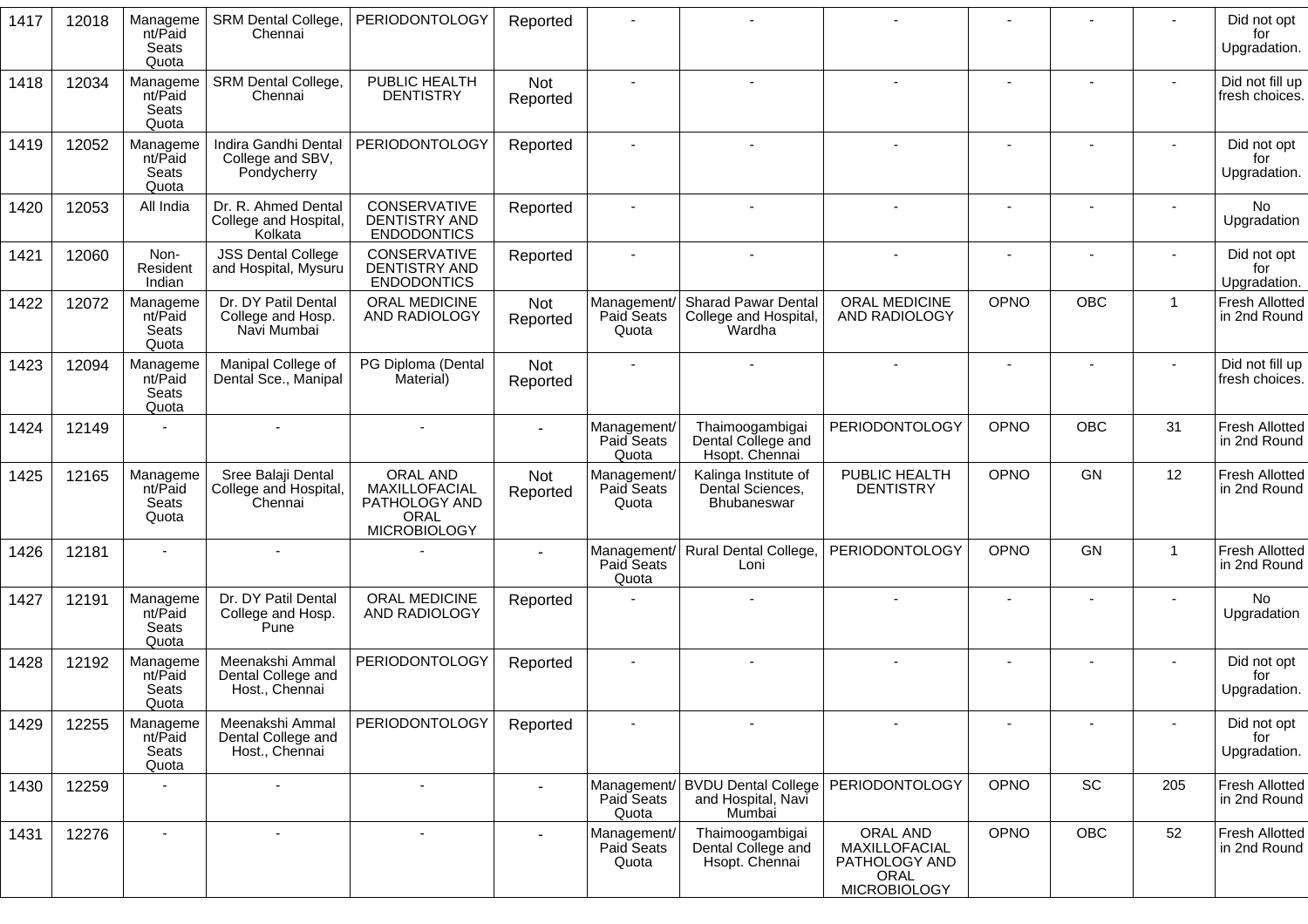| 1432 | 12279 | Manageme<br>nt/Paid<br>Seats<br>Quota | <b>SRM Katt. Dental</b><br>College and Hospt.<br>Chennai | PERIODONTOLOGY                                                            | Reported        |                                    |                                                                 |                                                                           |                |                          |                | Did not opt<br>for<br>Upgradation.    |
|------|-------|---------------------------------------|----------------------------------------------------------|---------------------------------------------------------------------------|-----------------|------------------------------------|-----------------------------------------------------------------|---------------------------------------------------------------------------|----------------|--------------------------|----------------|---------------------------------------|
| 1433 | 12302 | Manageme<br>nt/Paid<br>Seats<br>Quota | Rural Dental College,<br>Loni                            | ORAL AND<br>MAXILLOFACIAL<br>PATHOLOGY AND<br>ORAL<br><b>MICROBIOLOGY</b> | Not<br>Reported |                                    |                                                                 |                                                                           |                |                          |                | Not Allotted.                         |
| 1434 | 12316 | Manageme<br>nt/Paid<br>Seats<br>Quota | Sri Ramachandra<br>Dental and Hospt.,<br>Chennai         | ORAL MEDICINE<br>AND RADIOLOGY                                            | Reported        |                                    |                                                                 |                                                                           |                |                          |                | Did not opt<br>for<br>Upgradation.    |
| 1435 | 12342 | Manageme<br>nt/Paid<br>Seats<br>Quota | Sri Ramachandra<br>Dental and Hospt.,<br>Chennai         | ORAL AND<br>MAXILLOFACIAL<br>PATHOLOGY AND<br>ORAL<br><b>MICROBIOLOGY</b> | Reported        |                                    |                                                                 |                                                                           |                |                          |                | Did not opt<br>for<br>Upgradation.    |
| 1436 | 12344 | Manageme<br>nt/Paid<br>Seats<br>Quota | SRM Katt. Dental<br>College and Hospt.<br>Chennai        | <b>PERIODONTOLOGY</b>                                                     | Not<br>Reported |                                    |                                                                 |                                                                           |                | $\overline{\phantom{a}}$ |                | Not Allotted.                         |
| 1437 | 12348 |                                       |                                                          |                                                                           |                 | Management/<br>Paid Seats<br>Quota | Yenepoya Dental<br>College, Yenepoya                            | ORAL AND<br>MAXILLOFACIAL<br>PATHOLOGY AND<br>ORAL<br><b>MICROBIOLOGY</b> | <b>OPNO</b>    | OBC                      | 72             | <b>Fresh Allotted</b><br>in 2nd Round |
| 1438 | 12377 | Manageme<br>nt/Paid<br>Seats<br>Quota | Indira Gandhi Dental<br>College and SBV,<br>Pondycherry  | PUBLIC HEALTH<br><b>DENTISTRY</b>                                         | Reported        |                                    |                                                                 |                                                                           |                |                          |                | No<br>Upgradation                     |
| 1439 | 12416 | Manageme<br>nt/Paid<br>Seats<br>Quota | Saveetha Dental<br>College, Chennai                      | ORAL MEDICINE<br>AND RADIOLOGY                                            | Reported        |                                    |                                                                 |                                                                           |                |                          |                | Did not opt<br>for<br>Upgradation.    |
| 1440 | 12419 | Manageme<br>nt/Paid<br>Seats<br>Quota | Amrita School of<br>Dentistry, Kochi                     | <b>PERIODONTOLOGY</b>                                                     | Not<br>Reported | Paid Seats<br>Quota                | Management/ BVDU Dental College<br>and Hospital, Navi<br>Mumbai | PERIODONTOLOGY                                                            | <b>OPNO</b>    | GN                       | 26             | <b>Fresh Allotted</b><br>in 2nd Round |
| 1441 | 12479 | Manageme<br>nt/Paid<br>Seats<br>Quota | Sharad Pawar Dental<br>College and Hospital,<br>Wardha   | <b>PERIODONTOLOGY</b>                                                     | Not<br>Reported |                                    |                                                                 |                                                                           |                |                          |                | Not Allotted.                         |
| 1442 | 12513 | Muslim<br>Minority<br>Quota           | Yenepoya Dental<br>College, Yenepoya                     | ORAL MEDICINE<br>AND RADIOLOGY                                            | Reported        |                                    |                                                                 |                                                                           |                |                          |                | Did not opt<br>for<br>Upgradation.    |
| 1443 | 12527 | Manageme<br>nt/Paid<br>Seats<br>Quota | Scie. and Res.,<br>Mullana                               | MM College of Dental   PERIODONTOLOGY                                     | Not<br>Reported |                                    |                                                                 |                                                                           |                |                          |                | Not Allotted.                         |
| 1444 | 12554 | Manageme<br>nt/Paid<br>Seats<br>Quota | Thaimoogambigai<br>Dental College and<br>Hsopt. Chennai  | <b>PERIODONTOLOGY</b>                                                     | Not<br>Reported |                                    |                                                                 |                                                                           |                |                          |                | Did not fill up<br>fresh choices.     |
| 1445 | 12569 | Manageme<br>nt/Paid<br>Seats<br>Quota | SRM Dental College,<br>Chennai                           | ORAL AND<br>MAXILLOFACIAL<br>PATHOLOGY AND<br>ORAL<br><b>MICROBIOLOGY</b> | Reported        | $\sim$                             | $\blacksquare$                                                  | $\overline{\phantom{a}}$                                                  | $\blacksquare$ | $\blacksquare$           | $\blacksquare$ | Did not opt<br>for<br>Upgradation.    |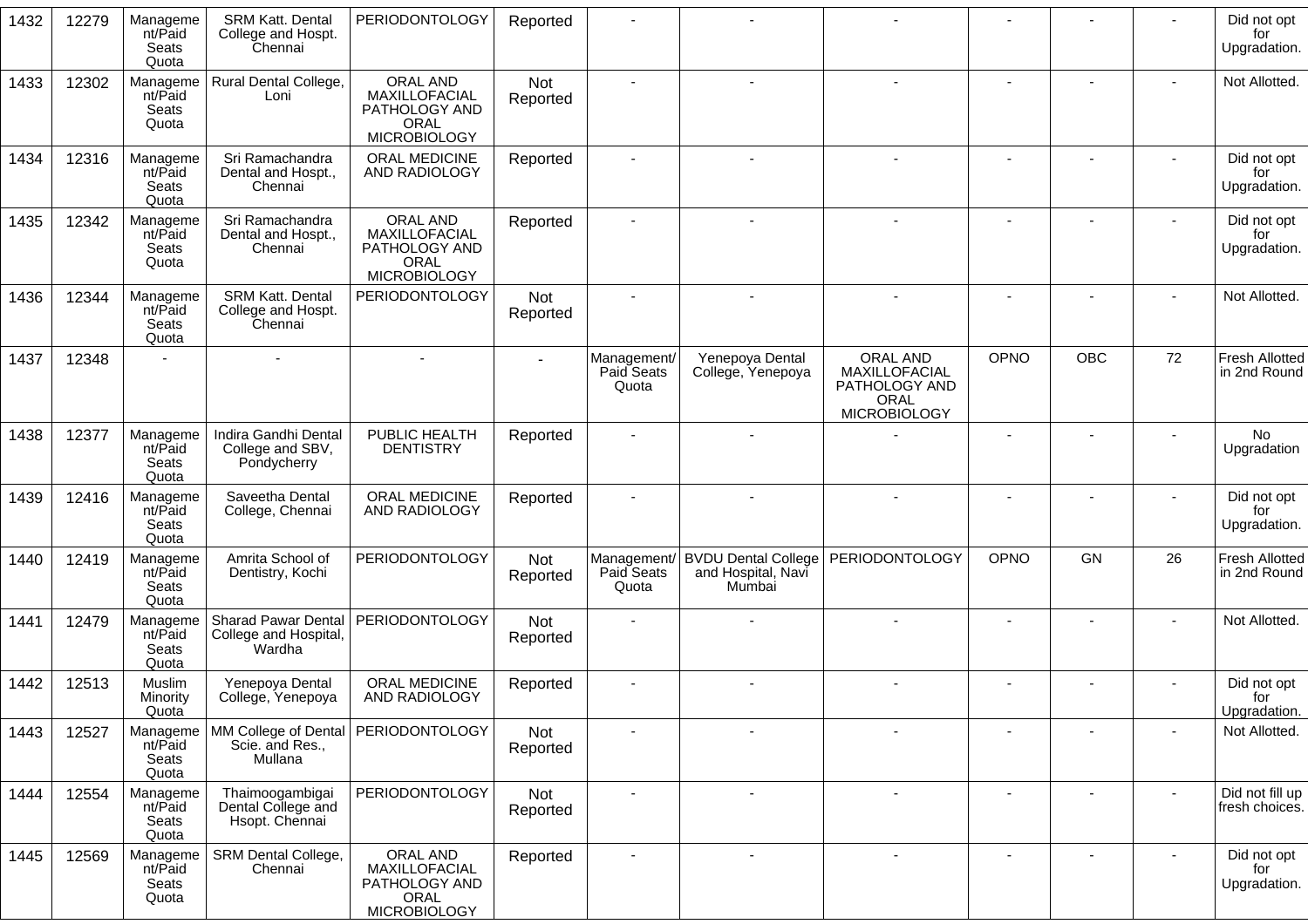| 1446 | 12576 |                                       |                                                             |                                                                           |                 | Management/<br>Paid Seats<br>Quota | Saveetha Dental<br>College, Chennai                                               | ORAL MEDICINE<br>AND RADIOLOGY | OPNO                     | GN                       | 9              | <b>Fresh Allotted</b><br>in 2nd Round |
|------|-------|---------------------------------------|-------------------------------------------------------------|---------------------------------------------------------------------------|-----------------|------------------------------------|-----------------------------------------------------------------------------------|--------------------------------|--------------------------|--------------------------|----------------|---------------------------------------|
| 1447 | 12604 |                                       |                                                             |                                                                           |                 | Management/<br>Paid Seats<br>Quota | Indira Gandhi Dental<br>College and SBV,<br>Pondycherry                           | ORAL MEDICINE<br>AND RADIOLOGY | OPNO                     | OBC                      | $\mathbf{1}$   | Fresh Allotted<br>in 2nd Round        |
| 1448 | 12638 | Manageme<br>nt/Paid<br>Seats<br>Quota | Amrita School of<br>Dentistry, Kochi                        | <b>PERIODONTOLOGY</b>                                                     | Reported        |                                    |                                                                                   |                                | $\sim$                   |                          |                | No<br>Upgradation                     |
| 1449 | 12641 | Non-<br>Resident<br>Indian            | Bharati Vidyapeeth<br>DU Dental College<br>and Hospt., Pune | CONSERVATIVE<br><b>DENTISTRY AND</b><br><b>ENDODONTICS</b>                | Reported        |                                    |                                                                                   |                                |                          |                          |                | Did not opt<br>for<br>Upgradation.    |
| 1450 | 12659 | Manageme<br>nt/Paid<br>Seats<br>Quota | Dr. DY Patil Dental<br>College and Hosp.<br>Navi Mumbai     | ORAL MEDICINE<br>AND RADIOLOGY                                            | Reported        |                                    |                                                                                   |                                |                          |                          |                | Did not opt<br>for<br>Upgradation.    |
| 1451 | 12758 | Non-<br>Resident<br>Indian            | Yenepoya Dental<br>College, Yenepoya                        | PEDIATRIC AND<br><b>PREVENTIVE</b><br><b>DENTISTRY</b>                    | Reported        |                                    |                                                                                   |                                |                          |                          |                | Did not fill up<br>fresh choices.     |
| 1452 | 12761 | Manageme<br>nt/Paid<br>Seats<br>Quota | Saveetha Dental<br>College, Chennai                         | ORAL MEDICINE<br>AND RADIOLOGY                                            | Not<br>Reported |                                    |                                                                                   |                                |                          |                          |                | Not Allotted.                         |
| 1453 | 12785 |                                       |                                                             |                                                                           |                 | Paid Seats<br>Quota                | Management/   MM College of Dental   PERIODONTOLOGY<br>Scie. and Res.,<br>Mullana |                                | OPNO                     | <b>GN</b>                | $\mathbf{1}$   | <b>Fresh Allotted</b><br>in 2nd Round |
| 1454 | 12788 |                                       |                                                             |                                                                           |                 | Management/<br>Paid Seats<br>Quota | Thaimoogambigai<br>Dental College and<br>Hsopt. Chennai                           | PERIODONTOLOGY                 | OPNO                     | <b>OBC</b>               | 17             | <b>Fresh Allotted</b><br>in 2nd Round |
| 1455 | 12803 | Manageme<br>nt/Paid<br>Seats<br>Quota | Sree Balaji Dental<br>College and Hospital,<br>Chennai      | ORAL AND<br>MAXILLOFACIAL<br>PATHOLOGY AND<br>ORAL<br><b>MICROBIOLOGY</b> | Not<br>Reported |                                    |                                                                                   |                                |                          |                          |                | Not Allotted.                         |
| 1456 | 12806 | Manageme<br>nt/Paid<br>Seats<br>Quota | Dr. DY Patil Dental<br>College and Hosp.<br>Navi Mumbai     | ORAL MEDICINE<br>AND RADIOLOGY                                            | Reported        |                                    |                                                                                   |                                |                          |                          |                | Did not opt<br>for<br>Upgradation.    |
| 1457 | 12809 | Manageme<br>nt/Paid<br>Seats<br>Quota | Thaimoogambigai<br>Dental College and<br>Hsopt. Chennai     | <b>PERIODONTOLOGY</b>                                                     | Reported        |                                    |                                                                                   |                                |                          |                          |                | No<br>Upgradation                     |
| 1458 | 12812 | Manageme<br>nt/Paid<br>Seats<br>Quota | Thaimoogambigai<br>Dental College and<br>Hsopt. Chennai     | <b>PERIODONTOLOGY</b>                                                     | Reported        |                                    |                                                                                   |                                |                          |                          |                | Did not opt<br>tor<br>Upgradation.    |
| 1459 | 12828 | Manageme<br>nt/Paid<br>Seats<br>Quota | Saveetha Dental<br>College, Chennai                         | ORAL MEDICINE<br>AND RADIOLOGY                                            | Reported        |                                    |                                                                                   | $\overline{\phantom{a}}$       | $\overline{\phantom{a}}$ | $\overline{\phantom{a}}$ |                | Did not opt<br>for<br>Upgradation.    |
| 1460 | 12874 |                                       |                                                             |                                                                           |                 | Management/<br>Paid Seats<br>Quota | <b>Sharad Pawar Dental</b><br>College and Hospital,<br>Wardha                     | PERIODONTOLOGY                 | OPNO                     | <b>OBC</b>               | $\overline{2}$ | <b>Fresh Allotted</b><br>in 2nd Round |
| 1461 | 13128 | Manageme<br>nt/Paid<br>Seats<br>Quota | Meenakshi Ammal<br>Dental College and<br>Host., Chennai     | ORAL MEDICINE<br>AND RADIOLOGY                                            | Reported        |                                    |                                                                                   |                                |                          | $\blacksquare$           |                | Did not opt<br>for<br>Upgradation.    |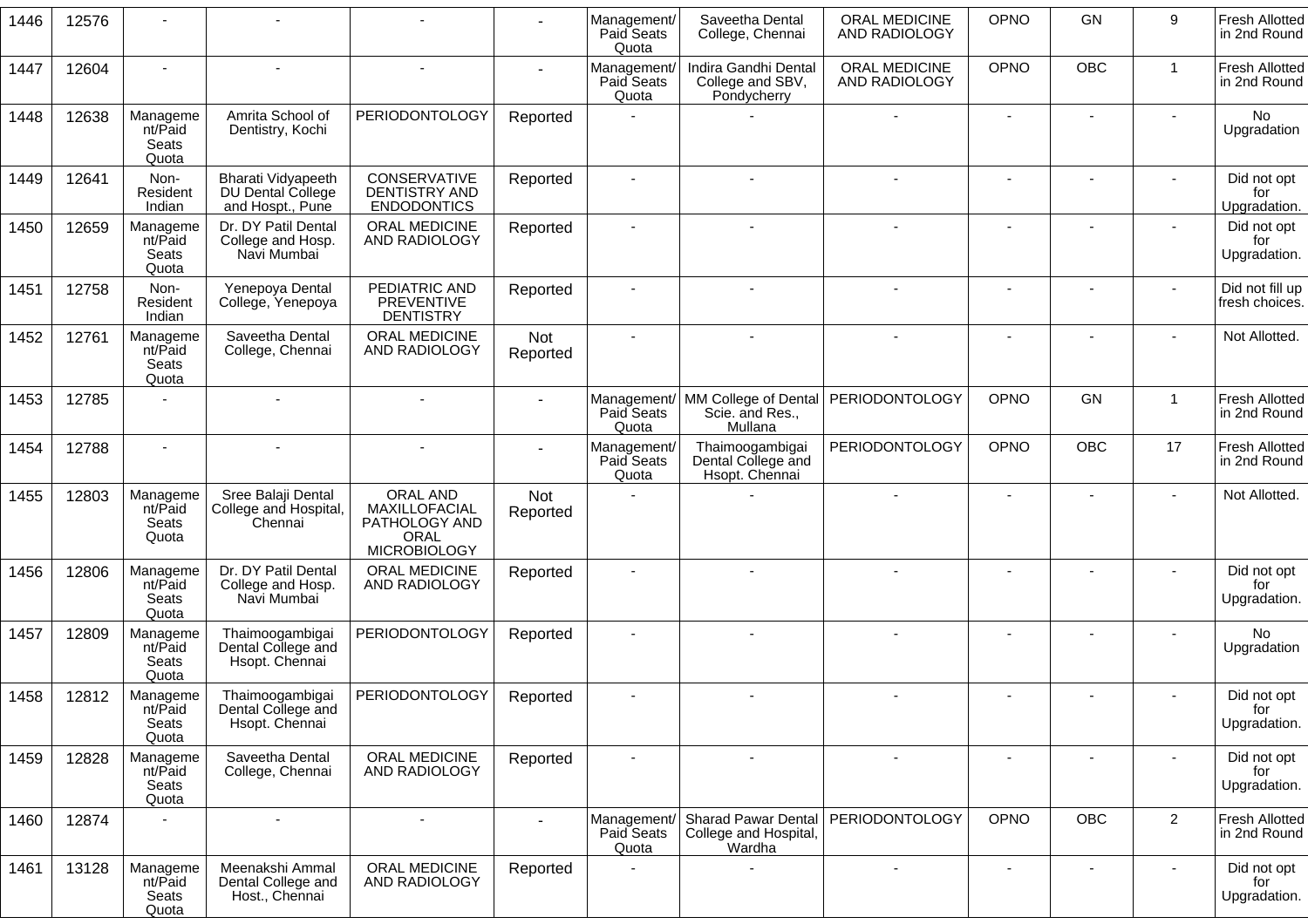| 1462 | 13174 | Manageme<br>nt/Paid<br>Seats<br>Quota | Meenakshi Ammal<br>Dental College and<br>Host., Chennai | PUBLIC HEALTH<br><b>DENTISTRY</b>                                                       | Reported        |                                    |                                                            |                                   |                              |                |                 | Did not opt<br>for<br>Upgradation.    |
|------|-------|---------------------------------------|---------------------------------------------------------|-----------------------------------------------------------------------------------------|-----------------|------------------------------------|------------------------------------------------------------|-----------------------------------|------------------------------|----------------|-----------------|---------------------------------------|
| 1463 | 13397 | Manageme<br>nt/Paid<br>Seats<br>Quota | VMS Dental College,<br>Salem                            | PERIODONTOLOGY                                                                          | Reported        |                                    |                                                            |                                   |                              |                |                 | <b>No</b><br>Upgradation              |
| 1464 | 13430 |                                       |                                                         |                                                                                         | $\sim$          | Management/<br>Paid Seats<br>Quota | <b>JSS Dental College</b><br>and Hospital, Mysuru          | ORAL MEDICINE<br>AND RADIOLOGY    | OPNO                         | <b>OBC</b>     | $5\phantom{.0}$ | <b>Fresh Allotted</b><br>in 2nd Round |
| 1465 | 13488 |                                       |                                                         |                                                                                         |                 | Management/<br>Paid Seats<br>Quota | Meenakshi Ammal<br>Dental College and<br>Host., Chennai    | ORAL MEDICINE<br>AND RADIOLOGY    | OPNO                         | <b>OBC</b>     | 12              | <b>Fresh Allotted</b><br>in 2nd Round |
| 1466 | 13520 | Manageme<br>nt/Paid<br>Seats<br>Quota | Sri Ramachandra<br>Dental and Hospt.,<br>Chennai        | ORAL AND<br>MAXILLOFACIAL<br>PATHOLOGY AND<br>ORAL<br><b>MICROBIOLOGY</b>               | Reported        |                                    |                                                            |                                   | $\overline{\phantom{a}}$     |                |                 | No<br>Upgradation                     |
| 1467 | 13524 | Manageme<br>nt/Paid<br>Seats<br>Quota | Yenepoya Dental<br>College, Yenepoya                    | <b>ORAL AND</b><br>MAXILLOFACIAL<br>PATHOLOGY AND<br><b>ORAL</b><br><b>MICROBIOLOGY</b> | Reported        | Management/<br>Paid Seats<br>Quota | <b>JSS Dental College</b><br>and Hospital, Mysuru          | PUBLIC HEALTH<br><b>DENTISTRY</b> | OPNO                         | <b>OBC</b>     | $\overline{2}$  | Upgraded                              |
| 1468 | 13709 |                                       |                                                         |                                                                                         |                 | Management/<br>Paid Seats<br>Quota | <b>BVDU Dental College</b><br>and Hospital, Navi<br>Mumbai | PERIODONTOLOGY                    | OPNO                         | SC             | 169             | <b>Fresh Allotted</b><br>in 2nd Round |
| 1469 | 13804 | Manageme<br>nt/Paid<br>Seats<br>Quota | SRM Dental College,<br>Chennai                          | ORAL AND<br>MAXILLOFACIAL<br>PATHOLOGY AND<br>ORAL<br><b>MICROBIOLOGY</b>               | Reported        |                                    |                                                            | $\overline{\phantom{a}}$          | $\blacksquare$               | $\blacksquare$ |                 | Did not opt<br>for<br>Upgradation.    |
| 1470 | 13847 | Manageme<br>nt/Paid<br>Seats<br>Quota | Thaimoogambigai<br>Dental College and<br>Hsopt. Chennai | <b>PERIODONTOLOGY</b>                                                                   | Reported        |                                    |                                                            |                                   |                              |                |                 | Did not opt<br>for<br>Upgradation.    |
| 1471 | 13869 | Manageme<br>nt/Paid<br>Seats<br>Quota | MM College of Dental<br>Scie. and Res.,<br>Mullana      | <b>PERIODONTOLOGY</b>                                                                   | Not<br>Reported |                                    |                                                            |                                   | $\qquad \qquad \blacksquare$ |                |                 | Not Allotted.                         |
| 1472 | 13874 | Manageme<br>nt/Paid<br>Seats<br>Quota | Meenakshi Ammal<br>Dental College and<br>Host., Chennai | ORAL AND<br>MAXILLOFACIAL<br>PATHOLOGY AND<br><b>ORAL</b><br><b>MICROBIOLOGY</b>        | Not<br>Reported | Management/<br>Paid Seats<br>Quota | Yenepoya Dental<br>College, Yenepoya                       | <b>PERIODONTOLOGY</b>             | OPNO                         | OBC            | 28              | <b>Fresh Allotted</b><br>in 2nd Round |
| 1473 | 13898 | Manageme<br>nt/Paid<br>Seats<br>Quota | Scie. and Res.,<br>Mullana                              | MM College of Dental   PERIODONTOLOGY                                                   | Not<br>Reported |                                    |                                                            |                                   |                              |                |                 | Did not fill up<br>fresh choices.     |
| 1474 | 13909 | Manageme<br>nt/Paid<br>Seats<br>Quota | Yenepoya Dental<br>College, Yenepoya                    | ORAL AND<br>MAXILLOFACIAL<br>PATHOLOGY AND<br><b>ORAL</b><br><b>MICROBIOLOGY</b>        | Reported        | Management/<br>Paid Seats<br>Quota | <b>JSS Dental College</b><br>and Hospital, Mysuru          | PUBLIC HEALTH<br><b>DENTISTRY</b> | <b>OPNO</b>                  | OBC            | $\overline{7}$  | Upgraded                              |
| 1475 | 13987 | Manageme<br>nt/Paid<br>Seats<br>Quota | <b>JSS Dental College</b><br>and Hospital, Mysuru       | ORAL MEDICINE<br>AND RADIOLOGY                                                          | Reported        |                                    |                                                            |                                   |                              |                |                 | Did not opt<br>for<br>Upgradation.    |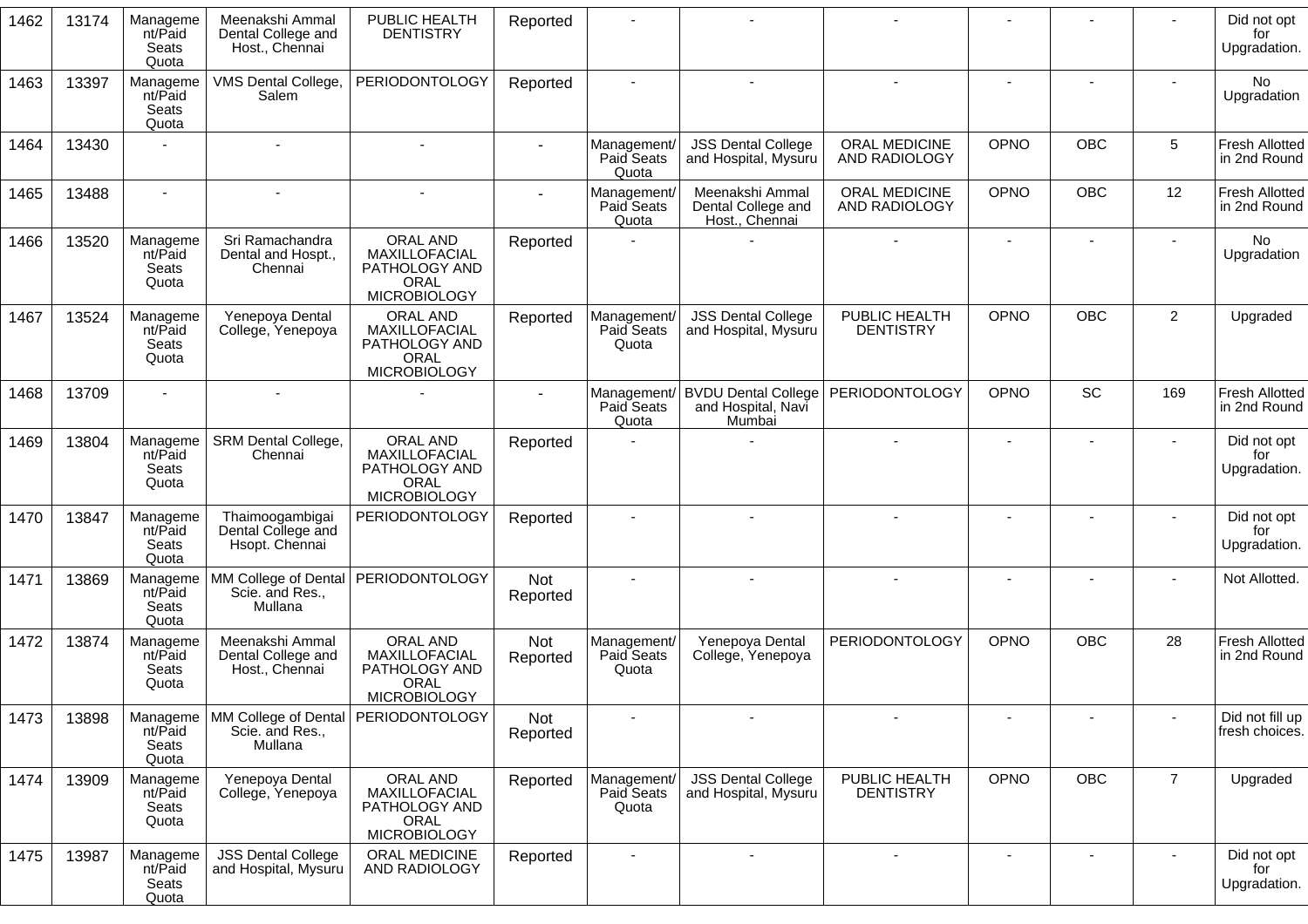| 1476 | 14080 | Manageme<br>nt/Paid<br>Seats<br>Quota | <b>SRM Dental College,</b><br>Chennai                    | PUBLIC HEALTH<br><b>DENTISTRY</b>                                                | Reported        |                                    |                                                            |                                       |                          |                          |                          | Did not opt<br>for<br>Upgradation.    |
|------|-------|---------------------------------------|----------------------------------------------------------|----------------------------------------------------------------------------------|-----------------|------------------------------------|------------------------------------------------------------|---------------------------------------|--------------------------|--------------------------|--------------------------|---------------------------------------|
| 1477 | 14104 |                                       |                                                          |                                                                                  |                 | Management/<br>Paid Seats<br>Quota | School of Dental<br>Sciences and<br>KIMSDU, Karad          | PERIODONTOLOGY                        | <b>OPNO</b>              | <b>OBC</b>               | $\mathbf{1}$             | <b>Fresh Allotted</b><br>in 2nd Round |
| 1478 | 14204 | $\blacksquare$                        |                                                          |                                                                                  |                 | Muslim<br>Minority<br>Quota        | Yenepoya Dental<br>College, Yenepoya                       | PUBLIC HEALTH<br><b>DENTISTRY</b>     | OPNO                     | <b>OBC</b>               | 72                       | <b>Fresh Allotted</b><br>in 2nd Round |
| 1479 | 14309 | Manageme<br>nt/Paid<br>Seats<br>Quota | Thaimoogambigai<br>Dental College and<br>Hsopt. Chennai  | <b>PERIODONTOLOGY</b>                                                            | Not<br>Reported | Management/<br>Paid Seats<br>Quota | Saveetha Dental<br>College, Chennai                        | <b>ORAL MEDICINE</b><br>AND RADIOLOGY | OPNO                     | <b>OBC</b>               | 5                        | <b>Fresh Allotted</b><br>in 2nd Round |
| 1480 | 14333 | Manageme<br>nt/Paid<br>Seats<br>Quota | MM College of Dental<br>Scie. and Res.,<br>Mullana       | <b>PERIODONTOLOGY</b>                                                            | Not<br>Reported | Management/<br>Paid Seats<br>Quota | MM College of Dental<br>Scie. and Res.,<br>Mullana         | PERIODONTOLOGY                        | OPNO                     | <b>ST</b>                | 36                       | <b>Fresh Allotted</b><br>in 2nd Round |
| 1481 | 14378 | Manageme<br>nt/Paid<br>Seats<br>Quota | <b>JSS Dental College</b><br>and Hospital, Mysuru        | ORAL MEDICINE<br>AND RADIOLOGY                                                   | Not<br>Reported |                                    |                                                            |                                       |                          |                          |                          | Did not fill up<br>fresh choices.     |
| 1482 | 14489 | Manageme<br>nt/Paid<br>Seats<br>Quota | Meenakshi Ammal<br>Dental College and<br>Host., Chennai  | ORAL MEDICINE<br>AND RADIOLOGY                                                   | Not<br>Reported |                                    |                                                            |                                       |                          |                          |                          | Did not fill up<br>fresh choices.     |
| 1483 | 14520 | Manageme<br>nt/Paid<br>Seats<br>Quota | SRM Dental College,<br>Chennai                           | ORAL MEDICINE<br><b>AND RADIOLOGY</b>                                            | Reported        |                                    |                                                            |                                       |                          |                          |                          | Did not opt<br>for<br>Upgradation.    |
| 1484 | 14538 | Manageme<br>nt/Paid<br>Seats<br>Quota | Indira Gandhi Dental<br>College and SBV,<br>Pondycherry  | ORAL AND<br>MAXILLOFACIAL<br>PATHOLOGY AND<br>ORAL<br><b>MICROBIOLOGY</b>        | Not<br>Reported | Management/<br>Paid Seats<br>Quota | VMS Dental College,<br>Salem                               | <b>PERIODONTOLOGY</b>                 | <b>OPNO</b>              | SC                       | 231                      | <b>Fresh Allotted</b><br>in 2nd Round |
| 1485 | 14687 | Manageme<br>nt/Paid<br>Seats<br>Quota | Meenakshi Ammal<br>Dental College and<br>Host., Chennai  | ORAL AND<br>MAXILLOFACIAL<br>PATHOLOGY AND<br><b>ORAL</b><br><b>MICROBIOLOGY</b> | Not<br>Reported | Management/<br>Paid Seats<br>Quota | Indira Gandhi Dental<br>College and SBV,<br>Pondycherry    | <b>ORAL MEDICINE</b><br>AND RADIOLOGY | <b>OPNO</b>              | <b>OBC</b>               | 39                       | <b>Fresh Allotted</b><br>in 2nd Round |
| 1486 | 14705 | Manageme<br>nt/Paid<br>Seats<br>Quota | Manipal College of<br>Dental Sce., Manipal               | ORAL MEDICINE<br>AND RADIOLOGY                                                   | Reported        |                                    |                                                            |                                       |                          |                          |                          | No<br>Upgradation                     |
| 1487 | 14735 | Manageme<br>nt/Paid<br>Seats<br>Quota | Amrita School of<br>Dentistry, Kochi                     | PUBLIC HEALTH<br><b>DENTISTRY</b>                                                |                 | Paid Seats<br>Quota                | Reported   Management/ SRM Dental College,<br>Chennai      | PUBLIC HEALTH<br><b>DENTISTRY</b>     | OPNO                     | OBC                      | 29                       | Upgraded                              |
| 1488 | 14784 | $\blacksquare$                        | $\overline{\phantom{a}}$                                 | $\blacksquare$                                                                   |                 | All India                          | <b>Government Dental</b><br>College Hospital,<br>Hyderabad | ORAL MEDICINE<br>AND RADIOLOGY        | Backward<br>Caste PH     | OBC PwD                  | 39                       | <b>Fresh Allotted</b><br>in 2nd Round |
| 1489 | 14817 | All India                             | Post Graduate<br>Institute of Dental<br>Sciences, Rohtak | <b>PERIODONTOLOGY</b>                                                            | Reported        | $\blacksquare$                     |                                                            | $\blacksquare$                        | $\overline{\phantom{a}}$ | $\overline{\phantom{a}}$ | $\overline{\phantom{a}}$ | Did not opt<br>for<br>Upgradation.    |